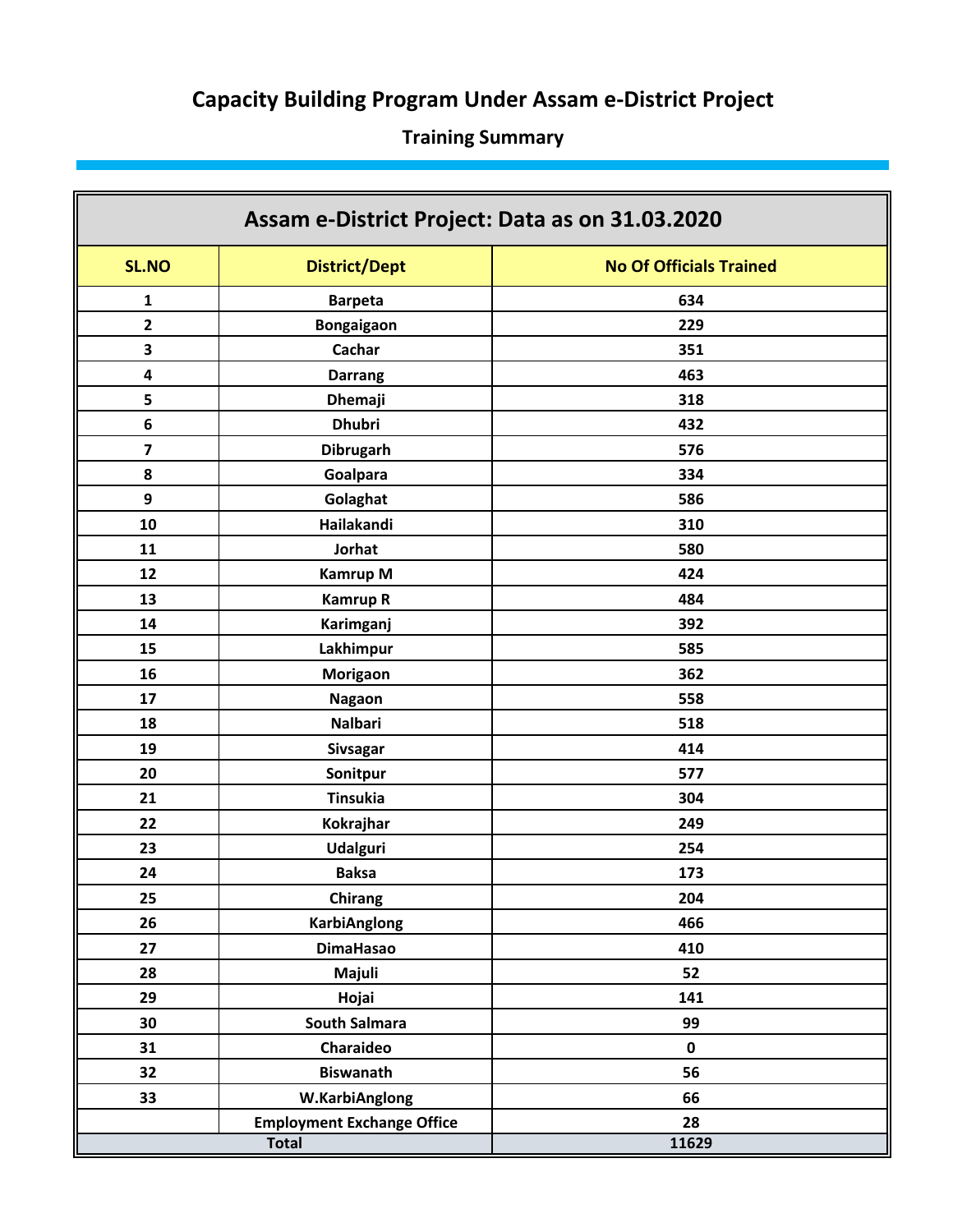**District Name: Barpeta**

| <b>SL.No</b>   | <b>Name</b>                 | <b>Designation</b> | <b>Office (Department)</b>         |
|----------------|-----------------------------|--------------------|------------------------------------|
| 1              | <b>TAPANDRA DAS</b>         | DA                 | SARUPETA MPHC                      |
| $\overline{2}$ | <b>DALIM DAS</b>            | DA                 | <b>BAHARI MPHC</b>                 |
| 3              | <b>BANAJIT KALITA</b>       | DA                 | <b>GAHIYA MPHC</b>                 |
| 4              | <b>TAZOR RAHMAN</b>         | DA                 | <b>BHELLA MPHC</b>                 |
| 5              | <b>GOBINA DAS</b>           | DA                 | <b>KAWAIMARI MPHC</b>              |
| 6              | <b>DHIREN DAS</b>           | DA                 | <b>AMDAH MPHC</b>                  |
| 7              | PADMADHAR MEDHI             | DA                 | <b>KEOTKUCHI MPHC</b>              |
| 8              | ABDUL KADDUS AHMED          | DA                 | KALGACHIA MPHC                     |
| 9              | <b>TAIEZUDDIN AHMED</b>     | DA                 | <b>TITAPANI MPHC</b>               |
| 10             | SAIDUL ISLAM                | DA                 | CHANDAMAMA MPHC                    |
| 11             | <b>NABAJIT DAS</b>          | DA                 | <b>SARUPETA MPHC</b>               |
| 12             | <b>KARUNA ROY</b>           | DA                 | <b>HELONA MPHC</b>                 |
| 13             | <b>KURBAN ALI</b>           | DA                 | <b>GOMURA MPHC</b>                 |
| 14             | <b>KUMUD DAS</b>            | DA                 | <b>AKAYA MPHC</b>                  |
| 15             | <b>KAMAL CH. ROY</b>        | DA                 | PATACHARKUCHI MPHC                 |
| 16             | UPENDRA NATH KALITA         | DA                 | <b>CHEKI MPHC</b>                  |
| 17             | PADMA TALUKDAR              | DA                 | <b>BRAHAMCHARI MPHC</b>            |
| 18             | <b>KHITISH SARMA</b>        | DA                 | <b>DHEMSA MPHC</b>                 |
| 19             | <b>SUISHIL MEDHI</b>        | DA                 | PUTHIMARI MPHC                     |
| 20             | <b>MANOJ TALUKDAR</b>       | DA                 | <b>BARBANG MPHC</b>                |
| 21             | ALIMARPUZA AHMED            | DA                 | <b>ALOPATI CHAR MPHC</b>           |
| 22             | ABU BAKKAR SIDDQUE          | DA                 | <b>MOINBORI MPHC</b>               |
| 23             | <b>SHAHNUR DEWAN</b>        | DA                 | <b>BALIKURI MPHC</b>               |
| 24             | <b>MAHAR ALI</b>            | DA                 | <b>BAGHMARA CHAR MPHC</b>          |
| 25             | RINKUMANI TALUKDAR          | DA                 | <b>CHENGA BHPC</b>                 |
| 26             | UTPAL BAISHYA               | DA                 | <b>MANDIA BHPC</b>                 |
| 27             | <b>NIRUP NATH</b>           | DA                 | SORBHOG SHC                        |
| 28             | <b>NIRANJAN DAS</b>         | DA                 | <b>HOWLY SHC</b>                   |
| 29             | <b>DK SINGH</b>             | DA                 | <b>EMPLOYMENT EXCHANGE BARPETA</b> |
| 30             | <b>BIBITA MUCHAHARY</b>     | DA                 | D.T.O. OFFICE BARPETA              |
| 31             | RACHIDUL ISLAM              | DA                 | DC OFFICE BARPETA                  |
| 32             | <b>CHARKRADRAR THAKURIA</b> | DA                 | <b>SRO PATACHARKUCHI</b>           |
| 33             | RAJAT KUMAR ROY             | DA                 | PHC BAJALI                         |
| 34             | <b>HASSAN RAFIK</b>         | DA                 | SRO KALGACHYA                      |
| 35             | CHANDANA                    | DA                 | <b>SRO BARNAGAR</b>                |
| 36             | JAHEDUL ISLAM               | DA                 | <b>SRO BAGHBAR</b>                 |
| 37             | ANJAN SARMA                 | DA                 | <b>FRU BARPETA ROAD</b>            |
| 38             | BHABANANDA DAS              | DA                 | SD KAMARGAON                       |
| 39             | SUREN KALITA                | DA                 | BPHC BHAWANIPUR                    |
| 40             | <b>JAHIDUL ISLAM</b>        | DA                 | <b>CHC HOWLY</b>                   |
| 41             | <b>SAMSUL ALOM</b>          | DA                 | SD KACHUMARA                       |
| 42             | AMAL TALUKDAR               | DA                 | SD BYASKUCHI                       |
| 43             | DHARMESWAR DAS              | DA                 | <b>BPHC NAGOAN</b>                 |
| 44             | <b>RUPA DAS</b>             | DA                 | <b>CHC SORBHOG</b>                 |
| 45             | <b>MASHUKUNDA DAS</b>       | DA                 | <b>BCH KALGACHYA</b>               |
| 46             | MUNINDRA BARMAN             | DA                 | <b>CHC BAGHMARA</b>                |
| 47             | <b>BHUPEN KALITA</b>        | DA                 | <b>SD SADERI</b>                   |
| 48             | SHAHEB ALI                  | DA                 | <b>CHAR TARAKANDI</b>              |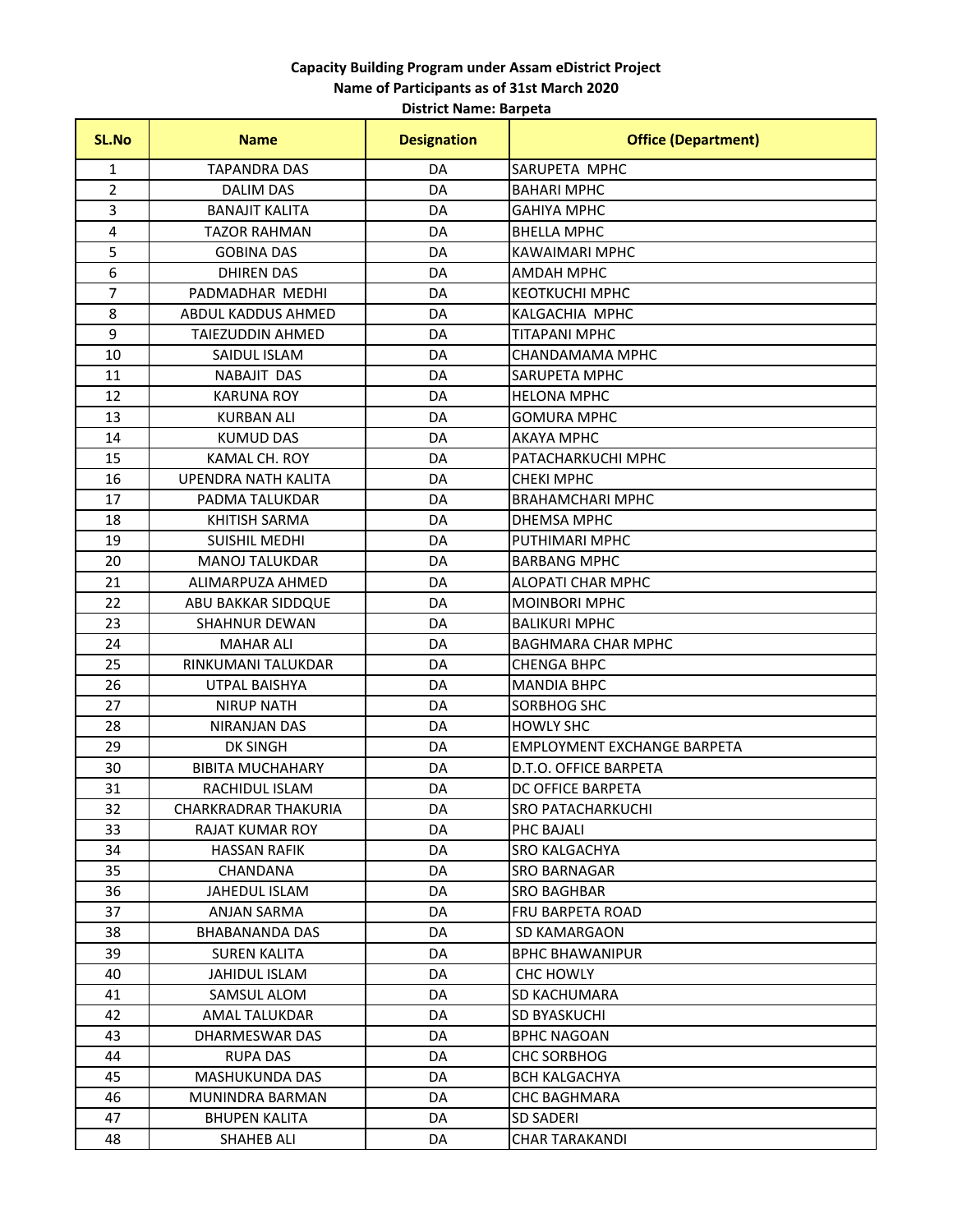| 49  | ATOWAR RAHMAN              | DA        | <b>CHAR KADAMTALA</b>               |
|-----|----------------------------|-----------|-------------------------------------|
| 50  | <b>ABDUL HAMID</b>         | DA        | PHC BAGHBAR                         |
| 51  | RABINDRA KR. CHOUDHURY     | DA        | SDO OFFICE BAJALI EO BRANCH         |
| 52  | <b>AZIZUR RAHMAN</b>       | DA        | DC OFFICE BARPETA                   |
| 53  | <b>KRISHNA PATOWARI</b>    | DA        | DC OPFFICE BARPETA                  |
| 54  | ATUL CH. KALITA            | DA        | <b>SDCH PATHSALA</b>                |
| 55  | DHANJIT SARMA              | DA        | <b>FAAMC &amp; HOSPITAL BARPETA</b> |
| 56  | RAM MOHAN BORO             | <b>SK</b> | <b>BARNAGAR CO OFFICE</b>           |
| 57  | HARINARAYAN SARMA          | <b>SK</b> | <b>CHENGA CO OFFICE</b>             |
| 58  | ZAVED ALI                  | <b>SK</b> | <b>BARPETA CO OFFICE</b>            |
| 59  | <b>MANIK TALUKDAR</b>      | <b>SK</b> | <b>BAGHBAR CO OFFICE</b>            |
| 60  | <b>ANOWER HUSSAIN</b>      | LM        | <b>CHENGA CO OFFICE</b>             |
| 61  | <b>HABIBAR RAHMAN</b>      | LM        | <b>CHENGA CO OFFICE</b>             |
| 62  | SHIRAJULHOQUE AHMED        | LM        | <b>CHENGA CO OFFICE</b>             |
| 63  | KH. AYNAL HOQUE            | LM        | <b>CHENGA CO OFFICE</b>             |
| 64  | <b>HAIDAR ALI</b>          | LM        | <b>BARNAGAR CO OFFICE</b>           |
| 65  | <b>DWIPEN BARMAN</b>       | LM        | <b>BARNAGAR CO OFFICE</b>           |
| 66  | <b>HEMANTA SAUD</b>        | LM        | <b>BARNAGAR CO OFFICE</b>           |
| 67  | <b>KASER UDDIN AHMED</b>   | LM        | <b>BARNAGAR CO OFFICE</b>           |
| 68  | ABDUL AWAL AHMED           | LM        | <b>BARNAGAR CO OFFICE</b>           |
| 69  | <b>SANATAN ROY</b>         | DA        | <b>BAJALI CO OFFICE</b>             |
| 70  | RAMA KT. CHOUDHURY         | LM        | <b>BAJALI CO OFFICE</b>             |
| 71  | KULENDRA MAHANTA           | LM        | <b>BAJALI CO OFFICE</b>             |
| 72  | ATUL CH DAS                | LM        | <b>BAJALI CO OFFICE</b>             |
| 73  | <b>NIHAR KHAN</b>          | LM        | <b>BARPETA CO OFFICE</b>            |
| 74  | SAFIUR RAHMAN              | LM        | <b>BARPETA CO OFFICE</b>            |
| 75  | <b>HAREKRISHNA DAS</b>     | LM        | <b>BARPETA CO OFFICE</b>            |
| 76  | <b>CHAPENDRAJIT DAS</b>    | LM        | <b>BARPETA CO OFFICE</b>            |
| 77  | <b>INTAZ CHOUDHURY</b>     | LM        | <b>BAGHBAR CO OFFICE</b>            |
| 78  | <b>MAHIM UDDIN</b>         | LM        | <b>BAGHBAR CO OFFICE</b>            |
| 79  | <b>JAHUR UDDIN</b>         | LM        | <b>BAGHBAR CO OFFICE</b>            |
| 80  | FAKAR UDDIN ALI AHMED      | LM        | <b>BAGHBAR CO OFFICE</b>            |
| 81  | <b>UDAY PATHAK</b>         | LM        | SARUPETA CO OFFICE                  |
| 82  | KHAGENDRA DAS              | LM        | SARUPETA CO OFFICE                  |
| 83  | SATYENDRA CHOUDHURY        | LM        | SARUPETA CO OFFICE                  |
| 84  | SARIFUDDIN ALI AHMED       | LM        | SARUPETA CO OFFICE                  |
| 85  | <b>JATIN DAS</b>           | DA        | <b>BARPETA DTO OFFICE</b>           |
| 86  | <b>IQBAL HUSSAIN</b>       | <b>SK</b> | BARNAGAR CO OFFICE                  |
| 87  | <b>MANMATH DAS</b>         | <b>SK</b> | <b>BAGHBAR CO OFFICE</b>            |
| 88  | PRADIP KR. BARMAN          | <b>SK</b> | SARTHEBARI CO OFFICE                |
| 89  | KALICHARAN DAS             | <b>SK</b> | <b>BAJALI CO OFFICE</b>             |
| 90  | KANAILAL MAZUMDAR          | LM        | <b>CHENGA CO OFFICE</b>             |
| 91  | <b>NUR MOHAMMAD ALI</b>    | LM        | <b>CHENGA CO OFFICE</b>             |
| 92  | NABAJIT KR. DAS            | LM        | <b>CHENGA CO OFFICE</b>             |
| 93  | JIYAUR RAHMAN              | LM        | <b>CHENGA CO OFFICE</b>             |
| 94  | <b>KISHOR NATH</b>         | LM        | <b>BARNAGAR CO OFFICE</b>           |
| 95  | DURLAV KR. ROY             | LM        | <b>BARNAGAR CO OFFICE</b>           |
| 96  | <b>DEBAJIT SUTRADHAR</b>   | LM        | <b>BARNAGAR CO OFFICE</b>           |
| 97  | <b>NAREN DAS</b>           | LM        | <b>BAJALI CO OFFICE</b>             |
| 98  | NILAV TALUKDAR             | LM        | <b>BAJALI CO OFFICE</b>             |
| 99  | <b>HARGOBINDA TALUKDAR</b> | LM        | <b>BAJALI CO OFFICE</b>             |
| 100 |                            | LM        | <b>BAJALI CO OFFICE</b>             |
|     | SADANANDA SARMA            |           |                                     |
| 101 | SANJEEV BRAHMA             | LM        | <b>BARNAGAR CO OFFICE</b>           |
| 102 | ABDUL HAKIM                | LM        | <b>BARPETA CO OFFICE</b>            |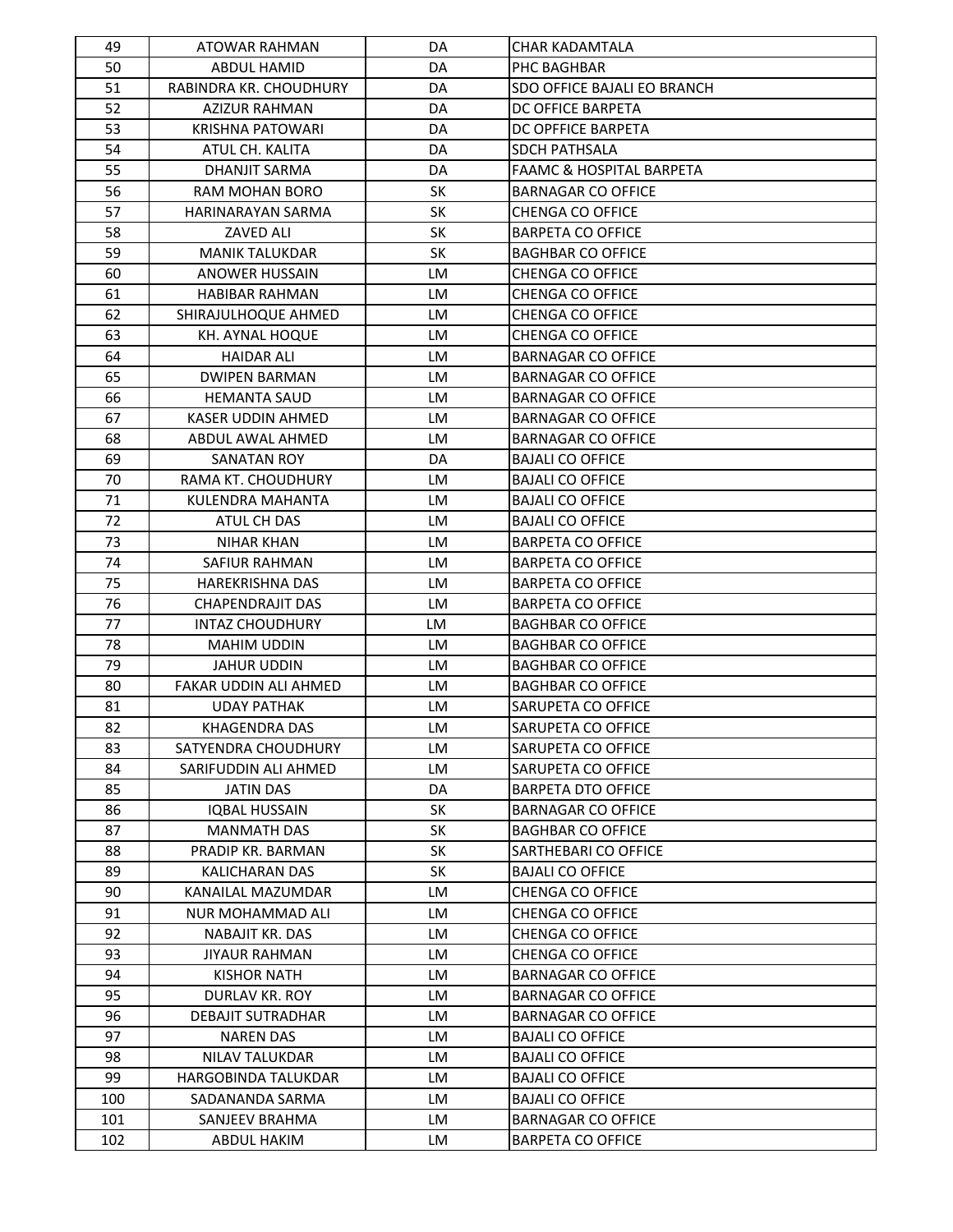| 103 | <b>AFSAR ALI</b>          | LM            | <b>BARPETA CO OFFICE</b>    |
|-----|---------------------------|---------------|-----------------------------|
| 104 | <b>MUKUL HUSSAIN</b>      | LM            | <b>BARPETA CO OFFICE</b>    |
| 105 | <b>DHIREN DAS</b>         | LM            | <b>BARPETA CO OFFICE</b>    |
| 106 | <b>DILIP SAHA</b>         | LM            | <b>BAGHBAR CO OFFICE</b>    |
| 107 | MUSHARAF HUSSAIN          | <b>LM</b>     | <b>BAGHBAR CO OFFICE</b>    |
| 108 | AJAHAR ALI AHMED          | LM            | <b>BAGHBAR CO OFFICE</b>    |
| 109 | MOYNUL HOQUE              | LM            | <b>BAGHBAR CO OFFICE</b>    |
| 110 | <b>MANAMOHAN SAUD</b>     | LM            | KALGACHIA CO OFFICE         |
| 111 | MOLLAH A. SIDDIQUE        | LM            | <b>BAGHBAR CO OFFICE</b>    |
| 112 | SUNIL CH. ROY             | LM            | KALGACHIA CO OFFICE         |
| 113 | <b>ZAKIR AHMED</b>        | LM            | KALGACHIA CO OFFICE         |
| 114 | <b>BASANTA KHATNIAR</b>   | LM            | SARTHEBARI CO OFFICE        |
| 115 | <b>NAGEN PATOWARY</b>     | LM            | SARTHEBARI CO OFFICE        |
| 116 | <b>MUNIN KALITA</b>       | SK            | SARUPETA CO OFFICE          |
| 117 | <b>ANOWER HUSSAINS</b>    | LM            | KALGACHIA CO OFFICE         |
| 118 | DINABANDHU BARMAN         | SK            | <b>BAGHBAR CO OFFICE</b>    |
| 119 | <b>JOGENDRA NATH BORO</b> | <b>SK</b>     | <b>BARNAGAR CO OFFICE</b>   |
| 120 | THIREN DAS                | LM            | <b>CHENGA CO OFFICE</b>     |
| 121 | JITU KR. DAS              | <b>LM</b>     | <b>CHENGA CO OFFICE</b>     |
| 122 | <b>GOPI NATH BAYAN</b>    | LM            | <b>CHENGA CO OFFICE</b>     |
| 123 | MRITYUNJOY PATHAK         | LM            | <b>CHENGA CO OFFICE</b>     |
| 124 | <b>RATNESWAR DAS</b>      | LM            | <b>BARNAGAR CO OFFICE</b>   |
| 125 | <b>BIJOY DAS</b>          | LM            | <b>BARNAGAR CO OFFICE</b>   |
| 126 | <b>HARANUR RASID</b>      | LM            | <b>BARNAGAR CO OFFICE</b>   |
| 127 | PRADIP KR. ROY            | LM            | <b>BARNAGAR CO OFFICE</b>   |
| 128 | PRANKRISHNA DAS           | LM            | <b>BAJALI CO OFFICE</b>     |
| 129 | NAZIM UDDIN               | LM            | <b>BAJALI CO OFFICE</b>     |
| 130 | <b>NAYEBUR RAHMAN</b>     | LM            | <b>BAJALI CO</b>            |
| 131 | ANANDA BISWAS             | LM            | <b>BAJALI CO OFFICE</b>     |
| 132 | PRADIP DAS                | LM            | <b>BARPETA CO OFFICE</b>    |
| 133 | TARANI KANTA. DEKA        | LM            | <b>BARPETA CO OFFICE</b>    |
| 134 | <b>ANIL NATH</b>          | LM            | <b>BARPETA CO OFFICE</b>    |
| 135 | <b>FAZLUR RAHMAN</b>      | CILLING .LM   | D.C. OFFICE BARPETA         |
| 136 | MIR ALTAB HUSSAIN         | LM            | <b>BAGHBAR CO OFFICE</b>    |
| 137 | <b>ABDUL JALIL</b>        | LM            | <b>BAGHBAR CO OFFICE</b>    |
| 138 | <b>NASIUR RAHMAN</b>      | LM            | <b>BAGHBAR CO OFFICE</b>    |
| 139 | <b>DINA NATH TALUKDAR</b> | LM            | SARUPETA CO OFFICE          |
| 140 | BISWA NATH KALITA         | LM            | SARUPETA CO OFFICE          |
| 141 | <b>MRIGEN DAS</b>         | LM            | SARUPETA CO OFFICE          |
| 142 | <b>HERO BASUMATARY</b>    | LM            | SARUPETA CO OFFICE          |
| 143 | ANIL CHOUDHURY            | LM            | SARTHEBARI CO OFFICE        |
| 144 | <b>BHUPESH SARMA</b>      | DA            | <b>BAJALI SDO OFFICE</b>    |
| 145 | JAYANTA DEKA              | DA            | <b>BARPETA C.O. OFFICE</b>  |
| 146 | <b>GOLAK TALUKDAR</b>     | DA            | SARTHEBARI C.O. OFFICE      |
| 147 | UTPAL KR. DAS             | DA            | CHENGA C.O. OFFICE          |
| 148 | <b>BHUDHAR DAS</b>        | DA            | <b>BARNAGAR C.O. OFFICE</b> |
| 149 | DIPTIREKHA TALUKDAR       | DA            | BARPETA C.O. OFFICE         |
| 150 | <b>ILABATI DEKA</b>       | <b>COPIST</b> | SARTHEBARI C.O. OFFICE      |
| 151 | DANDESWAR KALITA          | DA            | SARUPETA C.O. OFFICE        |
| 152 | CHAKRADHAR THAKURIA       | DA            | S.R.O. PATACHARKUCHI        |
| 153 | RAJAT KR. ROY             | DA            | S.R.O. PATACHARKUCHI        |
| 154 | <b>JAHIDUL ISLAM</b>      | DA            | S.R.O. BAGHBAR              |
| 155 | PINKU BHAGABATI           | DA            | S.R.O. BARNAGAR             |
|     |                           | DA            | S.R.O. KALGACHIA            |
| 156 | <b>JALAL UDDIN</b>        |               |                             |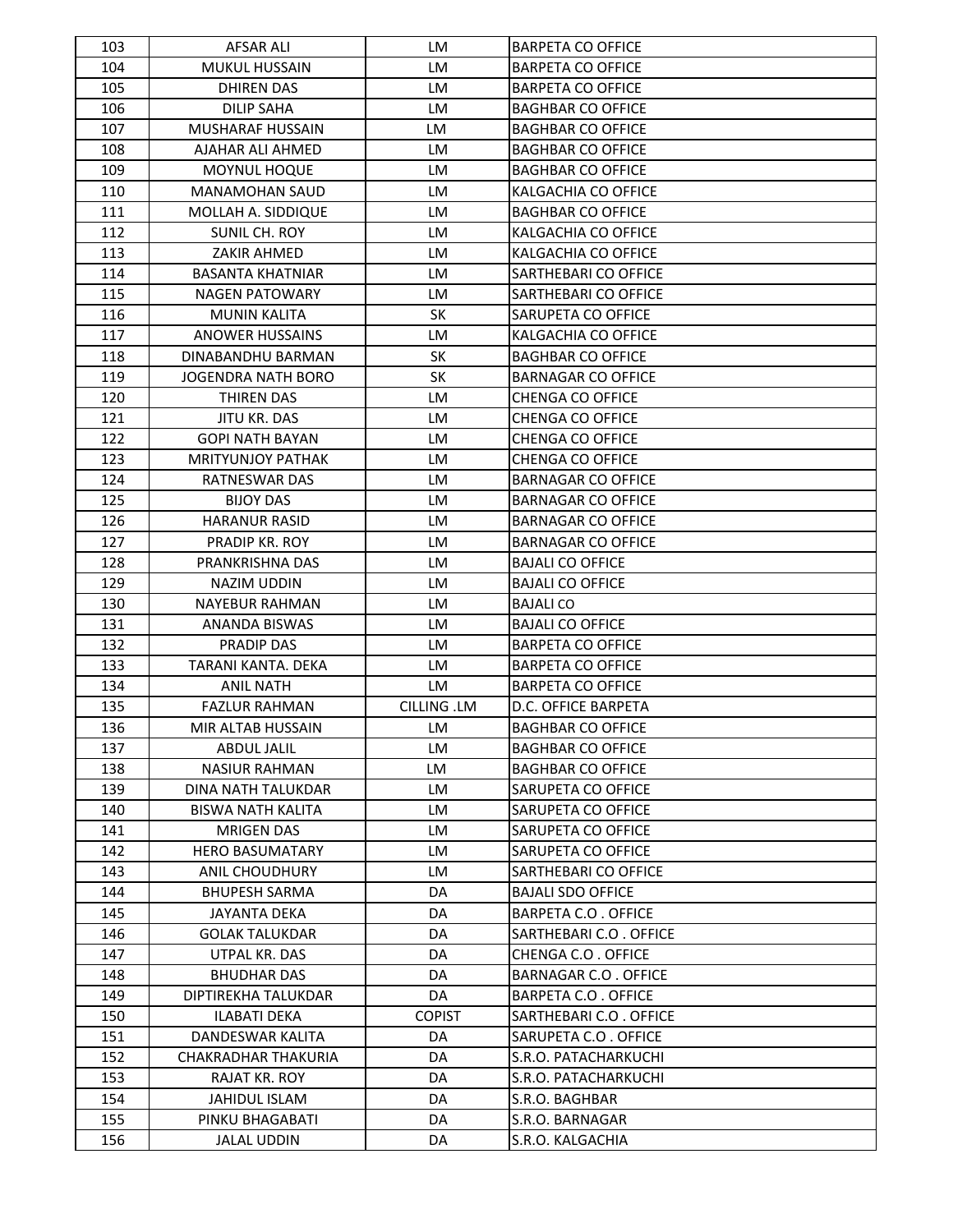| 157 | SAMSUR RAHMAN               | DA            | DEPUTY REG. BARPETA                                 |
|-----|-----------------------------|---------------|-----------------------------------------------------|
| 158 | <b>LILA DAS</b>             | DA            | BARPETA C.O. OFFICE                                 |
| 159 | <b>NASIR UDDIN</b>          | DA            | <b>BARNAGAR C.O. OFFICE</b>                         |
| 160 | PURNIMA DAS                 | DA            | BAJALI C.O. OFFICE                                  |
| 161 | DR. DULAL SARKAR            | <b>DOCTOR</b> | BARPETAROAD FRU-BARPETA                             |
| 162 | DR. SHIMA SHRESTHA          | <b>DOCTOR</b> | KAMARGAON SD-BARPETA                                |
| 163 | DR. PULIN SARMA             | <b>DOCTOR</b> | BHAWANIPUR BPHC-BARPETA                             |
| 164 | DR. HASMAT ALI              | <b>DOCTOR</b> | <b>HOWLY CHC-BARPETA</b>                            |
| 165 | DR. BABULAL PATHAK          | <b>DOCTOR</b> | <b>HOWLY SHC-BARPETA</b>                            |
| 166 | DR. BALEN MEDHI             | <b>DOCTOR</b> | <b>CHENGA BPHC-BARPETA</b>                          |
| 167 | DR. PRANAB JYOTI DAS        | <b>DOCTOR</b> | SORUKHETRI CHC-BARPETA                              |
| 168 | DR. NURUL ISLAM             | <b>DOCTOR</b> | GOHIYA MPHC-BARPETA                                 |
| 169 | DR.HEMANTA CHOUDHURY        | <b>DOCTOR</b> | KACHUMARA SD-BARPETA                                |
| 170 | DR. SUMIT BAKALI            | <b>DOCTOR</b> | <b>BYASKUCHI SD-BARPETA</b>                         |
| 171 | DR. UDAY KR. SARMA          | <b>DOCTOR</b> | NAGAON BPHC-BARPETA                                 |
| 172 | DR. NURUL ISLAM             | <b>DOCTOR</b> | BHELLA MPHC-BARPETA                                 |
| 173 | DR. PROBHAS MOHAN SARMAH    | <b>DOCTOR</b> | KAWAIMARI SD-BARPETA                                |
| 174 | DR. ALMINA CHOUDHURY        | <b>DOCTOR</b> | KEOUTKUCHI MPHC-BARPETA                             |
| 175 | DR. NAZIRUL ISLAM           | <b>DOCTOR</b> | KAGACHIA BPHC-BARPETA                               |
| 176 | DR. HAREKRISHNA SAHA        | <b>DOCTOR</b> | SORVOG CHC - BARPETA                                |
| 177 | DR. DILIP SARMAH            | <b>DOCTOR</b> | SORVOG SHC - BARPETA                                |
| 178 | DR. SAMSUL ALOM             | <b>DOCTOR</b> | <b>F.A.A.M .COLLEGE &amp; HOSPITAL</b>              |
| 179 | DR. DEBENDRA NATH KALITA    | <b>DOCTOR</b> | SARUPETA MPHC                                       |
| 180 | DR. BABLU DAS               | <b>DOCTOR</b> | <b>GOMURA MPHC-BARPETA</b>                          |
| 181 | DR. CHAKRAPANI SARMAH       | <b>DOCTOR</b> | NITYANANDA PHC                                      |
|     |                             |               |                                                     |
| 182 | DR.DIGANTA DEV CHOUDHORY    | <b>DOCTOR</b> | PATACHARKUCHI MPHC-BARPETA<br>PATHSALA SDCH-BARPETA |
| 183 | ANDRA SARMAHDR.PRABHAT CHI  | <b>DOCTOR</b> |                                                     |
| 184 | DR. BIREN KAKATI            | <b>DOCTOR</b> | PUTHIMARI MPHC-BARPETA                              |
| 185 | DR. E. IBEM CHOUB DEVI      | <b>DOCTOR</b> | BARBANG MPHC-BARPETA                                |
| 186 | DR. ABDUL BATEN             | <b>DOCTOR</b> | MANDIA BPHC-BARPETA                                 |
| 187 | DR. ZAMIR UDDIN AHMED       | <b>DOCTOR</b> | ALOPATI CHAR MPHC-BARPETA                           |
| 188 | DR. ZAMAL UDDIN             | <b>DOCTOR</b> | <b>BALIKURI RPHC - BARPETA</b>                      |
| 189 | DR. ABDUL SAMAD ALI         | <b>DOCTOR</b> | <b>JANIA SD-BARPETA</b>                             |
| 190 | DR. EABAR RAHMAN            | <b>DOCTOR</b> | BAGHMARA CHAR RPHC-BARPETA                          |
| 191 | DR.SAMSUL ALAM AHMED        | <b>DOCTOR</b> | <b>BALIKURI RPHC</b>                                |
| 192 | DR. SANJIT TALUKDAR         | <b>DOCTOR</b> | KADAMTALA RPHC-BARPETA                              |
| 193 | DR. TAFIZ UDDIN AHMED       | <b>DOCTOR</b> | TITAPANI MPHC-BARPETA                               |
| 194 | DR. SATYENDRA NATH TALUKDAR | <b>DOCTOR</b> | BARPETA MUNICIPALITY BOARD                          |
| 195 | PRABIN MEDHI                | SR.A.D.O      | <b>AGRICULTURE DEPARTMENT</b>                       |
| 196 | <b>HRIDAY DAS</b>           | SR.A.D.O      | <b>AGRICULTURE DEPARTMENT</b>                       |
| 197 | <b>JOYNAL ABEDIN</b>        | SR.A.D.O      | AGRICULTURE DEPARTMENT                              |
| 198 | ABU BAKKAR SIDDIK           | SR.A.D.O      | AGRICULTURE DEPARTMENT                              |
| 199 | <b>DIPAK DAS</b>            | SR.A.D.O      | AGRICULTURE DEPARTMENT                              |
| 200 | <b>NARESWAR DAS</b>         | SR.A.D.O      | <b>AGRICULTURE DEPARTMENT</b>                       |
| 201 | <b>ABUL HUSSAIN</b>         | A.D.O         | AGRICULTURE DEPARTMENT                              |
| 202 | AMZAD ALI AHMED             | A.D.O         | AGRICULTURE DEPARTMENT                              |
| 203 | ANAMIKA PATHAK              | A.D.O         | AGRICULTURE DEPARTMENT                              |
| 204 | ASHOK KR. DAS               | A.D.O         | AGRICULTURE DEPARTMENT                              |
| 205 | RAJIB KR. DUTTA             | A.D.O         | AGRICULTURE DEPARTMENT                              |
| 206 | <b>CHANDAN KR. DAS</b>      | A.D.O         | AGRICULTURE DEPARTMENT                              |
| 207 | <b>MAHIDHAR TALUKDAR</b>    | A.D.O         | AGRICULTURE DEPARTMENT                              |
| 208 | ANISUL MUSTAFA              | A.D.O         | AGRICULTURE DEPARTMENT                              |
| 209 | <b>BHUMIDHAR DUTTA</b>      | A.D.O         | AGRICULTURE DEPARTMENT                              |
| 210 | <b>RUHUL AMIN</b>           | A.D.O         | AGRICULTURE DEPARTMENT                              |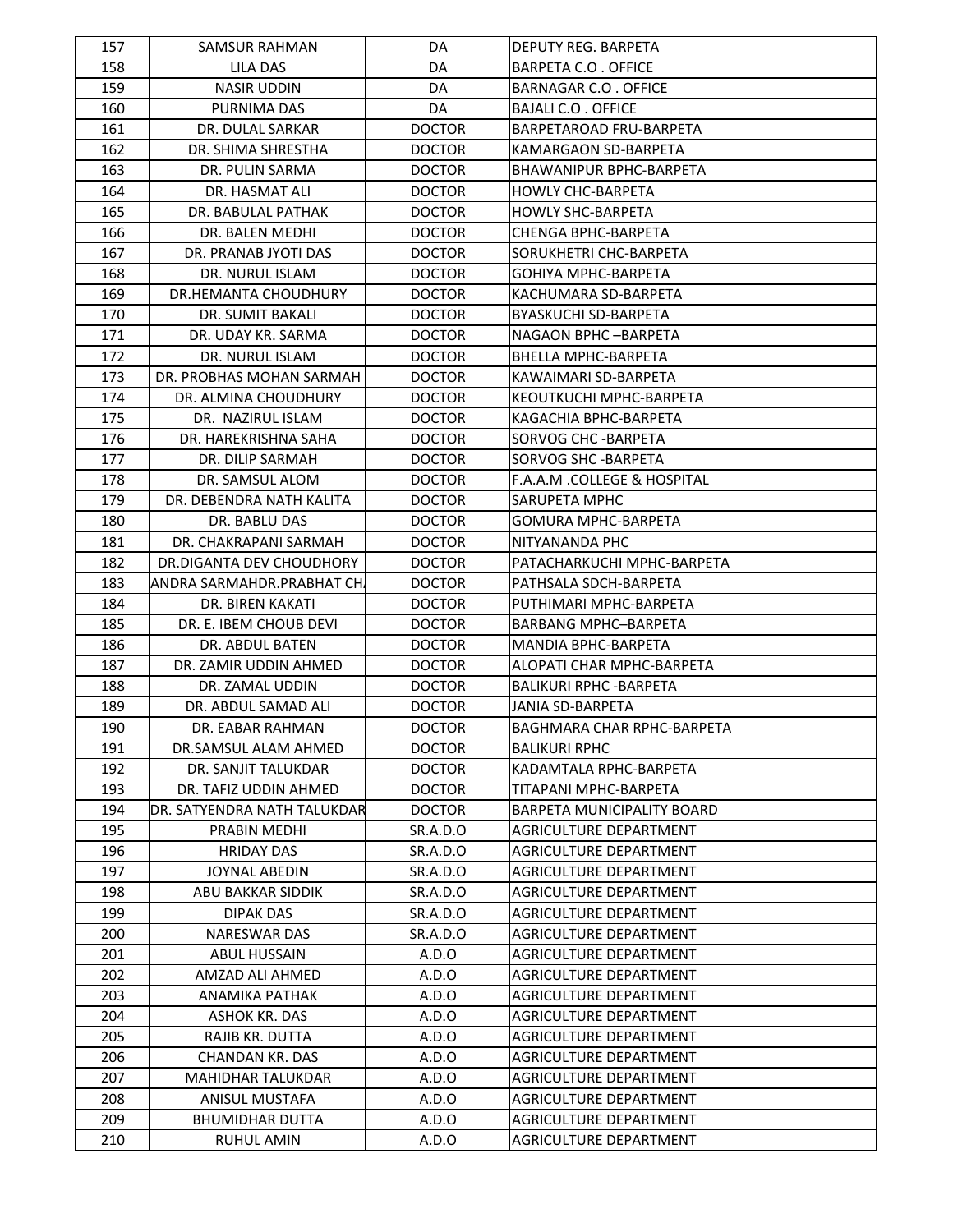| 211 | <b>MUKUL DAS DAS</b>       | A.D.O                | <b>AGRICULTURE DEPARTMENT</b>            |
|-----|----------------------------|----------------------|------------------------------------------|
| 212 | <b>SALIM AHMED</b>         | A.D.O                | <b>AGRICULTURE DEPARTMENT</b>            |
| 213 | RAMANI SARMA               | A.D.O                | AGRICULTURE DEPARTMENT                   |
| 214 | UTPAL KUMAR SARMA          | A.D.O                | <b>AGRICULTURE DEPARTMENT</b>            |
| 215 | PRAG MONI BAYAN            |                      | ATA ENTRY OPERATO AGRICULTURE DEPARTMENT |
| 216 | <b>ROSHAN RAFI</b>         | D.A.O                | AGRICULTURE DEPARTMENT                   |
| 217 | SUMAN CH. DAS              | SR. ASSISTANT        | BARPETA, AGRI, SUB- DIVISION, BARPETA    |
| 218 | <b>AJIT SWARGIARY</b>      | SR. ASSISTANT        | BARPETA, AGRI, SUB- DIVISION, BARPETA    |
| 219 | PRANAB KR. DAS             | JR. ASSISTANT        | BARPETA, AGRI, SUB- DIVISION, BARPETA    |
| 220 | SARAT CH. KALITA           | JR. ASSISTANT        | BARPETA, AGRI, SUB- DIVISION, BARPETA    |
| 221 | <b>APUBA DAS</b>           | JR. ASSISTANT        | DEPUTY DIRECTOR AGRRI, (FTS), PATBAUSHI  |
| 222 | <b>HAREKRISHNA DAS</b>     | JR. ASSISTANT        | DEPUTY DIRECTOR AGRRI, (FTS), PATBAUSHI  |
| 223 | <b>EDUL HUSSAIN</b>        | JR. ASSISTANT        | ALUPATI MAJORCHOR AGRIL. SUB-DIVISION    |
| 224 | <b>BHUPEN DUTTA</b>        | JR. ASSISTANT        | PATHSALA AGRI, SUB-DIVISION              |
| 225 | PRADIP KR. DAS             | JR. ASSISTANT        | PATHSALA ASST. EXECUTIVE ENGINNER(AGRI)  |
| 226 | <b>SAMIN KALITA</b>        | JR. ASSISTANT        | SORBHOG ASST. EXECUTIVE ENGINNER (AGRI)  |
| 227 | <b>DURLAV DUTTA</b>        | JR. ASSISTANT        | <b>BARHAMCHARI MPHC</b>                  |
| 228 | <b>BAHARUL ISLAM</b>       | JR. ASSISTANT        | JANIA S/D                                |
| 229 | <b>TAZUDDIN AHMED</b>      | JR. ASSISTANT        | <b>TITAPANI MPHC</b>                     |
| 230 | <b>CHANDAMITA PATOWARY</b> | JR. ASSISTANT        | O/O THE JT.DHS, BARPETA                  |
| 231 | <b>GOLAP KHAN</b>          | JR. ASSISTANT        | <b>BHELLA MPHC</b>                       |
| 232 | NAMITA TALUKDAR            | JR. ASSISTANT        | <b>NAGAON BPHC</b>                       |
| 233 | UTTAM KALITA               | JR. ASSISTANT        | <b>SORBHOG SHC</b>                       |
| 234 | <b>SUJIT THAKURIA</b>      | JR. ASSISTANT        | SORBHOG CHC                              |
| 235 | <b>DWIPEN BASUMATATY</b>   | JR. ASSISTANT        | O/O THE JT.DHS, BARPETA                  |
| 236 | <b>ASHOK KR. BASFOR</b>    | JR. ASSISTANT        | DIST. EMPLOYMENT EXCHANGE                |
| 237 | <b>LANIMA DAS</b>          | <b>JR. ASSISTANT</b> | DIST. EMPLOYMENT EXCHANGE                |
| 238 | <b>PRANAB DAS</b>          | <b>HDO</b>           | SORBHOG CHC                              |

**District Name: Bongaigaon**

| <b>SL.No</b>   | <b>Name</b>              | <b>Designation</b> | <b>Office (Department)</b> |
|----------------|--------------------------|--------------------|----------------------------|
| 1              | PABITRA SINGHA           | JR.ASST            | DC OFFICE BONGAIGAON       |
| $\overline{2}$ | <b>MIHIR MOUSAM RAY</b>  | JR.ASST            | <b>REVENUE</b>             |
| 3              | SMRITI ADHIKARY          | JR.ASST            | <b>REVENUE</b>             |
| 4              | <b>KAMALESWAR BARMAN</b> | JR.ASST            | CO, BONGAIGAON             |
| 5              | PARAMESWAR RAY           | JR.ASST            | <b>REVENUE</b>             |
| 6              | <b>KABITA DAS</b>        | SR.ASST            | DC OFFICE BONGAIGAON       |
| 7              | <b>NANDALAL BARUAH</b>   | SR.ASST            | DC OFFICE BONGAIGAON       |
| 8              | <b>PULAK DAS</b>         | JR.ASST            | SDO, NSM                   |
| 9              | <b>MITRA DAS</b>         | JR. ASST           | <b>DC OFFICE</b>           |
| 10             | <b>BHARATI DAS</b>       | JR. ASST           | <b>DC OFFICE</b>           |
| 11             | <b>NANDITA DAS</b>       | JR.ASST            | <b>REVENUE</b>             |
| 12             | <b>AKAN RABHA</b>        | JR. ASST           | <b>DC OFFICE</b>           |
| 13             | SAMARENDRA ROY           | JR.ASST            | <b>ADMINSTRATION</b>       |
| 14             | HIRANYA PRABHA SUTRADHAR | JR. ASST           | CO, BOITAMARI              |
| 15             | CHANDAN MEDHI            | JR. ASST           | CO, DANGTAL                |
| 16             | SWAPAN SARMA             | JR. ASST           | SDO, NORTH SALMARA         |
| 17             | <b>KHAIRUL ISLAM</b>     | <b>PHARMACIST</b>  | <b>HEALTH</b>              |
| 18             | DELOWAR HUSSAIN          | PHARMACIST         | <b>HEALTH</b>              |
| 19             | <b>RAMJAN ALI</b>        | GR. IV             | <b>HEALTH</b>              |
| 20             | <b>MD. ABDUL MATLEB</b>  | <b>PHARMACIST</b>  | <b>HEALTH</b>              |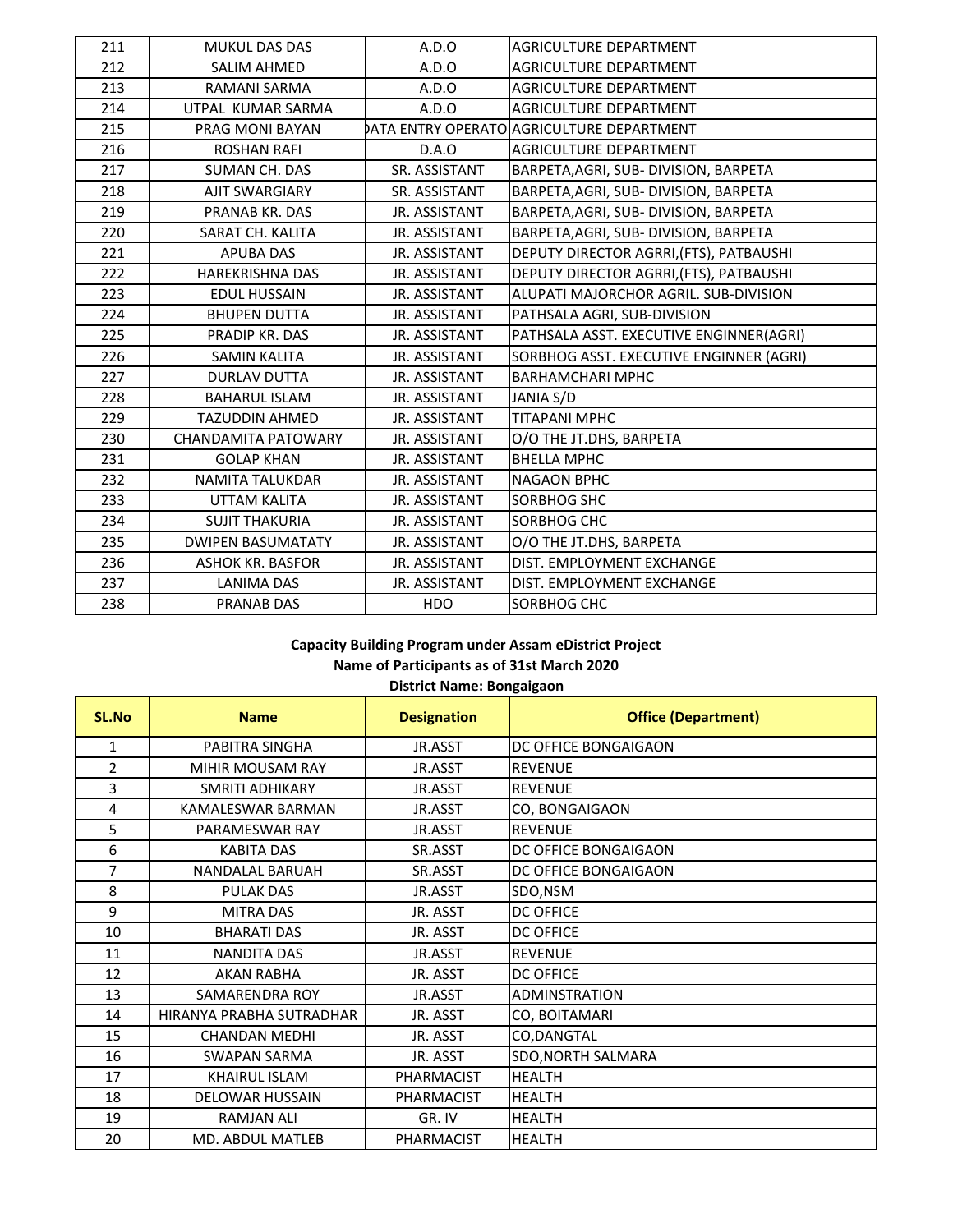| 21       | <b>JAHANGIR HUSSAIN</b>   | PHARMACIST          | <b>HEALTH</b>                            |
|----------|---------------------------|---------------------|------------------------------------------|
| 22       | <b>NAKUL CH. ROY</b>      | PHARMACIST          | <b>HEALTH</b>                            |
| 23       | DANDESWAR DEKA            | LAB. TEC            | <b>HEALTH</b>                            |
| 24       | SHOHIM UDDIN              | PHARMACIST          | <b>HEALTH</b>                            |
| 25       | JEHERUL ISLAM             | PHARMACIST          | <b>HEALTH</b>                            |
| 26       | <b>SUBHASH DAIMARY</b>    | SR. ASST.           | <b>TRANSPORT</b>                         |
| 27       | <b>BALEN DAS</b>          | E/W                 | <b>SUB. REGISTER</b>                     |
| 28       | ANUP KR. DAS              | E/W                 | <b>SUB. REGISTER</b>                     |
| 29       | APARNA PRADHANI           | JR. ASST.           | <b>EMPLOYMENT EXCHANGE</b>               |
| 30       | PUSHPANATH BRAHMA         | E/W                 | <b>SUB REGISTRAR, BONGAIGAON</b>         |
| 31       | <b>JUTIKA BARUAH</b>      | E/W                 | SUB REGISTRAR, NORTH SALMARA             |
| 32       | NARAYAN DEV NATH          | O/P                 | SUB REGISTRAR, NORTH SALMARA             |
| 33       | BALENDRA MAZUMDAR         | JR.ASST             | <b>EMPLOYMENT EXCHANGE</b>               |
| 34       | RAMILA BASUMATARY         | SR.ASST             | <b>DTO</b>                               |
| 35       | <b>SUDARSHAN PATGIRI</b>  | <b>VACCINATOR</b>   | <b>MANIKPUR BLOCK PHC</b>                |
| 36       | RANJIT RAY CHOUDHURY      | H.E                 | <b>CHALANTAPARA MPHC</b>                 |
| 37       | NUR MOHAMMED              | PHARMACIST          | SIDALSATI MPHC                           |
| 38       | <b>FAZLUR RAHMAN</b>      | PHARMACIST          | LENGTISINGHA MPHC                        |
| 39       | <b>KANIKA DAS</b>         | <b>UDA</b>          | BONGAIGAON URBAN UNIT (Jt. DHS, OFFICE)  |
| 40       | <b>DILIP DAS</b>          | L.D.A               | DISTRICT HOSPITAL(CIVIL)                 |
| 41       | <b>HARESWARI DAS</b>      | <b>LDA</b>          | SDM&HO OFFICE, NORTH SALMARA, ABHAYAPURI |
| 42       | <b>MANABENDRA DAS</b>     | PHARMACIST          | <b>ABHAYAPURI CHC</b>                    |
| 43       | JOYJYOTI DAS              | Computor            | <b>BONGAIGAON BLOCK PHC</b>              |
| 44       | SANTOSH SARKAR            | LAB.TECH            | KACHUDOLA MPHC                           |
| 45       | PUNI RAM RAY              | L.D.A.              | <b>HEALTH</b>                            |
| 46       | <b>RUNUMI NATH</b>        | L.D.A.              | <b>HEALTH</b>                            |
| 47       | <b>MAHESH DAS</b>         | <b>STENOGRAPHER</b> | <b>HEALTH</b>                            |
| 48       | ABDUS SOBAHAN AHMED       | PHARMACIST          | <b>HEALTH</b>                            |
| 49       | <b>LEENA ROY</b>          | L.D.A.              | <b>SUB REGISTER</b>                      |
| 50       | HARI MATI BRAHMA          | E/W                 | <b>SUB REGISTER</b>                      |
| 51       | DHRUBA KANTA ROY          | L.D.A.              | <b>HEALTH</b>                            |
| 52       | MOINUL HAQUE              | LAB TECH            | RANGAPANI STATE DISPENSARY               |
| 53       | <b>MAHIDHAR DEKA</b>      | H/E                 | <b>MULAGAON MPHC</b>                     |
| 54       | <b>KARUNA ADIKARY</b>     | <b>RADIOGRAPHER</b> | <b>ABHAYAPURI CHC</b>                    |
| 55       | PITAMBER KACHARI          | <b>OPERATOR</b>     | SDM&HO OFFICE, NORTH SALMARA, ABHAYAPURI |
| 56       | <b>NAREN DAS</b>          | <b>UDA</b>          | <b>BONGAIGAON BLOCK PHC</b>              |
| 57       | MOHABIR SUKLA BARUAH      | <b>UDA</b>          | <b>BOITAMARI BLOCK PHC</b>               |
| 58       | <b>BHANITHA CHOUDHURY</b> | <b>GNM</b>          | <b>HEALTH</b>                            |
| 59       | <b>BIJOY CH. SARMA</b>    | SDAO                | Agriculture                              |
| 60       | <b>UDAYAN DAS</b>         | OP                  | Agriculture                              |
| 61       | MADHAB CH. RAY            | AAI                 | Agriculture                              |
| 62       | PANKAJ BRAHMA             | JR. ASST            | Agriculture                              |
| 63       | PARIKHIT RAY              | AAI                 | Agriculture                              |
| 64       | MRINALENDRA DEV CHOUDHURY | <b>ADO</b>          | Agriculture                              |
| 65       | <b>REHANA ALI</b>         | ADO                 | Agriculture                              |
| 66       | NIRMAL CH. GHOSE          | SR. ADO             | Agriculture                              |
| 67       | <b>MANDIRA DAS</b>        | SR. ASST            | Agriculture                              |
| 68       | <b>MIKUMONI ROY</b>       | <b>DAO</b>          | Agriculture                              |
| 69       | Thaneswar Dev Nath        |                     |                                          |
|          |                           | Jr.Asst             | Revenue                                  |
| 70<br>71 | Manik Ch Nath             | Snr.Asst            | Revenue                                  |
| 72       | Raju Ray<br>Anju Pathak   | Jr.Asst<br>Jr.Asst  | Revenue                                  |
|          |                           |                     | Revenue                                  |
| 73       | Parameswar Ray            | Jr.Asst             | Revenue                                  |
| 74       | Nandita Ray               | Jr.Asst             | Revenue                                  |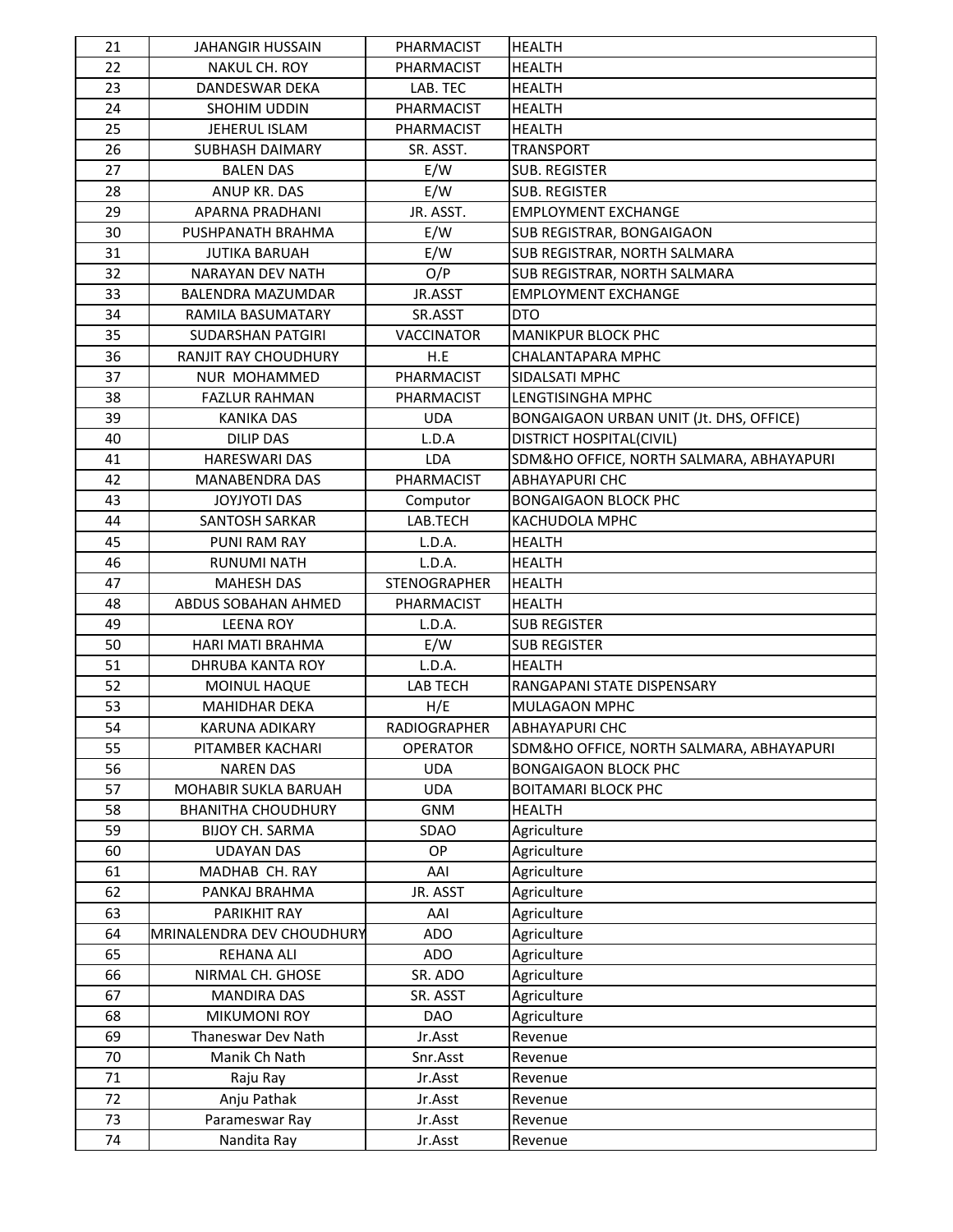| 75  | Jitu Kalita              | <b>SK</b>  | Revenue                 |
|-----|--------------------------|------------|-------------------------|
| 76  | Arabinda Basumatary      | <b>ASK</b> | Revenue                 |
| 77  | Ashiruddin               | <b>ASK</b> | Revenue                 |
| 78  | <b>Puren Das</b>         | LM         | Revenue                 |
| 79  | Saidul Islam             | LM         | Revenue                 |
| 80  | Jakir Hussain            | LM         | Revenue                 |
| 81  | Atowar Rahman            | LM         | Revenue                 |
| 82  | Dipak Ch ray             | LM         | Revenue                 |
| 83  | Hiranmoy Dev Ray         | LM         | Revenue                 |
| 84  | Dalim Barman             | LM         | Revenue                 |
| 85  | Bhagirath Dev Ray        | LM         | Revenue                 |
| 86  | Kanteswar Barman         | LM         | Revenue                 |
| 87  | Saidur Rahman            | LM         | Revenue                 |
| 88  | <b>KAMALESWAR BARMAN</b> | SR.ASST    | <b>CO BONGAIGAON</b>    |
| 89  | <b>SUDHIR KR PAUL</b>    | LM         | CO BONGAIGAON           |
| 90  | <b>NUR JAMAL HAQUE</b>   | <b>PS</b>  | CO BONGAIGAON           |
| 91  | <b>HAREN BARUAH</b>      | LM         | CO BONGAIGAON           |
| 92  | <b>JASNOOR ALAM</b>      | FO,DM      | CO BONGAIGAON           |
| 93  | DINABANDHU NATH          | LM         | <b>CO BONGAIGAON</b>    |
| 94  | <b>ASHIS KR RAY</b>      | LM         | REV. CIRCLE, BONGAIGAON |
| 95  | <b>NAMESWAR SARKAR</b>   | <b>PS</b>  | REV. CIRCLE, BONGAIGAON |
| 96  | KALYAN ADHIKARI          | LM         | REV. CIRCLE, BONGAIGAON |
| 97  | <b>DIPEN DEKA</b>        | PS         | REV. CIRCLE, BONGAIGAON |
| 98  | <b>AMBUNATH RAY</b>      | LM         | REV. CIRCLE, BONGAIGAON |
| 99  | <b>BARUN CH RAY</b>      | PS         | CO BONGAIGAON           |
| 100 | <b>HIREN SARKAR</b>      | PS         | CO BONGAIGAON           |
| 101 | <b>MANI KANTA GAYARI</b> | <b>PS</b>  | CO BONGAIGAON           |
| 102 | SARMISTHA GHOSH          | JR.ASST    | <b>CO BONGAIGAON</b>    |

**District Name: Cachar**

| SL.No          | <b>Name</b>                  | <b>Designation</b> | <b>Office (Department)</b> |
|----------------|------------------------------|--------------------|----------------------------|
| $\mathbf{1}$   | SRI SUNIT KUMAR BARMAN       | DA                 | <b>EMPLOYMENT EXCHANGE</b> |
| $\overline{2}$ | SRI JULAN KUMAR DAS          | DA                 | <b>EMPLOYMENT EXCHANGE</b> |
| 3              | SRI JAMAL UDDIN LASKAR       | <b>SK</b>          | ASO, (SADAR, SILCHAR)      |
| 4              | SRI GAURI SANKAR MAD         | DA                 | ASO, (SADAR, SILCHAR)      |
| 5              | SRI CHUNILAL KAIRI           | LM                 | ASO, (SADAR, SILCHAR)      |
| 6              | HARISH UDDIN BARBHUIYA       | <b>SK</b>          | ASO, (Udharbond)           |
| 7              | SRI BIDHAN RANJAN NATH       | <b>LM</b>          | ASO,(Udharbond)            |
| 8              | <b>SRI LAL BAHADUR BAROI</b> | <b>LM</b>          | C.O., Udharbond            |
| 9              | SRI RANJIT NATH BHOWMIK      | <b>SK</b>          | ASO,(LAKHIPUR)             |
| 10             | SRI RANADHIR SINHGA          | DA                 | ASO, LAKHIPUR              |
| 11             | SRI FAYAZ AHMED LASKAR       | <b>SK</b>          | ASO, SONAI                 |
| 12             | SRI RATINDRA DAS             | <b>SK</b>          | ASO, SONAI                 |
| 13             | <b>SRI ABDUL MATIN</b>       | <b>SK</b>          | ASO, KATIGORAH             |
| 14             | SRI JOY CHANDRA SINGHA       | <b>SK</b>          | <b>ASO KATIGORAH</b>       |
| 15             | SRI NUR AHMED MAZARBHUIYA    | DA                 | CO, KATIGORAH              |
| 16             | <b>SRI SWARAJ ROY</b>        | <b>LM</b>          | CO, KATIGORAH              |
| 17             | SRI SURA CHANDRA SINGHA      | <b>LM</b>          | ASO, SONAI                 |
| 18             | SRI RAJAT BHATTACHARJEE      | JR.ASSTT.          | <b>DC OFFICE</b>           |
| 19             | <b>SMT. PARBIN SULTANA</b>   | <b>COPYIST</b>     | CO, SADAR                  |
| 20             | SRI SAMAR PARTHI BARBHUIYA   | LM.                | ASO, SONAI                 |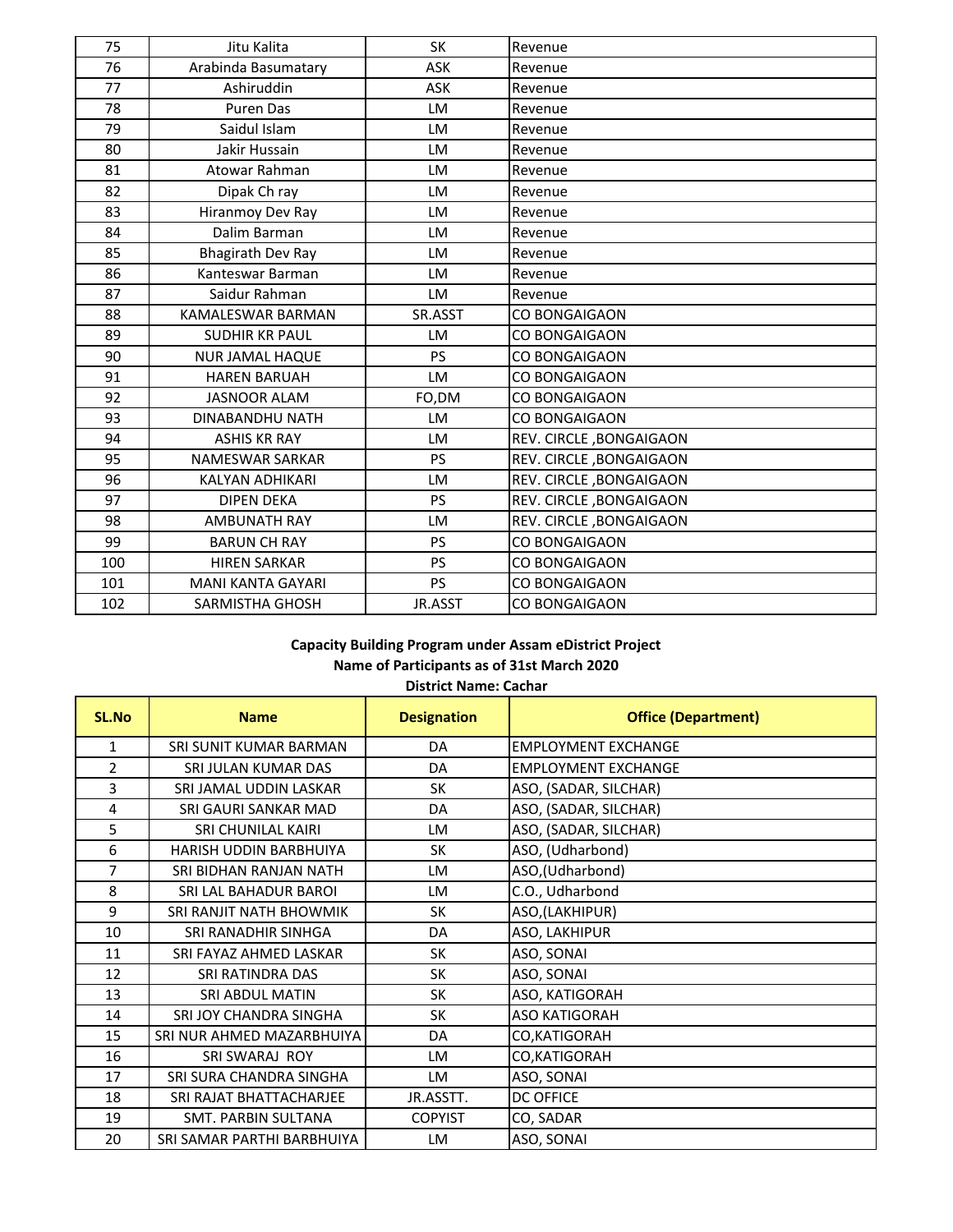| 21 | MANJURUL HQ. BARBHUIYA         | DA             | <b>EMPLOYMENT EXCHANGE</b>  |
|----|--------------------------------|----------------|-----------------------------|
| 22 | <b>SUBASH KANU</b>             | DA             | <b>EMPLOYMENT EXCHANGE</b>  |
| 23 | SMT. BANANI DEB                | DA             | DTO, OFFICE,                |
| 24 | S.H. MAZUMDER                  | DA             | DTO, OFFICE,                |
| 25 | RANADHIR NATH                  | DA             | JT. DIRECTOR, HEALTH        |
| 26 | <b>GITA DAS</b>                | <b>DPA</b>     | JT. DIRECTOR, HEALTH        |
| 27 | SRI KIRANMOY CHAKRABORTY       | DA             | S.M. DEV, CIVIL, HOSPITAL   |
| 28 | HUSSAIN AHMED LASKAR           | DA             | SILCHAR MUNICIPAL BOARD     |
| 29 | MUSLIM UDDIN LASKAR            | DA             | SONABARIGHAT, SHC           |
| 30 | PARTHA PRATIM ROY              | DA             | UDHARBAOND, PHC             |
| 31 | <b>JAGADENDU BARMAN</b>        | DA             | ASO, UDHARBAND              |
| 32 | <b>CHANDAN BARMAN</b>          | DA             | CO, KATIGORAH               |
| 33 | <b>BIBHAN CH. PAUL</b>         | LM             | ASO, SADAR                  |
| 34 | <b>ASHIT BARMAN</b>            | LM             | CO, KATIGORAH               |
| 35 | RAMIZ UDDIN LASKAR             | LM             | ASO, SONAI                  |
| 36 | DHARMA SINGH                   | LM             | ASO, SONAI                  |
| 37 | <b>NURUL HUSSAIN CHOUDHURY</b> | LM             | CO, LAKHIPUR                |
| 38 | PARTHA DUTTA                   | LM             | ASO, SONAI                  |
| 39 | NIMOLENDU NATH                 | LM             | ASO, SADAR                  |
| 40 | <b>SMT. SUJATA NAHA</b>        | DA             | DY. REGISTRAR, SILCHAR      |
| 41 | SMT. CHAMPA DUTTA              | E/W            | SR. SUB REGISTRAR           |
| 42 | SRI. P. NIENKHUM               | DA             | SUB-REGISTRAR, LAKHIPUR     |
| 43 | SMT. RATNA CHAKRABARTY         | DA             | SUB-REGISTRAR, KATIGORAH    |
| 44 | SRI SATYABRATO CHOUDHURY       | DA             | SUB-REGISTRAR, BORJATPUR    |
| 45 | T.ANIL KUMAR SINGHA            | DA             | DTO, SILCHAR                |
| 46 | D.P. PURKHYASTAYA              | DA             | DTO, SILCHAR                |
| 47 | <b>JHUMUR DAS</b>              | DA             | JT. HEALTH SERVICE          |
| 48 | NANDA KUMAR SINGH              | DA             | PHC, HARINAGAR              |
| 49 | HIMANGHSU NATH                 | DA             | PHC, LAKHIPUR               |
| 50 | NURUL ISLAM LASKAR             | DA             | PHC, SONAI                  |
| 51 | NIMOLENDU NATH                 | LM             | ASO, SADAR                  |
| 52 | MOJIBUR RAHMAN BARBHUIYA       | LM             | ASO, SONAI                  |
| 53 | SITIL NATH                     | LM             | ASO, SADAR                  |
| 54 | ABUL LAISE MAZUMDER            | LM             | ASO, SONAI                  |
| 55 | SANJU DEB                      | DA             | DC                          |
| 56 | SISHIR RANJAN NATH             | LM             | SONAI, ASO                  |
| 57 | <b>DIBOYJYOTI NATH</b>         | LM             | CIRCLE OFFICE, KATIGORAH    |
| 58 | SANCHITA DAS                   | DA             | <b>EMPLOYMENT EXCHANGE</b>  |
| 59 | NIKHIL CHANDRA NATH            | SK             | SETTLEMENT OFFICE, SILCHAR  |
| 60 | DEBANADA SINGHA                | DA             | DTO, OFFICE                 |
| 61 | RADHA KRISHNA SHARMA           | LM             | ASO, KATIGORAH              |
| 62 | S. PRATIMA SINGHA              | LM             | ASO, UDHARBOND              |
| 63 | AJAY KUMAR DAS                 | LM             |                             |
| 64 | NG. HIRABABU SINGHA            |                | ASO, SONAI<br>ASO, LAKHIPUR |
| 65 | Y. CHOUHAN                     | LM<br>LM       | ASO, LAKHIPUR               |
| 66 | MUSTAQUE AHMED                 | DA             | DC' OFFICE, SAILCHAR        |
|    |                                |                |                             |
| 67 | UTTAM KUMAR DAS                | DA             | SUB-REGISTRAR, PALLONGHAT   |
| 68 | OMIRUN NESSA BARLASKAR         | E/W            | SUB-REGISTRAR, PALLONGHAT   |
| 69 | SWAPAN KUMAR NATH              | DA             | PHC, DHOLAI                 |
| 70 | DHANANJAY RUDRA                | DA             | PHC, RAJNAGAR               |
| 71 | <b>GANASHYAM DAS LASKAR</b>    | DA             | CHIBITA BICHIA MPHC         |
| 72 | <b>SIMI PAUL</b>               | <b>COPIEST</b> | DC'OFFICE, ELECTION BR.     |
| 73 | <b>SUJABIR DEB</b>             | DA             | DC'S OFFICE, ELECTION BR.   |
| 74 | POWHUAI RONGMEI                | E/W            | DIPUTY REGISTRAR, CACHAR    |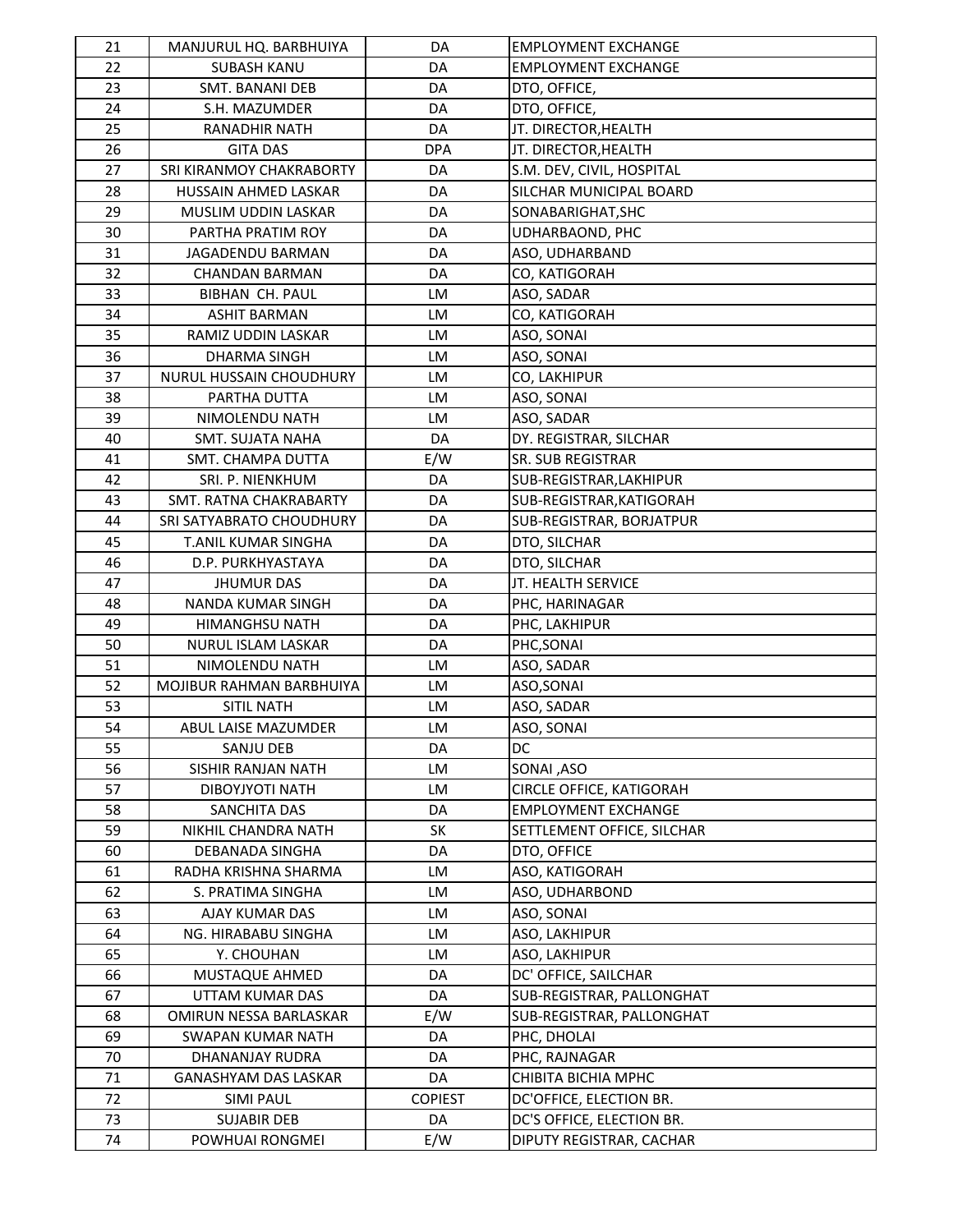| 75  | UTTAM KUMAR DAS              | DA              | PALONGHAT SUB-REGISTRAR              |
|-----|------------------------------|-----------------|--------------------------------------|
| 76  | <b>SURAJ HAGJER</b>          | E/W             | PALONGHAT SUB-REGISTRAR              |
| 77  | O.BUDDHA CHANDRA SINGHA      | DA              | D.T.O OFFICE, CACHAR                 |
| 78  | A.F. LASKAR                  | DA(LAB.TECH.)   | SALCHAPRA NPHC                       |
| 79  | TAIBUR RAHMAN BARBHUIYA      | DA              | <b>BORKHOLA PHC</b>                  |
| 80  | RAHIM UDDIN CHYOUDHURY       | LM              | SONAI ASO OFFICE                     |
| 81  | <b>KIRAN SINGHA</b>          | LM              | SONAI ASO OFFICE                     |
| 82  | NURUL HAQUE BARBHUIYA        | LM              | SONAI ASO OFFICE                     |
| 83  | SAMIR SANKAR MODAK           | LM              | <b>UDHARBOND ASO OFFICE</b>          |
| 84  | HARENDRA BARMAN              | <b>LM</b>       | <b>UDHARBOND ASO OFFICE</b>          |
| 85  | <b>JOSHUBANDA SINGHA</b>     | <b>LM</b>       | KATIGORAH C.O OFFICE                 |
| 86  | SAHADAT HUSSAIN LASKAR       | LM              | KATIGORAH C.O OFFICE                 |
| 87  | RADHA KRISHNA SARMA          | <b>LM</b>       | KATIGORAH C.O OFFICE                 |
| 88  | <b>BANI PROBA RAI</b>        | E/W             | DEPUTY REGISTRAR CACHAR              |
| 89  | ANGURA BEGUM                 | E/W             | DEPUTY REGISTRAR CACHAR              |
| 90  | <b>MINA DUTTA</b>            | E/W             | SUB-REGISTRAR OFFICE, LAKHIPUR       |
| 91  | SHIPRA PURKAYASTHA           | E/W             | SUB-REGISTRAR OFFICE, KATIGORAH      |
| 92  | KALYAN KUMAR DAS             | LM              | <b>LAKHIPUR ASO OFFICE</b>           |
| 93  | <b>FARID UDDIN BARBHUIYA</b> | SK              | ASO, SONAI                           |
| 94  | ABDUL JALIL LASKAR           | <b>SK</b>       | ASO, SONAI                           |
| 95  | J. BARMAN                    | DA              | ASO, SADAR                           |
| 96  | SANDHAYA BARMAN              | DA              | ASO, LAKHIPUR                        |
| 97  | ABDUL KAIUM BARBHUIYA        | DA              | ASO, SONAI                           |
| 98  | SAIFUL ISLAM MAZUMDER        | DA              |                                      |
| 99  |                              | DA              | ASO, SONAI                           |
|     | RAHUL PAUL                   | DA              | SILCHAR MEDICAL COLLEGE              |
| 100 | SYED MIRAJUL ISLAM           |                 | <b>KATIGORAH NHPC</b>                |
| 101 | ABDUL HAMID                  | DA(SW)          | SILCHAR MEDICAL COLLEGE              |
| 102 | <b>JAYANTA SAIKIA</b>        | DA              | <b>GONIRGRAM S/D</b>                 |
| 103 | ABDUL JALIL MAZARBHUIYA      | DA              | <b>SRO CACHAR</b>                    |
| 104 | <b>DANILAL BARMAN</b>        | DA              | DEPUTY REGISTAR, CACHAR              |
| 105 | RATISH CH. DEB               | LM              | <b>C.O KATIGORAH</b>                 |
| 106 | <b>L.RANJIT SINGHA</b>       | LM              | <b>C.O UDHARBOND</b>                 |
| 107 | <b>CHANDRA MOHON SINGHA</b>  | LM              | <b>ASO UDHARBOND</b>                 |
| 108 | <b>BADRIPRISAD RABIDAS</b>   | LM              | ASO, SONAI                           |
| 109 | PRAN GOPAL NATH              | LM              | ASO, LAKHIPUR                        |
| 110 | DEBENDRA SINGHA              | LM              | ASO, SONAI                           |
| 111 | NAZRUL HUSSAIN BARBHUIYA     | LM              | ASO, SONAI                           |
| 112 | NISHI KANTA SINGHA           | LM              | ASO, SONAI                           |
| 113 | SUNITI DEB (DAS)             | LM              | ASO, LAKHIPUR                        |
| 114 | L. JOY SINGHA                | DA(AMTRON)      | ASO, LAKHIPUR                        |
| 115 | RATHINDRALAL NATH            | DA              | SILCHAR MAEDICAL COLLEGE & HOSPITAL  |
| 116 | ABDUL HUSSAIN BARBHUYIYA     | DA (LAB. TECH)  | <b>BANSKANDI CHC</b>                 |
| 117 | DEBASIS ROY                  | DA (PHARMACIST) | <b>JOYPUR SHC</b>                    |
| 118 | NURUL ISLAM LASKAR           | DA (LAB. TECH)  | NUTAN RAMNAGAR S/D                   |
| 119 | SWAPAN KR. NATH              | DA (NMA)        | <b>DHOLAI PHC</b>                    |
| 120 | SHIBENDRA KR. CHOUDHURY      | DA              | KALINAGAR (KUMARTILLA) NPHC          |
| 121 | APARNA NATH                  | E/W             | SENIOR SUB-REGISTRAR OFFICE, SILCHAR |
| 122 | SUNIL CHANDRA DAS            | LM              | ASO, SONAIASO, SONAI                 |
| 123 | SIRAJ UDDIN BARBHUIYA        | LM              | ASO, SONAIASO, SONAI                 |
| 124 | <b>BIRO MOHAN SINGHA</b>     | LM              | ASO, LAKHIPUR                        |
| 125 | MOSTAK AHMED BARBHUIYA       | LM              | ASO, SONAI                           |
| 126 | ARINANGSHU DEB               | LM              | ASO, UDHARBOND                       |
| 127 | SANJAY NATH BARBHUIYA        | LM              | ASO, UDHARBOND                       |
| 128 | <b>BIBHUTE BHUSHON DAS</b>   | LM              | C.O. KATIGORAH                       |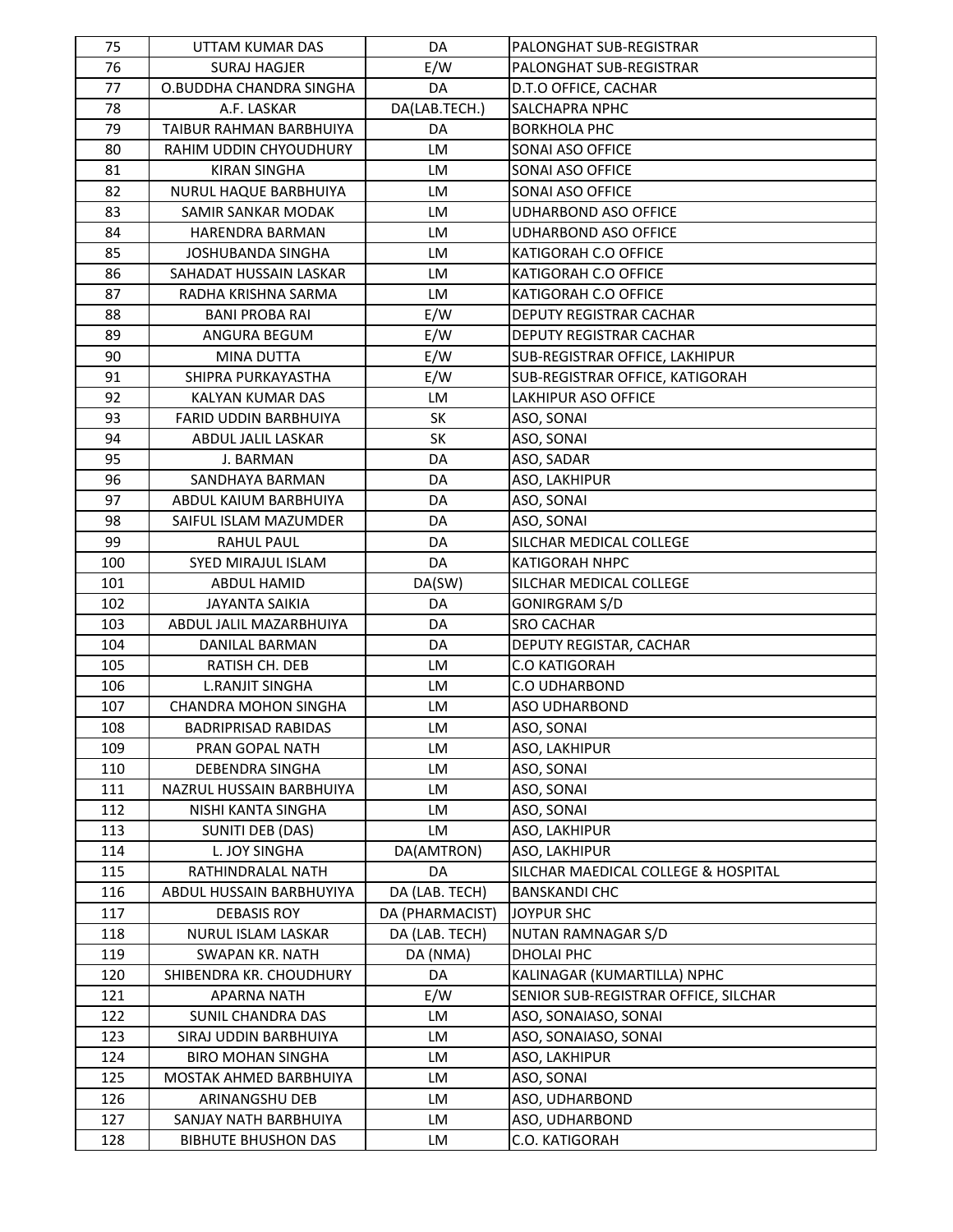| 129 | DEBO PRIYA BISWAS           | DA                   | ASO, KATIGORAH             |
|-----|-----------------------------|----------------------|----------------------------|
| 130 | <b>SITIL NATH</b>           | LM                   | ASO, SADAR                 |
| 131 | AKTAR HUSSAIN BARBHUIYA     | <b>LM</b>            | ASO, LAKHIPUR              |
| 132 | NASIR UDDIN BARBHUIYA       | DA                   | <b>BORJALENGA NHPC</b>     |
| 133 | SAJIB DAS                   | DA                   | NARSINGPUR NHPC            |
| 134 | <b>MOLOY CHAKRABORTY</b>    | DA                   | DEPURY REGISTRAR, CACHAR   |
| 135 | ANIMA NATH                  | E/W                  | DEPUTY REGISTRAR, CACHAR   |
| 136 | ARUN KUMMAR DUTTA           | DA                   | <b>BIKRAMPUR, PHC</b>      |
| 137 | ABDUL KALAM BARBHUIYA       | DA                   | <b>FULBARI NPHC</b>        |
| 138 | <b>RANJAN DEY</b>           | DA                   | <b>DPTY. REGISTRAR</b>     |
| 139 | RAKHAL CHANDRA RABHA        | DA                   | THALIGRAM, NPHC            |
| 140 | AJAY KUMAR DAS              | LM                   | ASO, SONAI                 |
| 141 | <b>JYOSNA DAS</b>           | LM                   | ASO, SONAI                 |
| 142 | ABDUL RASHID BARBHUIYA      | LM                   | ASO, SONAI                 |
| 143 | TAPASH KHANTI NATH          | LM                   | ASO, SONAI                 |
| 144 | DIBYAJYOTI NATH             | LM                   | CO, KATIGORAH              |
| 145 | SUBASH CHANDRA CHOUHAN      | LM                   | CO, KATIGORAH              |
| 146 | <b>GOURI SHANKAR MONDAL</b> | DA                   | ASO, SADAR                 |
| 147 | SEEMA RANI DAS              | LM                   | ASO, UDHARBOND             |
| 148 | SOHRAB HUSSAIN LASKAR       | DA                   | ASO, LAKHIPUR              |
| 149 | <b>ISAK AHMED KHAN</b>      | DA                   | ASO, SONAI                 |
| 150 | <b>BISWAJIT MALAKAR</b>     | DA                   | ASO, KATIGORAH             |
| 151 | <b>ANJAN NATH</b>           | LM                   | ASO, SADAR                 |
| 152 | RANJIT SINGHA               | LM                   | ASO, SONAI                 |
| 153 | <b>JASIM UDDIN AHMED</b>    | DA                   | EMP.EXCHANGE               |
| 154 | S.R. DAS                    | DA                   | ASO, SADAR                 |
| 155 | DHIRENDRA SAMAZPATI         | LM                   | CO, KATIGORAH              |
| 156 | YAHYAH BARBHUIYA            | LM                   | CO, KATIGORAH              |
| 157 | DIPAK BARDHAN               | LM                   | CO, SONAI                  |
| 158 | MISBAH UDDIN LASKAR         | LM                   | CO, SONAI                  |
| 159 | DIPAK CHANDRA ROY           | LM                   | ASO, LAKHIPUR              |
| 160 | SUNAINA THAOSEN             | DA                   | <b>Employment Exchange</b> |
| 161 | ABUL LASIE MAZUMDER         | LM                   | ASO, SADAR                 |
| 162 | SALIM UDDIN LASKAR          | LM                   | ASO, KATIGORAH             |
| 163 | AMARENDRA KUMAR DAS         | LM                   | ASO, KATIGORAH             |
| 164 | RAMIZ UDDIN LASKAR          | LM                   | ASO, SONAI                 |
| 165 | MINAZ UDDIN LASKAR          | LM                   | ASO, SONAI                 |
| 166 | ABUL KHAYR CHOUDHURY        | LM                   | ASO, SONAI                 |
| 167 | A.I.MAZARBHUIYA             | DA                   | DTO, Office                |
| 168 | MANJU SINGHA                | DA                   | DTO, Office                |
| 169 | KABUL LASKAR                | DA                   | <b>AGRICULTURE OFFICE</b>  |
| 170 | JOYDEEP NATH                | DA                   | DC, OFFICE                 |
| 171 | NIZAM UDDIN BARBHUIYA       | LM                   | CO, KATIGORAH              |
| 172 | <b>SWAPAN GHOSH</b>         | DA                   | <b>ELECTION OFFICE</b>     |
| 173 | <b>MRINMOY NATH</b>         | DA                   | <b>ELECTION OFFICE</b>     |
| 174 | SHIPUPADA DAS               | DA                   | DC, OFFICE                 |
| 175 | SEEMA RANI DAS              | DA                   | ASO, SADAR                 |
| 176 | MIRA BHATTACHARJEE          | DA                   | PHC, HARINAGAR             |
| 177 | SANJEEB KUMAR DAS           | LM                   | ASO, SONAI                 |
| 178 | RAJAT DEB                   | DA                   | DTO, Office                |
| 179 | S. CHOUDHURY                | <b>JR. SCIENTIST</b> | <b>AGRICULTURE OFFICE</b>  |
| 180 | ANAMUL HAQUE                | DA                   | <b>AGRICULTURE OFFICE</b>  |
| 181 | ARABINDA DHAR               | DA                   | <b>AGRICULTURE OFFICE</b>  |
| 182 | AMORESH DEY                 | DA                   | <b>AGRICULTURE OFFICE</b>  |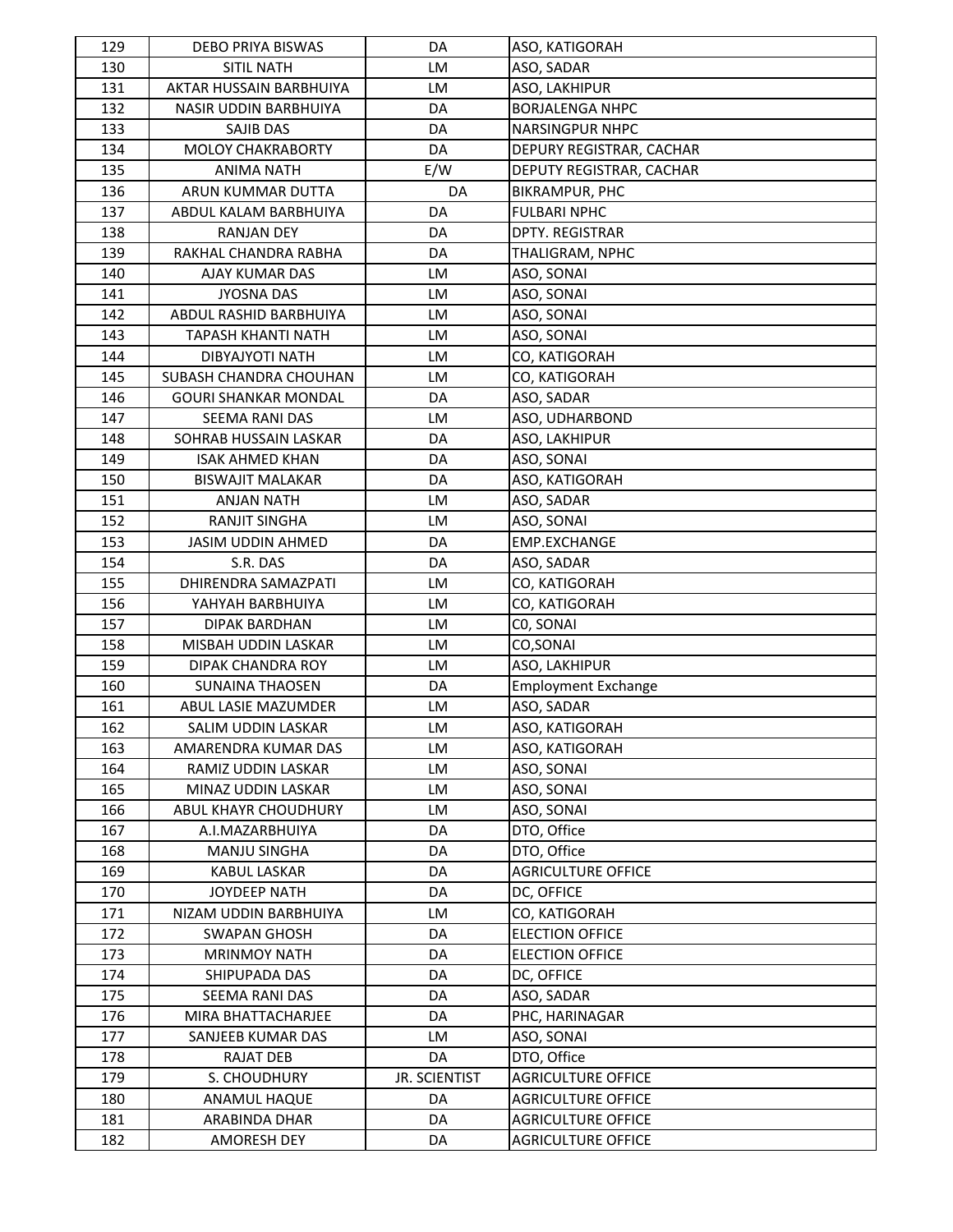| 183 | ANUP KR DEB                  | DA                               | <b>AGRICULTURE OFFICE</b>    |
|-----|------------------------------|----------------------------------|------------------------------|
| 184 | MASHUK AHMED BARLASKAR       | DA                               | SM DEV CIVIL HOSPITAL        |
| 185 | RANJAN MAZUMDER              | DA                               | <b>SM DEV CIVIL HOSPITAL</b> |
| 186 | <b>MANNA PAUL</b>            | DA                               | <b>BORKHOLA PHC</b>          |
| 187 | ARINDAM BHATTACHARJEE        | ST. ASST.                        | SILCHAR MUNICIPAL BOARD      |
| 188 | MIRA BHATTACHARJEE           | <b>HEALTH EDUCATOR</b>           | <b>HARINA PHC</b>            |
| 189 | PARIMAL SINGHA               | LM                               | KATIGORAH C.O. OFFICE        |
| 190 | NIRMALENDU NATH              | <b>LM</b>                        | KATIGORAH C.O. OFFICE        |
| 191 | RAJ KUMAR SINGHA             | LM                               | KATIGORAH C.O. OFFICE        |
| 192 | NILKANTA SINGHA              | LM                               | KATIGORAH C.O. OFFICE        |
| 193 | NILUTPAL CHOUDHURY           | <b>PROCESS SERVER</b>            | SADAR C.O OFFICE             |
| 194 | AKBAR HUSSAIN BARBHUIYA      | LM                               | SADAR C.O OFFICE             |
| 195 | JOYDEEP CH. NATH             | DA                               | CRPC D.C                     |
| 196 | RATAN AIMOL                  | DA                               | SADAR C.O OFFICE             |
| 197 | <b>BIVI JYNAR SUBGGA</b>     | DA                               | SADAR C.O OFFICE             |
| 198 | SASHANKA SEKHER DAS          | DA                               | SONAI C.O OFFICE             |
| 199 | UJJAL MITRA MAZUMDER         | SR. ASSTT                        | <b>DC OFFICE</b>             |
| 200 | <b>KISHORE DUTTA</b>         | DA                               | <b>DC OFFICE</b>             |
| 201 | NURUL AMIN BARLASKAR         | DA                               | <b>DC OFFICE</b>             |
| 202 | <b>IMRAN HUSSAIN LASKAR</b>  | DA                               | <b>DC OFFICE</b>             |
| 203 | MUSTAQUE AHMED LASKAR        | DA                               | <b>DC OFFICE</b>             |
| 204 | SAMSUL HOQUE LASKAR          | DA                               | <b>DC OFFICE</b>             |
| 205 | J BARMAN                     | DA                               | <b>ASO SADAR</b>             |
| 206 | <b>ATASI DUTTA</b>           | DA                               | <b>DC OFFICE</b>             |
| 207 | <b>TUSHAR KANTY DEY</b>      | DA                               | <b>DC OFFICE</b>             |
| 208 | <b>DEBASHIS BARMAN</b>       | DA                               | <b>DC OFFICE</b>             |
| 209 | RATNA RANI DAS               | DA                               | <b>DC OFFICE</b>             |
| 210 | <b>ARATI SINGHA</b>          | DA                               | <b>DC OFFICE</b>             |
| 211 | <b>MOUSIMI BHATTACHARJEE</b> | DA                               | <b>DC OFFICE</b>             |
| 212 | <b>MRINMOY NATH</b>          | DA                               | <b>ELECTION OFFICE</b>       |
| 213 | <b>BANI PROBA ROY</b>        | E/W                              | <b>SUB REGISTER OFFICE</b>   |
| 214 | <b>SUNOYNA THOASEN</b>       | DA                               | <b>EMPLOYMENT EXCHANGER</b>  |
| 215 | ABDUL HAMID BARBHUIYA        | DA                               | <b>JALALPUR PHC</b>          |
| 216 | ABDUL KALAM BARBHUIYA        | DA                               | <b>FULBARI PHC</b>           |
| 217 | SAZZAD MAZUMDER              | LM                               | ASO, LAKHIPUR                |
| 218 | RAMIZ UDDIN MAZUMDER         | LM                               | ASO, SONAI                   |
| 219 | TAMAL SENA RAJKUMAR          | LM                               | ASO, SADAR                   |
| 220 | SUSHIL CH. DAS               | LM                               | ASO, SADAR                   |
| 221 | <b>BISWAJIT MALAKAR</b>      | DA                               | CO, KATIGORAH                |
| 222 | SRI L.I. SINGH               | SR. ADO(PP)                      | DAO, CACHAR                  |
| 223 | RAKIBUL FARUQUE              | ADO, SALCHAPRA                   | DAO, CACHAR                  |
| 224 | JOINAL ABEDIN                | ADO, UDHARBOND                   | DAO, CACHAR                  |
| 225 | KHANINDRA SAIKIA             | ADO, KATIGORAH                   | DAO, CACHAR                  |
| 226 | MANOJ KR. BAISHYA            | ADO, SILCHAR                     | DAO, CACHAR                  |
| 227 | MD. NEKUBUR ZAMAN            | ADO, KALAIN                      | DAO, CACHAR                  |
| 228 | <b>SWARUPA DAS</b>           | ADO, (SOIL)                      | DAO, CACHAR                  |
| 229 | <b>BOICHITRA HAKMAOSA</b>    | ADO, SOIL                        | DAO, CACHAR                  |
| 230 | SIBANANDA NATH               | JR. SCINTIFIC ASSTT.             | DAO, CACHAR                  |
| 231 | AMAL KANTI BARMAN            | SSTT. AGRIL.INSPECTO DAO, CACHAR |                              |
| 232 | SANJIB KR. DEY               | JR. ASSTT.                       | DAO, CACHAR                  |
| 233 | MOUSIMOMI NANDI              | <b>ATA ENTRY OPERATO</b>         | DAO, CACHAR                  |
| 234 | RANJIT SARKAR                | SR.ADO(AGRO)                     | SDAO, SONAI                  |
| 235 | DR. NIKHIL CHANDRA DAS       | ADO                              | SDAO, SONAI                  |
| 236 | <b>GAUTAM NATH</b>           | ADO                              | SDAO, SONAI                  |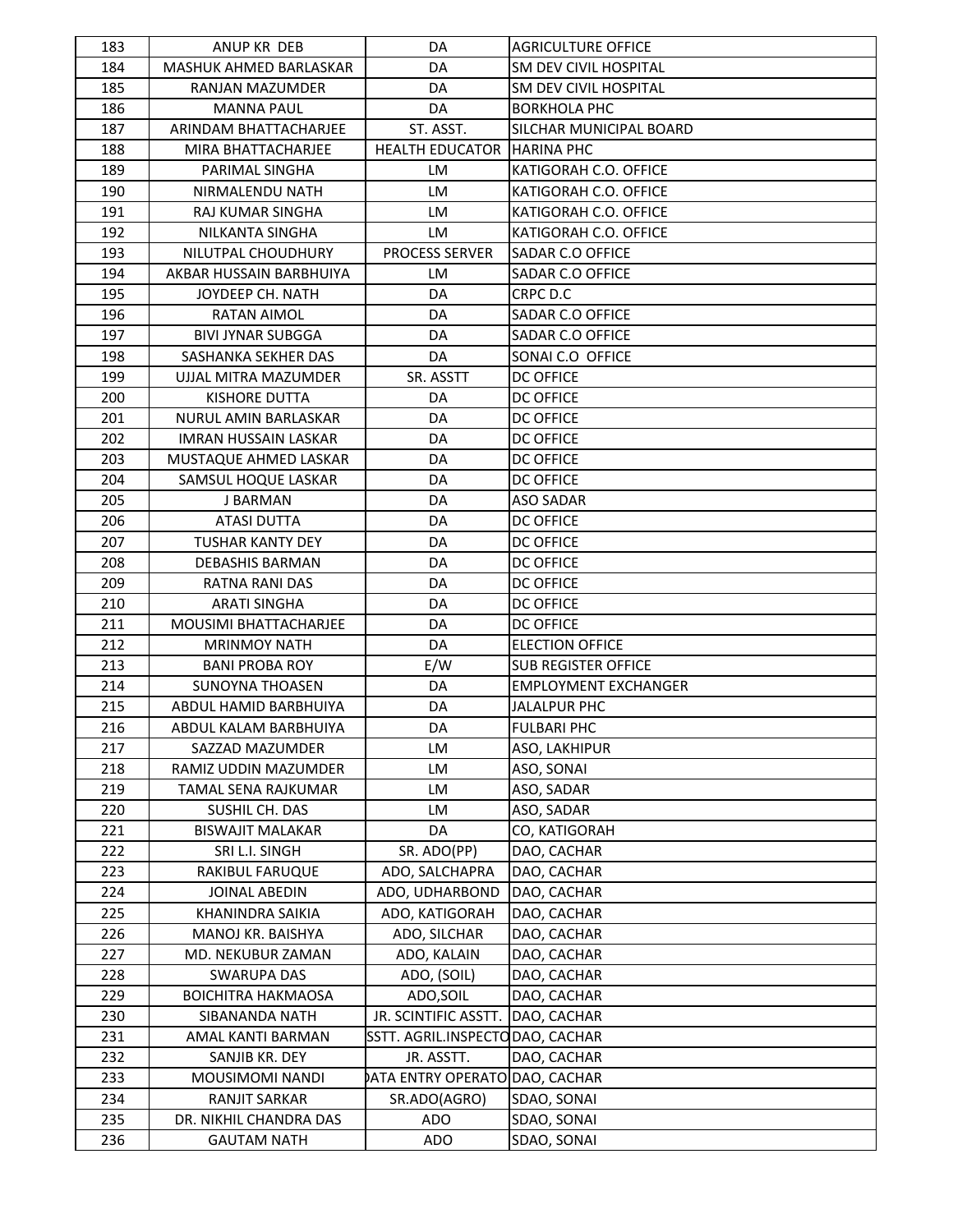| 237 | ALOK KR. MALI              | <b>ADO</b>  | SDAO, SONAI                      |
|-----|----------------------------|-------------|----------------------------------|
| 238 | <b>BIBHU BHUSAN SHARMA</b> | SR. ASSTT   | SDAO, SONAI                      |
| 239 | M. TOMBI SINGH             | SR. ADO(PP) | SDAO, LAKHIPUR                   |
| 240 | <b>ASHOK KR. SHIL</b>      | <b>ADO</b>  | SDAO, LAKHIPUR                   |
| 241 | SATYAJIT DEY               | <b>VLEW</b> | SDAO,LAKHIPUR                    |
| 242 | Ashim Kairi                | Jnr. Asstt. | Lakhipur SDO                     |
| 243 | <b>Bijoy Kumar Deb</b>     | Jnr. Asstt. | Lakhipur SDO                     |
| 244 | Amit Deb                   | Jnr. Asstt. | DC Office                        |
| 245 | Churinilal Das Laskar      | Jnr. Asstt. | DC Office                        |
| 246 | Shib Shankar Dhar          | Snr. Asst   | DC Office                        |
| 247 | Shibu Pada Das             | Jnr. Asstt. | DC Office                        |
| 248 | Joydev Chakraborti         | Jnr. Asstt. | DC Office                        |
| 249 | Monoj Adhikari             | Jnr. Asstt. | DC Office                        |
| 250 | Nur Ahmed Mazarbhuiya      | Jnr. Asstt. | DC Office                        |
| 251 | Rajendra Kumar Singha      | Jnr. Asstt. | Katighora CO                     |
| 252 | Abdul Kuddus Singha        | Jnr. Asstt. | Sonai CO                         |
| 253 | Bhumendu Barman            | Jnr. Asstt. | Udharban CO                      |
| 254 | Sadan Singha               | Jnr. Asstt. | Dev Branch                       |
| 255 | Dipak Bhardan              | LM          | Sonai CO                         |
| 256 | Faruk Ishlam Laskar        | DA          | Udharban CO                      |
| 257 | Jubeda Choudhury           | LM          | Settlement Office, Silchar Sarad |
| 258 | Sunit Barman               | DA          | Lakhipur SDO                     |
| 259 | Nurul Hussain              | LM          | Lakhipur SDO                     |
| 260 | Sajal Kanti Das            | DA          | DC Office                        |
| 261 | Sumitra Nath               | DA          | DC Office                        |
| 262 | Tajbin Sultana Laskar      | Jr.Asst     | DC office                        |
| 263 | Swapon Ghosh               | Jr.Asst     | DC office                        |
| 264 | Surjalata Barman           | Jr.Asst     | DC office                        |
| 265 | Krishna Barman             | Jr.Asst     | DC office                        |
| 266 | Sarat Singha               | Sr.Asst     | Udarbond CO                      |
| 267 | Manas Ranjan das           | Sr.Asst     | Silchar CO                       |
| 268 | Sadique Ahmed Barbhuiya    | Jr.Asst     | DC office                        |
| 269 | AK Mazam Ali               | Jr.Asst     | Sonai CO                         |
| 270 | Dipak Bardhan              | <b>SK</b>   | Sonai CO                         |
| 271 | Nekib AR Laskar            | Jr.Asst     | Katigorah CO                     |
| 272 | <b>Bipul Ch Das</b>        | Jr.Asst     | DC office                        |
| 273 | Kabui King Rongmei Naga    | Jr.Asst     | Katigorah CO                     |
| 274 | Ram Jatan goala            | Jr.Asst     | Sadar LC                         |
| 275 | Johar Das                  | LM          | Katigorah CO                     |
| 276 | Bijoy Kr Deb               | Jr.Asst     | Lakhipur CO                      |
| 277 | Shantanu barman            | Jr.Asst     | DC office                        |
| 278 | Joygopal Barman            | Jr.Asst     | SDO                              |
| 279 | Aparna Nath                | Sr.Asst     | Magistary Branch                 |
| 280 | Kusum Rongmai              | Jr.Asst     | Lakhipur SDO                     |

**Capacity Building Program under Assam eDistrict Project Name of Participants as of 31st March 2020 District Name: Chirang**

| <b>SL.No</b> | <b>Name</b>            | <b>Designation</b> | <b>Office (Department)</b>           |
|--------------|------------------------|--------------------|--------------------------------------|
|              | ASHALATA BRAHMA        | JR. ASSTT.         | <b>IDC'S OFFICE CHIRANG</b>          |
|              | NABA KISHOR BARMAN     |                    | COMPTR. OPERATOR DC'S OFFICE CHIRANG |
|              | SATYENDRA KUMAR BARMAN | JR.ASSTT           | <b>SDO (CIVIL), BIJNI</b>            |
|              | <b>MWGRAO BRAHMA</b>   | JR. ASSTT.         | SDO (CIVIL), BIJNI                   |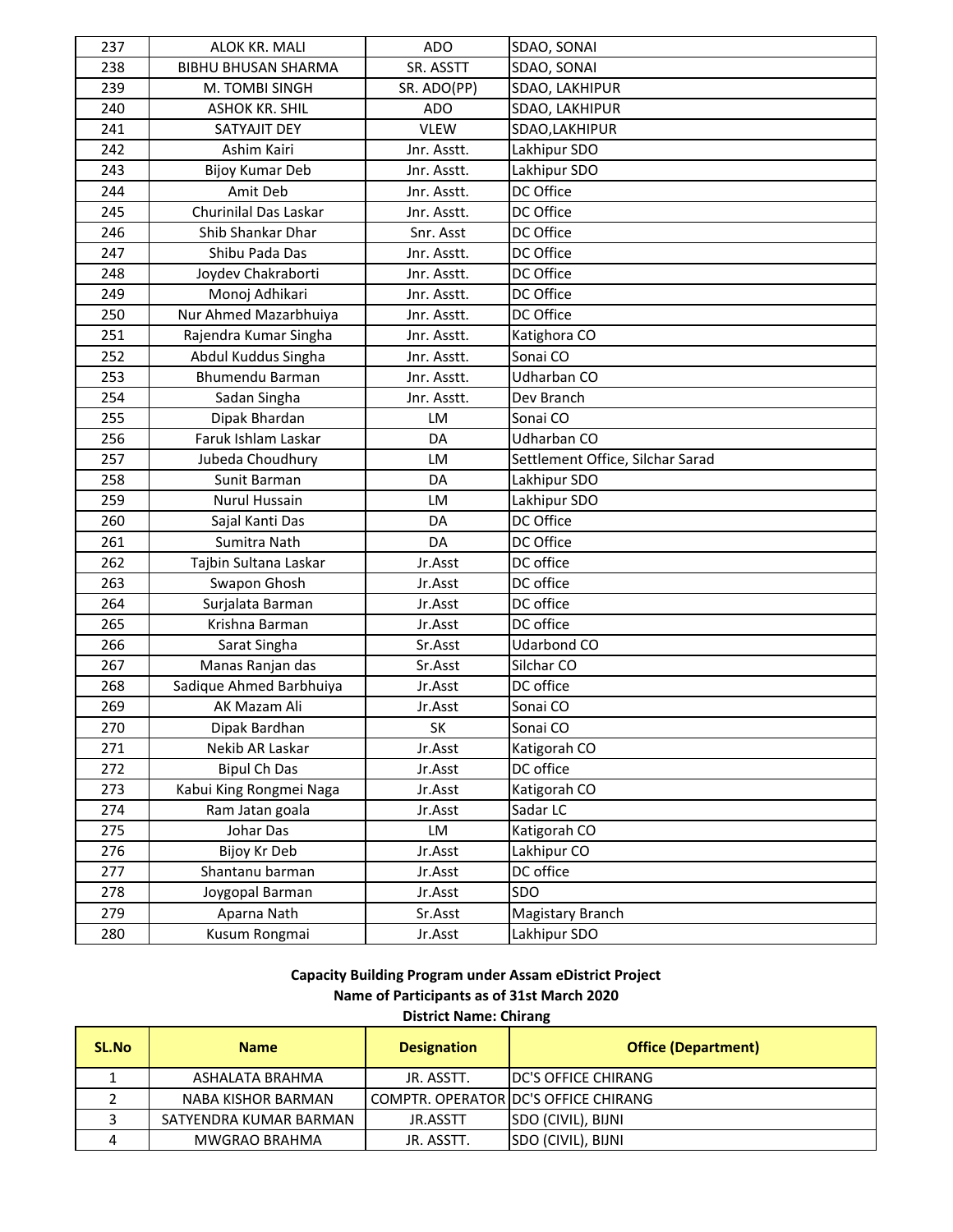| 5              | MINU BISWAS                | L.D.A.             | SUB-REGISTRAR, BIJNI.                           |
|----------------|----------------------------|--------------------|-------------------------------------------------|
| 6              | <b>BUDDHADEV ALEY</b>      | JR. ASSTT.         | <b>BIJNI REVENUE CIRCLE</b>                     |
| $\overline{7}$ | SILVIA ISLARY              | JR. ASSTT.         | <b>BIJNI REVENUE CIRCLE</b>                     |
| 8              | KAILANI BRAHMA             | JR. ASSTT.         | F&CS, BIJNI, CHIRANG                            |
| 9              | PANCHANAN BRAHMA           | JR. ASSTT.         | SIDLI REVENUE CIRCLE                            |
| 10             | <b>BABURAM BRAHMA</b>      | SR. ASSTT.         | SOCIAL WELFARE, BIJNI                           |
| 11             | <b>BIPLAB NARZARY</b>      | JR. ASSTT.         | SOCIAL WELFARE, BIJNI                           |
| 12             | RAJU MONDAL                | <b>LDA</b>         | DSWO, KAJALGAON, CHIRANG                        |
| 13             | DHARITRI BRAHMA            |                    | FIELD INVESTIGATOR DSWO, KAJALGAON, CHIRANG     |
| 14             | <b>HRISHIKESH BRAHMA</b>   | <b>LDA</b>         | HEALTH SERVICES, CHIRANG                        |
| 15             | RAJDWEEP BRAHMA            | JR.ASSTT           | DTO, CHIRANG                                    |
| 16             | LALMOHAN BRAHMA            | SR. ASST.          | DEPUTY COMMISSIONER, CHIRANG                    |
| 17             | LOBO KR. BRAHMA            | JR. ASST.          | DEPUTY COMMISSIONER, CHIRANG                    |
| 18             | ELIUS BASUMATARY           | SUPERVISORY. ASST. | SDO(CIVIL), BIJNI                               |
| 19             | A.I. KHANDAKAR             | JR. ASST.          | SDO(CIVIL), BIJNI                               |
| 20             | LALITA BASUMATARY          | JR. ASST.          | CIRCLE OFFICER, BIJNI REVENUE CIRCLE            |
| 21             | ARBIL NARZARY              | JR. ASST.          | CIRCLE OFFICER, SIDLI REVENUE CIRCLE            |
| 22             | SUSHANTA KR. DEY           | JR. ASST.          | CIRCLE OFFICER, SIDLI REVENUE CIRCLE            |
| 23             | <b>JHUNU OWARY</b>         | JR. ASST.          | CIRCLE OFFICER, SIDLI REVENUE CIRCLE            |
| 24             | <b>LOCHIA BASUMATARY</b>   | JR. ASST.          | SOCIAL WELFARE, BIJNI, CHIRANG                  |
| 25             | <b>MANOTTAM BASUMATARY</b> | STATISTICAL ASSTT. | JT. DIRECTOR, HEALTH SERVICES, CHIRANG          |
| 26             | <b>JOGIRAJ BRAHMA</b>      | JR. ASST.          | EMPLOYMENT EXCHANGE, CHIRANG                    |
| 27             | RINGSHAT BRAHMA            | JR. ASST.          | DTO, CHIRANG                                    |
| 28             | Z.D. BASUMATARY            | JR. ASST.          | DTO, CHIRANG                                    |
| 29             | <b>BALENDRA BASUMATARY</b> | SR. ASSTT          | O/O DEPUTY COMMISSIONER, CHIRANG                |
| 30             | DIPPUNZA BASUMATARY        | JR. ASSTT          | O/O DEPUTY COMMISSIONER, CHIRANG                |
| 31             | SMT. AHELLA BASUMATARY     | COMP. OPERATOR     | O/O SUB-REGISTRAR, BIJNI                        |
| 32             | AMRIT LAL MUCHAHARY        | SR. ASSTT          | O/O CIRCLE OFFICER, BIJNI REVENUE CIRCLE        |
| 33             | UTTAM DAIMARY              | LM                 | O/O CIRCLE OFFICER, BIJNI REVENUE CIRCLE        |
| 34             | MANOJ KR. BASUMATARY       | JR. ASSTT          | O/O F&CS, KAJALGAON, CHIRANG                    |
| 35             | SAFIUR RAHMAN              | JR. ASSTT          | O/O F&CS, KAJALGAON, CHIRANG                    |
| 36             | PRAHALAD BASUMATARY        | JR. ASSTT          | O/O CIRCLE OFFICER, SIDLI REVENUE CIRCLE        |
| 37             | DODERE BASUMATARY          | <b>LM</b>          | O/O CIRCLE OFFICER, SIDLI REVENUE CIRCLE        |
| 38             | MD. ABUL KAYUM             |                    | PPERATOR, ATMA, SIDOO/O DAO, KAJALGAON, CHIRANG |
| 39             | SUBHASH BASUMATARY         | JR. ASSTT          | O/O DAO, KAJALGAON, CHIRANG                     |
| 40             | <b>SUJAUR RAHMAN</b>       | JR. ASSTT          | O/O DTO, CHIRANG                                |
| 41             | RUPAK KR. MAZUMDAR         | <b>DC CHIRANG</b>  | DC OFFICE CHIRANG                               |
| 42             | <b>DASARATH DAS</b>        | ADC CHIRANG        | DC OFFICE CHIRANG                               |
| 43             | ROSELEEN DAS               | SDO(S) CHIRANG     | DC OFFICE CHIRANG                               |
| 44             | GAYA PRASAD AGARWAL        | <b>CO BIJNI</b>    | CO BIJNI                                        |
| 45             | KARMADEV BARHMA            | <b>CO SIDLI</b>    | <b>CO SIDLI</b>                                 |
| 46             | DHRUBAJYOTI DAS            | AC, CHIRANG        | DC OFFICE CHIRANG                               |
| 47             | DHRUBA JYOTI DAS           | <b>AC BIJNI</b>    | SDO(C) BIJNI                                    |
| 48             | JITU KR. BARMAN            | <b>AC CHIRANG</b>  | DC OFFICE CHIRANG                               |
| 49             | MANSUR AHMED MAZUMDAR      | AC CHIRANG         | SDO(C) BIJNI                                    |
| 50             | ZUMERIDALA BASUMATARY      |                    | DTO CHIRANG                                     |
| 51             | ASHAK KR. BRAHMA           | AGRI. INSPECTOR    | Agriculture                                     |
| 52             | ABDUL KAWUM                | <b>ACCOUNTANT</b>  | Agriculture                                     |
| 53             | <b>CHANDAN SARKAR</b>      | SR. ASSISTANT      | Agriculture                                     |
| 54             | <b>FURMONI BASUMATARY</b>  | SR. ASSISTANT      | Agriculture                                     |
| 55             | SAMENDRA BRAHMA            | AAI                | Agriculture                                     |
| 56             | MINU BASUMATARY            | JR. ASSISTANT      | Agriculture                                     |
| 57             | <b>BABITA SINGHA</b>       | JR. ASSISTANT      | Agriculture                                     |
| 58             | <b>B.B. NARZARY</b>        | ADO                | Agriculture                                     |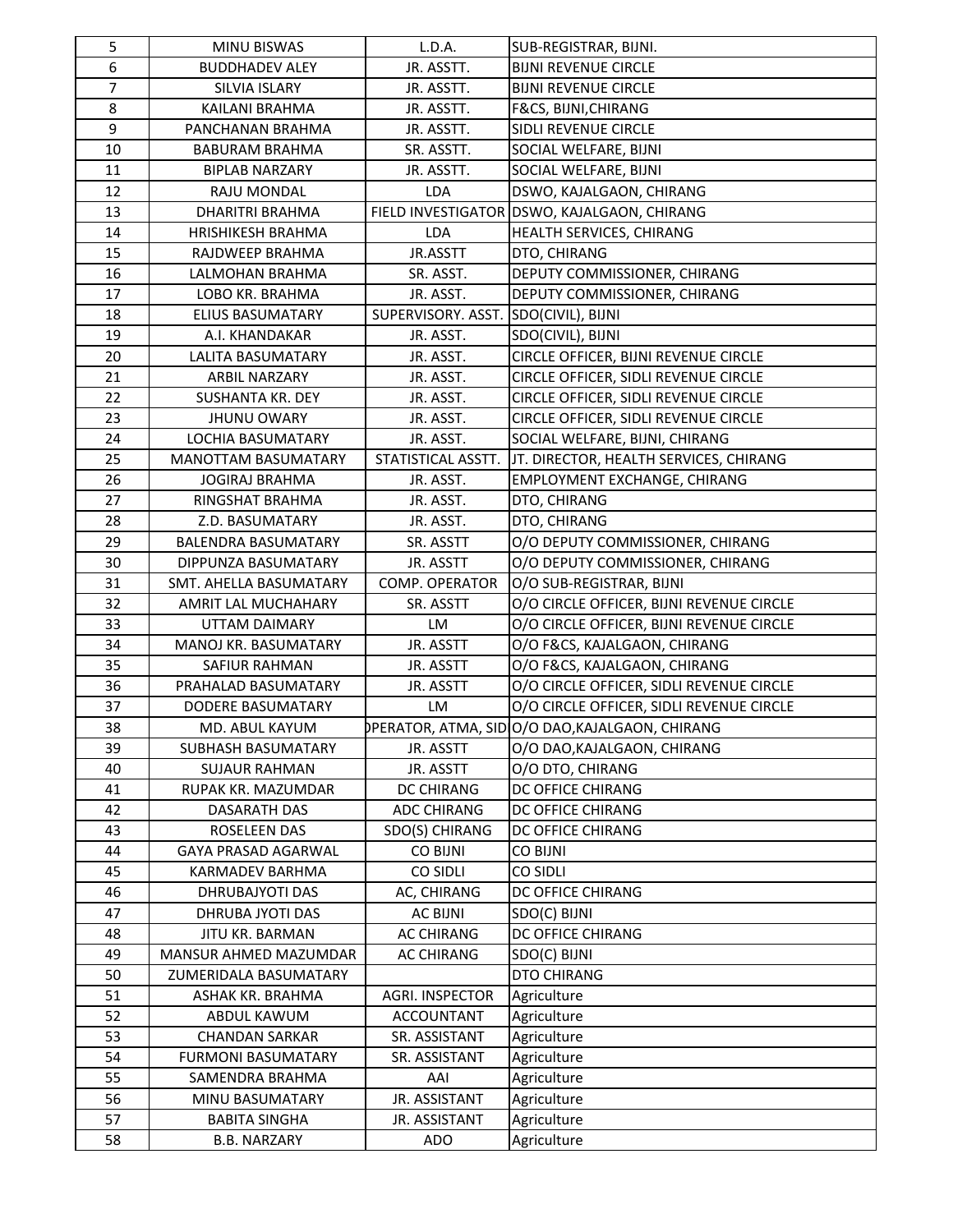| 59  | SUKURSING BASUMUMATARY    | FI.                                  | Agriculture             |
|-----|---------------------------|--------------------------------------|-------------------------|
| 60  | <b>MIRGEN HALOI</b>       | <b>ADO</b>                           | Agriculture             |
| 61  | <b>APAL DAS</b>           | SR. ADO                              | Agriculture             |
| 62  | DAKSHINA BARUA            | <b>ADO</b>                           | Agriculture             |
| 63  | UPANANADA PATOWARY        | <b>ADO</b>                           | Agriculture             |
| 64  | <b>KUSHAL RAY</b>         | JR. ASST                             | Agriculture             |
| 65  | NABA KUMAR BARUAH         | SR. ASST                             | Agriculture             |
| 66  | <b>MADAN DAS</b>          | AAI                                  | Agriculture             |
| 67  | HARE KRISHNA DAIMARY      | <b>ATA ENTRY OPERATO Agriculture</b> |                         |
| 68  | SUBHASH BASUMATARY        | JR. ASST                             | Agriculture             |
| 69  | Bijoy Mohan Debnath       | <b>SK</b>                            | Revenue                 |
| 70  | Bigrai Muchahary          | LM                                   | Revenue                 |
| 71  | Jagodish Jotdar           | LM                                   | Revenue                 |
| 72  | Uma Kanta Daimary         | LM                                   | Revenue                 |
| 73  | Dodere Basumatary         | LM                                   | Revenue                 |
| 74  | <b>Matilal Basumatary</b> | LM                                   | Revenue                 |
| 75  | Gobinda Ch Singha         | LM                                   | Revenue                 |
| 76  | Junu                      | Jr.Asst                              | Revenue                 |
| 77  | Panchanon Brahma          | Jr.Asst                              | Revenue                 |
| 78  | Hemanta Kr. Wary          | Jr.Asst                              | Revenue                 |
| 79  | Ankarji Basistha          | Sr.Asst                              | Revenue                 |
| 80  | Rabindra Wary             | LM                                   | Revenue                 |
| 81  | Khagendra Sarkar          | SK                                   | Revenue                 |
| 82  | Rajen Brahma              | LM                                   | Revenue                 |
| 83  | Chandra Muchahary         | LM                                   | Revenue                 |
| 84  | Rabindra Das              | LM                                   | Revenue                 |
| 85  | Newto Narzary             | LM                                   | Revenue                 |
| 86  | Shahjamal Ali             | LM                                   | Revenue                 |
| 87  | Dandadhar Ray             | LM                                   | Revenue                 |
| 88  | <b>JAYANTA SARKAR</b>     | CO                                   | <b>REVENUE</b>          |
| 89  | <b>NEWTON NARZARY</b>     | LM                                   | <b>REVENUE</b>          |
| 90  | CHANDRA KANTA MUCHAHARY   | LM                                   | <b>REVENUE</b>          |
| 91  | MINU NARZARY              | JR.ASST                              | <b>REVENUE</b>          |
| 92  | <b>BIMAL BASUMATARY</b>   | JR.ASST                              | <b>REVENUE</b>          |
| 93  | <b>JAGADISH NARZARY</b>   | JR.ASST                              | <b>REVENUE</b>          |
| 94  | <b>Belsi Narzary</b>      | PEON                                 | <b>REVENUE</b>          |
| 95  | MITHUN BASUMATARY         | FO(DM)                               | <b>REVENUE</b>          |
| 96  | DORODI DEVROY             | CO.                                  | <b>BIJNI REV CIRCLE</b> |
| 97  | SANJEEB PAUL CHOUDHURY    | JR. ASST                             | <b>BIJNI REV CIRCLE</b> |
| 98  | <b>DEBASHIS MUKHERJEE</b> | LM                                   | <b>BIJNI REV CIRCLE</b> |
| 99  | AKHIL KUMAR RAY           | LM                                   | <b>BIJNI REV CIRCLE</b> |
| 100 | <b>BHANU CHOUDHURY</b>    |                                      | <b>BIJNI REV CIRCLE</b> |
| 101 | LALITA BASUMATARY         | SR.ASST                              | <b>BIJNI REV CIRCLE</b> |
| 102 | <b>ABHIRAM DAS</b>        | LM                                   | <b>BIJNI REV CIRCLE</b> |
| 103 | ANSHUMAN MUCHARY          | LM                                   | <b>BIJNI REV CIRCLE</b> |
| 104 | <b>BHASKAR KR RAY</b>     | LM                                   | <b>BIJNI REV CIRCLE</b> |
| 105 | THANESWAR BASUMATARY      | LM                                   | <b>BIJNI REV CIRCLE</b> |
| 106 | SANARSING BASUMATARY      | <b>LM</b>                            | <b>BIJNI REV CIRCLE</b> |
| 107 | NIRANJAN BASUMATAY        | LM                                   | <b>BIJNI REV CIRCLE</b> |
| 108 | PRADIP BASUMATARY         | LM                                   | <b>BIJNI REV CIRCLE</b> |
| 109 | RAMANATH BARMAN           | LM                                   | <b>BIJNI REV CIRCLE</b> |
| 110 | <b>KAMAL WARY</b>         | LM                                   | <b>BIJNI REV CIRCLE</b> |
| 111 | SANJIB GHOSH              | LM                                   | <b>BIJNI REV CIRCLE</b> |
| 112 |                           | LM                                   | <b>BIJNI REV CIRCLE</b> |
|     | UTTAM DAIMARY             |                                      |                         |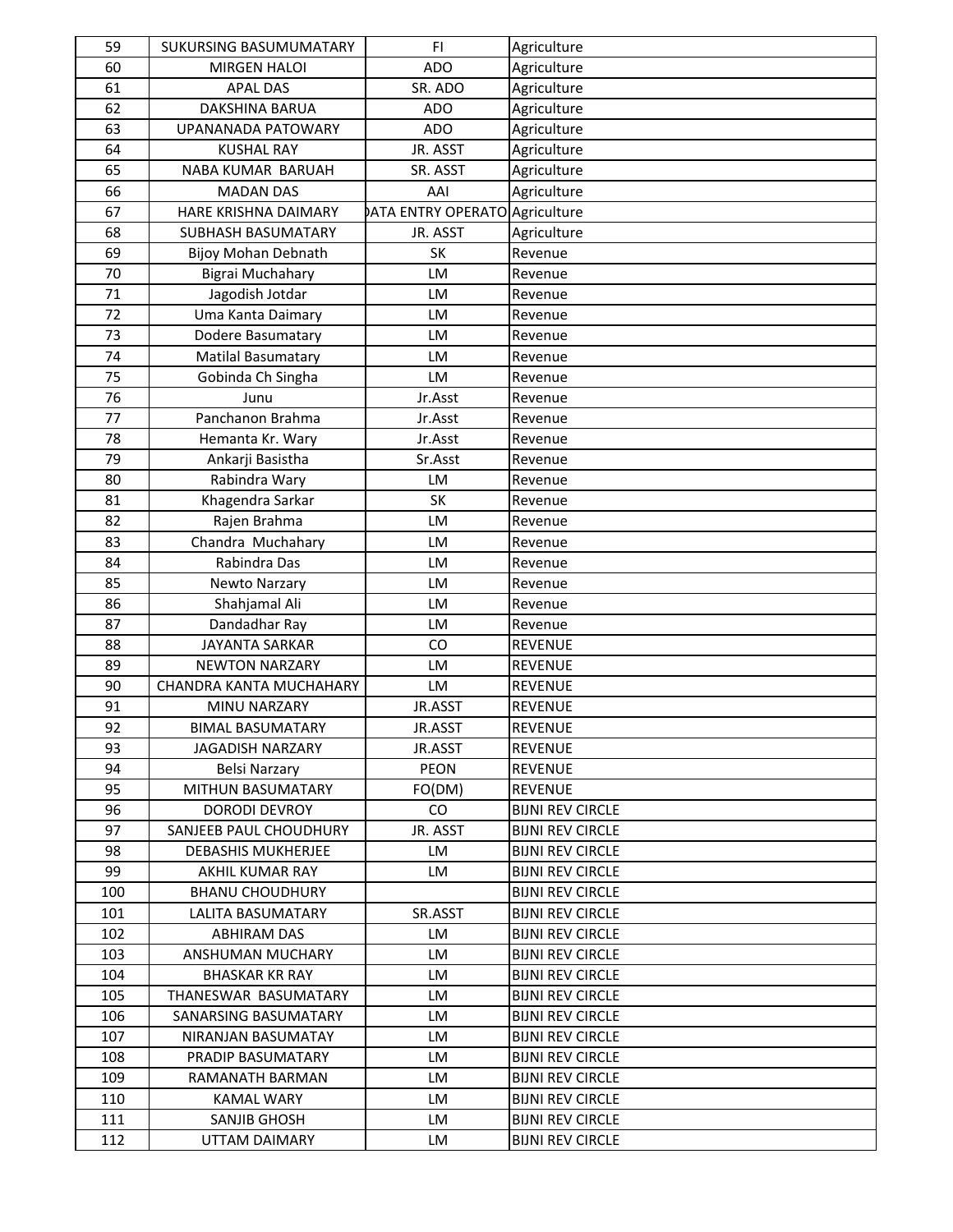| 113 | TIKEN CH DAS               | LM           | <b>BIJNI REV CIRCLE</b> |
|-----|----------------------------|--------------|-------------------------|
| 114 | <b>MADAN MOHAN BARMAN</b>  | <b>LM</b>    | <b>BIJNI REV CIRCLE</b> |
| 115 | LEBEN CH GOYARI            | LM           | <b>BIJNI REV CIRCLE</b> |
| 116 | <b>KAREN CH GOYARI</b>     | <b>LM</b>    | <b>BIJNI REV CIRCLE</b> |
| 117 | SUBHASH MEDHI              | LM.          | <b>BIJNI REV CIRCLE</b> |
| 118 | <b>GAUTAM TALUKDAR</b>     | DC.          | DC OFFICE               |
| 119 | <b>BIPUL SAIKIA</b>        |              | <b>DC OFFICE</b>        |
| 120 | <b>BISWAJIT GOSWAMI</b>    | <b>ADC</b>   | <b>DC OFFICE</b>        |
| 121 | <b>KARMADEV BRAHMA</b>     | <b>ADC</b>   | <b>DC OFFICE</b>        |
| 122 | <b>JAGADISH BRAHMA</b>     | EO.          | <b>DC OFFICE</b>        |
| 123 | RINGKANG MASHAHARY         | AC           | <b>DC OFFICE</b>        |
| 124 | SANGEETA DEVI              | AC           | <b>DC OFFICE</b>        |
| 125 | PARTHA PRATIM BARUAH       | AC           | <b>DC OFFICE</b>        |
| 126 | <b>BALENDRA BASUMATARY</b> | SR. ASST     | <b>DC OFFICE</b>        |
| 127 | <b>LOBO KR BRAHMA</b>      | JR.ASST      | <b>DC OFFICE</b>        |
| 128 | SAMAR BASUMATARY           | JR.ASST      | <b>DC OFFICE</b>        |
| 129 | <b>LENIN BARMAN</b>        | JR.ASST      | <b>ELECTION BR.</b>     |
| 130 | <b>HIROKJYOTI DAS</b>      | JR.ASST      | ELECTION BR.            |
| 131 | <b>JEWARY BRAHMA</b>       | SR. ASST     | <b>ELECTION BR.</b>     |
| 132 | ANSUMA NARZARY             | <b>STENO</b> | <b>DC OFFICE</b>        |
| 133 | ELIUS BASUMATARY           | SUPV.ASST    | <b>DC OFFICE</b>        |
| 134 | DIPPUNZA BASUMATARY        | JR.ASST      | <b>DC OFFICE</b>        |
| 135 | ASHALATA BRAHMA            | JR.ASST      | <b>DC OFFICE</b>        |
| 136 | <b>MAMON BARUAH</b>        | JR.ASST      | <b>DC OFFICE</b>        |
| 137 | <b>ANKUR BASUMATARY</b>    | SUPV.ASST    | <b>DC OFFICE</b>        |
| 138 | NABA KISHORE BARMAN        | COMP.OPPT    | <b>DC OFFICE</b>        |
| 139 | LALMOHAN BRAHMA            | HEAD ASST.   | <b>DC OFFICE</b>        |
| 140 | <b>SUDISH B MARAK</b>      | SR. ASST     | <b>DC OFFICE</b>        |
| 141 | <b>BITHORAI BORGOYARI</b>  | JR.ASST      | <b>DC OFFICE</b>        |
| 142 | RINGCHAR BRAHMA            | JR.ASST      | ELECTION BR.            |
| 143 | KHAMFA BRAHMA              | JR.ASST      | <b>DC OFFICE</b>        |
| 144 | PRAFULLA KR NATH           | SR. ASST     | <b>DC OFFICE</b>        |

### **Capacity Building Program under Assam eDistrict Project Name of Participants as of 31st March 2020 District Name: Darrang**

| <b>Protect Native: Darrang</b> |                       |                    |                            |
|--------------------------------|-----------------------|--------------------|----------------------------|
| SL.No                          | <b>Name</b>           | <b>Designation</b> | <b>Office (Department)</b> |
| 1                              | <b>ABDUL RAHMAN</b>   | DA                 | EEO                        |
| 2                              | KULEN SAHARIA         | SR. ASST.          | D.C O SETT BR.             |
| 3                              | <b>CHANDAN SARMA</b>  | JR. ASST           | D.C O CENSUS BR.           |
| 4                              | <b>JADAV NATH</b>     | S.A                | <b>HEALTH</b>              |
| 5.                             | DHIREN KALITA         | <b>COMPUTOR</b>    | <b>HEALTH</b>              |
| 6                              | PRANAB SAHARIA        | JR. ASST           | C.OFFC, MLD                |
| $\overline{7}$                 | <b>ANANTA SAHARIA</b> | JR. ASST           | C.OFFC, DALGAON            |
| 8                              | PURANDAR SARMA        | D.A                | <b>HEALTH</b>              |
| 9                              | PRABHAWATI BHUYAN     | U.D.ASST           | <b>HEALTH</b>              |
| 10                             | DHARMESWAR DEKA       | SR. ASST.          | D.C OFFC                   |
| 11                             | KSHAMADHAR SARMA      | SR. ASST.          | D.C OFFC                   |
| 12                             | CHAMPA BHATTACHARJEE  | JR. ASST           | D.C OFFC                   |
| 13                             | SAMSUDDIN HAZARIKA    | E-WRITER           | SUB-REGT.                  |
| 14                             | NIULMSHREE NARZARY    | JR. ASST           | D.C OFFC                   |
| 15                             | SUKLESWAR NATH        | JR. ASST           | D.C OFFC                   |
| 16                             | <b>MUKUT DEKA</b>     | JR. ASST           | C.O.OFFIC, SIPAJHAR        |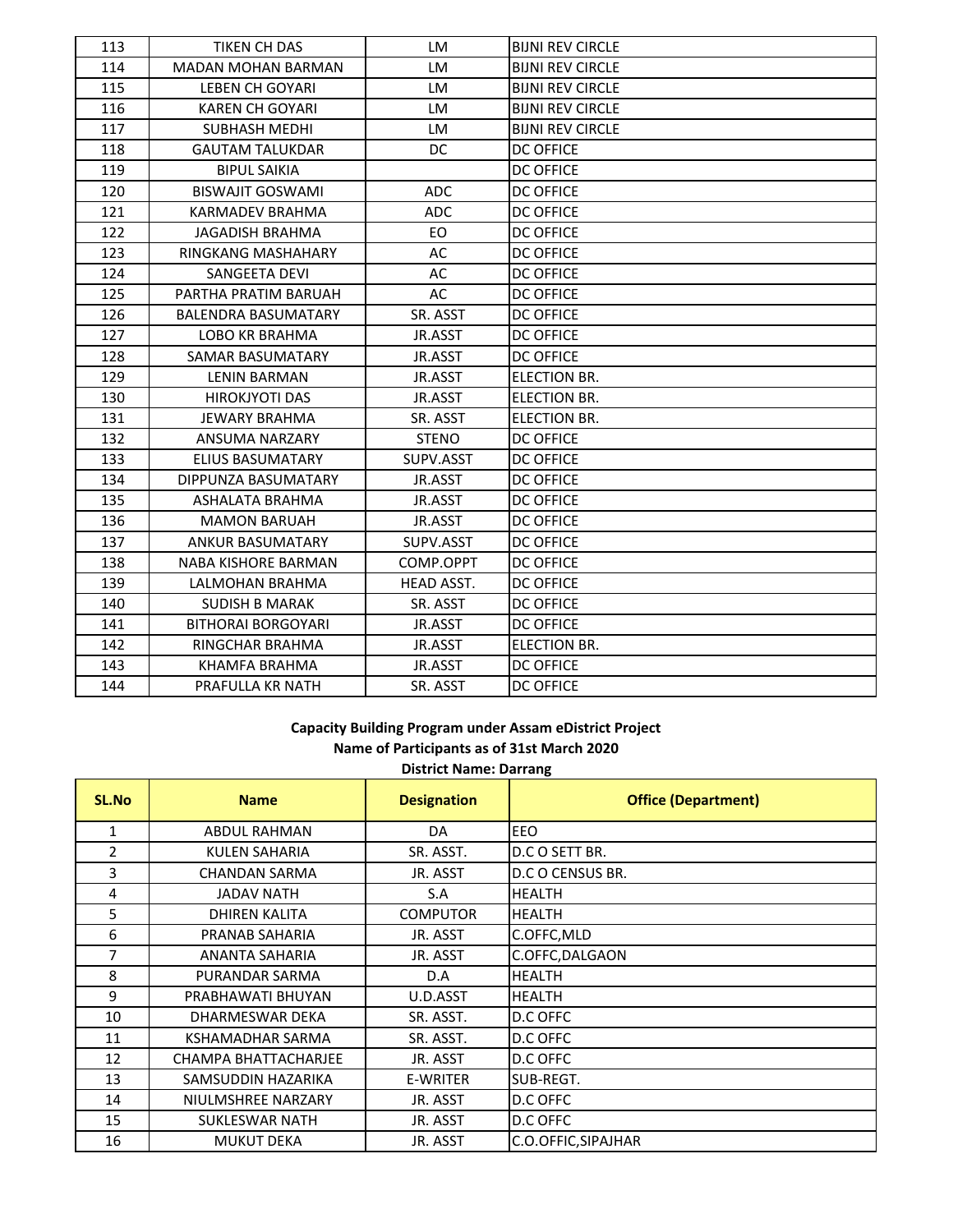| 17 | KANAK CHANDRA KALITA    | JR. ASST            | C.O.OFFIC, PATHARIGHAT   |
|----|-------------------------|---------------------|--------------------------|
| 18 | <b>TILAK DEKA</b>       | JR. ASST            | D.C OFFC                 |
| 19 | <b>MERINA BEGUM</b>     | <b>STENOGRAPHER</b> | D.C OFFC                 |
| 20 | PRABHA DEVI             | D.A                 | EEO                      |
| 21 | <b>MUKUT SAHARIA</b>    | JR. ASST            | D.CO                     |
| 22 | <b>RANTU DEKA</b>       | JR. ASST            | D.C O                    |
| 23 | <b>MITHU MANDAL</b>     | JR. ASST            | D.CO                     |
| 24 | <b>UMESH DEKA</b>       | D.A                 | <b>HEALTH</b>            |
| 25 | DULAL CH. DEKA          | <b>BEE</b>          | <b>HEALTH</b>            |
| 26 | <b>BISWAJIT BORA</b>    | D.A                 | <b>HEALTH</b>            |
| 27 | LOHIT CH. NATH          | D.A                 | <b>GMPHC</b>             |
| 28 | SAMSUL HUDA             | D.A                 | HEALTH                   |
| 29 | SAMSUDDIN AHMED         | D.A                 | <b>HEALTH</b>            |
| 30 | SARASWATI DAS           | SR. ASST            | D.CO                     |
| 31 | <b>DULAL SAHA</b>       | JR. ASST            | D.CO                     |
| 32 | <b>IMRANUL ISLAM</b>    | SR. ASST            | D.C.O                    |
| 33 | JITENDRA KR. DAS        | JR. ASST            | D.C O                    |
| 34 | JUGENDRA KR. DAS        | SR. ASST            | D.CO                     |
| 35 | PRASANNA KR. SARMAH     | <b>HE</b>           | <b>HEALTH</b>            |
| 36 | <b>MANMI SARMA</b>      | <b>E-WRITTER</b>    | <b>SUB RGST</b>          |
| 37 | <b>HUSSAIN ALI</b>      | SR. ASST            | D.C.C                    |
| 38 | MUNINDRA NARAYAN KONWAR | <b>JR ASST</b>      | D.C.OFFICE               |
| 39 | HIMANGSHU KASHYAP       | E-WRITER            | SUB-REGST                |
| 40 | PUNYALATA BAISHYA       | <b>COPYIST</b>      | D.C.OFFICE               |
| 41 | <b>HEMALINI DUTTA</b>   | <b>JR ASST</b>      | <b>D.C.OFFICE</b>        |
| 42 | ABIDUR RAHMAN           | SR. ASST            | $F.T.$ II                |
| 43 | TASHESWAR KAKATI        | SR. ASST            | D.C.OFFICE               |
| 44 | KARUNA KANTA SARMA      | SR. ASST            | C.O.OFFICE               |
| 45 | PRANJAL SARMA           | <b>JR ASST</b>      | D.C.OFFICE               |
| 46 | BHUMI DHAR NATH         | <b>DEALING ASST</b> | <b>E.E OFFICE</b>        |
| 47 | NABIN CH. SARMAH        | <b>JR ASST</b>      | D.C.OFFICE               |
| 48 | ATUL HAZARIKA           | U.D.A               | D.T. OFFICE              |
| 49 | NIRADA DEKA             | SR. ASST            | D.C.OFFICE               |
| 50 | BADAN BANIA             | E-WRITER            | SUB-REGST                |
| 51 | <b>BHABEN BORA</b>      | <b>JR ASST</b>      | <b>HOME GUARD OFFICE</b> |
| 52 | <b>MANTAZ ALI</b>       | <b>CASHIER</b>      | D.C.OFFICE               |
| 53 | REBA KARMAKAR           | SR. ASST            | D.C.OFFICE               |
| 54 | <b>KABITA DEVI</b>      | JR ASST             | DC OFFC                  |
| 55 | KARMESWAR BANIA         | SR. ASST            | CO OFFC                  |
| 56 | <b>MAKANI TANTI</b>     | DA                  | EEO                      |
| 57 | PRASANNA SARMA          | JR. ASST.           | DC OFFC                  |
| 58 | ARUN CH. SARMAH         | JR. ASST.           | DC OFFC                  |
| 59 | PABAN HAZARIKA          | JR. ASST.           | DC OFFC                  |
| 60 | <b>HAFIZUDDIN AHMED</b> | SR. ASST.           | FT.                      |
| 61 | DURLAV CH. NATH         | JR. ASST.           | DC OFFC                  |
| 62 | TAFIKA ABEDA RAHMAN     | JR. ASST.           | DC OFFC                  |
| 63 | <b>GITALI RABHA</b>     | JR. ASST.           | DC OFFC                  |
| 64 | MAHENDRA HAZARIKA       | JR. ASST.           | DC OFFC                  |
| 65 | SANTANU DEKA            | SR. ASST.           | SUB. REG. OFFC           |
| 66 | PREMALATA NATH          | JR. ASST.           | DC OFFC                  |
| 67 | TIRTHA NATH             | SR. ASST.           | DC OFFC                  |
| 68 | <b>IKBAL HUSSAIN</b>    | JR. ASST.           | SUB. REG. OFFC           |
| 69 | <b>NAGEN NATH</b>       | SR. ASST.           | DC OFFC                  |
| 70 | ATUL CH. SARMA          | SR. ASST.           | DC OFFC                  |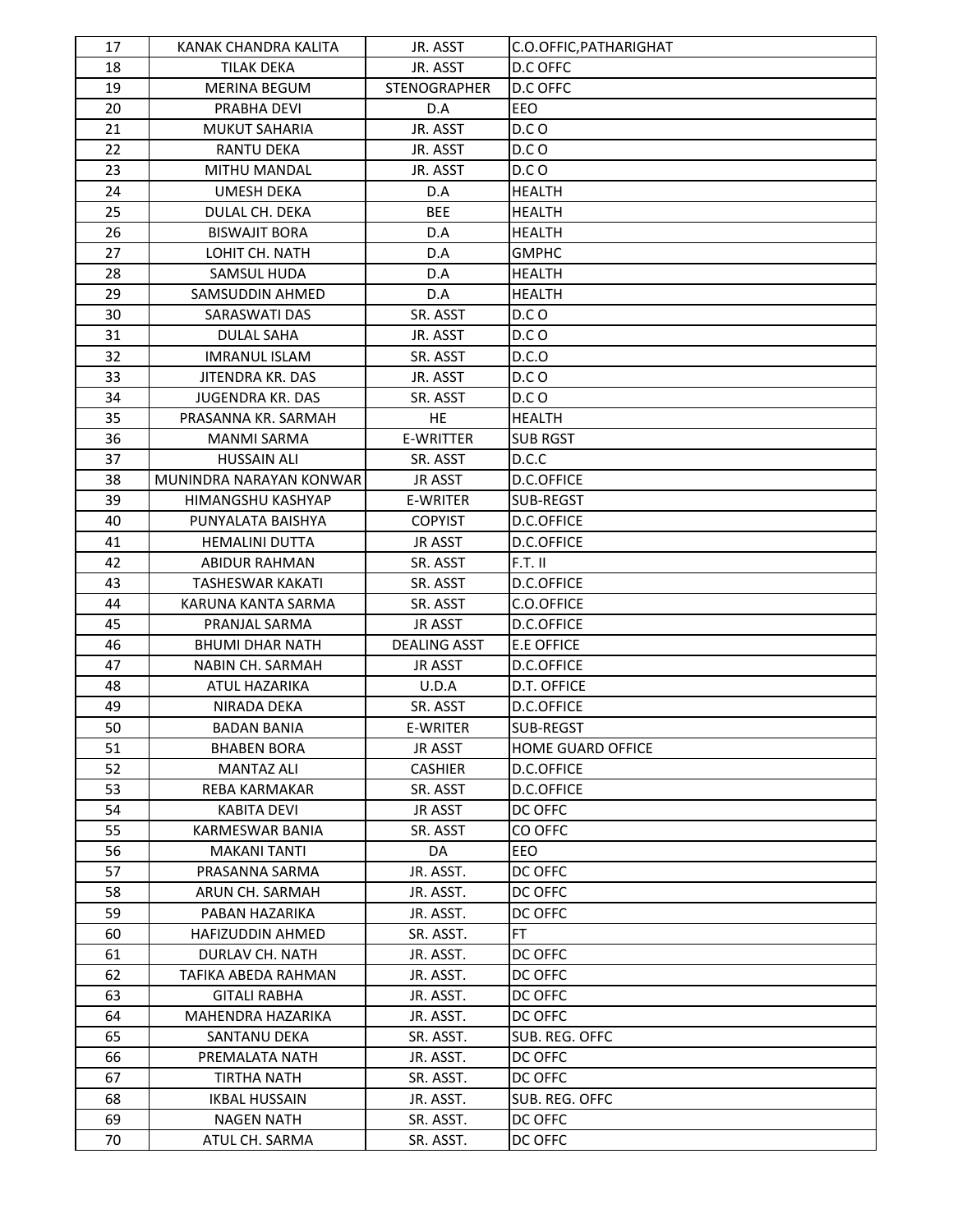| 71  | KAMALESWAR SARMA            | <b>SR ASST</b>                    | DCO                        |
|-----|-----------------------------|-----------------------------------|----------------------------|
| 72  | PRAHLAD DEKA                | <b>JR ASST</b>                    | DCO                        |
| 73  | <b>BHUPEN KR. SARMA</b>     | <b>JR ASST</b>                    | EEO                        |
| 74  | JOGENDRA CH. NATH           | <b>JR ASST</b>                    | <b>HEALTH</b>              |
| 75  | <b>MATIUR RAHMAN</b>        | <b>SR ASST</b>                    | <b>HEALTH</b>              |
| 76  | PRAFULLA KONWAR             | SR ASST                           | SDAO                       |
| 77  | KULENDRA KR. BARUAH         | SR ASST                           | DAO                        |
| 78  | DIGAMBAR MAHANTA            | <b>JR ASST</b>                    | <b>DAO</b>                 |
| 79  | SAHIDUR RAHMAN              | <b>SR ASST</b>                    | <b>HEALTH</b>              |
| 80  | PHULESWAR NATH              | <b>JR ASST</b>                    | HEALTH                     |
| 81  | PRAMILA DEVI                | <b>SR ASST</b>                    | <b>HEALTH</b>              |
| 82  | <b>BIPUL KALITA</b>         | <b>JR ASST</b>                    | DTO                        |
| 83  | <b>MAINUL HOQUE</b>         | <b>JR ASST</b>                    | FT.                        |
| 84  | ABDUR RAHMAN                | <b>SR ASST</b>                    | <b>DC OFFICE</b>           |
| 85  | <b>MAZIBUR RAHMAN</b>       | <b>SR ASST</b>                    | <b>DC OFFICE</b>           |
| 86  | CHANDRAMA DAS               | <b>JR ASST</b>                    | <b>DC OFFICE</b>           |
| 87  | PRAMOD HAZARIKA             | <b>SR ASST</b>                    | <b>DC OFFICE</b>           |
| 88  | <b>RAM CH NATH</b>          | <b>SR ASST</b>                    | <b>DC OFFICE</b>           |
| 89  | DHARANIDHAR BARAIK          | <b>SR ASST</b>                    | <b>EMPLOYMENT EXCHANGE</b> |
| 90  | <b>BINA BARUAH PATUWARY</b> | JR. ASST.                         | EEO                        |
| 91  | TRAILOKYA SAHARIA           | JR. ASST.                         | <b>DAO</b>                 |
| 92  | <b>MOZAMMIL HUSSAIN</b>     | SR. ASST.                         | <b>DAO</b>                 |
| 93  | ANU KONWAR SAIKIA           | SR. ASST.                         | <b>DAO</b>                 |
| 94  | PRANATI BORA                | JR. ASST.                         | <b>DAO</b>                 |
| 95  | <b>JAINUDDIN AHMED</b>      | JR. ASST.                         | <b>DAO</b>                 |
| 96  | <b>TAFAJUL HOQUE</b>        | SR. ASST.                         | DHS                        |
| 97  | <b>MANIKA DAS</b>           | JR. ASST.                         | <b>DHS</b>                 |
| 98  | <b>BIRESWAR DEKA</b>        | JR. ASST.                         | DCO                        |
| 99  | HARAKANTA DEKA              | JR. ASST.                         | <b>DAO</b>                 |
| 100 | <b>KABITA BARUAH</b>        | SR. ASST.                         | <b>DHS</b>                 |
| 101 | <b>ANIL BORA</b>            | JR. ASST.                         | <b>DHS</b>                 |
| 102 | <b>JURAN BORO</b>           | SR. ASST.                         | DCO.                       |
| 103 | CHANDRA KANTA DEKA          | SR. ASST.                         | <b>DCO</b>                 |
| 104 | KAMALESWAR DEKA             | SR. ASST.                         | <b>DHS</b>                 |
| 105 | <b>ABHIJIT SAHA</b>         | SR. ASST.                         | DCO                        |
| 106 | <b>LUTFA AKHTARA</b>        | <b>DPA</b>                        | <b>DHS</b>                 |
| 107 | <b>NIROD DEKA</b>           | JR. ASST.                         | <b>HEALTH</b>              |
| 108 | PARBIN SULTAMNA             | SR. ASST.                         | <b>HEALTH</b>              |
| 109 | <b>FAIJULLA AHMED</b>       | JR. ASST.                         | <b>HEALTH</b>              |
| 110 | <b>BANGSHI RAJBONGSHI</b>   | JR. ASST.                         | <b>HEALTH</b>              |
| 111 | DHIRENDRA KALITA            | SR. ASST.                         | <b>HEALTH</b>              |
| 112 | <b>BHOLA NATH KALITA</b>    | SR. ASST.                         | <b>AGRICULTURE</b>         |
| 113 | <b>NASIUR RAHMAN</b>        | JR. ASST.                         | <b>HEALTH</b>              |
| 114 | KAILASH KALITA              | JR. ASST.                         | <b>AGRICULTURE</b>         |
| 115 | DAYA NATH SARMA             | JR. ASST.                         | <b>HEALTH</b>              |
| 116 | <b>BABUL CH SAIKIA</b>      | SR. ASST.                         | <b>DC OFFICE</b>           |
| 117 | <b>MATLIBUDDIN AHMED</b>    | SR. ASST.                         | <b>HEALTH</b>              |
| 118 | <b>BARNALI MEDHI</b>        | ADO(JUTE)                         | <b>AGRICULTURE</b>         |
| 119 | <b>BHASKAR BORDOLOI</b>     | ADO(RAHMARI)                      | <b>AGRICULTURE</b>         |
| 120 | DR. KALYAN KR. BORAH        | ATM                               | <b>AGRICULTURE</b>         |
| 121 | DR. LIAKOT HSSAIN           | ATM                               | <b>AGRICULTURE</b>         |
| 122 | DEBAJANI DAS                | COMP. PROGRAMMEFAAGRICULTURE      |                            |
| 123 | SIDDARTHA SALIHA            | ATA ENTRY OPERATO AGRICULTURE     |                            |
| 124 | <b>NABIN DEKA</b>           | ASST. AGRI. INSPECTOI AGRICULTURE |                            |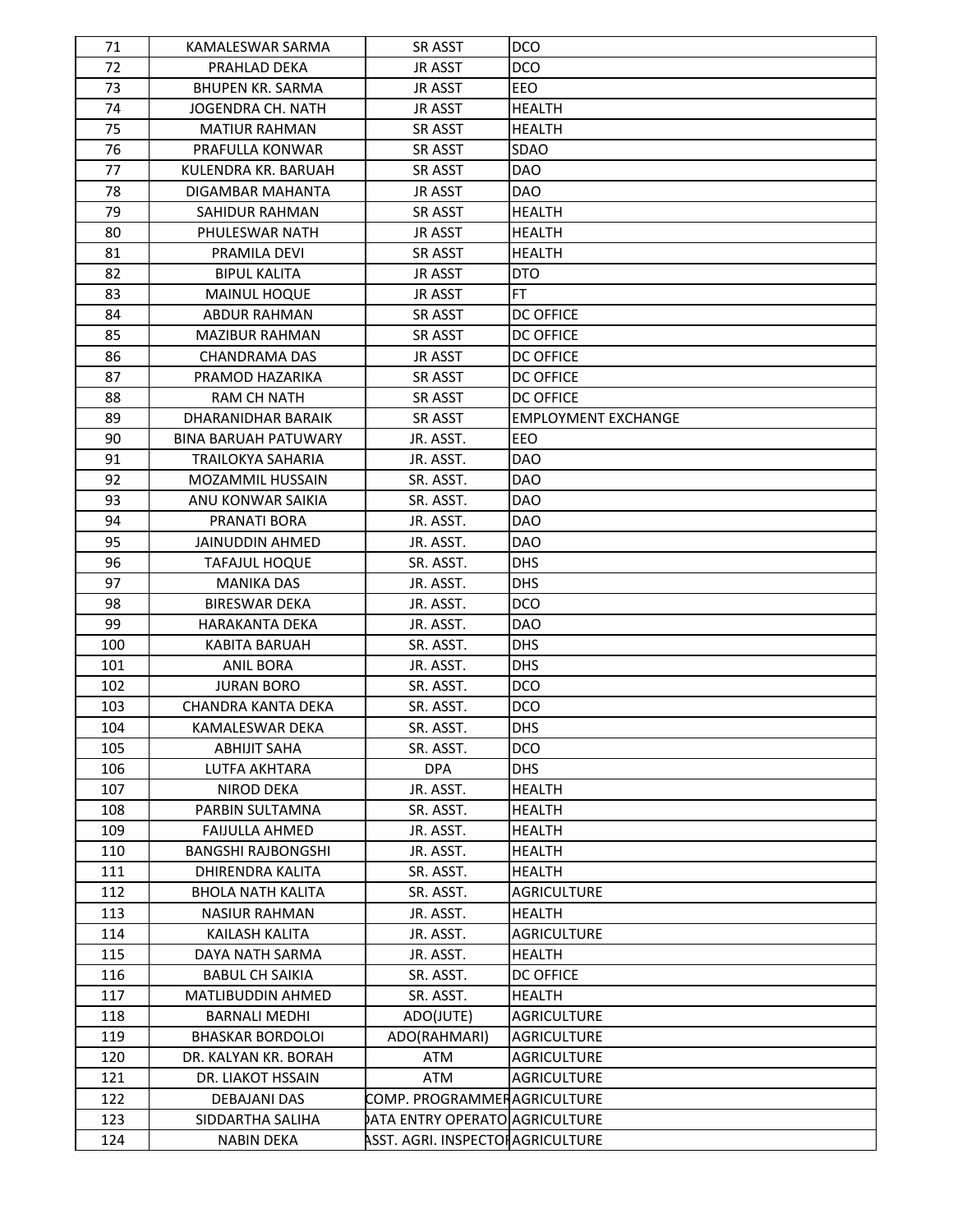| 125 | NAYAN KR. BORO             | <b>ATM(PUB MANGALDO AGRICULTURE</b> |                           |
|-----|----------------------------|-------------------------------------|---------------------------|
| 126 | ANUPAM MAHANTA             | <b>BTM</b>                          | <b>AGRICULTURE</b>        |
| 127 | KALYAM SARMA               | ADO(BALIPOK)                        | <b>AGRICULTURE</b>        |
| 128 | <b>SUMI DUTTA</b>          | ATM                                 | <b>AGRICULTURE</b>        |
| 129 | MANTU MAZUMDAR             | <b>BTM</b>                          | <b>AGRICULTURE</b>        |
| 130 | AHTISHAMUL HAQUE           | <b>BTM</b>                          | <b>AGRICULTURE</b>        |
| 131 | <b>NITUL KALITA</b>        | <b>BTM</b>                          | <b>AGRICULTURE</b>        |
| 132 | <b>SANKAR NATH</b>         | <b>BTM</b>                          | <b>AGRICULTURE</b>        |
| 133 | MORTAZA GOBIN AHMED        | M (PACHIM MANGLADAGRICULTURE        |                           |
| 134 | <b>IFTEKHAR AHMED NURI</b> | SDO(JUTE)                           | <b>AGRICULTURE</b>        |
| 135 | <b>ZAKIR HUSSAIN</b>       | SR. SDO                             | <b>AGRICULTURE</b>        |
| 136 | Makani lanti               | Jr. Asstt                           | Dist. Emp. Exch.          |
| 137 | Bhupen Kr. Sarma           | Jr. Asstt                           | Dist. Emp. Exch.          |
| 138 | Nivod Saikia               | Jr. Asstt                           | O/O Jt DHS, Drg           |
| 139 | Fayejulla Ahmed            | Sr. Asstt                           | O/O Jt DHS, Drg           |
| 140 | Nasiur Rahman              | Jr. Asstt                           | O/O Jt DHS, Drg           |
| 141 | Umesh Deka                 | D A                                 | Duni Hostel               |
| 142 | Dulal Ch. Deka             | DA                                  | Patharighat BPHC          |
| 143 | Manmi Sarma                | E/W                                 | Sub Register Mangaldai    |
| 144 | Himangshu Kashyap          | E/W                                 | S.R.O. Dalgaon            |
| 145 | Kamaleswar Deka            | Jr. Asstt                           | 0/0 D.J.0                 |
| 146 | Sri Sambaru Boro           | L.M                                 | Revenue Circle            |
| 147 | Hemlata Basumatary         | L.M                                 | Revenue Office            |
| 148 | Bobita Koch                | L.M                                 | Revenue Office Patharghat |
| 149 | Ripmp Jyoti Nath           | L.M                                 | Revenue Office Dergaon    |
| 150 | Pranab Kr.Sarma            | L.M                                 | Revenue Office            |
| 151 | Jyotipad Deka              | L.M                                 | Revenue                   |
| 152 | Puran Nath                 | L.M                                 | Revenue                   |
| 153 | Naba Kumar Nath            | L.M                                 | Revenue                   |
| 154 | Saba Boro                  | L.M                                 | Revenue                   |
| 155 | Kabita Baruah              | Jr.Asstt.                           | D.H.S                     |
| 156 | Bhadra Kt. Deka            | L.M                                 | Revenue                   |
| 157 | Rupomohan Nath             | L.M                                 | Revenue                   |
| 158 | Purndhar Sarmah            | Jr.Asstt.                           | Deomorns CHC              |
| 159 | Dewan Samsul Alom          | Pharmasist                          | Dunoni chowki             |
| 160 | Prasanna Kr. Sarmah        | Health education                    | Jt.D.H.S Office           |
| 161 | Pramila Devi               | Sr. Asstt.                          | Jt.D.H.S Office           |
| 162 | Prabha Devi                | Jr.Asstt.                           | Circle office             |
| 163 | Jayanta Nath               | L.M                                 | Circle office             |
| 164 | Indu Bhushan Sarmah        | Sr. Asstt.                          | <b>DTO</b>                |
| 165 | Badan Baushya              | Extra Writter                       | Revenue                   |
| 166 | Madhab Ch. Bora            | L.M                                 | Sipajhar Rev. Circle      |
| 167 | Dhameswar Deka             | Sr.Asstt.                           | Dist. Employment Exchange |
| 168 | Birinchi Borah             | L.M                                 | Dalgaon Rev. Circle       |
| 169 | Harmamuhan Baruah          | L.M                                 | Patharighar Rev. Circle   |
| 170 | Daya nanda Sarmah          | L.D.A                               | D.H.S                     |
| 171 | Dhiren Kalita              | L.M                                 | Jt. D.H.S                 |
| 172 | Md. Matirul Rahman         | Sr.Asstt.                           | Mangaldoi civil hospital  |
| 173 | Lufta Akhtar               | Jr. Asstt                           | Jt. D.H.S                 |
| 174 | Hitesh Kr. Saharia         | L.M                                 | Rev. Circle               |
| 175 | <b>Bipul Kalita</b>        | Jr. Asstt                           | Transport                 |
| 176 | Faruk Hussain              | L.M                                 | Rev. Circle               |
| 177 | <b>Bhumidhar Nath</b>      | Jr. Asstt                           | N/A                       |
| 178 | Lohit Ch. Nath             | L.M                                 | Circle Office             |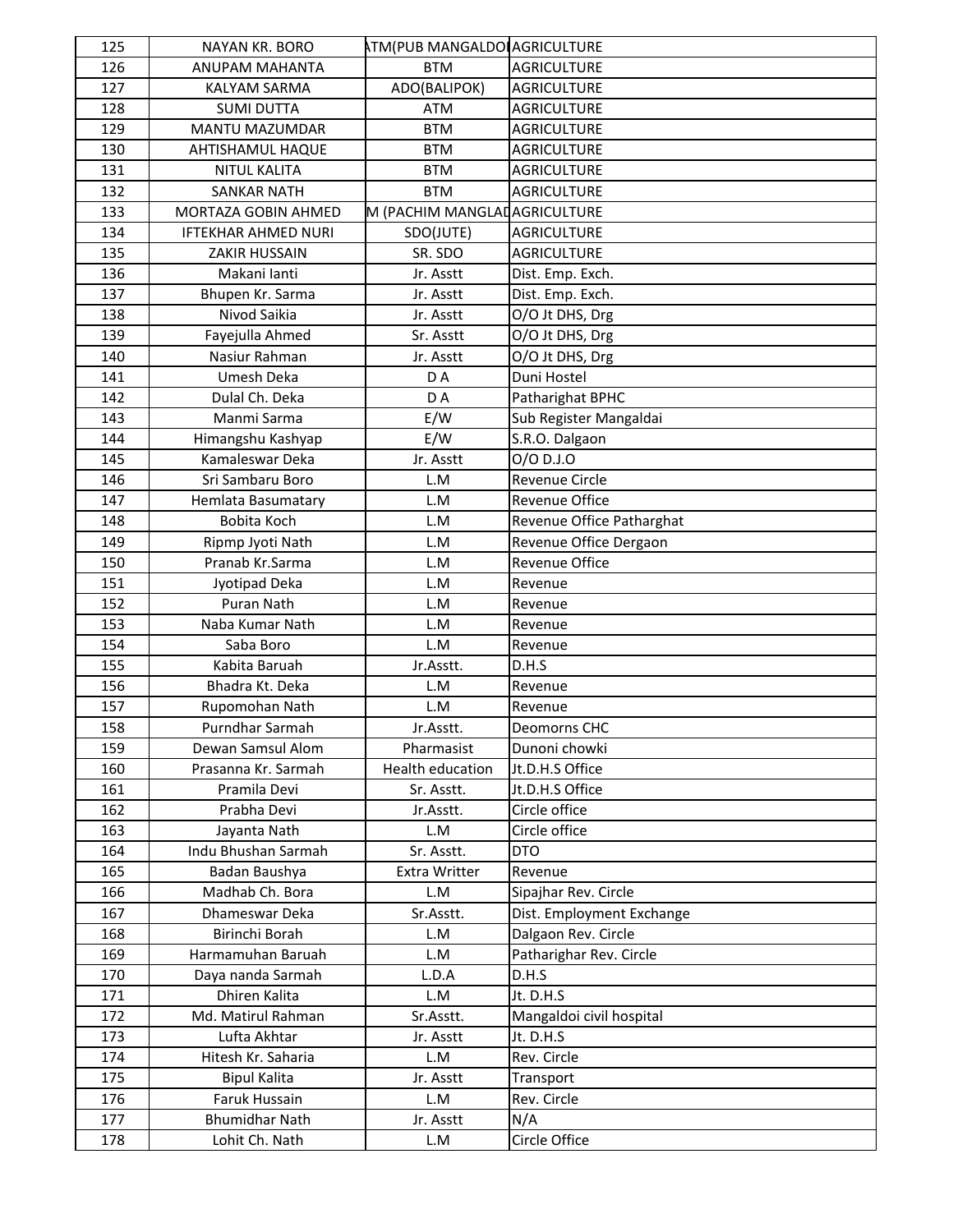| 179 | Md. Khalakn Ishlam       | <b>LM</b>  | Mangaldoi civil hospital |
|-----|--------------------------|------------|--------------------------|
| 180 | Sankarjyoti Sarmah       | L.M        | M.R.C                    |
| 181 | Samsul Huda              | L.D.A      | Health                   |
| 182 | Biswajit Borah           | DA         | Health                   |
| 183 | Shasanka Rabha           | L.M        | Revenue                  |
| 184 | Prosenjit Hussain        | L.M        | Revenue                  |
| 185 | <b>Rohit Das</b>         | LD         | <b>DTO</b>               |
| 186 | Adil Hussain             | L.M        | Revenue                  |
| 187 | Rajdeep Haflongbar       | L.M        | Revenue                  |
| 188 | Nelson Basumatary        | L.M        | Revenue                  |
| 189 | Prafulla Ch. Das         | L.M        | Revenue                  |
| 190 | Biju Kr. Boro            | L.M        | Revenue                  |
| 191 | Ajit Deka                | L.M        | Revenue                  |
| 192 | <b>Uday Das</b>          | L.M        | Revenue                  |
| 193 | Trailokya Saharia        | Sr.Asstt   | Agriculture              |
| 194 | Digambar Mahanta         | Sr.Asstt   | Agriculture              |
| 195 | Gadare Nath              | Sr.Asstt   | Health                   |
| 196 | Thaneswar deka           | Jr.Asstt   | Transport                |
| 197 | Bansha                   | LDA        | Health                   |
| 198 | Tafazul haque            | LDA        | Health                   |
| 199 | Sammdda Ahmed            | SP         | Health                   |
| 200 | Mukul deka               | LM         | Rev.Circle               |
| 201 | Anwar Hussain            | LM         | Rev.Circle               |
| 202 | Eulin Aftab Hussain      | LM         | Rev.Circle               |
| 203 | Pranati bora             | Jr.Asstt   | agril                    |
| 204 | kishor sarmah            | LM         | Rev.Circle               |
| 205 | Kishur Kr. Deka          | Jr. Asstt. | DC Office                |
| 206 | Mriganka Baruah          | Jr. Asstt. | DC Office                |
| 207 | Tulsi Bey                | L.M        | Mangaldai Rev            |
| 208 | <b>Biren Swargiary</b>   | L.M        | Dalgaon Rev              |
| 209 | Sahabul Hoque            | L.M        | Dalgaon Rev              |
| 210 | Dimbeswar Baruah         | L.M        | Patharighat Rev          |
| 211 | Sitala Saikia            | L.M        | Sipajhar Rev             |
| 212 | Sarat Sarma              | L.M        | Sipajhar Rev             |
| 213 | Bephula Kalita           | L.M        | Mangaldai Rev            |
| 214 | Dulal Ch. Deka           | D.A        | Health & FW              |
| 215 | Saidur Rahman            | Sr. Asstt. | D.H.S                    |
| 216 | Khagendra Nath Sarmah    | Jr. Asstt. | SDAO Mangaldai           |
| 217 | Sunsuma Baro             | Jr. Asstt  | DC Office                |
| 218 | Jogendra C Nath          | Jr. Asstt  | H.DHS                    |
| 219 | Hara Kanta Deka          | Sr. Asstt  | H.DHS                    |
| 220 | <b>Bhola Nath Kalita</b> | Sr.Asstt   | SDAO                     |
| 221 | Mozammil Hussain         | Sr.Asstt   | SDAO                     |
| 222 | Mahesh Kalita            | Sr.Asstt   | Agriculture              |
| 223 | Nabiruddin Ahmed         | LM         | Revenue                  |
| 224 | Sankar Sarma             | LM         | Revenue                  |
| 225 | Bandhuram Saikia         | LM         | Revenue                  |
| 226 | Jugal Kr. Sarma          | LM         | Revenue                  |
| 227 | Mainul Hoque             | LM         | Revenue                  |
| 228 | Tulshi Das               | LM         | Revenue                  |
| 229 | Champarm Keot            | LM         | Revenue                  |
| 230 | Babul Bordoloi           | LM         | Revenue                  |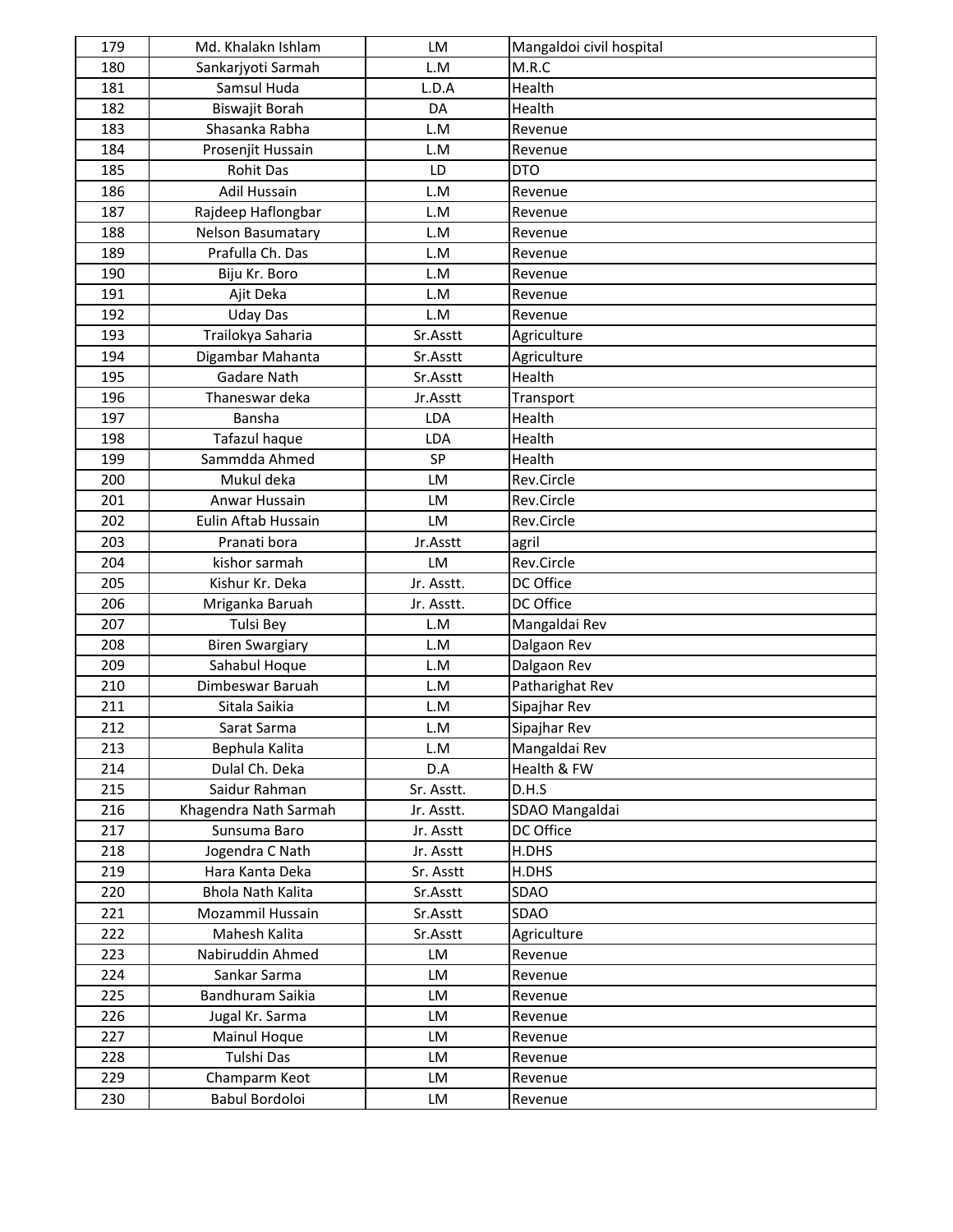### **District Name: Dhemaji Capacity Building Program under Assam eDistrict Project Name of Participants as of 31st March 2020**

| <b>SL.No</b> | <b>Name</b>             | <b>Designation</b>     | <b>Office (Department)</b>                   |
|--------------|-------------------------|------------------------|----------------------------------------------|
| 1            | <b>DITUL CHUTIA</b>     | LDA                    | <b>CIVIL HOSPITAL</b>                        |
| 2            | <b>ABHIJIT CHUTIA</b>   | <b>MPW</b>             | LAKHIPATHAR MPHC                             |
| 3            | PRONITA KULI            | PHARMACIST             | <b>TELAM MPHC</b>                            |
| 4            | NABANITA DUTTA          | <b>GNM</b>             | <b>BIJAYPUR MPHC</b>                         |
| 5            | <b>BHUGESWAR BHUYAN</b> | <b>RHI</b>             | <b>SISSIBORGAON BPHC</b>                     |
| 6            | <b>CHATERJUN DEORI</b>  | <b>NMA</b>             | <b>KHANAMUKH PHC</b>                         |
| 7            | <b>JIT KUMAR DEORI</b>  | <b>DPA</b>             | HEALTH DEPT.                                 |
| 8            | <b>JOGEN DUTTA</b>      | LDA                    | H&F.W. DEPT.                                 |
| 9            | <b>BASANTA GOGOI</b>    | LDA                    | H & FW DEPT.                                 |
| 10           | <b>JAGAT SAIKIA</b>     | LDA                    | H & FW DEPT.                                 |
| 11           | <b>INDRAJIT KAMAN</b>   | <b>MPW</b>             | H & FW DEPT.                                 |
| 12           | LIKHAN CH. PAIT         | PHARMACIST             | H & FW DEPT.                                 |
| 13           | <b>BINOD DEKA</b>       | PHARMACIST             | H & FW DEPT.                                 |
| 14           | <b>SUSHIL MORANG</b>    | PHARMACIST             | H & FW DEPT.                                 |
| 15           | <b>LAKHYA NATH PEGU</b> | PHARMACIST             | H & FW DEPT.                                 |
| 16           | DIMBESWAR SAIKIA        | PHARMACIST             | H & FW DEPT.                                 |
| 17           | <b>TULAN KONWAR</b>     | <b>HEALTH EDUCATOR</b> | H & FW DEPT.                                 |
| 18           | <b>DIGEN KARDONG</b>    | HEALTH ASSTT.          | DEORIGHAT S/D                                |
| 19           | <b>CHANDAN DOLEY</b>    | <b>LDA</b>             | H & FW DEPT.                                 |
| 20           | <b>NABA KUMAR PEGU</b>  | JR.ASST                | <b>EMPLOYMENT EXCHANGE</b>                   |
| 21           | <b>BIREN REGONN</b>     | SR.ASST                | <b>EMPLOYMENT EXCHANGE</b>                   |
| 22           | <b>DIBYAJYOTI PEGU</b>  | JR.ASST                | <b>EMPLOYMENT EXCHANGE</b>                   |
| 23           | S. DUTTA                | SR.ASST                | <b>EMPLOYMENT EXCHANGE</b>                   |
| 24           | RIKUMONI CHUTIA         | JR.ASST                | DC 'S OFFICE                                 |
| 25           | <b>JUNMONI BORDOLOI</b> | JR.ASST                | DC 'S OFFICE                                 |
| 26           | <b>TRIBENI GOGOI</b>    | JR.ASST                | DC 'S OFFICE                                 |
| 27           | DEEPSHIKHA SONOWAL      | JR.ASST                | DC 'S OFFICE                                 |
| 28           | SIDDHESWAR RAHANG       | JR.ASST                | D.T.O. OFFICE                                |
| 29           | LALIT CHANDRA BORUAH    | JR.ASST                | D.T.O. OFFICE                                |
| 30           | <b>JOYANTA DEORI</b>    | MVI                    | D.T.O. OFFICE                                |
| 31           | RAMEN BURAGOHAIN        | SK/IC                  | <b>CIRCLE OFFICE</b>                         |
| 32           | PRANAB RAY              | LM                     | <b>CIRCLE OFFICE</b>                         |
| 33           | <b>ASHYUT CHUTIA</b>    | LM                     | <b>CIRCLE OFFICE</b>                         |
| 34           | SAILYADHAR BHARALI      | SR.ASST                | C.O.'S OFFICE                                |
| 35           | KHIRESWAR NAYAK         | JR.ASST                | C.O.'S OFFICE                                |
| 36           | <b>JALITA DOLEY</b>     | JR.ASST                | D.T.O. OFFICE                                |
| 37           | <b>ANIMA PEGU</b>       | JR.ASST                | D.T.O. OFFICE                                |
| 38           | DR. NAYANMONI DUTTA     | M& HO                  | H & FW                                       |
| 39           | DR. JOGEN DAS           | <b>SR. M &amp; HO</b>  | H & FW                                       |
| 40           | DR. KISHOR KR. KAMAN    | SDM&IW                 | H & FW                                       |
| 41           | DR. PRAFULLA            | SVM & HO               | H & FW                                       |
| 42           | DR. GUNADA              | M& HO                  | H & FW                                       |
| 43           | <b>BIREN CH. BHUPAN</b> |                        | RICT EMPLOYMENT OF LABOUR & EMPLOYMENT DEPTT |
| 44           | DR. B. ATRY             | <b>SR. M &amp; HO</b>  | H & FW                                       |
| 45           | DR. PARAMANANDA DEURI   | SDM2IW                 | H & FW                                       |
| 46           | DR. PUSPADHAR DEURI     | M& HO                  | HEALTH DEPT.                                 |
| 47           | DR. M. N. KULI          | SDM&IW                 | HEALTH DEPT.                                 |
| 48           | PRANJAL MORANG          | ADO, BODOLONI          | Agricuture                                   |
| 49           | <b>GONESH LAHON</b>     | SR. ADO                | Agricuture                                   |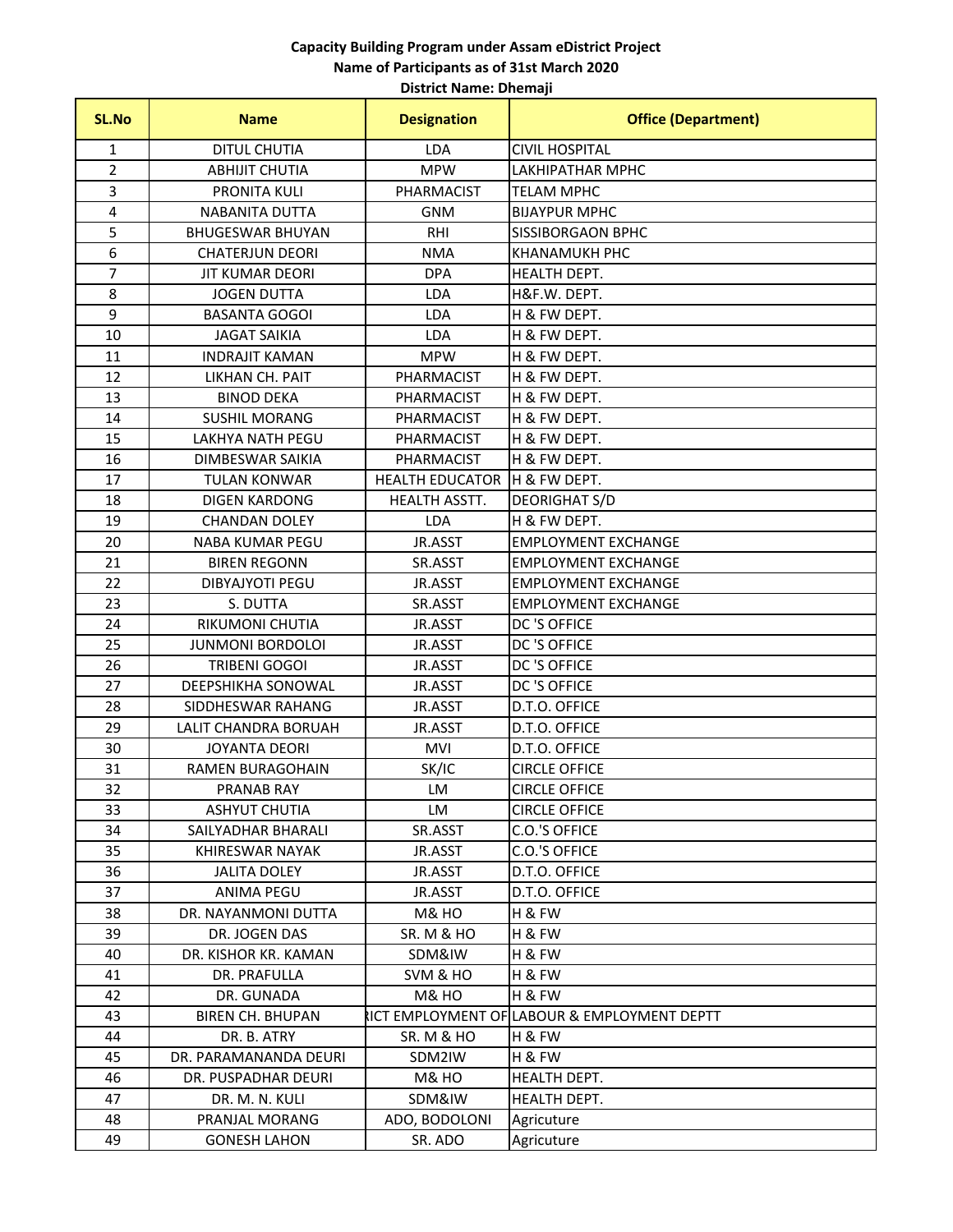| 50  | <b>DHANA DUTTA</b>      | AAI               | Agricuture          |
|-----|-------------------------|-------------------|---------------------|
| 51  | PRANABJYOTI HAZARIKA    | ADO, GOGAMUKH     | Agricuture          |
| 52  | DEBAMONI HAZARIKA       | ADO, DHEMAJI      | Agricuture          |
| 53  | NILUTPAL DUTTA          | ADO, TELAM        | Agricuture          |
| 54  | JAYANTA CHABUKDHARA     | ADO, SEKARI       | Agricuture          |
| 55  | <b>HAREN BORAH</b>      | ADO, SISSIBORGAON | Agricuture          |
| 56  | <b>SUNIT KR. KONWAR</b> | <b>DEO</b>        | Agricuture          |
| 57  | SATYA NATH DEKA         | ADO, BUTIKUR      | Agricuture          |
| 58  | <b>JAYANTA DAS</b>      | ADO, JONAI        | Agricuture          |
| 59  | <b>BHASKAR BORAH</b>    | ADO, MACHKHOWA    | Agricuture          |
| 60  | <b>RAJ KR DEORI</b>     | JR. ASSTT.        | Agricuture          |
| 61  | <b>BODON LAHON</b>      | ADO, SILAPATHAR   | Agricuture          |
| 62  | <b>JITEN PADIR</b>      | <b>ADO</b>        | Agricuture          |
| 63  | Saisyudhan Bharali      | Sr. Asstt.        | C. O Office         |
| 64  | <b>Bulan Saikia</b>     | L.M               | Revenue             |
| 65  | Jugants Borah           | L.M               | Revenue             |
| 66  | Jitul Dowari            | L.M               | Revenue             |
| 67  | Jitu Saikia             | L.M               | Revenue             |
| 68  | Mintu Regon             | L.M               | Jonai Revenue       |
| 69  | Ajit Phukan             | L.M               | Gogamukh Revenue    |
| 70  | <b>Bhula Tamuly</b>     | Jr. asstt.        | Dhemaji Revenue     |
| 71  | Shiva Gogoi             | L.M               | Dhemaji Revenue     |
| 72  | Lakhya hira Handique    | Jr. asstt.        | Revenue             |
| 73  | Deepsikha Sonowal       | Jr. asstt.        | D.C Office          |
| 74  | Mamon Narah             | Jr. asstt.        | S.D.O               |
| 75  | Napoleon Pegu           | Jr. asstt.        | D.C Office          |
| 76  | Rinku Moni Chetia       | Jr. asstt.        | D.C Office          |
| 77  | Kritibash Roy           | L.M               | Revenue             |
| 78  | Pranjyoti Bhuyain       | L.M               | Revenue             |
| 79  | Ghana krishna pegu      | Sr. Asstt.        | Revenue             |
| 80  | Ankur chamuah           | Jr. asstt.        | Jonai Revenue       |
| 81  | Junmoni Bordoloi        | Jr. Asstt         | D.C Office          |
| 82  | Nitushi Borah           | Jr. Asstt         | Jonai S.D.O         |
| 83  | Debeswar Chiring        | L.M               | Circle Office       |
| 84  | Humheswoe Bhuyain       | L.M               | S.D.O               |
| 85  | Rajen Gogoi             | L.M               | Gogamukh circle     |
| 86  | Champak Gogoi           | L.M               | Dhemaji circle      |
| 87  | Lalit Gogoi             | L.M               | Dhemaji circle      |
| 88  | Hemanta Gogoi           | L.M               | <b>RKG</b>          |
| 89  | Sanjay Siram            | L.M               | Jonai S.D.O         |
| 90  | Kalyan Borah            | L.M               | Gogamukh circle     |
| 91  | Cheniram Konwar         | L.M               | Gogamukh circle     |
| 92  | Humen Handique          | L.M               | Gogamukh circle     |
| 93  | Prema Saikia            | S.K               | Sissiborgaon Circle |
| 94  | Nirmal Taye             | L.M               | Sissiborgaon Circle |
| 95  | Dimba Lahan             | Jr. Asstt         | Circle Office       |
| 96  | kiran das               | Jr. Asstt         | Gogamukh circle     |
| 97  | Khireswar Nayak         | Jr. Asstt         | Circle Office       |
| 98  | Ankur Chamuah           | L.M               | Circle Office       |
| 99  | Achinta Sonowary        | Jr. Asstt         | D.C Office          |
| 100 | Dhiren Phukan           | L.M               | Circle Office       |
| 101 | Anup Chutia             | L.M               | Revenue             |
| 102 | Jintu Sonowal           | L.M               | Revenue             |
| 103 | Bhabendra Konch         | L.M               | Revenue             |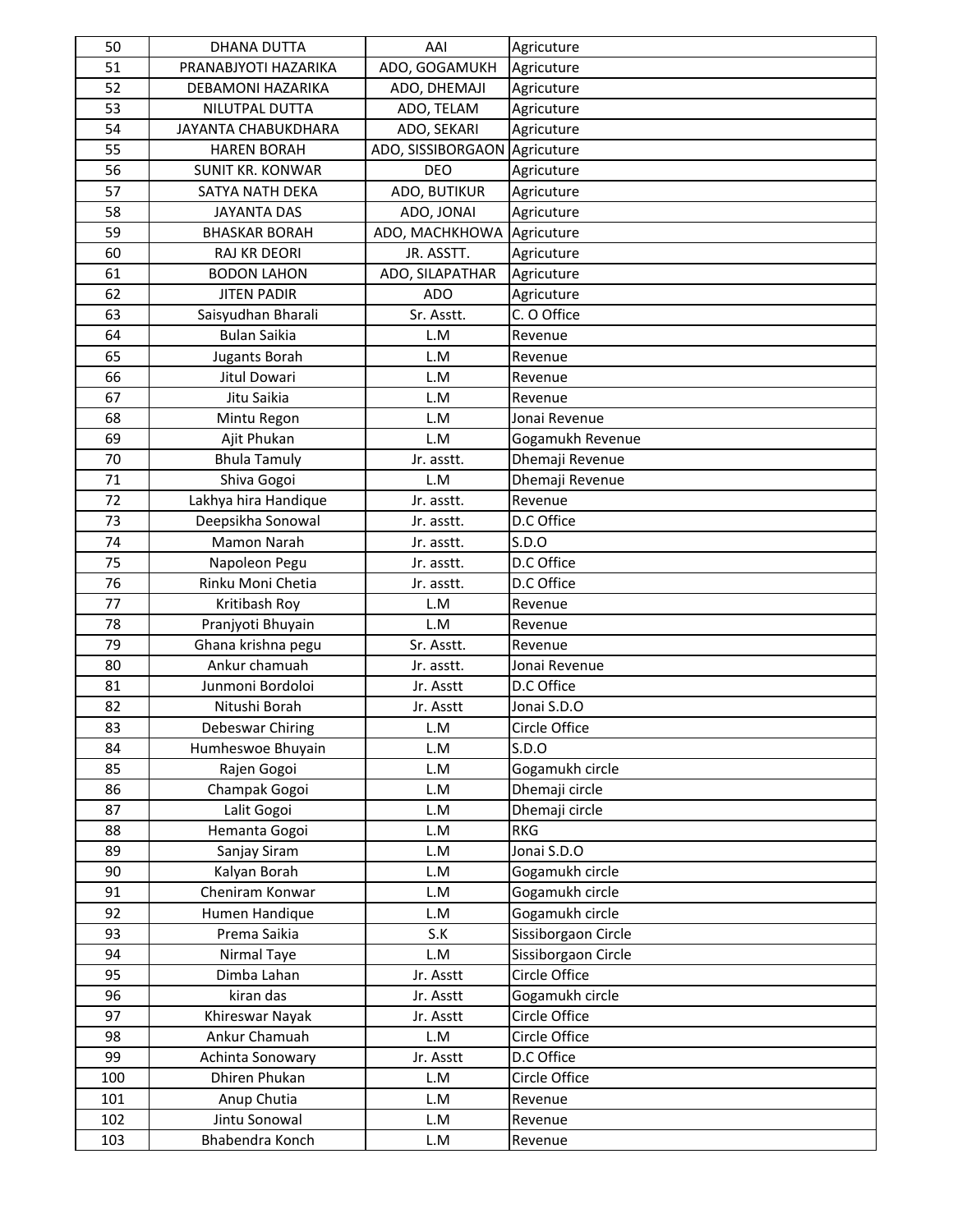| 104 | Madhab Dihingia         | L.M          | Revenue         |
|-----|-------------------------|--------------|-----------------|
| 105 | Jyotirmoy Sharma        | L.M          | Revenue         |
| 106 | Chandan Kalita          | L.M          | Revenue         |
| 107 | Yashmin Dihingia        | L.M          | Revenue         |
| 108 | Simanta Borpatra Gohain | L.M          | Revenue         |
| 109 | Tribeni Gogoi           | Jr. Asstt    | DC office       |
| 110 | Rupali Borah Dutta      | Jr. Asstt    | DC office       |
| 111 | <b>Takker Missong</b>   | Sr. Asstt    | DC office       |
| 112 | Puspendra Gogoi         | Jr. Asstt    | DC office       |
| 113 | Pranjit Chutia          | Jr. Asstt    | DC office       |
| 114 | Hirak Jyoti Deka        | Jr. Asstt    | DC office       |
| 115 | Monjul Borah            | L.M          | Gogamukh Circle |
| 116 | Bhaskar Changmai        | L.M          | Revemue         |
| 117 | Purabi Pegu Doley       | L.M          | Revemue         |
| 118 | Dipjyoti Borah          | L.M          | Revemue         |
| 119 | Gautam Chungkrang       | L.M          | Revemue         |
| 120 | <b>Bidyut Das</b>       | L.M          | Revemue         |
| 121 | Papu Dutta              | L.M          | Revemue         |
| 122 | Raju Kr. Chungkrang     | L.M          | Revemue         |
| 123 | Ranjan Swargiary        | L.M          | Revemue         |
| 124 | <b>Achut Chutia</b>     | L.M          | Revemue         |
| 125 | Rakesh Daw              | L.M          | Revemue         |
| 126 | Ranjan Baruah           | L.M          | Revemue         |
| 127 | Lohit Jyoti Saikia      | L.M          | G.R.C           |
| 128 | Biswa Rajkhowa          | L.M          | Revemue         |
| 129 | Jurist Namchoom Gohain  | L.M          | Revemue         |
| 130 | Bhaskar Jyoti Saikia    | L.M          | Revemue         |
| 131 | Achyut Chutia           | LM           | Revemue         |
| 132 | Bhaskar saikia          | LM           | Revemue         |
| 133 | <b>Achut Handique</b>   | LM           | Revemue         |
| 134 | Cheniram Konwar         | LM           | Revemue         |
| 135 | Rajib Goswami           | LM           | Revemue         |
| 136 | <b>Indreswar Das</b>    | LM           | Revemue         |
| 137 | Humen Handique          | LM           | Revemue         |
| 138 | Dhiren Phukan           | LM           | Revemue         |
| 139 | Jitu Boruah             | LM           | Revemue         |
| 140 | Monjul Borah            | LM           | Revemue         |
| 141 | Lila sut                | SK           | Revemue         |
| 142 | Hem Gohain              | SK           | Revemue         |
| 143 | Lalit Lahan             | Jr.Asst      | Revemue         |
| 144 | Lakhya Hiru phukan      | Jr.Asst      | Revemue         |
| 145 | <b>Kiran Das</b>        | Jr.Asst      | Revemue         |
| 146 | Biswa Rajkhowa          | LM           | Revemue         |
| 147 | Jurist Namchoom Gohain  | LM           | Revemue         |
| 148 | Ranjan Swargiary        | LM           | Revemue         |
| 149 | <b>Bidyut Das</b>       | <b>LM</b>    | Revemue         |
| 150 | Lohit jyoti saikia      | LM           | Revemue         |
| 151 | Hari ch das             | LM           | Revemue         |
| 152 | Ashok Kr.Boruah         | Jr. Asst     | DC Office       |
| 153 | Pranjal Protim Konwar   | Jr. Asst     | DC Office       |
| 154 | Aparajita Devi          | Jr. Asst     | DC Office       |
| 155 | K.Kachari               | Sr.Asst      | DC Office       |
| 156 | Nilima Boruah Saikia    | Jr. Asst     | DC Office       |
| 157 | Mouchami Deka           |              | DC Office       |
|     |                         | Stenographer |                 |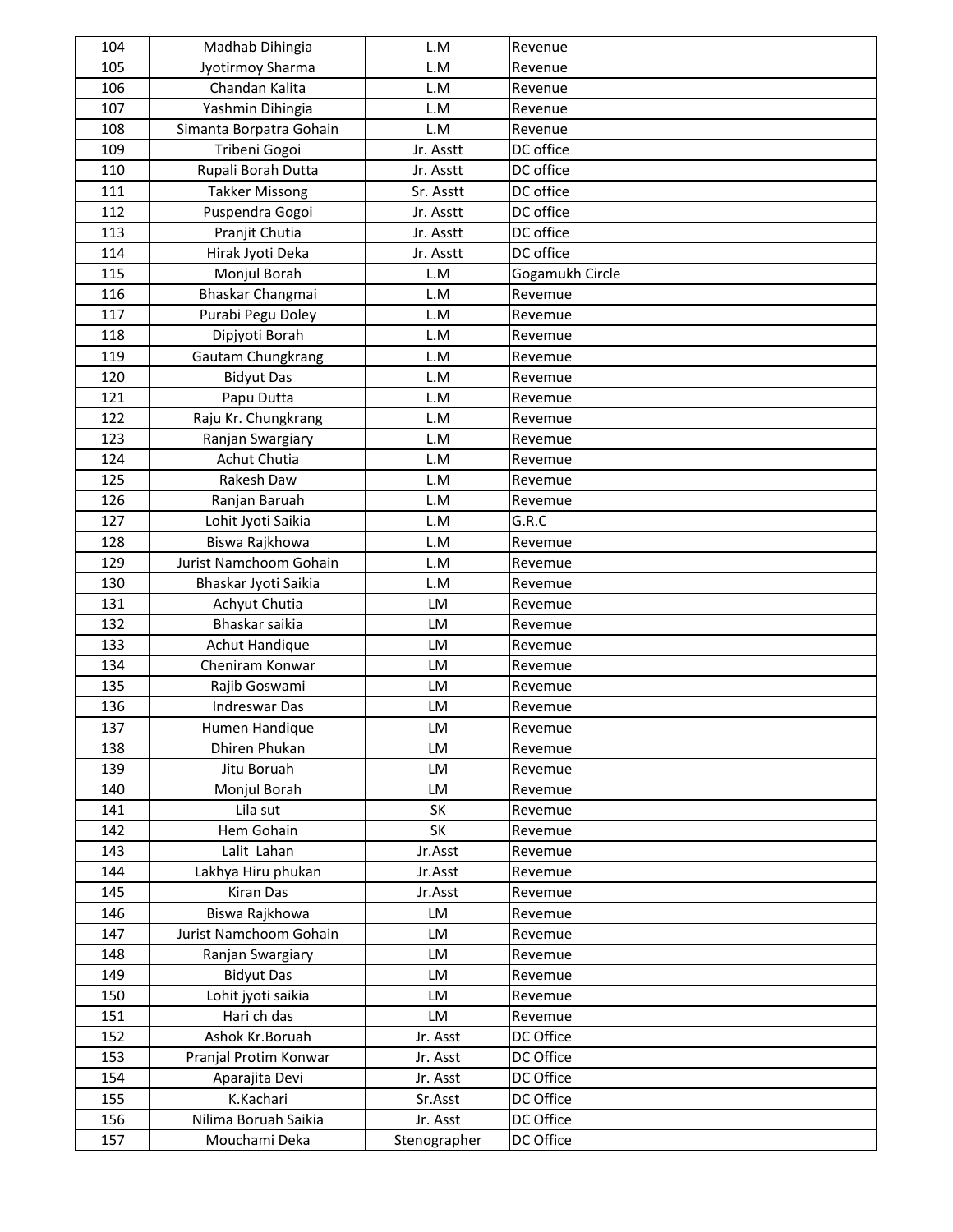| 158 | Deeboshikha Sonowal    | Jr. Asst | DC Office   |
|-----|------------------------|----------|-------------|
| 159 | Yeshmen Dihingia       | LM       | DC Office   |
| 160 | Rupali Borah Dutta     | LM       | DC Office   |
| 161 | Salydhar Bharali       | Sr.Asst  | CO, Dhemaji |
| 162 | Lakshya Hira Phukan    | Jr. Asst | CO, Dhemaji |
| 163 | Chandan Kalita         | LM       | DC Office   |
| 164 | Achinta Sonowal        | Jr. Asst | DC Office   |
| 165 | <b>JunmoniBordoloi</b> | Jr. Asst | DC Office   |
|     |                        |          |             |

**District Name: Dhubri**

| SL.No          | <b>Name</b>                  | <b>Designation</b>     | <b>Office (Department)</b> |
|----------------|------------------------------|------------------------|----------------------------|
| $\mathbf{1}$   | <b>ASHOK KR. ROY</b>         | SR.ASST                | P.F.C                      |
| $\overline{2}$ | <b>NAZRUL HOQUE</b>          | SR.ASST                | P.F.C                      |
| 3              | <b>CHAITALI SAHA</b>         | JR.ASST                | FCS&CA BR.                 |
| 4              | <b>BANTI ROY</b>             | JR.ASST                | <b>ELECTION OFFICE</b>     |
| 5              | <b>TRIBENI GOSWAMI</b>       | JR.ASST                | ASO'S OFFICE,              |
| 6              | SANGEETA SARKAR              | JR.ASST                | <b>TAHSIL OFFICE</b>       |
| 7              | NIBEDITA RABHA               | JR.ASST                | L.R.BRANCH                 |
| 8              | <b>NANDA KISHOR ROY</b>      | SR.ASST                | <b>D.S.'S OFFICE</b>       |
| 9              | <b>BIPUL KR. SARKAR</b>      | SR.ASST                | <b>ELECTION OFFICE</b>     |
| 10             | HAREKRISHNA SARKAR           | SR.ASST                | <b>BAKIJAI BR.</b>         |
| 11             | <b>SUSHANTA DAS</b>          | SR.ASST                | <b>BAKIJAI BR.</b>         |
| 12             | PARTHA MAZUMDAR              | JR.ASST                | MAGISTRACY BR.             |
| 13             | <b>ANITA ROY</b>             | SR.ASST                | ADMN. BR.                  |
| 14             | SIRAJDAULA AHMED             | JR.ASST                | MAGISTRACY BR.             |
| 15             | ARABINDA KUNDU               | JR.ASST                | ADMN. BR.                  |
| 16             | <b>ZINAT AHMED</b>           | JR.ASST                | LS BR.                     |
| 17             | <b>RIZWAN FERDOUS</b>        | JR.ASST                | MAGISTRACY BR.             |
| 18             | SAMIM AKTAR PRODHANI         | JR.ASST                | LS BR.                     |
| 19             | <b>JAHIDUR HOQUE</b>         | JR.ASST                | LS BR.                     |
| 20             | <b>ARUP SANGMA</b>           | JR.ASST                | LA BR.                     |
| 21             | SAFIUR RAHAMAN               | <b>HEALTH EDUCATOR</b> | MEDICAL                    |
| 22             | MOSLEM UDDIN AHMED           | S.L(M)                 | <b>HEALTH</b>              |
| 23             | GAJENDRA NATH KARMAKAR       | S/W                    | <b>HEALTH</b>              |
| 24             | <b>BHABESH PATHAK</b>        | PHC ASSTT              | <b>HEALTH</b>              |
| 25             | <b>NIRANJAN BHOWMIK</b>      | <b>PHARMACIST</b>      | <b>HEALTH</b>              |
| 26             | <b>DILIP KR GHOSH</b>        | H/A                    | <b>HEALTH</b>              |
| 27             | DHANDESWAR DEKA              | LDA                    | <b>HEALTH</b>              |
| 28             | <b>MOMINUR ISLAM AHMED</b>   | MPW(M)                 | <b>HEALTH</b>              |
| 29             | <b>KAMAL CHOUDHURY</b>       | H/A                    | <b>HEALTH</b>              |
| 30             | <b>BHABENDRA NATH SHARMA</b> | <b>VACCINATOR</b>      | <b>HEALTH</b>              |
| 31             | HITESH CH ROY                | <b>VACCINATOR</b>      | <b>HEALTH</b>              |
| 32             | NOORMOHAMMAD SK              | SW                     | <b>HEALTH</b>              |
| 33             | ANOWAR HUSSAIN SK            | H/A                    | <b>HEALTH</b>              |
| 34             | JOHN KR DEKA                 | <b>VACCINATOR</b>      | <b>HEALTH</b>              |
| 35             | ATUL CH DAS                  | <b>SIASSTT</b>         | <b>HEALTH</b>              |
| 36             | RANA PROSAD GHOSH            | <b>HEALTH</b>          | <b>HEALTH</b>              |
| 37             | <b>RATAN KR SAHA</b>         | ST. COMPUTOR           | <b>HEALTH</b>              |
| 38             | <b>BHOLA NATH BHAKAT</b>     | <b>VACCINATOR</b>      | PUBLIC HEALTH              |
| 39             | PARESH CH ROY                | JR. ASSTT              | <b>HEALTH</b>              |
| 40             | ZOHIRUL ISLAM                | SR. ASSTT              | <b>HEALTH</b>              |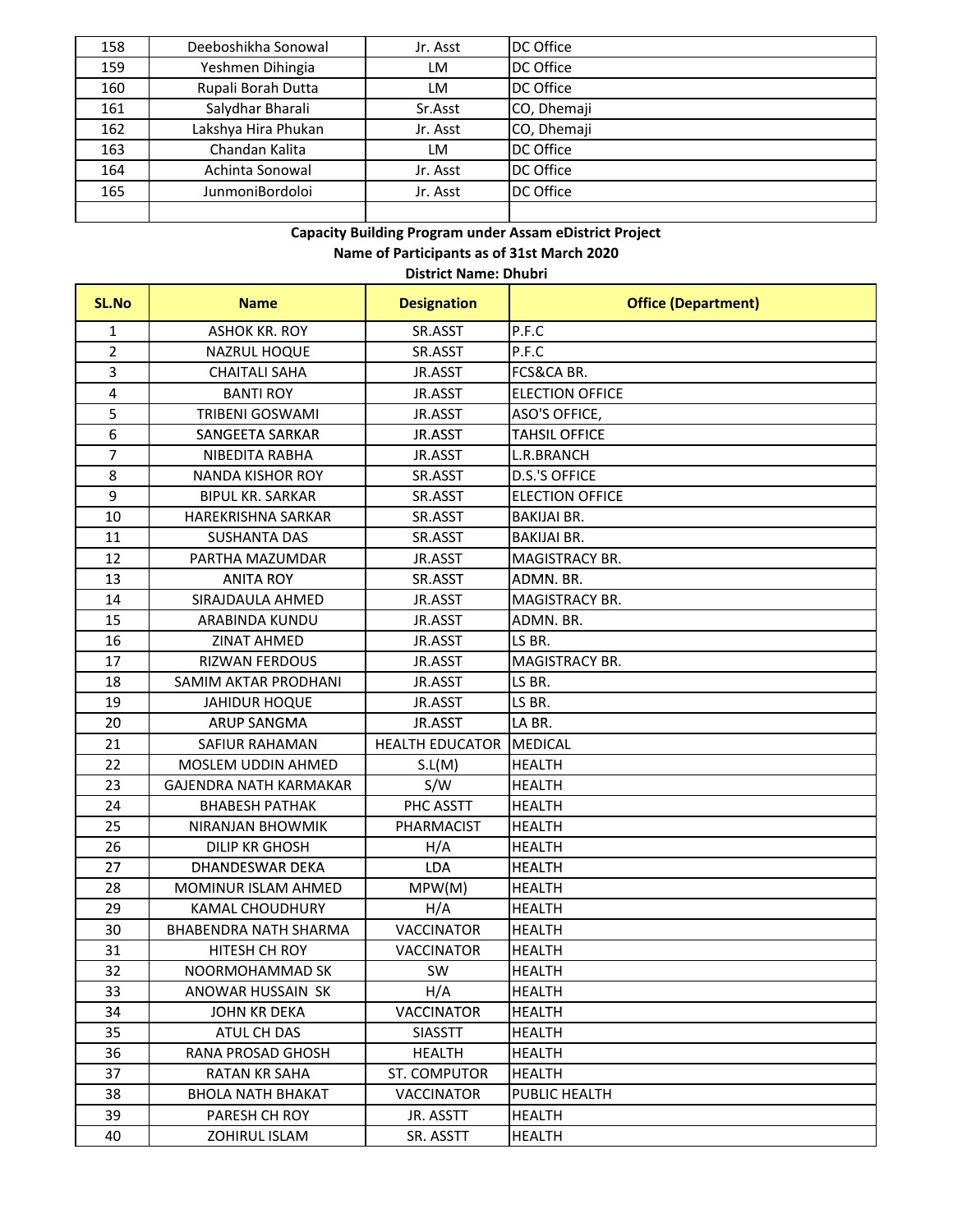| 41 | <b>SUPRITI CHAKRAVARTY</b>  | JR.ASSTT                      | <b>DTO OFFICE</b>         |
|----|-----------------------------|-------------------------------|---------------------------|
| 42 | <b>ASRAF UDDIN</b>          | <b>S.V.AMTRON UNIT</b>        | <b>DTO OFFICE</b>         |
| 43 | <b>BOZRUR RASHID SARKAR</b> | SURVILLANCE WORKAI MEDICAL    |                           |
| 44 | <b>DILBAR ALI</b>           | <b>HEALTH</b>                 | <b>HEALTH</b>             |
| 45 | <b>KARENDRA NATH RAY</b>    | <b>VACCINATOR</b>             | <b>MEDICAL</b>            |
| 46 | <b>AZIZUL HAQUE</b>         | <b>RHI</b>                    | <b>MEDICAL</b>            |
| 47 | <b>SUNIL CHOUDHURY</b>      | <b>RHI</b>                    | <b>MEDICAL</b>            |
| 48 | <b>ABDUL LATIF</b>          | ABPM                          | <b>HEALTH</b>             |
| 49 | JYOTI PRASAD SINGHA         | <b>VACCINATOR</b>             | <b>HEALTH</b>             |
| 50 | DULAL CH. SEAL              | <b>HEALTH ASSTT</b>           | <b>HEALTH</b>             |
| 51 | <b>ANJALI DAS</b>           | <b>EXTRA WRITER</b>           | SR.S.R.OFFICE             |
| 52 | <b>MANJU SAHA</b>           | <b>EXTRA WRITER</b>           | SR.S.R.OFFICE             |
| 53 | SHIBENDRA NR. BARUAH        | LEB TECH                      | <b>DTO OFFICE</b>         |
| 54 | PARAMESWAR CH. NATH         | S.A.                          | <b>HEALTH</b>             |
| 55 | JHON KR. DEKA               | <b>VACCINATOR</b>             | <b>HEALTH</b>             |
| 56 | <b>GIRINDRA CH ROY</b>      | SO <sub>1</sub>               | Agriculture               |
| 57 | <b>IFTIKAR HUSSAIN</b>      | F A                           | Agriculture               |
| 58 | <b>AYNAL HOQUE</b>          | LD ASSIT                      | Agriculture               |
| 59 | <b>ROMIL SERKAR</b>         | P <sub>1</sub>                | Agriculture               |
| 60 | PANKAJ KONWAL               | <b>TECH JUTE</b>              | Agriculture               |
| 61 | ROOPAM PAUL                 | ATA ENTRY OPERATO Agriculture |                           |
| 62 | <b>ANANTA RAM DAS</b>       | <b>SDAO</b>                   | Agriculture               |
| 63 | <b>GANGA RAM NATH</b>       | J. ASST                       | Agriculture               |
| 64 | RABINDRA NATH GAYARI        | AAI                           | Agriculture               |
| 65 | <b>BISHNU RAM SARKAR</b>    | AAI                           | Agriculture               |
| 66 | <b>SUREN PRASAD</b>         | <b>AEA</b>                    | Agriculture               |
| 67 | ABDUL; RAHMAN               | SR ASST                       | Agriculture               |
| 68 | <b>ANIMESH DAS</b>          | <b>ADO</b>                    | Agriculture               |
| 69 | <b>KRISHNA CHAUDHARY</b>    | SR ASST                       | Agriculture               |
| 70 | <b>ACHINTA KR PAUL</b>      | <b>JR ASST</b>                | Agriculture               |
| 71 | <b>GOPI MOHAN GAYARI</b>    | AI                            | Agriculture               |
| 72 | RAM KRISHNA SARKAR          | AAI                           | Agriculture               |
| 73 | SIBONTRA CHOUDHARY          | AAI                           | Agriculture               |
| 74 | Atul Ch. Das                | S.I.P.H                       | Model Hospital Bagharbari |
| 75 | Mominur Ishlam Ahmed        | <b>MPW</b>                    | Health                    |
| 76 | Sunil Choudhry              | R.HA.                         | Kachakahana               |
| 77 | Mainus Haque Choudhry       | H A                           | Health                    |
| 78 | Karendra Roy                | Vacc                          | Health                    |
| 79 | Azizul Haque                | RHI                           | Health                    |
| 80 | Gazandra Nath Karmakar      | S/W                           | Health                    |
| 81 | Moinul Haque                | Vacc                          | Health                    |
| 82 | Hitesh Ch. Roy              | Vacc                          | Health                    |
| 83 | Dilip Kr. Gosh              | H A                           | Health                    |
| 84 | Abdul Awal                  | <b>MPW</b>                    | Health                    |
| 85 | Kolim Uddin Sk              | Jr. Asstt.                    | Health                    |
| 86 | Md. Mofijur Rahman          | <b>MPW</b>                    | Health                    |
| 87 | Abdul siddik mollah         | S.W.                          | Health                    |
| 88 | Md. Mobarak Hussain         | <b>MPW</b>                    | Health                    |
| 89 | Moshlim Uddin Ahmed         | SM                            | Health                    |
| 90 | Uttam Kr. Choudhry          | RHI                           | Health                    |
| 91 | Abdul Latif Sk.             | LDA                           | Health                    |
| 92 | Anushmita Roy               | LDA                           | Health                    |
| 93 | Debasish Barman             | <b>MPW</b>                    | Health                    |
| 94 | Niranjan Sarmah             | PHARMACIST                    | Health                    |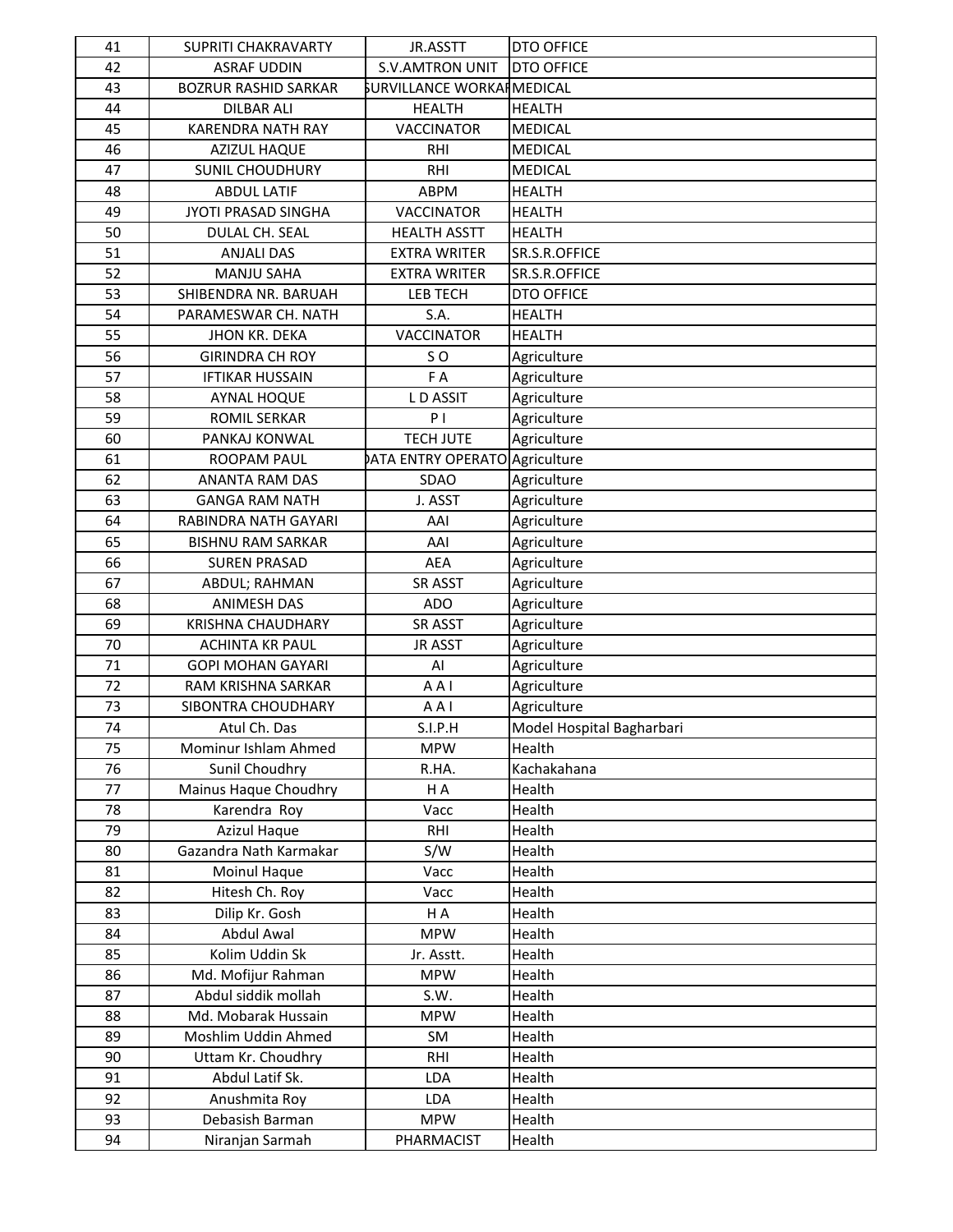| 95         | Rana Prashad Gosh                    | Vacc      | Health              |
|------------|--------------------------------------|-----------|---------------------|
| 96         | Lamkeswer Sarma                      | Vacc      | Health              |
| 97         | Deva Kr. Das                         | HE        | Health              |
| 98         | Kamal Choudhry                       | H A       | Health              |
| 99         | <b>Bhola Nath Bhakat</b>             | Vacc      | Health              |
| 100        | Afzal Hussain                        | Vacc      | Health              |
| 101        | Dulal Ch. Seal                       | H A       | Health              |
| 102        | <b>Bhaben Sarma</b>                  | Vacc      | Health              |
| 103        | Anwar Hussain                        | HA        | Health              |
| 104        | Noor Mohamad Sk.                     | Vacc      | Health              |
| 105        | Sahadot Ali pramanik                 | L.D.A.    | Health              |
| 106        | John kr. Deka                        | Vacc      | Health              |
| 107        | Jyoti prashad sarmah                 | Vacc      | Health              |
| 108        | Shisendra Kr. Baruah                 | Lab. Tech | Health              |
| 109        | Anjuma Khatun                        | Jr.Asstt. | Revenue Dept        |
| 110        | Pingkha Brahma                       | L.M       | Revenue Dept        |
| 111        | <b>Abdul Mannaf Khan</b>             | L.M       | Revenue Dept        |
| 112        | Binila Barma                         | Jr.Asstt. | Revenue Dept        |
| 113        | Ashok Kr.Kalita                      | Sr.Asstt. | Revenue Dept        |
| 114        | Hafiz uddin                          | L.M       | Revenue Dept        |
| 115        | Rafige uddin Ahmed                   | Sr.Asstt. | <b>Revenue Dept</b> |
| 116        | Ochin Uddin sk                       | L.M       | Chapar Circ le      |
| 117        | Anisur Ishlam                        | Jr.Asstt. | BLP C.O             |
| 118        | Praranle Sanka                       | Jr.Asstt. | BLP C.O             |
| 119        | Monsur Ali SK                        | L.M       | Revenue Dept        |
| 120        | Eusuf Ali                            | Jr.Asstt. | Revenue Dept        |
| 121        | Hazarat Ali                          | L.M       | Revenue Dept        |
| 122        | Pradip Baishya                       | Sr.Asstt. | Revenue Dept        |
| 123        | Ishalm sokui                         | Jr.Asstt. | Revenue Dept        |
| 124        | Somnath Mandal                       | Jr. Asst  | DEV. Branch         |
| 125        | Dalimi Ray Pradhan                   | Jr. Asst  | <b>Tahsil</b>       |
| 126        | Dipankar Adhikary                    | Jr. Asst  | Rev Dept            |
| 127        | Moumita Paul                         | Jr. Asst  | <b>Rev Dept</b>     |
| 128        | Rumi Sarkar                          | Jr. Asst  | Personal            |
| 129        | Shipra Adhikary                      | Jr. Asst  | Admin. Br           |
| 130        | Jakir hussain                        | Sr.Asst   | Majistry Br         |
| 131        | Paranita Kar Rahha                   | Jr. Asst  | FCS & CA Br         |
| 132        | Gayatri Baraman                      | Sr.Asst   | <b>Rev Dept</b>     |
| 133        | Krishnandan Roy                      | Jr. Asst  | DEV. Branch         |
| 134        | Samir Krishna Choudhury              | Jr. Asst  | P.N Cell            |
| 135        | Shyamal Karmakar                     | L.M       | Rev Dept            |
| 136        | Prodip Kr Roy                        | Jr. Asst  | Admin. Br           |
| 137        | Mahibur Rahman                       | Jr. Asst  | Admin. Br           |
| 138        | Wasedin Khan                         | Sr.Asst   | D.C Office          |
| 139        | Sarmistha Dutta                      | Jr. Asst  | D.C Office          |
| 140        | Hitendra Nath Roy                    | Sr.Asst   | D.C Office          |
| 141<br>142 | Madhurima Saha<br>Nuruddin Ali Ahmed | Jr. Asst  | D.C Office          |
| 143        | Shyamal Karmakar                     | LM<br>LM  | Revenue             |
| 144        | Pulin Ch. Ray                        | LM        | Revenue<br>Revenue  |
| 145        | Pradip Kr. Ghosh                     | LM        | Revenue             |
| 146        | Kamini Kanta Ray                     | Jr. Asst. | Revenue             |
| 147        | Ruhul Amin Ahmed                     | S.K       | Revenue             |
| 148        | Debasis Goswami                      | Sr.Asstt  | Revenue             |
|            |                                      |           |                     |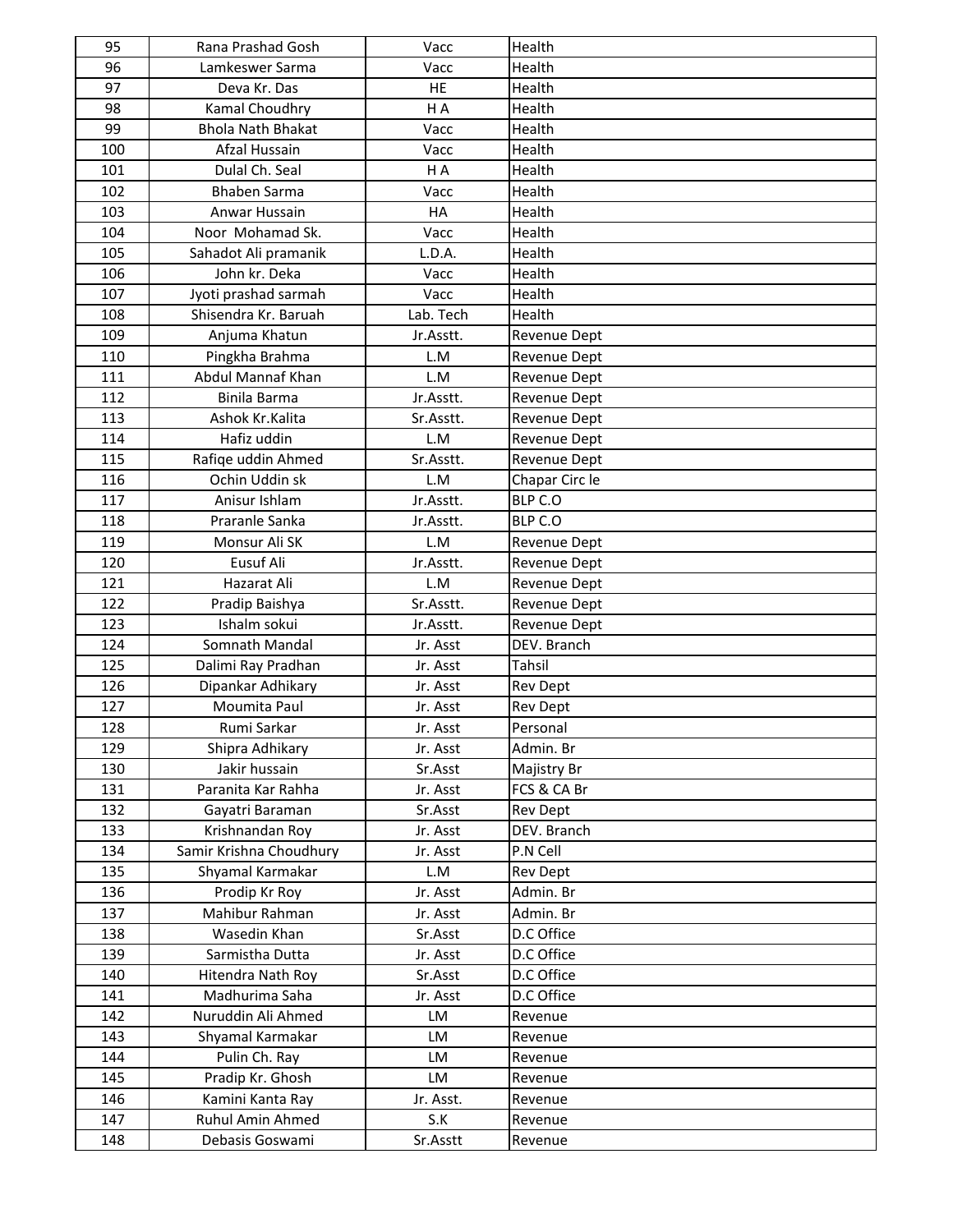| 149 | Adhir Chandra Roy        | Sr.Asstt    | Revenue              |
|-----|--------------------------|-------------|----------------------|
| 150 | Gayatri Barman           | Sr.Asstt    | Revenue              |
| 151 | Dipankar Adhikary        | Jr.Asstt    | Revenue              |
| 152 | Sanchita Bala Mondal     | Jr.Asstt    | Revenue              |
| 153 | Dalimi Roy Pradhani      | Jr.Asstt    | Revenue              |
| 154 | Md. Jabbar.Ali           | Misc Mondal | Revenue              |
| 155 | Debika Choudhary         | Jr.Asstt    | Revenue              |
| 156 | Mominur Hussain          | Sr.Asstt    | Revenue              |
| 157 | Sabina Perbin            | Sr.Asstt    | Revenue              |
| 158 | Wazedur Khan             | Sr.Asstt    | Revenue              |
| 159 | <b>Gopal Boxi</b>        | LM          | Revenue              |
| 160 | Jaynal Abedin            | LM          | Revenue              |
| 161 | Omar Faruque Sarkar      | Misc Mandal | Revenue              |
| 162 | Birendra Nath Roy        | LM          | Revenue              |
| 163 | Anjumanara Khatoon       | Jr. Asstt   | Revenue              |
| 164 | Binita Barman            | Jr. Asstt   | Revenue              |
| 165 | Manoj Kr. Brahma         | Jr. Asstt   | Revenue              |
| 166 | Jaydeep Nath Laskar      | Jr. Asstt   | Revenue              |
| 167 | Manindra Nath Saha       | Jr. Asstt   | Revenue              |
| 168 | Provat Ch. Roy           | M.M         | Revenue              |
| 169 | Paritosh Kr. Acharjee    | Jr. Asstt   | Revenue              |
| 170 | Lutfo Begum              | Sr.Asstt    | Revenue              |
| 171 | Gobindo Rabidas          | Jr. Asstt   | Revenue              |
| 172 | Ranjit Kr Roy            | Sr.Asstt    | Revenue              |
| 173 | Subrata Acharjee         | Sr.Asstt    | Revenue              |
| 174 | Khirod Ch. Das           | L.M         | Revenue              |
| 175 | Jahanur Rahman           | L.M         | Revenue              |
| 176 | Mokibul Hussain          | L.M         | Revenue              |
| 177 | Dhaneswar Barman         | L.M         | Revenue              |
| 178 | <b>Birendra Nath Das</b> | L.M         | Revenue              |
| 179 | Rofique Uddin Ahmed      | SR.ASST     | CO                   |
| 180 | Sudhangsu Barman         | <b>LM</b>   | <b>ASO OFFICE</b>    |
| 181 | Nalini Ranjan Nath       | LM          | <b>ASO OFFICE</b>    |
| 182 | Sanowar Hussain          | <b>LM</b>   | <b>CHAPAR CO</b>     |
| 183 | Alipuddin Ahmed          | LM          | <b>CHAPAR CO</b>     |
| 184 | Punkha Brahma            | LM          | <b>CHAPAR CO</b>     |
| 185 | Abdul Monaf Khan         | LM          | <b>CHAPAR CO</b>     |
| 186 | Kaju Khan                | LM          | <b>CHAPAR CO</b>     |
| 187 | Abdul Sajit Khan         | LM          | <b>CHAPAR CO</b>     |
| 188 | Durlav Nr Singha         | JR.ASST     | <b>CHAPAR CO</b>     |
| 189 | Ramen Das                | SR.ASST     | <b>CHAPAR TAHSIL</b> |
| 190 | Eusuf Ali                | JR.ASST     | <b>CHAPAR CO</b>     |
| 191 | Nikhil Brahma            | JR.ASST     | <b>CHAPAR TAHSIL</b> |
| 192 | Khirod Ch Das            | LM          | Revenue              |
| 193 | Paritosh Kr Acharjee     | LM          | Revenue              |
| 194 | Jahanur Rahman           | LM          | Revenue              |
| 195 | Manoj Kr Brahma          | JR.ASST     | Revenue              |
| 196 | Birendra Nath Das        | LM          | Revenue              |
| 197 | Makibul Hussain          | LM          | ASO                  |
| 198 | Manindra nath saha       | JR.ASST     |                      |
| 199 | Binita Barman            | JR.ASST     | Revenue              |
| 200 | Dhaneswar Barman         | LM          | Revenue              |
| 201 | Ranjit Kr Roy            | SR.ASST     | Revenue              |
| 202 | Subrata Acharjee         | SR.ASST     | Revenue              |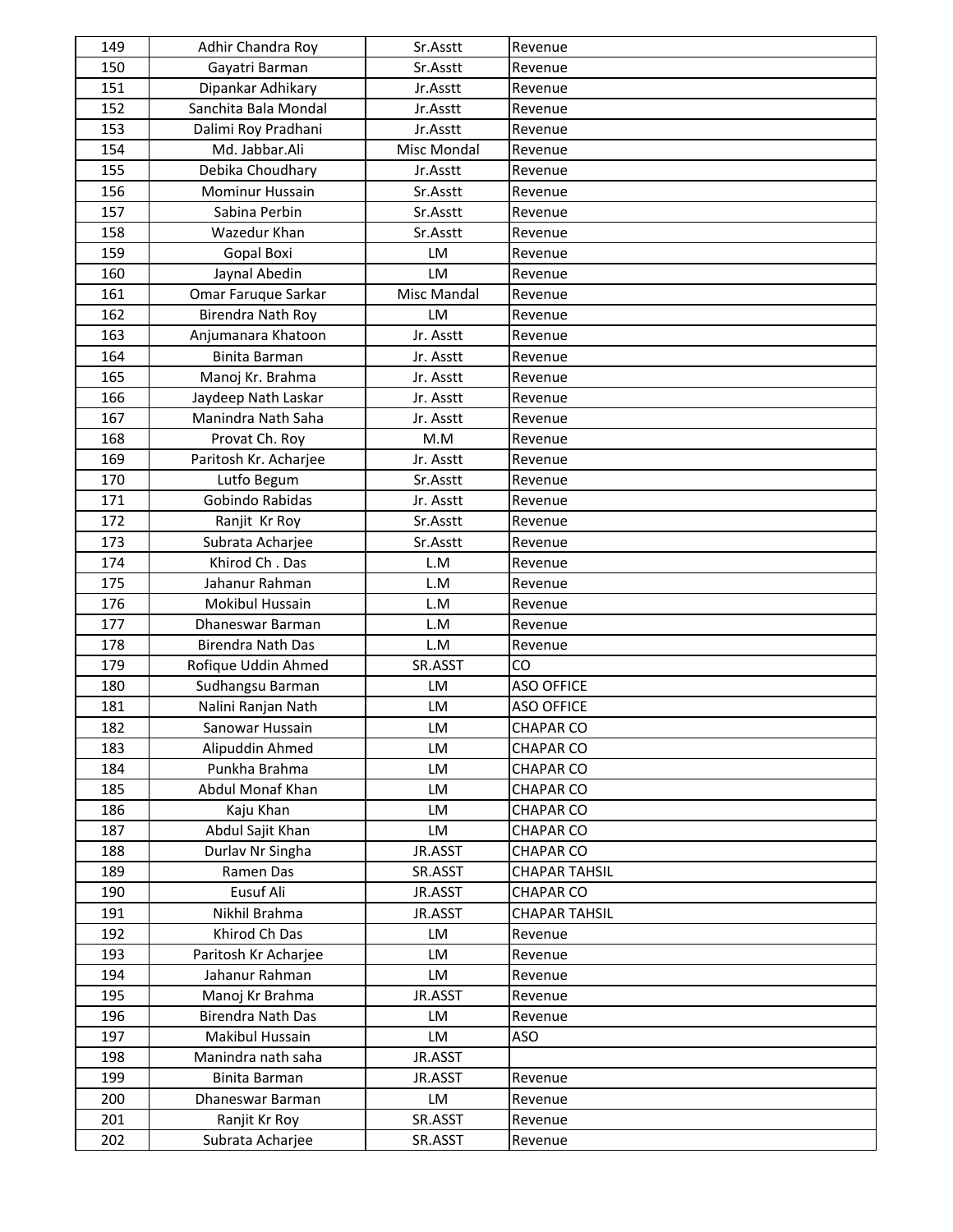| 203 | Lufta Begum            | SR.ASST   | Revenue               |
|-----|------------------------|-----------|-----------------------|
| 204 | Anjumanara Khatun      | JR.ASST   | Revenue               |
| 205 | Ajit Kr paul           | LM        | Revenue               |
| 206 | Gobinda Robidas        | LM        | Revenue               |
| 207 | Dipankar Adhikary      | JR.ASST   | Rev                   |
| 208 | Gayatri Barman         | SR.ASST   | <b>Tehasil office</b> |
| 209 | Maminur Hussain        | SR.ASST   | Tehasil office        |
| 210 | Wazedur Rehman         | SR.ASST   | Tehasil office        |
| 211 | <b>Biren Roy</b>       | LM        | Rev                   |
| 212 | Jabbar Ali             | MМ        | Rev                   |
| 213 | Ruhul Amin Ahmed       | SK        | Rev                   |
| 214 | Sanchita Bala Mondal   | JR.ASST   | Rev                   |
| 215 | Debasis Goswami        | JR.ASST   | Rev                   |
| 216 | Pradip Kr Ghosh        | LM        | Rev                   |
| 217 | Joynal Abedin          | LM        | Rev                   |
| 218 | Shyamal Karmakar       | LM        | Rev                   |
| 219 | Pulin Ch Roy           | LM        | Rev                   |
| 220 | Kamini Kanta Roy       | JR.ASST   | Rev                   |
| 221 | Adhir Ch Roy           | SR.ASST   | Rev                   |
| 222 | Omar Farque Sarkar     | МM        | Rev                   |
| 223 | Nuruddin Ali Ahmed     | LM        | Rev                   |
| 224 | Dalimi Roy Pradhan     | JR.ASST   | Rev                   |
| 225 | Gopal Boxi             | LM        | Rev                   |
| 226 | Sabina Perbin          | JR.ASST   | Rev                   |
| 227 | <b>ADHIR CH ROY</b>    | SR.ASST   | <b>REV</b>            |
| 228 | <b>DEBASIS GOSWAMI</b> | SR.ASST   | <b>REV</b>            |
| 229 | <b>MAMINUR HUSSAIN</b> | SR.ASST   | <b>REV</b>            |
| 230 | <b>WAJEDUR KHAN</b>    | SR.ASST   | <b>REV</b>            |
| 231 | <b>GAYETRI BARMAN</b>  | SR.ASST   | <b>REV</b>            |
| 232 | DIPANKAR ADHIKARY      | JR.ASST   | <b>REV</b>            |
| 233 | <b>RUHUL AMIN</b>      | <b>SK</b> | <b>REV</b>            |
| 234 | OMAR FARUQUE SARKAR    | MM        | <b>REV</b>            |
| 235 | <b>PULIN ROY</b>       | LM        | <b>REV</b>            |
| 236 | PRODIP GHOSH           | LM        | <b>REV</b>            |
| 237 | <b>GOPAL BOXI</b>      | LM        | <b>REV</b>            |
| 238 | <b>JOYNAL ABEDIN</b>   | LM        | <b>REV</b>            |
| 239 | SHYAMAL KARMAKAR       | LM        | <b>REV</b>            |
| 240 | NURUDDIN ALI AHMED     | LM        | REV                   |
| 241 | KAMINI KANTA RAY       | JR.ASST   | <b>REV</b>            |
| 242 | SANCHITA BALA MONDAL   | JR.ASST   | <b>REV</b>            |
| 243 | DALIMI ROY PRODHAN     | JR.ASST   | <b>REV</b>            |
| 244 | SABINA PERBIN          | JR.ASST   | <b>REV</b>            |
| 245 | <b>BIREN ROY</b>       | LM        | <b>REV</b>            |
| 246 | <b>JABBAR ALI</b>      | MМ        | REV                   |

**Capacity Building Program under Assam eDistrict Project Name of Participants as of 31st March 2020 District Name: DIBRUGARH**

| <b>SL.No</b> | <b>Name</b>        | <b>Designation</b>     | <b>Office (Department)</b> |
|--------------|--------------------|------------------------|----------------------------|
|              | DR. RAJESH BARUAH  | DMAHO NAHARAN DHHEALTH |                            |
|              | DR.DEBA KR.SONOWAL | $O/O$ BPC              | <b>HEALTH</b>              |
|              | DR KHAGEN BORA     | <b>SDMO</b>            | <b>HFALTH</b>              |
|              | DR KALPANA BARUAH  | SR.M21T.O              | <b>HEALTH</b>              |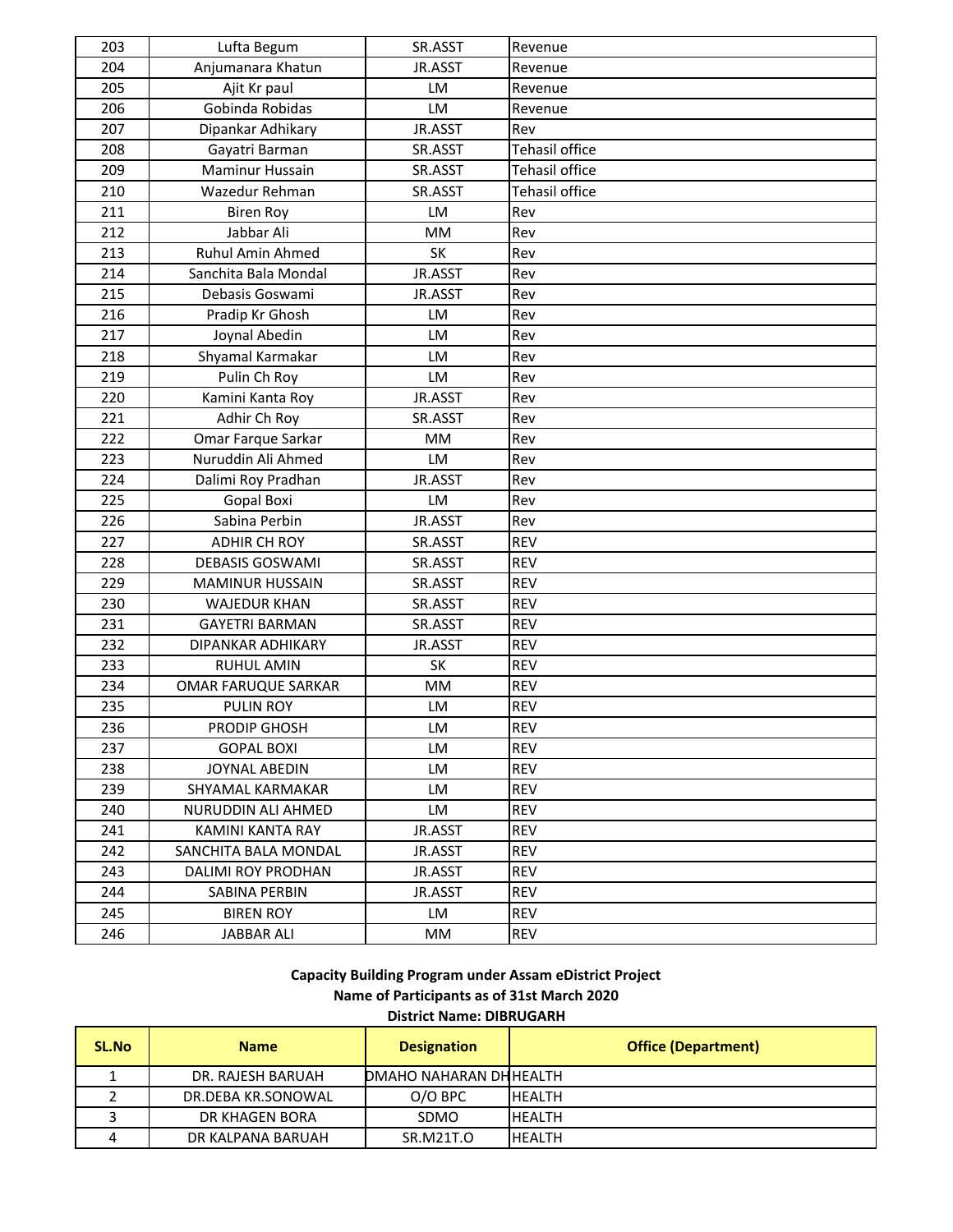| 5              | <b>CHANDRA KALITA</b>     | $R$ HI                           | <b>HEALTH</b>             |
|----------------|---------------------------|----------------------------------|---------------------------|
| 6              | LALIT GOGOI               | <b>HEALTH ASST</b>               | <b>HEALTH</b>             |
| $\overline{7}$ | <b>JAGIRMAL BHALLA</b>    | <b>HEALTH EDUCATOR</b>           | <b>HEALTH</b>             |
| 8              | <b>MUKUL KONWAR</b>       | S.W                              | <b>HEALTH</b>             |
| 9              | <b>THANESWAR SONOWAL</b>  | LAB TECH                         | <b>HEALTH</b>             |
| 10             | RAM PRASAD TAYE           | S.I                              | <b>HEALTH</b>             |
| 11             | <b>RUPAM KALITA</b>       | MPW                              | <b>HEALTH</b>             |
| 12             | <b>RAJANI BARUAH</b>      | <b>MPNCM</b>                     | <b>HEALTH</b>             |
| 13             | DHARMA NARAYAN BHARALI    | <b>HEALTH ASST</b>               | <b>HEALTH</b>             |
| 14             | <b>LOHIT KONWAR</b>       | S.I                              | <b>HEALTH</b>             |
| 15             | UJJAL CH. GOGOI           | <b>CD ASST</b>                   | <b>HEALTH</b>             |
| 16             | <b>MUKUL TALUKDAR</b>     | <b>CHC</b>                       | <b>HEALTH</b>             |
| 17             | <b>JAYANTA DUTTA</b>      | <b>HEALTH EDUCATOR</b>           | <b>HEALTH</b>             |
| 18             | LALIT KUMAR SAHU          | <b>HMFW</b>                      | <b>HEALTH</b>             |
| 19             | DR RASHMI THAKURIA        | <b>MPHC</b>                      | <b>HEALTH</b>             |
| 20             | RUPJYOTI GOGOI            | UDA                              | HEALTH                    |
| 21             | NIROD NEOG                | LDA                              | <b>HEALTH</b>             |
| 22             | <b>KULEN CHANDRA NEOG</b> | <b>MRO</b>                       | <b>HEALTH</b>             |
| 23             | NIZARA SAIKIA             | DA                               | <b>HEALTH</b>             |
| 24             | <b>MUSTAB ALI</b>         | <b>MPW</b>                       | <b>HEALTH</b>             |
| 25             | <b>RIJU DEKA</b>          | <b>RSBY</b>                      | <b>HEALTH</b>             |
| 26             | SANJAY KUMAR GOSWAMI      | <b>FELEPHONE OPERATOI HEALTH</b> |                           |
| 27             | <b>RATUL KALITA</b>       | M.P.W                            | <b>HEALTH</b>             |
| 28             | PANKAJ BORAGOHAIN         | <b>STOREMAN</b>                  | <b>CIVIL DEFENCE</b>      |
| 29             | AIM JING GOHAIN           | <b>STOREMAN</b>                  | <b>CIVIL DEFENCE</b>      |
| 30             | SRI HAREN BARUAH          | SR. ASST                         | <b>NAZARAT</b>            |
| 31             | PRANAB BORGOHAIN          | SR. ASST                         | L.A. BR                   |
| 32             | SUKLADHAR HANDIQUE        | SR. ASST                         | ENEROACHMENT              |
| 33             | <b>HEM CHETIA</b>         | SR. ASST                         | <b>ACCOUNT</b>            |
| 34             | <b>GHANASHYAM SAIKIA</b>  | SR. ASST                         | <b>FCSSCA</b>             |
| 35             | <b>MINU DEORI</b>         | SR. ASST                         | <b>FCSSCA</b>             |
| 36             | <b>RITUMONI DAS</b>       | SR. ASST                         | RELIEF N D.M              |
| 37             | <b>BIJOY SAIKIA</b>       | SR. ASST                         | <b>FCS &amp;CH BRANCH</b> |
| 38             | SAJAUDDIN AHMED           | SR. ASST                         | <b>T.N BRANCH</b>         |
| 39             | LAKHMI PROVA BARUAH       | <b>COPYIST</b>                   | <b>RECORD BRANCH</b>      |
| 40             | <b>SUSMITA DAS</b>        | <b>JR ASST</b>                   | <b>RK GO BRANCH</b>       |
| 41             | CHIMI DAS                 | SR. ASST                         | <b>CERTIFICATE BRANCH</b> |
| 42             | <b>KISHORE DAS</b>        | R,S                              | <b>REVENUE BRANCH</b>     |
| 43             | <b>DILIP SAIKIA</b>       | SR. ASST                         | <b>NGT BRANCH</b>         |
| 44             | ELLORA DOWARAH            | SR. ASST                         | <b>RECORD BRANCH</b>      |
| 45             | <b>ANKUR GOGOI</b>        | <b>JR ASST</b>                   | PERSONAL                  |
| 46             | D.K. GOGOI                | SR. ASST                         | CONF                      |
| 47             | <b>SARAT CHIRING</b>      | SR.ASST                          | PERSONNEL BRANCH          |
| 48             | <b>BUDHIM BORA</b>        | SR.ASST                          | <b>HOME BRANCH</b>        |
| 49             | <b>IDHIRSH ALI</b>        | SR.ASST                          | <b>RECEIPT BRANCH</b>     |
| 50             | <b>AROTI DAS PAUL</b>     | SR.ASST                          | <b>FCS&amp;CA BRANCH</b>  |
| 51             | DHANADA BORA              | SR.ASST                          | DEVELOPMENT BRANCH        |
| 52             | ANJALI SAIKIA             | SR.ASST                          | <b>CEILING BRANCH</b>     |
| 53             | <b>DOLI SHARMA</b>        | SR.ASST                          | PLANNING BRANCH           |
| 54             | SANJIB KR.DAS             | <b>COPYIST</b>                   | <b>RECORD ROOM</b>        |
| 55             | SUMESWAR KHERWAR          | JR.ASST                          | LAND & SETTLMENT          |
| 56             | <b>EMOK WEINGKEN</b>      | JR.ASST                          | <b>ELECTION BRANCH</b>    |
| 57             | MAJUMA ARA BEGUM          | SR.ASST                          | EX.BRANCH                 |
| 58             | ARNA BALA DAS             | SR.ASST                          | MAGISTRACY BRANCH         |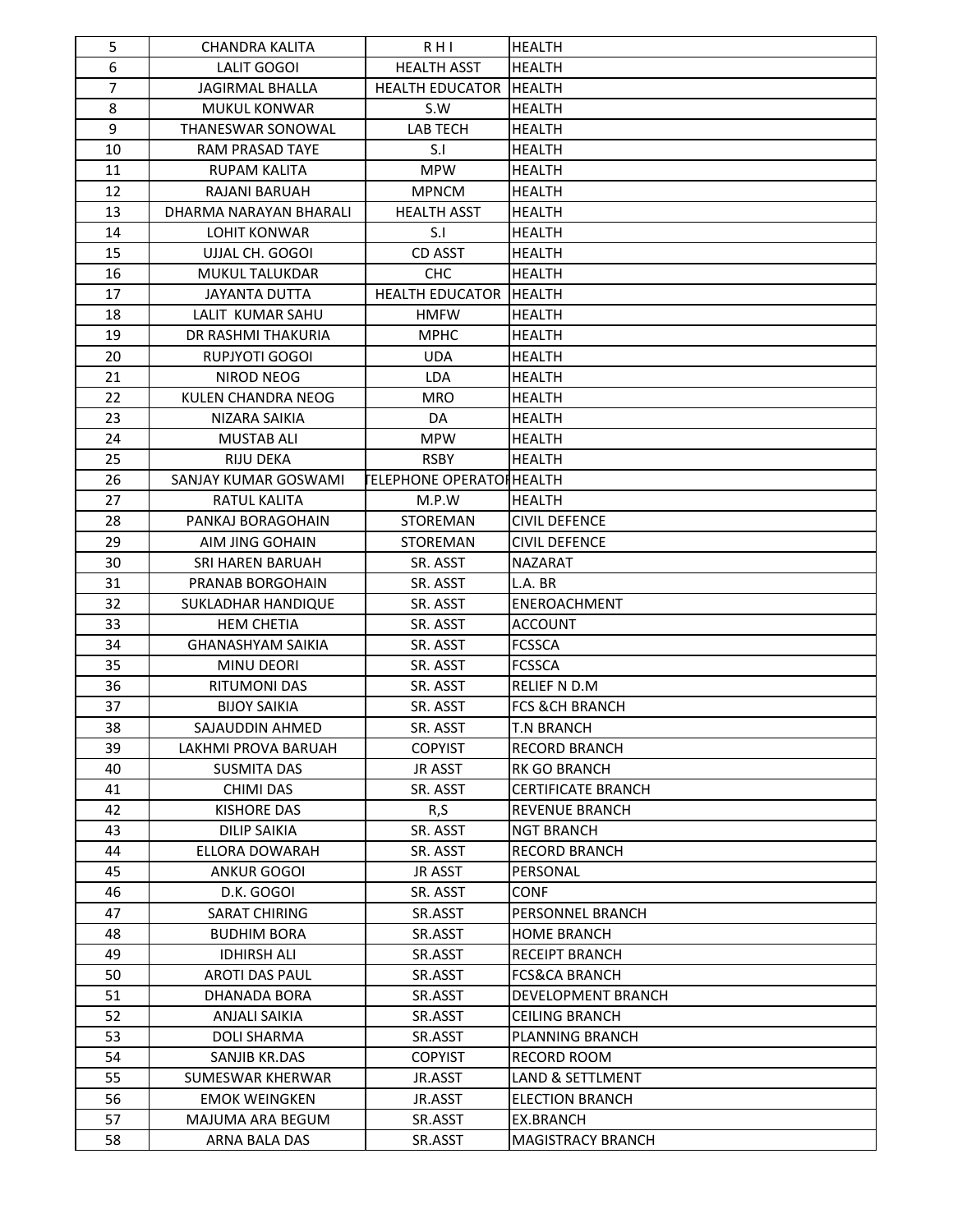| 59  | ARUNIMA SAIKIA                | SR.ASST                 | <b>BAKIJAI BRANCH</b>      |
|-----|-------------------------------|-------------------------|----------------------------|
| 60  | <b>ASHOK GOGOI</b>            | SR.ASST                 | FISLEY/FOREST              |
| 61  | <b>CHANDAN KR.DAS</b>         | JR.ASST                 | <b>L.A BRANCH</b>          |
| 62  | RAJIB DUTTA                   | SR.ASST                 | <b>CONFIDENTIAL BRANCH</b> |
| 63  | <b>SKTIDHAR GATHRI</b>        | SR.ASST                 | <b>RKGO</b>                |
| 64  | <b>BHABEN HAZARIKA</b>        | SR.ASST                 | S.R OFFICE N IT H          |
| 65  | CHOU SHICLARHE NANGHUM        | <b>NOHORAR</b>          | <b>ELECTION BRANCH</b>     |
| 66  | SANDEEP DUTTA                 | JR.ASST                 | <b>PLANNING BRANCH</b>     |
| 67  | <b>ABDUS SAJID</b>            | JR.ASST                 | <b>DEVELOPMENT BRANCH</b>  |
| 68  | TAZKU ALI HMED                | JR.ASST                 | <b>MEGISTRID BRANCH</b>    |
| 69  | DIPUL SHARMAH                 | JR.ASST                 | <b>RKGO BRANCH</b>         |
| 70  | <b>GOUTOM HAZARIKA</b>        | JR.ASST                 | <b>T.N BRANCH</b>          |
| 71  | DHANANJAY MAHATA              | JR.ASST                 | <b>ACCOUNTS BRANCH</b>     |
| 72  | <b>SHANTA DEORI</b>           | JR.ASST                 | ADMN BRANCH                |
| 73  | NIJARA GOGOI                  | JR.ASST                 | <b>RIV BRANCH</b>          |
| 74  | <b>BIJAY LAKSHMI BARUAH</b>   | JR.ASST                 | LAND DEALING               |
| 75  | DEBANUJ CHANDA                | JR.ASST                 | DEV. CIRCLE                |
| 76  | MRINALI KHATIYA DEORI         | JR.ASST                 | <b>DEV BRANCH</b>          |
| 77  | <b>REKHA DAS</b>              | JR.ASST                 | <b>L.A BRANCH</b>          |
| 78  | TUPUL CH. DAS                 | JR.ASST                 | <b>BAKIJAI BR.</b>         |
| 79  | NGO EKELET GOHAIN             | JR.ASST                 | CO NHK                     |
| 80  | JAAN MD ALI                   | JR.ASST                 | <b>CO TINGKHONG</b>        |
| 81  | <b>AVILASH CHETIA</b>         | JR.ASST                 | <b>CO EAST</b>             |
| 82  | <b>BHASKAR BORAH</b>          | JR.ASST                 | <b>NAHARKATIA ET</b>       |
| 83  | <b>VINAY KUMAR RAI</b>        | JR.ASST                 | <b>NAHARKATIA SR</b>       |
| 84  | <b>HEMI SONOWAL BORGOHAIN</b> | JR.ASST                 | <b>ELECTION BR</b>         |
| 85  | <b>RANJIT KR DAS</b>          | JR.ASST                 | <b>L.A BRANCH</b>          |
| 86  | <b>GITUMONI BONIA</b>         | JR, ASTT                | CIVIL BR.                  |
| 87  | KRISHNA KR. RAJKHUWA          | JR.ASTT                 | ADMIN BR.                  |
| 88  | <b>AJMINA KHATUN</b>          | JR.ASTT                 | <b>PLANNING BR</b>         |
| 89  | <b>BHANU KR. DEY</b>          | JR.ASTT                 | LAND CEILING               |
| 90  | LAKHI GOGOI                   | JR.ASTT                 | SUB.RGSTRD                 |
| 91  | <b>ANJAL SAIKIA</b>           | <b>COPYIST</b>          | NAGARAT BR.                |
| 92  | ZAHIR SHAH                    | JR.ASTT                 | ACCNT BR.                  |
| 93  | <b>KAKOLI DUTTA</b>           | JR.ASTT                 | DEV.BR                     |
| 94  | <b>CHETANA BORAH</b>          | <b>COPYIST</b>          | <b>BAKIJAI BR</b>          |
| 95  | DIPIKA C HAZARIKA             | JR.ASTT                 | R.P BR                     |
| 96  | <b>MOMI DAS SOBOR</b>         | JR.ASTT                 | <b>ACCNT BR.</b>           |
| 97  | DEEPREKHA HAZARIKA            | JR.ASTT                 | <b>RECORD BR</b>           |
| 98  | <b>KHOWLON WEINKHEN</b>       | JR.ASTT                 | <b>EXCISE BR.</b>          |
| 99  | <b>AMITABH DUTTA</b>          | JR.ASTT                 | <b>ELECTION BR</b>         |
| 100 | ANJAN JYOTI BARUAH            | JR.ASTT                 | CO                         |
| 101 | MD. MUSTASIN ALI              | JR.ASTT                 | REVENUE BR.                |
| 102 | <b>UJAL KONWAR</b>            | CA                      | CA                         |
| 103 | ANINDYA BIKASH GOGOI          | <b>COPIEST</b>          | <b>CERTIFICATE BRANCH</b>  |
| 104 | RAKHI ASTIDHAR PHUKAN         | JR.ASST                 | <b>CERTIFICATE BRANCH</b>  |
| 105 | <b>HARID RANJAN BHUYAN</b>    | JR.ASST                 | REVENUE BR.                |
| 106 | PRADIP BHARALI                | AGRI.INSPECTOR          | <b>AGRICULTURE</b>         |
| 107 | <b>GOBIN BORDOLOI</b>         | AGRI.INSPECTOR          | <b>AGRICULTURE</b>         |
| 108 | <b>GUNJAN DEORI</b>           | SR.A.D.O (MKT)          | <b>AGRICULTURE</b>         |
| 109 | HIMANGSU DAS                  | JR.ASST                 | <b>EMPLOYMENT</b>          |
| 110 | RANJAN KR. DUTTA              | JR.ASST                 | <b>EMPLOYMENT</b>          |
| 111 | ABDUL SALIM                   | JR.ASST                 | <b>EMPLOYMENT</b>          |
| 112 | <b>ADITI NEOG</b>             | <b>ASST EMP OFFICER</b> | <b>EMPLOYMENT</b>          |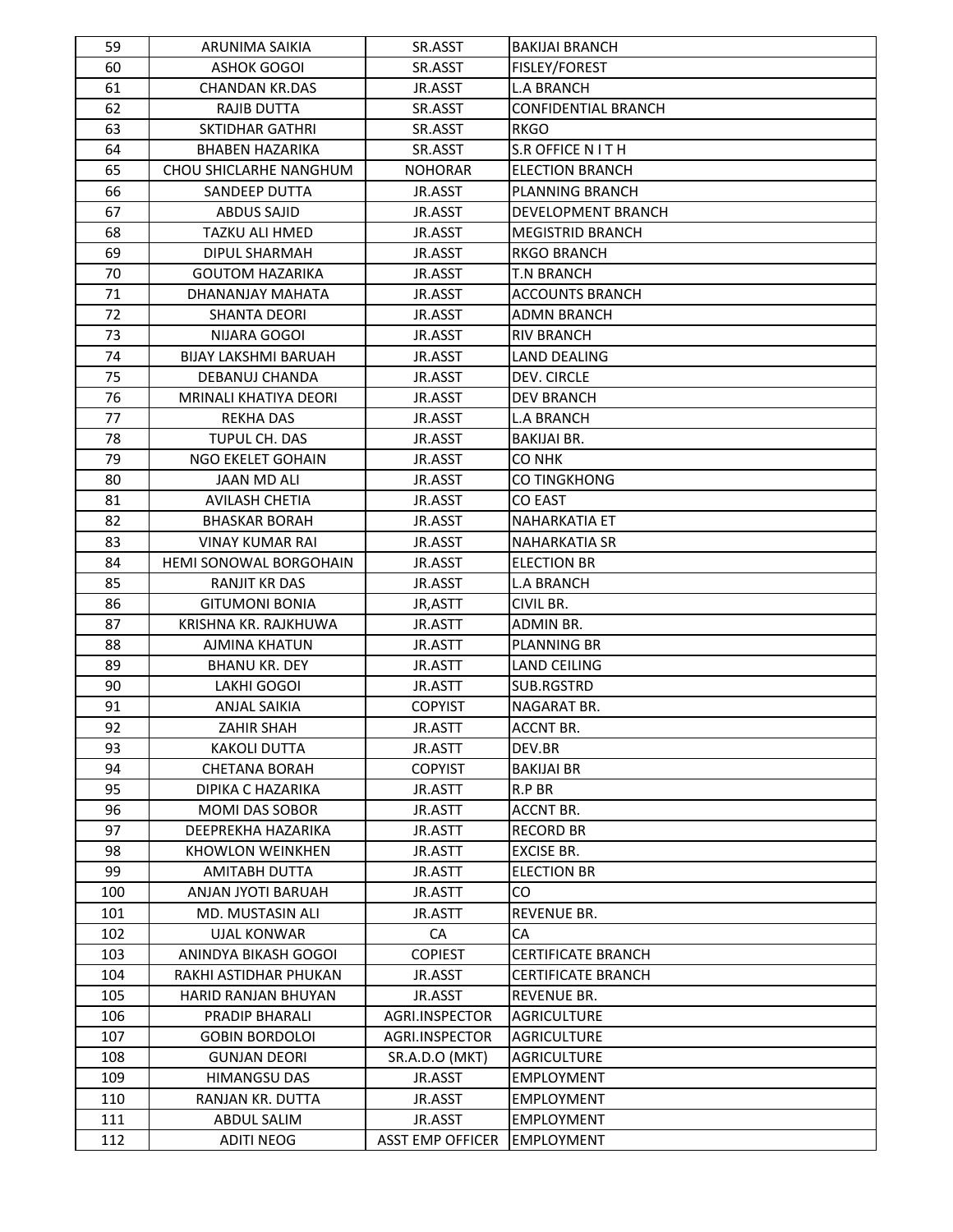| 113 | SHARADINDU SAIKIA           | <b>ASST EMP OFFICER</b>                 | <b>EMPLOYMENT</b>  |
|-----|-----------------------------|-----------------------------------------|--------------------|
| 114 | <b>MAHENDER MACHUA</b>      | SR. ASST                                | <b>EMPLOYMENT</b>  |
| 115 | <b>REKHA LOHAR</b>          | SR. ASST                                | <b>EMPLOYMENT</b>  |
| 116 | MINARAM DUTTA               | JR.ASST                                 | <b>DTO</b>         |
| 117 | <b>ABHILASH CHETIA</b>      | JR.ASST                                 | CO                 |
| 118 | <b>KALPANA NEOG</b>         | SR. ASST                                | CO                 |
| 119 | AMAR JYOTI GOGOI            | SR. ASST                                | <b>DC OFFICE</b>   |
| 120 | <b>TAUFIGUE ALI</b>         | SR. ASST                                | <b>DTO</b>         |
| 121 | <b>MIRA DAS</b>             | SR. ASST                                | <b>DC OFFICE</b>   |
| 122 | <b>JOTIN SONOWAL</b>        | SR. ASST                                | CO                 |
| 123 | SANJIB HAZARIKA             | <b>MVI</b>                              | <b>DTO</b>         |
| 124 | <b>TIRTHA SHARMA</b>        | <b>EMPLOYMENT OFFICE EMPLOYMENT EX.</b> |                    |
| 125 | <b>HOMIR GOHAIN</b>         | COMPUTER OPERATORAGRICULTURE            |                    |
| 126 | PRONOB JIT CHETIA           | ADO NAHARKATIA                          | <b>AGRICULTURE</b> |
| 127 | <b>BISWAJIT BORKATAKY</b>   | ، ADO (PP) DIBRUGAR AGRICULTURE         |                    |
| 128 | <b>GOBIN BORDOLOI</b>       | <b>AGRIL. INSPECTOR</b>                 | <b>AGRICULTURE</b> |
| 129 | <b>TOPON NEOG</b>           | SR. ADO (PP) JOYPUR AGRICULTURE         |                    |
| 130 | <b>JOEL LAKRA</b>           | ADO SESSUGHAT                           | <b>AGRICULTURE</b> |
| 131 | PHIRUJ MORAN                | <b>ADO PANITOLA</b>                     | <b>AGRICULTURE</b> |
| 132 | <b>MAHENDRA SAIKIA</b>      | <b>AGRIL. INSPECTOR</b>                 | <b>AGRICULTURE</b> |
| 133 | MRS. PUTALI RATAN SHYAM     | ADO JOYPUR                              | <b>AGRICULTURE</b> |
| 134 | <b>BISHWAJIT DOLEY</b>      | <b>ADO TENGAKHAT</b>                    | <b>AGRICULTURE</b> |
| 135 | <b>BHADRAWATI PEGU</b>      | <b>ADO BORBORUAH</b>                    | <b>AGRICULTURE</b> |
| 136 | <b>RUNIMA MILI</b>          | ADO MANCOTA                             | <b>AGRICULTURE</b> |
| 137 | <b>RUMI BORAH</b>           | <b>ADO KHOWANG</b>                      | AGRICULTURE        |
| 138 | <b>ROBIN YEIN</b>           | <b>ADO RAJGARH</b>                      | <b>AGRICULTURE</b> |
| 139 | DR. RUBUL GOHAIN            | <b>ADO ROHMARIA</b>                     | <b>AGRICULTURE</b> |
| 140 | <b>Balindra Nath Chetia</b> | SDAO (CC & TC)                          | <b>AGRICULTURE</b> |
| 141 | Surya Kr.shyam              | SDAO, Joypur                            | <b>AGRICULTURE</b> |
| 142 | LohitGogoi                  | Sr.ADO,Joypur                           | <b>AGRICULTURE</b> |
| 143 | Makar Sing Bhumij           | AAI, Joypur                             | <b>AGRICULTURE</b> |
| 144 | Dhrubajyoti Borbora         | ADO, Kathalguri                         | <b>AGRICULTURE</b> |
| 145 | Kanan Bailung               | ADO, Tingkhong                          | <b>AGRICULTURE</b> |
| 146 | Sreelekha Hazarika          | ADO(AGMARK)Dib                          | <b>AGRICULTURE</b> |
| 147 | Gunjanan Deori              | A.A.M.O,Dib                             | <b>AGRICULTURE</b> |
| 148 | Prodip Bharali              | Al, Dib                                 | <b>AGRICULTURE</b> |
| 149 | Faruk Hussain               | Jr.Asstt, Dib                           | <b>AGRICULTURE</b> |
| 150 | Tonuj Chetia                | ADO, Lahoal                             | <b>AGRICULTURE</b> |
| 151 | Duleswar Moran              | ADA, Dib                                | <b>AGRICULTURE</b> |
| 152 | Harikanta Hazarika          | Al, Dib                                 | AGRICULTURE        |
| 153 | Arup Bora                   | SDAO, Dib                               | <b>AGRICULTURE</b> |
| 154 | Ganesh Pohuchungi           | ADO,tipling                             | <b>AGRICULTURE</b> |
| 155 | Rajib Sarmah                | L.M                                     | Revenue            |
| 156 | <b>Bipul Gogoi</b>          | L.M                                     | Revenue            |
| 157 | Eusup ali ahmed             | L.M                                     | Revenue            |
| 158 | <b>Bhupen Boruah</b>        | L.M                                     | Revenue            |
| 159 | Guga rani deori             | L.M                                     | Revenue            |
| 160 | Naider Ch. Dey              | L.M                                     | Revenue            |
| 161 | Bibhuti Bhusan Karmakar     | L.M                                     | Revenue            |
| 162 | Nikhil Ch Das               | L.M                                     | Revenue            |
| 163 | Sanjib Sonowal              | L.M                                     | Revenue            |
| 164 | Mrigen Saikia               | L.M                                     | Revenue            |
| 165 | Dulal Kr. Das               | L.M                                     | Revenue            |
| 166 | Nripan Singha               | L.M                                     | Revenue            |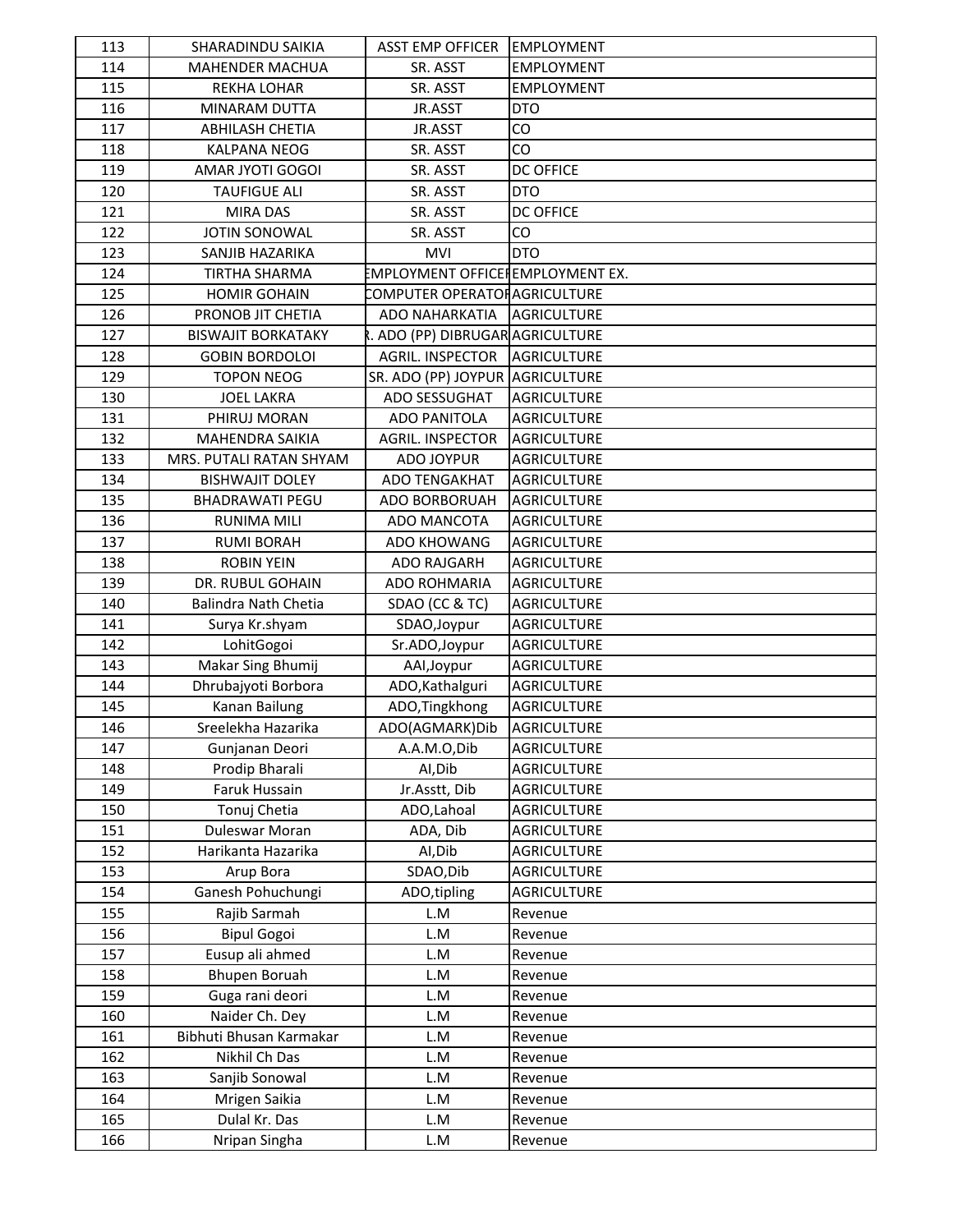| 167 | Lakhyajit Phukan      | Jr. Asstt  | Revenue |
|-----|-----------------------|------------|---------|
| 168 | Jaan Md Ali           | Jr. Asstt  | Revenue |
| 169 | Jayanta Chakraborty   | CO         | Revenue |
| 170 | Anowar Hussain        | L.M        | Revenue |
| 171 | Tapan Kr. Nath        | L.M        | Revenue |
| 172 | Hari Prashad Roy      | L.M        | Revenue |
| 173 | Purna Phukan          | L.M        | Revenue |
| 174 | Prince Lahon          | SK         | Revenue |
| 175 | Praneswar Ray         | L.M        | Revenue |
| 176 | Rupanjal Sonowal      | L.M        | Revenue |
| 177 | Chandan Mondal        | L.M        | Revenue |
| 178 | Mithun Basumatary     | L.M        | Revenue |
| 179 | Luknath Handique      | S.K        | Revenue |
| 180 | Girin Saikia          | L.M        | Revenue |
| 181 | Anowarul Haque        | L.M        | Revenue |
| 182 | Mirkasim Ahmed        | L.M        | Revenue |
| 183 | Indra Mohan Nath      | L.M        | Revenue |
| 184 | Rana Baruah           | L.M        | Revenue |
| 185 | Amulya Borgohain      | L.M        | Revenue |
| 186 | Munindra Ray          | L.M        | Revenue |
| 187 | Samiran Bhagawati     | L.M        | Revenue |
| 188 | Sailendra Sonowal     | L.M        | Revenue |
| 189 | Niranjan Borah        | L.M        | Revenue |
| 190 | Bijit Hazarika        | Jr. Asstt. | Revenue |
| 191 | Mintoo Lahon          | S.K        | Revenue |
| 192 | Nani Gopal Sarkar     | L.M        | Revenue |
| 193 | Diganta Gogoi         | L.M        | Revenue |
| 194 | Bhim Kanta Phukan     | L.M        | Revenue |
| 195 | Pulak Gogoi           | L.M        | Revenue |
| 196 | Kamal Ch. Roy         | L.M        | Revenue |
| 197 | Azial Hoque Miah      | L.M        | Revenue |
| 198 | Neelim Bhuyan         | L.M        | Revenue |
| 199 | <b>Dulal Chutia</b>   | L.M        | Revenue |
| 200 | Nila Kanta Narwah     | L.M        | Revenue |
| 201 | <b>Mrinal Sonowal</b> | L.M        | Revenue |
| 202 | Ramesh Ch. Roy        | L.M        | Revenue |
| 203 | Urmila Konwar         | L.M        | Revenue |
| 204 | Partha Pratim Duwarah | L.M        | Revenue |
| 205 | Tarun Ch. Changmai    | S.K        | Revenue |
| 206 | Anil Gogoi            | L.M        | Revenue |
| 207 | Prashanta Das         | L.M        | Revenue |
| 208 | HemChandra Sonowal    | L.M        | Revenue |
| 209 | Jayakar Gogoi         | L.M        | Revenue |
| 210 | Uttam hazarika        | L.M        | Revenue |
| 211 | Prodip Gogoi          | L.M        |         |
| 212 | Faizur Rahman         | L.M        | Revenue |
| 213 |                       | L.M        | Revenue |
| 214 | Mukut Changmai        |            | Revenue |
|     | Ananta Phukan         | L.M        | Revenue |
| 215 | Giridhar Sharma       | L.M        | Revenue |
| 216 | Tapan Kumar Seal      | L.M        | Revenue |
| 217 | Dhajen Ch. Roy        | L.M        | Revenue |
| 218 | Ranjan Kataky         | L.M        | Revenue |
| 219 | Khanin Gogoi          | L.M        | Revenue |
| 220 | Manash Pratim Gogoi   | L.M        | Revenue |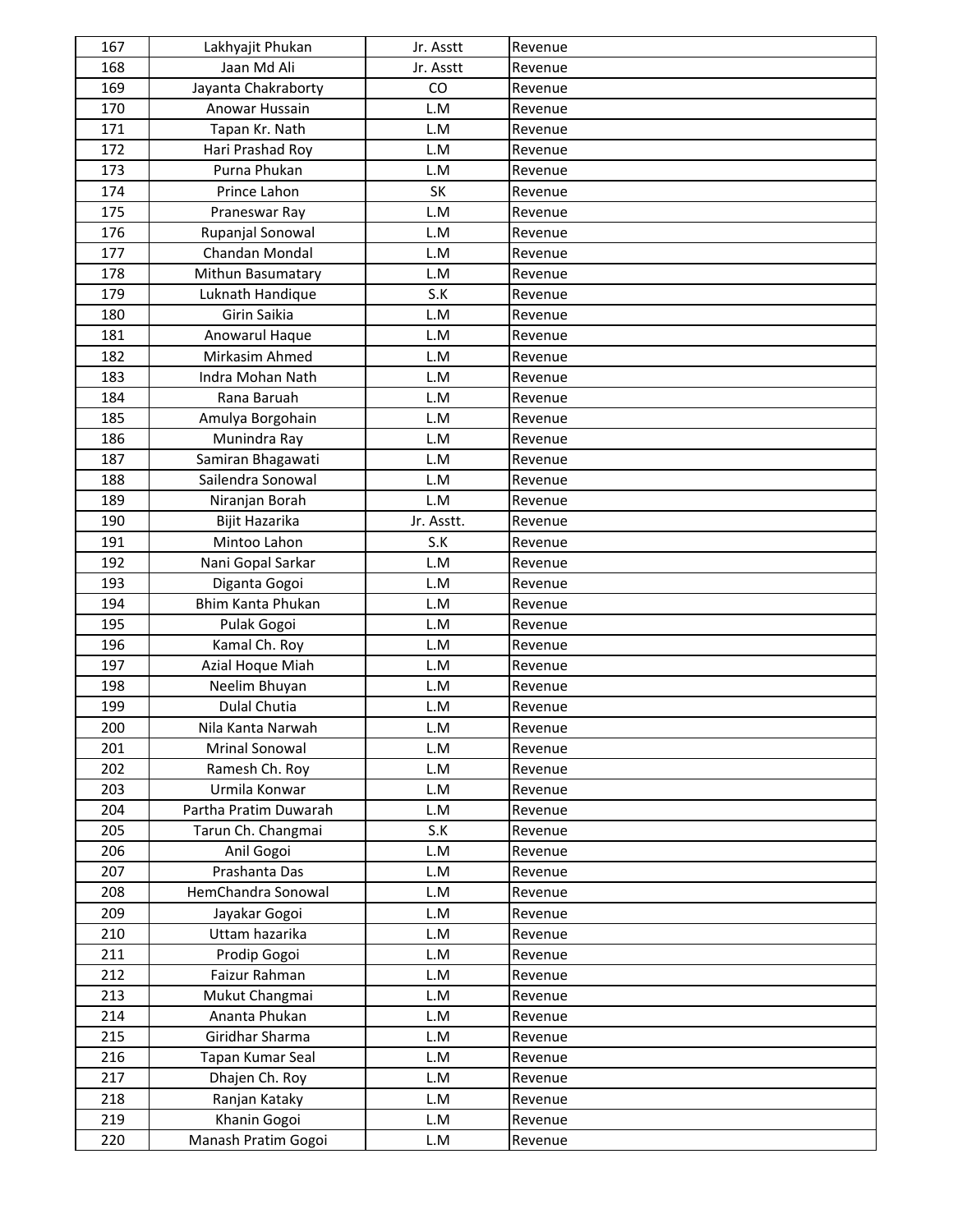| 221 | Rupnath Konwar                 | L.M        | Revenue |
|-----|--------------------------------|------------|---------|
| 222 | Sailash Basak                  | L.M        | Revenue |
| 223 | Duba Hazarika                  | L.M        | Revenue |
| 224 | Sahidul Islam                  | L.M        | Revenue |
| 225 | Mintu Sarma                    | L.M        | Revenue |
| 226 | Ranjit Boruah                  | L.M        | Revenue |
| 227 | Siddhinath Roy                 | LM         | Revenue |
| 228 | Jatin Bor Saikia               | S.K        | Revenue |
| 229 | Porag Jyoti Das                | L.M        | Revenue |
| 230 | Keshab Ch.Borah                | L.M        | Revenue |
| 231 | Prafulla Deori                 | L.M        | Revenue |
| 232 | Chandra Kanta Das              | L.M        | Revenue |
| 233 | Sarat Prova Das                | Sr.Asstt   | Revenue |
| 234 | Jahnabi Sonowal                | CO(A)      | Revenue |
| 235 | Parimal Chandra Roy            | L.M        | Revenue |
| 236 | Eusuf Ali Ahmed                | L.M        | Revenue |
| 237 | Jadumoni Konwar                | L.M        | Revenue |
| 238 | Nelson Sonowal                 | Jr. Asstt. | Revenue |
| 239 | Hamid Ranjan Bhuyan            | Jr. Asstt. | Revenue |
| 240 | Himanta Gohain                 | Jr. Asstt. | Revenue |
| 241 | <b>Bijoy Gogoi</b>             | LM         | Revenue |
| 242 | Jayanta Kumar Pradhani         | <b>LM</b>  | Revenue |
| 243 | Lokheswar Sonowal              | <b>SK</b>  | Revenue |
| 244 | Khagen sonowal                 | LM         | Revenue |
| 245 | Abdul Ahmed                    | LM         | Revenue |
| 246 | Paresh Gohain                  | LM         | Revenue |
| 247 | Sanjib Saikia                  | LM         | Revenue |
| 248 | Prakash Roy                    | LM         | Revenue |
| 249 | Pradip konwar                  | <b>LM</b>  | Revenue |
| 250 | Moneswar Gogoi                 | LM         | Revenue |
| 251 | Pinku Das                      | LM         | Revenue |
| 252 | Harakanta khound               | LM         | Revenue |
| 253 | Niren Gogoi                    | LM         | Revenue |
| 254 | Prodip handique                | LM         | Revenue |
| 255 | Arun Baruah                    | LM         | Revenue |
| 256 | Utchakamal Sonowal             | LM         | Revenue |
| 257 | <b>ABHIJIT GOGOI</b>           | LM         | Revenue |
| 258 | <b>MUKHTIAR HUSSAIN</b>        | LM         | Revenue |
| 259 | <b>HIREN NATH</b>              | LM         | Revenue |
| 260 | AMAL KRISHNA ROY               | LM         | Revenue |
| 261 | <b>JUNMONI GOGOI</b>           | LM         | Revenue |
| 262 | <b>KHAGEN SAIKIA</b>           | LM         | Revenue |
| 263 | <b>BIBHUTI BHUSAN KARMAKAR</b> | LM         | Revenue |
| 264 | <b>MOHSIN ALI</b>              | LM         | Revenue |
| 265 | DEBENDRA CH NATH               | LM         | Revenue |
| 266 | <b>NANG AON SHYAM</b>          | LM         | Revenue |
| 267 | <b>SUCHARIT DAS</b>            | LM         | Revenue |

**Capacity Building Program under Assam eDistrict Project**

### **Name of Participants as of 31st March 2020**

#### **District Name: GOALPARA**

| SL.No | <b>Name</b>       | <b>Designation</b> | <b>Office (Department)</b> |
|-------|-------------------|--------------------|----------------------------|
|       | <b>NIKHIL RAY</b> | SR. ASST           | <b>BALIJANA</b>            |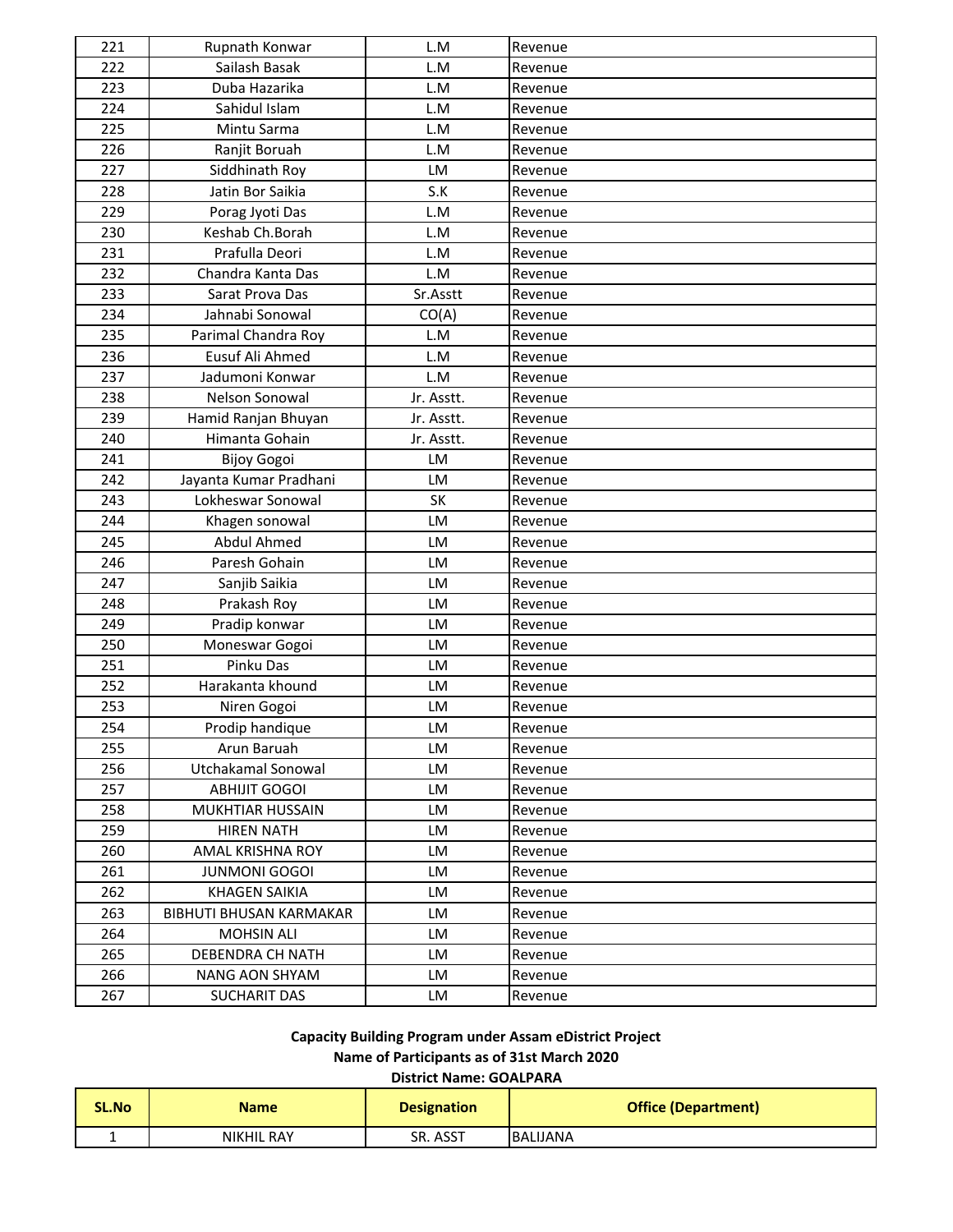| $\overline{2}$ | ARUNAVA MEDHI            | JR.ASST          | D.F.F GLP               |
|----------------|--------------------------|------------------|-------------------------|
| 3              | <b>JIADUL HAQUE</b>      | SR. ASST         | DIST. EMP. EXCHANGE     |
| 4              | DEWAN HAREJUDDIN AHMED   | SR. ASST         | DTO, GLP                |
| 5              | <b>TINKU ROY</b>         | JR.ASST          | DTO, GLP                |
| 6              | RATUL CH. NATH           | JR.ASST          | <b>C.O MATIA</b>        |
| 7              | PARIMAL BARUAH           | E/W              | <b>SUB REGISTERAR</b>   |
| 8              | <b>GEETA RAY</b>         | JR.ASST          | <b>SUB REGISTERAR</b>   |
| 9              | <b>MOHINI DAS</b>        | GLP, E/W         | <b>SUB REGISTERAR</b>   |
| 10             | RAHIQUEZ ZAMAN           | SR. ASST         | D.F.F GLP               |
| 11             | <b>RUDRA KR. KALITA</b>  | STATISTICAL ASST | E. E GLP                |
| 12             | UDAY CH. KALITA          | JR.ASST          | DIST. EMP. EXCHANGE     |
| 13             | KALPANA MEDHI            | JR.ASST          | DIST. EMP. EXCHANGE     |
| 14             | ABHIJIT BHATTACHARYA     | JR.ASST          | <b>D.C OFFICE</b>       |
| 15             | DHARENDRA NATH BRAHMA    | SR. ASST         | S.R.O, LAKHIMPUR        |
| 16             | KARTIK CH. DAS           | L.M              | <b>BALIJANA CIRCLE</b>  |
| 17             | SADANANDA NATH           | L.M              | <b>MATIA CIRCLE</b>     |
| 18             | AJOY KR. DEY             | L.M              | <b>MATIA CIRCLE</b>     |
| 19             | <b>AMIRUL ISLAM</b>      | JR.ASST          | <b>BALIJANA CIRCLE</b>  |
| 20             | UMANANDA NATH            | L.M              | <b>BALIJANA CIRCLE</b>  |
| 21             | <b>BIREN CH KALITA</b>   | LM               | <b>REVENUE</b>          |
| 22             | ABDUL KHALEK SARKAR      | LM               | <b>REVENUE</b>          |
| 23             | <b>ASHOK KHAKHLARY</b>   | LM               | <b>REVENUE</b>          |
| 24             | <b>MADAN CH KALITA</b>   | LM               | <b>REVENUE</b>          |
| 25             | <b>CHANDRA KR. NATH</b>  | <b>LM</b>        | <b>REVENUE</b>          |
| 26             | HERAMBA KR. RABHA        | LM               | <b>REVENUE</b>          |
| 27             | PARIMAL NATH             | LM               | <b>REVENUE</b>          |
| 28             | SUBAL CH SEN             | <b>LM</b>        | <b>REVENUE</b>          |
| 29             | DINABANDHU DAS           | <b>LM</b>        | <b>REVENUE</b>          |
| 30             | RATNESWAR NATH           | LM               | <b>REVENUE</b>          |
| 31             | CHAITANYA PRASAD MEDHI   | LM               | <b>REVENUE</b>          |
| 32             | <b>CHAND MOHAN RABHA</b> | LM               | <b>REVENUE</b>          |
| 33             | JAYANTA KR. NATH         | LM               | <b>REVENUE</b>          |
| 34             | <b>ASHRAF HUSSAIN</b>    | LM               | <b>REVENUE</b>          |
| 35             | LAKHESWAR BARUAH         | LM               | <b>REVENUE</b>          |
| 36             | JAFAR ARIF HOQUE         | <b>LDA</b>       | PWD (ROADS)             |
| 37             | ABDUL MALEQUE            | LM               | <b>REVENUE</b>          |
| 38             | <b>NOWSER ALI</b>        | LM               | REVENUE                 |
| 39             | JAYANTA KR. BORO         | LM               | REVENUE                 |
| 40             | PRITAM R. SHARMA         | JR. ASST         | <b>ADMINISTRATION</b>   |
| 41             | AMANUR ISLAM             | LM               | REVENUE                 |
| 42             | ROKIBUL KARIM MONDAL     | L.M              | <b>REVENUE</b>          |
| 43             | MINARUL ISLAM            | LM               | REVENUE                 |
| 44             | <b>GUNENDRA KALITA</b>   | LM               | <b>REVENUE</b>          |
| 45             | <b>MANENDRA DAS</b>      | LM               | <b>REVENUE</b>          |
| 46             | KALEN CH. SUTRADHAR      | LM               | REVENUE                 |
| 47             | AMARENDRA RAY            | <b>SK</b>        | <b>REVENUE</b>          |
| 48             | <b>URNAB SINGHA</b>      | S.A              | <b>REGISTRATION</b>     |
| 49             | RANJIT SARMA             | C. OPERATOR      | <b>AMTRON UNIT(DTO)</b> |
| 50             | NANDA KISHOR CHOUDHURY   | SR. ASST         | <b>DC OFFICE</b>        |
| 51             | SHAHNOWARZ ALI BOKSH     | SR. ASST         | <b>DC OFFICE</b>        |
| 52             | <b>SULTAN MAHMUD</b>     | SR. ASST         | <b>MATIA TAHSIL</b>     |
| 53             | <b>ANISUL HUSSAIN</b>    | LM               | <b>REVENUE</b>          |
| 54             | ABDUL KALAM AZAD         | LM               | <b>REVENUE</b>          |
| 55             | RAFIKUL ISLAM            | SR. ASST         | REVENUE                 |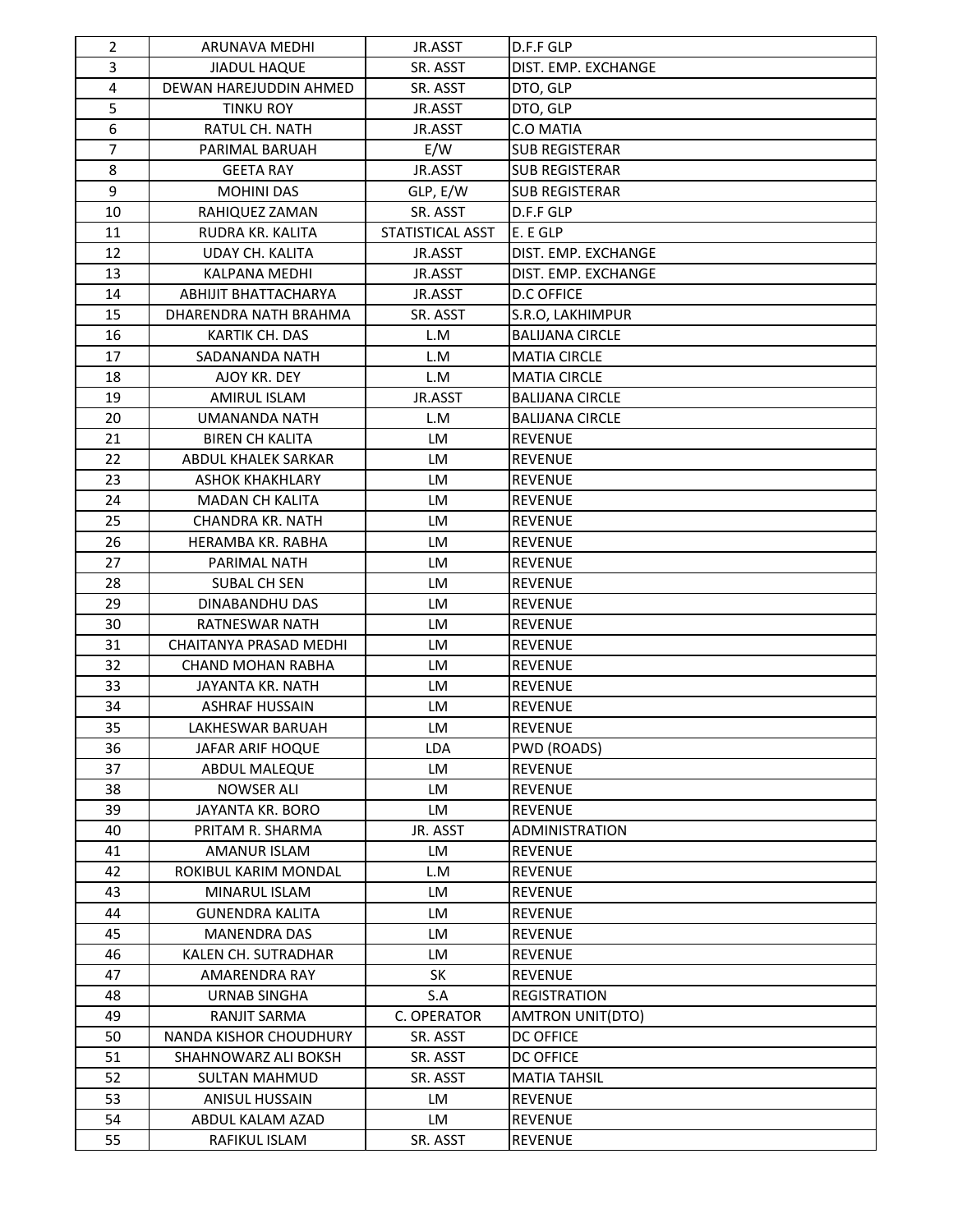| 56  | <b>PRANAY DAS</b>            | H. Asst                 | <b>HEALTH</b>      |
|-----|------------------------------|-------------------------|--------------------|
| 57  | ASHRAFUL ALOM                | Dots Provider           | <b>HEALTH</b>      |
| 58  | <b>BHABENDRA BHUYAN</b>      | H.E                     | <b>HEALTH</b>      |
| 59  | <b>JAKIR HUSSAIN</b>         | Pharmacist              | <b>HEALTH</b>      |
| 60  | RAFIQUL ISLAM                | Pharmacist              | <b>HEALTH</b>      |
| 61  | <b>NURAL ISLAM</b>           | R.H.I                   | <b>HEALTH</b>      |
| 62  | DHANANJAY SARMA              | R.H.I                   | <b>HEALTH</b>      |
| 63  | <b>DIPANKAR NATH</b>         | <b>LDA</b>              | <b>HEALTH</b>      |
| 64  | <b>MASOOD ALOM CHOUDHURY</b> | <b>LDA</b>              | <b>HEALTH</b>      |
| 65  | <b>MOHIR UDDIN PARAMANIK</b> | Pharmacist              | <b>HEALTH</b>      |
| 66  | SAFIUL ISLAM                 | Vaccinator              | <b>HEALTH</b>      |
| 67  | SONESWAR BARUAH              | <b>NMA</b>              | <b>HEALTH</b>      |
| 68  | <b>NAWAB ALI</b>             | <b>Statistical Asst</b> | <b>HEALTH</b>      |
| 69  | SHORIFUL ISLAM MOLLAH        | Computer                | <b>HEALTH</b>      |
| 70  | <b>BASUDEV KALITA</b>        | <b>LDA</b>              | <b>HEALTH</b>      |
| 71  | UMESH CHOUDHURY              | <b>LDA</b>              | <b>HEALTH</b>      |
| 72  | <b>KAMAKHYA PR NATH</b>      | S/W                     | <b>HEALTH</b>      |
| 73  | <b>ARJUN BORO</b>            | R.H.I                   | <b>HEALTH</b>      |
| 74  | ABU BAKKAR SIDDIQUE          | Pharmacist              | <b>HEALTH</b>      |
| 75  | <b>BHUPEN CH. BASUMOTARY</b> | S.I(PH)                 | <b>HEALTH</b>      |
| 76  | HIRANYA KR DAS               | JR.ASST                 | <b>REVENUE</b>     |
| 77  | HIMANGSHU KALITA             | JR.ASST                 | <b>REVENUE</b>     |
| 78  | <b>KUSHAL SUTRADHAR</b>      | JR.ASST                 | <b>DC OFFICE</b>   |
| 79  | <b>JUBI KACHARI</b>          | E/W                     | <b>REVENUE</b>     |
| 80  | <b>TOZAMMAL HOQUE</b>        | <b>RDA</b>              | <b>HEALTH</b>      |
| 81  | <b>ABDUR RAHIM</b>           | PHARMACIST              | <b>HEALTH</b>      |
| 82  | <b>ABDUL LATIF</b>           | <b>UDA</b>              | <b>HEALTH</b>      |
| 83  | SANTOSH KR MEDHI             | JR.ASST                 | <b>DC OFFICE</b>   |
| 84  | <b>SWAPAN SARKAR</b>         | SR. ASST                | <b>REVENUE</b>     |
| 85  | HIMALIKA DAS                 | JR.ASST                 | <b>REVENUE</b>     |
| 86  | <b>ABDUL BASIR</b>           | <b>LM</b>               | <b>REVENUE</b>     |
| 87  | <b>KANKAN RABHA</b>          | DA                      | <b>DTO</b>         |
| 88  | PRASENJIT DEKA               | C. OPERATOR             | <b>DTO</b>         |
| 89  | <b>MOINUL AHMED</b>          | <b>PPO</b>              | <b>DC OFFICE</b>   |
| 90  | JYOTISH CH. RAY              | <b>LDA</b>              | <b>HEALTH</b>      |
| 91  | <b>DIPAK SARMA</b>           | S.W                     | <b>HEALTH</b>      |
| 92  | SAFIUL ISLAM                 | <b>VACCINATOR</b>       | <b>HEALTH</b>      |
| 93  | <b>GITA KALITA</b>           | JR.ASST                 | <b>DC OFFICE</b>   |
| 94  | <b>NUR HUSSAIN</b>           | SR. ASST                | <b>REVENUE</b>     |
| 95  | <b>OMAR FARUQUE</b>          | PHARMACIST              | <b>REVENUE</b>     |
| 96  | UMA NATH RABHA               | <b>OPD</b>              | <b>HEALTH</b>      |
| 97  | ANZUM A HUDDA                | JR.ASST                 | <b>DC OFFICE</b>   |
| 98  | ASHIM KR. DAS                | <b>BTM</b>              | <b>AGRICULTURE</b> |
| 99  | MANIK KR. RAY                | AEA                     | <b>AGRICULTURE</b> |
| 100 | <b>SYED ZAKIR HUSSAIN</b>    | ADO                     | <b>AGRICULTURE</b> |
| 101 | TAPASH KR. SAH               | SR. ADO                 | <b>AGRICULTURE</b> |
| 102 | DIPUL KR. DAS                | SDAO, GOALPARA          | <b>AGRICULTURE</b> |
| 103 | <b>MATILAL CHOUDHURY</b>     | SR. ADO                 | AGRICULTURE        |
| 104 | DIPAK KR. DEKA               | ADO                     | <b>AGRICULTURE</b> |
| 105 | <b>NURUDDIN SHEIKH</b>       | <b>AGRI. INSPECTOR</b>  | <b>AGRICULTURE</b> |
| 106 | DAIJENDRA CH. NATH           | AAI                     | <b>AGRICULTURE</b> |
| 107 | <b>BANDANA PATGIRI</b>       | <b>ADO</b>              | <b>AGRICULTURE</b> |
| 108 | <b>DEBASHISH NATH</b>        | ADO, CHUNARI            | AGRICULTURE        |
| 109 | MAMINDRA SAIKIA              | AAI                     | AGRICULTURE        |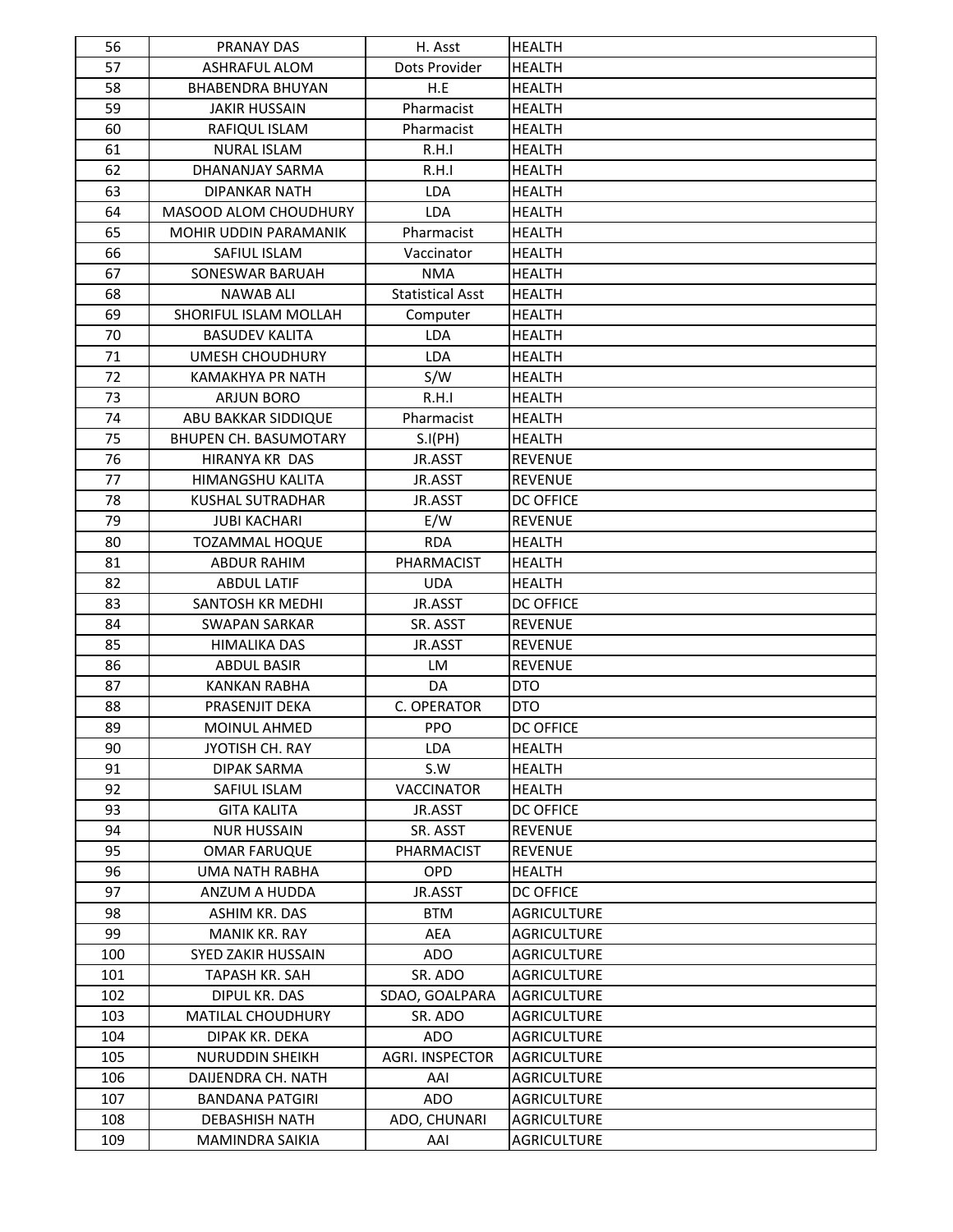| 110 | NABA KANATA BARUAH          | <b>AEA</b>  | <b>AGRICULTURE</b>      |
|-----|-----------------------------|-------------|-------------------------|
| 111 | NIRANJAN HAZOARI            | <b>ADO</b>  | <b>AGRICULTURE</b>      |
| 112 | <b>MANORANJAN DAS</b>       | SR. ADO     | <b>AGRICULTURE</b>      |
| 113 | <b>I ISLAM</b>              | SDAO        | <b>AGRICULTURE</b>      |
| 114 | <b>INDRAJIT SENGUPTA</b>    | <b>DEO</b>  | <b>AGRICULTURE</b>      |
| 115 | <b>GAUTAM RAY CHOUDHURY</b> |             | <b>AGRICULTURE</b>      |
| 116 | <b>BOGARAM BORO</b>         |             | AGRICULTURE             |
| 117 | <b>BIJUNATH SARMA</b>       |             | <b>AGRICULTURE</b>      |
| 118 | <b>DILIP KR. RAY</b>        |             | <b>AGRICULTURE</b>      |
| 119 | <b>ABDUL WAHAB</b>          |             | <b>AGRICULTURE</b>      |
| 120 | Deva Gwra Basumatray        | Copyist     | Balijana Revenue Circle |
| 121 | Hanif Uddin Mondal          | L.M         | Balijana Revenue Circle |
| 122 | Abdul Kasem Sarkar          | L.M         | Balijana Revenue Circle |
| 123 | Chakradhar Roy              | L.M         | Balijana Revenue Circle |
| 124 | <b>Biren Kalita</b>         | L.M         | Balijana Revenue Circle |
| 125 | <b>Bhimeswar Ray</b>        | L.M         | Balijana Revenue Circle |
| 126 | Chand Mohan Rabha           | L.M         | Balijana Revenue Circle |
| 127 | Ashok Khakhalary            | L.M         | Balijana Revenue Circle |
| 128 | Santosh Kr Medhi            | Jr. Asstt.  | Balijana Revenue Circle |
| 129 | Samsul Hoque                | L.M         | Balijana Revenue Circle |
| 130 | Kailash PatiRajbongshi      | L.M         | Balijana Revenue Circle |
| 131 | Minarul Islam               | L.M         | Balijana Revenue Circle |
| 132 | Jyanta Kumar Nath           | L.M         | Balijana Revenue Circle |
| 133 | Kibiya Hadi                 | Jr. Asstt.  | Balijana Revenue Circle |
| 134 | Amarendra Ray               | S.K         | Balijana Revenue Circle |
| 135 | Sushil Kr Nath              | S.K         | Balijana Revenue Circle |
| 136 | Kahinoor Ali                | A.M         | <b>REVENUE</b>          |
| 137 | Lutfur Rahman               | L.M         | <b>REVENUE</b>          |
| 138 | Kiran Rabha                 | L.M         | <b>REVENUE</b>          |
| 139 | Sarala Brahma               | L.M         | <b>REVENUE</b>          |
| 140 | Abdul Kalam Azad            | L.M         | <b>REVENUE</b>          |
| 141 | Abdul Kafil                 | L.M         | <b>REVENUE</b>          |
| 142 | Prabhat Kakati              | L.M         | <b>REVENUE</b>          |
| 143 | Rokibul Karim Mandal        | L.M         | <b>REVENUE</b>          |
| 144 | Golam Mostafa               | A.M         | <b>REVENUE</b>          |
| 145 | Chatyanya Medhi             | L.M         | <b>REVENUE</b>          |
| 146 | Mrinal Kalita               | L.M         | <b>REVENUE</b>          |
| 147 | Amanur Islam                | L.M         | <b>REVENUE</b>          |
| 148 | Prabodh Goswami             | L.M         | <b>REVENUE</b>          |
| 149 | Jyotsna Chand Nath          | S.K         | <b>REVENUE</b>          |
| 150 | Lachit Kr. Rabha            | Sr. Asstt.  | <b>REVENUE</b>          |
| 151 | Rakesh Bodo                 | Jr. Asstt.  | <b>REVENUE</b>          |
| 152 | Dinabandhu Das              | S.K cum L.M | REVENUE                 |
| 153 | Abdul Khaleque Sarkar       | L.M         | <b>REVENUE</b>          |
| 154 | Dipak Kumar Nath            | L.M         | <b>REVENUE</b>          |
| 155 | Dhrubajyoti Rajbongshi      | L.M         | <b>REVENUE</b>          |
| 156 | Sushil Kalita               | L.M         | <b>REVENUE</b>          |
| 157 | Dhananjoy Khaklary          | Copyist     | <b>REVENUE</b>          |
| 158 | Ratul Ch. Nath              | Jr. Asstt.  | <b>REVENUE</b>          |
| 159 | Ajay Kr. Dey                | L.M         | <b>REVENUE</b>          |
| 160 | Sanjit Kr. Sarkar           | L.M         | <b>REVENUE</b>          |
| 161 | Rudra Kumar Rabha           | L.M         | <b>REVENUE</b>          |
| 162 | Kalen Sutradhar             | L.M         | <b>REVENUE</b>          |
| 163 | Aynal Hoque                 | L.M         | REVENUE                 |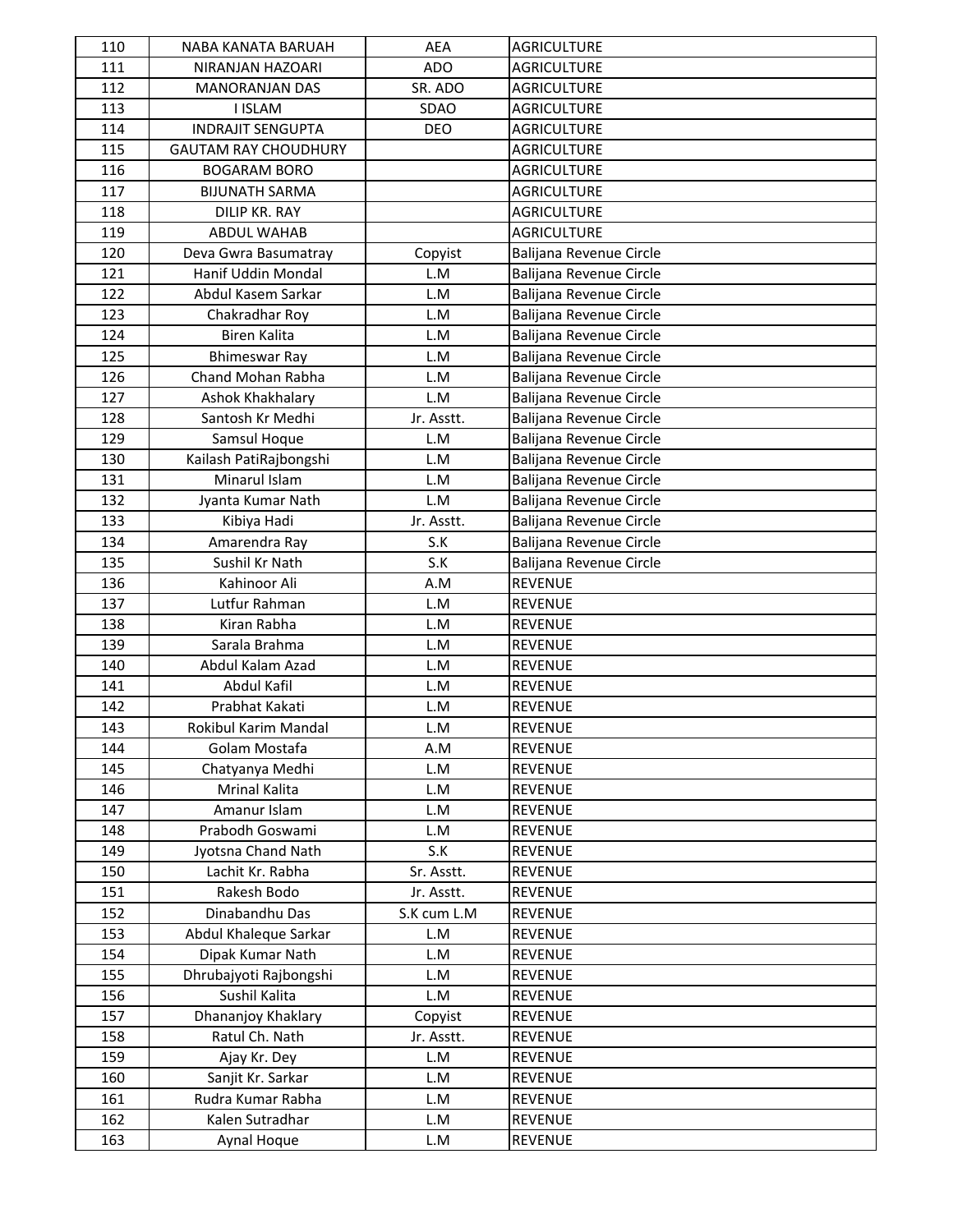| 164 | Anisul Hussain      | L.M     | <b>REVENUE</b> |
|-----|---------------------|---------|----------------|
| 165 | Sadananda Nath      | L.M     | <b>REVENUE</b> |
| 166 | Subal Sen           | L.M     | <b>REVENUE</b> |
| 167 | Ashraf Hussain      | L.M     | <b>REVENUE</b> |
| 168 | Madan Ch. Kalita    | L.M     | <b>REVENUE</b> |
| 169 | Chandra Kanta Nath  | L.M     | <b>REVENUE</b> |
| 170 | Umananda Nath       | L.M     | <b>REVENUE</b> |
| 171 | Abdul Maleque       | S.K     | <b>REVENUE</b> |
| 172 | SIBA PRASAD RAY     | SK      | <b>REVENUE</b> |
| 173 | TOHIDUR RAHMAN      | LM      | <b>REVENUE</b> |
| 174 | PARIMAL NATH        | LM      | <b>REVENUE</b> |
| 175 | UTTAM KUMAR MALLICK | LM      | <b>REVENUE</b> |
| 176 | <b>MANENDRA DAS</b> | LM      | <b>REVENUE</b> |
| 177 | PROBODH GOSWAMI     | LM      | <b>REVENUE</b> |
| 178 | <b>ANU SINGH</b>    | JR.ASST | <b>REVENUE</b> |

# **District Name: GOLAGHAT Capacity Building Program under Assam eDistrict Project Name of Participants as of 31st March 2020**

| <b>SL.No</b>   | <b>Name</b>                  | <b>Designation</b>             | <b>Office (Department)</b> |
|----------------|------------------------------|--------------------------------|----------------------------|
| $\mathbf{1}$   | <b>RIPUN SARMAH</b>          | <b>JR ASST</b>                 | <b>HEALTH</b>              |
| $\overline{2}$ | <b>MANI KANTA DAS</b>        | <b>JR ASST</b>                 | <b>HEALTH</b>              |
| 3              | MALLIKA GOGOI DAS            | <b>JR ASST</b>                 | <b>HEALTH</b>              |
| 4              | PRODIP KM BORA               | <b>JR ASST</b>                 | <b>HEALTH</b>              |
| 5              | <b>DIJENDRA PEGU</b>         | <b>JR ASST</b>                 | <b>HEALTH</b>              |
| 6              | <b>SURAJ GOGOI</b>           | <b>JR ASST</b>                 | <b>HEALTH</b>              |
| $\overline{7}$ | <b>NIREN SAIKIA</b>          | <b>JR ASST</b>                 | <b>HEALTH</b>              |
| 8              | NILAKANTA SARMAH             | <b>JR ASST</b>                 | <b>HEALTH</b>              |
| 9              | <b>DIPAK RANJAN DUTTA</b>    | <b>JR ASST</b>                 | <b>HEALTH</b>              |
| 10             | RAJKESWAR GOGOI              | <b>JR ASST</b>                 | <b>DTO</b>                 |
| 11             | <b>JHARNA DAS</b>            | <b>JR ASST</b>                 | <b>HEALTH</b>              |
| 12             | <b>RUPOK PROTIM BORUAH</b>   | <b>JR ASST</b>                 | <b>EMPLOYMENT</b>          |
| 13             | <b>GAURAV GOHAIN</b>         | <b>JR ASST</b>                 | <b>EMPLOYMENT</b>          |
| 14             | <b>GOJENDRA NATH ADHYPOK</b> | <b>ENFORCE INSPECTOR D.T.O</b> |                            |
| 15             | DR. SYEDAA SHAMIM ARA BEGUN  | <b>MEDICAL OFFICER</b>         | <b>MORONGI MPHC</b>        |
| 16             | DR. SUBRATA SAHA             | <b>MEDICAL OFFICER</b>         | <b>KURALGURI MPHC</b>      |
| 17             | DR. MUKUL CH. DAS            | <b>MEDICAL OFFICER</b>         | <b>URBAN HEALTH</b>        |
| 18             | DR. RANJIT KUMAR DAS         | <b>MEDICAL OFFICER</b>         | <b>KHUMTAI MPHC</b>        |
| 19             | DR. HEMANTA KUMAR HAZARIKA   | <b>MEDICAL OFFICER</b>         | <b>CHARING BLOCK</b>       |
| 20             | <b>BASANTI BORGOHAIN</b>     | JR. ASST.                      | <b>EMP. EXCHANGE</b>       |
| 21             | <b>JULPHIK ALI BARUAH</b>    | JR. ASST.                      | D.T.O                      |
| 22             | PRODYUT SAIKIA               | JR. ASST.                      | D.T.O                      |
| 23             | PRANAB BORGOHAIN             | SR.ASST                        | D.T.O                      |
| 24             | RAJU GOGOI                   | JR. ASST.                      | SARUPATHAR MPHC            |
| 25             | RENOUT MOHAN SARMAH          | <b>HEALTH</b>                  | <b>BARPATHAR MPHC</b>      |
| 26             | SEIKH SOYED ALI              | GR. IV                         | <b>CHARINGIA BPHC</b>      |
| 27             | PROBIN GOGOI                 | JR. ASST.                      | <b>KOHORA SD</b>           |
| 28             | <b>BHAGAWAN PATTAWARY</b>    | JR. ASST.                      | <b>MERAPANI CHC</b>        |
| 29             | DHARANI DHAR DAS             | JR. ASST.                      | <b>BARUAH GAON MPHC</b>    |
| 30             | PANKAJ BORDOLOI              | <b>ENFORCE INSPECTOR PHC</b>   |                            |
| 31             | HEMANTA KUMAR BORA           | <b>MEDICAL OFFICER</b>         | <b>MPHC</b>                |
| 32             | RAJIB DAWO                   | <b>MEDICAL OFFICER</b>         | <b>SD</b>                  |
| 33             | <b>PULIN BHARALI</b>         | <b>MEDICAL OFFICER</b>         | <b>BPHC</b>                |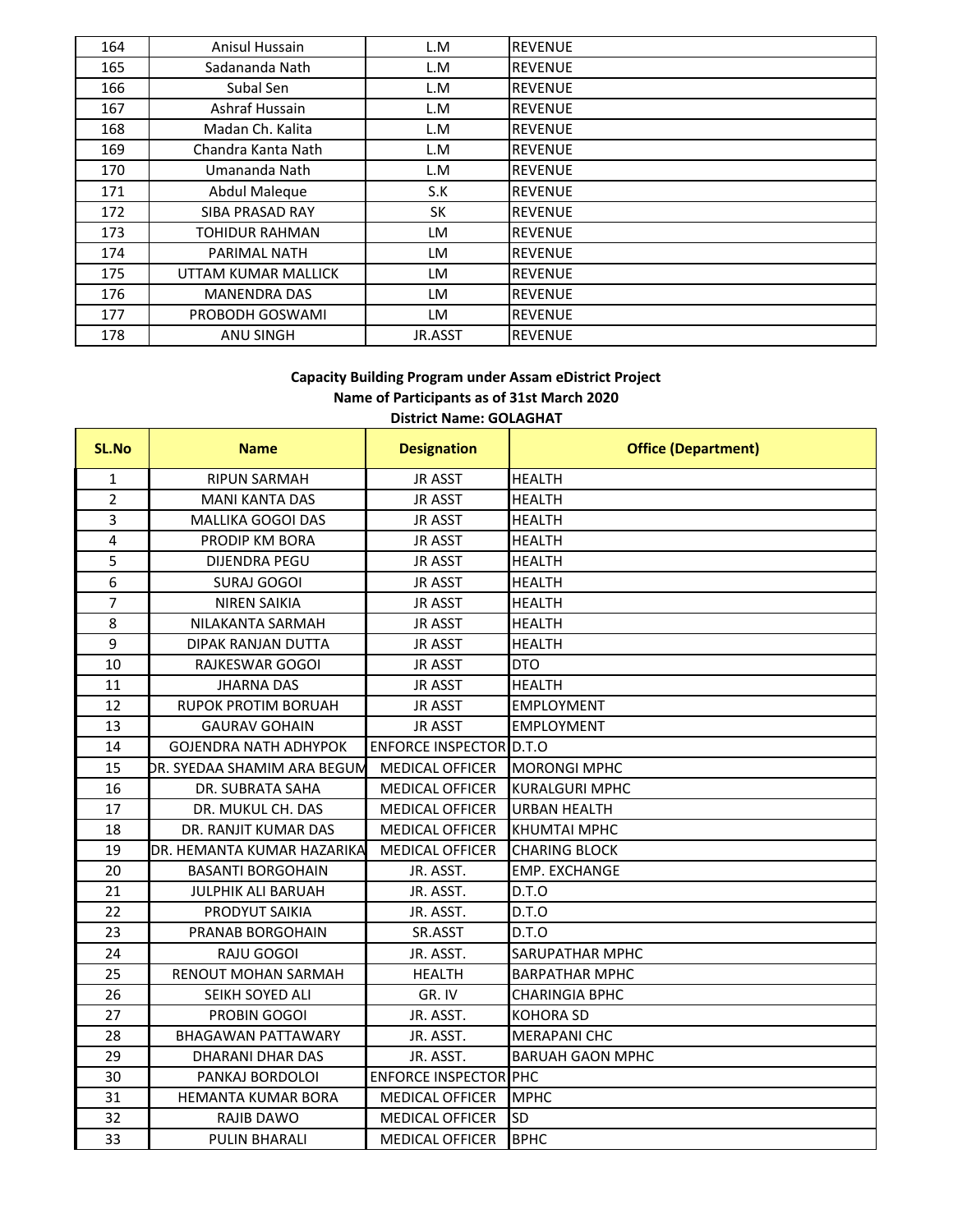| 34 | <b>ROBIN NATH</b>        | <b>MEDICAL OFFICER</b> | <b>CHC</b>                  |
|----|--------------------------|------------------------|-----------------------------|
| 35 | <b>MUNMI DUTTA</b>       | <b>MEDICAL OFFICER</b> | <b>MPHC</b>                 |
| 36 | <b>GUNOKANTO DOLEY</b>   | <b>MEDICAL OFFICER</b> | <b>SHC</b>                  |
| 37 | ANADAR NEOG              | <b>MEDICAL OFFICER</b> | <b>DERGAON MUNICIPALITY</b> |
| 38 | APURBA KUMAR SARMA       | <b>MEDICAL OFFICER</b> | <b>BPHC</b>                 |
| 39 | <b>HIRON SARMA</b>       | <b>MEDICAL OFFICER</b> | <b>MPHC</b>                 |
| 40 | SAMIMARA BEGUM           | <b>MEDICAL OFFICER</b> | <b>MPHC</b>                 |
| 41 | <b>ASHOK DUTTA</b>       | <b>MEDICAL OFFICER</b> | <b>MPHC</b>                 |
| 42 | P.K. GONJU               | <b>MEDICAL OFFICER</b> | <b>MEDICAL</b>              |
| 43 | <b>TONKESWAR SAIKIA</b>  | <b>MEDICAL OFFICER</b> | <b>MEDICAL</b>              |
| 44 | <b>ACHYUT DUTTA</b>      | L.M                    | <b>CIRCLE OFFICE</b>        |
| 45 | PUTUL CH BORA            | L.M                    | <b>CIRCLE OFFICE</b>        |
| 46 | <b>IMRAN HUSSIAN</b>     | S.K                    | <b>CIRCLE OFFICE</b>        |
| 47 | HIREN CH NATH            | L.M                    | <b>CIRCLE OFFICE</b>        |
| 48 | <b>BHASKAR BURGOHAIN</b> | L.M                    | <b>CIRCLE OFFICE</b>        |
| 49 | JITUMONI SARMA           | L.M                    | <b>CIRCLE OFFICE</b>        |
| 50 | <b>JITAN HAZARIKA</b>    | L.M                    | <b>CIRCLE OFFICE</b>        |
| 51 | NOGAN BORA               | L.M                    | <b>CIRCLE OFFICE</b>        |
| 52 | <b>DHIREN KONWAR</b>     | S.K                    | <b>CIRCLE OFFICE</b>        |
| 53 | <b>AJIT BORA</b>         | L.M                    | <b>CIRCLE OFFICE</b>        |
| 54 | DEBESWAR BORA            | L.M                    | <b>CIRCLE OFFICE</b>        |
| 55 | RAJIB BORAH              | L.M                    | <b>CIRCLE OFFICE</b>        |
| 56 | SAMSUDDIN AHMED          | L.M                    | <b>CIRCLE OFFICE</b>        |
| 57 | SOMESWAR THAKUR          | L.M                    | <b>REVENU</b>               |
| 58 | DIMBESWAR SAIKIA         | L.M                    | <b>REVENU</b>               |
| 59 | DANDESWAR BORUAH         | L.M                    | <b>REVENU</b>               |
| 60 | <b>BIJIT SARMAH</b>      | L.M                    | <b>REVENU</b>               |
| 61 | <b>TAPAN BORA</b>        | L.M                    | <b>REVENU</b>               |
| 62 | NAZIMUDDIN AHMED         | L.M                    | <b>REVENU</b>               |
| 63 | DULUMONI KALITA          | L.M                    | <b>REVENU</b>               |
| 64 | ANUP KONWAR              | L.M                    | <b>REVENU</b>               |
| 65 | PHILIP BORA              | L.M                    | <b>REVENU</b>               |
| 66 | PADMESWAR HAZARIKA       | L.M                    | <b>REVENU</b>               |
| 67 | <b>BABUL SAIKIA</b>      | L.M                    | <b>REV CIRCLE</b>           |
| 68 | <b>BHARAT GOGOI</b>      | L.M                    | <b>REV CIRCLE</b>           |
| 69 | <b>HIREN SAIKIA</b>      | L.M                    | <b>REV CIRCLE</b>           |
| 70 | DIPEN HAZARIKA           | L.M                    | <b>REV CIRCLE</b>           |
| 71 | <b>MONOJ SAIKIA</b>      | L.M                    | <b>REV CIRCLE</b>           |
| 72 | <b>JITEN SAIKIA</b>      | L.M                    | <b>REV CIRCLE</b>           |
| 73 | <b>AJIT PHUKON</b>       | L.M                    | <b>REV CIRCLE</b>           |
| 74 | <b>PULIN KALITA</b>      | L.M                    | <b>REV CIRCLE</b>           |
| 75 | PANKAJ GOHAIN            | L.M                    | <b>REV CIRCLE</b>           |
| 76 | <b>BHOGSWAR SAIKIA</b>   | L.M                    | <b>REV CIRCLE</b>           |
| 77 | <b>GONESH PATHORI</b>    | L.M                    | <b>REV CIRCLE</b>           |
| 78 | <b>SUSIL CHETIA</b>      | L.M                    | <b>REV CIRCLE</b>           |
| 79 | <b>GIRIDHOR GOGOI</b>    | S.K.                   | <b>REV CIRCLE</b>           |
| 80 | <b>MONUJ MORANG</b>      | L.M                    | <b>REV CIRCLE</b>           |
| 81 | <b>BENURAM GOGOI</b>     | L.M                    | <b>REV CIRCLE</b>           |
| 82 | THANU PHUKAN             | L.M                    | <b>REV CIRCLE</b>           |
| 83 | <b>HARIPAD THAKUR</b>    | L.M                    | <b>REV CIRCLE</b>           |
| 84 | <b>RUP KR. RAY</b>       | L.M                    | <b>REV CIRCLE</b>           |
| 85 | LOLIT CH. BORAH          | L.M                    | <b>REV CIRCLE</b>           |
| 86 | RAJIB SAIKIA             | L.M                    | <b>REV CIRCLE</b>           |
| 87 | PABON TAMULY             | L.M                    | <b>REV CIRCLE</b>           |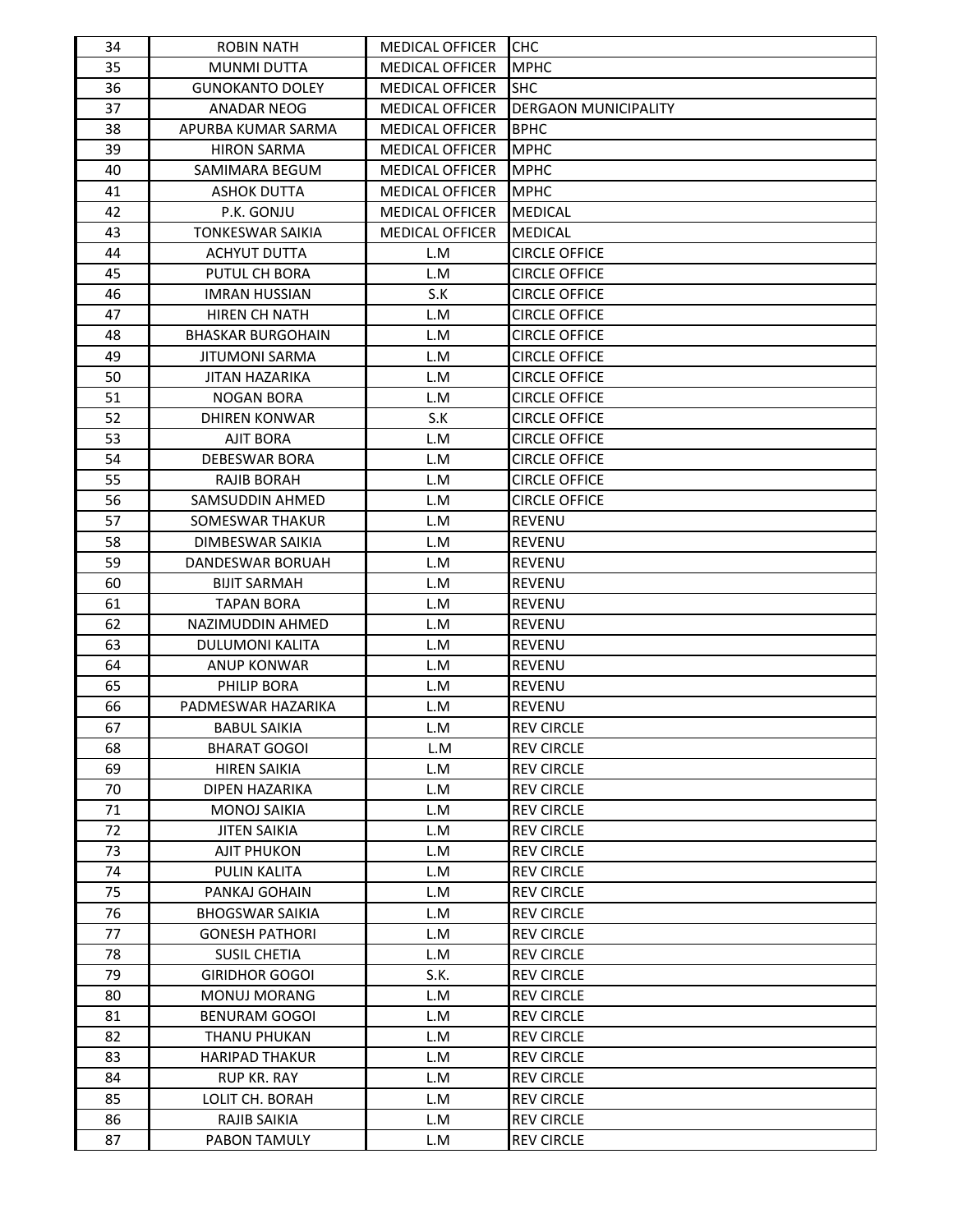| 88  | <b>DIJEN PHUKON</b>       | L.M                           | <b>REV CIRCLE</b>  |
|-----|---------------------------|-------------------------------|--------------------|
| 89  | <b>BIDYADHAR MAZUMDER</b> | L.M                           | <b>REV CIRCLE</b>  |
| 90  | <b>BHASKAR LOYING</b>     | L.M                           | <b>REV CIRCLE</b>  |
| 91  | <b>UTPAL BORA</b>         | L.M                           | <b>REV CIRCLE</b>  |
| 92  | <b>MRS SWAPNA MEDHI</b>   | L.M                           | <b>REVENUE</b>     |
| 93  | SRI RATUL SARMA           | L.M                           | <b>REVENUE</b>     |
| 94  | MD AZHARUL HAQUE          | L.M                           | <b>REVENUE</b>     |
| 95  | SRI SUSIL SARMAH          | L.M                           | <b>REVENUE</b>     |
| 96  | SRI NAVAJYOTI HAZARIKA    | L.M                           | <b>REVENUE</b>     |
| 97  | SRI SANJIB HAZARIKA       | L.M                           | <b>REVENUE</b>     |
| 98  | <b>SRI SAURAV KAKOTI</b>  | L.M                           | <b>REVENUE</b>     |
| 99  | DIGANTA MUDOI             | L.M                           | <b>REVENUE</b>     |
| 100 | <b>MRS BONTI KARMAKAR</b> | L.M                           | <b>REVENUE</b>     |
| 101 | SRI BIMAL KM DAS          | L.M                           | <b>REVENUE</b>     |
| 102 | SRI PUNARAM GOGOI         | L.M                           | <b>REVENUE</b>     |
| 103 | <b>TAPAN RONGHANG</b>     | L.M                           | <b>REVENUE</b>     |
| 104 | PROBIN RAJKHOWA           | L.M                           | <b>REVENUE</b>     |
| 105 | <b>INDRESWAR SAIKIA</b>   | L.M                           | <b>REVENUE</b>     |
| 106 | <b>DIPAK DUTTA</b>        | L.M                           | <b>REVENUE</b>     |
| 107 | <b>MINALI PEGU</b>        | L.M                           | <b>REVENUE</b>     |
| 108 | <b>BINOY PHUKON</b>       | L.M                           | <b>REVENUE</b>     |
| 109 | <b>BIPUL NATH</b>         | L.M                           | <b>REVENUE</b>     |
| 110 | <b>KHOGEN SAIKIA</b>      | L.M                           | <b>REVENUE</b>     |
| 111 | NIRMAL MEDHI              | L.M                           | <b>REVENUE</b>     |
| 112 | <b>CHENIRAM GOGOI</b>     | L.M                           | <b>REVENUE</b>     |
| 113 | KRISHNA KAMAL RAJKHOWA    | L.M                           | <b>REVENUE</b>     |
| 114 | <b>B.N HAZARIKA</b>       | DAO, GOLAGHAT                 | <b>AGRICULTURE</b> |
| 115 | MRIDUL KR. SARMAH         | SR. ADO                       | <b>AGRICULTURE</b> |
| 116 | SUMATAJIT BHUYAN          | ADO                           | <b>AGRICULTURE</b> |
| 117 | BARSHA RANI BARUAH        | ADO                           | <b>AGRICULTURE</b> |
| 118 | DEEPALI DUTTA             | <b>ADO</b>                    | <b>AGRICULTURE</b> |
| 119 | <b>RUMI BARUAH</b>        | JR. ASST                      | <b>AGRICULTURE</b> |
| 120 | ROMEN BASUMATARY          | ATM, SARUPATHAR               | <b>AGRICULTURE</b> |
| 121 | <b>SUBIR KUMAR BORAH</b>  | <b>BTM. KATHALGURI</b>        | <b>AGRICULTURE</b> |
| 122 | <b>JIBON JYOTI YEIN</b>   | ATM, DERGAON                  | <b>AGRICULTURE</b> |
| 123 | ASHIM KR. SARMA           | SR. ASST                      | AGRICULTURE        |
| 124 | <b>NITUL SAIKIA</b>       | SR. ASST                      | <b>AGRICULTURE</b> |
| 125 | PARAG JYOTI BORA          | ATA ENTRY OPERATO AGRICULTURE |                    |
| 126 | <b>BAGMITA RAJKONWAR</b>  | ATM                           | <b>AGRICULTURE</b> |
| 127 | DR. NITUMONI GOGOI        | SR. ADO                       | AGRICULTURE        |
| 128 | <b>RAMEN BORA</b>         | BTM, DERGAON                  | <b>AGRICULTURE</b> |
| 129 | HIMANGA SONOWAL           | ADO, BKT                      | <b>AGRICULTURE</b> |
| 130 | NILIMA SAIKIA             | AAI, GOLAGHAT                 | <b>AGRICULTURE</b> |
| 131 | <b>NOLIN SAIKIA</b>       | AAM, GOLAGHAT                 | <b>AGRICULTURE</b> |
| 132 | DIGANTA BORA              | <b>ADO</b>                    | AGRICULTURE        |
| 133 | PRANJAL KR. DAS           | <b>BTM</b>                    | <b>AGRICULTURE</b> |
| 134 | <b>TAPAN RONGHANG</b>     | L.M                           | <b>REVENUE</b>     |
| 135 | DIGANTA MUDOI             | L.M                           | <b>REVENUE</b>     |
| 136 | <b>BIBHAS SAIKIA</b>      | S.K                           | <b>REVENUE</b>     |
| 137 | SANJIB HAZARIKA           | L.M                           | <b>REVENUE</b>     |
| 138 | PRATAP SAIKIA             | <b>SR. A&amp;D</b>            | <b>REVENUE</b>     |
| 139 | POBON TAMULY              | L.M                           | <b>REVENUE</b>     |
| 140 | RAJIB SAIKIA              | L.M                           | <b>REVENUE</b>     |
|     |                           |                               |                    |
| 141 | <b>SORAV KAKOTI</b>       | L.M                           | REVENUE            |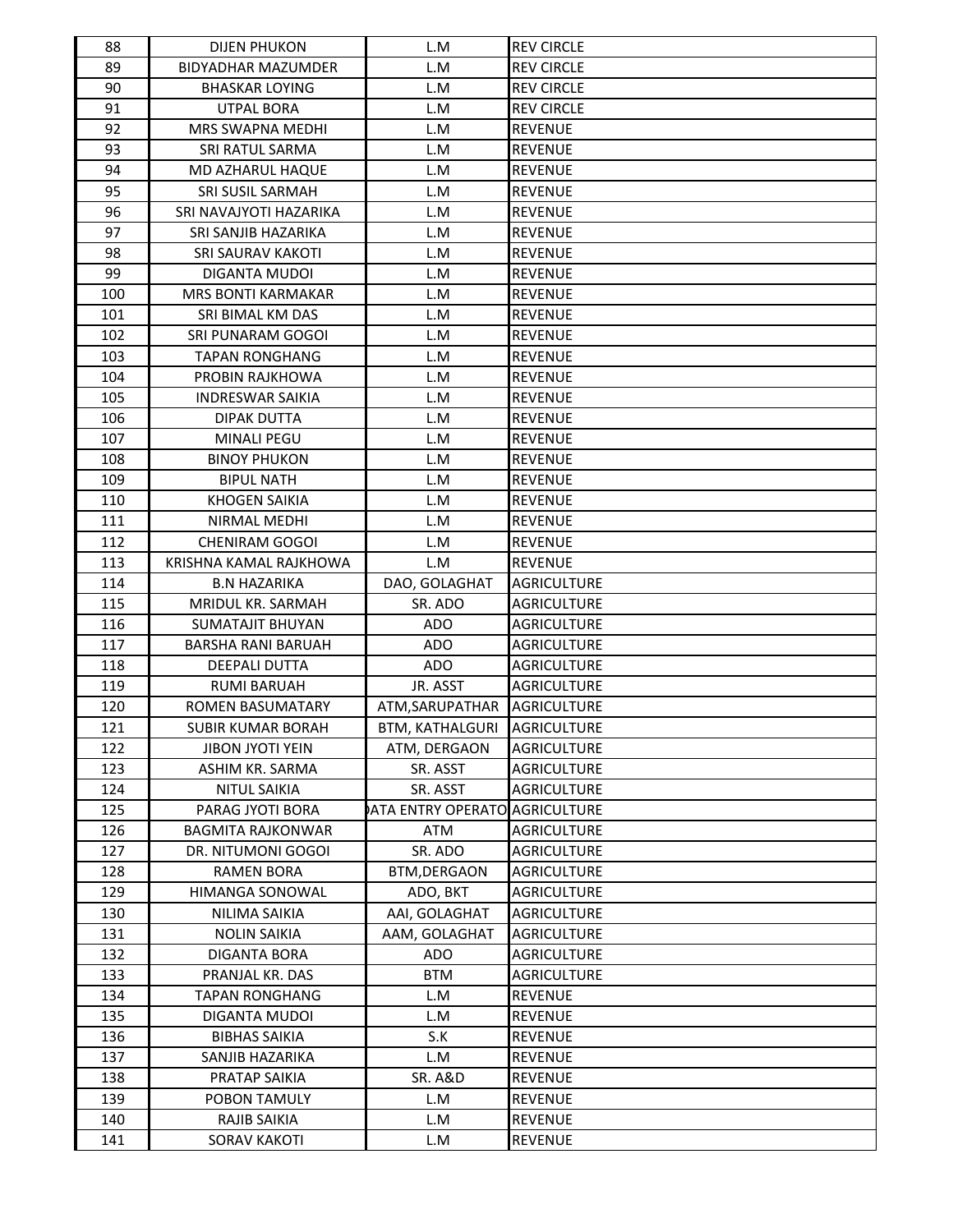| 142 | <b>DIJEN PHUKON</b>        | L.M                       | <b>REVENUE</b>               |
|-----|----------------------------|---------------------------|------------------------------|
| 143 | RAJA BORA                  | COMPUTER OPERATOI REVENUE |                              |
| 144 | <b>JIBONJYOTI BORDOLOI</b> | COMPUTER OPERATOI REVENUE |                              |
| 145 | SHYAMAL KR. GOGOI          | COMPUTER OPERATOI REVENUE |                              |
| 146 | <b>DEBEN SENAPATI</b>      | <b>SK</b>                 | S. D REV CIRCLE              |
| 147 | <b>HORESWAR DAS</b>        | LM                        | <b>REVENUE</b>               |
| 148 | DIZAUR HUSSAIN             | LM                        | <b>REVENUE</b>               |
| 149 | <b>AJIT BORA</b>           | LM                        | <b>DERGAON CIRCLE</b>        |
| 150 | <b>SUBHASH SAIKIA</b>      | LM                        | <b>REVENUE</b>               |
| 151 | DHIREN KONWAR              | <b>SK</b>                 | <b>REVENUE</b>               |
| 152 | <b>BABYMONI GOGOI</b>      | LM                        | <b>REVENUE</b>               |
| 153 | PRODIP HAZARIKA            | LM                        | <b>REVENUE</b>               |
| 154 | HIREN CH. NATH             | LM                        | <b>REVENUE</b>               |
| 155 | <b>MANIK SAIKIA</b>        | LM                        | <b>REVENUE</b>               |
| 156 | DINANATH PEGU              | <b>LM</b>                 | <b>DERGAON CIRCLE OFFICE</b> |
| 157 | TRIDIP KR. DUTTA           | LM                        | <b>REVENUE</b>               |
| 158 | RONTU SAIKIA               | LM                        | <b>REVENUE</b>               |
| 159 | <b>SOSHIDHAR PEGU</b>      | LM                        | <b>REVENUE</b>               |
| 160 | DILIP HAZARIKA             | <b>LM</b>                 | <b>REVENUE</b>               |
| 161 | <b>GIRIDHAR HAZARIKA</b>   | LM                        | <b>REVENUE</b>               |
| 162 | PROBIN TAMULY              | LM                        | <b>REVENUE</b>               |
| 163 | <b>BROJEN BORUAH</b>       | LM                        | <b>REVENUE</b>               |
| 164 | <b>ANIL BORA</b>           | LM                        | <b>REVENUE</b>               |
| 165 | <b>HEM KANTA KONWAR</b>    | LM                        | <b>REVENUE</b>               |
| 166 | <b>BIPUL CH SARMAH</b>     | <b>SK</b>                 | <b>REVENUE</b>               |
| 167 | MD. IMRAN HUSSAIN          | <b>SK</b>                 | <b>REVENUE</b>               |
| 168 | <b>BORUN CH. SAIKIA</b>    | LM                        | <b>REVENUE</b>               |
| 169 | <b>TOSIKUR RAHMAN</b>      | JR. ASST                  | <b>REVENUE</b>               |
| 170 | <b>DEBEN KAMAN</b>         | LM                        | <b>REVENUE</b>               |
| 171 | DUL CH BHUYAN              | LM                        | <b>REVENUE</b>               |
| 172 | <b>DIPAK SAIKIA</b>        | LM                        | <b>REVENUE</b>               |
| 173 | ROMESH CHAYANGIA           | LM                        | <b>REVENUE</b>               |
| 174 | <b>SUREN PHUKAN</b>        | LM                        | <b>REVENUE</b>               |
| 175 | <b>INDRAJIT DEKA</b>       | LM                        | REVENUE                      |
| 176 | ANUP JYOTI SAIKIA          | COMPUTER OPERATOF REVENUE |                              |
| 177 | SARAJ BORAH                | LM                        | <b>REVENUE</b>               |
| 178 | <b>GONESH SAHU</b>         | COMPUTER OPERATOR REVENUE |                              |
| 179 | <b>KAMAKHYA PRASAD ROY</b> | LM                        | <b>REVENUE</b>               |
| 180 | MOHENDRA PACHUNG           | LM                        | <b>REVENUE</b>               |
| 181 | MOHIM BORAH                | LM                        | REVENUE                      |
| 182 | MD RAKIBUL ISLAM           | LM                        | <b>REVENUE</b>               |
| 183 | Mr.Noni Dutta              | Asstt.Agril Inspector     | <b>AGRICULTURE</b>           |
| 184 | Mr.Kushram Bora            | Asstt.Agril Inspector     | <b>AGRICULTURE</b>           |
| 185 | Mr.Brahmanada Dutta        | Asstt.Agril Inspector     | <b>AGRICULTURE</b>           |
| 186 | Mrs.Rumi Dutta             | Jr.Asstt                  | <b>AGRICULTURE</b>           |
| 187 | Mr Jayanta Dutta           | <b>ADO</b>                | <b>AGRICULTURE</b>           |
| 188 | <b>Biswadev Sarmah</b>     | Agril Inspector           | <b>AGRICULTURE</b>           |
| 189 | Imdeed Ali                 | Asstt.Agril Inspector     | <b>AGRICULTURE</b>           |
| 190 | Biswajit Bora              | AEA                       | AGRICULTURE                  |
| 191 | Haren Saikia               | AEA                       | <b>AGRICULTURE</b>           |
| 192 | Paban Gogoi                | AEA                       | <b>AGRICULTURE</b>           |
| 193 | Ramakanta Dutta            | AEA                       | <b>AGRICULTURE</b>           |
| 194 | Prafulla Das               | AEA                       | <b>AGRICULTURE</b>           |
| 195 | <b>Bolin Sonowal</b>       | Agril Inspector           | AGRICULTURE                  |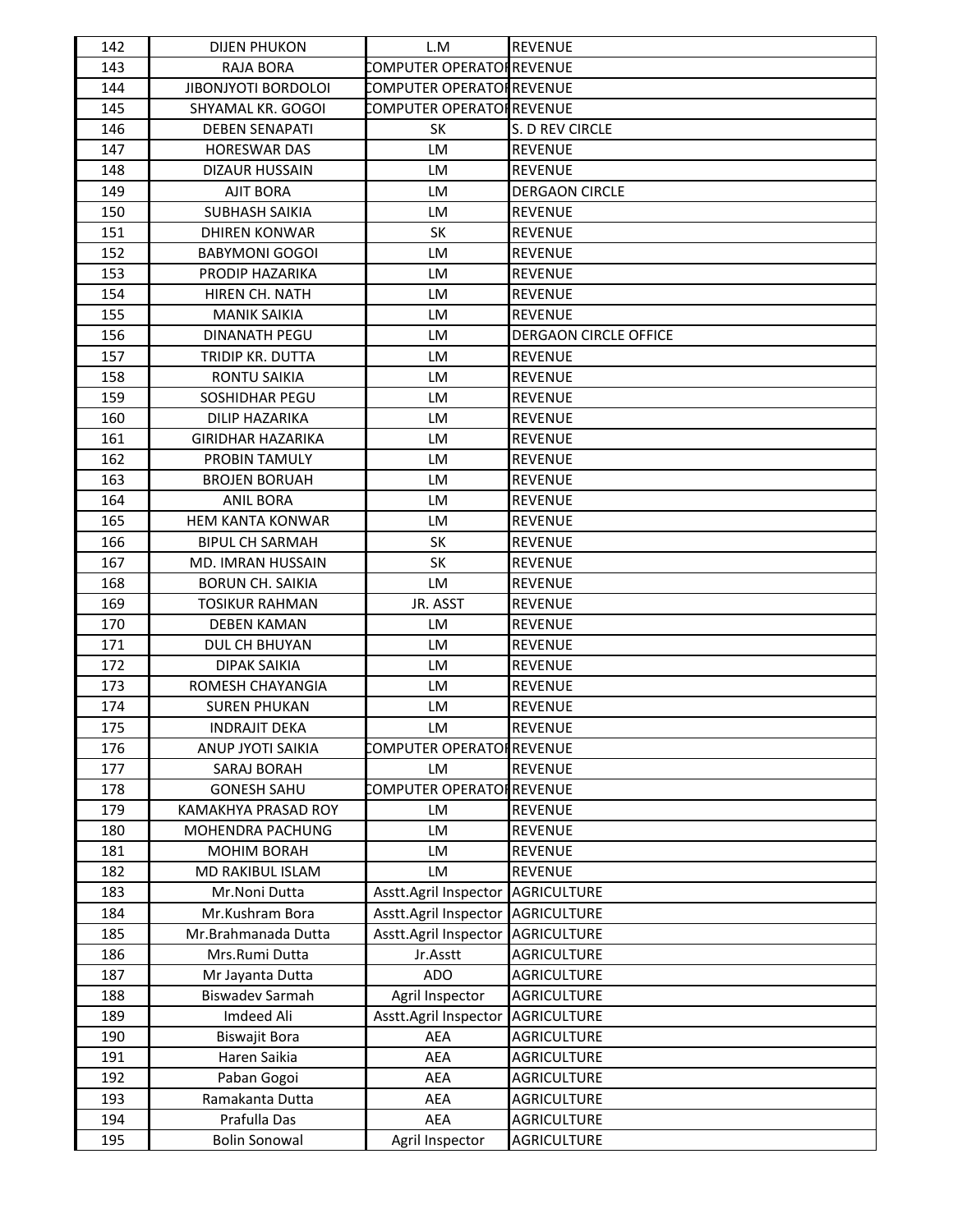| 196 | Pabitra Saikia            | AEA               | <b>AGRICULTURE</b> |
|-----|---------------------------|-------------------|--------------------|
| 197 | Manab Handique            | AEA               | <b>AGRICULTURE</b> |
| 198 | Nurul Islam               | <b>AEA</b>        | <b>AGRICULTURE</b> |
| 199 | Nekibur Rahman            | AEA               | <b>AGRICULTURE</b> |
| 200 | Ramen Borah               | <b>BTM</b>        | <b>AGRICULTURE</b> |
| 201 | Jahnabi Borah             | <b>BTM</b>        | <b>AGRICULTURE</b> |
| 202 | Anisur Rahman             | <b>BTM</b>        | <b>AGRICULTURE</b> |
| 203 | Jibon Jyoti Yein          | <b>ATM</b>        | <b>AGRICULTURE</b> |
| 204 | Tapan Kumar Mahanta       | <b>BTM</b>        | <b>AGRICULTURE</b> |
| 205 | Prabhat Pratim Gogoi      | <b>ATM</b>        | <b>AGRICULTURE</b> |
| 206 | Romen Basumatary          | <b>ATM</b>        | <b>AGRICULTURE</b> |
| 207 | Krishna Bhusan Sharma     | <b>BTM</b>        | <b>AGRICULTURE</b> |
| 208 | Prasana Das               | <b>BTM</b>        | <b>AGRICULTURE</b> |
| 209 | <b>Bhaben Saikia</b>      | Accontant         | <b>AGRICULTURE</b> |
| 210 | Ranjan Kalita             | <b>BTM</b>        | <b>AGRICULTURE</b> |
| 211 | Bagmita Rajkonwar         | <b>ATM</b>        | <b>AGRICULTURE</b> |
| 212 | Sri Anil Saikia           | LM                | REVENUE            |
| 213 | Sri Bavajyoti Hazarika    | LM                | <b>REVENUE</b>     |
| 214 | Cheniram Gogoi            | LM                | <b>REVENUE</b>     |
| 215 | Punaram Gogoi             | LM                | <b>REVENUE</b>     |
| 216 | Gunin Gogoi               | S.K               | <b>REVENUE</b>     |
| 217 | Nang Wanglow Shyam        | L.M               | <b>REVENUE</b>     |
| 218 | <b>Bijit Sharma</b>       | S.K               | <b>REVENUE</b>     |
| 219 | <b>Tapan Bora</b>         | L.M.              | <b>REVENUE</b>     |
| 220 | Rudra Nath                | L.M.              | <b>REVENUE</b>     |
| 221 | Dandeswar Boruah          | L.M.              | <b>REVENUE</b>     |
| 222 | Md. Nazimuddin Ahmed      | L.M.              | <b>REVENUE</b>     |
| 223 | Sri Pulin Kalita          | L.M.              | <b>REVENUE</b>     |
| 224 | Sri Krishna Kamal Rajkhwa | L.M.              | <b>REVENUE</b>     |
| 225 | <b>Bhogeswar Saikia</b>   | L.M.              | <b>REVENUE</b>     |
| 226 | Ajmal Ansari              | L.M.              | <b>REVENUE</b>     |
| 227 | Chaw Chang Shyam          | L.M.              | <b>REVENUE</b>     |
| 228 | Chaw Kham Thuemoney       | L.M.              | <b>REVENUE</b>     |
| 229 | Sri Giton Ch. Saikia      | L.M.              | <b>REVENUE</b>     |
| 230 | Tutu Moni Konwar          | Extra writer      | Sub-Register       |
| 231 | Mitra Kr. Monary          | R.M.O.            | SDO (c) Office     |
| 232 | Prasanta Dey              | Jr. Asstt         | P.W.D              |
| 233 | Dembeswar Saikia          | Sr. Asstt.        | SDO (c) Office     |
| 234 | Mohananda Konwer          | Sr. Asstt.        | SDO (c) Office     |
| 235 | Ujjal Borah               | Grade - IV        | SDO (c) Office     |
| 236 | Munindra Tanti            | Jr. Asstt         | SDO (c) Office     |
| 237 | Sorashree Brahma          | Asstt. Commisonar | SDO (c) Office     |
| 238 | Vabani K. Das             | Election officer  | SDO (c) Office     |
| 239 | Jabed Ahmed               | C.O               | CO/Revenue         |
| 240 | Pabitra Gogoi             | Jr. Asstt         | SDO (c) Office     |
| 241 | <b>Binoy Phukon</b>       | L.M               | <b>REVENUE</b>     |
| 242 | Prasanna Bora             | L.M               | <b>REVENUE</b>     |
| 243 | Hari Pad Thakur           | L.M               | <b>REVENUE</b>     |
| 244 | Hem Chandra Nath          | L.M               | <b>REVENUE</b>     |
| 245 | Bonti Karmakar            | S.K               | <b>REVENUE</b>     |
| 246 | Pranab Borah              | L.M               | <b>REVENUE</b>     |
| 247 | Dipak Dutta               | L.M               | <b>REVENUE</b>     |
| 248 | Bhairab Hazarika          | L.M               | <b>REVENUE</b>     |
| 249 | Gitu Pegu                 | S.K               | REVENUE            |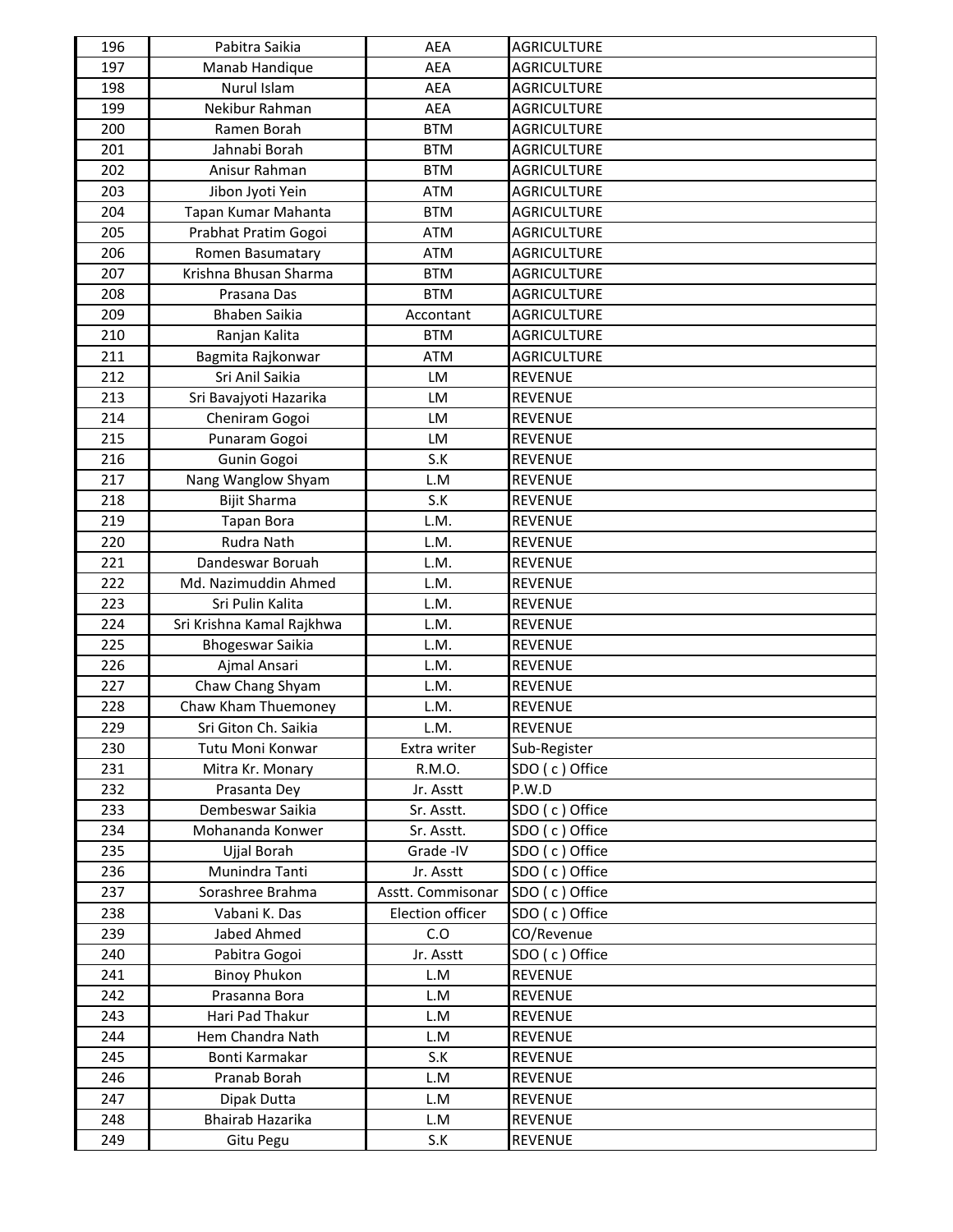| 250 | Deban Senapoti          | L.M            | <b>REVENUE</b>     |
|-----|-------------------------|----------------|--------------------|
| 251 | Gonesh Pator            | S.K            | <b>REVENUE</b>     |
| 252 | Jyotish Kaman           | L.M            | <b>REVENUE</b>     |
| 253 | Ganesh Dutta            | L.M            | <b>REVENUE</b>     |
| 254 | <b>Bilash Panging</b>   | L.M            | <b>REVENUE</b>     |
| 255 | Khogen Saikia           | Sr. Asstt.     | <b>REVENUE</b>     |
| 256 | <b>Hiten Saikia</b>     | L.M            | <b>REVENUE</b>     |
| 257 | Konali Pator            | L.M            | <b>REVENUE</b>     |
| 258 | Minali Pegu             | L.M            | <b>REVENUE</b>     |
| 259 | <b>Bipul Nath</b>       | L.M            | <b>REVENUE</b>     |
| 260 | Lakhya jyoti Das        | L.M            | <b>REVENUE</b>     |
| 261 | Dr. Monika Borah        | Circle Officer | CO Office, Khumtai |
| 262 | <b>Bitu Hazarika</b>    | Junior Asstt.  | CO Office, Khumtai |
| 263 | Bipin Chandra Saikia    | <b>SK</b>      | CO Office, Khumtai |
| 264 | Dimbeswer Saikia        | LM             | CO Office, Khumtai |
| 265 | Bhaskar Buragohain      | LM             | CO Office, Khumtai |
| 266 | <b>Utpal Bora</b>       | LM             | CO Office, Khumtai |
| 267 | Anil Boruah             | LM             | CO Office, Khumtai |
| 268 | Ratul Sarma             | LM             | CO Office, Khumtai |
| 269 | Basanta Gogoi           | LM             | CO Office, Khumtai |
| 270 | <b>Bhaskar Loying</b>   | LM             | CO Office, Khumtai |
| 271 | <b>Bhubon Bora</b>      | SK             | CO Office, Khumtai |
| 272 | Naren Nath              | LM             | CO Office, Khumtai |
| 273 | Azaharul Haque          | LM             | CO Office, Khumtai |
| 274 | Rajib Bora              | LM             | CO Office, Khumtai |
| 275 | Montu Borah             | LM             | CO Office, Khumtai |
| 276 | Raja Borah              | Computer Optor | Revenue            |
| 277 | Bikash Saikia           | S.K            | Revenue            |
| 278 | Sanjib Hazarika         | S.K            | Revenue            |
| 279 | Diganta Mudoi           | L.M            | Revenue            |
| 280 | Tapan Ronghang          | L.M            | Revenue            |
| 281 | Pobon Tamuly            | L.M            | Revenue            |
| 282 | Nandita Dutta           | L.M            | Revenue            |
| 283 | Sourav Kakoti           | L.M            | Revenue            |
| 284 | Dijen Phukon            | L.M            | Revenue            |
| 285 | S.K.Gogoi               | C.D            | Revenue            |
| 286 | Jibon Jyoti Bordoloi    | Computer Optor | Revenue            |
| 287 | Ajit Phukan             | L.M            | Revenue            |
| 288 | Polash Loing            | Asstt          | Revenue            |
| 289 | Ritu Parna Das          | LM             | <b>REVENUE</b>     |
| 290 | Abhinav Chowlek         | LM             | <b>REVENUE</b>     |
| 291 | Gautam Nath             | LM             | <b>REVENUE</b>     |
| 292 | Ujjal Kumar Roy         | <b>LM</b>      | <b>REVENUE</b>     |
| 293 | Bitu Hazarika           | LM             | <b>REVENUE</b>     |
| 294 | <b>Bharat Bora</b>      | LM             | <b>REVENUE</b>     |
| 295 | Pallab Jyoti Bora       | LM             | <b>REVENUE</b>     |
| 296 | Basanta Borah           | LM             | <b>REVENUE</b>     |
| 297 | Bhargab Protim Bordoloi | LM             | <b>REVENUE</b>     |
| 298 | Pallabi Bora            | LM             | <b>REVENUE</b>     |
| 299 | Anil Bora               | LM             | <b>REVENUE</b>     |
| 300 | Brajn Sundar Gowala     | LM             | <b>REVENUE</b>     |
| 301 | Anil Saikia             | LM             | <b>REVENUE</b>     |
| 302 | Shabana Baruah          | LM             | <b>REVENUE</b>     |
| 303 | Jyotishman saikia       | LM             | REVENUE            |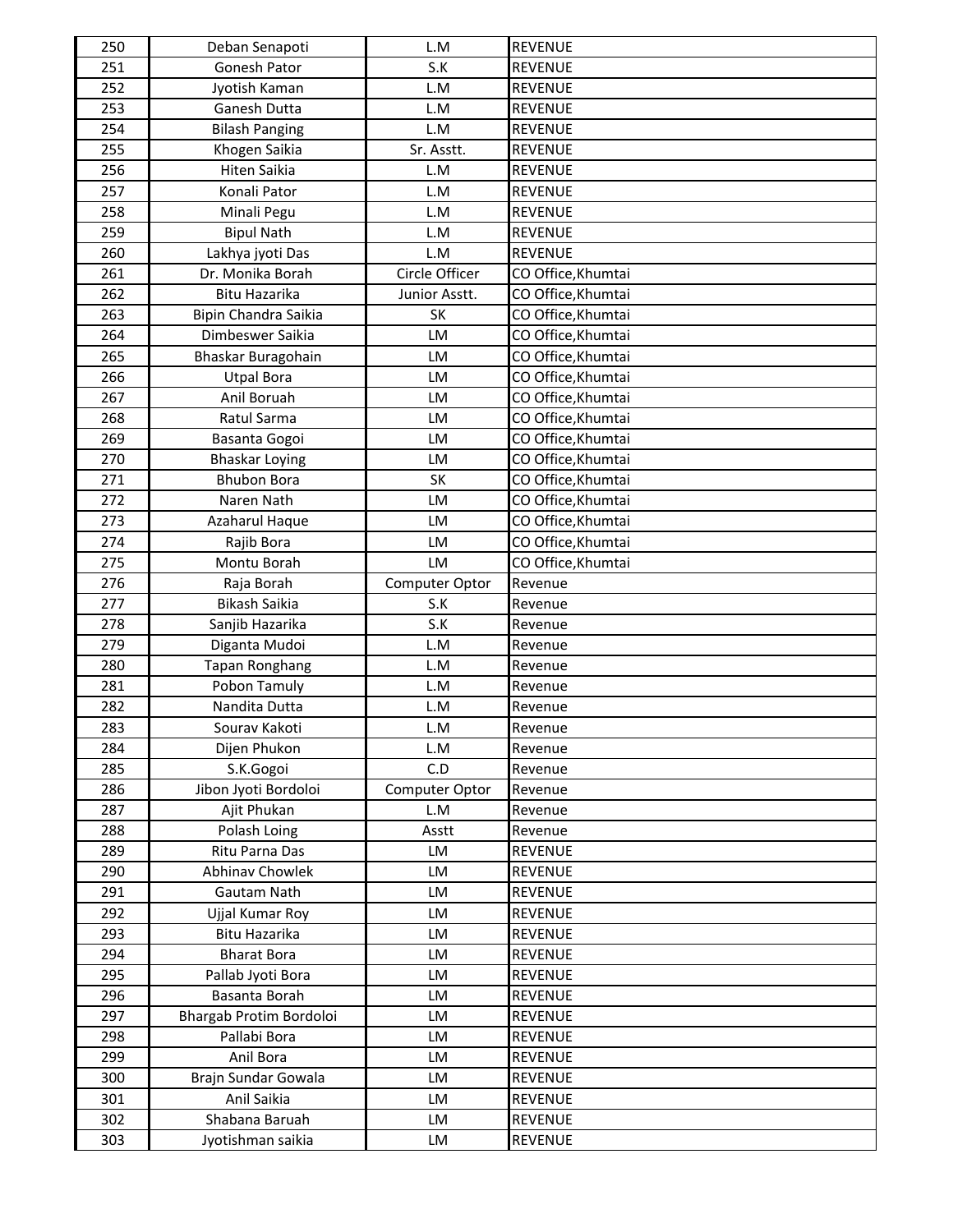| 304 | Dipen Hazarika     | LM | <b>REVENUE</b> |
|-----|--------------------|----|----------------|
| 305 | Nani Gopal Biswas  | LM | <b>REVENUE</b> |
| 306 | Bharat gogoi       | LM | <b>REVENUE</b> |
| 307 | Achyut Kumar dutta | LM | <b>REVENUE</b> |
| 308 | Benuram Gogoi      | LM | <b>REVENUE</b> |
| 309 | Mintu bharali      | LM | <b>REVENUE</b> |
| 310 | Pankaj gohain      | LM | <b>REVENUE</b> |
| 311 | Bipul ch sarmah    | LM | <b>REVENUE</b> |
| 312 | Rudra Nath         | LM | <b>REVENUE</b> |
| 313 | Manoj saikia       | LM | <b>REVENUE</b> |
| 314 | Putul Ch Bora      | LM | <b>REVENUE</b> |
| 315 | Chandra Kamal Bora | LM | <b>REVENUE</b> |
| 316 | Nagen Borah        | LM | <b>REVENUE</b> |
| 317 | Ajit Bora          | LM | <b>REVENUE</b> |
| 318 | Sanjib Borgohain   | LM | <b>REVENUE</b> |
| 319 | Maijala Thousen    | LM | <b>REVENUE</b> |
| 320 | Rajani Kanta Baroi | LM | <b>REVENUE</b> |
| 321 | <b>Astomi Das</b>  | LM | <b>REVENUE</b> |
| 322 | Monmohan saikia    | LM | <b>REVENUE</b> |
| 323 | Diganta Baruah     | LM | <b>REVENUE</b> |
| 324 | Anup konwar        | LM | <b>REVENUE</b> |
| 325 | Dulumoni Kalita    | LM | <b>REVENUE</b> |
| 326 | Jitumoni Sarmah    | LM | <b>REVENUE</b> |
| 327 | Philip Bora        | LM | <b>REVENUE</b> |
| 328 | Hiren Saikia       | LM | <b>REVENUE</b> |
| 329 | Manuj Morang       | LM | <b>REVENUE</b> |

## **District Name: HAILAKANDI Capacity Building Program under Assam eDistrict Project Name of Participants as of 31st March 2020**

| SL.No          | <b>Name</b>                    | <b>Designation</b>       | <b>Office (Department)</b> |
|----------------|--------------------------------|--------------------------|----------------------------|
| $\mathbf{1}$   | NURUL ISLAM M.                 | JT.D.H.S.H.K.D.          | U.M.A.(L)                  |
| $\overline{2}$ | <b>KABIR AHMED LASKAR</b>      | JT.D.H.S.H.K.D.          | JR. ASSTT.                 |
| 3              | AMIYA KR. DAS                  | HEALTH & F.W.            | <b>P.M.A.</b>              |
| 4              | <b>MAHMUD HUSSAIN LASKAR</b>   | HEALTH & F.W.            | S.I.                       |
| 5              | <b>MOIN UDDIN CHOUDHURY</b>    | HEALTH & F.W.            | $S/W$ .                    |
| 6              | <b>FARUQUE UDDIN CHOUDHURY</b> | HEALTH & F.W.            | <b>VACCINATOR</b>          |
| 7              | <b>ANIMESH BHATTACHARJEE</b>   | HEALTH & F.W.            | <b>VACCINATOR</b>          |
| 8              | <b>JAWAHAR LALDEB</b>          | HEALTH & F.W.            | C/O                        |
| 9              | MD. ABDUL KUDDUS LASKAR        | <b>HEALTH &amp; F.W.</b> | S/W                        |
| 10             | SANDHYA PURKAYASTHA            | HEALTH & F.W.            | L.D.A.ASSTT.               |
| 11             | MD. TAZ UDDIN MAZUMDAR         | HEALTH & F.W.            | S/W                        |
| 12             | SITA RAM KANOO                 | HEALTH & F.W.            | R.H.I.                     |
| 13             | ABDUL SALAM BARBHUYAN          | D.E.E.HKO                | JR. ASSTT.                 |
| 14             | ALIM UDDIN BARBHUYAN           | D.E.E.HKO                | JR. ASSTT.                 |
| 15             | <b>UMA KANTA BARMAN</b>        | D.E.E.HKO                | JR. ASSTT.                 |
| 16             | MAHMADUL HAQUE LASKAR          | D.T.O.                   | S/A                        |
| 17             | <b>AMITABH NATH</b>            | D.T.O.                   | S/A                        |
| 18             | <b>BIJIT KR. MALAKAR</b>       | <b>DTO</b>               | JR. ASSTT.                 |
| 19             | <b>ILIAS ALI LASKAR</b>        | D.E.E.HKO                | SR.ASSTT                   |
| 20             | AHMED HUSSAIN MAZUMDAR         | DT OFFICE                | H/ASSTT.                   |
| 21             | KULENDRA SINHA                 | JR.ASSTT.                | D.E.E. HKD                 |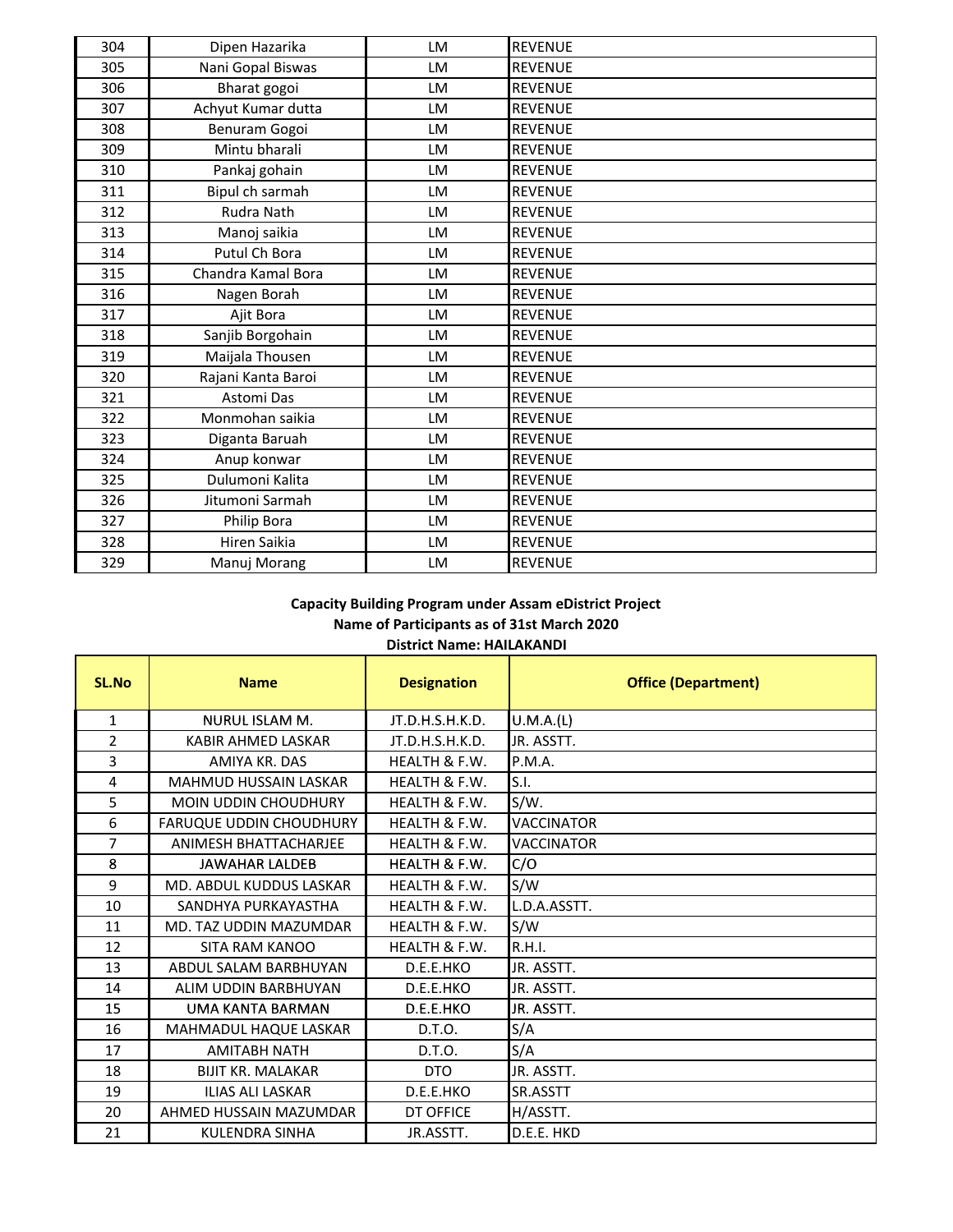| 22 | PANKAJ KUMAR DUTTA              | JR.ASSTT.                     | <b>DC'S OFFICE</b>              |
|----|---------------------------------|-------------------------------|---------------------------------|
| 23 | PUSPA SINGHA                    | JR.ASSTT.                     | <b>DC'S OFFICE</b>              |
| 24 | HIMANGSHU BARMAN                | JR.ASSTT.                     | <b>DC'S OFFICE</b>              |
| 25 | <b>BIKASH SUTRADHAR</b>         | JR.ASSTT.                     | <b>DC'S OFFICE</b>              |
| 26 | <b>DILIP ROY</b>                | JR.ASSTT.                     | <b>DC'S OFFICE</b>              |
| 27 | <b>ALOK NATH</b>                | SR.ASSTT.                     | <b>DC'S OFFICE</b>              |
| 28 | <b>NEEL KANTA NATH</b>          | JR.ASSTT.                     | <b>DC'S OFFICE</b>              |
| 29 | HIRENDRA KR. ROY                | SR.ASSTT.                     | <b>DC'S OFFICE</b>              |
| 30 | SMT. JAYASHREE PAUL             | JR.ASSTT.                     | <b>DC'S OFFICE</b>              |
| 31 | MINARA BEGUM LASKAR             | JR.ASSTT.                     | <b>DC'S OFFICE</b>              |
| 32 | <b>RINA RANI DAS</b>            | JR.ASSTT.                     | <b>DC'S OFFICE</b>              |
| 33 | PRAFULLA REANG                  | JR.ASSTT.                     | <b>DC'S OFFICE</b>              |
| 34 | <b>BAHARUL ISLAM CHOUDHURY</b>  | JR.ASSTT.                     | DTO HKD                         |
| 35 | LAL BAHADUR BARMAN              | JR.ASSTT.                     | <b>DC'S OFFICE</b>              |
| 36 | <b>MADHUMITA DAS</b>            | JR.ASSTT.                     | <b>DC'S OFFICE</b>              |
| 37 | SATHI MALAKAR                   | JR.ASSTT.                     | <b>DC'S OFFICE</b>              |
| 38 | R.I.BARBHUIYA                   | SR.ASSTT.                     | <b>DC'S OFFICE</b>              |
| 39 | DIPEDU KR.DEY                   | SR.ASSTT.                     | <b>EXCISE DEPTT</b>             |
| 40 | RAFIQUE UDDIN LASKAR            | SR.ASSTT.                     | <b>CIRCLE OFFICE ALGAPUR</b>    |
| 41 | KALPAJYOTI BHATTACHARJEE        | JR.ASSTT.                     | <b>CIRCLE OFFICE LALA</b>       |
| 42 | <b>INDRAJIT VARMA</b>           | SR.ASSTT.                     | <b>CIRCLE OFFICE LALA</b>       |
| 43 | SIMANTINI BHATTACHARJEE         | <b>COPYST</b>                 | <b>DC'S OFFICE</b>              |
| 44 | <b>SUKTA RANI DEY</b>           | SR.ASSTT.                     | <b>DC'S OFFICE</b>              |
| 45 | <b>SUBRATA DEB NATH</b>         | SR.ASSTT.                     | <b>DC'S OFFICE</b>              |
| 46 | ABDUS SALAM BARBHUIYA           | JR.ASSTT.                     | <b>DC'S OFFICE</b>              |
| 47 | <b>MAYA SIL</b>                 | SR.ASSTT.                     | <b>SUB REGISTRAR HKD</b>        |
| 48 | NEPAL DEBNATH                   | JR.ASSTT.                     | <b>DC'S OFFICE</b>              |
| 49 | F.H.BARBHUIYA                   | SR.ASSTT.                     | <b>DC'S OFFICE</b>              |
| 50 | <b>LEELA NATH</b>               | SR.ASSTT.                     | DC'S OFFICE THASIL BR.          |
| 51 | DHANANJAY DEY                   | SR.ASSTT.                     | <b>DC'S OFFICE</b>              |
| 52 | UTTAM DUTTA                     | PATWARY.ERO                   | <b>DC'S OFFICE</b>              |
| 53 | H.J.SEN                         | SR.ASSTT.                     | <b>FCS&amp;CA HKD</b>           |
| 54 | P.KAIRI                         | JR.ASSTT.                     | <b>DC'S OFFICE</b>              |
| 55 | <b>GOPAL GHOSH</b>              | PATWARY.ERO                   | <b>DC'S OFFICE</b>              |
| 56 | PROSENJIT BISWAS                | SR.ASSTT.                     | <b>CIRCLE OFFICE HAILAKANDI</b> |
| 57 | <b>B.U.MAZUMDER</b>             | SR.ASSTT.                     | <b>DC'S OFFICE</b>              |
| 58 | <b>GANAPATI ARJUN</b>           | AEA                           | <b>AGRICULTURE</b>              |
| 59 | NIZOM UDDIN LASKAR              | AEA                           | <b>AGRICULTURE</b>              |
| 60 | DEBOJYOTI ARJUN                 | O/A                           | <b>AGRICULTURE</b>              |
| 61 | ASHIS RANJAN NATH               | AEA                           | <b>AGRICULTURE</b>              |
| 62 | NURUL HAQUE LASKAR              | O/A                           | <b>AGRICULTURE</b>              |
| 63 | AHMED ALI BARBHUIYA             | AAI                           | <b>AGRICULTURE</b>              |
| 64 | <b>ISLAM UDDIN CHOUDHURY</b>    | P/I                           | AGRICULTURE                     |
| 65 | <b>BINOD URANG</b>              | AAI                           | <b>AGRICULTURE</b>              |
| 66 | <b>MRIGANKA DAS</b>             | A.D.O                         | AGRICULTURE                     |
| 67 | PADUM BORAH                     | A.D.O                         | AGRICULTURE                     |
| 68 | <b>BIKASH SARMA</b>             | SR. Asstt                     | <b>AGRICULTURE</b>              |
| 69 | ABDUL HALIM BARBHUIYA           | AEA                           | AGRICULTURE                     |
| 70 | <b>BADRUL HUSSAIN CHOUDHURY</b> | AEA                           | AGRICULTURE                     |
| 71 | NADIA PARBIN BARBHUIYA          | ATA ENTRY OPERATO AGRICULTURE |                                 |
| 72 | ABHIJIT DATTA                   | AEA                           | <b>AGRICULTURE</b>              |
| 73 | ALTAF HUSSAIN LASKAR            | AEA                           | <b>AGRICULTURE</b>              |
| 74 | <b>BIVISHAN REANG</b>           | AAI                           | <b>AGRICULTURE</b>              |
| 75 | A.R. AHMED                      | SR. ADO                       | AGRICULTURE                     |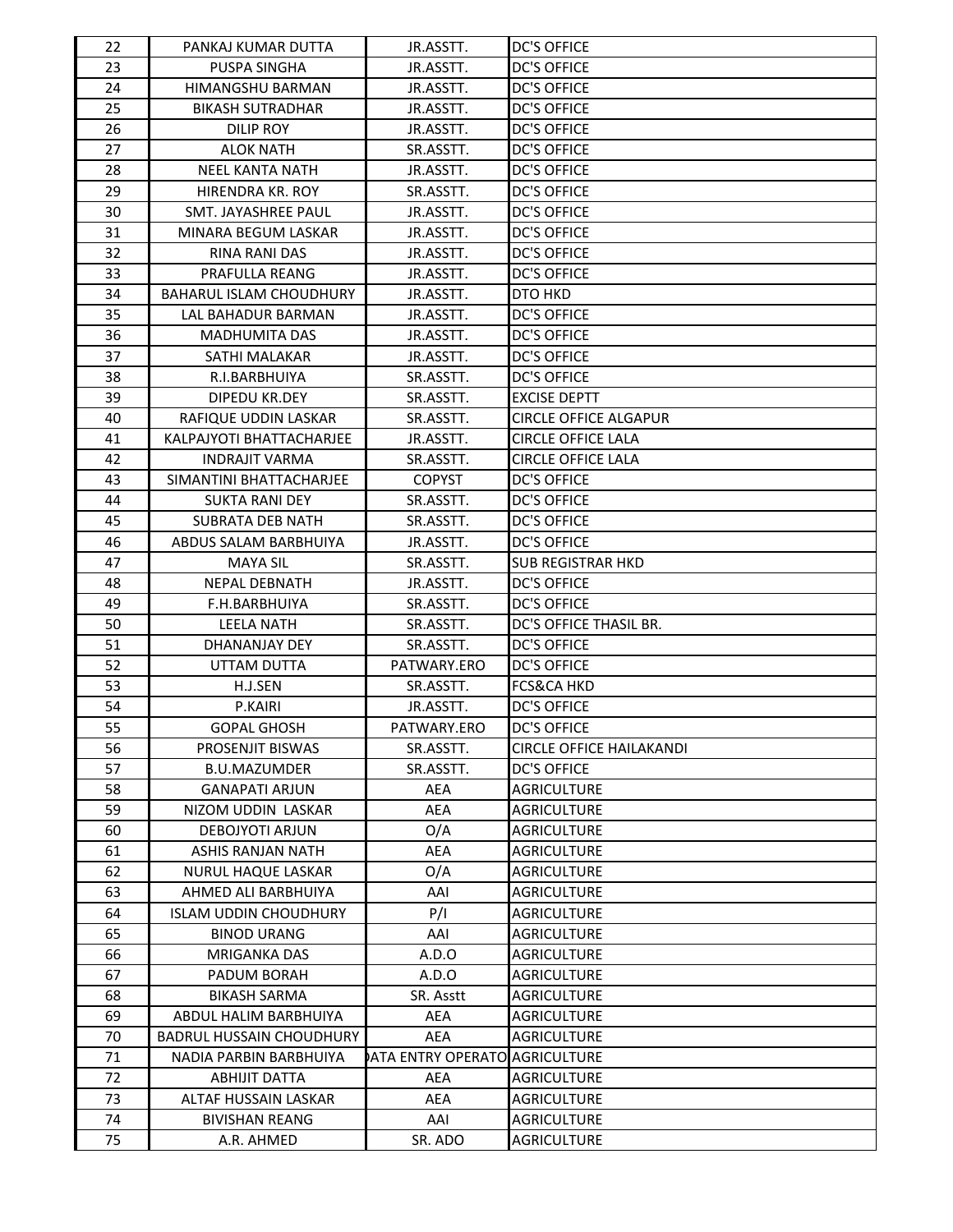| 76         | Abdul Rob Laskar                           | Patwari / Mandal   | Revenue                |
|------------|--------------------------------------------|--------------------|------------------------|
| 77         | Manna Kar                                  | Patwari / Mandal   | <b>ASO KTC</b>         |
| 78         | Sushova Chatterjee                         | Patwari / Mandal   | e.r.o la6              |
| 79         | Hifjur Rahman Barbhuyain                   | Patwari / Mandal   | L.A. Branch            |
| 80         | Sibu Paul                                  | Patwari / Mandal   | Revenur                |
| 81         | Anuwar Hussain                             | Patwari / Mandal   | L.A. Branch            |
| 82         | Raju Kurmi                                 | Patwari / Mandal   | L.A. Branch            |
| 83         | Vijaya Barman                              | Jr. Asstt          | P.G.Cell               |
| 84         | Minu Rani Barman                           | Patwari / Mandal   | L.A. Branch            |
| 85         | <b>Sumon Das</b>                           | Patwari / Mandal   | <b>ASO</b>             |
| 86         | Pinki Chakraborti                          | Patwari / Mandal   | C.O Hailakandi         |
| 87         | Manuj Barman                               | Patwari / Mandal   | A.S.O.H.K.D            |
| 88         | Joynul Haque Borbhuyain                    | Patwari / Mandal   | L.A. Branch            |
| 89         | Dhurbajyoti Das                            | Patwari / Mandal   | A.S.O HRD              |
| 90         | Debejyoti Das                              | Patwari / Mandal   | Circle Office          |
| 91         | Arif Ahmed                                 | Patwari / Mandal   | Revenue                |
| 92         | Raj Sankar Nath                            | Patwari / Mandal   | A.S.O HRD              |
| 93         | Chandra Prakash                            | Patwari / Mandal   | A.S.O HRD              |
| 94         | Himangshu Barman                           | Jr. Asstt          | D.C Office             |
| 95         | Soumitra Sarwa                             | Patwari            | 0/0 A.S.O              |
| 96         | Ankur G. Das                               | Patwari            | 0/0 A.S.O              |
| 97         | Dipalay Das                                | Patwari            | 0/0 A.S.O              |
| 98         | Goutam Dutta                               | Patwari            | O/O the C/O HGD        |
| 99         | Rirpui Tripura                             | Patwari            | ERO-LA-7               |
| 100        | Nabendu Singha                             | Patwari            | O/O the C/O HGD        |
| 101        | Raj Ghosh                                  | Patwari            | EROLA-8                |
| 102        | <b>Bishal Jyoti Choudhry</b>               | Patwari            | E-District             |
| 103        | Sushauta Deka                              | Patwari            | ERO-7                  |
| 104        | Gitesh Das                                 | Patwari            | A.S.O KTC              |
| 105<br>106 | Ashim Bhatacharjee<br><b>Tridibesh Das</b> | Patwari            | A.S.O KTC<br>E.R.O Lab |
| 107        | Dilip Ch. Das                              | Patwari<br>Patwari | E.R.O Lab              |
| 108        | Annir Uddin Lashkar                        | Patwari            | D.C Office             |
| 109        | Abhijit Singha                             | Patwari            | A.S.O Algaper          |
| 110        | Samjran Seal                               | Patwari            | A.S.O Algaper          |
| 111        | Sahahed Ahmed Barbhuyain                   | Patwari            | <b>Tresirry Office</b> |
| 112        | Puja Das                                   | Patwari            | <b>Tresirry Office</b> |
| 113        | Appu Day                                   | Patwari            | L.A Branch             |
| 114        | Muoltin Asoriol                            | Sr. Asst           | <b>DC OFFICE</b>       |
| 115        | Alok Nath                                  | Sr. Asst           | <b>DC OFFICE</b>       |
| 116        | Pratap Koiri                               | Sr. Asst           | <b>DC OFFICE</b>       |
| 117        | Sushant Ch. Das                            | LDA                | <b>DC OFFICE</b>       |
| 118        | Dilip Kr.Das                               | Patowary           | <b>DC OFFICE</b>       |
| 119        | Abdul Rahim Baishya                        | Patowary           | <b>DC OFFICE</b>       |
| 120        | Mala Rani Deb                              | Jr.asstt           | <b>DC OFFICE</b>       |
| 121        | Vijoy Barman                               | Jr.asstt           | <b>DC OFFICE</b>       |
| 122        | Puspa Singh                                | Jr.asstt           | <b>DC OFFICE</b>       |
| 123        | Ashim Bhatacharjee                         | Patowary           | <b>DC OFFICE</b>       |
| 124        | Dayamay Singha                             | SK                 | <b>DC OFFICE</b>       |
| 125        | Bikash Bhatacharjee                        | Patowary           | <b>DC OFFICE</b>       |
| 126        | Kaji Abdul Hakim                           | Patowary           | <b>DC OFFICE</b>       |
| 127        | Ujer ahmed alam                            | Jr.asstt           | <b>DC OFFICE</b>       |
| 128        | Rajib Bhatacharjee                         | Jr.asstt           | <b>DC OFFICE</b>       |
| 129        | Bhuwan Uddin Hambedar                      | Sr. Asst           | <b>DC OFFICE</b>       |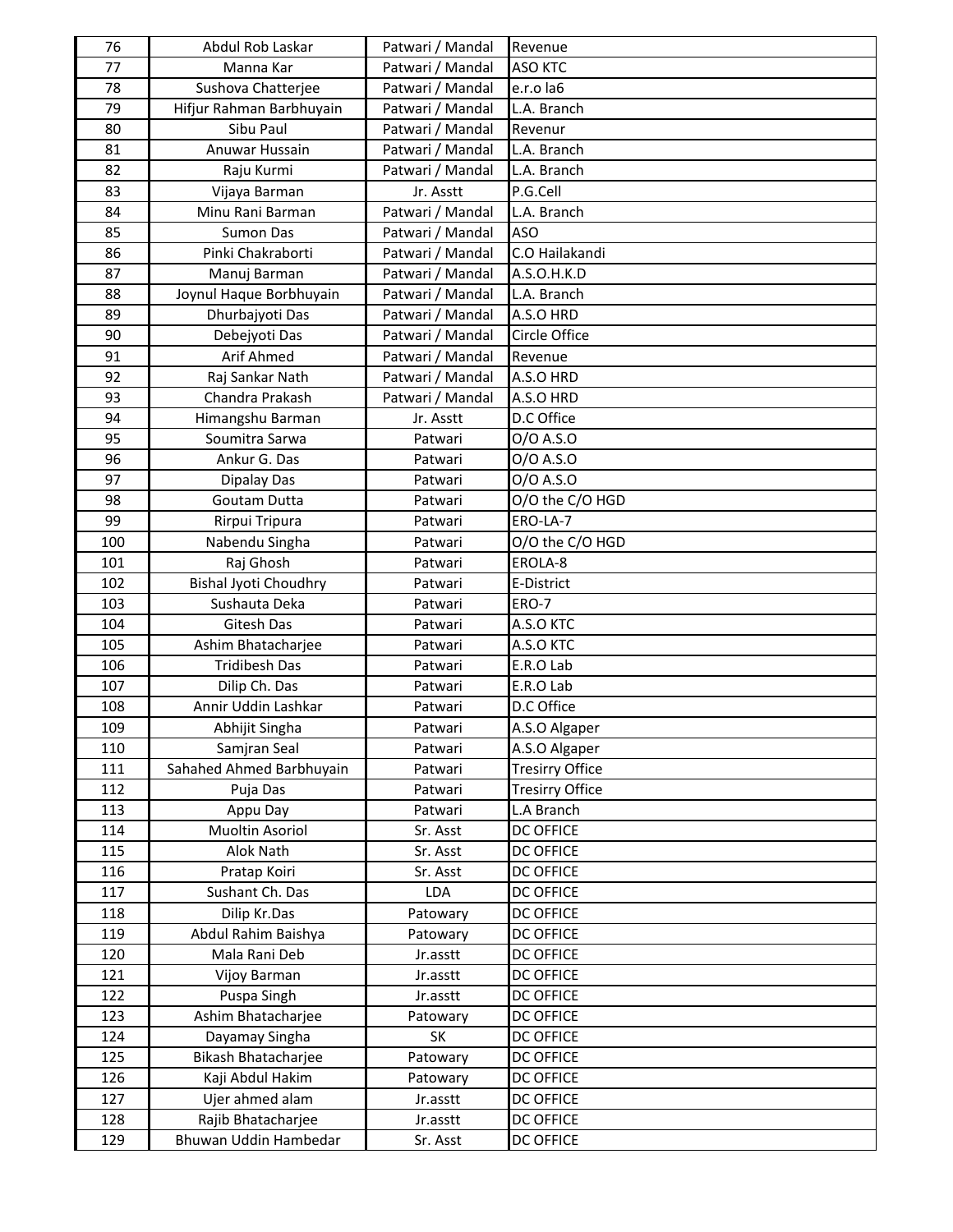| 130 | SATHI MALAKAR               | SR.ASST         | <b>DC OFFICE</b>  |
|-----|-----------------------------|-----------------|-------------------|
| 131 | ABDUS SABUR MAZUMDAR        | PATWARI         | ASO               |
| 132 | <b>NURUL HAQUE BARBUIYA</b> | <b>PATWARI</b>  | ASO               |
| 133 | <b>DIBYENDU DEY</b>         | SR.ASST         | <b>EXCISE</b>     |
| 134 | PRABHAT SINHA               | JR.ASST         | <b>TEHSIL</b>     |
| 135 | ABDUS SALAM BARBHUIYA       | SR.ASST         | <b>TEHSIL</b>     |
| 136 | SAFIQUE AHMED               | <b>PATWARI</b>  | ASO               |
| 137 | NIKUNJA DEY                 | <b>PATWARI</b>  | ASO               |
| 138 | <b>ABHIJIT SINGHA</b>       | <b>PATWARI</b>  | ASO               |
| 139 | BADRUJJAMAN BARBHUIYA       | <b>PATWARI</b>  | ASO               |
| 140 | UTTAM KR DUTTA              | <b>PATWARI</b>  | <b>ASO</b>        |
| 141 | PRONAY KUMAR DAS            | <b>PATWARI</b>  | <b>ASO</b>        |
| 142 | KRISHNA MOHAN DAS           | <b>PATWARI</b>  | <b>ASO</b>        |
| 143 | SUSHIL CH DAS               | LDA             | <b>ASO</b>        |
| 144 | <b>SAMIRAN SHILL</b>        | <b>PATWARI</b>  | ASO               |
| 145 | SAUMITRA                    | <b>PATWARI</b>  | ASO               |
| 146 | Jashmin Uddin               | <b>PATWARI</b>  | CO, Algapur       |
| 147 | Leela Nath                  | SR.ASST         | <b>DC OFFICE</b>  |
| 148 | <b>DIPALAY DAS</b>          | <b>PATOWARI</b> | A.S.O LALA        |
| 149 | ANKU CH DAS                 | <b>PATOWARI</b> | A.S.O HKD         |
| 150 | <b>RAJ GHOSH</b>            | <b>PATOWARI</b> | A.S.O HKD         |
| 151 | <b>RINPUI TRIPURA</b>       | <b>PATOWARI</b> | A.S.O KATLICHERRA |
| 152 | <b>GITESH DAS</b>           | <b>PATOWARI</b> | A.S.O KATLICHERRA |
| 153 | <b>GAUTAM DUTTA</b>         | <b>PATOWARI</b> | A.S.O HKD         |
| 154 | ARIF AHMED BARBHUIYA        | <b>PATOWARI</b> | A.S.O HKD         |
| 155 | <b>DILIP KUMAR DAS</b>      | <b>PATOWARI</b> | A.S.O LALA        |
| 156 | APPU DEY                    | <b>PATOWARI</b> | A.S.O ALGAPUR     |
| 157 | <b>RAJ SANKAR NATH</b>      | <b>PATOWARI</b> | A.S.O HKD         |
| 158 | <b>SUSABHAN CHATERJEE</b>   | <b>PATOWARI</b> | A.S.O ALGAPUR     |
| 159 | TRIDIBESH DAS               | <b>PATOWARI</b> | E.R.O LA 6        |
| 160 | SAYAN BARMAN                | JR. ASSTT       | <b>DC OFFICE</b>  |
| 161 | MAHBUB ALAM MAZUMDER        | JR. ASSTT       | DC OFFICE         |
| 162 | <b>DIBOIJOTI DAS</b>        | <b>PATOWARI</b> | C.O KTC           |
| 163 | ASHIM BHATTACHARJEE         | <b>PATOWARI</b> | A.S.O KATLICHERRA |
| 164 | MANNA KAR                   | <b>PATOWARI</b> | A.S.O KATLICHERRA |
| 165 | <b>SUSHANTA DUTTA</b>       | <b>PATOWARI</b> | C.O LALA          |

# **Capacity Building Program under Assam eDistrict Project Name of Participants as of 31st March 2020**

| SL.No | <b>Name</b>            | <b>Designation</b>  | <b>Office (Department)</b> |
|-------|------------------------|---------------------|----------------------------|
| 1     | PULIN GOGOI            | LAB.TECH            | <b>NABACHURIPHC</b>        |
| 2     | PROBHAT SAIKIA         | JR.ASST             | <b>HEALTH</b>              |
| 3     | PABITRA KR. BORA       | VAC.                | <b>HEALTH</b>              |
| 4     | PRODIP BORGOHAIN       | <b>LAB TECH</b>     | <b>HEALTH</b>              |
| 5     | PALASH SAIKIA          | <b>STENOGRAPHER</b> | JORHAT MEDICAL COLLEGE     |
| 6     | <b>TARANATH SHARMA</b> | OFF. ASST           | <b>BHOGAMUKH</b>           |
|       | KARUNAKANTA RABHA      | <b>NMA</b>          | <b>HEALTH</b>              |
| 8     | <b>SUNIL DAS</b>       | <b>VACCINATOR</b>   | <b>HEALTH</b>              |
| 9     | DHRUBA HANDIQUE        | O/A                 | <b>BASHUR PHC</b>          |
| 10    | <b>JUNMONI DUTTA</b>   | S/A                 | D.H.S                      |
| 11    | <b>INDRAJIT KAKOTY</b> | L.D.A               | K.B.P.H.C                  |
| 12    | ARABINDA BURAGOHAIN    | JR.ASST             | <b>D.C OFFICE</b>          |

# **District Name: JORHAT**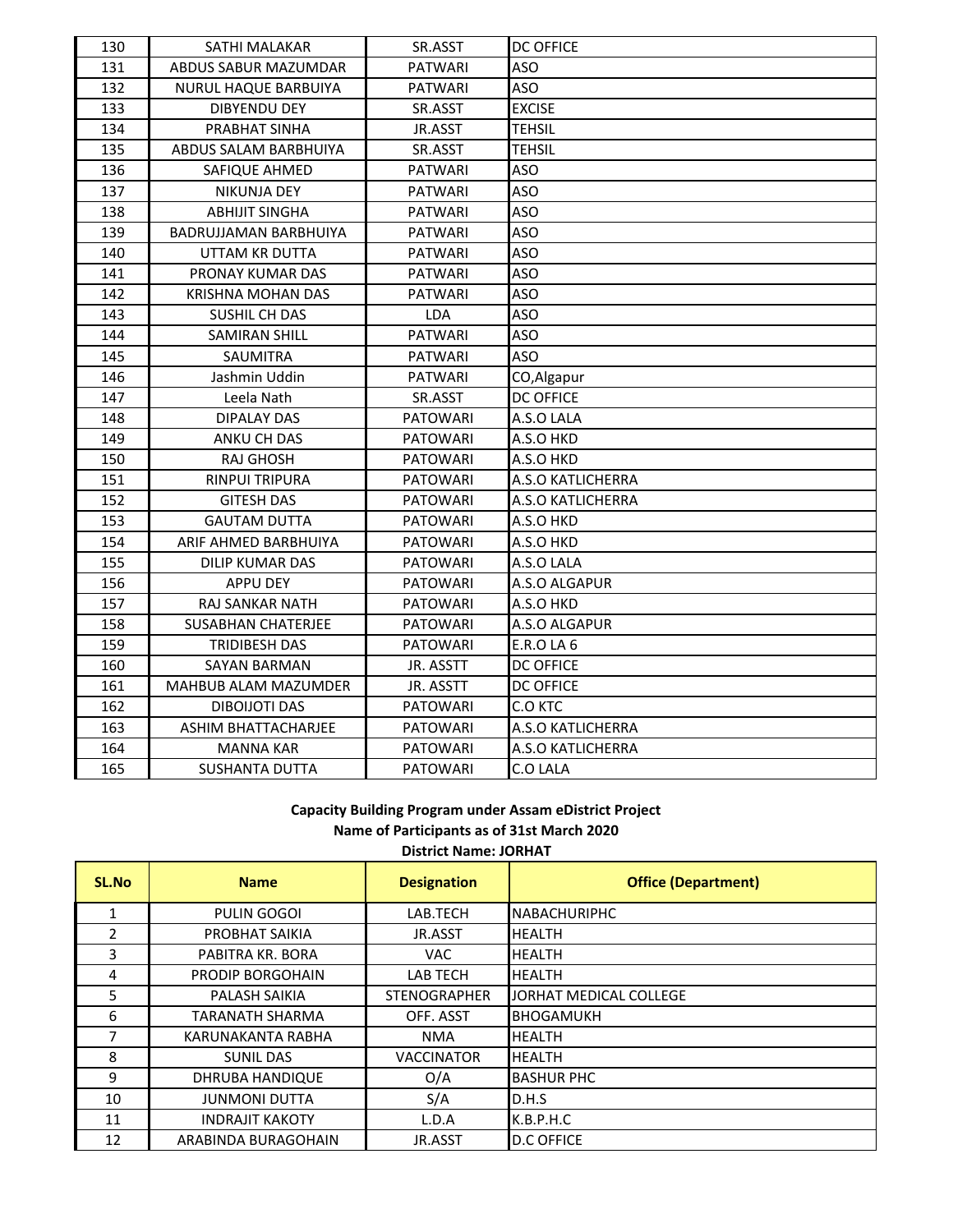| 13       | <b>DULAL SAIKIA</b>                          | S/A                      | JORHAT MEDIACAL COLLEGE       |
|----------|----------------------------------------------|--------------------------|-------------------------------|
| 14       | UMA KANTA CHUTIA                             | H/E                      | <b>HEALTH</b>                 |
| 15       | KALPANA SAIKIA                               | L.D.A                    | DTO, JORHAT                   |
| 16       | SAFIKUL ISLAM                                | <b>VACCINATOR</b>        | <b>HEALTH SERVICE</b>         |
| 17       | <b>MRINAL KR. BORAH</b>                      | PHARMACIST               | <b>HEALTH SERVICE</b>         |
| 18       | PABAN KR. BORA                               | <b>VACCINATOR</b>        | <b>HEALTH SERVICE</b>         |
| 19       | <b>THAMAN RANA</b>                           | <b>PHARMACIST</b>        | <b>HEALTH SERVICE</b>         |
| 20       | DHRUBAJYOTI HAZARIKA                         | JR. ASST                 | DIST. EMP. EXCHANGE           |
| 21       | DIMBESWAR GOGOI                              | <b>LDA</b>               | <b>DTO</b>                    |
| 22       | <b>RAJEN NEOG</b>                            | <b>RADIOGRAPHER</b>      | <b>HEALTH SERVICE</b>         |
| 23       | <b>BOLIN BHUYAN</b>                          | <b>VACCINATOR</b>        | <b>HEALTH SERVICE</b>         |
| 24       | <b>BIPUL SAIKIA</b>                          | <b>VACCINATOR</b>        | <b>HEALTH SERVICE</b>         |
| 25       | PORESH BHATTACHARYA                          | <b>VACCINATOR</b>        | <b>HEALTH SERVICE</b>         |
| 26       | <b>ASHOK DUTTA</b>                           | <b>VACCINATOR</b>        | <b>HEALTH SERVICE</b>         |
| 27       | RANTU KR. BORAH                              | PHARMACIST               | <b>HEALTH SERVICE</b>         |
| 28       | <b>RUDRA KT KACHARI</b>                      | <b>SURVEILLANCE INSP</b> | <b>HEALTH SERVICE</b>         |
| 29       | <b>BOKUL CH. BARUAH</b>                      | <b>RHI</b>               | <b>MEDICAL</b>                |
| 30       | <b>DWIPEN SAIKIA</b>                         | PHARMACIST               | <b>HEALTH SERVICE</b>         |
| 31       | AJIT BORTHAKUR                               | <b>UDA</b>               | <b>SUB REGISTER</b>           |
| 32       | <b>MOHENDRA BORA</b>                         | SK                       | <b>TEOK REVENUE CIRCLE</b>    |
| 33       | <b>DIGANTA KURMI</b>                         | JR.ASST                  | <b>TEOK REVENUE CIRCLE</b>    |
| 34       | <b>HIRAMONI BORA</b>                         | <b>UDA</b>               | <b>SUB REGISTER</b>           |
| 35       | <b>MAHIVI SAIKIA</b>                         | E/W                      | <b>SUB REGISTER</b>           |
| 36       | KRISHNA CHARAN DAS                           | E/W                      | SR. SUB REGISTER              |
| 37       | <b>LABONYA PEGU</b>                          | E/W                      | <b>SUB REGISTER</b>           |
| 38       | SYED JAVED QUARASHI                          | E/W                      | <b>SUB REGISTER</b>           |
| 39       | SYED MD SALIM                                | E/W                      | <b>SUB REGISTER</b>           |
| 40       | KAKOLI P GOGOI                               | E/W                      | SR. SUB REGISTER              |
| 41       | MD AFTAS HUSSAIN                             | LDA                      | <b>SUB REGISTER</b>           |
| 42       | JADAV CH. DEKA                               | <b>SK</b>                | <b>WEST REVENUE CIRCLE</b>    |
| 43       | AMULYA KALITA                                | <b>SK</b>                | <b>EAST CIRCLE</b>            |
| 44       | PRASANTADUTTA                                | <b>COPYIST</b>           | <b>EAST CIRCLE</b>            |
| 45       | MUKUNDA MADHAB NEOG                          | JR.ASST                  | <b>WEST REVENUE CIRCLE</b>    |
| 46       | AJIB DUTTA                                   | <b>SK</b>                | <b>REVENUE</b>                |
| 47       | <b>GIRINDRA KALITA</b>                       | <b>SK</b>                | <b>REVENUE</b>                |
| 48       | <b>MANASH SAIKIA</b>                         | DA                       | <b>CIRCLE OFFICE</b>          |
| 49       | <b>CHATTAR ALI</b>                           | SK                       | TTB REVENUE CIRCLE            |
| 50       | <b>TRIDIP RAJBONGSHI</b>                     | DA                       | <b>TEOK REVENUE CIRCLE</b>    |
| 51       | DEBAJYOTI BORDOLOI                           | LM                       | <b>TTB REVENUE CIRCLE</b>     |
| 52       | <b>ATANU SARMAH</b>                          | <b>SK</b>                | <b>MAIN CIRCLE</b>            |
| 53       | SASANKA GOGOI                                | JR .ASST                 | J.A                           |
| 54       | PADMA PD PAYENG                              | JR .ASST                 | <b>MAJULI REVENUE</b>         |
| 55       | PIKLU ACHARJEE                               | JR .ASST                 | <b>MAHIANI CIRCLE</b>         |
| 56       | <b>VEEKY MILLER</b>                          | JR .ASST                 | <b>MARIANI REVENUE CIRCLE</b> |
| 57       | PRADIP HANDIQUE                              | SK                       | JORHAT EAST                   |
| 58       | RITAMONI BORA                                | JR .ASST                 | <b>JORHAT WEST</b>            |
| 59       | DINAMONI TAMULY                              | SK                       | <b>REVENUE</b>                |
| 60<br>61 | <b>MD MAHTAB ALI</b><br><b>MD ABDUR ROUF</b> | LM<br>LM                 | <b>REVENUE</b>                |
| 62       | SRI GAKUL KALITA                             | <b>LM</b>                | REVENUE<br><b>REVENUE</b>     |
| 63       | SRI POLEN BORA                               | LM                       | <b>REVENUE</b>                |
| 64       | SRI NRIPEN KALITA                            | LM                       | <b>REVENUE</b>                |
| 65       | SRI PUTUL DUTTA                              | LM                       | <b>REVENUE</b>                |
| 66       | SRI AMAL BORAH                               | LM                       | <b>REVENUE</b>                |
|          |                                              |                          |                               |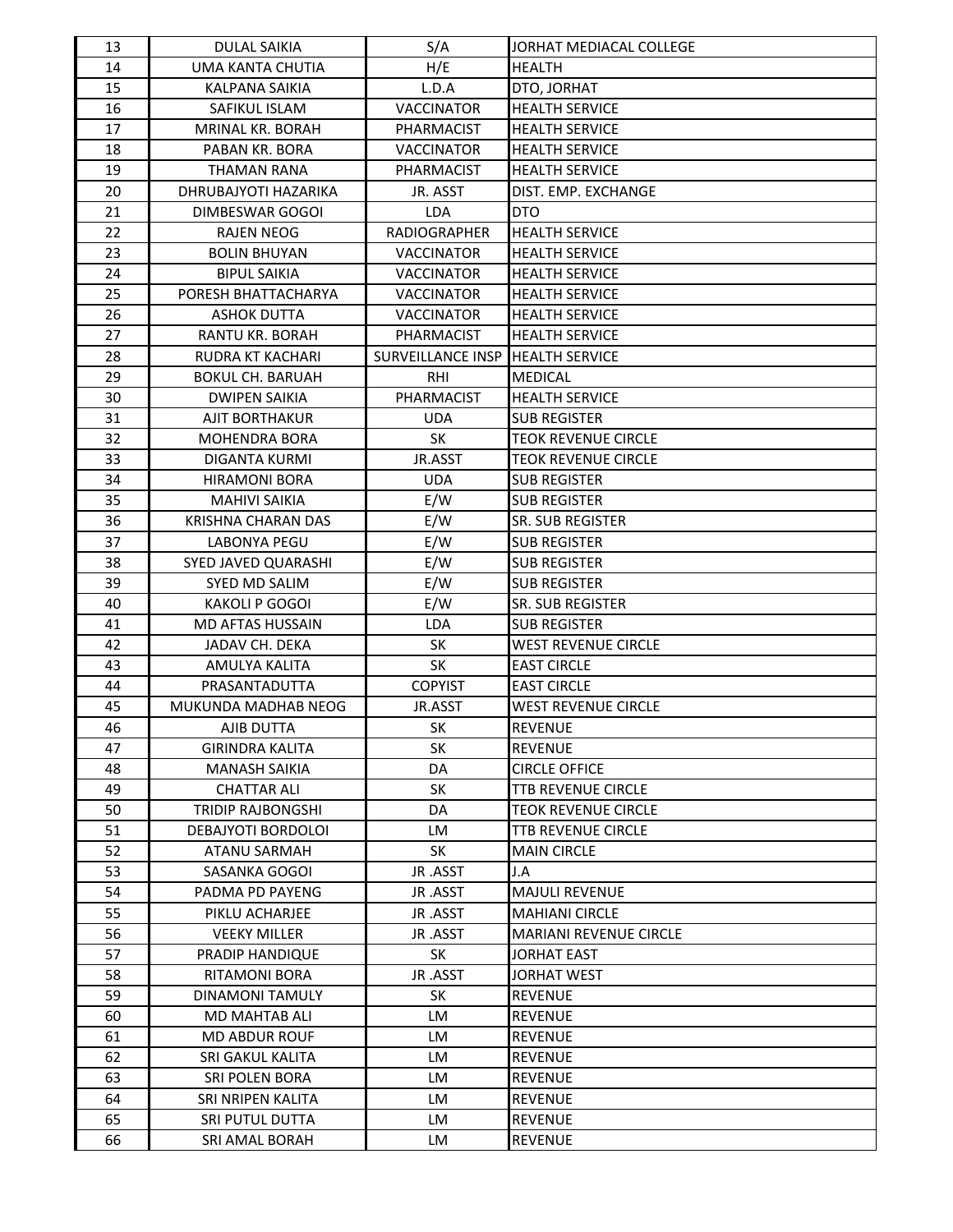| 67       | SRI BUDHIN GOGOI                    | LM         | <b>REVENUE</b>                   |
|----------|-------------------------------------|------------|----------------------------------|
| 68       | SRI KAMAL GOGOI                     | <b>LM</b>  | <b>REVENUE</b>                   |
| 69       | SRI MUNINDRA BORA                   | LM         | <b>REVENUE</b>                   |
| 70       | SRI DIPJYOTI KOTOKY                 | LM         | <b>REVENUE</b>                   |
| 71       | SRI MUNINDRA HAZARIKA               | LM         | <b>REVENUE</b>                   |
| 72       | SRI DILIP BARUAH                    | LM         | <b>REVENUE</b>                   |
| 73       | PRADIP DAS                          | <b>LM</b>  | <b>REVENUE</b>                   |
| 74       | RATUL SARKAR                        | LM         | <b>REVENUE</b>                   |
| 75       | <b>RANJAN KR DUTTA</b>              | LM         | <b>REVENUE</b>                   |
| 76       | <b>BIPIN DAS</b>                    | LM         | <b>REVENUE</b>                   |
| 77       | PADMA KT MAHAN                      | L M        | <b>CIRCLE OFF</b>                |
| 78       | KESHOB BORAH                        | L M        | <b>CIRCLE OFF</b>                |
| 79       | UTTPAL BORAH                        | L M        | <b>CIRCLE OFF</b>                |
| 80       | DIPANKAR BORA                       | LM         | <b>CIRCLE OFF</b>                |
| 81       | ARUN BHUYAN                         | L M        | <b>CIRCLE OFF</b>                |
| 82       | SANJIB KUMAR DUTTA                  | L M        | <b>CIRCLE OFF</b>                |
| 83       | ABU SARMA SARKAR                    | L M        | <b>CIRCLE OFF</b>                |
| 84       | <b>DIPEN BORA</b>                   | L M        | <b>CIRCLE OFF</b>                |
| 85       | <b>NIPEN BORA</b>                   | L M        | <b>CIRCLE OFF</b>                |
| 86       | PALLAV PAWAN BORA                   | L M        | <b>CIRCLE OFF</b>                |
| 87       | HOREN BHATTACHARYYA                 | L M        | <b>CIRCLE OFF</b>                |
| 88       | DIPU MAZUMDAR                       | L M        | <b>CIRCLE OFF</b>                |
| 89       | SRI SHAJIB DUTTA                    | L M        | <b>CIRCLE OFF</b>                |
| 90       | <b>GHANA GOGOI</b>                  | L M        | <b>REVENUE</b>                   |
| 91       | <b>LACHIT BORAH</b>                 | L M        | <b>REVENUE</b>                   |
| 92       | DEVA SAIKIA                         | L M        | <b>REVENUE</b>                   |
| 93       | <b>JIMISING CHIRING</b>             | L M        | <b>REVENUE</b>                   |
| 94       |                                     |            |                                  |
|          | SAIDUR RAHMAN                       | L M<br>L M | <b>REVENUE</b><br><b>REVENUE</b> |
| 95       | SIRAJUR RAHMAN                      |            |                                  |
| 96<br>97 | <b>BIDYUT BIKASH BHUYAN</b>         | L M<br>L M | <b>REVENUE</b>                   |
| 98       | PRADIP RAJKUMAR<br>TONKESWAR SAIKIA |            | <b>REVENUE</b>                   |
|          |                                     | L M        | <b>REVENUE</b>                   |
| 99       | ABDUL BAKI SEIKH                    | LM         | <b>REVENUE</b>                   |
| 100      | <b>SAMIRAN DAS</b>                  | L M        | <b>REVENUE</b>                   |
| 101      | <b>BABUL SAKIA</b>                  | L M        | <b>REVENUE</b>                   |
| 102      | SANJIB PRATIM NATH                  | L M        | <b>REVENUE</b>                   |
| 103      | <b>DILIP SARMAH</b>                 | L M        | <b>REVENUE</b>                   |
| 104      | <b>MUNINDRA BORA</b>                | L M        | <b>REVENUE</b>                   |
| 105      | PARASMONI TAMULI                    | L M        | <b>REVENUE</b>                   |
| 106      | <b>MUNIN GOGOI</b>                  | L M        | <b>REVENUE</b>                   |
| 107      | JAGRESWAR GOGOI                     | L M        | <b>REVENUE</b>                   |
| 108      | <b>BHADRESWAR NEOG</b>              | L M        | <b>REVENUE</b>                   |
| 109      | AKRAM HUSSAIN                       | L M        | <b>REVENUE</b>                   |
| 110      | PURNANANDA DUTTA                    | L M        | <b>REVENUE</b>                   |
| 111      | MUKUL CH. BORA                      | L M        | <b>REVENUE</b>                   |
| 112      | <b>MANIK DUTTA</b>                  | L M        | REVENUE CIRCLE TITABOR           |
| 113      | <b>JOGEN BORA</b>                   | L M        | REVENUE CIRCLE TITABOR           |
| 114      | <b>DIPANKAR BORA</b>                | L M        | <b>REVENUE CIRCLE TITABOR</b>    |
| 115      | JUGAL HAZARIKA                      | L M        | REVENUE CIRCLE TITABOR           |
| 116      | PURNANADA DUTTA                     | L M        | REVENUE CIRCLE TITABOR           |
| 117      | PUTUL KR. DUTTA                     | L M        | REVENUE CIRCLE TITABOR           |
| 118      | KOAMINI BRAHMA                      | L M        | <b>CIRCLE TITABOR</b>            |
| 119      | <b>DWIJEN SAIKIA</b>                | L M        | <b>CIRCLE TITABOR</b>            |
| 120      | DEBAJYOTI BORDOLOI                  | L M        | <b>CIRCLE TITABOR</b>            |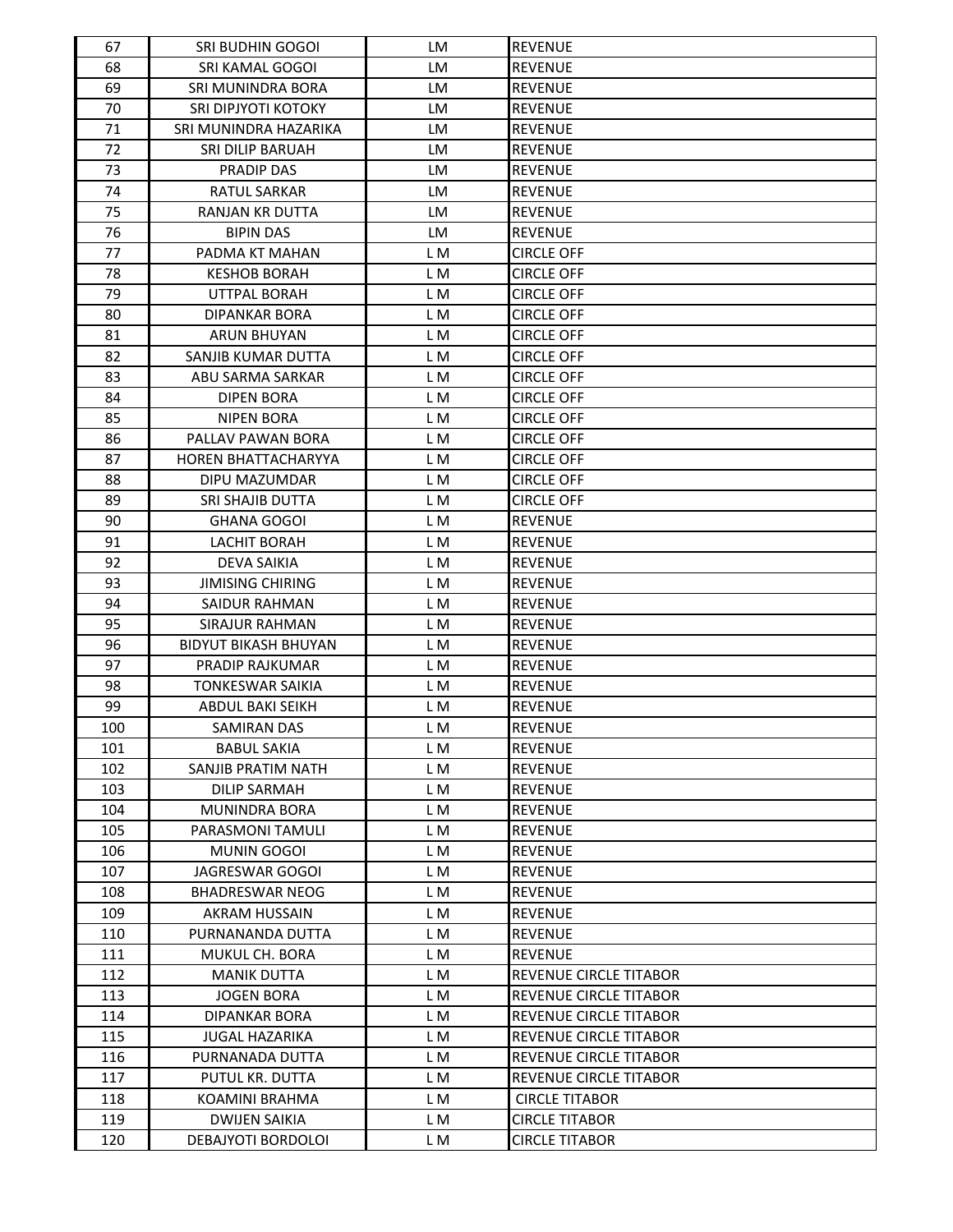| 121 | <b>BIDYUT SAIKIA</b>        | L M                   | <b>CIRCLE OFFICE</b>          |
|-----|-----------------------------|-----------------------|-------------------------------|
| 122 | ARIFUZ ZAMAN SALEH          | JR.ASST               | <b>CIRCLE OFFICE</b>          |
| 123 | JAYANTA KR. MILI            | SR.ASST               | <b>CIRCLE OFFICE</b>          |
| 124 | <b>BORNALI SAIKIA</b>       |                       | <b>CIRCLE OFFICE</b>          |
| 125 | <b>ARPITA GOHAIN</b>        | SR.ASST               | <b>CIRCLE OFFICE</b>          |
| 126 | <b>CHATTAR ALI</b>          | S.K                   | <b>CIRCLE OFFICE</b>          |
| 127 | DIMBESWAR GOGOI             | <b>COPIST</b>         | <b>CIRCLE OFFICE</b>          |
| 128 | <b>ACHINTA GOGOI</b>        |                       | <b>CIRCLE OFFICE</b>          |
| 129 | <b>MANASH SAIKIA</b>        | JR.ASST               | <b>CIRCLE OFFICE</b>          |
| 130 | RAJIB GOGOI                 | <b>LM</b>             | REVENUE CIRCLE TITABOR        |
| 131 | <b>JOGEN DAS</b>            | LM                    | REVENUE CIRCLE TITABOR        |
| 132 | <b>GOPAL TAMULI</b>         | S.K                   | REVENUE CIRCLE TITABOR        |
| 133 | <b>BIRINCHI KR. PEGU</b>    | LM                    | REVENUE CIRCLE TITABOR        |
| 134 | ARUN GOGOI                  | LM                    | REVENUE CIRCLE TITABOR        |
| 135 | <b>HAMEN BORTHAKUR</b>      | LM                    | REVENUE CIRCLE TITABOR        |
| 136 | DHARMESWAR SAIKIA           | LM                    | REVENUE CIRCLE TITABOR        |
| 137 | SANJIB KR. DUTTA            | LM                    | REVENUE CIRCLE TITABOR        |
| 138 | NITUL CH. DUTTA             | LM                    | REVENUE CIRCLE TITABOR        |
| 139 | <b>GUNIN BORAH</b>          | LM                    | <b>REVENUE CIRCLE TITABOR</b> |
| 140 | <b>ARUN KR. BHUYAN</b>      | LM                    | <b>REVENUE CIRCLE TITABOR</b> |
| 141 | AJIB DUTTA                  | S.K                   | REVENUE CIRCLE TITABOR        |
| 142 | <b>RATUL SARKAR</b>         | LM                    | REVENUE CIRCLE TITABOR        |
| 143 | SOMIRAN DAS                 | LM                    | REVENUE CIRCLE TITABOR        |
| 144 | GANESH HAZARIKA             | LM                    | REVENUE CIRCLE TITABOR        |
| 145 | <b>NRIPEN KALITA</b>        | LM                    | REVENUE CIRCLE TITABOR        |
| 146 | MAHTAB ALI                  | LM                    | REVENUE CIRCLE TITABOR        |
| 147 | <b>SARAT DEKA</b>           | LM                    | REVENUE CIRCLE TITABOR        |
| 148 | PORAG KAKOTY                | LM                    | REVENUE CIRCLE TITABOR        |
| 149 | ANUPAM GOGOI                | SR. ADO               | <b>AGRICULTURE</b>            |
| 150 | <b>BHASKAR JYOTI PHUKAN</b> | <b>ADO</b>            | <b>AGRICULTURE</b>            |
| 151 | TRISHA SHARMA               | CDEO                  | <b>AGRICULTURE</b>            |
| 152 | <b>RANI BORAH</b>           | JR. ASST              | <b>AGRICULTURE</b>            |
| 153 | ANURADHA SAIKIA             | JR. ASST              | <b>AGRICULTURE</b>            |
| 154 | <b>SANJOY HAZARIKA</b>      | JR. ASST              | <b>AGRICULTURE</b>            |
| 155 | RAJIB SARMAH                | A.E.A                 | <b>AGRICULTURE</b>            |
| 156 | <b>SANJOY SAIKIA</b>        | AAI                   | <b>AGRICULTURE</b>            |
| 157 | CHIRANJAN SONOWAL           | A.E.A                 | <b>AGRICULTURE</b>            |
| 158 | <b>RANA NATH</b>            | TECH. ASST            | <b>AGRICULTURE</b>            |
| 159 | ANANGA GOGOI                | JR. ASST              | <b>AGRICULTURE</b>            |
| 160 | <b>JATIN SAKIA</b>          | SR.ASST               | AGRICULTURE                   |
| 161 | <b>BHASAKAR CHUTIA</b>      | JR. ASST              | <b>AGRICULTURE</b>            |
| 162 | <b>RUBUL BORGOHAIN</b>      | ADO                   | <b>AGRICULTURE</b>            |
| 163 | <b>GIRENDRA KR SARMAH</b>   | ADO.                  | <b>AGRICULTURE</b>            |
| 164 | PALKI HAZARIKA              | <b>CIRCLE OFFICER</b> | <b>AGRICULTURE</b>            |
| 165 | <b>RITU KATOKY</b>          | <b>CIRCLE OFFICER</b> | <b>AGRICULTURE</b>            |
| 166 | DIPALI BORUAH               | <b>CIRCLE OFFICER</b> | <b>AGRICULTURE</b>            |
| 167 | POPY DUTTA                  | JR. ASST              | <b>AGRICULTURE</b>            |
| 168 | <b>ATANU SARMA</b>          | S.K                   | <b>REVENUE</b>                |
| 169 | <b>BIPIN DAS</b>            | L.M                   | <b>REVENUE</b>                |
| 170 | <b>DEVO SAIKIA</b>          | L.M                   | <b>REVENUE</b>                |
| 171 | SERAJUR RAHMAN              | L.M                   | <b>REVENUE</b>                |
| 172 | <b>DILIP BARUAH</b>         | L.M                   | <b>REVENUE</b>                |
| 173 | PRADIP RAJKUMAR             | L.M                   | <b>REVENUE</b>                |
| 174 | MUNINDRA HAZARIKA           | L.M                   | <b>REVENUE</b>                |
|     |                             |                       |                               |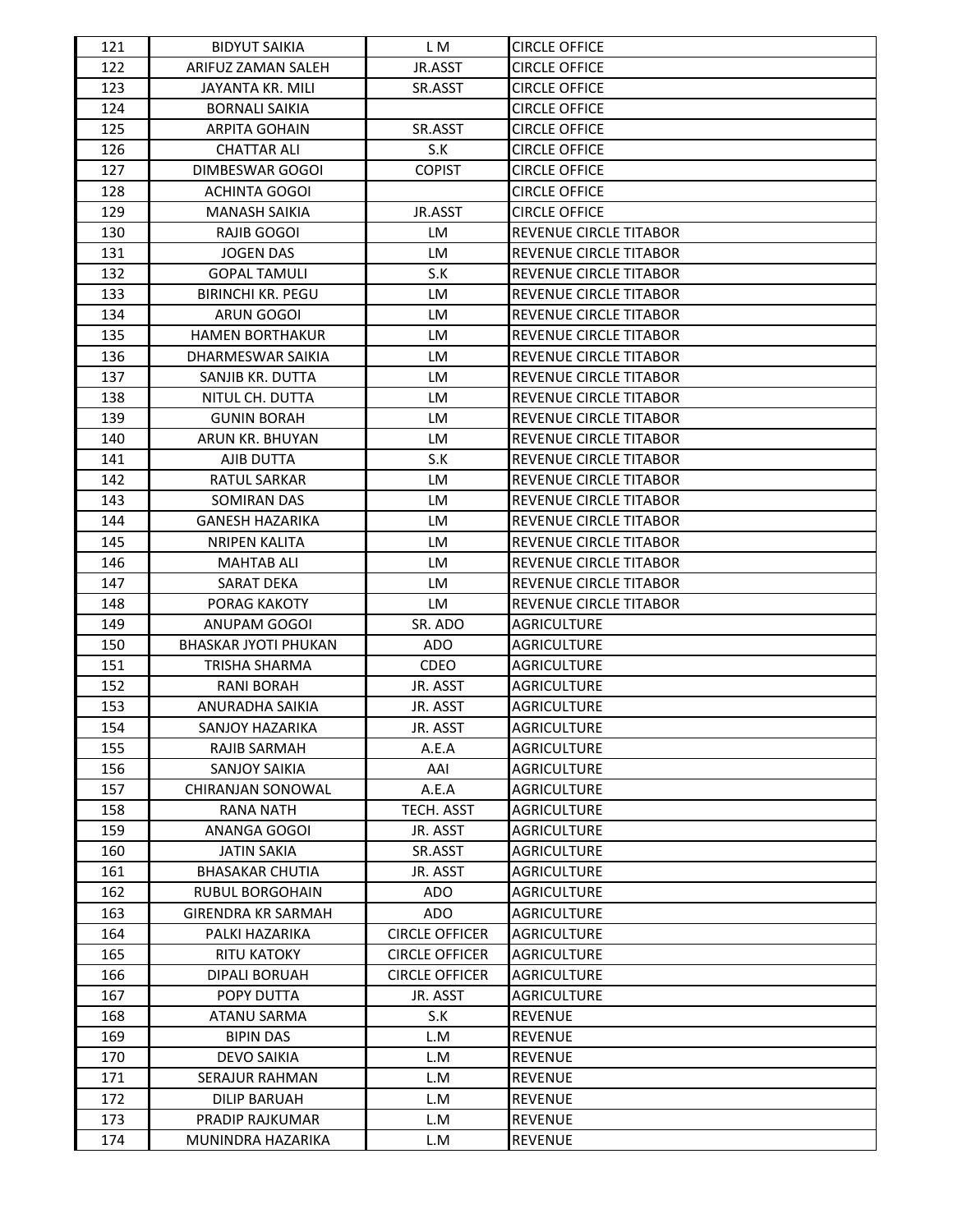| 175 | <b>UTPAL BORA</b>          | L.M                       | <b>REVENUE</b> |
|-----|----------------------------|---------------------------|----------------|
| 176 | DIPU MAZUMDAR              | L.M                       | <b>REVENUE</b> |
| 177 | ABDUL KHALEQUE             | L.M                       | <b>REVENUE</b> |
| 178 | PALLAB BORA                | L.M                       | <b>REVENUE</b> |
| 179 | PARASMANI TAMULI           | L.M                       | <b>REVENUE</b> |
| 180 | <b>SUMAN BARCHETIA</b>     | JR. ASST                  | <b>REVENUE</b> |
| 181 | TASLIMA HAZARIKA           | JR. ASST                  | <b>REVENUE</b> |
| 182 | <b>SOURABH SAIKIA</b>      | JR. ASST                  | <b>REVENUE</b> |
| 183 | <b>VICKY MILLER</b>        | JR. ASST                  | <b>REVENUE</b> |
| 184 | SANJIB LUCHAN BORUAH       | L.M                       | <b>REVENUE</b> |
| 185 | <b>BINOD BORGOHAIN</b>     | <b>ASST. DIRECTOR</b>     | DAO, Jorhat    |
| 186 | DILIP KR GOGOI             | SDAO                      | DAO, Jorhat    |
| 187 | <b>GULE AYESHA MORRIAM</b> | SDAO (CC&TC)              | DAO, Jorhat    |
| 188 | PRANJAL MAHANTA            | SDAO                      | DAO, Jorhat    |
| 189 | ASHIMANANDA SARMA          | <b>ASST. SOIL CHEMIST</b> | DAO, Jorhat    |
| 190 | ANUPAM GOGOI               | SR. ADO                   | DAO, Jorhat    |
| 191 | JOYA GOSWAMI               | ADO (SOIL)                | DAO, Jorhat    |
| 192 | PANCHALI GOGOI             | ADO (SOIL)                | DAO, Jorhat    |
| 193 | PRASANTA PHUKAN            | AAI                       | SDAO, Titabar  |
| 194 | ABDUL KARIM                | AEA                       | DAO, Jorhat    |
| 195 | <b>TOHIDUR NEOG</b>        | <b>AEA</b>                | DAO, Jorhat    |
| 196 | PRAFULLA KHOUND            | <b>AEA</b>                | DAO, Jorhat    |
| 197 | <b>LAKHI BORA</b>          | AEA                       | DAO, Jorhat    |
| 198 | <b>RANI BORA</b>           | SR, ASSTT                 | DAO, Jorhat    |
| 199 | <b>RUMI DUTTA</b>          | JR. ASSTT                 | DAO, Jorhat    |
| 200 | <b>BIDYA BORA</b>          | JR. ASSTT                 | SDAO, Titabar  |
| 201 | ANANGA GOGOI               | JR. ASSTT                 | DAO, Jorhat    |
| 202 | <b>RITU KAKATI</b>         | COMP. OPERATOR            | DAO, Jorhat    |
| 203 | <b>TRISHA SARMA</b>        | COMP. OPERATOR            | DAO, Jorhat    |
| 204 | RUPJYOTI HAZARIKA          | JR. ASSTT                 | DAO, Jorhat    |
| 205 | Jogen Borah                | L.M                       | <b>REVENUE</b> |
| 206 | Sanjib Dutta               | L.M                       | <b>REVENUE</b> |
| 207 | Jugal Hazarika             | L.M                       | <b>REVENUE</b> |
| 208 | Girish Hazarika            | L.M                       | <b>REVENUE</b> |
| 209 | Arun kr. Bhuyain           | L.M                       | <b>REVENUE</b> |
| 210 | Samiran Dey                | L.M                       | <b>REVENUE</b> |
| 211 | Kamini Brohma              | L.M                       | <b>REVENUE</b> |
| 212 | Arpita Gohain              | Jr. Asstt.                | <b>REVENUE</b> |
| 213 | Sarat Deka                 | L.M                       | <b>REVENUE</b> |
| 214 | Parag Kakoti               | L.M                       | <b>REVENUE</b> |
| 215 | Rajib Gogoi                | L.M                       | <b>REVENUE</b> |
| 216 | Nripen Kalita              | L.M                       | <b>REVENUE</b> |
| 217 | <b>Bidyut Saikia</b>       | L.M                       | <b>REVENUE</b> |
| 218 | Jogen Das                  | L.M                       | <b>REVENUE</b> |
| 219 | Jayanta Kr. Mili           | Sr. Asstt                 | <b>REVENUE</b> |
| 220 | Prabhat Sharma             | SK                        | <b>REVENUE</b> |
| 221 | Birinchi Kr. Pegu          | L.M                       | <b>REVENUE</b> |
| 222 | Dibyajyoti Bordoloi        | LM                        | REVENUE        |
| 223 | Jimaking Chirang           | LM                        | REVENUE        |
| 224 | Nipon Hazarika             | LM                        | <b>REVENUE</b> |
| 225 | Purnakanta Dutta           | LM                        | <b>REVENUE</b> |
| 226 | Ajit Dutta                 | LM                        | <b>REVENUE</b> |
| 227 | Manik Dutta                | LM                        | <b>REVENUE</b> |
| 228 | Manish Ranjan Saikia       | Jr asstt                  | REVENUE        |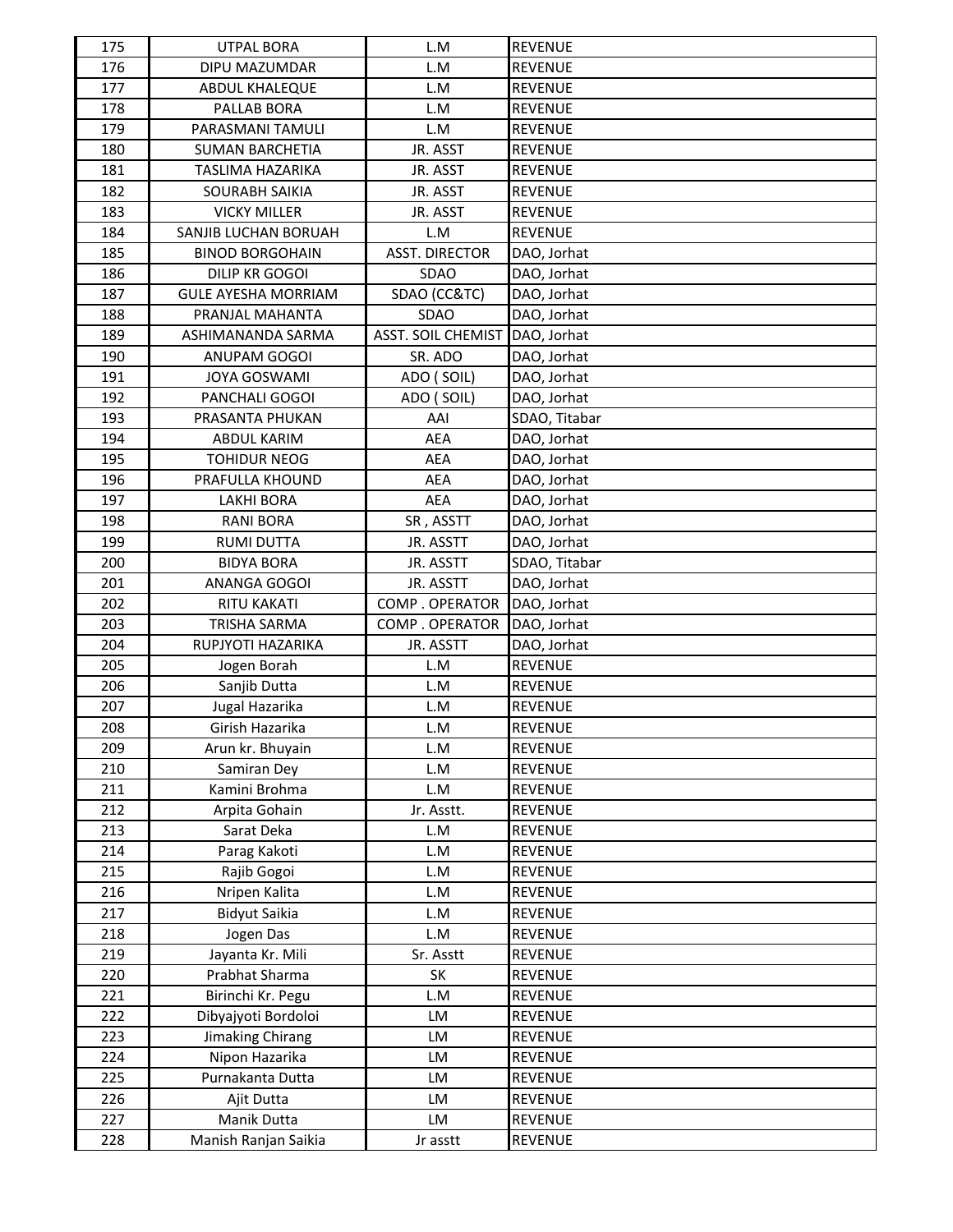| 229 | Arifuz Sakh                | Jr asstt          | <b>REVENUE</b> |
|-----|----------------------------|-------------------|----------------|
| 230 | Hamen Boethakur            | LM                | <b>REVENUE</b> |
| 231 | Muktab Ali                 | LM                | <b>REVENUE</b> |
| 232 | Dhrijen Saikia             | LM                | <b>REVENUE</b> |
| 233 | <b>Dhormesowar Saikias</b> | LM                | <b>REVENUE</b> |
| 234 | Arun Gogoi                 | LM                | <b>REVENUE</b> |
| 235 | Gunin Borah                | LM                | <b>REVENUE</b> |
| 236 | Putul Kr. Dutta            | LM                | <b>REVENUE</b> |
| 237 | Gadal teron                | <b>SK</b>         | <b>REVENUE</b> |
| 238 | Nitul Dutta                | S.K               | <b>REVENUE</b> |
| 239 | Munindra Bora              | L.M               | <b>REVENUE</b> |
| 240 | Supriti Borgohain          | Sr. Asstt         | <b>REVENUE</b> |
| 241 | Tirtha Borgohain           | L.M               | <b>REVENUE</b> |
| 242 | Kalyan Hazarika            | P.S               | <b>REVENUE</b> |
| 243 | Rijutpal Tamuli            | P.S               | <b>REVENUE</b> |
| 244 | Nipen Bora                 | L.M               | <b>REVENUE</b> |
| 245 | Dipen Dutta                | Computer Operator | <b>REVENUE</b> |
| 246 | Subhakar Gogoi             | L.M               | <b>REVENUE</b> |
| 247 | Likeswar Sonowal           | L.M               | <b>REVENUE</b> |
| 248 | Mojendra Mech              | L.M               | <b>REVENUE</b> |
| 249 | Rajib Hazarika             | L.M               | <b>REVENUE</b> |
| 250 | Rajen Boroah               | Sr. Asstt         | <b>REVENUE</b> |
| 251 | Md. Mofassel Hussain       | L.M               | <b>REVENUE</b> |
| 252 | Mohendra Borah             | S.K               | <b>REVENUE</b> |
| 253 | <b>Kunal Pegu</b>          | L.M               | <b>REVENUE</b> |
| 254 | Gautam Muktiar             | $F.O.$ (DM)       | <b>REVENUE</b> |
| 255 | Jagneswar Gogoi            | S.K               | <b>REVENUE</b> |
| 256 | Gobinda Kr Nath            | S.K               | <b>REVENUE</b> |
| 257 | Ashok Baishya              | L.M               | <b>REVENUE</b> |
| 258 | Anil Gogoi                 | L.M               | <b>REVENUE</b> |
| 259 | Keshob Bora                | L.M               | <b>REVENUE</b> |
| 260 | <b>Bikas Borah</b>         | L.M               | <b>REVENUE</b> |
| 261 | Karuna Kanta               | L.M               | <b>REVENUE</b> |
| 262 | Ratan Adhikary             | L.M               | <b>REVENUE</b> |
| 263 | Mintu Hazarika             | Copyist           | <b>REVENUE</b> |
| 264 | Ranjan Mili                | Sr Astt.          | <b>REVENUE</b> |
| 265 | Hemo Mohon Borah           | L.M               | <b>REVENUE</b> |
| 266 | Ranjita Saikia             | Sk                | Mariani CO     |
| 267 | Diganta Paogam             | LM                | Mariani CO     |
| 268 | <b>Babul Saikia</b>        | LM                | Mariani CO     |
| 269 | Veeky Miller               | Jr.Asst           | Mariani Rev CO |
| 270 | Pallab jyoti Mahanta       | Jr.Asst           | Mariani Rev CO |
| 271 | Atonu Sarmah               | SK                | Mariani Rev CO |
| 272 | Joyprakash borah           | LM                | Mariani Rev CO |
| 273 | Jadab Saikia               | LM                | Mariani Rev CO |
| 274 | <b>Bikash Neog</b>         | LM                | Mariani Rev CO |
| 275 | Gokul Kalita               | LM                | Mariani Rev CO |
| 276 | Jugen Tati                 | LM                | Mariani Rev CO |
| 277 | Sanjeeb Lochan             | LM                | Mariani Rev CO |
| 278 | Ganesh Ch Nath             | LM                | Mariani Rev CO |
| 279 | Nomal Changmai             | LM                | Mariani Rev CO |
| 280 | <b>Bidyut Bhuyan</b>       |                   | Mariani Rev CO |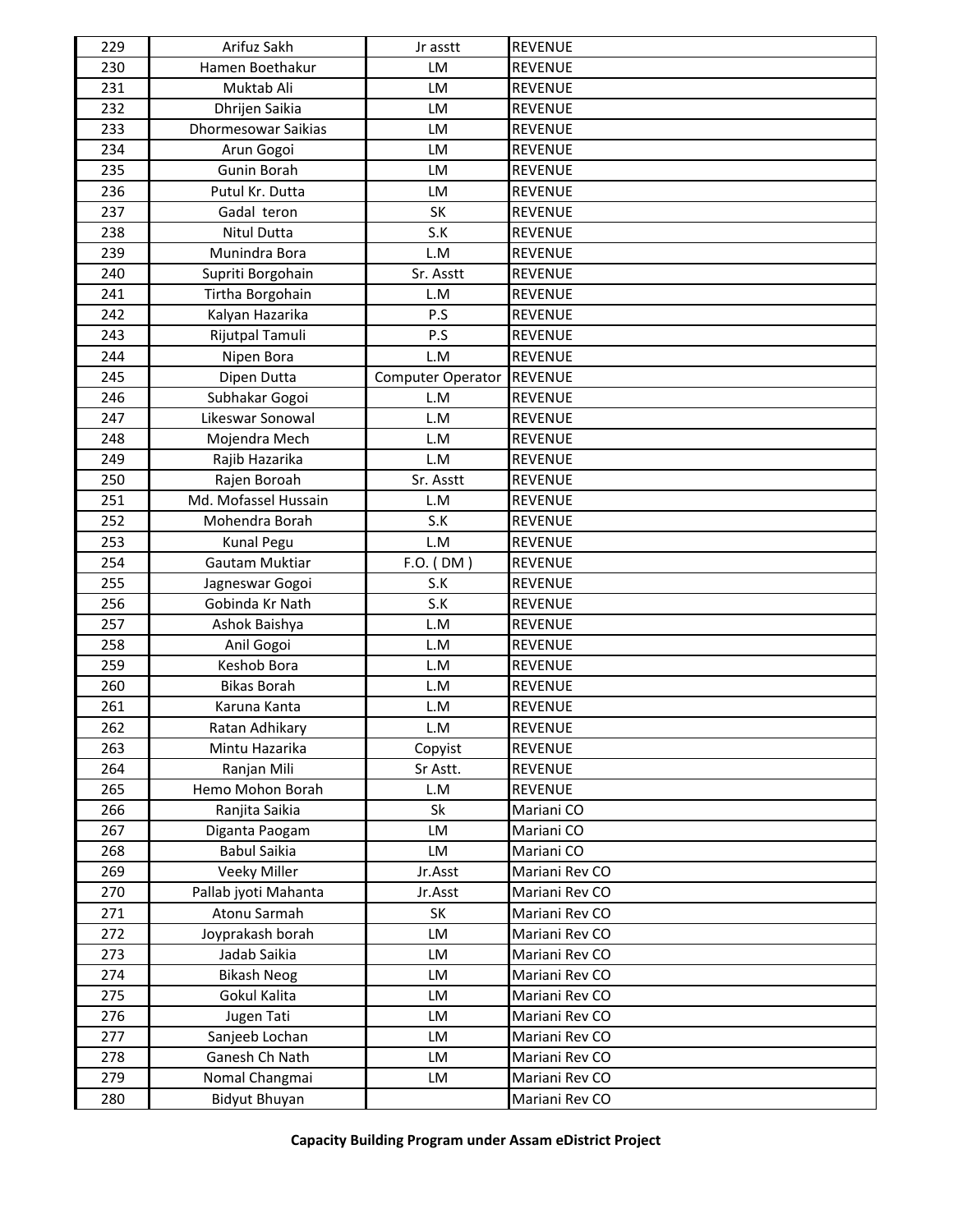#### **District Name: KAMRUP METRO Name of Participants as of 31st March 2020**

| <b>SL.No</b>   | <b>Name</b>                 | <b>Designation</b>              | <b>Office (Department)</b>     |
|----------------|-----------------------------|---------------------------------|--------------------------------|
| $\mathbf{1}$   | NAYAN JYOTI PATHAK          | D.T.O                           | M.R.D, GMCH                    |
| $\overline{2}$ | <b>BHANITA KALITA</b>       | COMPUTER OPERATOR M.R.D, GMCH   |                                |
| 3              | <b>DHARITRY BAISHYA</b>     | D.T.O                           | M.R.D, GMCH                    |
| 4              | DURGESWAR TALUKDAR          | M.R.O GMCH                      | M.R.D, GMCH                    |
| 5              | NRIPEN KR. DEKA             | <b>SIA</b>                      | G.M.C                          |
| 6              | MANIK CH. SARMAH            | M.R.O                           | <b>MMCH</b>                    |
| $\overline{7}$ | DILIP KR. BAISHYA           | SR. MRT                         | MMCH                           |
| 8              | <b>MRIGANKA LAHKAR</b>      | <b>DTO</b>                      | <b>MMCH</b>                    |
| 9              | <b>KABIN PATHAK</b>         | <b>DTO</b>                      | <b>MMCH</b>                    |
| 10             | <b>BIPUL DEKA</b>           | <b>ADO</b>                      | AGRICULTURE DEPARTMENT         |
| 11             | <b>JYOTI KONWAR</b>         | <b>ADO</b>                      | <b>AGRICULTURE DEPARTMENT</b>  |
| 12             | <b>DURGA BARUA</b>          | AGRIL. INSPECTOR                | AGRICULTURE DEPARTMENT         |
| 13             | <b>ANIL MAHANTA</b>         | AAI SONAPUR, BRC                | AGRICULTURE DEPARTMENT         |
| 14             | PARESH DAS                  | AAI HAJO BRC                    | AGRICULTURE DEPARTMENT         |
| 15             | DASARATH KALITA             | <b>AEA TULSIBARI</b>            | AGRICULTURE DEPARTMENT         |
| 16             | <b>MOHAMMAD ALI</b>         | <b>AAI KHETRI</b>               | AGRICULTURE DEPARTMENT         |
| 17             | MAHIUDDIN AHMED             | <b>AEA ISAPUR</b>               | <b>AGRICULTURE DEPARTMENT</b>  |
| 18             | <b>BHASWATI PATHAK</b>      | DEO NEGP-A                      | AGRICULTURE DEPARTMENT         |
| 19             | <b>ANJALI KALITA</b>        | <b>DEO NEGP-A</b>               | <b>ASSAM HORTI SOCIETY</b>     |
| 20             | KAMESWAR BAISHYA            | AEA, ULUBARI                    | AGRICULTURE DEPARTMENT         |
| 21             | SHRI MOHESH BARMAN          | OR OF AGRICULTURE & EXTENSION   |                                |
| 22             | SHRI JITEN CHOUDHARY        | DIRECTOR OF AGRI.               | <b>PLAINING</b>                |
| 23             | DR. ATUL CH. SARMA          | SDAO(PLANING)                   | <b>PLAINING</b>                |
| 24             | SMTI DARILYNE SHABONG       | MANAGER(VA) ASFAC ASFAC         |                                |
| 25             | SHRI PADMA KANTA BHUYAN     | <b>FIELD SUPERVISOR</b>         | <b>STATISTICES</b>             |
| 26             | SHRI SANTOSH CHAKRABORTY    | SR. ASSTT.                      | <b>FERTILAZER</b>              |
| 27             | SHRI BISHAL SARMA           | JR. ASSTT.                      | <b>ACCOUNTS</b>                |
| 28             | SHRI MUKUL KR. KAKATI       | JR. ASSTT.                      | ESSTT.                         |
| 29             | SHRI UTTAM DAS              | JR. ASSTT.                      | <b>BILL</b>                    |
| 30             | <b>SMTI MAMONI BORA</b>     | JR. ASSTT.                      | DEVELOPMENT                    |
| 31             | <b>SANGITA BORUAH</b>       | (DATA ENTRY OPERA <sup>-</sup>  | <b>HORTICULTURE</b>            |
| 32             | SHRI GAGAN DEKA             | FIELD ASSTT.                    | <b>CIS</b>                     |
| 33             | SMTI NAYAN MONI RAJKHOWA    | (DATA ENTRY OPERA HORTICULTURE  |                                |
| 34             | SHRI GHANASHYAM KALITA      | COMPUTER ASSTT.                 | DDA(MARKETING)                 |
| 35             | SONESWAR PATOWARY           | COMPUTER ASSTT.                 | <b>AGRICULTURE</b>             |
| 36             | <b>BINAY KR. VARMAN</b>     | <b>STATISTIC</b>                | SUB INSPECTOR OF STATISTICS(A) |
| 37             | SHRI ATUL BARUAH            | DIRECTOR OF AGRI. (             | <b>AGRICULTURE</b>             |
| 38             | SMTI SADIQUA RASUL SIDDIQUE | ADO(EDITOR)                     | <b>AGRICULTURE</b>             |
| 39             | SMTI UPASANA DEVI           | AAE                             | AGRICULTURE                    |
| 40             | MD. JEHIRUL HARMINE         | CTOR OF STATISTICES AGRICULTURE |                                |
| 41             | SMTI DIPIKA BAISHYA         | J.E                             | AGRICULTURE                    |
| 42             | SMTI DIPTI KONOWAR          | SA                              | AGRICULTURE                    |
| 43             | SMTI MAMONI BRAHMA          | SR. ASSTT.                      | <b>AGRICULTURE</b>             |
| 44             | SMTI ANUPAMA DEORI          | JR. ASSTT.                      | AGRICULTURE                    |
| 45             | SHRI HIRANYA DEKA           | JR. ASSTT.                      | AGRICULTURE                    |
| 46             | SMTI RUBI DAS               | SR. ASSTT.                      | <b>HORTICULTURE</b>            |
| 47             | SMTI DIPALI SARKAR          | COMPUTER ASSTT.                 | <b>AGRICULTURE</b>             |
| 48             | SHRI AJIT MOHAN             | COMPUTER ASSTT.                 | <b>AGRICULTURE</b>             |
| 49             | SRI PRADIP RAJBANSHI        | COMPUTER ASSTT.                 | <b>AGRICULTURE</b>             |
| 50             | <b>SMTI BINITA BORA</b>     | COMPUTER ASSTT.                 | <b>AGRICULTURE</b>             |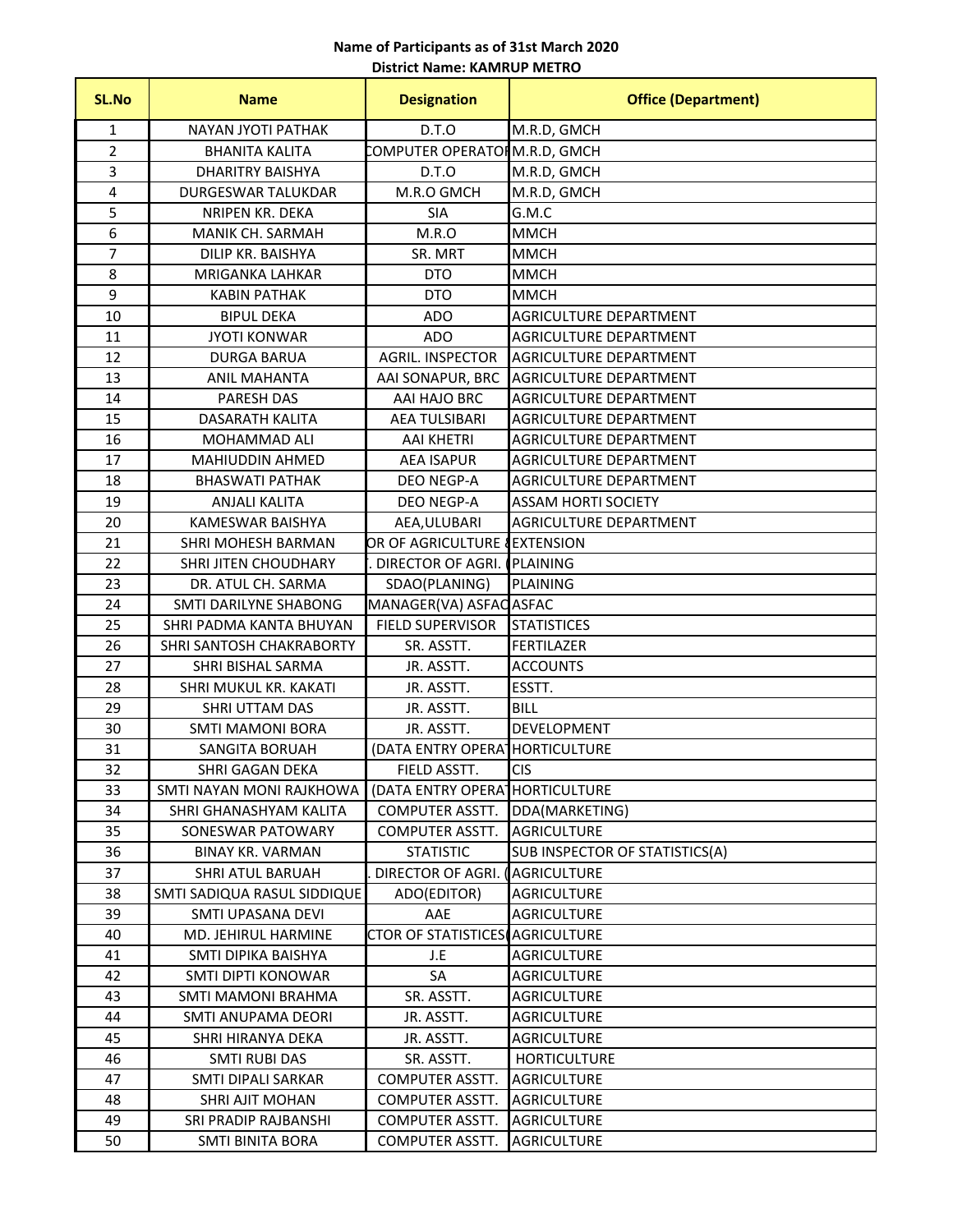| 51  | MD. ALTAF HUSSAIN                                      | <b>COMPUTER ASSTT.</b>                 | <b>AGRICULTURE</b>                          |
|-----|--------------------------------------------------------|----------------------------------------|---------------------------------------------|
| 52  | SRI PRADEEP KR. TALUKDAR                               | <b>AARKETING INSPECTO AGRICULTURE</b>  |                                             |
| 53  | SRI BHUPEN CH. BORO                                    | SR. ASSTT                              | <b>AGRICULTURE</b>                          |
| 54  | SRI MONUJ KR. TAHU                                     | SR. ASSTT                              | AGRICULTURE                                 |
| 55  | SRI TROILOKYA GOSWAMI                                  | SR. ASSTT                              | AGRICULTURE                                 |
| 56  | MD. KHIRAJ HUSSAIN                                     | <b>FIELD SUPERVISOR</b>                | <b>AGRICULTURE</b>                          |
| 57  | MAMEN CH. MALAKAR                                      | JR. ASSTT.                             | AGRICULTURE                                 |
| 58  | SRI DHARMESWAR KUMAR                                   | <b>COMPUTOR</b>                        | AGRICULTURE                                 |
| 59  | SRI SANJIB DAS                                         | MECH.                                  | <b>AGRICULTURE</b>                          |
| 60  | MD. JAIDUL ISLAM                                       | JR. ASSTT.                             | <b>AGRICULTURE</b>                          |
| 61  | <b>SMTI MRINALI NATH</b>                               | JR. ASSTT.                             | AGRICULTURE                                 |
| 62  | SRI HEM CH. PANGGING                                   | JR. ASSTT.                             | AGRICULTURE                                 |
| 63  | SRI BIPUL TUMMUNG                                      | JR. ASSTT.                             | AGRICULTURE                                 |
| 64  | SRI MONOJ KR NATH                                      | ACCOUNT ASSTT.                         | <b>AGRICULTURE</b>                          |
| 65  | PARIJAT KANAN BAISHYA                                  | <b>ADO</b>                             | <b>AGRICULTURE</b>                          |
| 66  | <b>SUJATA TALUKDAR</b>                                 | S.O(AGRI)                              | AGRICULTURE                                 |
| 67  | <b>HARMOHAN THAKURIA</b>                               | <b>TYPIST</b>                          | <b>AGRICULTURE</b>                          |
| 68  | DEBA JYOTI SARMAH                                      | NSPECTOR(STATISTICS AGRICULTURE        |                                             |
| 69  | SAMIRAN KR. NANDI                                      | SR. ASST.                              | <b>AGRICULTURE</b>                          |
| 70  | <b>MEGHALI PATHAK</b>                                  | JR. ASST.                              | AGRICULTURE                                 |
| 71  | <b>BASANTA KR. DUTTA</b>                               | SR. ASST.                              | AGRICULTURE                                 |
| 72  | SABITA MEDHI                                           | SR. ASST.                              | <b>HORTICULTURE</b>                         |
| 73  | MAINUL HAQUE TALUKDAR                                  | JR. ASST.                              | ASSAM SEED CORPORATION LTD                  |
| 74  | <b>BINOD DAS</b>                                       | JR. ASST.                              | <b>ASSAM SEED CORPORATION LTD</b>           |
| 75  | <b>ARUP CHOUDHURY</b>                                  | I/C AUDIT OFFICER                      | ASSAM SEED CORPORATION LTD                  |
| 76  | AMARENDRA SAIKIA                                       | I/C SUPDT. ASSET                       | ASSAM SEED CORPORATION LTD                  |
| 77  | <b>ALPANA BORO</b>                                     | ABM(HO)                                | <b>ASSAM SEED CORPORATION LTD</b>           |
| 78  | RATHINDRA PAUL CHOUDHURY                               | JR. ASST.                              | ASSAM SEED CORPORATION LTD                  |
| 79  | THANESWAR KALITA                                       | JR. ASST.                              | ASSAM SEED CORPORATION LTD                  |
| 80  | <b>USHA DEKA ROY</b>                                   |                                        | COMPUTER OPERATOHASSAM SEED CORPORATION LTD |
| 81  | <b>BOLEN SARMA</b>                                     | JR. ASST.                              | AGRICULTURE                                 |
|     | <b>BASHERUDDIN AHMED</b>                               | SR. ASST                               |                                             |
| 82  |                                                        |                                        | <b>AGRICULTURE</b>                          |
| 83  | PRAFULLA KR. BRAHMA                                    | JR. ADVISOR                            | ASC LTD                                     |
| 84  | UTPAL DEV BARMAN                                       | JR.ASST                                | <b>AGRICULTURE</b>                          |
| 85  | DHARANI KALITA                                         | JR .ASST                               | <b>ASC LTD</b>                              |
| 86  | <b>MAMANI CHOUDHURY</b>                                | JR. ENGG                               | ASC LTD                                     |
| 87  | ANJANA DEORI                                           | SR. ASST                               | AGRICULTURE                                 |
| 88  | <b>MADHUMITA DEVI</b>                                  | SR. ADO                                | <b>SBCL</b>                                 |
| 89  | MAUSUMI HAZARIKA BHUYAN                                | <b>ADO</b>                             | <b>SBCL</b>                                 |
| 90  | <b>RUPA HAZARIKA</b>                                   | ADO                                    | <b>SBCL</b>                                 |
| 91  | <b>BASANTA PATHAK</b>                                  | <b>JR. ACCOUNTANT</b>                  | <b>ASC LTD</b>                              |
| 92  | <b>JITU BORO</b>                                       | JR. ASST                               | <b>AGRICULTURE</b>                          |
| 93  | <b>SUSHIL DAS</b>                                      | JR.ASST                                | <b>ASC LTD</b>                              |
| 94  | <b>DEBASISH SENGUPTA</b>                               | JR. ACCOUNTANT                         | ASC LTD                                     |
| 95  | SYED SAZZADUL MANNAN SABRICOMPUTOR OPERATOLAGRICULTURE |                                        |                                             |
| 96  | <b>MAHENDRA SARMAH</b>                                 | <b>FIELD SUPERVISOR</b>                | <b>AGRICULTURE</b>                          |
| 97  | KABIN CH. DEKA                                         | <b>INSPECTOR OF STATIS AGRICULTURE</b> |                                             |
| 98  | <b>RUPA GOGOI BORA</b>                                 | SR. ASST                               | <b>AGRICULTURE</b>                          |
| 99  | PRANATI BARMAN                                         | JR. ASST                               | AGRICULTURE                                 |
| 100 | RUPJYOTI HAZARIKA                                      | JR. ASST                               | AGRICULTURE                                 |
| 101 | <b>MADURAM PATIRI</b>                                  | <b>ASST. DIRECTOR</b>                  | <b>AGRICULTURE</b>                          |
| 102 | <b>RAFIK ALI</b>                                       | SR. ASST                               | <b>AGRICULTURE</b>                          |
| 103 | <b>JATIN THAKURIA</b>                                  | SR. ASST                               | <b>AGRICULTURE</b>                          |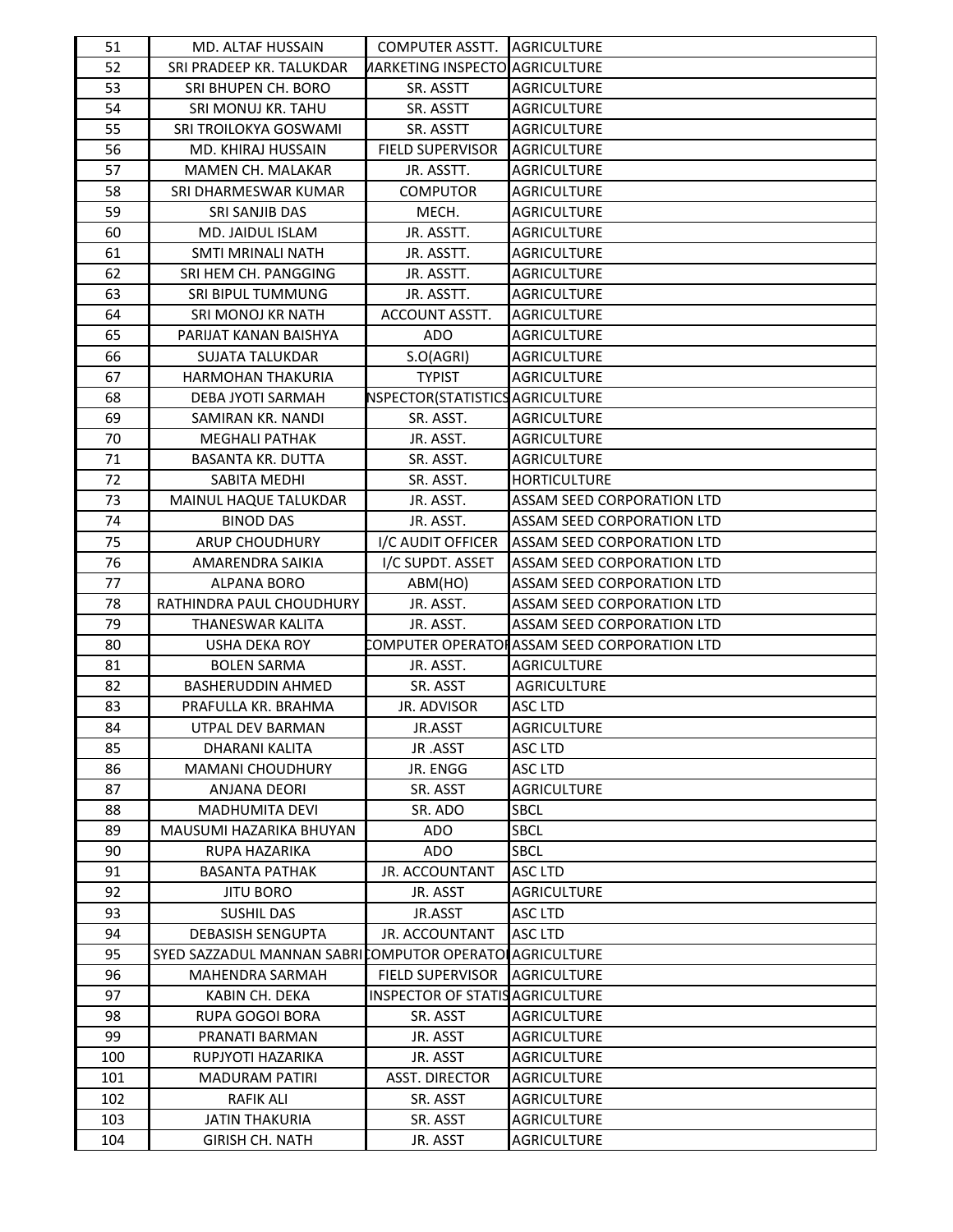| 105 | NEELAKSHI BAITHURI       | <b>ST. EXECUTIVE ENGINE AGRICULTURE</b> |                                                 |
|-----|--------------------------|-----------------------------------------|-------------------------------------------------|
| 106 | PUSPA DAS TALUKDAR       | SR. ASST                                | <b>AGRICULTURE</b>                              |
| 107 | PRANITA BORA             | SR. ASST                                | <b>AGRICULTURE</b>                              |
| 108 | <b>LIZA BORAH</b>        | <b>ADO</b>                              | <b>AGRICULTURE</b>                              |
| 109 | <b>NEWALEE TC DAS</b>    | SR. ASST                                | <b>AGRICULTURE</b>                              |
| 110 | PARAMANANDI RAJBONGSHI   | <b>COMPUTER ASST</b>                    | <b>AGRICULTURE</b>                              |
| 111 | RUPASANA BEGUM           | SR. ASST                                | <b>AGRICULTURE</b>                              |
| 112 | LATIFUDDIN AHMED         | JR. ASST                                | <b>AGRICULTURE</b>                              |
| 113 | <b>NANI GOPAL DAS</b>    | <b>INSPECTOR OF STATIS AGRICULTURE</b>  |                                                 |
| 114 | <b>KIRAN BHUYAN</b>      | <b>COMPUTER ASST</b>                    | <b>AGRICULTURE</b>                              |
| 115 | SUDARSHANA BHAGAWATI     | <b>ADO</b>                              | <b>AGRICULTURE</b>                              |
| 116 | <b>APARNA DAS</b>        | <b>ADO</b>                              | <b>AGRICULTURE</b>                              |
| 117 | MUNNA RANI SAIKIA        | PME OFFICER                             | <b>AGRICULTURE</b>                              |
| 118 | <b>GEETA DEKA</b>        | <b>ACCOUNTANT</b>                       | <b>AGRICULTURE</b>                              |
| 119 | <b>HEMANTA CHOUDHURY</b> | DA                                      | <b>AGRICULTURE</b>                              |
| 120 | <b>BHABESH CH. DEKA</b>  | DA                                      | <b>AGRICULTURE</b>                              |
| 121 | KHIRAJ HUSSAIN           | FIELD SUPERVISOR                        | <b>AGRICULTURE</b>                              |
| 122 | <b>KABITA DAS</b>        | <b>SDS</b>                              | <b>AGRICULTURE</b>                              |
| 123 | DR. MRINAL BARMAN        | DY. DIRECTOR                            | <b>AGRICULTURE</b>                              |
| 124 | <b>NABAJYOTI DAS</b>     | STATISTICAL ASST                        | DISTRICT EMPLOYMENT EXCHANGE                    |
| 125 | DIPANVITA DUTTA          | <b>STATISTICAL ASST</b>                 | DISTRICT EMPLOYMENT EXCHANGE                    |
| 126 | AJIMA BEGUM              | JR. ASST                                | DISTRICT EMPLOYMENT EXCHANGE                    |
| 127 | MADHUSMITA BORAH         | JR. ASST                                | DISTRICT EMPLOYMENT EXCHANGE                    |
| 128 | MAHIBULLA ALI            | JR. ASST                                | DISTRICT EMPLOYMENT EXCHANGE                    |
| 129 | NABIN CH. PATAR          | JR. ASST                                | DISTRICT EMPLOYMENT EXCHANGE                    |
| 130 |                          |                                         |                                                 |
| 131 | <b>PRABIN TIMUNG</b>     | JR. ASST                                | DISTRICT EMPLOYMENT EXCHANGE                    |
| 132 | KUMUD CH. TALUKDAR       | JR. ASST                                | UEI&GB                                          |
| 133 | DEEPJYOTI BHARADWAJ      | JR. ASST                                | UEI&GB                                          |
| 134 | RABINDRA CH. MAHANTA     | STATISTICAL ASST                        | DISTRICT EMPLOYMENT EXCHANGE                    |
| 135 | Brinici Kr Deka          | <b>Employment Officer</b>               | Skill Employment & Entrepreneurship Development |
| 136 | Dharma Kanta Das         | <b>Statistical Assistant</b>            | Skill Employment & Entrepreneurship Development |
| 137 | Phulmoni Marandi         | Sr. Assistant                           | Skill Employment & Entrepreneurship Development |
| 138 | Ratna Singha             | Sr. Assistant                           | Skill Employment & Entrepreneurship Development |
| 139 | Ghana Kanta Boro         | Jr. Assistant                           | Skill Employment & Entrepreneurship Development |
| 140 | Misma Begum              | Jr. Assistant                           | Skill Employment & Entrepreneurship Development |
| 141 | Jebin Ahmed              | Jr. Assistant                           | Skill Employment & Entrepreneurship Development |
| 142 | Dipak tamuly             | <b>ADA</b>                              | Agriculture                                     |
| 143 | Sayad Md. Toufique       | R.O                                     | Agriculture                                     |
| 144 | Amal Kumar Sarmah        | <b>ADO</b>                              | Agriculture                                     |
| 145 | DR. Pranab Kumar Mahanta | Deputy Director of Agr                  | Horticulture                                    |
| 146 | Dipendra Deka            | <b>ADA</b>                              | Agriculture                                     |
| 147 | Dr. Ramani Sarmah        | SDAO                                    | Agriculture                                     |
| 148 | Prafulla Mahanta         | <b>DDA</b>                              | Agriculture                                     |
| 149 | Bijoy Sarathi Sarmah     | Asstt. Dir                              | Agriculture                                     |
| 150 | Parijat Kamam Baishya    | <b>ADO</b>                              | Agriculture                                     |
| 151 | Palashmoni Baruah        | SDAO                                    | Agriculture                                     |
| 152 | Mrinal Barman            | J.D.A                                   | Agriculture                                     |
| 153 | HN Tahbildar             | <b>ADA</b>                              | Agriculture                                     |
| 154 | M.K.Baruah               |                                         | Agriculture                                     |
| 155 | Neelakhi Baithari        | A.B.E                                   | Agriculture                                     |
| 156 | M.P Rownier              | JDA                                     | Agriculture                                     |
| 157 | A.K.Sarmah               | EE                                      | Agriculture                                     |
| 158 | Sudarshana Bhagawati     | ADO(SolL)                               | Agriculture                                     |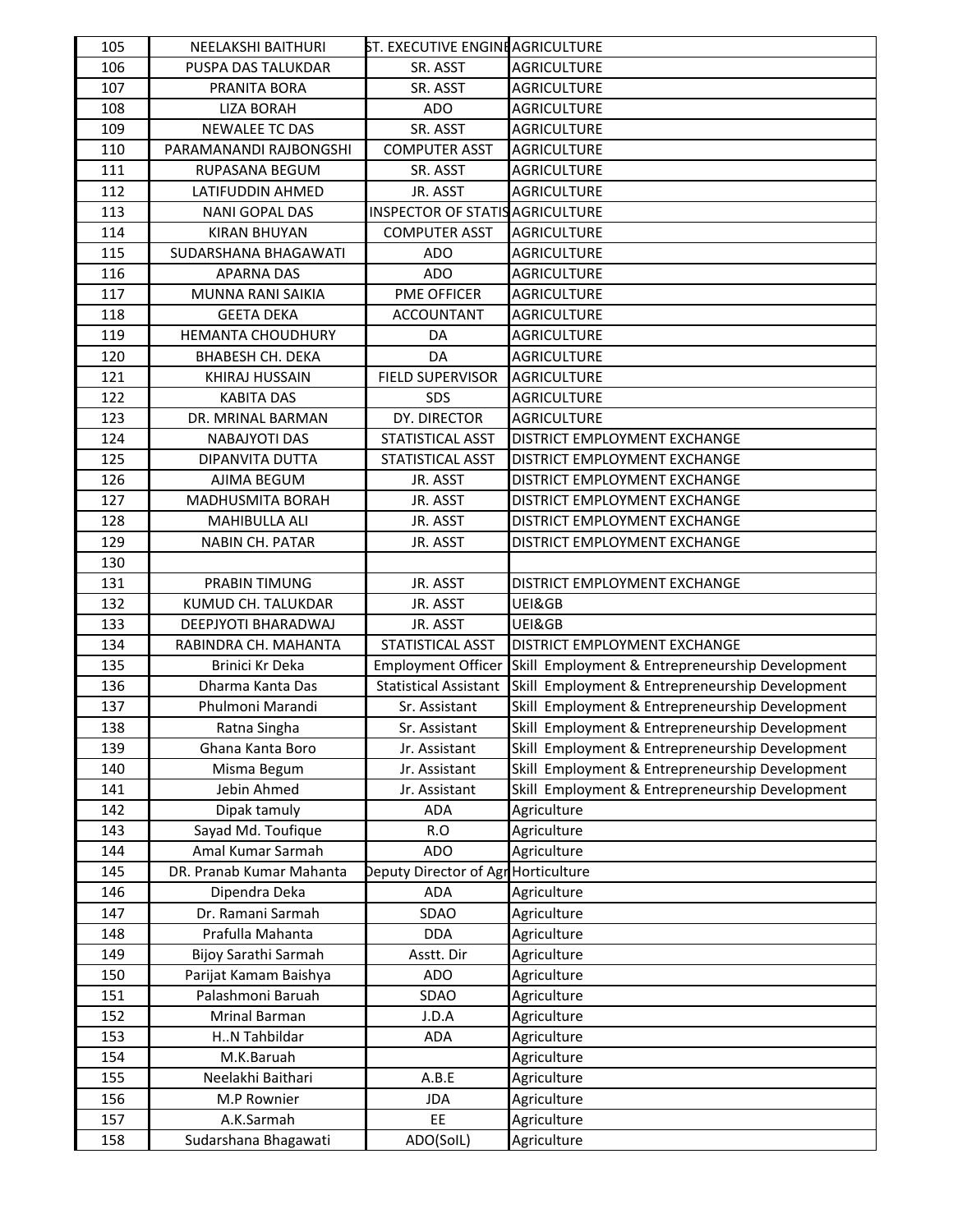| 159 | Deep Goswami          | <b>ADO</b>              | Agriculture         |
|-----|-----------------------|-------------------------|---------------------|
| 160 | Pritam Baruah         | Asstt. Dir.             | Agriculture         |
| 161 | I.M Talukdar          | <b>SDAO</b>             | Horticulture        |
| 162 | Abdul Batin Chowdhury | Sr.ADO                  | Agriculture         |
| 163 | Bitupan Saikia        | T.O                     | Agriculture         |
| 164 | Mousam Hazarika       | Asstt. Dir.             | Agriculture         |
| 165 | Moitray Sarmah        | <b>Statical Officer</b> | Agriculture         |
| 166 | Abdul Hussain         | <b>ADO</b>              | Agriculture         |
| 167 | Mosfique Ahmed        | Sr. Asstt               | Magistraj Br.       |
| 168 | Krishna Chakraborty   | Sr. Asstt               | D.C Office          |
| 169 | Chande Kachari        | Sr. Asstt               | D.C Office          |
| 170 | Vijayanti Thumung     | Jr. Asstt               | D.C Office          |
| 171 | Nani Deka DAS         | Jr. Asstt               | D.C Office          |
| 172 | Gautam Kumar          | Jr. Asstt               | D.C Office          |
| 173 | Nakul Newar           | Sr. Asstt               | D.C Office          |
| 174 | Ashok Kr. Das         | Jr. Asstt               | D.C Office          |
| 175 | Amitab M.B Boruah     | Sr. Asstt               | Circle house        |
| 176 | Pankaj Dasgupta       | Jr. Asstt               | D.C Office          |
| 177 | <b>Biswajit Das</b>   | Jr. Asstt               | D.C Office          |
| 178 | Pabitra Saikia        | Sr. Asstt               | Azara Rev. Circle   |
| 179 | KalyaniKalita         | Sr. Asstt               | D.C Office          |
| 180 | Mina Bayan            | Jr. Asstt               | D.C Office          |
| 181 | Rukminis Sarkar       | Sr. Asstt               | D.C Office          |
| 182 | Ranjunna Bhuyain      | Grad IV                 | D.C Office          |
| 183 | Manalisha Sarmah      | Jr. Asstt.              | D.C Office          |
| 184 | Minu Bezbaruah        | Jr. Asstt.              | D.C Office          |
| 185 | Shahnaj Sultan        | Jr. Asstt.              | D.C Office          |
| 186 | Pratap Karjee         | Jr. Asstt.              | D.C Office          |
| 187 | Suren Das             | Jr. Asstt.              | D.C Office          |
| 188 | Jayanta Kr. Bayan     | Jr. Asstt.              | D.C Office          |
| 189 | Sadananda Barman      | Jr. Asstt.              | D.C Office          |
| 190 | Durgeswar Hazarika    | Jr. Asstt.              | D.C Office          |
| 191 | Gouranga Sarkar       | Jr. Asstt.              | D.C Office          |
| 192 | Gitanjali Bhuyain     | Jr. Asstt.              | D.C Office          |
| 193 | Momi Ahmed            | Jr. Asstt.              | D.C Office          |
| 194 | Kalpana Das           | Jr. Asstt.              | D.C Office          |
| 195 | Barun Phukan          | Jr. Asstt.              | D.C Office          |
| 196 | Jayanta B Kayanath    | Jr. Asstt.              | D.C Office          |
| 197 | Kalyan Das            | Jr. Asstt.              | D.C Office          |
| 198 | Merina Begum          | Jr. Asstt               | D.C Office          |
| 199 | Baliram Kalita        | Sr. Asstt               | D.C Office          |
| 200 | Anowar Husasain       | Sr. Asstt               | D.C Office          |
| 201 | Ruby Saikia           | Jr. Asstt               | D.C Office          |
| 202 | Gulapi Talukdar       | Jr. Asstt               | D.C Office          |
| 203 | Hirendra Talukdar     | Jr. Asstt               | D.C Office          |
| 204 | <b>Hriday Das</b>     | Sr. Asstt               | D.C Office          |
| 205 | Sajida Begum          | Jr. Asstt               | D.C Office          |
| 206 | Dipendra Nath Sarma   | Sr. Asstt               | D.C Office          |
| 207 | Aswinee Kalita        | Sr. Asstt               | D.C Office          |
| 208 | Runumi Ramchiary      | Sr. Asstt               | D.C Office          |
| 209 | Rajumoni Saikia       | Jr. Asstt               | D.C Office          |
| 210 | Bikash Kakati         | Jr. Asstt               | D.C Office          |
| 211 | <b>Adalat Singh</b>   | Sr. Asstt               | D.C Office          |
| 212 | Jiten Das             | Jr. Asstt               | Adm. Br. DC. Office |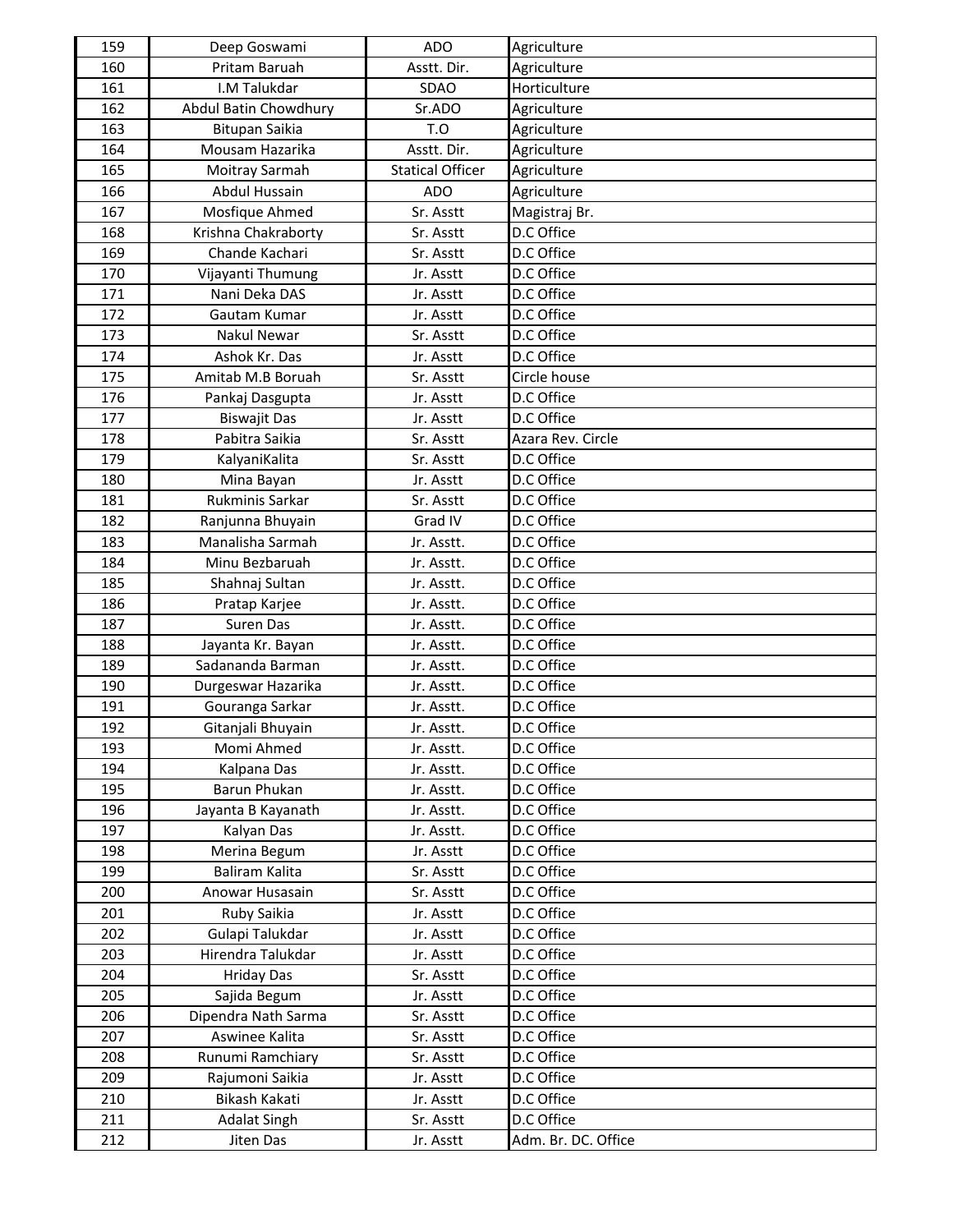| 213 | Nabajyoti Kalita         | Jr. Asstt   | <b>Rev Circle</b>  |
|-----|--------------------------|-------------|--------------------|
| 214 | Jugal Deka               | Sr. Asstt.  | <b>Reev Circle</b> |
| 215 | Anita Choudhury          | Sr. Asstt.  | <b>Rev Circle</b>  |
| 216 | Samiran Thakuria         | Jr. Asstt   | <b>Rev Circle</b>  |
| 217 | Nurjahan Begum           | Jr. Asstt   | <b>FT</b>          |
| 218 | Acmyuta Nanda Das        | Sr. Asstt.  | <b>Rev Circle</b>  |
| 219 | Rekha Moni Choudhry      | Jr. Asstt   | <b>Rev Circle</b>  |
| 220 | Padmini Malakar          | Jr. Asstt   | <b>Rev Circle</b>  |
| 221 | <b>Putul Das</b>         | Jr. Asstt   | PFCBr              |
| 222 | Bandana Das              | Jr. Asstt   | PFCBr              |
| 223 | Tarini kanta Das         | Jr. Asstt   | Dc.Office          |
| 224 | Kiran Sarmah             | Jr. Asstt   | Civil Defence      |
| 225 | Bhabesh Ch. Deka         | Jr. Asstt   | Azara Co           |
| 226 | Dipali Mahanta           | Jr. Asstt   | Central Reciept    |
| 227 | Jinu deka                | Jr Asstt    | Dc.Office          |
| 228 | Ratnswar das             | Jr Asstt    | Dc.Office          |
| 229 | Debanonda Bowlary        | Jr Asstt    | Dc.Office          |
| 230 | Debajit Nath             | Jr Asstt    | Dc.Office          |
| 231 | Ganeswar Boro            | Sr.Asstt    | Dc.Office          |
| 232 | Nilakshi Teron           | Jr Asstt    | Dc.Office          |
| 233 | Gopal Boro               | Jr Asstt    | Dc.Office          |
| 234 | Medini Baishya           | Jr Asstt    | Dc.Office          |
| 235 | Samed Ali                | <b>SK</b>   | Circle Office      |
| 236 | Khagen Barman            | LM          | Circle Office      |
| 237 | Akan Ch. Das             | Jnr. Asstt  | Circle Office      |
| 238 | Rupali Chutia            | Jnr. Asstt  | Circle Office      |
| 239 | Nayan Ch. Baro Choudhury | Jnr. Asstt  | Circle Office      |
| 240 | Deepali Kalita           | Sr. Asstt.  | Civil Defence      |
| 241 | Gita Rangchon            | Jnr. Asstt  | Circle Office      |
| 242 | Dhurbajyoti Das          | LM          | Circle Office      |
| 243 | Upen Talukdar            | LM          | Circle Office      |
| 244 | Sailendra khataniar      | <b>SK</b>   | Circle Office      |
| 245 | Manju Rani Boro          | Jr Asstt    | D.C Office         |
| 246 | Debajit Choudhury        | L.M         | Rev. Circle        |
| 247 | <b>Boloksingh Engti</b>  | Jr Asstt    | D.C Office         |
| 248 | Prithwiraj Yohdder       | Jr Asstt    | D.C Office         |
| 249 | Nilamani Mahanta         | Jr Asstt    | Rev. Circle        |
| 250 | Sushil Kalita            | L.M         | Rev. Circle        |
| 251 | Mithun Patowary          | L.M         | Rev. Circle        |
| 252 | Sanjay Kumar             | L.M         | Rev. Circle        |
| 253 | Mahesh Kalita            | L.M         | Rev. Circle        |
| 254 | Raifuddin Ahmed          | S.K         | Rev. Circle        |
| 255 | <b>Bhogeswar Das</b>     | L.M         | Rev. Circle        |
| 256 | Surjya Kanta Medhi       | L.M         | Rev. Circle        |
| 257 | Kumar Ghimir             | ${\sf L.M}$ | Rev. Circle        |

**Capacity Building Program under Assam eDistrict Project Name of Participants as of 31st March 2020**

**District Name: KAMRUP RURAL**

| <b>SL.No</b> | <b>Name</b>            | <b>Designation</b> | <b>Office (Department)</b> |
|--------------|------------------------|--------------------|----------------------------|
|              | <b>GIRINDER KALITA</b> | L.M.               | <b>GARAIMARI</b>           |
|              | TANKESWAR NATH         | L.M.               | KAMALPUR                   |
|              | <b>MADHAB DAS</b>      | L.M.               | <b>KAMALPUR</b>            |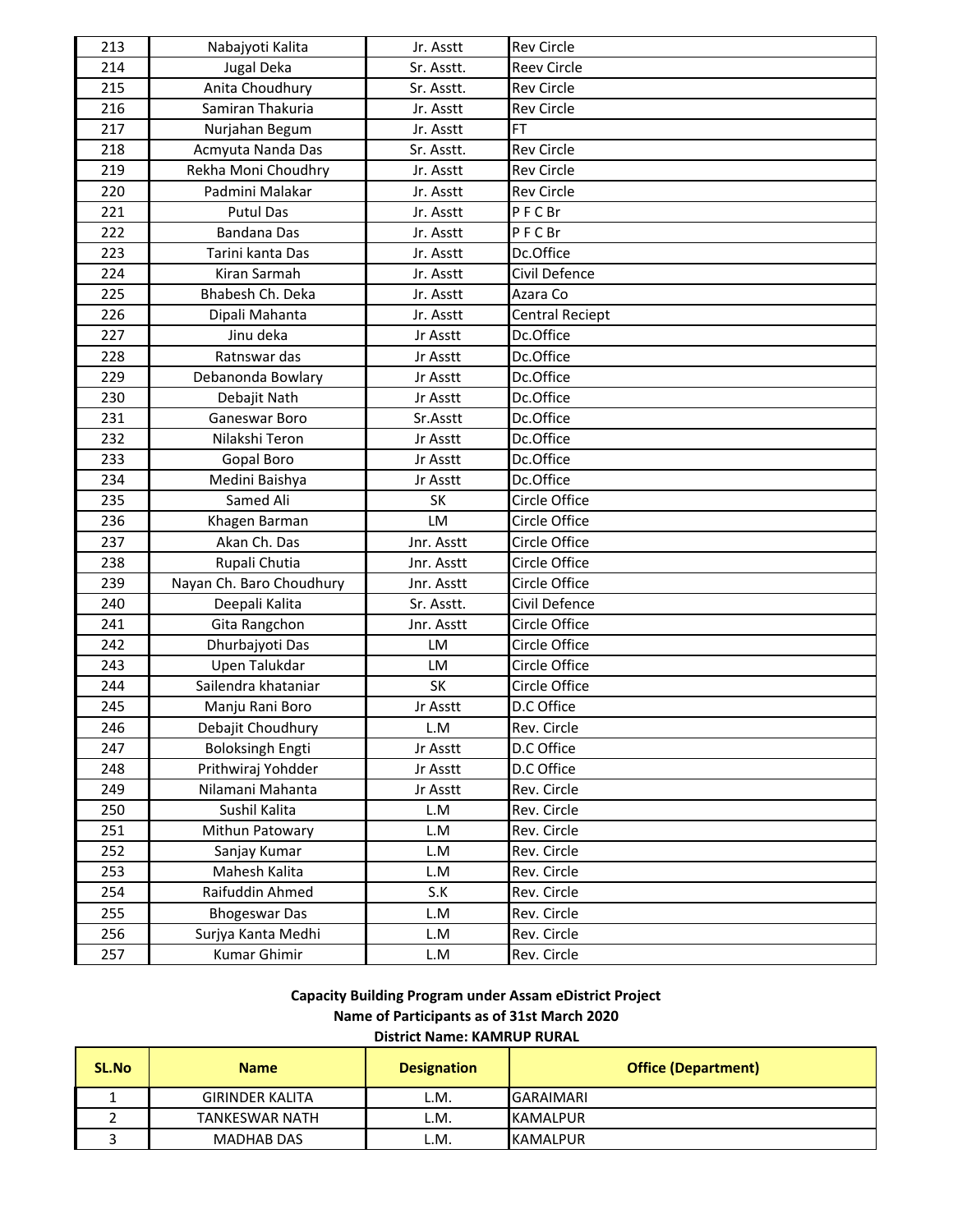| 4  | <b>GANGADHAR TALUKDAR</b> | L.M.          | <b>HAJO</b>          |
|----|---------------------------|---------------|----------------------|
| 5  | <b>UDHAB CHAUDHARY</b>    | L.M.          | <b>NAGARBERA</b>     |
| 6  | <b>BHARAT CH. RABHA</b>   | L.M.          | <b>CHAMARIA</b>      |
| 7  | <b>TARUN CHAUDHARY</b>    | JR. ASST.     | <b>NAGARBERA</b>     |
| 8  | <b>KHARGESWAR DEKA</b>    | L.M.          | <b>OLAH</b>          |
| 9  | <b>MD. ARFTAN ALI</b>     | L.M.          | <b>KAMALPUR</b>      |
| 10 | <b>MANTU DEKA</b>         | <b>DPA</b>    | JT. D H S            |
| 11 | THANESWAR KALITA          | <b>DPA</b>    | JT. D H S            |
| 12 | DIPANKAR SARMA            | JR. ASST.     | <b>DTO</b>           |
| 13 | <b>KUSHAL TUNG</b>        | L.M.          | N. GHY               |
| 14 | <b>BIPUL KR. BARUH</b>    | E/W           | SUB REGISTER, RANGIA |
| 15 | DINESWAR KALITA           | L.M.          | PALASHBARI           |
| 16 | <b>BIPUL BORO</b>         | L.M.          | <b>BOKO</b>          |
| 17 | MD. KHASFUL ALI           | L.M.          | PALASHBARI           |
| 18 | PRABHAT CH. KALITA        | L.M.          | PALASHBARI           |
| 19 | NAMO KR. BAHMA            | L.M.          | <b>BOKO</b>          |
| 20 | PARASHU RAM MEDHI         | L.M.          | <b>BOKO</b>          |
| 21 | <b>BASANTA KALITA</b>     | L.M.          | <b>BOKO</b>          |
| 22 | PADIP CH. NATH            | L.M.          | PALASHBARI           |
| 23 | MAINUL HOQUE CHOUDHARY    | L.D.A.        | CHAMARIA             |
| 24 | <b>MD. NURUL GANI</b>     | L.M.          | <b>HAJO</b>          |
| 25 | MADHAB CH. DAS            | L.M.          | <b>GARAIMARI</b>     |
| 26 | <b>GIREN KOCH</b>         | L.M.          | <b>KAMALPUR</b>      |
| 27 | <b>TAIJUDDIN AHMED</b>    | L.M.          | <b>KAMALPUR</b>      |
| 28 | MUKUNDA NATH              | U.D. ASSTT.   |                      |
| 29 | ANANTA KR. NATH           | L.M.          | PALASHBARI           |
| 30 | DINESH DUTT               | L.M.          | <b>OLAH</b>          |
| 31 | DHIREN CH. DAS            | L.M.          | N. GHY               |
| 32 | <b>OHAB ALI</b>           | L.M.          | <b>KAMALPUR</b>      |
| 33 | <b>TARUN KUMAR</b>        | L.M.          | RANGIA               |
| 34 | <b>JATIN DAS</b>          | L.M.          | RANGIA               |
| 35 | <b>SYED ALI</b>           | E/W           | RANGIA(S.B.R.)       |
| 36 | <b>BIRESWAR SARMA</b>     | L.M.          | <b>RANGIA</b>        |
| 37 | <b>BAKUL SAHARIA</b>      | L.M.          | RANGIA               |
| 38 | KUMUD CH. DAS             | <b>HEALTH</b> | PALASHBARI           |
| 39 | <b>NOSWSHAD ALI</b>       | <b>HEALTH</b> | <b>GARAIMARI</b>     |
| 40 | KHAGENDRA NATH DAS        | L.M.          | <b>KAMALPUR</b>      |
| 41 | <b>DIPAK NATH</b>         | L.M.          | <b>OLAH</b>          |
| 42 | APURBA GOSWAMI            | L.M.          | KAMALPUR             |
| 43 | ALINDRA DAIMARY           | L.M.          | KAMALPUR             |
| 44 | PABAN DAS                 | L.M.          | PALASHBARI           |
| 45 | RADHA CH. RABHA           | L.M.          | PALASHBARI           |
| 46 | JATIL CH. MALAKAR         | L.M.          | <b>OLAH</b>          |
| 47 | AINAL HAQUE THAKURIA      | L.M.          | <b>OLAH</b>          |
| 48 | PRAMILA KUMARI            | JR. ASSTT.    | S.D.O. (RANGIA)      |
| 49 | KARUNA KR. DAS            | L.M.          | PALASHBARI           |
| 50 | SANATAN KALITA            | L.M.          | N. GHY               |
| 51 | UPENDRA SAHARIA           | L.M.          | <b>CHHAYGAON</b>     |
| 52 | SATISH MEDHI              | L.M.          | CHHAYGAON            |
| 53 | JIBESWAR DAS              | L.M.          | GARAIMARI            |
| 54 | <b>MAHENDRA NATH</b>      | L.M.          | <b>BOKO</b>          |
| 55 | MANAD KR. NATH            | L.M.          | <b>BOKO</b>          |
| 56 | PHANIDHAR SARMA           | F W           | <b>HEATH</b>         |
| 57 | ANIL DAS                  | S C           | HEATH                |
|    |                           |               |                      |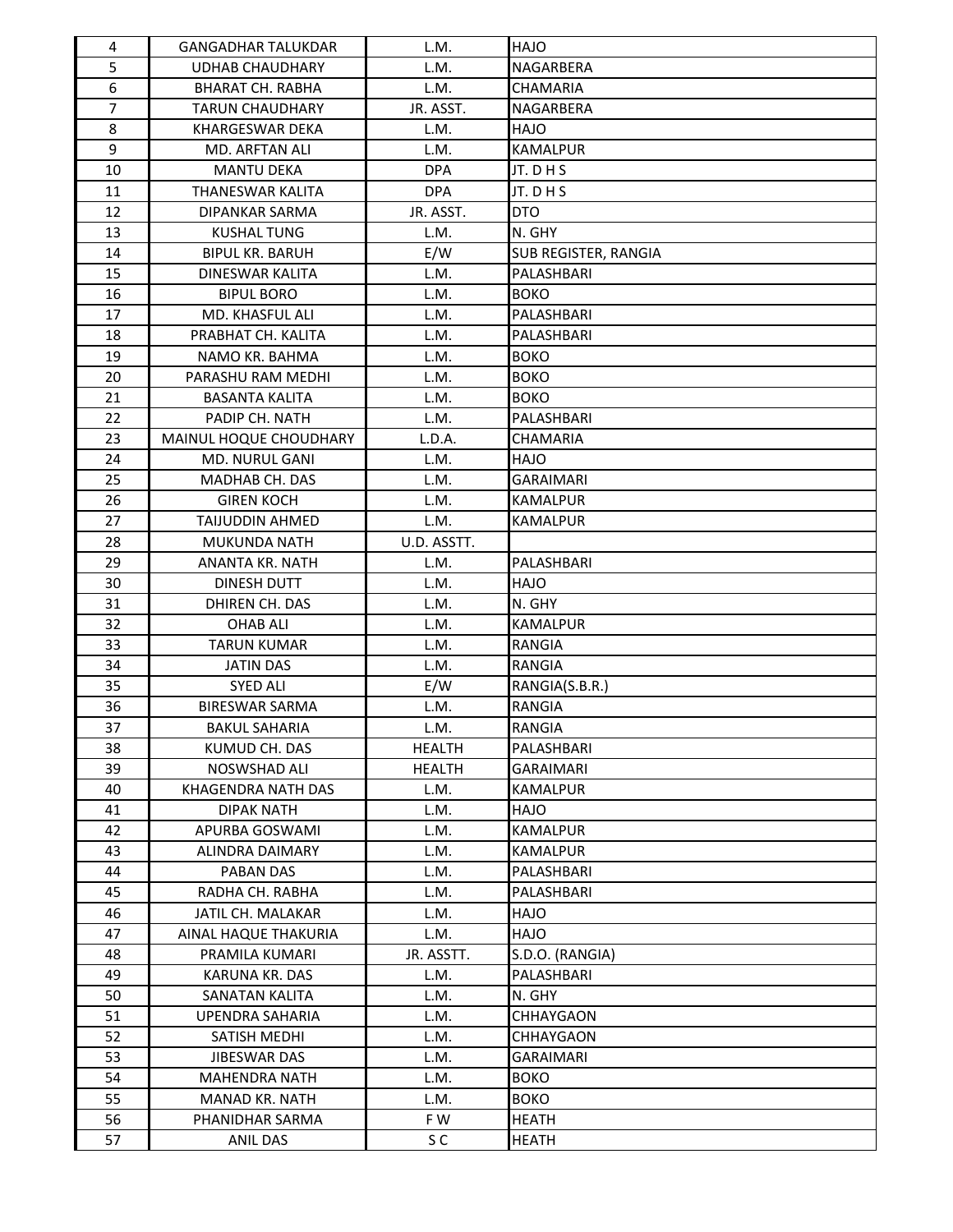| 58         | JYOTISH CH. KALITA              | L.M.                | <b>GARAIMARI</b>                 |
|------------|---------------------------------|---------------------|----------------------------------|
| 59         | ARJEN KR. RABHA                 | L.M.                | <b>BOKO</b>                      |
| 60         | PRADIP KR. RAY                  | L.M.                | <b>BOKO</b>                      |
| 61         | <b>ABDUL LATIF BOSH</b>         | L.M.                | <b>KAMALPUR</b>                  |
| 62         | <b>NURUL ISAM</b>               | L.M.                | PALASBARI                        |
| 63         | <b>HARESWAR MEDHI</b>           | L.M.                | <b>RANGIA</b>                    |
| 64         | <b>ABDUL MATLAB</b>             | L.M.                | RANGIA                           |
| 65         | <b>NRIPEN MAHANTA</b>           | JR. ASST            | S.D.O (C) RANGIA                 |
| 66         | SALIMUDDIN ALI                  | S.K                 | KAMALPUR                         |
| 67         | <b>ASWINI DEKA</b>              | L.M.                | N. GHY                           |
| 68         | PRAHLAD SARMA                   | SR. ASST.           | S.D.O.(RANGIA)                   |
| 69         | PRAMOD NATH                     | L.M.                | <b>BOKO</b>                      |
| 70         | <b>TILAK DAS</b>                | L.M.                | <b>KAMALPUR</b>                  |
| 71         | AKSHAY KR. KALITA               | L.M.                | <b>KAMALPUR</b>                  |
| 72         | MADAN CH. NATH                  | L.M.                | <b>KAMALPUR</b>                  |
| 73         | <b>JYOTISH THAKURIA</b>         | L.M.                | CHAYGAON                         |
| 74         | DHARANI CHAR DAS                | L.M.                | CHAYGAON                         |
| 75         | <b>BABUL CH. DAS</b>            | COMPANT.            | <b>HEALTH</b>                    |
| 76         | PRAFULLA MALAKAR                | L.M.                | <b>CHAMARIA</b>                  |
| 77         | MD. CHANDMAHMD                  | L.M.                | Kamalpur                         |
| 78         | <b>AITUN BEGUM</b>              | Jr. Asstt.          | S.D.O.(Rangia)                   |
| 79         | KANAK CH. DEKA                  | L.M.                | Kamalpur                         |
| 80         | MANABENDRA SINGHA               | L.M.                | Nagarbera                        |
| 81         | <b>BISWAJIT KR. RAY</b>         | L.M.                | <b>Boko</b>                      |
| 82         | <b>ABDUR RAHIM</b>              | L.M.                | <b>Boko</b>                      |
| 83         | <b>GOPAL</b>                    | L.M.                | Chamaria                         |
| 84         | MANABENDRA SINGHA               | L.M.                | NAGARBERA                        |
| 85         | JYOTISH CH. DEKA                | U.D.A.              | N. GHY                           |
| 86         | <b>HITESH DEKA</b>              | R.H.I.              | <b>RANICHC</b>                   |
| 87         | NIRANJAN CH. BORO               | JR. ASSTT.          | SDO(RANGIA)                      |
| 88         | DIPAMANI DEVI                   | <b>COMPUTER</b>     | <b>BIHDIA PHC</b>                |
| 89         | <b>MAHIBUN NESSA</b>            | LDA                 | <b>BEZARA CHC</b>                |
| 90         | MD RAFIQUE ALI                  | L.M.                | <b>REVENUE</b>                   |
| 91         | <b>BHABESH CH. BARUAH</b>       | U.D.A.              | <b>HEALTH &amp; F.WDEPT HAJO</b> |
| 92         | LOHIT CH. DEV                   | U.D.A.              | HEALTH & F.WDEPT HAJO            |
| 93         | PRADIP DAS                      | <b>COMPUTER</b>     | HEALTH DEPT.                     |
| 94         | PRAFULLA NATH                   | LDA                 | SDO©RANGIA                       |
| 95         | <b>GOLEEK KALITA</b>            | LM                  | <b>SDC NAGARBERA</b>             |
| 96         | Pramila Das                     | Mandal              | Revenue                          |
| 97         | Niral Bharali                   | Mandal              | Revenue                          |
| 98         | Bopish Thakuria                 | Mandal              | Revenue                          |
| 99         | Pradip Ch. Nath<br>Kulen Kalita | Mandal<br>Mandal    | Revenue                          |
| 100        | Pradip Kr. Kalita               |                     | Revenue<br>Health                |
| 101<br>102 | <b>Kushal Tumung</b>            | Jr. Asstt<br>Mandal | Revenue                          |
| 103        | Nabin Ch. Das                   | Mandal              | Revenue                          |
| 104        | Punyadhar Bora                  | Mandal              | Boko Rev. Circle                 |
| 105        | Biswajit kumar roy              | L.M                 | Goroimari Rev. Circle            |
| 106        | Bidya nath Medhi                | L.M                 | Boko Rev. Circle                 |
| 107        | Sarat Ch. Nath                  | L.M                 | Revenue                          |
| 108        | <b>Utpal Das</b>                | L.M                 | Revenue                          |
| 109        | Jibeswar Das                    | L.M                 | Goroimari Rev. Circle            |
| 110        | Dipak Nath                      | L.M                 | North G.C.                       |
| 111        | Rejaul Hussain                  | L.M                 | Revenue                          |
|            |                                 |                     |                                  |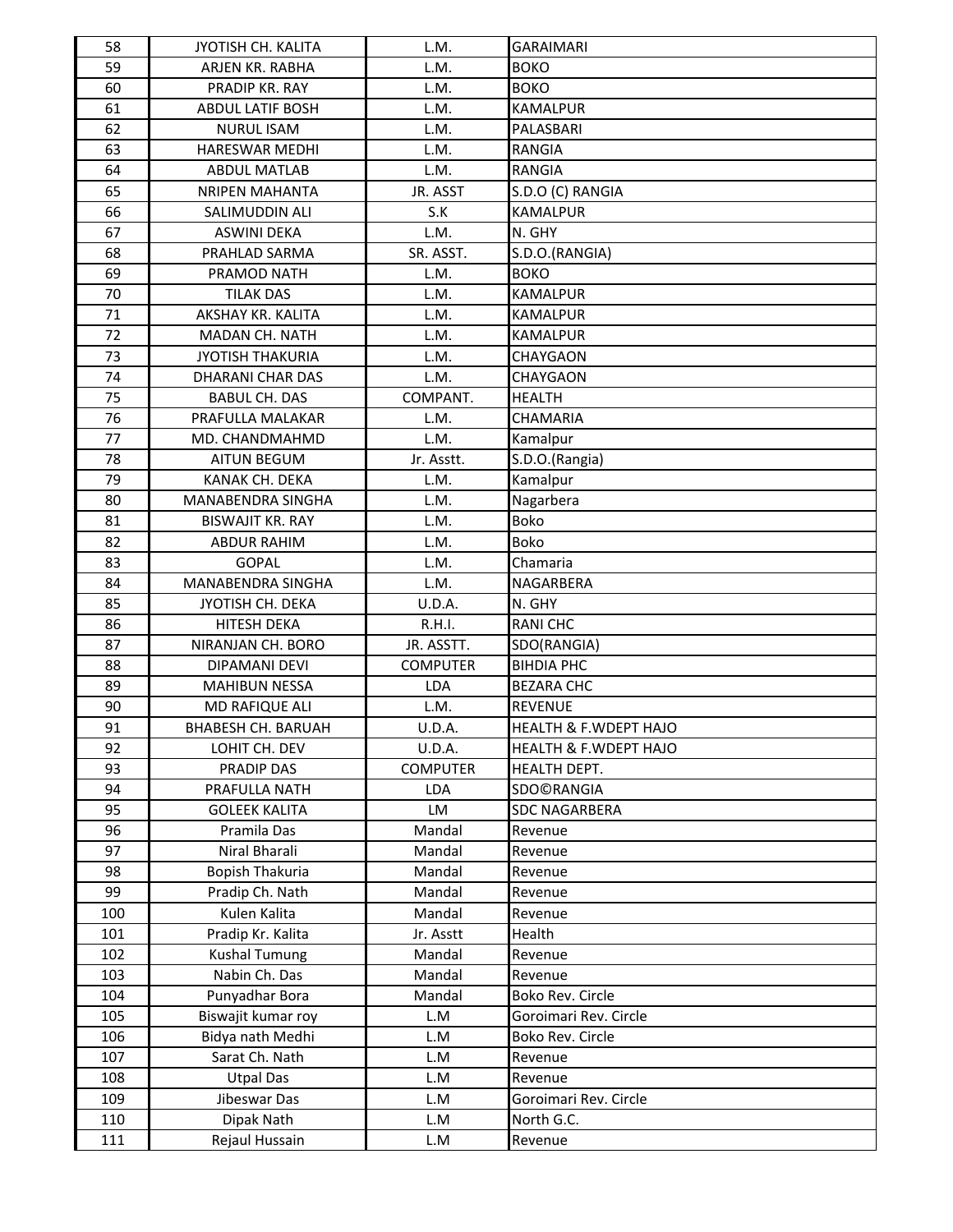| 112        | Golak kalita              | L.M        | Revenue            |
|------------|---------------------------|------------|--------------------|
| 113        | Parashuram Medhi          | L.M        | Revenue            |
| 114        | Madhab Ch. Das            | L.M        | Revenue            |
| 115        | Bhuban Ch. Das            | S.K        | Revenue            |
| 116        | Girindra Kalita           | L.M        | Revenue            |
| 117        | Nilanka Sarma             | Jr. Asstt  | D.H.S              |
| 118        | Samarendra Kakar          | L.M        | Revenue            |
| 119        | Jibesh Kr Deb Sarma       | L.M        | Revenue            |
| 120        | Basanti Kalita            | L.M        | Revenue            |
| 121        | Madan kr. Nath            | L.M        | Revenue            |
| 122        | Mahendra Natn             | L.M        | Revenue            |
| 123        | Manabendra Singha         | L.M.       | Revenue            |
| 124        | Pramod Ch. Nath           | L.M.       | Revenue            |
| 125        | Dinesh Kalita             | L.M.       | Revenue            |
| 126        | Anup Kumar Choudhry       | L.M.       | Revenue            |
| 127        | <b>Binod Deori</b>        | L.M.       | Revenue            |
| 128        | Harmohan Das              | L.M.       | Revenue            |
| 129        | Bishnu prashad baishya    | L.M.       | Revenue            |
| 130        | Jaiur Rahman              | L.M.       | Revenue            |
| 131        | Abdul Rohim               | L.M.       | Revenue            |
| 132        | Arjen Kr. Ralha           | L.M.       | Revenue            |
| 133        | Manuram Rakha             | L.M.       | Revenue            |
| 134        | Dharmeswor kakoti         | L.M.       | Revenue            |
| 135        | Girish Mazumdar           | L.M.       | Revenue            |
| 136        | Munindra Nath             | L.M.       | Revenue            |
| 137        | Charam Goyary             | L.M.       | Revenue            |
| 138        | Putul Mazumdar            | L.M.       | Revenue            |
| 139        | <b>Bhabesh Nath</b>       | L.M.       | Revenue            |
| 140        | Dhurba Jyoti Choudhury    | L.M.       | Revenue            |
| 141        | Rukmini Boro              | L.M        | Revenue            |
| 142        | Karuna kanta das          | L.M        | Revenue            |
| 143        | Paben das                 | L.M        | Revenue            |
| 144        | Prabhat ch. Das           | L.M        | Revenue            |
| 145        | Dipak ch. Das             | Jr. Asstt. | Revenue            |
| 146        | Nagren kr. Baruah         | L.M        | Revenue            |
| 147        | Lutfar rahman             | Jr. Asstt. | Health             |
| 148        | Satya saran dutta         | L.M        | Revenue            |
| 149        | Udhab choudhry            | L.M        | Revenue            |
| 150        | Karnadhar kalita          | L.M        | Revenue            |
| 151        | Padar doimary             | L.M        | Revenue            |
| 152        | Balin Kalita              | L.M        | Revenue            |
| 153        | Arabinda Kalita           | L.M        | Revenue            |
| 154        | Shehamun alom             | S.K        | Revenue            |
| 155        | Kumu Das                  | L.M        | Revenue            |
| 156        | Hemen Karjee              | SK         | Revenue            |
| 157        | Biswajit Deka             | LM         | Revenue            |
| 158        | Samarjyoti Das            | LM         | Revenue            |
| 159        | Aswini Deka               | LM         | Revenue            |
| 160        | Dadhi Das                 | LM         | Revenue            |
| 161        | Ratna Kumar Baruah        | LM         | Revenue            |
| 162        | Kanak Ch, Chodhury        | LM         | Revenue            |
|            |                           |            |                    |
| 163        | Deepjyoti Das             | LM         | Revenue            |
| 164<br>165 | Gajen Koch<br>Rahul Sarma | LM<br>LM   | Revenue<br>Revenue |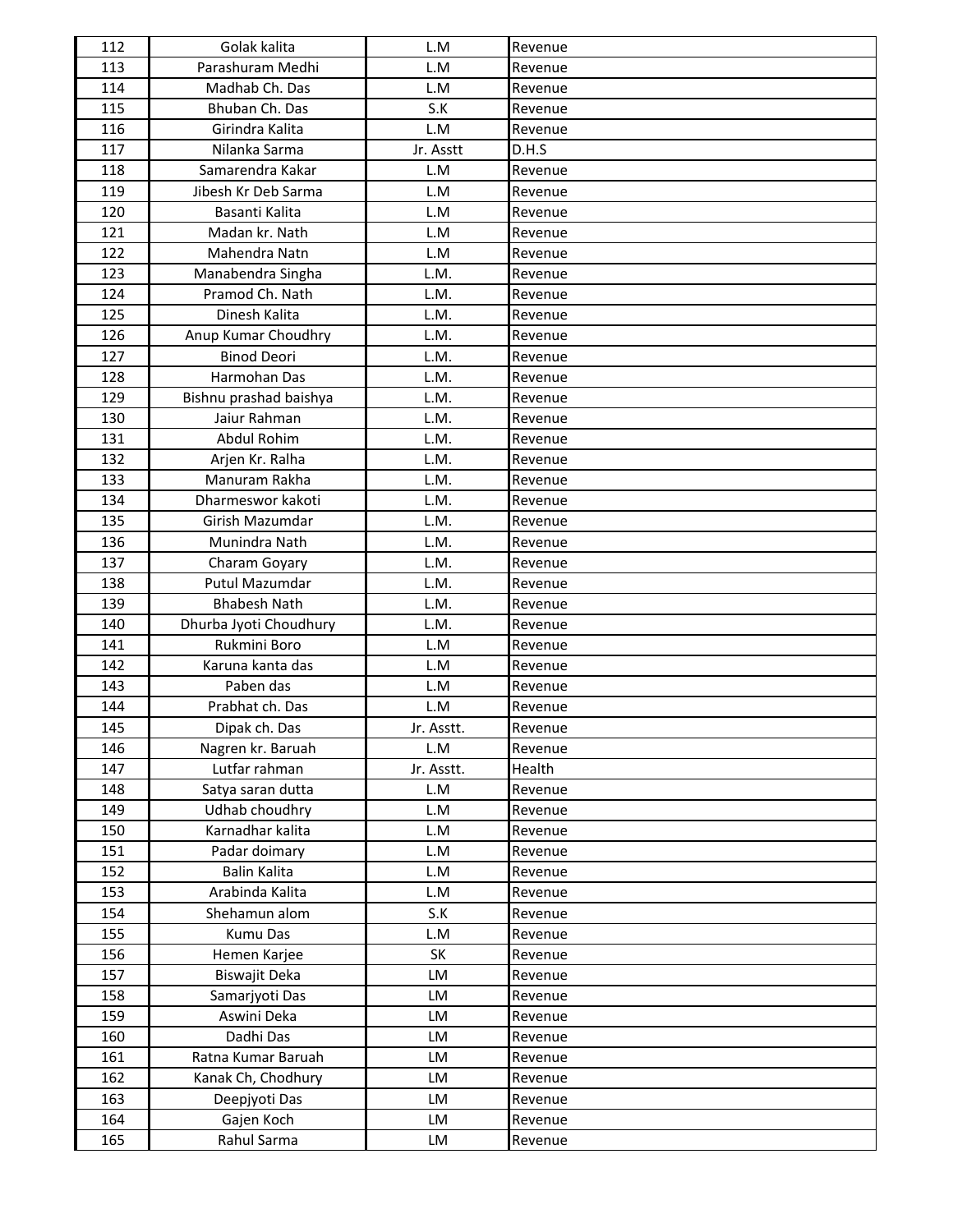| 166        | Tilama Das                          | <b>LM</b> | Revenue                          |
|------------|-------------------------------------|-----------|----------------------------------|
| 167        | Dilip Sarma                         | LM        | Revenue                          |
| 168        | Ratan Baishya                       | LM        | Revenue                          |
| 169        | Jadab Deka                          | LM        | Revenue                          |
| 170        | Suwala Nath                         | <b>LM</b> | Revenue                          |
| 171        | Arpana Sarma                        | LM        | Revenue                          |
| 172        | Chirasul Islam                      | LM        | Revenue                          |
| 173        | Champak Deka                        | LM        | Revenue                          |
| 174        | Md. Khasful Ali                     | LM        | Revenue                          |
| 175        | Md Ainal Haque Thakuria             | LM        | Revenue                          |
| 176        | Mahendra Ch Nath                    | LM        | Revenue                          |
| 177        | Srikanta Kakati                     | LM        | Revenue                          |
| 178        | Khagendra Nath das                  | LM        | Revenue                          |
| 179        | Ainul Haque Choudhury               | LM        | Revenue                          |
| 180        | <b>Vivek Basumatary</b>             | LM        | Revenue                          |
| 181        | Jatin Das                           | LM        | Revenue                          |
| 182        | Prabhat Ch Kalita                   | LM        | Revenue                          |
| 183        | Hareswar Medhi                      | LM        | Revenue                          |
| 184        | Subhangkar Ray                      | LM        | Revenue                          |
| 185        | Mainul Haque Choudhury              | LM        | Revenue                          |
| 186        | Dhiren Ch Das                       | LM        | Revenue                          |
| 187        | Ibrahim Ali                         | LM        | Revenue                          |
| 188        | <b>SANATAN RAY</b>                  | LM        | Revenue                          |
| 189        | <b>BHABEN DAS</b>                   | LM        | Revenue                          |
| 190        | NASHIRUDDIN AHMED                   | LM        | Revenue                          |
| 191        | <b>DIPAK NATH</b>                   | LM        | Revenue                          |
| 192        | <b>ASHOK KR DAS</b>                 | LM        | Revenue                          |
| 193        | <b>GITANJALI DEKA DAS</b>           | LM        | Revenue                          |
| 194        | <b>SANKAR KALITA</b>                | LM        | Revenue                          |
| 195        | DINESWAR SAIKIA                     | LM        | Revenue                          |
| 196        | <b>MADHAB DAS</b>                   | LM        | Revenue                          |
| 197        | SADANANDA DEKA                      | LM        | Revenue                          |
| 198        | PRADIP KALITA                       | LM        | Revenue                          |
| 199        | <b>BARUN CH BASUMATARY</b>          | LM        | Revenue                          |
| 200        | Abdul Mutldo                        | LM        | Revenue                          |
| 201        | <b>RAFIK ALI</b>                    | LM        | Revenue                          |
| 202        | <b>KHARGESWAR DEKA</b>              | LM        | Revenue                          |
| 203        | <b>MATIUR REHMAN</b>                | LM        | Revenue                          |
| 204        | <b>MADAN CH NATH</b>                | LM        | Revenue                          |
| 205        | <b>SULEMAN ALI</b>                  | LM        | Revenue                          |
| 206        | <b>GADADHAR DEKA</b>                | LM        | Revenue                          |
| 207        | <b>TILAK DAS</b>                    | LM        | Revenue                          |
| 208        | LAKHYADHAR NATH                     | LM        | Revenue                          |
| 209        | <b>KULEN KALITA</b>                 | LM        | Revenue                          |
| 210        | HARE KRISHNA MALAKAR                | LM        |                                  |
| 211        | <b>CHAMPAK MALAKAR</b>              | LM        | Revenue<br>Revenue               |
| 212        | <b>KANAK DEKA</b>                   | LM        |                                  |
| 213        | <b>BHABESH CH DAS</b>               | <b>SK</b> | Revenue<br><b>REVENUE</b>        |
| 214        | KANDARPA DUTTA                      | LM        | <b>REVENUE</b>                   |
|            |                                     |           |                                  |
| 215<br>216 | RAMCHNADRA LAHKAR<br>APURBA GOSWAMI | LM<br>LM  | <b>REVENUE</b><br><b>REVENUE</b> |
| 217        | <b>OHAB ALI</b>                     | LM        | <b>REVENUE</b>                   |
|            |                                     |           |                                  |
| 218        | <b>BHUPENDRA LAHKAR</b>             | LM        | <b>REVENUE</b>                   |
| 219        | SUCHIL CH DAS                       | LM        | <b>REVENUE</b>                   |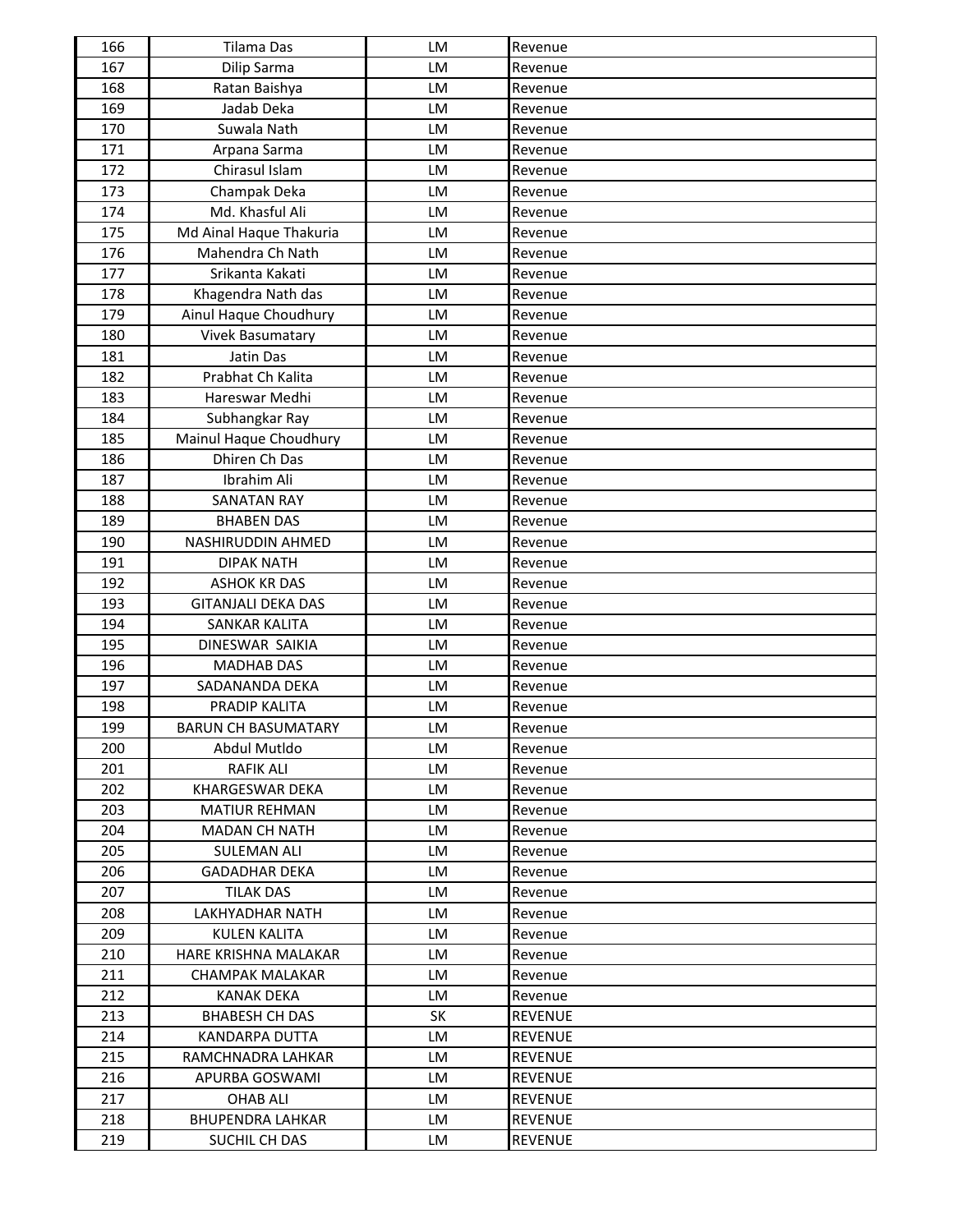| 220 | <b>HELEMUDDIN AHMED</b> | LM.     | <b>REVENUE</b> |
|-----|-------------------------|---------|----------------|
| 221 | <b>KHARGESWAR RAY</b>   | LM      | <b>REVENUE</b> |
| 222 | <b>BHUPEN PATHAK</b>    | LM      | <b>REVENUE</b> |
| 223 | <b>BHUPEN CH DAS</b>    | LM      | <b>REVENUE</b> |
| 224 | DINESH DUTTA            | LM      | <b>REVENUE</b> |
| 225 | MESHER ALI              | LM      | <b>REVENUE</b> |
| 226 | RANJIT BHATACHARYA      | LM      | <b>REVENUE</b> |
| 227 | <b>RUP KUMAR RAY</b>    | LM      | <b>REVENUE</b> |
| 228 | ANIL BHATACHARYA        | LM      | <b>REVENUE</b> |
| 229 | DILOWARA Yeasin         | LM      | <b>REVENUE</b> |
| 230 | CHANDANA THAKURIA       | JR.ASST | <b>REVENUE</b> |
| 231 | DIMBESWAR RAY           | LM      | <b>REVENUE</b> |

## **District Name: KARBIANGLONG Capacity Building Program under Assam eDistrict Project Name of Participants as of 31st March 2020**

| SL.No          | <b>Name</b>                     | <b>Designation</b> | <b>Office (Department)</b>       |
|----------------|---------------------------------|--------------------|----------------------------------|
| $\mathbf{1}$   | <b>RAKESH GUPTA</b>             | DA                 | O/O DEPUTY COMMISSIONER, DIPHU   |
| $\overline{2}$ | <b>ROBIN TERON</b>              | DA                 | O/O DEPUTY COMMISSIONER, DIPHU   |
| 3              | <b>BIDYUT HAZARIKA</b>          | DA                 | O/O DEPUTY COMMISSIONER, DIPHU   |
| 4              | DEBWESWAR KALITA                | DA                 | SDO, BOKAJAN                     |
| $\overline{5}$ | <b>DIPAK SHARMA</b>             | DA                 | SDO, BOKAJAN                     |
| 6              | DEBOJYOTI BORDOLOI              | DA                 | SDO, HAMREN                      |
| $\overline{7}$ | <b>ROBINSON TERON</b>           | DA                 | SDO, HAMREN                      |
| 8              | <b>HADSING RONGPHAR</b>         | DA                 | <b>ARO DIPHU CIRCLE</b>          |
| 9              | <b>JYOTI PRAKASH GOGOI</b>      | DA                 | ARO DIPHU CIRCLE                 |
| 10             | <b>BABUL HANSE</b>              | DA                 | <b>ARO PHULONI CIRCLE</b>        |
| 11             | <b>RAHUL NATH</b>               | DA                 | <b>ARO SILONI CIRCLE</b>         |
| 12             | <b>RAJESH ENGTI</b>             | DA                 | O/O JT. DIRECTOR, DIPHU          |
| 13             | <b>AJIT TERANG</b>              | DA                 | SDO, RAJAPATHAR                  |
| 14             | <b>REENA KATHARPI</b>           | DA                 | <b>MANJA BPHC</b>                |
| 15             | <b>RADHA HANSEPI</b>            | DA                 | <b>BOKULIA PHC</b>               |
| 16             | <b>MAMONI BORA</b>              | DA                 | <b>BOKAJAN BPHC</b>              |
| 17             | <b>SONIA ENGTIPI</b>            | DA                 | DTO, DIPHU                       |
| 18             | <b>HEMONTA SAIKIA</b>           | DA                 | O/O EMPLOYMENT EXCHANGE, DIPHU   |
| 19             | <b>BIPUL BORA</b>               | DA                 | O/O EMPLOYMENT EXCHANGE, BOKAJAN |
| 20             | <b>KESHAB SUTRADHAR</b>         | DA                 | O/O EMPLOYMENT EXCHANGE, HAMREN  |
| 21             | RASHMI BASUMATARY               | DA                 | O/O DEPUTY COMMISSIONER, DIPHU   |
| 22             | <b>LANKESWAR DAS</b>            | DA                 | O/O DEPUTY COMMISSIONER, DIPHU   |
| 23             | <b>BAHARUL ISLAM BARBHBUIYA</b> | DA                 | O/O DEPUTY COMMISSIONER, DIPHU   |
| 24             | <b>NAYAN JYOTI TETE</b>         | DA                 | SDO, BOKAJAN                     |
| 25             | <b>ASHOK RANJAN DAS</b>         | DA                 | SDO, BOKAJAN                     |
| 26             | PARTHA BASUMATARY               | DA                 | SDO, HAMREN                      |
| 27             | <b>BANESWAR BASUMATARY</b>      | DA                 | SDO, HAMREN                      |
| 28             | <b>RENUBAI TERONPI</b>          | DA                 | ARO DIPHU CIRCLE                 |
| 29             | <b>MERINA KROPI</b>             | DA                 | <b>ARO DIPHU CIRCLE</b>          |
| 30             | RANJIT BONGRUNG                 | DA                 | <b>ARO PHULONI CIRCLE</b>        |
| 31             | NANGWANLDU SHYAM                | DA                 | <b>ARO SILONI CIRCLE</b>         |
| 32             | <b>MOINA TIMUNGPI</b>           | DA                 | O/O JT. DIRECTOR, DIPHU          |
| 33             | <b>DHANSING BEY</b>             | DA                 | SUPT. DIPHU CIVIL HOSPITAL       |
| 34             | <b>LAKHINDAR TIMUNG</b>         | DA                 | HAMREN CIVIL HOSPITAL            |
| 35             | <b>RANA RONGHANG</b>            | DA                 | <b>HOWRAGHAT PHC</b>             |
| 36             | <b>BAPUKAN TERANG</b>           | DA                 | <b>DENGAON MPHC</b>              |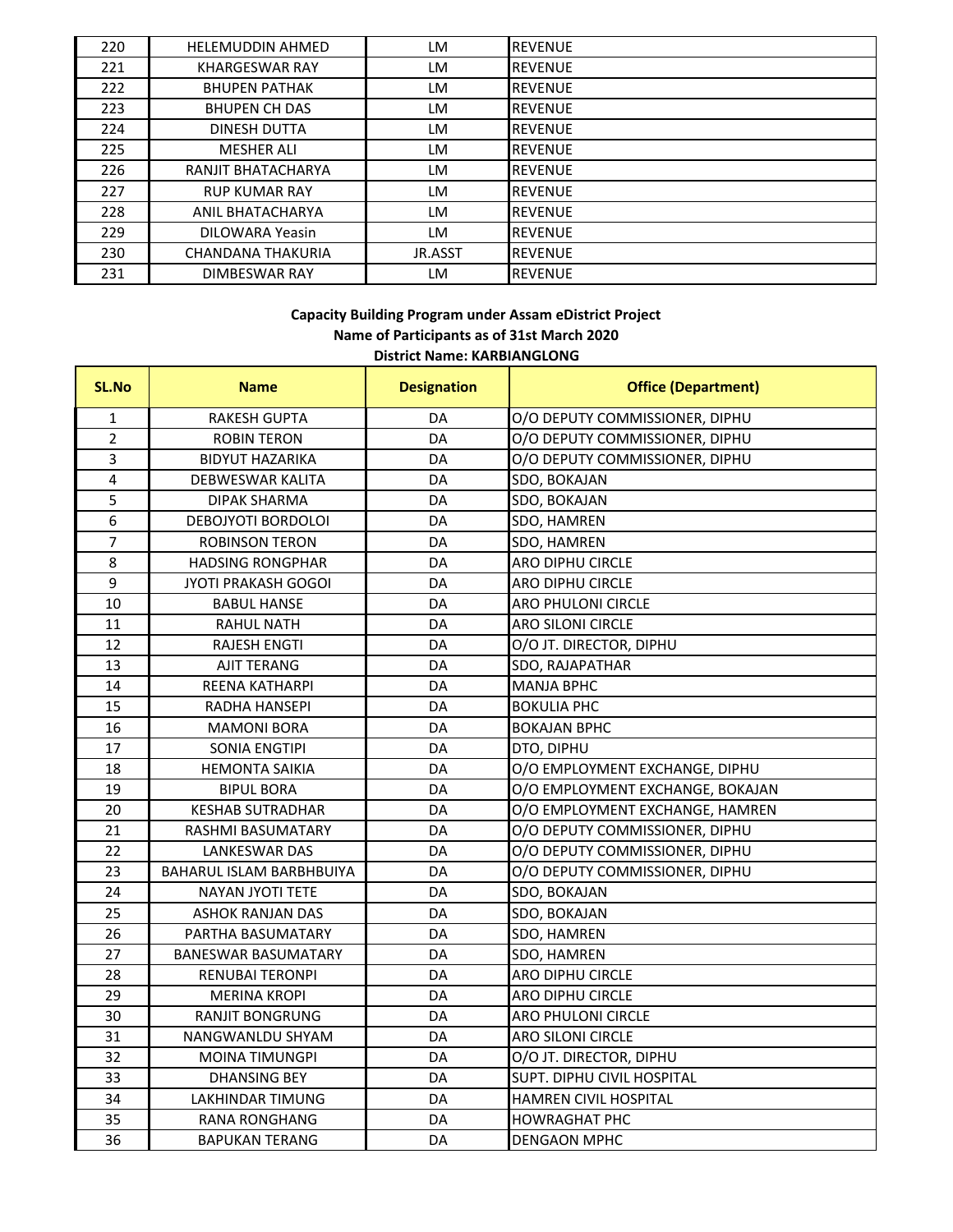| 37 | <b>DILIP PATOR</b>        | DA | DTO, DIPHU                                 |
|----|---------------------------|----|--------------------------------------------|
| 38 | <b>SACHIN BORGOHAIN</b>   | DA | O/O EMPLOYMENT EXCHANGE, DIPHU             |
| 39 | RIJUMONI KOPADHORA        | DA | O/O EMPLOYMENT EXCHANGE, BOKAJAN           |
| 40 | <b>ASHISH DAS</b>         | DA | O/O DEPUTY COMMISSIONER, DIPHU             |
| 41 | <b>ROSHAN SONAR</b>       | DA | O/O DEPUTY COMMISSIONER, DIPHU             |
| 42 | <b>DIPOL BORA</b>         | DA | O/O DEPUTY COMMISSIONER, DIPHU             |
| 43 | <b>BIJOY HAZARIKA</b>     | DA | SDO, BOKAJAN                               |
| 44 | ALEEN B. SANGMA           | DA | SDO, BOKAJAN                               |
| 45 | <b>MANJU TISSOPI</b>      | DA | SDO, HAMREN                                |
| 46 | <b>BUDHI RAM DAS</b>      | DA | SDO, HAMREN                                |
| 47 | <b>LONG SING RONGHANG</b> | DA | ARO DONKA CIRCLE                           |
| 48 | <b>VIRGINIA DERAPI</b>    | DA | ARO DONKA CIRCLE                           |
| 49 | <b>BIKRAM SING BEY</b>    | DA | O/O JT. DIRECTOR OF HEALTH, DIPHU          |
| 50 | <b>DIJEN TIMUNG</b>       | DA | PHULONI PFC                                |
| 51 | RAJU KUMAR DUTTA          | DA | <b>DEITHOR MPHC</b>                        |
| 52 | PROMOTH CH. CHOUDHURY     | DA | DOLAMARA PHC                               |
| 53 | <b>DHANESWAR ENGTI</b>    | DA | <b>CHOWKIHOLA BPHC</b>                     |
| 54 | <b>BIMAL DAS</b>          | DA | <b>EMPLOYMENT EXCHANGE DIPHU</b>           |
| 55 | <b>PRADIP SINGH</b>       | DA | O/O ADDL. DIR OF AGRICULTURE(HILLS), DIPHU |
| 56 | <b>TOMEJUL HUSSAIN</b>    | DA | O/O ADDL. DIR OF AGRICULTURE(HILLS), DIPHU |
| 57 | <b>CONFERENCE ENGTI</b>   | DA | MALISIPATHER MPHC                          |
| 58 | PABITRA KR. NATH          | DA | O/O DEPUTY COMMISSIONER, DIPHU             |
| 59 | <b>SAMPRI KRO</b>         | DA | O/O DEPUTY COMMISSIONER, DIPHU             |
| 60 | <b>MADHAV TERANG</b>      | DA | O/O DEPUTY COMMISSIONER, DIPHU             |
| 61 | SANJIB KR. RONGPI         | DA | SDO, BOKAJAN                               |
| 62 | JEET KR. RONGPI           | DA | SDO, HAMREN                                |
| 63 | <b>DIPAK BANIK</b>        | DA | SDO, HAMREN                                |
| 64 | <b>DORIN TISSO</b>        | DA | ARO DONKA CIRCLE                           |
| 65 | <b>SONALI TERONPI</b>     | DA | ARO DONKA CIRCLE                           |
| 66 | <b>KABON BEYPI</b>        | DA | ARO DIPHU CIRCLE                           |
| 67 | <b>WESLY KILLING</b>      | DA | <b>EMPLOYMENT EXCHANGE DIPHU</b>           |
| 68 | PHUDANG TERONPI           | DA | <b>EMPLOYMENT EXCHANGE DIPHU</b>           |
| 69 | KIRON CH. TERON           | DA | RONGMONGVE PHC                             |
| 70 | NALENDRA BASUMATARY       | DA | LANGHIN PHC                                |
| 71 | <b>GHANA SHYAM CHETRY</b> | DA | <b>CENTRE BAZAR MPHC</b>                   |
| 72 | <b>JULESWAR ISLARY</b>    | DA | DOKMOKA PHC                                |
| 73 | <b>PUTUL SAIKIA</b>       | DA | O/o Deputy Commissioner, Diphu             |
| 74 | KANAK CH. BORO            | DA | O/o Deputy Commissioner, Diphu             |
| 75 | AMPHU TERANGPI            | DA | O/o Deputy Commissioner, Diphu             |
| 76 | RANU BORDOLOI             | DA | SDO, Hamren                                |
| 77 | RATNESWAR NARZARY         | DA | SDO, Hamren                                |
| 78 | <b>CHANDRA TIMUNG</b>     | DA | <b>ARO Donka Circle</b>                    |
| 79 | <b>RAJIB TERANG</b>       | DA | O/o Jt. Director of Health, Diphu          |
| 80 | PHILIMON BEY              | DA | Donkamokam PHC                             |
| 81 | RANJIT TIMUNG             | DA | Zirlkindling PHC                           |
| 82 | DIGAMBOR SUTRADHAR        | DA | Umpanai BPHC                               |
| 83 | <b>HASINA AHMED</b>       | DA | Kheroni PHC                                |
| 84 | <b>HAIDER ALI</b>         | DA | DTO Diphu                                  |
| 85 | <b>MANISH SIL</b>         | DA | O/o Deputy Commissioner, Diphu             |
| 86 | RITA DAULAGUPHU           | DA | O/o Deputy Commissioner, Diphu             |
| 87 | AJANTA CHARANGSA          | DA | O/o Deputy Commissioner, Diphu             |
| 88 | <b>GEETA SANGMA</b>       | DA | <b>Balipathar PHC</b>                      |
| 89 | RINKU PHUKAN              | DA | Borpathar SD                               |
| 90 | <b>BIJOY BHUSAN DEKA</b>  | DA | Kheroni PHC                                |
|    |                           |    |                                            |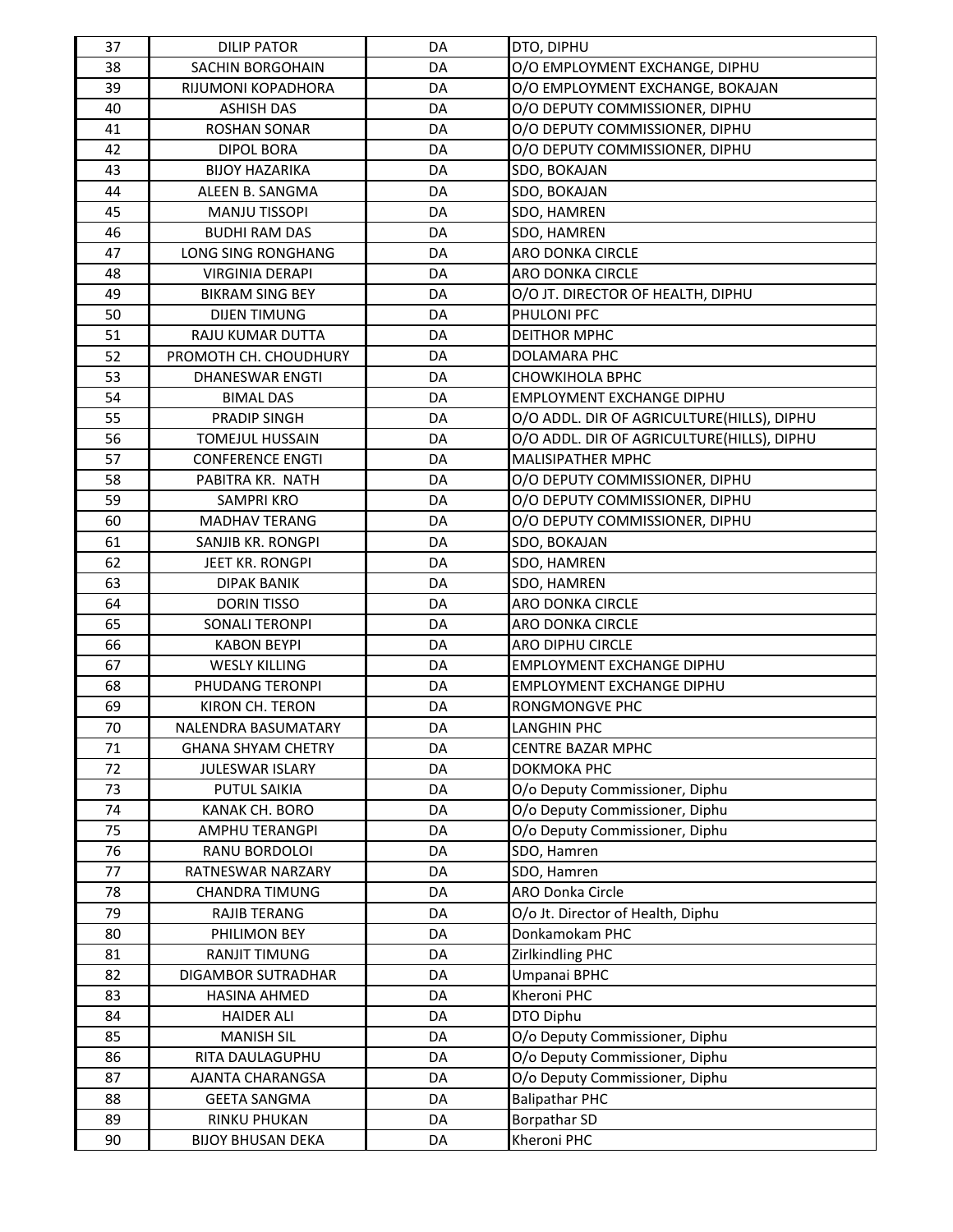| 91  | <b>RAJU CHETRY</b>          | DA                           | Mailoo PHC                 |
|-----|-----------------------------|------------------------------|----------------------------|
| 92  | MAOHENDRA RONGPI            | DA                           | Dhansiri MPHC              |
| 93  | HIREN HAZARIKA              | DA                           | Dentaghat PHC              |
| 94  | MISS SERJELY HANSEPI        | ADO, CHINTHONG               | DAO, DIPHU                 |
| 95  | SRI MANTU SAIKIA            | ADO, BAKALIA                 | DAO, DIPHU                 |
| 96  | <b>SMT. SAINJALI JOHORI</b> | ADO, LUMBAJONG               | DAO, DIPHU                 |
| 97  | MISS PAROMITA KEMPRAI       | SSA(SOIL)                    | ASC (M), STL, DIPHU        |
| 98  | SRI BIDYA SING ENGTI        | <b>FRUIT INSPECTOR</b>       | DAO, DIPHU                 |
| 99  | SRI CHAMPAK MAZUMDAR        | AAI                          | DAO, DIPHU                 |
| 100 | SRI PRADIP KUMAR SINGH      | JSA (SOIL)                   | ASC (M), STL, DIPHU        |
| 101 | SRI KENSING ENGTI           | AAI                          | DAO, DIPHU                 |
| 102 | SRI SURESH TIMUNG           | <b>AEA</b>                   | DAO, DIPHU                 |
| 103 | SRI MENSING TISSO           | <b>AEA</b>                   | DAO, DIPHU                 |
| 104 | SRI PRADIP BEY              | AAI                          | DOCC & TC, DIPHU           |
| 105 | SMT. SABITA NATH            | JR. ASSTT.                   | SO, DIPHU                  |
| 106 | SRI JAMES RONGHANG          | GRL. DEMONSTRATO ADA, (HORT) |                            |
| 107 | SRI KENSING TERON           | AAI                          | ADA, (HORT)                |
| 108 | <b>SMT. SARITA DIFOE</b>    | JR. ASSTT.                   | SO, DIPHU                  |
| 109 | SMT. ANJALI ENGTIPI         | JR. ASSTT.                   | DAO, DIPHU                 |
| 110 | SRI ACHYUT DUTTA            | AMS                          | SR. ADO (MRKT), DIPHU      |
| 111 | SRI MONIRAM RONGPI          | F.D                          | ADA (HORTI), DIPHU         |
| 112 | MISS REMI KROPI             | JR. ASSTT.                   | DAO, DIPHU                 |
| 113 | SRI PINPO BEY               | <b>GRAFTER</b>               | ADA (HORTI), DIPHU         |
| 114 | Smt. Zerina Rongpipi        | Jr. Asstt.                   | DAO, Diphu                 |
| 115 | Smt. Reena Patorpi          | Jr. Asstt.                   | DAO, Diphu                 |
| 116 | Smt. Anjali Engtipi         | Jr. Asstt.                   | DAO, Diphu                 |
| 117 | Smt. Manju Daulaguphu       | Jr. Asstt.                   | DAO, Diphu                 |
| 118 | Smt. Lota Kropi             | Jr. Asstt.                   | DAO, Diphu                 |
| 119 | Sri Longsing Teron          | Jr. Asstt.                   | ADA (Horti), Diphu         |
| 120 | Smt. Junali Timungpi        | Sr. Asstt.                   | ADA (Horti), Diphu         |
| 121 | Smt. Kadom Beypi            | Jr. Asstt.                   | AAIO, Diphu                |
| 122 | Sri Suren Tokbi             | Jr. Asstt.                   | Sr. ADO (Mrkt), Diphu      |
| 123 | Smt. Remi Kropi             | Jr. Asstt.                   | DDM, Diphu                 |
| 124 | Sri Harsing Enghi           | Jr. Asstt.                   | Statistical Officer, Diphu |
| 125 | Smt. Jeuti Teronpi          | Jr. Asstt.                   | ASC, Diphu                 |
| 126 | Smt. Kachai Hansepi         | Jr. Asstt.                   | DOCC, Diphu                |
| 127 | Smt. Ruplin Teronpi         | Jr. Asstt.                   | DOCC, Diphu                |
| 128 | Smt. Elina Singnarpi        | Jr. Asstt.                   | EE (Agri) Diphu            |
| 129 | Sri. Jimmy Rengma           | Jr. Asstt.                   | Sr. ADO (Cotton), Diphu    |
| 130 | Smt. Amala Engtipi          | AD                           | DAO, Diphu                 |
| 131 | Sri Hilson Timung           | AD                           | DAO, Diphu                 |
| 132 | Smt. Kabin Killingpi        | ADO Lumbajong                | ADO, Diphu                 |
| 133 | Smt. Nikumoni Deka Kropi    | <b>FD</b>                    | ADA (Horti), Diphu         |
| 134 | Sri Sar Angthip Teron       | <b>FD</b>                    | Agri, Diphu                |
| 135 | Harsingh Enghi              | Jr. Asstt.                   | Statistical officer        |
| 136 | Suren Tokbi                 | Jr. Asstt.                   | ADO, DDM                   |
| 137 | Elina Singnarpi             | Jr. Asstt.                   | DOCC, Diphu                |
| 138 | Zerina Rongpipi             | Jr. Asstt.                   | DAO, Diphu                 |
| 139 | Karbin Killingpi            | <b>FD</b>                    | DAO, Diphu                 |
| 140 | Ruplin Terangpi             | Jr. Asstt.                   | DOCC, Diphu                |
| 141 | <b>Hilson Timung</b>        | ADO                          | DAO, Diphu                 |
| 142 | Jimmy Rengma                | AD                           | EE, Diphu                  |
| 143 | Longsing teron              | Jr. Asstt.                   | <b>ADA Diphu</b>           |
| 144 | Junali Timungpi             | Sr. Asstt.                   | <b>ADA Diphu</b>           |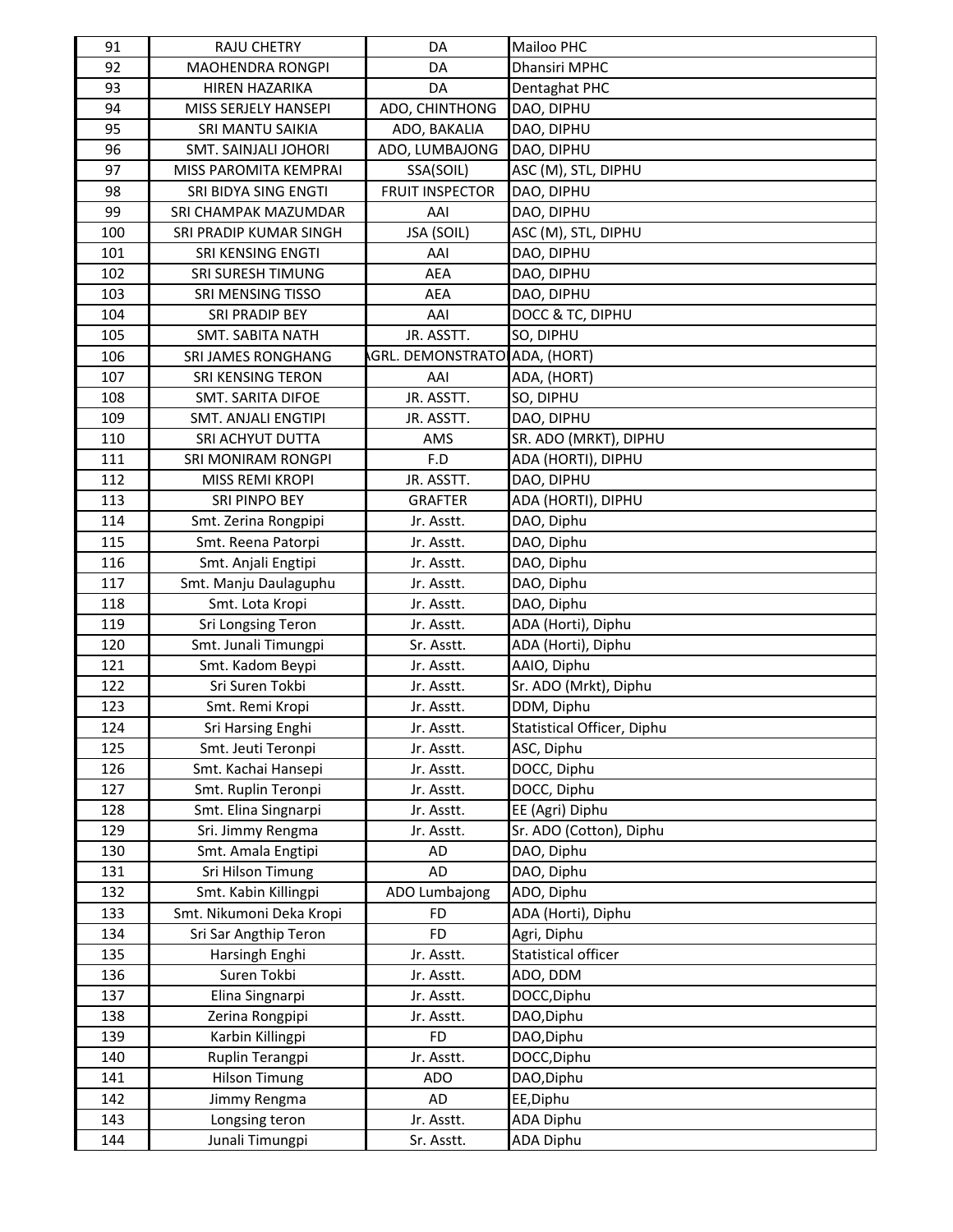| 145 | Manju Daulaguphu      | Jr. Asstt. | DAO, Diphu   |
|-----|-----------------------|------------|--------------|
| 146 | Reena Patorpi         | Jr. Asstt. | DAO, Diphu   |
| 147 | Remi Korpi            | Jr. Asstt. | <b>DDM</b>   |
| 148 | Nikumoni Deka Kropi   | Jr. Asstt. | DAO, Diphu   |
| 149 | Kadorn Beypi          | Jr. Asstt. | AAIO, Diphu  |
| 150 | Amala Engtipi         | AD         | ADO, DDM     |
| 151 | Lota Kropi            | Jr. Asstt. | DAO, Diphu   |
| 152 | Jatin Sinda lakathapi | Jr.Asstt.  | Transport    |
| 153 | Pradip Kumar Dutta    | Sr Asstt   | Transport    |
| 154 | Ranjit Engti Kathar   | Jr.Asstt.  | H&FW         |
| 155 | Prasanta Hanse        | LDA        | H&FW         |
| 156 | Longbison Rongipi     | LDA        | H&FW         |
| 157 | Lipson Kro            | LDA        | H&FW         |
| 158 | Manjul ing Phangcho   | LDA        | H&FW         |
| 159 | Jalin TERANGPI        | LDA        | H&FW         |
| 160 | Sonia Engtipi         | Jr.Asstt.  | DTO          |
| 161 | Runjita Bongrungni    | LDA        | H&FW         |
| 162 | Junidi Bathari        | LDA        | H&FW         |
| 163 | Sartram Teron         | Jr.Asstt.  | Transport    |
| 164 | Rajib Tarang          | computer   | H&FW         |
| 165 | Sachin Borgohain      | Jr.Asstt.  | DTO          |
| 166 | Deepjyoti Deka        | Jr. Asstt  | SDO Bokajan  |
| 167 | Suman Singh           | Jr. Asstt  | SDO Bokajan  |
| 168 | Ajit Pharuj           | SM         | SM           |
| 169 | Vodengsari Enjleng    | SM         | <b>ARO</b>   |
| 170 | Kamal Engleng         | LM         | ARO          |
| 171 | James Engt            | MM         | <b>ARO</b>   |
| 172 | Jonardhan Timung      | SM         | <b>ARO</b>   |
| 173 | Sampi Karo            | Jr. Asstt  | SDO Bokajan  |
| 174 | Dhari Tokbi           | LM         | ARO          |
| 175 | Nixon Brahma          | LM         | <b>ARO</b>   |
| 176 | Robindra Bougryng     | LM         | <b>ARO</b>   |
| 177 | Chandra Sing Teron    | LM         | <b>ARO</b>   |
| 178 | Daimon Teron          | LM         | <b>ARO</b>   |
| 179 | Lakhiram Timung       | S.K        | A.S.O Office |
| 180 | <b>Borsing Ingti</b>  | S.K        | A.S.O Office |
| 181 | Ripun Lajam           | L.M        | A.R.O Office |
| 182 | Narayan Dutta         | S.M        | A.S.O Office |
| 183 | Babusan Teran         | L.M        | A.R.O Office |
| 184 | Sochin Engti          | M.M        | A.S.O Office |
| 185 | Rita Bordoloi         | L.M        | A.R.O Office |
| 186 | Nangwanlu Shyam       | <b>UDA</b> | A.R.O Office |
| 187 | Nasen Rengma          | S.K        | A.R.O Office |
| 188 | Amrit Timung          | M.M        | A.R.O Office |
| 189 | <b>Bilison Rongpi</b> | M.M        | A.R.O Office |
| 190 | Cpearge Teron         | M.M        | A.R.O Office |
| 191 | Kamal Ch. Engti       | S.K        | A.R.O Office |
| 192 | Mongal Sing Rongpi    | M.M        | A.S.O Office |
| 193 | Podmo Terang          | M.M        | A.R.O Office |
| 194 | <b>Binoy Terang</b>   | M.M        | A.R.O Office |
| 195 | Kisson Ingti          | M.M        | A.R.O Office |
| 196 | Kalam Singh           | L.M        | A.R.O Office |
| 197 | Tarun Rongpi          | L.M        | ARO          |
| 198 | Naylu Temup           | L.M        | ARO          |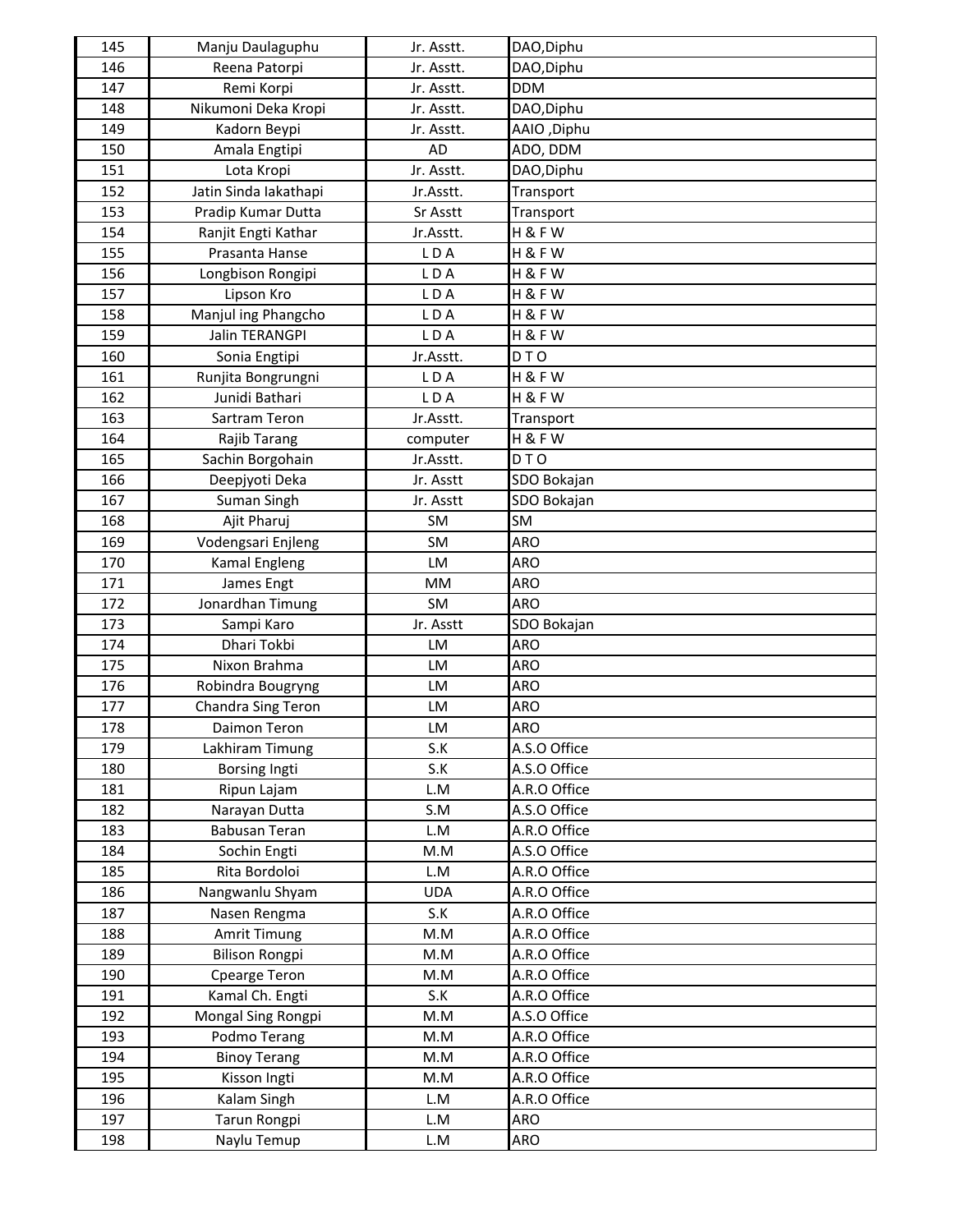| 199 | <b>Headsing Longphor</b>       | L.D.A                    | ARO        |
|-----|--------------------------------|--------------------------|------------|
| 200 | Rensing kro                    | M.M                      | ARO        |
| 201 | leena teronpi                  | S.A                      | S.O        |
| 202 | Runila Terongpi                | L.D.A                    | ASO        |
| 203 | Renu mai Teronpi               | U.D.A                    | ARO        |
| 204 | Kabon Biypi                    | O/Asstt                  | <b>ARO</b> |
| 205 | Dharom singh dera              | L.M                      | ARO        |
| 206 | Arati Das                      | <b>DEO</b>               | SO         |
| 207 | Dilip Rey                      | L.M                      | <b>ARO</b> |
| 208 | Raju Rong chong                | L.M                      | ARO        |
| 209 | Jyoti Prakash Gogoi            | <b>DEO</b>               | S.O        |
| 210 | Langtu Timung                  | SK                       | A.R.O      |
| 211 | Devoram Rongphar               | M.M                      | A.R.O      |
| 212 | Mohiram Teron                  | R.M                      | A.R.O      |
| 213 | Manik Teron                    | L.M                      | A.R.O      |
| 214 | <b>Lonkirom Teron</b>          | L.M                      | A.R.O      |
| 215 | Raju Rongpi                    | M.M                      | A.R.O      |
| 216 | Joleswar Islary                | L.D.A.                   | H & FW     |
| 217 | <b>BapuKan Terang</b>          | H.E.                     | H & FW     |
| 218 | Ajit Terang                    | H.A.                     | H & FW     |
| 219 | Sarhon Teron                   | M.P.W.                   | H & FW     |
| 220 | Dijen Timung                   | H.E.                     | H & FW     |
| 221 | Rana Ronghang                  | N.M.A.                   | H & FW     |
| 222 | Nalendra Basumatary            | Dresser                  | H & FW     |
| 223 | Ghana Shyam Chetry             | N.M.A.                   | H & FW     |
| 224 | Radha Hansepi                  | L.D.A.                   | H & FW     |
| 225 | Rina Kathari                   | L.D.A.                   | H & FW     |
| 226 | Rajesh Engti                   | <b>Statistical Asst.</b> | H & FW     |
| 227 | Geeta Saugona                  | H.E.                     | H & FW     |
| 228 | Mohendra Rongpi                | H.E.                     | H & FW     |
| 229 | Raju Chetri                    | S.W.                     | H & FW     |
| 230 | Pranjal Bora                   | S.W.                     | H & FW     |
| 231 | Rinku Phukan                   | N.M.A.                   | H & FW     |
| 232 | Sonari Ronghang                | LM                       | Revenue    |
| 233 | Prodip Engti                   | LM                       | Revenue    |
| 234 | <b>Golap Sing Engti</b>        | LM                       | Revenue    |
| 235 | <b>Babul Hanse</b>             | <b>UDA</b>               | Revenue    |
| 236 | <b>Raiding Bey</b>             | MM                       | Revenue    |
| 237 | Kishore Daimary                | LM                       | Revenue    |
| 238 | <b>Babuson Bey</b>             | LM                       | Revenue    |
| 239 | Robindra Bongrum               | LM                       | Revenue    |
| 240 | Dhon Sing Tisso                | SK                       | Revenue    |
| 241 | Kameswar Engti                 | LM                       | Revenue    |
| 242 | <b>Ewel Tissong</b>            | LM                       | Revenue    |
| 243 | Khor Sing Engti                | LM                       | Revenue    |
| 244 | Dhoni Tokbi                    | LM                       | Revenue    |
| 245 | Longki Bay                     | SK                       | Revenue    |
| 246 | <b>AUGUSTINE HANSE</b>         | MM                       | Revenue    |
| 247 | Damien Teron                   | LM                       | Revenue    |
| 248 | David Teron                    | LM                       | Revenue    |
| 249 | Brojen Rongpi                  | LM                       | Revenue    |
| 250 | Kamal Engleng<br>Chandra Teron | LM                       | Revenue    |
| 251 |                                | <b>LM</b>                | Revenue    |
| 252 | R.Bayeng                       | LM                       | Revenue    |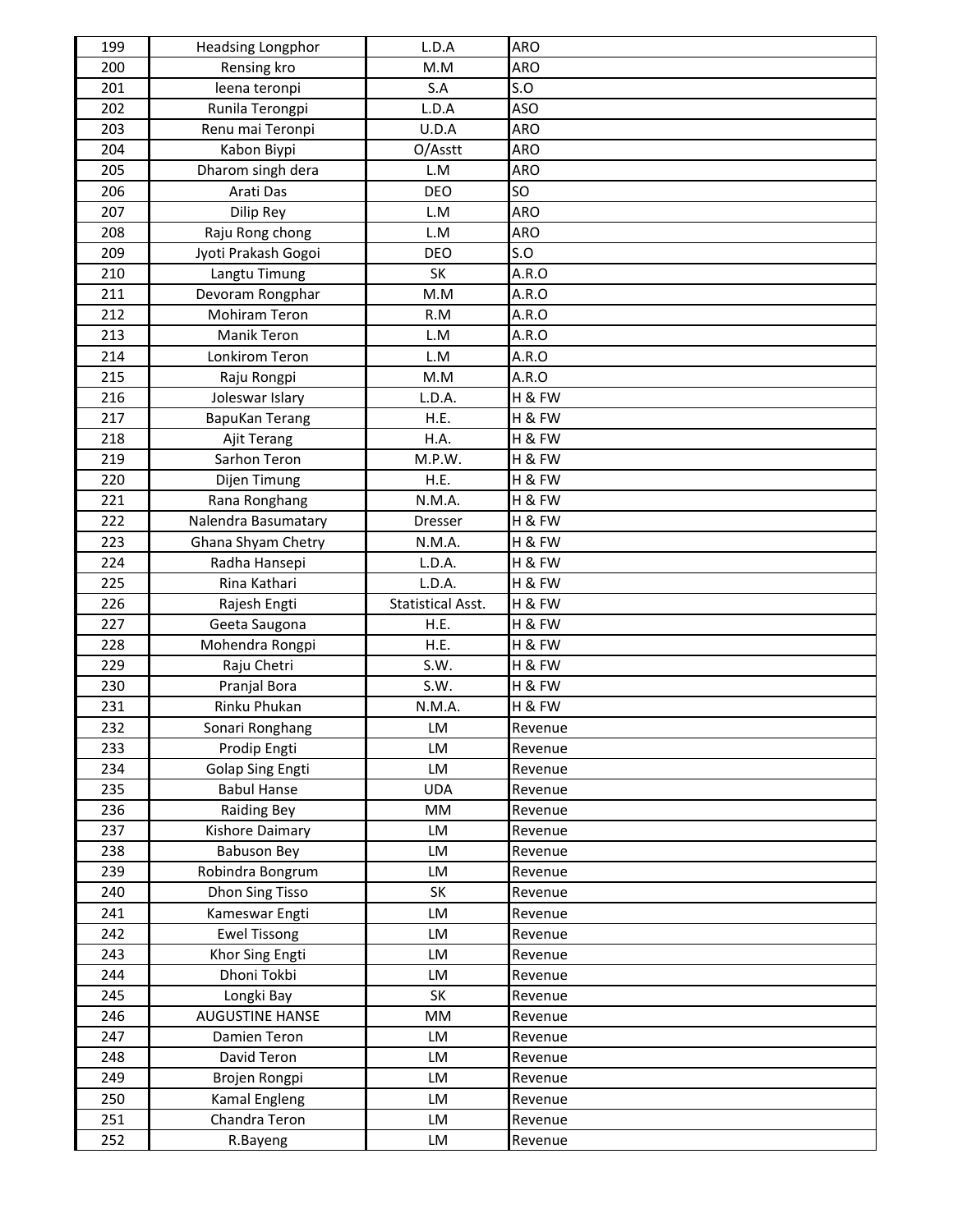| 254<br>Manoj. Hanse<br>LM<br>Revenue<br>255<br>Raju Rongphar<br>LM<br>Revenue<br>256<br>Longki Engti<br>LM<br>Revenue<br>257<br><b>Binoy Basumatary</b><br>SK<br>Revenue<br>258<br>Niya Singh Rongpi<br><b>SK</b><br>Revenue<br>259<br>Nixon Brahma<br>LM<br>Revenue<br>260<br>SK<br>Robindra Barman<br>Revenue<br>261<br><b>SK</b><br>Settlement<br>Munindra Narzary<br>262<br><b>SK</b><br>Settlement<br>Robertson Rongpher<br>SK<br>263<br>Settlement<br>Ram killing<br>264<br>George Tano<br><b>SK</b><br>Settlement<br>265<br>SK<br>Settlement<br>Saken narzary<br>266<br>Dhon singh Rongpi<br>SK<br>Settlement<br>267<br>Settlement<br>Bapuram terang<br><b>SM</b><br>268<br><b>SM</b><br>Settlement<br>Bidya teron<br>269<br>SM<br>Settlement<br>Julram Engleng<br>270<br>SM<br>Settlement<br><b>Augustin Hanse</b><br>271<br><b>Banard Sangma</b><br>SM<br>Settlement<br>272<br>Probin Hanse<br><b>SM</b><br>Settlement<br>273<br>SM<br>Settlement<br><b>Bimal terang</b><br>274<br>Nolini Rongpharpi<br><b>UDA</b><br>Settlement<br>275<br><b>SM</b><br>Khon Sing Rongpi<br>Settlement<br>276<br>Long Sing bey<br>SM<br>Settlement<br>277<br><b>Bijoy Engti</b><br>LM<br>Settlement<br>278<br>SM<br>Settlement<br>Ajit phangcho<br>279<br>Rohin Kro<br>LM<br>Settlement<br>280<br>JD Timung<br><b>SM</b><br>Settlement<br>281<br><b>SK</b><br>Settlement<br>Dayal Phangscho<br>282<br><b>SM</b><br>Longki Rongpi<br>Settlement<br>283<br>Dina Nath Basumatary<br>SM<br>Settlement<br>284<br>SM<br>Heman Bay<br>Settlement<br>285<br>Dhon singh Teran<br>SM<br>Settlement<br>286<br>ANJANA CHARANGSA<br>SR.ASST<br><b>DC OFFICE</b><br>287<br><b>LANKESWAR DAS</b><br>SR.ASST<br><b>DC OFFICE</b><br>288<br><b>DIPOL BORA</b><br>SR.ASST<br><b>DC OFFICE</b><br>289<br><b>DC OFFICE</b><br><b>ROBIN TERON</b><br><b>MONDAL</b><br>290<br>RITAMONI DAULAGUPHU<br>SR.ASST<br><b>DC OFFICE</b><br>291<br><b>DC OFFICE</b><br><b>TIBON TERONGPI</b><br>SR.ASST<br>292<br><b>AMPHU TERANGPI</b><br>JR.ASST<br>DC OFFICE<br>293<br>RASHMI BASUMATARY<br>SR.ASST<br><b>DC OFFICE</b><br>SR.ASST<br><b>DC OFFICE</b><br>294<br><b>KANAK BORO</b><br>295<br><b>SARPO TERANG</b><br>JR.ASST<br><b>DC OFFICE</b><br>296<br>SAMPRI KRO<br>JR.ASST<br><b>DC OFFICE</b><br>297<br>JYOTI PRASAD BORDOLOI<br>SR.ASST<br>DC OFFICE<br>298<br><b>BIDYUT HAZARIKA</b><br>MONDAL<br><b>DC OFFICE</b><br>299<br><b>MADHAB TERANG</b><br>JR.ASST<br><b>DC OFFICE</b><br>300<br><b>BAHARUL ISLAM</b><br>JR.ASST<br><b>DC OFFICE</b><br>301<br><b>GITANJALI BORA DEKA</b><br>SR.ASST<br><b>DC OFFICE</b><br>302<br>SHIBANI DIPHUSA<br>JR.ASST<br><b>DC OFFICE</b><br>303<br><b>RAKESH GUPTA</b><br>JR.ASST<br><b>DC OFFICE</b><br>304<br>JR.ASST<br><b>ASHISH DAS</b><br>DC OFFICE<br>Pabitra Nath<br><b>DC OFFICE</b><br>305<br>JR.ASST<br>306<br><b>MANISH SIL</b><br>JR.ASST<br>DC OFFICE | 253 | Ranjan Tokbi | LM | Revenue |
|------------------------------------------------------------------------------------------------------------------------------------------------------------------------------------------------------------------------------------------------------------------------------------------------------------------------------------------------------------------------------------------------------------------------------------------------------------------------------------------------------------------------------------------------------------------------------------------------------------------------------------------------------------------------------------------------------------------------------------------------------------------------------------------------------------------------------------------------------------------------------------------------------------------------------------------------------------------------------------------------------------------------------------------------------------------------------------------------------------------------------------------------------------------------------------------------------------------------------------------------------------------------------------------------------------------------------------------------------------------------------------------------------------------------------------------------------------------------------------------------------------------------------------------------------------------------------------------------------------------------------------------------------------------------------------------------------------------------------------------------------------------------------------------------------------------------------------------------------------------------------------------------------------------------------------------------------------------------------------------------------------------------------------------------------------------------------------------------------------------------------------------------------------------------------------------------------------------------------------------------------------------------------------------------------------------------------------------------------------------------------------------------------------------------------------------------------------------------------------------------------------------------------------------------------------------------------------------------------------------------------------------------------------------------------------------------------------------------------------------------------------------------------------------------------------------------------------------------------------------------------|-----|--------------|----|---------|
|                                                                                                                                                                                                                                                                                                                                                                                                                                                                                                                                                                                                                                                                                                                                                                                                                                                                                                                                                                                                                                                                                                                                                                                                                                                                                                                                                                                                                                                                                                                                                                                                                                                                                                                                                                                                                                                                                                                                                                                                                                                                                                                                                                                                                                                                                                                                                                                                                                                                                                                                                                                                                                                                                                                                                                                                                                                                              |     |              |    |         |
|                                                                                                                                                                                                                                                                                                                                                                                                                                                                                                                                                                                                                                                                                                                                                                                                                                                                                                                                                                                                                                                                                                                                                                                                                                                                                                                                                                                                                                                                                                                                                                                                                                                                                                                                                                                                                                                                                                                                                                                                                                                                                                                                                                                                                                                                                                                                                                                                                                                                                                                                                                                                                                                                                                                                                                                                                                                                              |     |              |    |         |
|                                                                                                                                                                                                                                                                                                                                                                                                                                                                                                                                                                                                                                                                                                                                                                                                                                                                                                                                                                                                                                                                                                                                                                                                                                                                                                                                                                                                                                                                                                                                                                                                                                                                                                                                                                                                                                                                                                                                                                                                                                                                                                                                                                                                                                                                                                                                                                                                                                                                                                                                                                                                                                                                                                                                                                                                                                                                              |     |              |    |         |
|                                                                                                                                                                                                                                                                                                                                                                                                                                                                                                                                                                                                                                                                                                                                                                                                                                                                                                                                                                                                                                                                                                                                                                                                                                                                                                                                                                                                                                                                                                                                                                                                                                                                                                                                                                                                                                                                                                                                                                                                                                                                                                                                                                                                                                                                                                                                                                                                                                                                                                                                                                                                                                                                                                                                                                                                                                                                              |     |              |    |         |
|                                                                                                                                                                                                                                                                                                                                                                                                                                                                                                                                                                                                                                                                                                                                                                                                                                                                                                                                                                                                                                                                                                                                                                                                                                                                                                                                                                                                                                                                                                                                                                                                                                                                                                                                                                                                                                                                                                                                                                                                                                                                                                                                                                                                                                                                                                                                                                                                                                                                                                                                                                                                                                                                                                                                                                                                                                                                              |     |              |    |         |
|                                                                                                                                                                                                                                                                                                                                                                                                                                                                                                                                                                                                                                                                                                                                                                                                                                                                                                                                                                                                                                                                                                                                                                                                                                                                                                                                                                                                                                                                                                                                                                                                                                                                                                                                                                                                                                                                                                                                                                                                                                                                                                                                                                                                                                                                                                                                                                                                                                                                                                                                                                                                                                                                                                                                                                                                                                                                              |     |              |    |         |
|                                                                                                                                                                                                                                                                                                                                                                                                                                                                                                                                                                                                                                                                                                                                                                                                                                                                                                                                                                                                                                                                                                                                                                                                                                                                                                                                                                                                                                                                                                                                                                                                                                                                                                                                                                                                                                                                                                                                                                                                                                                                                                                                                                                                                                                                                                                                                                                                                                                                                                                                                                                                                                                                                                                                                                                                                                                                              |     |              |    |         |
|                                                                                                                                                                                                                                                                                                                                                                                                                                                                                                                                                                                                                                                                                                                                                                                                                                                                                                                                                                                                                                                                                                                                                                                                                                                                                                                                                                                                                                                                                                                                                                                                                                                                                                                                                                                                                                                                                                                                                                                                                                                                                                                                                                                                                                                                                                                                                                                                                                                                                                                                                                                                                                                                                                                                                                                                                                                                              |     |              |    |         |
|                                                                                                                                                                                                                                                                                                                                                                                                                                                                                                                                                                                                                                                                                                                                                                                                                                                                                                                                                                                                                                                                                                                                                                                                                                                                                                                                                                                                                                                                                                                                                                                                                                                                                                                                                                                                                                                                                                                                                                                                                                                                                                                                                                                                                                                                                                                                                                                                                                                                                                                                                                                                                                                                                                                                                                                                                                                                              |     |              |    |         |
|                                                                                                                                                                                                                                                                                                                                                                                                                                                                                                                                                                                                                                                                                                                                                                                                                                                                                                                                                                                                                                                                                                                                                                                                                                                                                                                                                                                                                                                                                                                                                                                                                                                                                                                                                                                                                                                                                                                                                                                                                                                                                                                                                                                                                                                                                                                                                                                                                                                                                                                                                                                                                                                                                                                                                                                                                                                                              |     |              |    |         |
|                                                                                                                                                                                                                                                                                                                                                                                                                                                                                                                                                                                                                                                                                                                                                                                                                                                                                                                                                                                                                                                                                                                                                                                                                                                                                                                                                                                                                                                                                                                                                                                                                                                                                                                                                                                                                                                                                                                                                                                                                                                                                                                                                                                                                                                                                                                                                                                                                                                                                                                                                                                                                                                                                                                                                                                                                                                                              |     |              |    |         |
|                                                                                                                                                                                                                                                                                                                                                                                                                                                                                                                                                                                                                                                                                                                                                                                                                                                                                                                                                                                                                                                                                                                                                                                                                                                                                                                                                                                                                                                                                                                                                                                                                                                                                                                                                                                                                                                                                                                                                                                                                                                                                                                                                                                                                                                                                                                                                                                                                                                                                                                                                                                                                                                                                                                                                                                                                                                                              |     |              |    |         |
|                                                                                                                                                                                                                                                                                                                                                                                                                                                                                                                                                                                                                                                                                                                                                                                                                                                                                                                                                                                                                                                                                                                                                                                                                                                                                                                                                                                                                                                                                                                                                                                                                                                                                                                                                                                                                                                                                                                                                                                                                                                                                                                                                                                                                                                                                                                                                                                                                                                                                                                                                                                                                                                                                                                                                                                                                                                                              |     |              |    |         |
|                                                                                                                                                                                                                                                                                                                                                                                                                                                                                                                                                                                                                                                                                                                                                                                                                                                                                                                                                                                                                                                                                                                                                                                                                                                                                                                                                                                                                                                                                                                                                                                                                                                                                                                                                                                                                                                                                                                                                                                                                                                                                                                                                                                                                                                                                                                                                                                                                                                                                                                                                                                                                                                                                                                                                                                                                                                                              |     |              |    |         |
|                                                                                                                                                                                                                                                                                                                                                                                                                                                                                                                                                                                                                                                                                                                                                                                                                                                                                                                                                                                                                                                                                                                                                                                                                                                                                                                                                                                                                                                                                                                                                                                                                                                                                                                                                                                                                                                                                                                                                                                                                                                                                                                                                                                                                                                                                                                                                                                                                                                                                                                                                                                                                                                                                                                                                                                                                                                                              |     |              |    |         |
|                                                                                                                                                                                                                                                                                                                                                                                                                                                                                                                                                                                                                                                                                                                                                                                                                                                                                                                                                                                                                                                                                                                                                                                                                                                                                                                                                                                                                                                                                                                                                                                                                                                                                                                                                                                                                                                                                                                                                                                                                                                                                                                                                                                                                                                                                                                                                                                                                                                                                                                                                                                                                                                                                                                                                                                                                                                                              |     |              |    |         |
|                                                                                                                                                                                                                                                                                                                                                                                                                                                                                                                                                                                                                                                                                                                                                                                                                                                                                                                                                                                                                                                                                                                                                                                                                                                                                                                                                                                                                                                                                                                                                                                                                                                                                                                                                                                                                                                                                                                                                                                                                                                                                                                                                                                                                                                                                                                                                                                                                                                                                                                                                                                                                                                                                                                                                                                                                                                                              |     |              |    |         |
|                                                                                                                                                                                                                                                                                                                                                                                                                                                                                                                                                                                                                                                                                                                                                                                                                                                                                                                                                                                                                                                                                                                                                                                                                                                                                                                                                                                                                                                                                                                                                                                                                                                                                                                                                                                                                                                                                                                                                                                                                                                                                                                                                                                                                                                                                                                                                                                                                                                                                                                                                                                                                                                                                                                                                                                                                                                                              |     |              |    |         |
|                                                                                                                                                                                                                                                                                                                                                                                                                                                                                                                                                                                                                                                                                                                                                                                                                                                                                                                                                                                                                                                                                                                                                                                                                                                                                                                                                                                                                                                                                                                                                                                                                                                                                                                                                                                                                                                                                                                                                                                                                                                                                                                                                                                                                                                                                                                                                                                                                                                                                                                                                                                                                                                                                                                                                                                                                                                                              |     |              |    |         |
|                                                                                                                                                                                                                                                                                                                                                                                                                                                                                                                                                                                                                                                                                                                                                                                                                                                                                                                                                                                                                                                                                                                                                                                                                                                                                                                                                                                                                                                                                                                                                                                                                                                                                                                                                                                                                                                                                                                                                                                                                                                                                                                                                                                                                                                                                                                                                                                                                                                                                                                                                                                                                                                                                                                                                                                                                                                                              |     |              |    |         |
|                                                                                                                                                                                                                                                                                                                                                                                                                                                                                                                                                                                                                                                                                                                                                                                                                                                                                                                                                                                                                                                                                                                                                                                                                                                                                                                                                                                                                                                                                                                                                                                                                                                                                                                                                                                                                                                                                                                                                                                                                                                                                                                                                                                                                                                                                                                                                                                                                                                                                                                                                                                                                                                                                                                                                                                                                                                                              |     |              |    |         |
|                                                                                                                                                                                                                                                                                                                                                                                                                                                                                                                                                                                                                                                                                                                                                                                                                                                                                                                                                                                                                                                                                                                                                                                                                                                                                                                                                                                                                                                                                                                                                                                                                                                                                                                                                                                                                                                                                                                                                                                                                                                                                                                                                                                                                                                                                                                                                                                                                                                                                                                                                                                                                                                                                                                                                                                                                                                                              |     |              |    |         |
|                                                                                                                                                                                                                                                                                                                                                                                                                                                                                                                                                                                                                                                                                                                                                                                                                                                                                                                                                                                                                                                                                                                                                                                                                                                                                                                                                                                                                                                                                                                                                                                                                                                                                                                                                                                                                                                                                                                                                                                                                                                                                                                                                                                                                                                                                                                                                                                                                                                                                                                                                                                                                                                                                                                                                                                                                                                                              |     |              |    |         |
|                                                                                                                                                                                                                                                                                                                                                                                                                                                                                                                                                                                                                                                                                                                                                                                                                                                                                                                                                                                                                                                                                                                                                                                                                                                                                                                                                                                                                                                                                                                                                                                                                                                                                                                                                                                                                                                                                                                                                                                                                                                                                                                                                                                                                                                                                                                                                                                                                                                                                                                                                                                                                                                                                                                                                                                                                                                                              |     |              |    |         |
|                                                                                                                                                                                                                                                                                                                                                                                                                                                                                                                                                                                                                                                                                                                                                                                                                                                                                                                                                                                                                                                                                                                                                                                                                                                                                                                                                                                                                                                                                                                                                                                                                                                                                                                                                                                                                                                                                                                                                                                                                                                                                                                                                                                                                                                                                                                                                                                                                                                                                                                                                                                                                                                                                                                                                                                                                                                                              |     |              |    |         |
|                                                                                                                                                                                                                                                                                                                                                                                                                                                                                                                                                                                                                                                                                                                                                                                                                                                                                                                                                                                                                                                                                                                                                                                                                                                                                                                                                                                                                                                                                                                                                                                                                                                                                                                                                                                                                                                                                                                                                                                                                                                                                                                                                                                                                                                                                                                                                                                                                                                                                                                                                                                                                                                                                                                                                                                                                                                                              |     |              |    |         |
|                                                                                                                                                                                                                                                                                                                                                                                                                                                                                                                                                                                                                                                                                                                                                                                                                                                                                                                                                                                                                                                                                                                                                                                                                                                                                                                                                                                                                                                                                                                                                                                                                                                                                                                                                                                                                                                                                                                                                                                                                                                                                                                                                                                                                                                                                                                                                                                                                                                                                                                                                                                                                                                                                                                                                                                                                                                                              |     |              |    |         |
|                                                                                                                                                                                                                                                                                                                                                                                                                                                                                                                                                                                                                                                                                                                                                                                                                                                                                                                                                                                                                                                                                                                                                                                                                                                                                                                                                                                                                                                                                                                                                                                                                                                                                                                                                                                                                                                                                                                                                                                                                                                                                                                                                                                                                                                                                                                                                                                                                                                                                                                                                                                                                                                                                                                                                                                                                                                                              |     |              |    |         |
|                                                                                                                                                                                                                                                                                                                                                                                                                                                                                                                                                                                                                                                                                                                                                                                                                                                                                                                                                                                                                                                                                                                                                                                                                                                                                                                                                                                                                                                                                                                                                                                                                                                                                                                                                                                                                                                                                                                                                                                                                                                                                                                                                                                                                                                                                                                                                                                                                                                                                                                                                                                                                                                                                                                                                                                                                                                                              |     |              |    |         |
|                                                                                                                                                                                                                                                                                                                                                                                                                                                                                                                                                                                                                                                                                                                                                                                                                                                                                                                                                                                                                                                                                                                                                                                                                                                                                                                                                                                                                                                                                                                                                                                                                                                                                                                                                                                                                                                                                                                                                                                                                                                                                                                                                                                                                                                                                                                                                                                                                                                                                                                                                                                                                                                                                                                                                                                                                                                                              |     |              |    |         |
|                                                                                                                                                                                                                                                                                                                                                                                                                                                                                                                                                                                                                                                                                                                                                                                                                                                                                                                                                                                                                                                                                                                                                                                                                                                                                                                                                                                                                                                                                                                                                                                                                                                                                                                                                                                                                                                                                                                                                                                                                                                                                                                                                                                                                                                                                                                                                                                                                                                                                                                                                                                                                                                                                                                                                                                                                                                                              |     |              |    |         |
|                                                                                                                                                                                                                                                                                                                                                                                                                                                                                                                                                                                                                                                                                                                                                                                                                                                                                                                                                                                                                                                                                                                                                                                                                                                                                                                                                                                                                                                                                                                                                                                                                                                                                                                                                                                                                                                                                                                                                                                                                                                                                                                                                                                                                                                                                                                                                                                                                                                                                                                                                                                                                                                                                                                                                                                                                                                                              |     |              |    |         |
|                                                                                                                                                                                                                                                                                                                                                                                                                                                                                                                                                                                                                                                                                                                                                                                                                                                                                                                                                                                                                                                                                                                                                                                                                                                                                                                                                                                                                                                                                                                                                                                                                                                                                                                                                                                                                                                                                                                                                                                                                                                                                                                                                                                                                                                                                                                                                                                                                                                                                                                                                                                                                                                                                                                                                                                                                                                                              |     |              |    |         |
|                                                                                                                                                                                                                                                                                                                                                                                                                                                                                                                                                                                                                                                                                                                                                                                                                                                                                                                                                                                                                                                                                                                                                                                                                                                                                                                                                                                                                                                                                                                                                                                                                                                                                                                                                                                                                                                                                                                                                                                                                                                                                                                                                                                                                                                                                                                                                                                                                                                                                                                                                                                                                                                                                                                                                                                                                                                                              |     |              |    |         |
|                                                                                                                                                                                                                                                                                                                                                                                                                                                                                                                                                                                                                                                                                                                                                                                                                                                                                                                                                                                                                                                                                                                                                                                                                                                                                                                                                                                                                                                                                                                                                                                                                                                                                                                                                                                                                                                                                                                                                                                                                                                                                                                                                                                                                                                                                                                                                                                                                                                                                                                                                                                                                                                                                                                                                                                                                                                                              |     |              |    |         |
|                                                                                                                                                                                                                                                                                                                                                                                                                                                                                                                                                                                                                                                                                                                                                                                                                                                                                                                                                                                                                                                                                                                                                                                                                                                                                                                                                                                                                                                                                                                                                                                                                                                                                                                                                                                                                                                                                                                                                                                                                                                                                                                                                                                                                                                                                                                                                                                                                                                                                                                                                                                                                                                                                                                                                                                                                                                                              |     |              |    |         |
|                                                                                                                                                                                                                                                                                                                                                                                                                                                                                                                                                                                                                                                                                                                                                                                                                                                                                                                                                                                                                                                                                                                                                                                                                                                                                                                                                                                                                                                                                                                                                                                                                                                                                                                                                                                                                                                                                                                                                                                                                                                                                                                                                                                                                                                                                                                                                                                                                                                                                                                                                                                                                                                                                                                                                                                                                                                                              |     |              |    |         |
|                                                                                                                                                                                                                                                                                                                                                                                                                                                                                                                                                                                                                                                                                                                                                                                                                                                                                                                                                                                                                                                                                                                                                                                                                                                                                                                                                                                                                                                                                                                                                                                                                                                                                                                                                                                                                                                                                                                                                                                                                                                                                                                                                                                                                                                                                                                                                                                                                                                                                                                                                                                                                                                                                                                                                                                                                                                                              |     |              |    |         |
|                                                                                                                                                                                                                                                                                                                                                                                                                                                                                                                                                                                                                                                                                                                                                                                                                                                                                                                                                                                                                                                                                                                                                                                                                                                                                                                                                                                                                                                                                                                                                                                                                                                                                                                                                                                                                                                                                                                                                                                                                                                                                                                                                                                                                                                                                                                                                                                                                                                                                                                                                                                                                                                                                                                                                                                                                                                                              |     |              |    |         |
|                                                                                                                                                                                                                                                                                                                                                                                                                                                                                                                                                                                                                                                                                                                                                                                                                                                                                                                                                                                                                                                                                                                                                                                                                                                                                                                                                                                                                                                                                                                                                                                                                                                                                                                                                                                                                                                                                                                                                                                                                                                                                                                                                                                                                                                                                                                                                                                                                                                                                                                                                                                                                                                                                                                                                                                                                                                                              |     |              |    |         |
|                                                                                                                                                                                                                                                                                                                                                                                                                                                                                                                                                                                                                                                                                                                                                                                                                                                                                                                                                                                                                                                                                                                                                                                                                                                                                                                                                                                                                                                                                                                                                                                                                                                                                                                                                                                                                                                                                                                                                                                                                                                                                                                                                                                                                                                                                                                                                                                                                                                                                                                                                                                                                                                                                                                                                                                                                                                                              |     |              |    |         |
|                                                                                                                                                                                                                                                                                                                                                                                                                                                                                                                                                                                                                                                                                                                                                                                                                                                                                                                                                                                                                                                                                                                                                                                                                                                                                                                                                                                                                                                                                                                                                                                                                                                                                                                                                                                                                                                                                                                                                                                                                                                                                                                                                                                                                                                                                                                                                                                                                                                                                                                                                                                                                                                                                                                                                                                                                                                                              |     |              |    |         |
|                                                                                                                                                                                                                                                                                                                                                                                                                                                                                                                                                                                                                                                                                                                                                                                                                                                                                                                                                                                                                                                                                                                                                                                                                                                                                                                                                                                                                                                                                                                                                                                                                                                                                                                                                                                                                                                                                                                                                                                                                                                                                                                                                                                                                                                                                                                                                                                                                                                                                                                                                                                                                                                                                                                                                                                                                                                                              |     |              |    |         |
|                                                                                                                                                                                                                                                                                                                                                                                                                                                                                                                                                                                                                                                                                                                                                                                                                                                                                                                                                                                                                                                                                                                                                                                                                                                                                                                                                                                                                                                                                                                                                                                                                                                                                                                                                                                                                                                                                                                                                                                                                                                                                                                                                                                                                                                                                                                                                                                                                                                                                                                                                                                                                                                                                                                                                                                                                                                                              |     |              |    |         |
|                                                                                                                                                                                                                                                                                                                                                                                                                                                                                                                                                                                                                                                                                                                                                                                                                                                                                                                                                                                                                                                                                                                                                                                                                                                                                                                                                                                                                                                                                                                                                                                                                                                                                                                                                                                                                                                                                                                                                                                                                                                                                                                                                                                                                                                                                                                                                                                                                                                                                                                                                                                                                                                                                                                                                                                                                                                                              |     |              |    |         |
|                                                                                                                                                                                                                                                                                                                                                                                                                                                                                                                                                                                                                                                                                                                                                                                                                                                                                                                                                                                                                                                                                                                                                                                                                                                                                                                                                                                                                                                                                                                                                                                                                                                                                                                                                                                                                                                                                                                                                                                                                                                                                                                                                                                                                                                                                                                                                                                                                                                                                                                                                                                                                                                                                                                                                                                                                                                                              |     |              |    |         |
|                                                                                                                                                                                                                                                                                                                                                                                                                                                                                                                                                                                                                                                                                                                                                                                                                                                                                                                                                                                                                                                                                                                                                                                                                                                                                                                                                                                                                                                                                                                                                                                                                                                                                                                                                                                                                                                                                                                                                                                                                                                                                                                                                                                                                                                                                                                                                                                                                                                                                                                                                                                                                                                                                                                                                                                                                                                                              |     |              |    |         |
|                                                                                                                                                                                                                                                                                                                                                                                                                                                                                                                                                                                                                                                                                                                                                                                                                                                                                                                                                                                                                                                                                                                                                                                                                                                                                                                                                                                                                                                                                                                                                                                                                                                                                                                                                                                                                                                                                                                                                                                                                                                                                                                                                                                                                                                                                                                                                                                                                                                                                                                                                                                                                                                                                                                                                                                                                                                                              |     |              |    |         |
|                                                                                                                                                                                                                                                                                                                                                                                                                                                                                                                                                                                                                                                                                                                                                                                                                                                                                                                                                                                                                                                                                                                                                                                                                                                                                                                                                                                                                                                                                                                                                                                                                                                                                                                                                                                                                                                                                                                                                                                                                                                                                                                                                                                                                                                                                                                                                                                                                                                                                                                                                                                                                                                                                                                                                                                                                                                                              |     |              |    |         |
|                                                                                                                                                                                                                                                                                                                                                                                                                                                                                                                                                                                                                                                                                                                                                                                                                                                                                                                                                                                                                                                                                                                                                                                                                                                                                                                                                                                                                                                                                                                                                                                                                                                                                                                                                                                                                                                                                                                                                                                                                                                                                                                                                                                                                                                                                                                                                                                                                                                                                                                                                                                                                                                                                                                                                                                                                                                                              |     |              |    |         |
|                                                                                                                                                                                                                                                                                                                                                                                                                                                                                                                                                                                                                                                                                                                                                                                                                                                                                                                                                                                                                                                                                                                                                                                                                                                                                                                                                                                                                                                                                                                                                                                                                                                                                                                                                                                                                                                                                                                                                                                                                                                                                                                                                                                                                                                                                                                                                                                                                                                                                                                                                                                                                                                                                                                                                                                                                                                                              |     |              |    |         |
|                                                                                                                                                                                                                                                                                                                                                                                                                                                                                                                                                                                                                                                                                                                                                                                                                                                                                                                                                                                                                                                                                                                                                                                                                                                                                                                                                                                                                                                                                                                                                                                                                                                                                                                                                                                                                                                                                                                                                                                                                                                                                                                                                                                                                                                                                                                                                                                                                                                                                                                                                                                                                                                                                                                                                                                                                                                                              |     |              |    |         |
|                                                                                                                                                                                                                                                                                                                                                                                                                                                                                                                                                                                                                                                                                                                                                                                                                                                                                                                                                                                                                                                                                                                                                                                                                                                                                                                                                                                                                                                                                                                                                                                                                                                                                                                                                                                                                                                                                                                                                                                                                                                                                                                                                                                                                                                                                                                                                                                                                                                                                                                                                                                                                                                                                                                                                                                                                                                                              |     |              |    |         |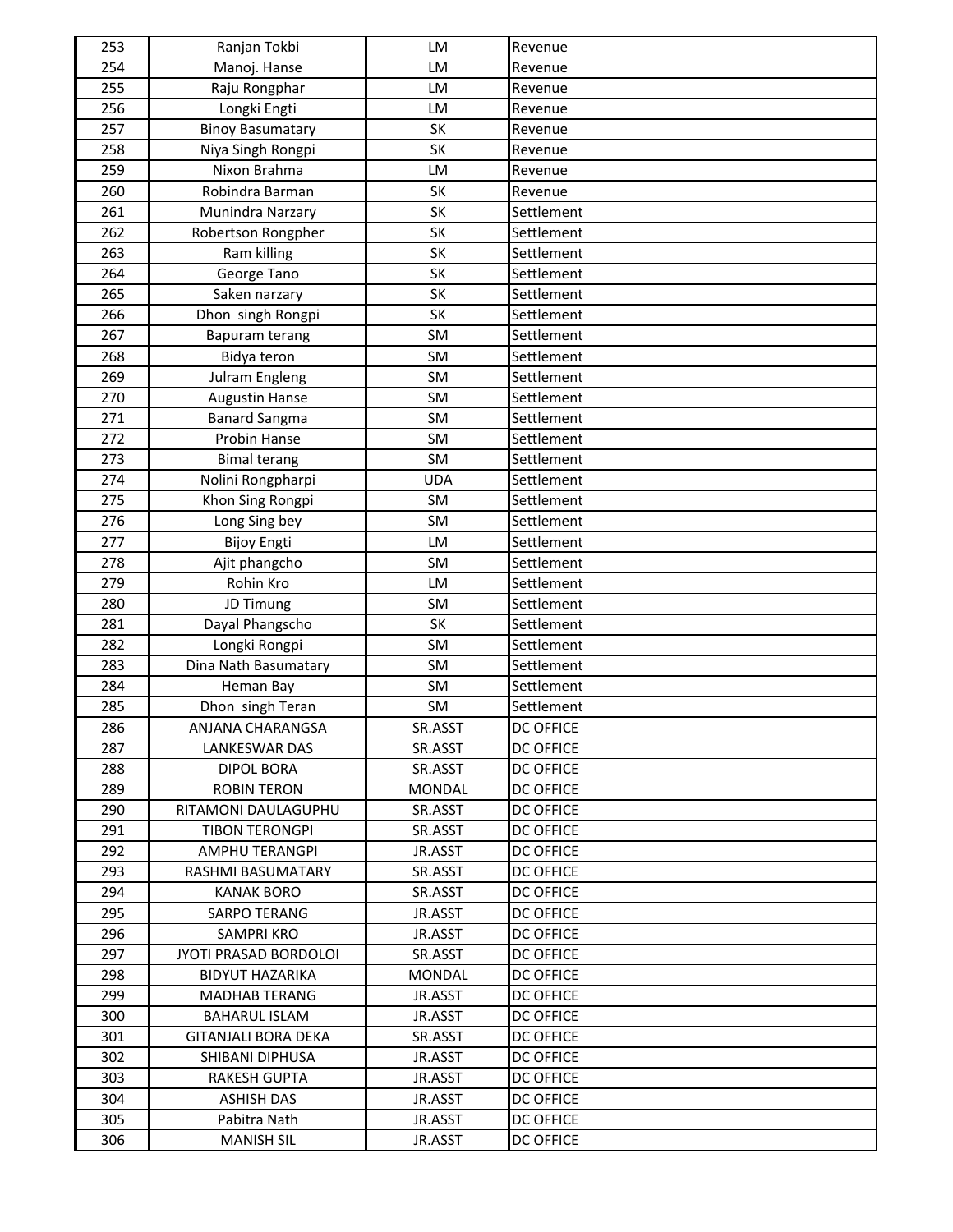| 307 | <b>BOBBY KHANIKAR</b>   | SR.ASST                  | <b>DC OFFICE</b> |
|-----|-------------------------|--------------------------|------------------|
| 308 | <b>NAYAN JYOTI TETE</b> | JR.ASST                  | <b>DC OFFICE</b> |
| 309 | <b>ROSHAN SONAR</b>     | JR.ASST                  | <b>DC OFFICE</b> |
| 310 | Bhaskar jyoti kalita    | AC                       | SDO (O)          |
| 311 | Ashok ranjan das        | SR.ASST                  | SDO (O)          |
| 312 | Molan Tisso             | SUP.ASST                 | SDO (O)          |
| 313 | Bijoy Hazarika          | SR.ASST                  | SDO (O)          |
| 314 | Aleen B Sangma          | JR.ASST                  | SDO (O)          |
| 315 | Dipak Sarmah            | JR.ASST                  | SDO (O)          |
| 316 | Suman Singh             | JR.ASST                  | SDO (O)          |
| 317 | Sanjeev Baruah          | JR.ASST                  | SDO (O)          |
| 318 | Deepjyoti Deka          | JR.ASST                  | SDO (O)          |
| 319 | Dibyajyoti Kalita       | <b>Computer Operator</b> | SDO (O)          |

### **District Name: KARIMGANJ Capacity Building Program under Assam eDistrict Project Name of Participants as of 31st March 2020**

| <b>SL.No</b>            | <b>Name</b>                      | <b>Designation</b>  | <b>Office (Department)</b> |
|-------------------------|----------------------------------|---------------------|----------------------------|
| $\mathbf{1}$            | ANUP KUMAR DEB                   | R.H.I               | P.H.C                      |
| $\overline{2}$          | <b>MANOJ KANU</b>                | <b>E.E OFFICER</b>  | <b>EMPLOYMENT</b>          |
| $\overline{3}$          | <b>KALI PRASAD GOALA</b>         | JR.ASSITT.          | <b>EMPLOYMENT</b>          |
| $\overline{\mathbf{4}}$ | ASHIM KUMAR SUKLA                | STATISTICAL CLERK   | P.H.C                      |
| 5                       | SHANTANU BHUSAN NATH             | <b>VACCINATOR</b>   | P.H.C                      |
| 6                       | <b>MRINAL KANTI DAS</b>          | DA                  | P.H.C                      |
| $\overline{7}$          | SHUBRENDU PURKAYASTHA            | DA                  | P.H.C                      |
| 8                       | <b>DILIP KUMAR DAS</b>           | DA                  | P.H.C                      |
| 9                       | AJIT KUMAR SINHA                 | <b>VACCINATOR</b>   | P.H.C                      |
| 10                      | <b>ABDUL SHUKUR</b>              | <b>COMPUTER</b>     | P.H.C                      |
| 11                      | <b>LUKMAN UDDIN</b>              | S.I.(ULP)           | P.H.C                      |
| 12                      | <b>JAYANTA LASKAR</b>            | <b>VACCINATOR</b>   | P.H.C                      |
| 13                      | DEBOJIT PURKAYASTHA              | L.T                 | P.H.C                      |
| 14                      | SUKUMAR SAKACHEP                 | <b>B.C.G TECH.</b>  | P.H.C                      |
| 15                      | NIRMALENDU DAS                   | S.I                 | P.H.C                      |
| 16                      | <b>KUBUD UDDIN CHOUDHURY</b>     | LDA                 | D.T. OFFICE                |
| 17                      | <b>SUROJ BORO</b>                | <b>LDA</b>          | P.H.C                      |
| 18                      | <b>B.C DAS</b>                   | DA                  | <b>EMPLOYMENT</b>          |
| 19                      | <b>B.I MAZUMDAR</b>              | <b>MVI</b>          | D.T. OFFICE                |
| 20                      | ABDUL BAIS CHOUDHURY             | D A (LATU)          | <b>MPHC</b>                |
| 21                      | <b>BIBHUTI NAHA</b>              | <b>D A SRIGOURI</b> | CHC                        |
| 22                      | <b>AZIZUR NOOR</b>               | D A PATHARKANDI     | PHC                        |
| 23                      | ROMOTH DAS                       | <b>DARK NAGAR</b>   | DO                         |
| 24                      | <b>TAPAS ROY</b>                 | D A                 | MONOSANGO SD               |
| 25                      | <b>UTTAM GOPE</b>                | DA                  | <b>JTD HC OFFICE</b>       |
| 26                      | MOINUL ISLAM                     | NMA PATHARKANDI     | PHC                        |
| 27                      | <b>NAZMUN NOOR</b>               | D A                 | JTD HC OFFICE              |
| 28                      | RAHUL CHANDA                     | <b>COMPUTER</b>     | DO                         |
| 29                      | ASAB UDDIN CHOUDHURY             | <b>BCG TECH</b>     | PHC                        |
| 30                      | SANJU DAS                        | <b>VACCINATATOR</b> | <b>JTD HC OFFICE</b>       |
| 31                      | <b>AMITABHO DEB</b>              | S K                 | <b>CO KXJ</b>              |
| 32                      | <b>SURAJIT SINHA</b>             | SK                  | <b>CO BADARPUR</b>         |
| 33                      | <b>JAGADHINDHU BHATTACHARJEE</b> | SK                  | CO NILAMBAZAR              |
| 34                      | MIHIR RANJAN MALAKAR             | SK                  | <b>CO PATHERKANDI</b>      |
| 35                      | <b>ASIT DAS</b>                  | L M                 | CO, KXJ                    |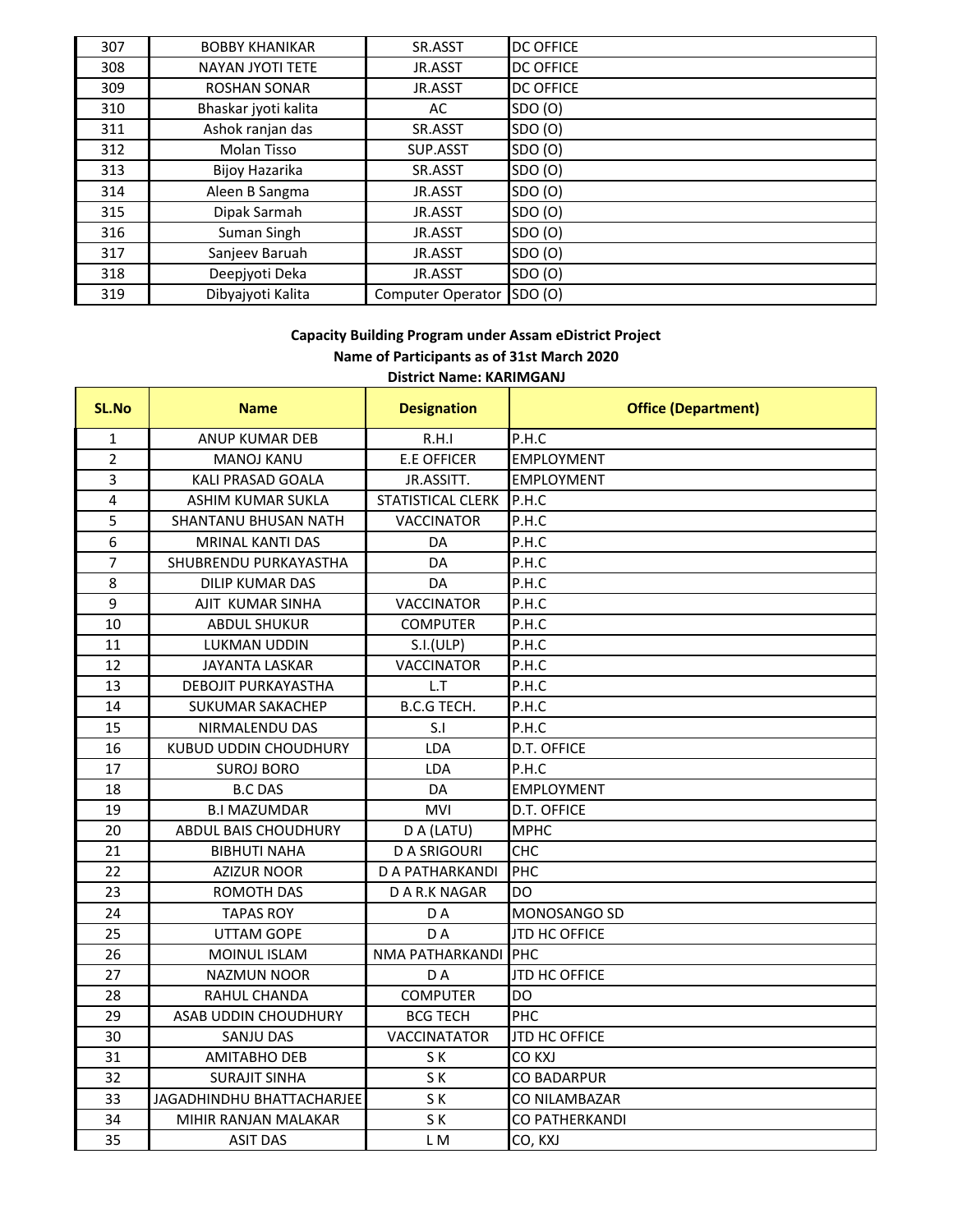| 36 | BIDHAN CHANDRA SUKLA                       | L M                    | CO, KXJ                          |
|----|--------------------------------------------|------------------------|----------------------------------|
| 37 | <b>CHANDAN SARKAR</b>                      | L M                    | DO                               |
| 38 | <b>KOLLOL DAS</b>                          | L M                    | DO.                              |
| 39 | <b>ANTANU NANDAN BHATTACHARJI</b>          | SR.ASSTT               | <b>CIRCLE OFFICE KXJ</b>         |
| 40 | <b>BEENA DEBROY</b>                        | SR.ASSTT               | <b>DC OFFICE</b>                 |
| 41 | <b>SANJOY SINHA</b>                        | JR.ASSITT              | <b>CIRCLE OFFICE BADARPUR</b>    |
| 42 | AJIT KUMAR CHAKRABORTY                     | SR.ASSTT               | <b>CIRCLE OFFICE NILAMBAZAR</b>  |
| 43 | A. H. BARBHUIYA                            | MA                     | <b>CIRCLE OFFICE PATHARKANDI</b> |
| 44 | MIHIR CHANDA                               | <b>AMIN LM</b>         | <b>REVENUE BDP</b>               |
| 45 | SAJAL KANTI CHOUDHURY                      | <b>AMIN LM</b>         | <b>REVENUE NLB</b>               |
| 46 | AKSHAY KUMAR SINHA                         | <b>AMIN LM</b>         | <b>REVENUE PKD</b>               |
| 47 | <b>FAKAR UDDIN</b>                         | S.K LM                 | <b>REVENUE PKD</b>               |
| 48 | LOKHI KANTA DAS                            | <b>LM</b>              | <b>C,OFFICE R.K NAGAR</b>        |
| 49 | SAMSUL HAQUE MAZUMDAR                      | LM                     | <b>C.OFFICE R.K NAGAR</b>        |
| 50 | <b>ASIT DAS</b>                            | DA                     | <b>C.OFFICE R.K NAGAR</b>        |
| 51 | <b>ASHUTOSH SEN</b>                        | DA                     | <b>C.OFFICE R.K NAGAR</b>        |
| 52 | RUPANJALI DEY                              | DA                     | <b>C.OFFICE R.K NAGAR</b>        |
| 53 | SHYAMAL KANTI CHOUDHURY                    | LM                     | CO, NILAMBAZAR                   |
| 54 | ABDUL HAMID                                | DA                     | CO, BADARPUR                     |
| 55 | <b>DHIREN BARMAN</b>                       | DA                     | CIRCLE OFFICE, NILAMBAZAR        |
| 56 | <b>RABI BASFORE</b>                        | DA                     | <b>CIRCLE OFFICE BADARPUR</b>    |
| 57 | NIRMALYA BHATTACHRJEE                      | <b>AGRI. INSPECTOR</b> | <b>AGRICULTURE</b>               |
| 58 | <b>GOPA PAUL CHOUDHURY</b>                 | JR. ASST               | <b>AGRICULTURE</b>               |
| 59 | SANJAY BHASAN DAS                          | SR. ASST               | <b>AGRICULTURE</b>               |
| 60 | <b>JUGAJYOTI CHOUDHURY</b>                 | ADO                    | <b>AGRICULTURE</b>               |
| 61 | KAMAL BHATTACHRJEE                         | <b>JUGALI</b>          | AGRICULTURE                      |
| 62 | <b>NAMITA BISWAS</b>                       | SR. ASST               | <b>AGRICULTURE</b>               |
| 63 | PARIJAT SENAPATI                           | SR. ASST               | <b>AGRICULTURE</b>               |
| 64 | <b>HRITURAJ CHAKRABORTY</b>                | <b>DEO</b>             | <b>AGRICULTURE</b>               |
| 65 | AMALENDU KR. DEB                           | PEON                   | <b>AGRICULTURE</b>               |
| 66 | ANUP KR. DAS                               | SR. ASST               | <b>AGRICULTURE</b>               |
| 67 | SUDIP KR. CHOUDHURY                        | JR. ASST               | <b>AGRICULTURE</b>               |
| 68 | PAUNA LAL THOUSHY                          | JR. ASST               | <b>AGRICULTURE</b>               |
| 69 | <b>MADHAB DUTTA CHOUDHURY</b>              | SR. ASST               | <b>AGRICULTURE</b>               |
| 70 | <b>KISHORE KALITA</b>                      | ADO                    | <b>AGRICULTURE</b>               |
| 71 | <b>BIPUL KR. NATH</b>                      | ADO                    | <b>AGRICULTURE</b>               |
| 72 | Deepti Gohain                              | L.M                    | Rev. Dept                        |
| 73 | Manik lal Das                              | L.M                    | Rev. Dept                        |
| 74 | Rupak Roy                                  | L.M                    | Rev. Dept                        |
| 75 | Abhijit Paul                               | L.M                    | Rev. Dept                        |
| 76 | Rajib Uddin Ahmed                          | L.M                    | Rev. Dept                        |
| 77 | Joyseb Hussain Laskar                      | L.M                    | Rev. Dept                        |
| 78 | Surajit Das                                | L.M                    | Rev. Dept                        |
| 79 | <b>Gokul Paul</b>                          | L.M                    | Rev. Dept                        |
| 80 | Soumitra Dev                               | L.M                    | Rev. Dept                        |
| 81 | Pranjal Bonia                              | L.M                    | Rev. Dept                        |
| 82 | Santosh Rudra Paul                         | L.M                    | Rev. Dept                        |
| 83 | Bapon Banerjee                             | L.M                    | Rev. Dept                        |
| 84 | <b>Uttam Kumar Roy</b>                     | L.M                    | Rev. Dept                        |
| 85 |                                            |                        |                                  |
| 86 | Malobika Sengyung<br>Satala paul Choudhury | L.M<br>L.M             | Rev. Dept                        |
| 87 | <b>Bindiya Naiding</b>                     | L.M                    | Rev. Dept                        |
|    |                                            |                        | Rev. Dept                        |
| 88 | Sampa Das                                  | L.M                    | Rev. Dept                        |
| 89 | Aroti Thaosen                              | L.M                    | Rev. Dept                        |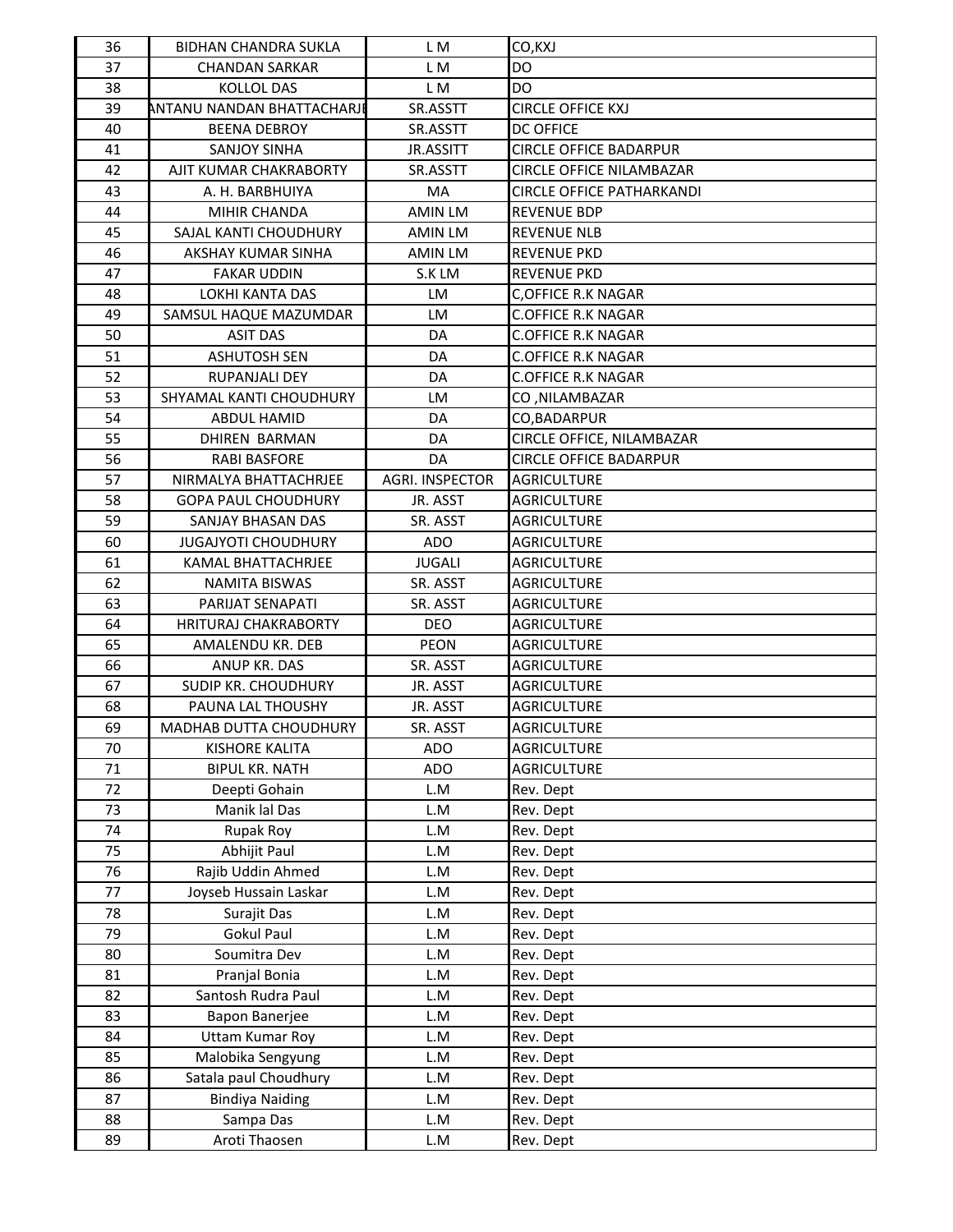| 90  | Shimitha Boro            | L.M                                | Rev. Dept          |
|-----|--------------------------|------------------------------------|--------------------|
| 91  | Jagojyoti Das            | Amin                               | Revenue            |
| 92  | Sndipa Das               | Amin                               | Revenue            |
| 93  | Gautam Dan               | Amin                               | Revenue            |
| 94  | Nilotpal Sen             | Amin                               | Revenue            |
| 95  | Manash Kanti Choudhury   | Amin                               | Revenue            |
| 96  | Bhajan Chanda            | Amin                               | Revenue            |
| 97  | Abdur Rouf               | Amin                               | Revenue            |
| 98  | Dipjit Roy               | Amin                               | Revenue            |
| 99  | Dibakar Barman           | Amin                               | Revenue            |
| 100 | N.Ghanshyam Singha       | Amin                               | Revenue            |
| 101 | Pirog Khan               | Amin                               | Revenue            |
| 102 | Rajib Das                | Amin                               | Revenue            |
| 103 | Shantanu Sarkar          | Amin                               | Revenue            |
| 104 | Payal Das                | Amin                               | Revenue            |
| 105 | Dewis U.Vaiphei          | Amin                               | Revenue            |
| 106 | Indra Mushahary          | Amin                               | Revenue            |
| 107 | Visayeet Langthasa       | Amin                               | Revenue            |
| 108 | Samar Muchahari          | Amin                               | Revenue            |
| 109 | Abhijit Dey              | Amin                               | Revenue            |
| 110 | Nirensa Pathak           | Amin                               | Revenue            |
| 111 | Nilotpal Sen             | LM                                 | Revenue            |
| 112 | Raja Basumatary          | LM                                 | Revenue            |
| 113 | Shimitha Boro            | <b>LM</b>                          | Revenue            |
| 114 | Dewis Haulallian Vajphei | LM                                 | Revenue            |
| 115 | Monoj Chowdhury          | LM                                 | Revenue            |
| 116 | Bilat Ch. Lahary         | LM                                 | Revenue            |
| 117 | Panna Chanda             | LM                                 | Revenue            |
| 118 | Minak Lal Das            | <b>LM</b>                          | Revenue            |
| 119 | <b>Bapon Banerjee</b>    | LM                                 | Revenue            |
| 120 | Santosh Rudra Paul       | LM                                 | Revenue            |
| 121 | Firoj Khan               | LM                                 | Revenue            |
| 122 | Manash Kanti Chowdhury   | LM                                 | Revenue            |
| 123 | Nazira Begum             | LM                                 | Revenue            |
| 124 | Dibakar Barman           | LM                                 | Revenue            |
| 125 | Satyen Basumatary        | LM                                 | Revenue            |
| 126 | Rajib Uddin Ahmed        | LM                                 | Revenue            |
| 127 | Surajit Das              | LM                                 | Revenue            |
| 128 | Payal Das                | LM                                 | Revenue            |
| 129 | Ajoy Kumar Roy           | LM                                 | Revenue            |
| 130 | Ram Krishna Roy          | LM                                 | Revenue            |
| 131 | Bipul Kr. Nath           | ADO Kaliganj                       | <b>AGRICULTURE</b> |
| 132 | Kishore Kumar Kalita     | ADO Nilambazar                     | <b>AGRICULTURE</b> |
| 133 | Jugojyoti Choudhury      | <b>ADO Mahakal</b>                 | <b>AGRICULTURE</b> |
| 134 | Nirmalya Bhatacharjee    | gri Inspector, RK Naga AGRICULTURE |                    |
| 135 | Namita Biswas            | Sr. Asst. Karimganj                | <b>AGRICULTURE</b> |
| 136 | Sanjay Bhusan das        | Sr. Asst. Karimganj                | <b>AGRICULTURE</b> |
| 137 | Anup Kr Das              | Sr. Asst. Karimganj                | <b>AGRICULTURE</b> |
| 138 | Parijat senapati         | Sr. Asst. Karimganj                | <b>AGRICULTURE</b> |
| 139 | Madhab dutta Choudhury   | Sr. Asst. Karimganj                | <b>AGRICULTURE</b> |
| 140 | Sudip kr. Choudhury      | Jr. Asst Karimganj                 | <b>AGRICULTURE</b> |
| 141 | Panna Lal Choudhury      | Jr. Asst Karimganj                 | <b>AGRICULTURE</b> |
| 142 | Gopa Paul Choudhury      | Jr. Asst RK Nagar                  | <b>AGRICULTURE</b> |
| 143 | Kamal Bhatacharjee       | Grade IV Karimganj                 | <b>AGRICULTURE</b> |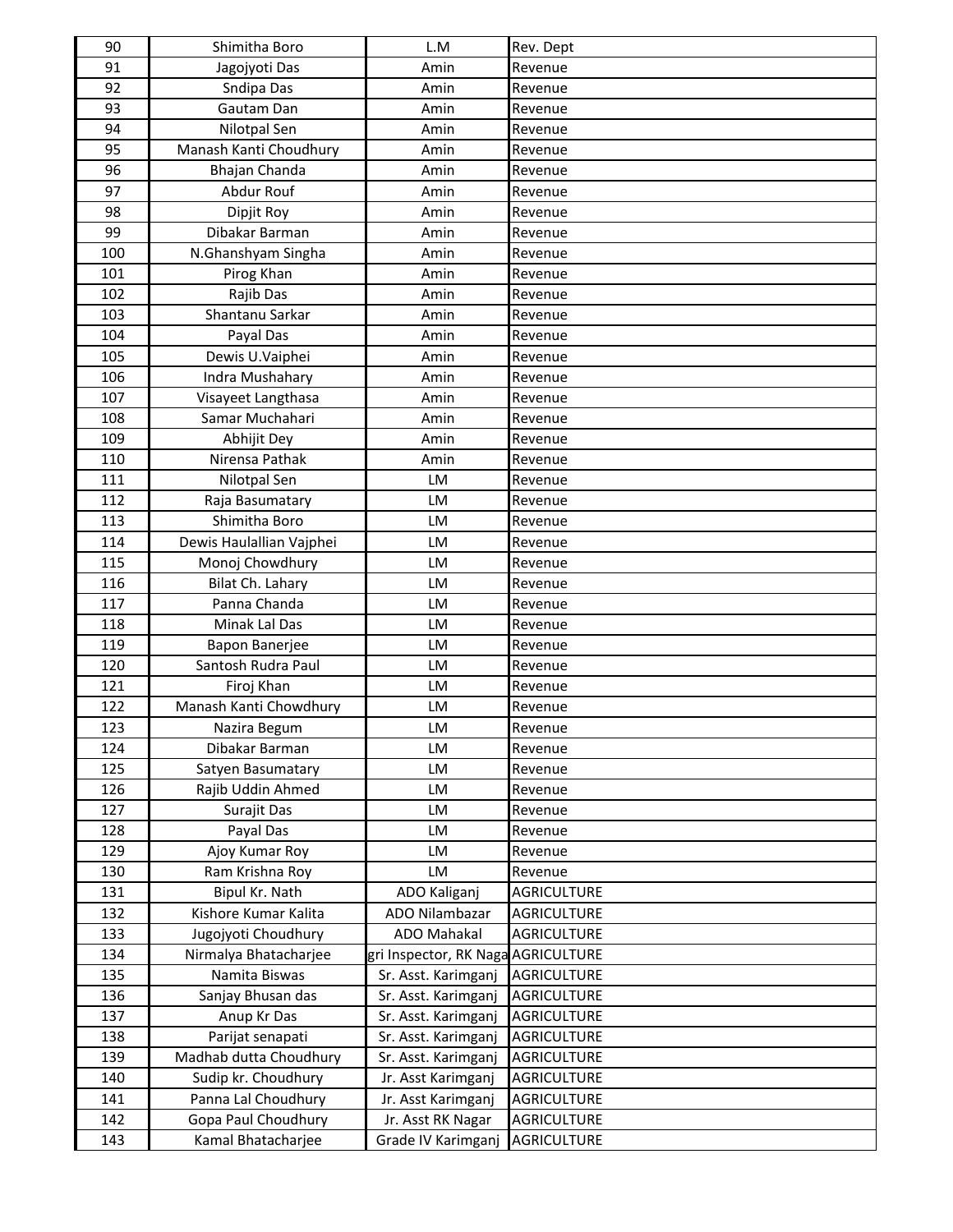| 144        | Amalendu Kr. Deb        | Grade IV Karimganj AGRICULTURE          |                    |
|------------|-------------------------|-----------------------------------------|--------------------|
| 145        | Hrituraj Chakraborty    | <b>DEO, NeGP A Karimgar AGRICULTURE</b> |                    |
| 146        | Prosenjit Roy           | Jr.Asst                                 | <b>AGRICULTURE</b> |
| 147        | Partha Sarathi Das      | <b>AEA</b>                              | <b>AGRICULTURE</b> |
| 148        | Pulak Ranjan Das        | AAI                                     | <b>AGRICULTURE</b> |
| 149        | <b>ARUP NATH</b>        | LM                                      | <b>DC OFFICE</b>   |
| 150        | <b>SAGAR SINHA</b>      | LM                                      | <b>DC OFFICE</b>   |
| 151        | PRONOJIT NAMASUDRA      | LM                                      | <b>DC OFFICE</b>   |
| 152        | <b>FIROZ KHAN</b>       | LM                                      | <b>DC OFFICE</b>   |
| 153        | <b>BABUMONI PODDAR</b>  | <b>LM</b>                               | <b>DC OFFICE</b>   |
| 154        | <b>SOUMITRA DEB</b>     | LM                                      | <b>DC OFFICE</b>   |
| 155        | <b>RAJIB DAS</b>        | <b>LM</b>                               | <b>DC OFFICE</b>   |
| 156        | PAYAL NATH              | <b>LM</b>                               | <b>DC OFFICE</b>   |
| 157        | <b>DHIREN BARMAN</b>    | JR.ASST                                 | <b>DC OFFICE</b>   |
| 158        | ANUJ ZAMAN              | LM                                      | <b>DC OFFICE</b>   |
| 159        | <b>FAKAR UDDIN</b>      | LM                                      | <b>DC OFFICE</b>   |
| 160        | <b>AMRIT BIJOY DAS</b>  | LM                                      | <b>DC OFFICE</b>   |
| 161        | <b>KAUSHIK NATH</b>     | LM                                      | <b>DC OFFICE</b>   |
| 162        | <b>MANIK LAL DAS</b>    | LM                                      | <b>DC OFFICE</b>   |
| 163        | SHYAMAL KANTI PAUL      | LM                                      | <b>DC OFFICE</b>   |
| 164        | <b>ANUPAM DAS</b>       | LM                                      | <b>DC OFFICE</b>   |
| 165        | <b>DIBAKAR BARMAN</b>   | <b>LM</b>                               | <b>DC OFFICE</b>   |
| 166        | N.GHANASHYAM SINGHA     | LM                                      | <b>DC OFFICE</b>   |
| 167        | PAYAL DAS               | LM                                      | <b>DC OFFICE</b>   |
| 168        | <b>ABDUR ROUF</b>       | LM                                      | <b>DC OFFICE</b>   |
| 169        | PANNA CHANDA            | LM                                      |                    |
| 170        | SANTANU SARKAR          | LM                                      | Revenue            |
| 171        | RAMENDRA MOHAN DAS      | LM                                      | Revenue            |
| 172        |                         | <b>LM</b>                               | Revenue            |
|            | <b>ARUP NATH</b>        |                                         | Revenue            |
| 173<br>174 | <b>NIPU ROY</b>         | LM                                      | Revenue            |
|            | <b>MANASH CHOUDHURY</b> | <b>LM</b>                               | Revenue            |
| 175        | <b>RAJIB DAS</b>        | LM                                      | Revenue            |
| 176        | <b>RUPAK ROY</b>        | LM                                      | Revenue            |
| 177        | <b>MONOJ CHOUDHURY</b>  | LM                                      | Revenue            |
| 178        | <b>AJOY KR ROY</b>      | LM                                      | Revenue            |
| 179        | SAIBAL RANJAN CHOUDHURY | LM                                      | Revenue            |
| 180        | SATYEN BASUMATARY       | LM                                      | Revenue            |
| 181        | AMRIT BIJAY DAS         | LM                                      | Revenue            |
| 182        | <b>RABI BASFOR</b>      | LM                                      | Revenue            |
| 183        | RAMKRISHNA ROY          | LM                                      | Revenue            |
| 184        | JOYSHAB HUSSAIN LASKAR  | LM                                      | Revenue            |
| 185        | <b>DIBAKAR BARMAN</b>   | <b>LM</b>                               | Revenue            |
| 186        | N GHANASHYAM SINGHA     | <b>LM</b>                               | Revenue            |
| 187        | <b>ABHIJIT PAUL</b>     | LM                                      | Revenue            |
| 188        | <b>SURAJIT DAS</b>      | LM                                      | Revenue            |
| 189        | Rafiqur Rahman          | SR.ASST                                 | <b>DC OFFICE</b>   |
| 190        | Minaklal das            | LM                                      | <b>ELECTION BR</b> |
| 191        | Bidhan shukla           | LM                                      | <b>ELECTION BR</b> |
| 192        | Amitabho deb            | SK                                      | <b>DC OFFICE</b>   |
| 193        | Firoz Khan              | LM                                      | CO                 |
| 194        | Fakar Uddin             | SK                                      | <b>DC OFFICE</b>   |
| 195        | Abhijit Dey             | LM                                      | <b>DC OFFICE</b>   |
| 196        | Bhajan Chanda           | LM                                      | CO                 |
| 197        | Samar Muchahary         | LM                                      | <b>DC OFFICE</b>   |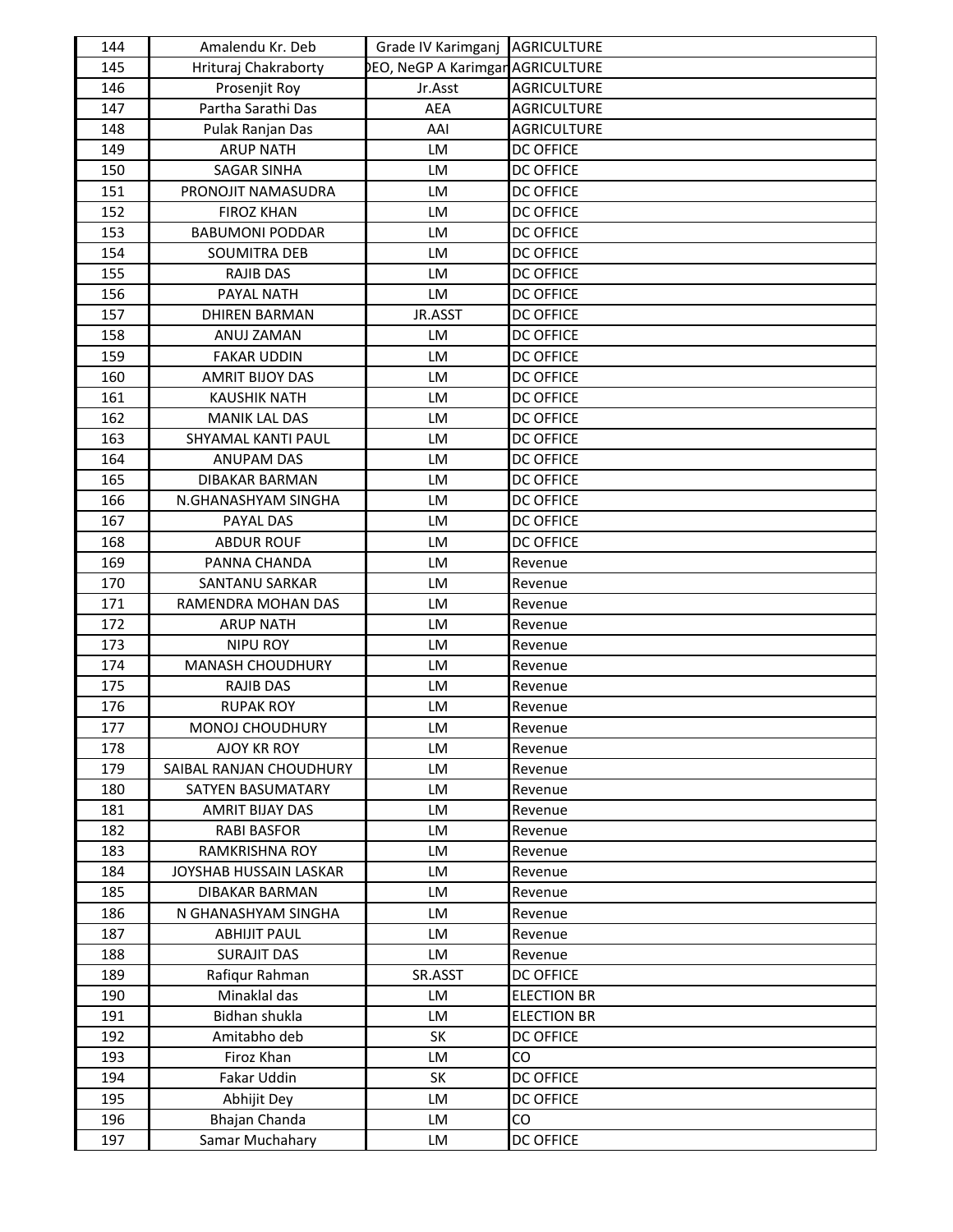| 198 | Simitha Boro          | LM      | <b>DC OFFICE</b> |
|-----|-----------------------|---------|------------------|
| 199 | Arati Thousen         | LM      | <b>DC OFFICE</b> |
| 200 | Nilotpal Sen          | LM      | <b>DC OFFICE</b> |
| 201 | Prakash Sakachep      | SR.ASST | <b>DC OFFICE</b> |
| 202 | <b>Bivash Das</b>     | LM      | CO               |
| 203 | Pranjal Bania         | LM      | <b>DC OFFICE</b> |
| 204 | Nazira Begum          | LM      | Revenue          |
| 205 | Dipjit Ray            | LM      | Revenue          |
| 206 | Sital Ch Das          | LM      | <b>DC OFFICE</b> |
| 207 | Monoj Choudhury       | Amin    | co               |
| 208 | Anuj Jaman            | Amin    | <b>CO</b>        |
| 209 | <b>Bilal Ch Laham</b> | Amin    | <b>CO</b>        |
| 210 | Abdur Rouf            | Amin    | co               |
| 211 | Uttam kr Roy          | Amin    | <b>CO</b>        |
| 212 | <b>Gokul Paul</b>     | Amin    | CO               |
| 213 | Amrit Bijoy Das       | Amin    | CO               |
| 214 | Rabi Basfore          | Jr.Asst | <b>CO</b>        |
| 215 | Abhijit Paul          | Amin    | co               |
| 216 | Satyen Basumatary     | Amin    | <b>CO</b>        |
| 217 | Rajib das             | Amin    | <b>CO</b>        |
| 218 | Pronojit              | Amin    | Revenue          |
| 219 | Shantanu Sarkar       | Amin    | <b>CO</b>        |
| 220 | Ajoy Kr Roy           | Amin    | co               |
| 221 | saumitra Deb          | Amin    | <b>CO</b>        |
| 222 | Payal das             | Amin    | <b>CO</b>        |
| 223 | Anupam das            | Amin    | co               |
| 224 | Babumoni poddar       | Amin    | co               |

# **Capacity Building Program under Assam eDistrict Project Name of Participants as of 31st March 2020**

|  |  | District Name: Kokrajhar |
|--|--|--------------------------|
|--|--|--------------------------|

| SL.No | <b>Name</b>                | <b>Designation</b> | <b>Office (Department)</b>     |
|-------|----------------------------|--------------------|--------------------------------|
| 1     | <b>HIROK SARKAR</b>        | JR. ASSTT          | <b>DC OFFICE</b>               |
| 2     | <b>DIPANKAR DUTTA</b>      | JR. ASSTT          | <b>DC OFFICE</b>               |
| 3     | <b>MRINAL BARMAN</b>       | JR. ASSTT          | <b>DC OFFICE</b>               |
| 4     | <b>KENNEDY B MARAK</b>     | JR. ASSTT          | SDO, GOSSAIGAON                |
| 5     | <b>SARAT NARZARY</b>       | JR. ASSTT          | SDO, GOSSAIGAON                |
| 6     | KABITA BRAHMA              | JR. ASSTT          | CIRCLE OFFICE, KOKRAJHAR       |
| 7     | RAJU MOHAN BRAHMA          | <b>COPYIST</b>     | CIRCLE OFFICE, BHAWRAGURI      |
| 8     | <b>RANENDRA UZIR</b>       | SR.ASSTT           | CIRCLE OFFICE, DOTMA           |
| 9     | <b>RINA NARZARY</b>        | <b>HEAD ASSTT</b>  | DTO, KOKRAJHAR                 |
| 10    | <b>SWAPAN KR. BRAHMA</b>   | JR. ASSTT          | DTO, KOKRAJHAR                 |
| 11    | DAMBARUDHAR BRAHMA         | SR.ASSTT           | DEPUTY REGISTRAR, KOKRAJHAR    |
| 12    | ANSUMALI BASUMATARY        | JR. ASSTT          | DEPUTY REGISTRAR, KOKRAJHAR    |
| 13    | PARMITA NARZARY            | JR. ASSTT          | EMP. EXCHANGE, GOSSAIGAON      |
| 14    | <b>LALJI NARZARY</b>       | JR. ASSTT          | EMP. EXCHANGE, GOSSAIGAON      |
| 15    | <b>MATILAL DAS</b>         | SR.ASSTT           | <b>DC OFFICE</b>               |
| 16    | <b>BASU SARKAR</b>         | JR. ASSTT          | <b>DC OFFICE</b>               |
| 17    | <b>LASKAR BASUMATARY</b>   | JR. ASSTT          | <b>DC OFFICE</b>               |
| 18    | <b>DEBU DAS</b>            | JR. ASSTT          | SDO, GOSSAIGAON                |
| 19    | <b>KRITI KR BASUMATARY</b> | SK                 | <b>CIRCLE OFFICE KOKRAJHAR</b> |
| 20    | <b>MOZIBAR RAHMAN</b>      | <b>SK</b>          | CIRCLE OFFICE, GOSSAIGAON      |
| 21    | <b>RAMEN KR PANDIT</b>     | <b>SK</b>          | CIRCLE OFFICE, DOTMA           |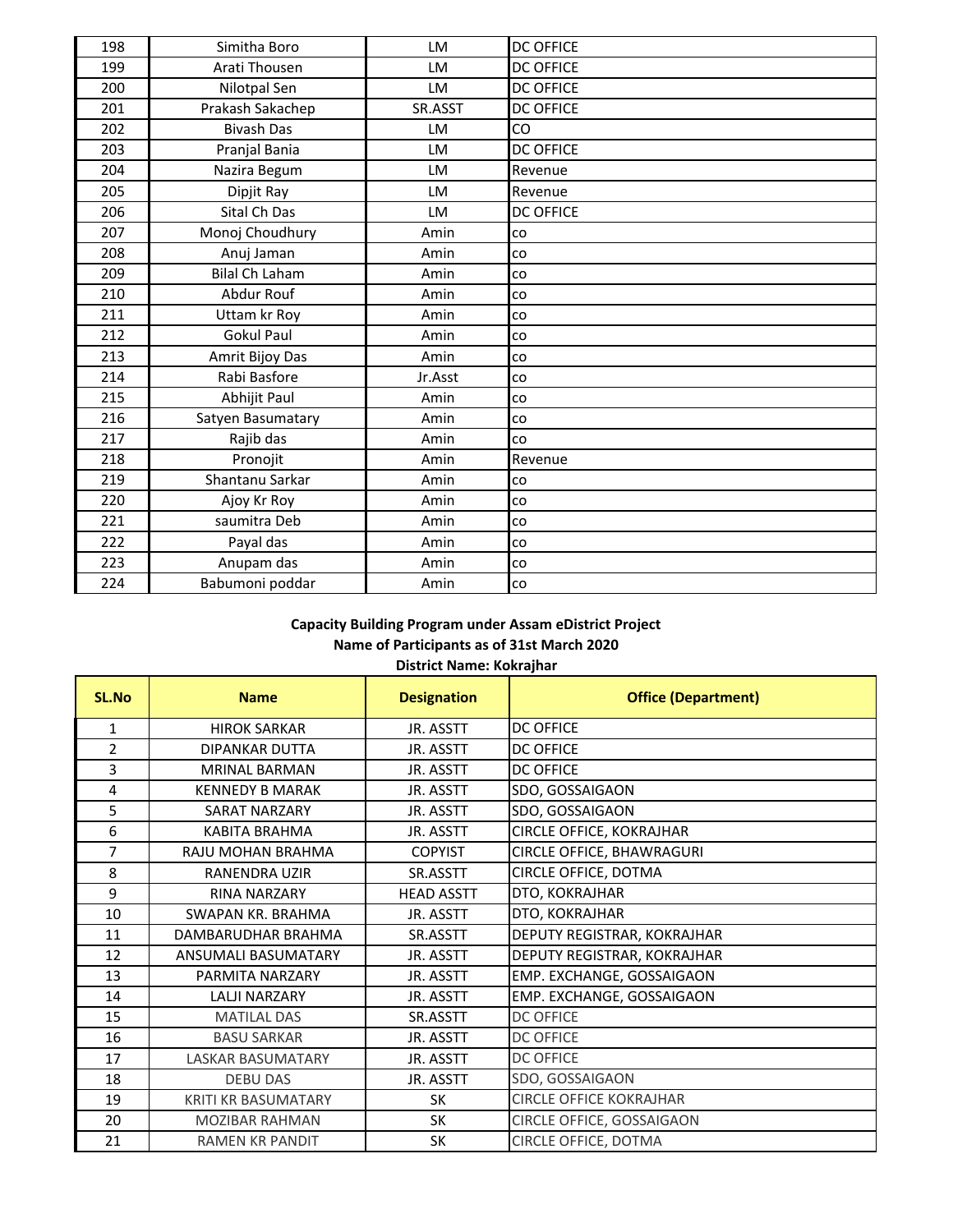| 22 | SAMESWAR BASUMATARY        | JR. ASSTT    | DTO, KOKRAJHAR                           |
|----|----------------------------|--------------|------------------------------------------|
| 23 | <b>KAMAL KR NARZARY</b>    | JR. ASSTT    | DTO, KOKRAJHAR                           |
| 24 | RITIRAJ MUSHAHARY          | DA           | <b>GOSSAIGAON BPHC</b>                   |
| 25 | <b>DILIP ROY</b>           | DA           | <b>GOSSAIGAON BPHC</b>                   |
| 26 | <b>MAYA BASUMATARY</b>     | SR.ASSTT     | EMP. EXCHANGE, KOKRAJHAR                 |
| 27 | PARESH CH BASUMATARY       | JR. ASSTT    | EMP. EXCHANGE, KOKRAJHAR                 |
| 28 | <b>BIDYUT KR ROY</b>       | DA           | SD, KAJIGAON                             |
| 29 | <b>CHANDAN CHAKRAVARTY</b> | SR.ASSTT     | CIRCLE OFFICE, GOSSAIGAON                |
| 30 | <b>BIKASH CHOUDHURY</b>    | <b>STENO</b> | DEPUTY COMMISSIONER, KOKRAJHAR           |
| 31 | BIBEKANANDA SUTRADHAR      | SR.ASSTT     | DEPUTY COMMISSIONER, KOKRAJHAR           |
| 32 | <b>BULURAM BRAHMA</b>      | SR.ASSTT     | DEPUTY COMMISSIONER, KOKRAJHAR           |
| 33 | RABILAL BRAHMA             | SR.ASSTT     | DEPUTY COMMISSIONER, KOKRAJHAR           |
| 34 | <b>RAJIB LOCHAN ROY</b>    | SR.ASSTT     | SUB-DIVISIONAL OFFICE, GOSSAIGAON        |
| 35 | SOPIAL HOQUE               | JR. ASSTT    | SUB-DIVISIONAL OFFICE, GOSSAIGAON        |
| 36 | SAMRAT HAZOARY             | <b>UDA</b>   | CIRCLE OFFICE, KOKRAJHAR REVENUE CIRCLE  |
| 37 | <b>CHINMOY DEY</b>         | JR. ASSTT    | CIRCLE OFFICE, KOKRAJHAR REVENUE CIRCLE  |
| 38 | ABUL KALAM AZAD            | LM           | CIRCLE OFFICE, BHAWRAGURI REVENUE CIRCLE |
| 39 | MUZAMMEL HOQUE             | JR. ASSTT    | CIRCLE OFFICE, GOSSAIGAON REVENUE CIRCLE |
| 40 | <b>IMAMUL HOQUE</b>        | LM           | CIRCLE OFFICE, GOSSAIGAON REVENUE CIRCLE |
| 41 | <b>BIPUL BORO</b>          | JR. ASSTT    | CIRCLE OFFICE, DOTMA REVENUE CIRCLE      |
| 42 | KHAGEN CH. ROY             | LM           | CIRCLE OFFICE, DOTMA REVENUE CIRCLE      |
| 43 | RANJAN KR. NARZARY         | JR. ASSTT    | EMP. EXCHANGE OFFICE, KOKRAJHAR          |
| 44 | KRISHNA KANTO BARMAN       | JR. ASSTT    | EMP. EXCHANGE OFFICE, KOKRAJHAR          |
| 45 | LAKSHMINATH BRAHMA         | DA           | <b>KACHUGAON BPHC</b>                    |
| 46 | SANJOY DEB ROY             | <b>STENO</b> | <b>DC OFFICE</b>                         |
| 47 | ORGENG BASUMATARY          | SR.ASSTT     | <b>DC OFFICE</b>                         |
| 48 | DHANIRAM BASUMATARY        | JR. ASSTT    | CIRCLE OFFICE, KOKRAJHAR                 |
| 49 | AJIT ROY                   | LM           | CIRCLE OFFICE, BHAWRAGURI                |
| 50 | MIZANUR RAHMAN             | LM           | CIRCLE OFFICE, BHAWRAGURI                |
| 51 | <b>MONIKA CHOUDHURY</b>    | JR. ASSTT    | CIRCLE OFFICE, GOSSAIGAON                |
| 52 | MAHESHWAR BRAHMA           | LM           | CIRCLE OFFICE, GOSSAIGAON                |
| 53 | SAHIDUL ISLAM              | JR. ASSTT    | CIRCLE OFFICE, DOTMA                     |
| 54 | ABDUL KARIM AHMED          | LM           | CIRCLE OFFICE, DOTMA                     |
| 55 | <b>ASHWINI KR BISWAS</b>   | SR.ASSTT     | EMP. EXCHANGE, KOKRAJHAR                 |
| 56 | HIRALAL BRAHMA             | JR. ASSTT    | EMP. EXCHANGE, KOKRAJHAR                 |
| 57 | <b>SUBROTO GHOSH</b>       | DA           | <b>DULIGAON MPHC</b>                     |
| 58 | RAJAT MUKHERJEE            | DA           | <b>RUPSHI MPHC</b>                       |
| 59 | SHYAMAL BARUA              | SR. OADO     | SDAO, GOSSAIGAON                         |
| 60 | SISIR CH. DAS              | ADO          | DAO, KOKRAJHAR                           |
| 61 | DHANANJOY MUSHAHARY        | ADO          | DAO, KOKRAJHAR                           |
| 62 | DIPALJIT BHUYAN            | ADO          | DAO, KOKRAJHAR                           |
| 63 | <b>ANJALI SWARGIARY</b>    | ADO          | SOIL TESTING LABORATORY, KOKRAJHAR       |
| 64 | KAUSIK BASUMATARY          | <b>VLEW</b>  | SADO, GOSSAIGAON                         |
| 65 | ABHISEK MAZUMDER           | <b>VLEW</b>  | SADO, GOSSAIGAON                         |
| 66 | SUNIRAM DAIMARY            | <b>VLEW</b>  | SADO, GOSSAIGAON                         |
| 67 | DHAIRIA BASUMATARY         | <b>VLEW</b>  | SDAO, PARBOTJHORA                        |
| 68 | PARTHA KEOT                | <b>VLEW</b>  | SDAO, PARBOTJHORA                        |
| 69 | <b>BIPUL BASUMATARY</b>    | JR. ASSTT.   | DOCC & TC, KOKRAJHAR                     |
| 70 | SANARU NARZARY             | JR. ASSTT.   | DAO, KOKRAJHAR                           |
| 71 | DEEP BORO                  | JR. ASSTT.   | DAO, KOKRAJHAR                           |
| 72 | DIPANWITA ROY              | JR. ASSTT.   | DAO, KOKRAJHAR                           |
| 73 | <b>BISWAJIT CHOUHAN</b>    | JR. ASSTT.   | DAO, KOKRAJHAR                           |
| 74 | JULI RANI BASUMATARY       | JR. ASSTT.   | DAO, KOKRAJHAR                           |
| 75 | <b>TANMAY DAS</b>          | JR. ASSTT.   | DAO, KOKRAJHAR                           |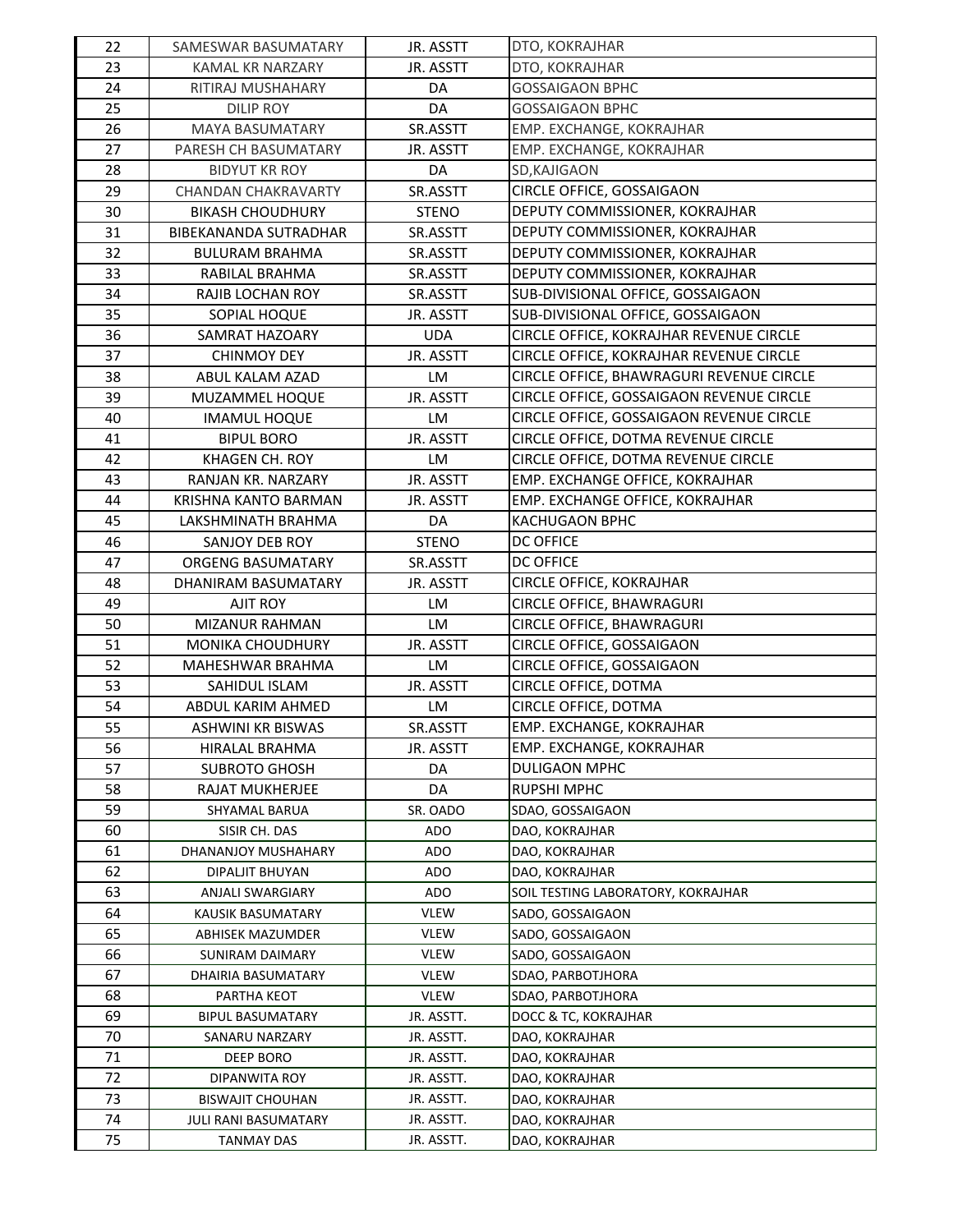| 76  | PRADIPTA DAS                | JR. ASSTT. | SOIL TESTING LABORATORY, KOKRAJHAR            |
|-----|-----------------------------|------------|-----------------------------------------------|
| 77  | DIGANTA DAS                 | JR. ASSTT. | SDAO, GOSSAIGAON                              |
| 78  | JAYDHWAJ NARZARY            | JR. ASSTT. | SDAO, GOSSAIGAON                              |
| 79  | Hirok Sarkar                | Jr. Asstt. | O/O Deputy Commissioner, Kokrajhar            |
| 80  | Sapial Hoque                | Sr. Asstt. | O/o SDO, Gossaigaon                           |
| 81  | Manideep Das                | Jr. Asstt. | O/O Sub-Divisional Office, Parbatjhora        |
| 82  | Rakhal Debnath              | LM         | O/O Circle Office, Kokrajhar Revenue Circle   |
| 83  | Ranendra Uzir               | Sr. Asstt  | O/O Ciecle Office, Dotma Revenue Circle       |
| 84  | <b>Motilal Das</b>          | SK         | O/O Ciecle Office, Bhawraguri Revenue Circle  |
| 85  | Phanindra Adhikary          | LM         | O/O Ciecle Office, Bhawraguri Revenue Circle  |
| 86  | Saanjit Kumar Singha        | SK         | O/O Ciecle Office, Bagribari Revenue Circle   |
| 87  | <b>Ritosh Narzary</b>       | LM         | O/O Ciecle Office, Gossaigaon Revenue Circle  |
| 88  | Nataraj Narzary             | ${\rm LM}$ | O/O Ciecle Office, Gossaigaon Revenue Circle  |
| 89  | Maya Devi Basumatary        | Sr. Asstt  | Emp. Exchange Office, Kokrajhar               |
| 90  | Aswini Kr. Biswas           | Sr. Asstt  | Emp. Exchange Office, Kokrajhar               |
| 91  | Ramen Kr. Pandit            | S.K.       | O/o CO, Dotma Revenue Circle                  |
| 92  | Maidul Islam                | L.M.       | O/o CO, Kokrajhar Revenue Circle              |
| 93  | Agwma Basumatary            | LM         | O/o Circle Office, Gossaigaon Revenue Circle  |
| 94  | <b>Bradradev Basumatary</b> | LM         | O/o Circle Office, Gossaigaon Revenue Circle  |
| 95  | Dengkhw Brahma              | LM         | O/o Circle Office, Bhawraguri Revenue Circle  |
| 96  | Sumit Kumar Brahma          | Jr. Asstt. | O/o Sub-Divisional Office, Parbatjhora        |
| 97  | Pinki Basumatary            | Jr. Asstt. | O/o Sub-Divisional Office, Gossaigaon         |
| 98  | Sujata Dutta                | Jr. Asstt. | O/o Sub-Divisional Office, Gossaigaon         |
| 99  | Mrinal Barman               | Jr. Asstt. | O/o Deputy Commissioner, Kokrajhar            |
| 100 | Brinal Brahma               | LM         | O/o Circle Office, Kokrajhar Revenue Circle   |
| 101 | Paresh Ch. Basumatary       | Jr. Asstt. | Emp.Exchange Office, Kokrajhar                |
| 102 | Dhaneswar Minz              | Jr. Asstt. | Emp.Exchange Office, Kokrajhar                |
| 103 | Khagendra Roy               | LM         | O/o Circle Office, Dotma Revenue Circle       |
| 104 | <b>Basu Sarkar</b>          | Jr. Asstt. | O/o Deputy Commissioner, Kokrajhar            |
| 105 | <b>Abdul Karim Ahmed</b>    | LM         | O/o Circle Office, Dotma Revenue Circle       |
| 106 | Dipankar Dutta              | Jr. Asstt. | O/o Deputy Commissioner, Kokrajhar            |
| 107 | Nirmal Ch Nath              | L.M.       | O/o Circle Office, Kokrajhar Revenue Circle.  |
| 108 | Krishna Kanta Barman        | L.M.       | O/o Circle Office, Kokrajhar Revenue Circle.  |
| 109 | <b>Bipul Boro</b>           | Jr. Asstt. | O/o Circle Office, Dotma Revenue Circle.      |
| 110 | Amar Kr Brahma              | L.M.       | O/o Circle Office, Dotma Revenue Circle.      |
| 111 | Uma Kanta Brahma            | L.M.       | O/o Circle Office, Dotma Revenue Circle.      |
| 112 | Ranjan Kr. Narzary          | Jr. Asstt. | Emp. Exchange Office, Kokrajhar               |
| 113 | Gautam Mushahary            | L.M.       | O/o Circle Office, Gossaigaon Revenue Circle. |
| 114 | Dhiresh Ch. Roy             | L.M.       | O/o Circle Office, Gossaigaon Revenue Circle. |
| 115 | Krishna Kt. Barman          | Jr. Asstt. | Emp. Exchange Office, Kokrajhar               |
| 116 | Aruna Brahma                | Jr. Asst   | DC office                                     |
| 117 | <b>Kenedy Marak</b>         | Snr. Asst  | SDO office                                    |
| 118 | Bhuban Mohan Roy            | Jr. Asst   | SDO Gossaigaon                                |
| 119 | Ramen Kr. Pandit            | SK         | Dotma Revenue Circle                          |
| 120 | Dhaniram Basumatary         | Jr. Asst   | Dotma Revenue Circle                          |
| 121 | Uma Kanta Brahma            | LM         | Dotma Revenue Circle                          |
| 122 | Narayan Sarkar              | Snr. Asst  | Gossaigaon Revenue Circle                     |
| 123 | Md. Abul Hussain            | Jnr.Asst   | Gossaigaon Revenue Circle                     |
| 124 | Urnya Narzary               | Jnr.Asst   | Bhawraguri Revenue Circle                     |
| 125 | Derhasad Brahma             | Jnr.Asst   | Bagribari Revenue Circle                      |
| 126 | Krishna Kt. Barman          | Jnr.Asst   | Emp. Exchange office                          |
| 127 | Dhaneswar Minz              | Jnr.Asst   | Emp. Exchange office                          |
| 128 | <b>Bipul Boro</b>           | Jnr.Asst   | Dotma Revenue Circle                          |
| 129 | Pulak Ch. Boro              | LM         | Gossaigaon Revenue Circle                     |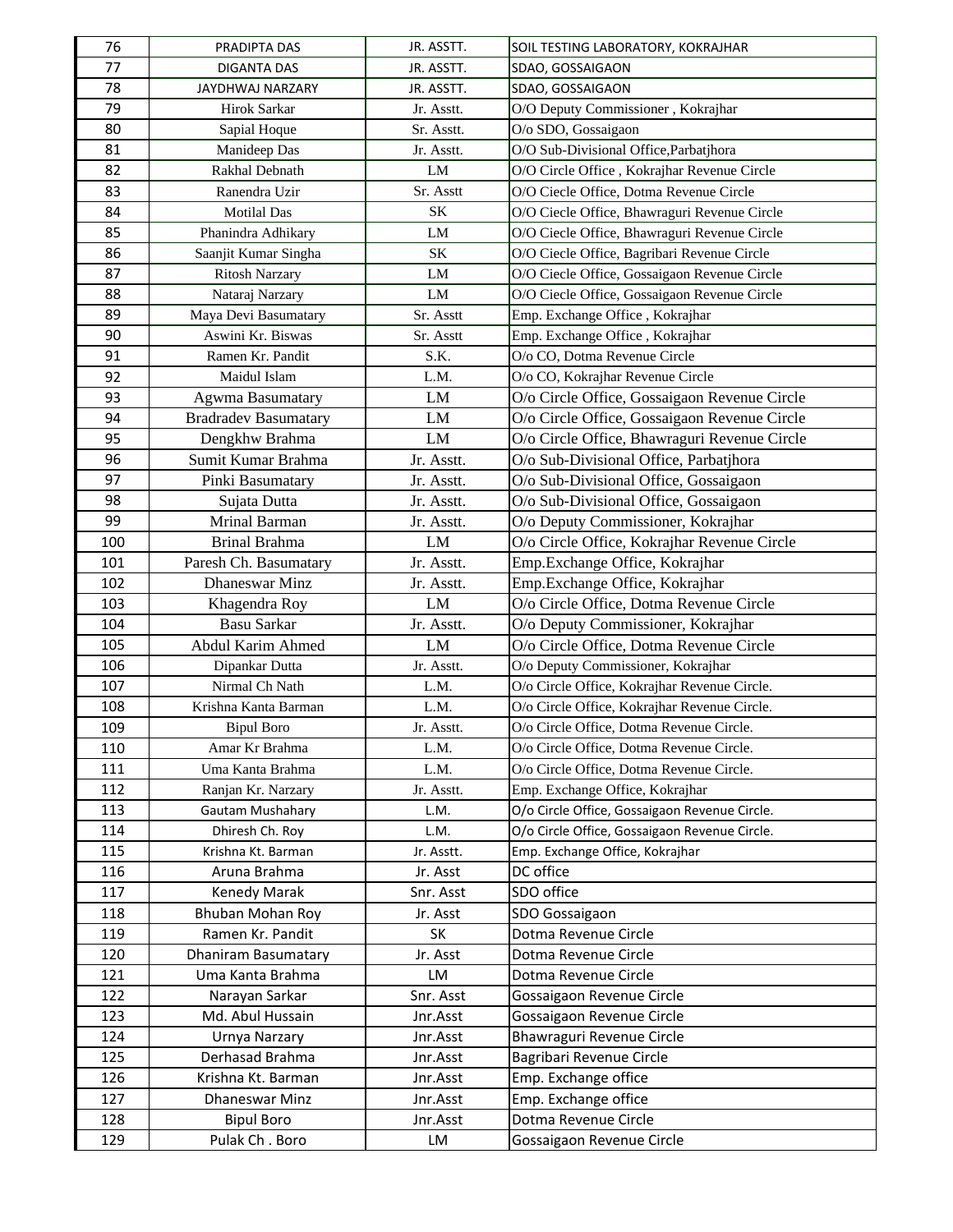| 130 | Hirok Sarkar                 | Jnr.Asst | DC office                       |
|-----|------------------------------|----------|---------------------------------|
| 131 | Kartik Ch. Roy               | Jr.Asst  | SDO, Gossaigaon                 |
| 132 | Chinmoy Dey                  | Jr.Asst  | CO, Kokrajhar                   |
| 133 | Paresh Ch Basumatary         | Jr.Asst  | Emp. Exchange office, Kokrajhar |
| 134 | Pabitra Kr. Das              | Jr.Asst  | SDO, Gossaigaon                 |
| 135 | Ranendra Uzir                | Jr.Asst  | CO, DOTMA, Revenue Circle       |
| 136 | Natharaj Narzary             | LM       | CO, Gossaigaon                  |
| 137 | Abdul Karim Ahmed            | LM       | CO, DOTMA, Revenue Circle       |
| 138 | <b>Brinal Brahma</b>         | LM       | CO, Kokrajhar                   |
| 139 | Ranjan Kr. Narzary           | Jr.Asst  | Emp. Exchange office, Kokrajhar |
| 140 | Basu Sarkar                  | Jr.Asst  | DC, Kokrajhar                   |
| 141 | Dipankar dutta               | Jr.Asst  | DC, Kokrajhar                   |
| 142 | Khagendra Ch Roy             | LM       | CO, DOTMA, Revenue Circle       |
| 143 | <b>MD ABUL HUSSAIN</b>       | JR.ASST  | Revenue                         |
| 144 | <b>GAUTAM MUSHARY</b>        | LM       | Revenue                         |
| 145 | <b>JUNA KR BASUMATARY</b>    | LM       | Revenue                         |
| 146 | <b>SARSING BRAHMA</b>        | LM       | Revenue                         |
| 147 | <b>THOMASH BASUMATARY</b>    | LM       | Revenue                         |
| 148 | <b>BANGAR KR CHOUDHURY</b>   | JR.ASST  | Revenue                         |
| 149 | <b>MANOJ KR BRAHMA</b>       | LM       | Revenue                         |
| 150 | <b>BHUBAN MUCHARY</b>        | JR.ASST  | Revenue                         |
| 151 | <b>KARTIK CH ROY</b>         | JR.ASST  | Revenue                         |
| 152 | <b>MONOWAR HUSSAIN AHMED</b> | SR.ASST  | Revenue                         |
| 153 | PUTULI RANI BARMAN           | LM       | Revenue                         |
| 154 | <b>MITU RANI BRAHMA</b>      | JR.ASST  | Revenue                         |
| 155 | KALPANA NATH MEDHI           | JR.ASST  | Revenue                         |
| 156 | DAOGALU BASUMATARY           | LM       | Revenue                         |
| 157 | <b>DWIJEN CH ROY</b>         | LM       | Revenue                         |
| 158 | TIRTHA RAJ BHANDARI          | LM       | Revenue                         |
| 159 | MEDHI RAM RABHA              | LM       | Revenue                         |
| 160 | <b>ATUL BARMAN</b>           | SR.ASST  | Revenue                         |
| 161 | <b>PRABIR KR DAS</b>         | JR.ASST  | Revenue                         |
| 162 | <b>DERHASAD BRAHMA</b>       | JR.ASST  | Revenue                         |

### **District Name: LAKHIMPUR Capacity Building Program under Assam eDistrict Project Name of Participants as of 31st March 2020**

| SL.No          | <b>Name</b>              | <b>Designation</b>      | <b>Office (Department)</b>  |
|----------------|--------------------------|-------------------------|-----------------------------|
| 1              | LAKHI HAZARIKA           | <b>JUNIOR ASSISTANT</b> | <b>EMPLOYMENT EXCHANGE</b>  |
| $\overline{2}$ | <b>JAHNABI BONIA</b>     | <b>JUNIOR ASSISTANT</b> | <b>EMPLOYMENT EXCHANGE</b>  |
| 3              | DILIP SHARMA             | <b>LOT MANDAL</b>       | N.LAKHIMPUR REVENUE CIRCLE  |
| 4              | <b>HIRANJYOTI BORUAH</b> | <b>LOT MANDAL</b>       | N.LAKHIMPUR REVENUE CIRCLE  |
| 5.             | NABA KUMAR DAS           | <b>LOT MANDAL</b>       | N.LAKHIMPUR REVENUE CIRCLE  |
| 6              | MANABENDRA BHARALI       | LOT MANDAL              | <b>KADAM REVENUE CIRCLE</b> |
| 7              | <b>JYOTIRMOI KONWAR</b>  | <b>LOT MANDAL</b>       | <b>KADAM REVENUE CIRCLE</b> |
| 8              | <b>MANJULA NEOG</b>      | LOT MANDAL              | KADAM REVENUE CIRCLE        |
| 9              | <b>CHENILATA KAMAN</b>   | LOT MANDAL              | KADAM REVENUE CIRCLE        |
| 10             | <b>BIPLOB GOGOI</b>      | <b>LOT MANDAL</b>       | <b>KADAM REVENUE CIRCLE</b> |
| 11             | <b>SIMANI BORO</b>       | <b>LOT MANDAL</b>       | <b>KADAM REVENUE CIRCLE</b> |
| 12             | <b>ARUN BORAH</b>        | LOT MANDAL              | N.LAKHIMPUR REVENUE CIRCLE  |
| 13             | <b>AMRIT DAS</b>         | <b>LOT MANDAL</b>       | N.LAKHIMPUR REVENUE CIRCLE  |
| 14             | <b>NIRAN BHUYAN</b>      | <b>LOT MANDAL</b>       | N.LAKHIMPUR REVENUE CIRCLE  |
| 15             | <b>KESHAB DUTTA</b>      | <b>LOT MANDAL</b>       | N.LAKHIMPUR REVENUE CIRCLE  |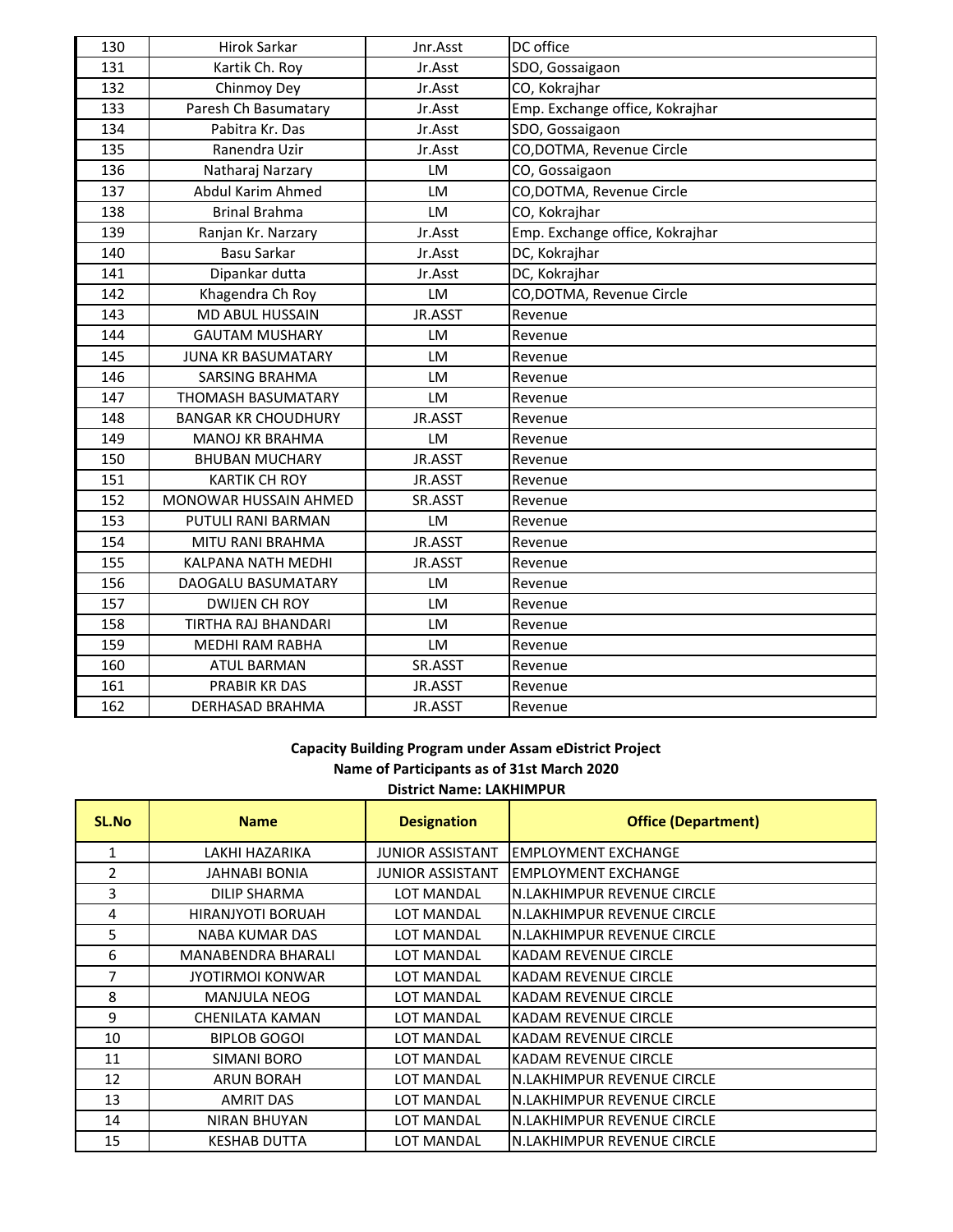| 16       | THANESWAR BORAH                                | <b>LOT MANDAL</b>        | N.LAKHIMPUR REVENUE CIRCLE     |
|----------|------------------------------------------------|--------------------------|--------------------------------|
| 17       | <b>LAKHYA SONOWAL</b>                          | <b>LOT MANDAL</b>        | N.LAKHIMPUR REVENUE CIRCLE     |
| 18       | PRAFULLA SAIKIA                                | <b>LOT MANDAL</b>        | <b>REVENUE</b>                 |
| 19       | <b>KRISHNA KAKATI</b>                          | LOT MANDAL               | <b>REVENUE</b>                 |
| 20       | <b>KUSHESWAR DUTTA</b>                         | LOT MANDAL               | <b>REVENUE</b>                 |
| 21       | PRASANTA HAZARIKA                              | <b>LOT MANDAL</b>        | <b>REVENUE</b>                 |
| 22       | BANIKANTA DEORI BHARALI                        | <b>LOT MANDAL</b>        | <b>REVENUE</b>                 |
| 23       | <b>JITENDRANATH BORAH</b>                      | <b>LOT MANDAL</b>        | <b>REVENUE</b>                 |
| 24       | NARAYAN HAZARIKA                               | LOT MANDAL               | <b>REVENUE</b>                 |
| 25       | <b>CHANDRA SAIKIA</b>                          | LOT MANDAL               | <b>REVENUE</b>                 |
| 26       | <b>BHARAT MORANG</b>                           | LOT MANDAL               | <b>REVENUE</b>                 |
| 27       | <b>BHOBEN BORA</b>                             | LOT MANDAL               | <b>REVENUE</b>                 |
| 28       | <b>NITUL BORAH</b>                             | <b>LOT MANDAL</b>        | <b>REVENUE</b>                 |
| 29       | <b>BUDDHIN BORAH</b>                           | LOT MANDAL               | <b>REVENUE</b>                 |
| 30       | THANESWAR HAZARIKA                             | <b>LOT MANDAL</b>        | <b>REVENUE</b>                 |
| 31       | <b>BHUMI BONIA</b>                             | <b>LOT MANDAL</b>        | <b>REVENUE</b>                 |
| 32       | <b>MONUJ DAS</b>                               | LOT MONDAL               | <b>REVENUE</b>                 |
| 33       | DAMBORU DUTTA                                  | LOT MONDAL               | <b>REVENUE</b>                 |
| 34       | DILIP GOGOI                                    | <b>JUNIOR ASSISTANT</b>  | D.T.O.                         |
| 35       | ANESWAR PEGU                                   | <b>JUNIOR ASSISTANT</b>  | <b>EMPLOYMENT EXCHANGE</b>     |
| 36       | DWIPENDRANATH SARMA                            | <b>SENIOR ASSISTANT</b>  | <b>EMPLOYMENT EXCHANGE</b>     |
| 37       | <b>RAJIV SAIKIA</b>                            | LOT MONDAL               | <b>REVENUE</b>                 |
| 38       | <b>CHANDRA GOGOI</b>                           | LOT MONDAL               | <b>REVENUE</b>                 |
| 39       | <b>UMANANDA MORANG</b>                         | LOT MONDAL               | <b>REVENUE</b>                 |
| 40       | KARABI GOGOI SADHANIDAR                        | LOT MONDAL               | <b>REVENUE</b>                 |
| 41       | SANGITA BORA NATH                              | LOT MONDAL               | <b>REVENUE</b>                 |
| 42       | PRANABJYOTI KONWAR                             | CO.(AMTRON)              | D.T.O.                         |
| 43       | <b>NARAKANTA PATOR</b>                         | LOT MONDAL               | <b>REVENUE</b>                 |
| 44       | <b>KAMAL DUTTA</b>                             | LOT MONDAL               | <b>REVENUE</b>                 |
| 45       | MAHESH CHANDRA DEORI                           | SENIOR ASSISTANT         | D.T.O.                         |
| 46       | PRABINA PAMEGUM                                | L.D.ASSTT.               | <b>HEALTH</b>                  |
| 47       | <b>BHUPEN BORAH</b>                            | L.D.ASSTT.               | <b>HEALTH</b>                  |
| 48       | PROVA DAS                                      | L.D.ASSTT.               | <b>HEALTH</b>                  |
| 49       | <b>ROBIN BURAGOHAIN</b>                        | U.D.ASSTT.               | <b>HEALTH</b>                  |
| 50       | <b>BISHNURAM BORAH</b>                         | JR.ASSTT.                | <b>HEALTH</b>                  |
| 51       | DAMBARUDHAR HAZARIKA                           | L.D.ASSTT.               | <b>HEALTH</b>                  |
| 52       | DR.ARPANA DUTTA                                | SDM L.H.O.               | <b>HEALTH</b>                  |
| 53       | <b>SINMOY PANGING</b>                          | L.D.ASSTT.               | <b>HEALTH</b>                  |
| 54       | <b>GUNARAM PHUKAN</b>                          | L.D.ASSTT.               | <b>HEALTH</b>                  |
| 55<br>56 | <b>BIPIN GOGOI</b><br><b>DHRUBAJYOTI GOGOI</b> | L.D.ASSTT.<br>L.D.ASSTT. | <b>HEALTH</b><br><b>HEALTH</b> |
| 57       | <b>GONESH CHAKRAVORTY</b>                      | L.D.ASSTT.               | <b>HEALTH</b>                  |
| 58       | <b>UMESH BORAH</b>                             | <b>COMPUTOR</b>          | <b>HEALTH</b>                  |
| 59       | SUSHILA BALMIKI                                | L.D.ASSTT.               | <b>HEALTH</b>                  |
| 60       | ANUP KR. DAS                                   | STATICAL ASSTT.          | <b>HEALTH</b>                  |
|          |                                                | SUPERINTENDENT,          |                                |
| 61       | DR. HEMANTA DUTTA                              | <b>NLCH</b>              | <b>HEALTH</b>                  |
| 62       | <b>AMRIT DUTTA</b>                             | U.D.ASSTT.               | <b>HEALTH</b>                  |
| 63       | DR. MRS. REENA DAS(SAIKIA)                     | SDM&HO                   | LALUK MODEL HOS                |
| 64       | DR. SASHI SONOWAL                              | M.O (AYUR)               | AZAD ST. DISPY                 |
| 65       | DR.ANU SONOWAL                                 | M&HO-I                   | PANIGAON SHC                   |
| 66       | DR. MRS. MANTI PHUKAN                          | I/C SDM HO               | <b>BOGINADI PHC</b>            |
| 67       | DR.PRANJAL HAZARIKA                            | M&HO-I                   | <b>BAHHAKORA MPHC</b>          |
| 68       | <b>BRAJESH PRASAD</b>                          | DA                       | <b>HARMATY MPHC</b>            |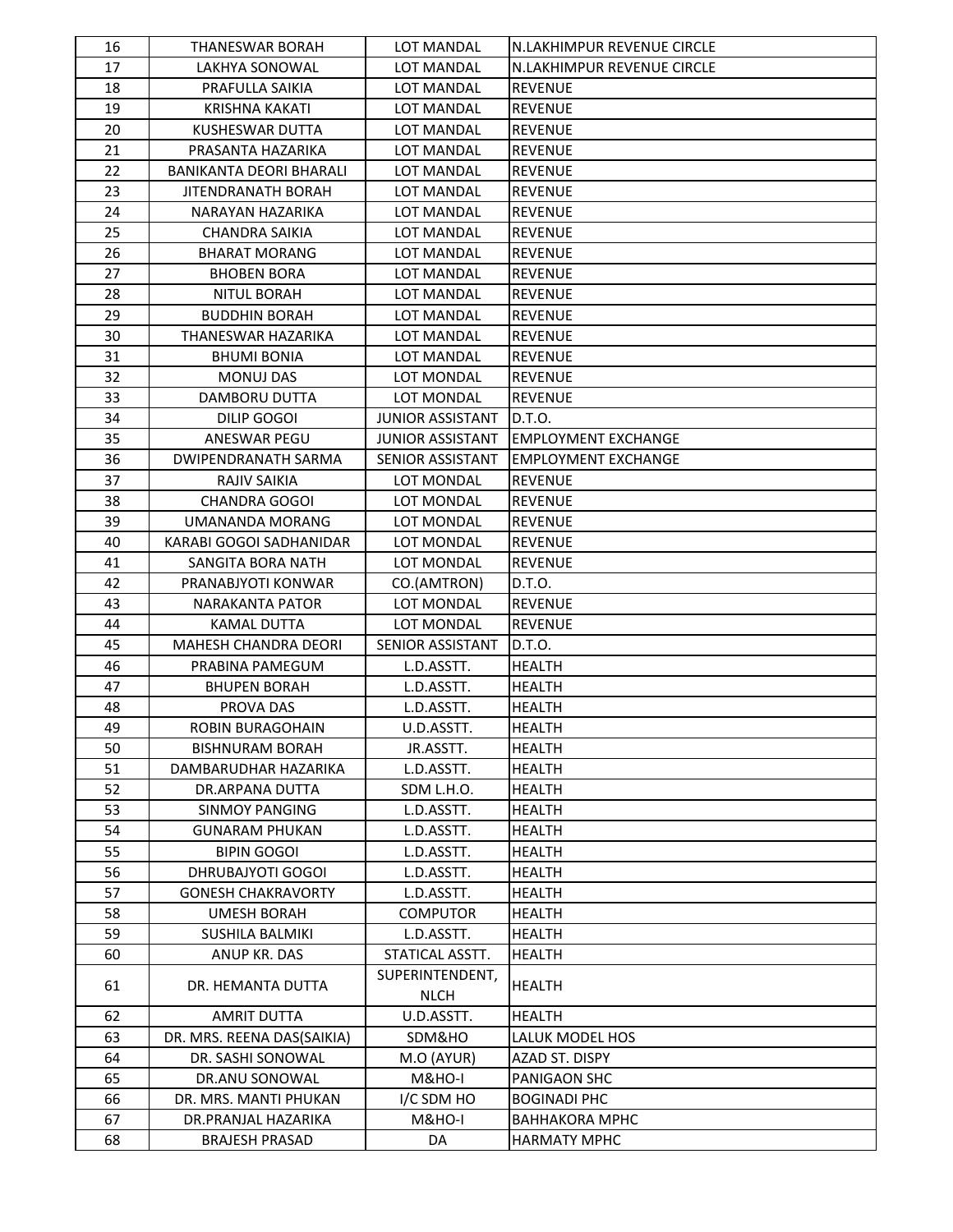| 69  | <b>JANANA NATH DOIMARY</b> | DA                               | LALUK MODEL HOSPITAL             |
|-----|----------------------------|----------------------------------|----------------------------------|
| 70  | <b>BASANTA BORA</b>        | DA                               | NOWBOICHA PHC                    |
| 71  | <b>BIREN GOGOI</b>         | DA                               | AZAD ST. DISPY                   |
| 72  | <b>NAKUL BHUYAN</b>        | DA                               | PANIGAON SHC                     |
| 73  | <b>GO LAP DUTTA</b>        | DA                               | <b>BOGINADI PHC</b>              |
| 74  | <b>KHIRUD DEORI</b>        | DA                               | <b>SEAJULI MPHC</b>              |
| 75  | <b>HIFJUR RAHMAN</b>       | DA                               | BAHHAKORA MPHC                   |
| 76  | <b>TIKENDRA BORAH</b>      | DA                               | <b>DISTRICT TRANSPORT OFFICE</b> |
| 77  | <b>BIDYUT DOLEY</b>        | DA                               | DISTRICT TRANSPORT OFFICE        |
| 78  | <b>DIBAKAR DOLEY</b>       | DA                               | DISTRICT TRANSPORT OFFICE        |
| 79  | <b>GUNADA TAMULY</b>       | DA                               | DISTRICT TRANSPORT OFFICE        |
| 80  | JITEN KUTUM                | EEO.                             | EMPLOYMENT OFFICE                |
| 81  | DR. ATUL KHAUND            | <b>SR. M &amp; HO</b>            | NARAYANPUR MODEL HOSPITAL        |
| 82  | DR. PRAFULLA BORUAH        | <b>SR. M &amp; HO</b>            | KHERAJKHAT ST. DISPENSRY         |
| 83  | DR. ELINA TALUKDAR         | <b>M &amp; HO-I</b>              | <b>SIMOLUGURI SHC</b>            |
| 84  | DR. LOHIT DEORI BHARALI    | SDM & HO                         | <b>BIHPURIA PHC</b>              |
| 85  | DR. S KAKATI               | SR. M & HO                       | <b>BONGALMORA CHC</b>            |
| 86  | DR. JAYANTA SAIKIA         | <b>M &amp; HO-I</b>              | <b>GHARMORA PHC</b>              |
| 87  | <b>UMA BARUAH</b>          | DA                               | NARAYANPUR MODEL HOSPITAL        |
| 88  | SANAT KR. BARUAH           | DA                               | KHERAJKHAT ST. DISPENSRY         |
| 89  | <b>BHOLA BARUAH</b>        | DA                               | SIMOLUGURI SHC                   |
| 90  | <b>BISHESWAR BHUYAN</b>    | DA                               | <b>BIHPURIA PHC</b>              |
| 91  | PRABIN GOGOI               | DA                               | <b>BONGALMORA CHC</b>            |
| 92  | NABA KR. DAS               | DA                               | DHOLPUR PHC                      |
| 93  | SANJIB CHUTIA              | <b>MVI</b>                       | DTO                              |
| 94  | KALYAN HANDIQUE            | DA                               | DTO                              |
| 95  | <b>GIRISH DOLEY</b>        | DA                               | DTO                              |
| 96  | PRASANTA RAJKHOWA          | DA                               | DTO.                             |
| 97  | <b>BHUBAN RAJKHOWA</b>     | DA                               | <b>GHARMORA PHC</b>              |
| 98  | <b>SHRI PRADIP GOGOI</b>   | SR.                              | AGRICULTURE                      |
|     |                            | ADO(MARKETING)                   |                                  |
| 99  | SHRI BHOBOTOSH GHOSH       | AGRICULTURAL                     | AGRICULTURE                      |
|     |                            | <b>INSPECTOR</b>                 |                                  |
|     |                            | ASSTT.                           |                                  |
| 100 | SHRI LAKHINDRA SAIKIA      | AGRICULTURAL                     | <b>AGRICULTURE</b>               |
|     |                            | <b>INSPECTOR</b>                 |                                  |
| 101 | SHRI DHARMESWAR GOGOI      | <b>JUNIOR ASSISTANT</b>          | <b>AGRICULTURE</b>               |
| 102 | SHRI KANAKESWAR DAS        | <b>JUNIOR ASSISTANT</b>          | <b>AGRICULTURE</b>               |
| 103 | SHRI PANKAJ LAHON          | <b>JUNIOR ASSISTANT</b>          | <b>AGRICULTURE</b>               |
| 104 | SHRI MOHAN CH GOGOI        | <b>INSPECTOR OF</b>              | <b>AGRICULTURE</b>               |
|     |                            | STATISTICS(AGRI)                 |                                  |
| 105 | MRS REENA DUTTA            | <b>JUNIOR ASSISTANT</b>          | <b>AGRICULTURE</b>               |
| 106 | SHRI LOHIT DUTTA           | PRIMARY                          | <b>AGRICULTURE</b>               |
|     |                            | <b>INVESTIGATOR</b>              |                                  |
| 107 | DR. SAILEN BORA            | ATM, NARAYANPUR                  | <b>AGRICULTURE</b>               |
|     |                            |                                  |                                  |
| 108 | DR. TULARAM GOGOI          | ATM, BIHPURIA                    | <b>AGRICULTURE</b>               |
| 109 | SHRI DEBEN BHUYAN          | PRIMARY                          | <b>AGRICULTURE</b>               |
|     |                            | <b>INVESTIGATOR</b>              |                                  |
| 110 | SHRI TILAK DAS             | DEO, NEGP-A                      | <b>AGRICULTURE</b>               |
| 111 | SHRI PRADIP DAS            | SR. ADO(PP)                      | <b>AGRICULTURE</b>               |
| 112 | <b>SHRI PRABHAT BORA</b>   | SR. ADO(AGRO)                    | <b>AGRICULTURE</b>               |
| 113 | SHRI CHENIRAM BHUYAN       | AGRICULTURAL<br><b>INSPECTOR</b> | <b>AGRICULTURE</b>               |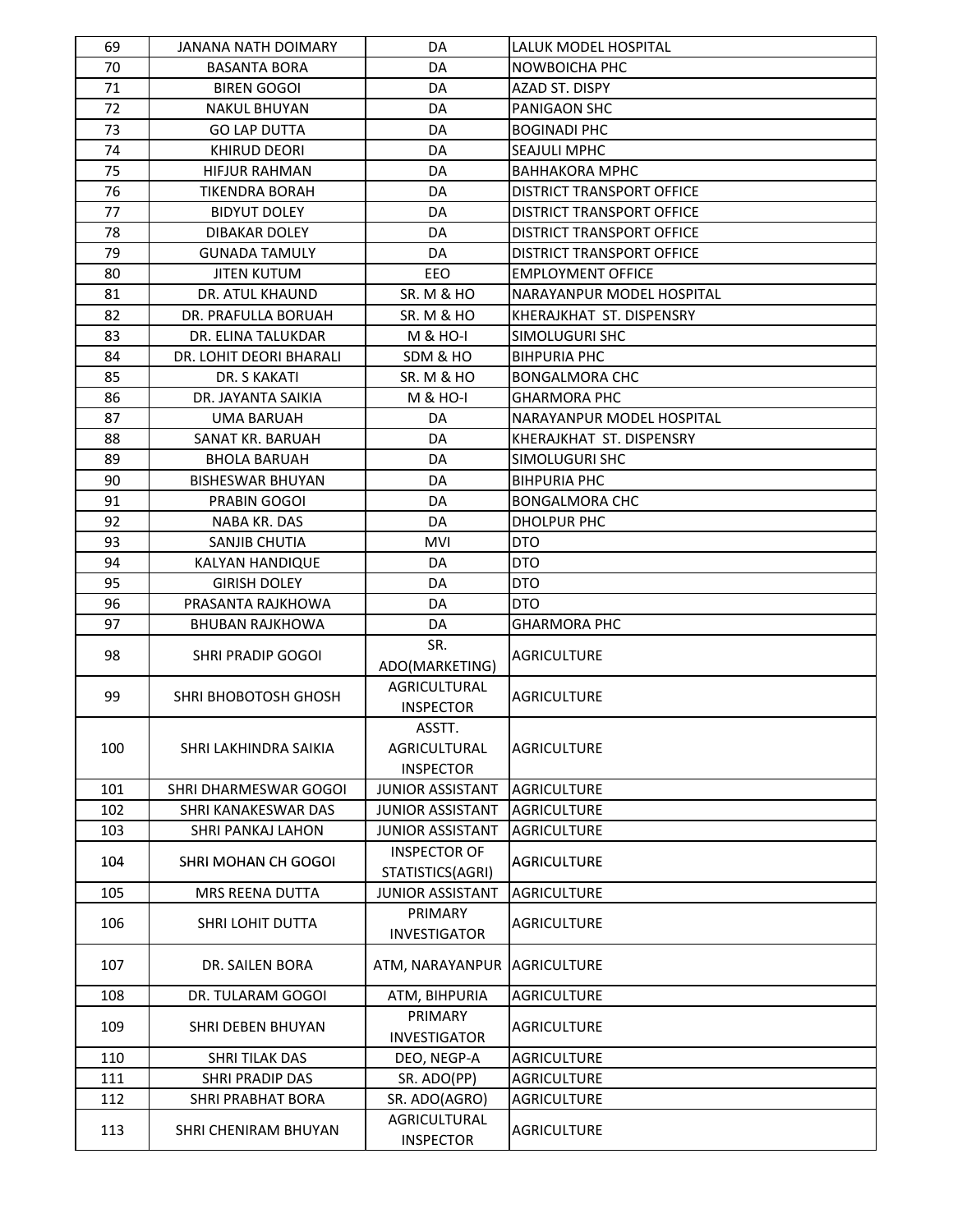| 114 | <b>GAUTOM ROY CHOUDHURY</b> | ADO(NOWBOICHA)          | <b>AGRICULTURE</b> |
|-----|-----------------------------|-------------------------|--------------------|
| 115 | DILIP KR. GOGOI             | SDAO (SOIL)             | <b>AGRICULTURE</b> |
| 116 | PRAFULLA BORGOHAIN          | SDAO(CC&TC)             | <b>AGRICULTURE</b> |
|     |                             | <b>AGRICULTURAL</b>     |                    |
| 117 | <b>BISWAJIT GOGOI</b>       | <b>INSPECTOR</b>        | <b>AGRICULTURE</b> |
|     |                             | ASSTT.                  |                    |
| 118 | <b>UBEDUR RAHMAN</b>        | <b>AGRICULTURAL</b>     | <b>AGRICULTURE</b> |
|     |                             | <b>INSPECTOR</b>        |                    |
| 119 | <b>INAMONI DUTTA</b>        | <b>JUNIOR ASSISTANT</b> | <b>AGRICULTURE</b> |
| 120 | <b>MINARAM BARUAH</b>       | <b>JUNIOR ASSISTANT</b> | <b>AGRICULTURE</b> |
| 121 | <b>JOGEN GANDHIA</b>        | <b>JUNIOR ASSISTANT</b> | <b>AGRICULTURE</b> |
| 122 | <b>SUSHIL HOWBORA</b>       | <b>JUNIOR ASSISTANT</b> | <b>AGRICULTURE</b> |
| 123 | CHANDRAMA GOGOI PATRA       | <b>JUNIOR ASSISTANT</b> | <b>AGRICULTURE</b> |
| 124 | GOLAP GOGOI                 | PRIMARY                 | <b>AGRICULTURE</b> |
|     |                             | <b>INVESTIGATOR</b>     |                    |
| 125 | HEM CH. PEGU                | PRIMARY                 | <b>AGRICULTURE</b> |
|     |                             | <b>INVESTIGATOR</b>     |                    |
|     |                             | PRIMARY                 |                    |
| 126 | <b>MANIK DAS</b>            | <b>INVESTIGATOR</b>     | <b>AGRICULTURE</b> |
| 127 | <b>KIRAN DAS</b>            | <b>LAB TECHNICIAN</b>   | <b>AGRICULTURE</b> |
| 128 | <b>LUKUMONI GOHAIN</b>      | <b>JUNIOR ENGINEER</b>  | <b>AGRICULTURE</b> |
| 129 | <b>Putul Saikia</b>         | L.M                     | CO                 |
| 130 | Sangita Bhuyain Dutta       | L.M                     | CO                 |
| 131 | Lakhya Sonowal              | L.M                     | CO                 |
| 132 | Sangita Borah Nath          | L.M                     | CO                 |
| 133 | Karabi Gogoi                | L.M                     | CO                 |
| 134 | Manoj Das                   | L.M                     | CO                 |
| 135 | Manoj Dutta                 | L.M                     | CO                 |
| 136 | Jutika Gogoi                | L.M                     | CO                 |
| 137 | Thaneswar Borah             | L.M                     | CO                 |
| 138 | Niran Bhuyain               | L.M                     | CO                 |
| 139 | Keshab Dutta                | L.M                     | CO                 |
| 140 | Hiren Dutta                 | S.K                     | CO                 |
| 141 | Pranjit Borah               | Jr.Asstt.               | CO                 |
| 142 | Devi Adhikari               | L.M                     | CO                 |
| 143 | Jusmoni Sonowal             | L.M                     | CO                 |
| 144 | Jiten Gogoi                 | L.M                     | Rev. Department    |
| 145 | Pankaj Kumar sarkar         | L.M                     | Rev. Department    |
| 146 | Monwar Hussain              | L.M                     | Rev. Department    |
| 147 | Biplab Gogoi                | L.M                     | Rev. Department    |
| 148 | Kalyan Saikia               | L.M                     | Rev. Department    |
| 149 | Jyotimoy Knowar             | L.M                     | Rev. Department    |
| 150 | Chenilata Kumari            | L.M                     | Rev. Department    |
| 151 | Simoni Boro                 | L.M                     | Rev. Department    |
| 152 | Sumona Chakraborty          | L.M                     | Rev. Department    |
| 153 | Naba Kumar Das              | L.M                     | N.L Rev Circle     |
| 154 | Mukut Ch. Borah             | L.M                     | N.L Rev Circle     |
| 155 | Kamal Dutta                 | L.M                     | N.L Rev Circle     |
| 156 | Atiful Ishalam Hazarika     | L.M                     | N.L Rev Circle     |
| 157 | Pradip Kakoti               | L.M                     | N.L Rev Circle     |
| 158 | Rajib Roy                   | L.M                     | N.L Rev Circle     |
| 159 | Dambaru Dutta               | <b>SK</b>               | R &D M             |
| 160 | Dulal Koch                  | SK                      | R &D M             |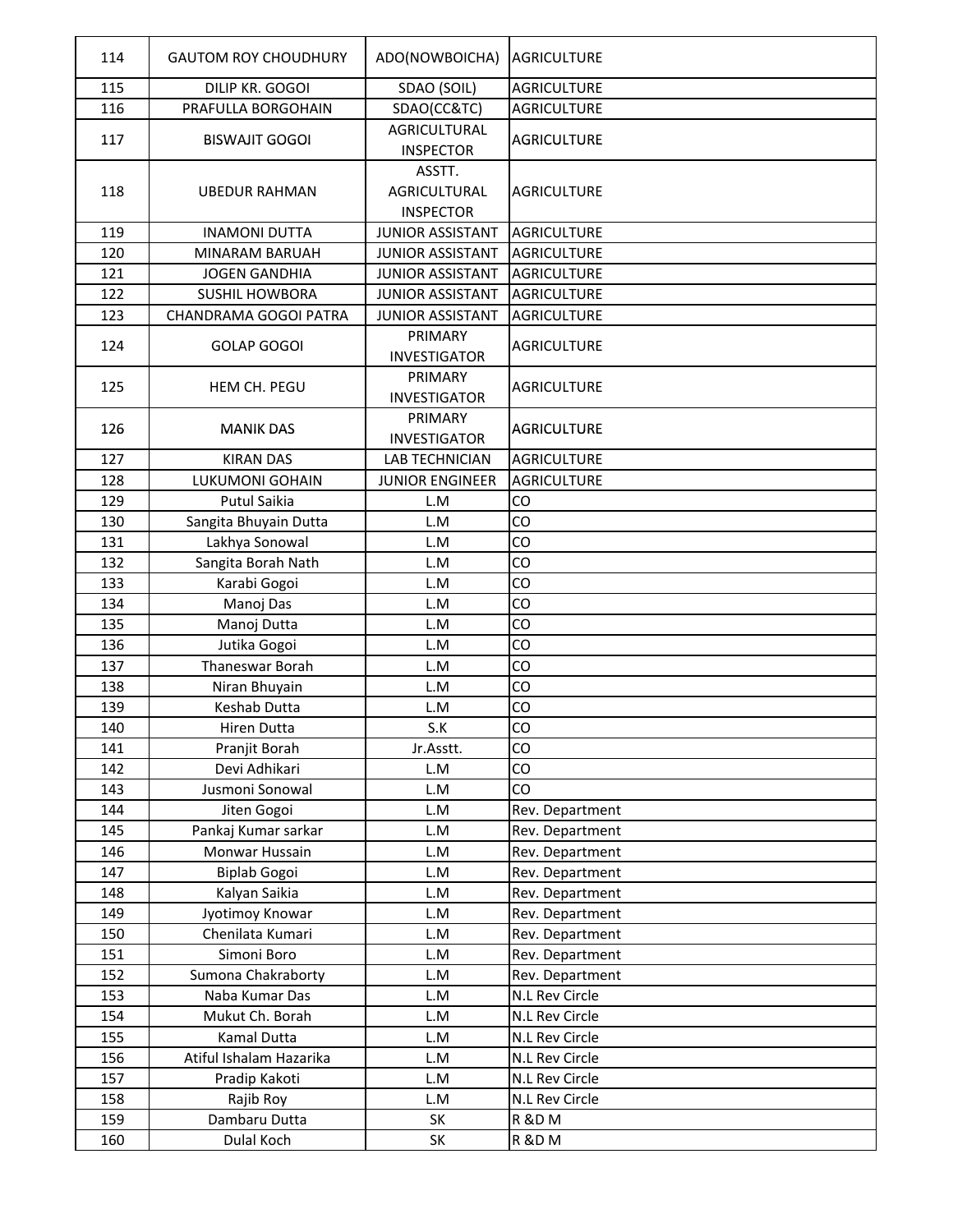| 161 | Rajib Saikia             | LM        | <b>R &amp;D M</b> |
|-----|--------------------------|-----------|-------------------|
| 162 | Manubendra Borah         | <b>LM</b> | <b>R &amp;D M</b> |
| 163 | Dipanjoli Gogoi          | LM        | R &D M            |
| 164 | Monjula Neog             | <b>LM</b> | <b>R &amp;D M</b> |
| 165 | Anu Morang               | Jr.Asstt  | <b>R &amp;D M</b> |
| 166 | Indra Boruah             | LM        | R &D M            |
| 167 | Dilip Das                | Sr.Asstt  | <b>R &amp;D M</b> |
| 168 | Umesh Saikia             | Jr.Asstt  | <b>R &amp;D M</b> |
| 169 | <b>Bipul HAZARIKA</b>    | <b>LM</b> | <b>R &amp;D M</b> |
| 170 | Suresh Tayeng            | sk        | <b>R &amp;D M</b> |
| 171 | Mehbub Rahman            | LM        | <b>R &amp;D M</b> |
| 172 | <b>Bhuban Saikia</b>     | LM        | <b>R &amp;D M</b> |
| 173 | Joych Borah              | LM        | <b>R &amp;D M</b> |
| 174 | Mintu Dutta              | LM        | <b>R &amp;D M</b> |
| 175 | Kirush Doley             | LM        | <b>R &amp;D M</b> |
| 176 | Arun Gohain              | <b>LM</b> | <b>R &amp;D M</b> |
| 177 | Nara kt.patar            | LM        | <b>R &amp;D M</b> |
| 178 | Diganta das              | LM        | <b>R &amp;D M</b> |
| 179 | Parijat Gogoi            | Jr Asst   | Rev CO            |
| 180 | Karuna Singha            | L.M       | Rev CO            |
| 181 | Tapash Kr Biswas         | L.M       | Rev CO            |
| 182 | Bhupen Chandra Biswas    | L.M       | Rev CO            |
| 183 | Abdul Safiul Ahmed       | L.M       | Rev CO            |
| 184 | Pabitra Kr Gogoi         | L.M       | Rev CO            |
| 185 | Kokleswar Borali         | L.M       | Rev CO            |
| 186 | Dhanmoni Basumatary      | L.M       | Rev CO            |
| 187 | Krishna Prasad Borah     | L.M       | <b>DKC</b>        |
| 188 | Prasanta Hazarika        | L.M       | <b>DKC</b>        |
| 189 | Bani kt deori            | L.M       | <b>DKC</b>        |
| 190 | Kamal Borah              | L.M       | Rev CO            |
| 191 | <b>Bipul Borah</b>       | L.M       | Rev CO            |
| 192 | Manoj Das                | L.M       | Rev CO            |
| 193 | Amrit Das                | L.M       | <b>DKC</b>        |
| 194 | <b>DULAL BANIA</b>       | L.M       | Revenue           |
| 195 | <b>KIRAN BORUAH</b>      | L.M       | Revenue           |
| 196 | MD TAFRUL HOQUE          | L.M       | Revenue           |
| 197 | <b>PRANAB DEORI</b>      | L.M       | Revenue           |
| 198 | <b>RUPAM KR BHUYAN</b>   | L.M       | Revenue           |
| 199 | PRASANTA DAS             | L.M       | Revenue           |
| 200 | DHRUBAJYOTI BORAH        | L.M       | Revenue           |
| 201 | KHIRESWAR SAIKIA         | L.M       | Revenue           |
| 202 | <b>BUDHIN BORAH</b>      | L.M       | Revenue           |
| 203 | <b>ANIL BHUYAN</b>       | L.M       | Revenue           |
| 204 | THANESWAR HAZARIKA       | L.M       | Revenue           |
| 205 | <b>GUNESWAR HAZARIKA</b> | S.K       | Revenue           |
| 206 | MARAMI MOUNGLANG         | Jr. Asstt | Revenue           |
| 207 | <b>HEMANTA KR BORUAH</b> | S.K       | Revenue           |
| 208 | RITUPARNA DAS            | L.M       | Revenue           |
| 209 | BHUBAN SAIKIA            | L.M       | Revenue           |
| 210 | <b>RANA BORAH</b>        | L.M       | Revenue           |
| 211 | <b>HEMENDRA SARMAH</b>   | L.M       | Revenue           |
| 212 | <b>KIRAN SAIKIA</b>      | L.M       | Revenue           |
| 213 | KANDARPA KALITA          | L.M       | Revenue           |
| 214 | Suraj Prakash            | sk        | Rev               |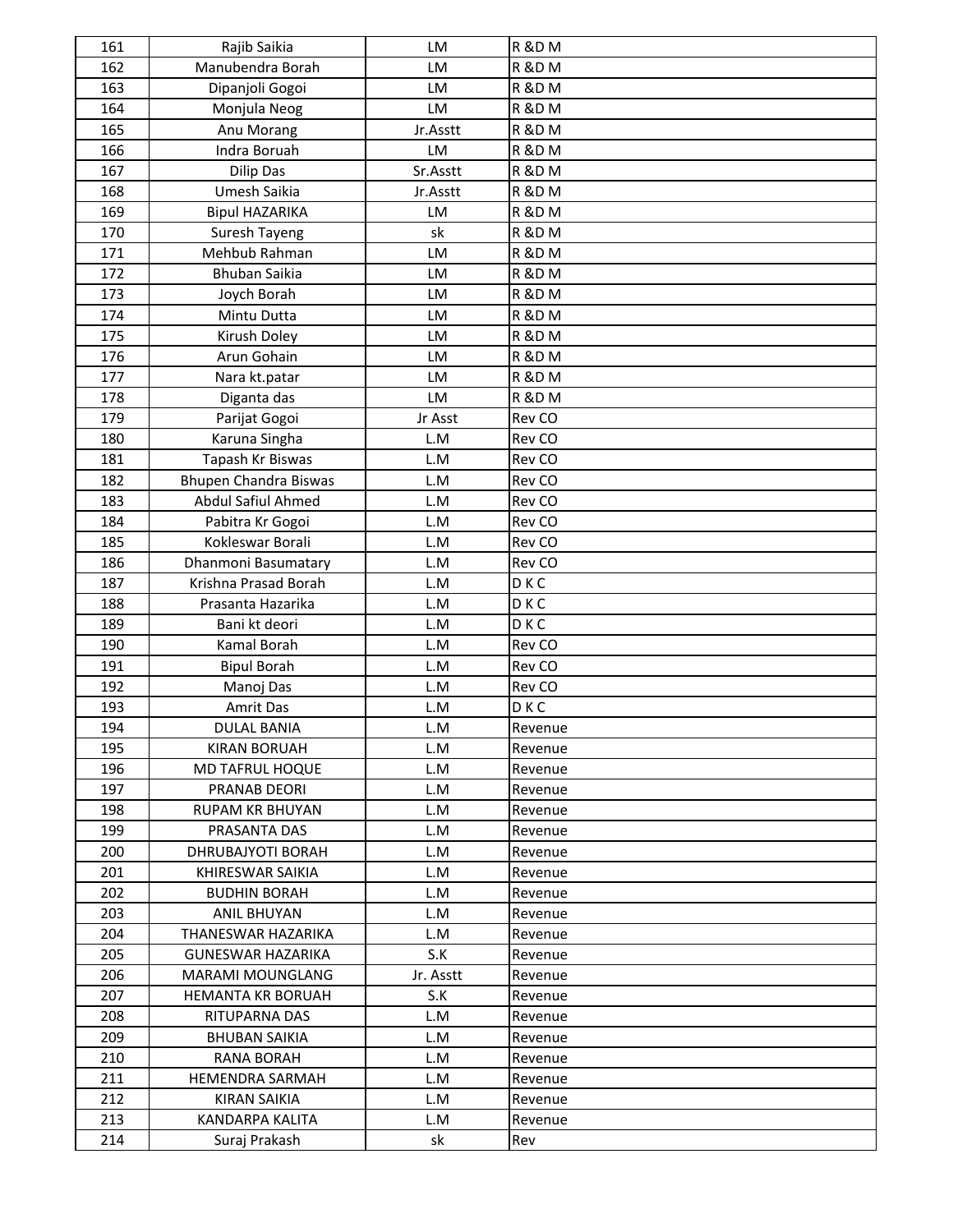| 215        | Pradip Kakati                     | Im        | Rev                              |
|------------|-----------------------------------|-----------|----------------------------------|
| 216        | Bipul hazarika                    | <b>Im</b> | Rev                              |
| 217        | Ankur Bezborah                    | jr.asst   | Devlopment                       |
| 218        | Pankaj Kr.Das                     | jr.asst   | Bakijai                          |
| 219        | Arup Kr.Barik                     | jr.asst   | <b>DM Branch</b>                 |
| 220        | Rakesh Dutta                      | jr.asst   | <b>Rev Circle</b>                |
| 221        | Pranjit Borah                     | jr.asst   | <b>Rev Circle</b>                |
| 222        | Kalyan Saikia                     | LM        | Revenue                          |
| 223        | <b>Biplab Gogoi</b>               | LM        | Revenue                          |
| 224        | Sushmita Sonowal                  | Jr.Asst   | Admin                            |
| 225        | Trishna Payeng                    | Jr.Asst   | Revenue                          |
| 226        | Khirod Phukan                     | Jr.Asst   | <b>RKG</b>                       |
| 227        | Haokhogin Changsan                | Jr.Asst   | Admin                            |
| 228        | Ujjal Goswami                     | Jr.Asst   | <b>Accounts</b>                  |
| 229        | Mithu Malakar                     | Jr.Asst   | Personel                         |
| 230        | Abhijit Borah                     | Jr.Asst   | SDO                              |
| 231        | Anindita Boruah                   | Jr.Asst   | Magistracy                       |
| 232        | Pallavi Dutta                     | Jr.Asst   | Development                      |
| 233        | Pranjal Chetia                    | Jr.Asst   | <b>SDO</b>                       |
| 234        | Karuna Kanta Singha               | LM        | Revenue                          |
| 235        | Jiten Konwar                      | Jr.Asst   | Revenue                          |
| 236        | Binod Kr Yadav                    | Jr.Asst   | DC Office                        |
| 237        | Raju kharghariya                  | LM        | Revenue                          |
| 238        | Chakaldev Saha                    | <b>SK</b> | Circle office                    |
| 239        | Umesh Saikia                      | Jr.Asst   | Bihpuria Rev circle              |
| 240        | Girish Gohain                     | LM        | Bihpuria Rev circle              |
| 241        | Sangita Saikia                    | Jr.Asst   | DC Office                        |
| 242        | <b>BABUL BORAH</b>                | LM        | NARAYANPUR REVENUE CIRCLE        |
| 243        | <b>JATIN HAZARIKA</b>             | LM        | NARAYANPUR REVENUE CIRCLE        |
| 244        | <b>KUSHESWAR DUTTA</b>            | LM        | NARAYANPUR REVENUE CIRCLE        |
| 245        | <b>CHANDRA SAIKIA</b>             | LM        | NARAYANPUR REVENUE CIRCLE        |
| 246        | <b>RANA BORAH</b>                 | LM        | NARAYANPUR REVENUE CIRCLE        |
| 247        | RAIPAD BARMAN                     | LM        | NARAYANPUR REVENUE CIRCLE        |
| 248        | <b>JITENDRA NATH BORAH</b>        | LM        | NARAYANPUR REVENUE CIRCLE        |
| 249        | POLASH BONIA                      | LM.       | <b>NARAYANPUR REVENUE CIRCLE</b> |
| 250        | RAJIB SAIKIA                      | <b>LM</b> | NARAYANPUR REVENUE CIRCLE        |
| 251        | DILUUAR HUSSAIN                   | LM        | NARAYANPUR REVENUE CIRCLE        |
| 252        | <b>TAJU LAHON</b>                 | LM        | NARAYANPUR REVENUE CIRCLE        |
| 253        | <b>ARUNI BHUYAN</b>               | SR.ASST   | NARAYANPUR REVENUE CIRCLE        |
| 254        | <b>JINTU BONIA</b>                | LM        | NARAYANPUR REVENUE CIRCLE        |
| 255        | <b>ARUN BORA</b>                  | LM        | Revenue                          |
| 256        | <b>DIPANKAR BORAH</b>             | LM        | Revenue                          |
| 257        | HIREN JYOTI BORUAH                | LM        | Revenue                          |
| 258        | JONMONI SONOWAL                   | LM        | Revenue                          |
| 259        | ARUP HAZARIKA                     | LM        | Revenue                          |
| 260        | RITA RANI BRAHMA                  | LM        | Revenue                          |
| 261        | <b>CHENILATA KAMAN</b>            | LM        | Revenue                          |
| 262        | <b>JUTIKA GOGOI</b>               | LM        | Revenue                          |
| 263<br>264 | UMANANDA MORANG                   | LM<br>LM  | Revenue                          |
| 265        | NIPEN NEOGI<br><b>HIREN DUTTA</b> | <b>SK</b> | Revenue                          |
| 266        | <b>MEHBUBAR RAHMAN</b>            | LM        | Revenue<br>Revenue               |
|            |                                   |           |                                  |
| 267        | KARABI GOGOI SADHANIDHAR          | LM.       | Revenue                          |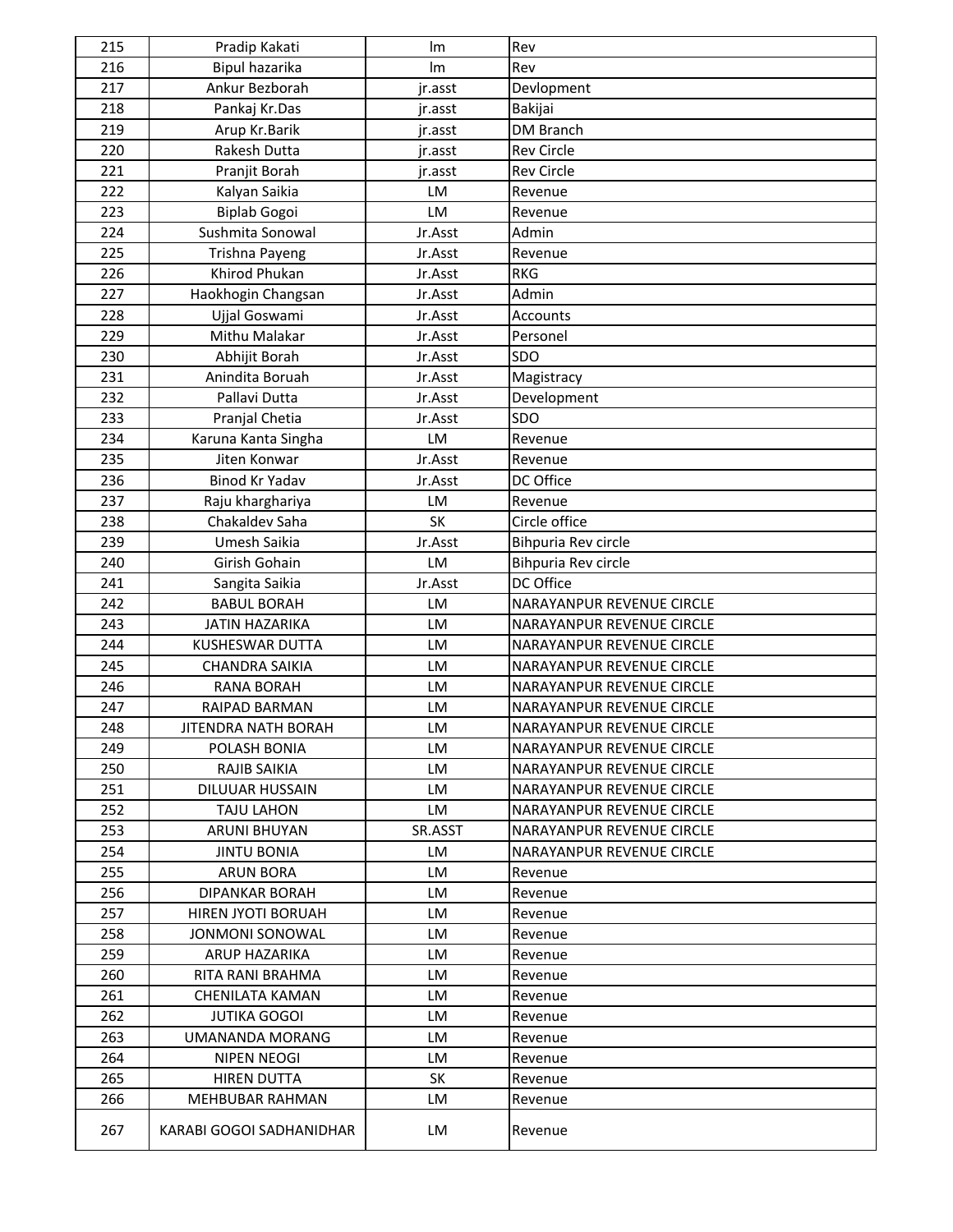| 268 | RATUL DOLEY        | LM | Revenue |
|-----|--------------------|----|---------|
| 269 | MADAN HAZARIKA     | LM | Revenue |
| 270 | RAJIB KR ROY       | LM | Revenue |
| 271 | SUMANA MANCHEKHUNG | LM | Revenue |

#### **C i B ildi P d A Di i P j Capacity Building Program under Assam eDistrict Project District Name: MORIGAON Name of Participants as of 31st March 2020**

| SL.No          | <b>Name</b>               | <b>Designation</b>                        | <b>Office (Department)</b> |
|----------------|---------------------------|-------------------------------------------|----------------------------|
| 1              | <b>SUSILA DEVI</b>        | D.A.                                      | SR. SUB-REGISTER           |
| $\overline{2}$ | <b>BHAGYA MAHANTA</b>     | D.A.                                      | SR. SUB-REGISTER           |
| 3              | <b>MADHUSMITA BORAH</b>   | JR. ASSTT.                                | <b>EMPLOYMENT EXCHANGE</b> |
| 4              | CHUMUMONI MAHANTA         | JR. ASSTT.                                | <b>EMPLOYMENT EXCHANGE</b> |
| 5              | <b>INAMUL HOQUE</b>       | D.A.                                      | DTO, MORIGAON              |
| 6              | PULAKESH TALUKDAR         | D.A.                                      | JT. DIRECTOR OF HEALTH     |
| 7              | <b>MITUL DEKA</b>         | JR. ASSTT.                                | ELEC. BRANCH               |
| 8              | <b>LILY TAMULI</b>        | JR. ASSTT.                                | C.O., MORIGAON             |
| 9              | DULAL CH. DAS             | S.K. & L.M.                               | C.O., MORIGAON             |
| 10             | <b>RIDIP BORA</b>         | L.M.                                      | C.O., MORIGAON             |
| 11             | <b>SUBUDH NATH</b>        | <b>COPYIST</b>                            | C.O., BHURAGAON            |
| 12             | <b>JITU PATAR</b>         | L.M.                                      | C.O., MAYONG               |
| 13             | <b>BHABEN DEKA</b>        | <b>COPYIST</b>                            | C.O., MAYONG               |
| 14             | <b>HARINARAYAN NATH</b>   | L.M.                                      | C.O., MAYONG               |
|                |                           | <b>BTM MOIRABARI</b>                      |                            |
| 15             | <b>ZAKIR HUSSAIN</b>      | <b>BLOCK</b>                              | <b>AGRICULTURE</b>         |
|                |                           | <b>ATM MAYONG</b>                         |                            |
| 16             | <b>DEEPSIKHA BORDOLOI</b> | <b>BLOCK</b>                              | <b>AGRICULTURE</b>         |
|                | PROMUD DAS                | <b>TECHNICAL</b>                          |                            |
| 17             |                           | <b>ASSISTANT NFSM</b>                     | <b>AGRICULTURE</b>         |
| 18             | <b>CHENARAM NATH</b>      | A.I.                                      | <b>AGRICULTURE</b>         |
| 19             | <b>HIRAMONI DAS</b>       | <b>BTM, KAPILI</b>                        | <b>AGRICULTURE</b>         |
| 20             | RAJANI P. KAKATI          | ATM, LAHARIGHAT                           | <b>AGRICULTURE</b>         |
| 21             | <b>NUR ISLAM</b>          | A.I.                                      | <b>AGRICULTURE</b>         |
| 22             | <b>ABHIJIT BORDOLOI</b>   | <b>TECHNICAL</b><br><b>ASSISTANT NFSM</b> | <b>AGRICULTURE</b>         |
| 23             | PURNANANDA SAIKIA         | AAI                                       | <b>AGRICULTURE</b>         |
| 24             | PUTUL CH. BORAH           | AAMI                                      | <b>AGRICULTURE</b>         |
| 25             | <b>CHITRAJIT BORA</b>     | BTM, BHURBANDHA AGRICULTURE               |                            |
| 26             | <b>MONIRUL ISLAM</b>      | <b>BTM, LAHARIGHAT</b>                    | <b>AGRICULTURE</b>         |
| 27             | PARSHAJYOTI BARMAN        | <b>COMPUTER</b><br>PROGRAMMER             | <b>AGRICULTURE</b>         |
| 28             | M. NILACHANDRA SINGHA     | ATM, MOIRABARI                            | AGRICULTURE                |
| 29             | <b>JUL HASH ALI</b>       | <b>PEON</b>                               | <b>AGRICULTURE</b>         |
| 30             | JAYANTA MEDHI             | A.E.A.                                    | <b>AGRICULTURE</b>         |
| 31             | PARAGJYOTI BORAH          | D.E.O. NEGP                               | <b>AGRICULTURE</b>         |
| 32             | SALAMAT ALI               | JR. ASSTT.                                | <b>AGRICULTURE</b>         |
| 33             | JADU NATH KAKATI          | P.S.D.O                                   | <b>AGRICULTURE</b>         |
| 34             | UMA SARMAH                | AAI                                       | <b>AGRICULTURE</b>         |
| 35             | PULAKESH TALUKDAR         | <b>DPA</b>                                | <b>HEALTH</b>              |
| 36             | <b>KHAIRUL HOQUE</b>      | NMA                                       | HEALTH                     |
| 37             | ABDUL KADER               | PHARMACIST                                | <b>HEALTH</b>              |
| 38             | <b>HAREN GOGOI</b>        | S.I.                                      | HEALTH                     |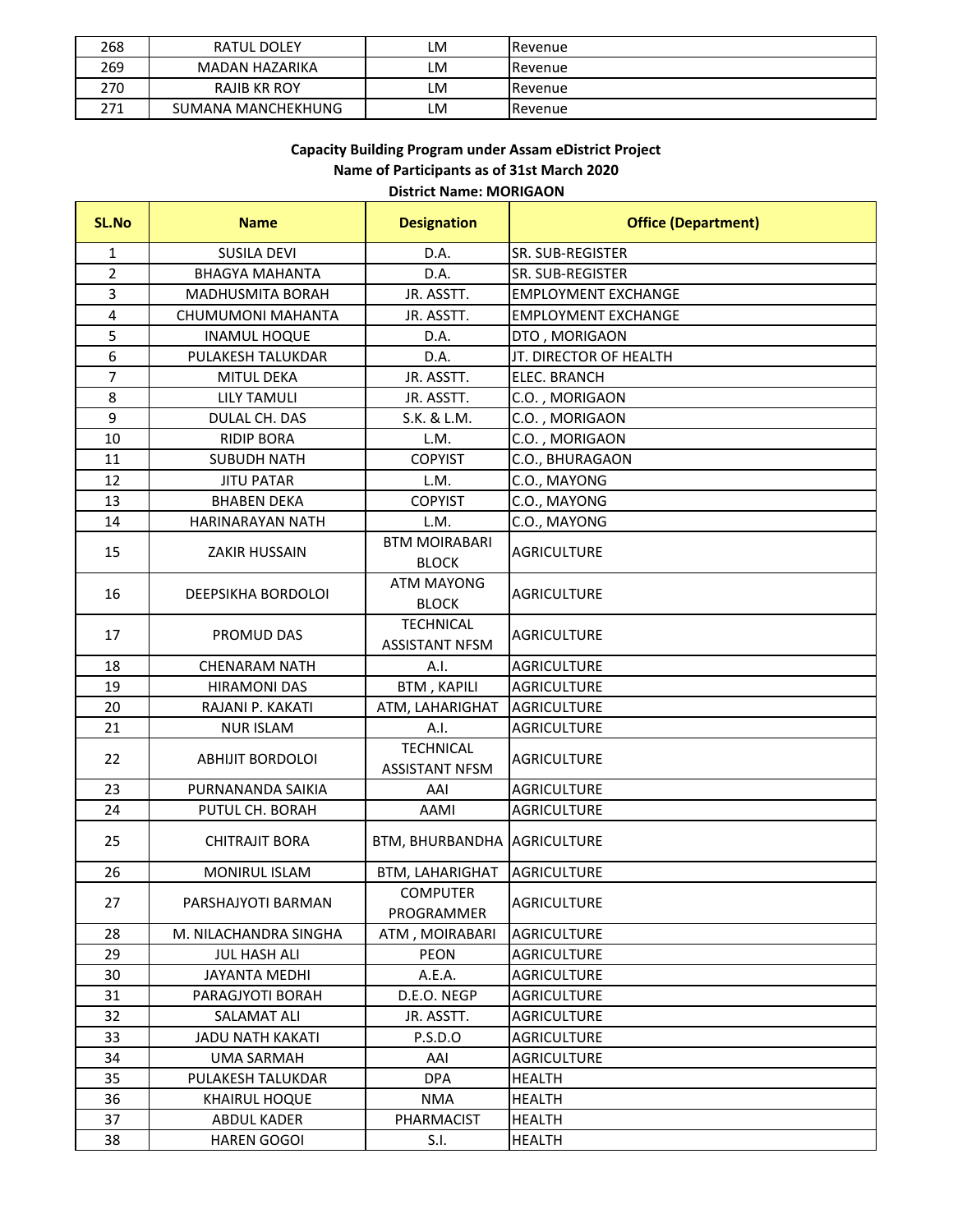| 39       | PRABUDH NATH                         | S.W.              | <b>HEALTH</b>                    |
|----------|--------------------------------------|-------------------|----------------------------------|
| 40       | DIGANTA KR. PHANGSO                  | S.W.              | <b>HEALTH</b>                    |
| 41       | <b>NASAR ALI</b>                     | S.W.(M)           | <b>HEALTH</b>                    |
| 42       | RUPJYOTI NATH                        | LAB. TECH.        | <b>HEALTH</b>                    |
| 43       | LAKHYA JYOTI KATAKY                  | <b>VACCINATOR</b> | <b>HEALTH</b>                    |
| 44       | <b>UPEN CH. NATH</b>                 | R.H.I.            | <b>HEALTH</b>                    |
| 45       | <b>GIRI KANTA BORA</b>               | S.I.              | <b>HEALTH</b>                    |
| 46       | SAILEN KALITA                        | LAB. TECH.        | <b>HEALTH</b>                    |
| 47       | <b>ALOK SARMA</b>                    | PHARMACIST        | <b>HEALTH</b>                    |
| 48       | RABBUL ISLAM                         | PHARMACIST        | <b>HEALTH</b>                    |
| 49       | NITYANANDA DAS                       | SR. ASSTT.        | DEEO, MORIGAON                   |
| 50       | <b>KALPANA DAS</b>                   | SR. ASSTT.        | DEEO, MORIGAON                   |
| 51       | DIGANTA HAZARIKA                     | JR. ASSTT.        | D.T.O.                           |
| 52       | SABITRI DEKA                         | JR. ASSTT.        | D.T.O.                           |
| 53       | <b>SUSHILA DEVI</b>                  | JR. ASSTT.        | <b>SUB-REGISTRAR</b>             |
| 54       | <b>JITU BORKAKATY</b>                | L.M.              | <b>MORIGAON REV. CIRCLE</b>      |
| 55       | <b>MRIGANKA NATH</b>                 | L.M.              | <b>MORIGAON REV. CIRCLE</b>      |
| 56       | SRIMANTA DEKA                        | L.M.              | MORIGAON REV. CIRCLE             |
| 57       | <b>BHASKAR MEDHI</b>                 | L.M.              | <b>MORIGAON REV. CIRCLE</b>      |
| 58       | <b>BHAGYABAN DAS</b>                 | L.M.              | <b>MAYONG REV. CIRCLE</b>        |
| 59       | <b>NARESWAR KAKATI</b>               | L.M.              | <b>MAYONG REV. CIRCLE</b>        |
| 60       | DIGANTA KR. DAS                      | L.M.              | <b>MAYONG REV. CIRCLE</b>        |
| 61       | <b>AJIT SAIKIA</b>                   | L.M.              | <b>MAYONG REV. CIRCLE</b>        |
| 62       | <b>BINANDA KONWAR</b>                | L.M.              | <b>MAYONG REV. CIRCLE</b>        |
| 63       | <b>DIBAKAR BORA</b>                  | L.M.              | <b>MAYONG REV. CIRCLE</b>        |
| 64       | DEBAJIT SAIKIA                       | SR. ASSTT.        | D.E.E.O. MORIGAON                |
| 65       | DHARMAKANTA DEKA                     | SR. ASSTT.        | D.T. OFFICE                      |
| 66       | <b>PULIN BARUAH</b>                  | JR. ASSTT.        | D.T. OFFICE                      |
| 67       | DHANANJAY HALDAR                     | JR. ASSTT.        | <b>SUB REGISTRAR OFFICE</b>      |
| 68       | PROBUDH PATAR                        | L.M.              | REV. CIRCLE MIKIRBHETA           |
| 69       | ABDUL HANNAN                         | L.M.              | REV. CIRCLE MIKIRBHETA           |
| 70       | PUSPENDRA BARUAH                     | L.M.              | REV. CIRCLE MIKIRBHETA           |
| 71       | RAJUMONI DAS                         | L.M.              | REV. CIRCLE MIKIRBHETA           |
| 72       | <b>CHANDRA KT. DAS</b>               | L.M.              | <b>REV. CIRCLE MIKIRBHETA</b>    |
| 73       | TAZ UDDIN AHMED                      | L.M.              | REV. CIRCLE MIKIRBHETA           |
| 74       | ABDUL KASEM                          | L.M.              | REV. CIRCLE LAHARIGHAT           |
| 75       | <b>JIAUR RAHMAN</b>                  | L.M.              | REV. CIRCLE LAHARIGHAT           |
| 76       | NISIT BARMAN                         | L.M.              | REV. CIRCLE LAHARIGHAT           |
| 77       | HARUN RASHID SHEIKH                  | L.M.              | REV. CIRCLE LAHARIGHAT           |
| 78       | Jakir Hussain                        | LM                | <b>REVENUE</b>                   |
| 79       | Reba Kanta Bhuyain                   | LM                | <b>REVENUE</b>                   |
| 80       | Mosful Ali                           | LM                | <b>REVENUE</b>                   |
| 81       | Pratp Kr. Nath                       | LM                | <b>REVENUE</b>                   |
| 82<br>83 | Manuj kr. Dekarang<br>Abdul Hamid    | LM<br>LM          | <b>REVENUE</b><br><b>REVENUE</b> |
|          |                                      |                   |                                  |
| 84<br>85 | Deepjyoti Borgohain<br>Nathuram      | LM                | <b>REVENUE</b><br><b>REVENUE</b> |
| 86       |                                      | LM                |                                  |
| 87       | Innu Hussain Bhuyain<br>Azizul Haque | LM<br>LM          | <b>REVENUE</b><br><b>REVENUE</b> |
| 88       | Krishana Nath                        | LM                | <b>REVENUE</b>                   |
| 89       | Nur Uddin Ahmed                      | LM                | <b>REVENUE</b>                   |
| 90       | Abdul Hannan                         | LM                | <b>REVENUE</b>                   |
| 91       | Khegan Barthakur                     | LM                | <b>REVENUE</b>                   |
| 92       | Seidal Nur                           | LM                | REVENUE                          |
|          |                                      |                   |                                  |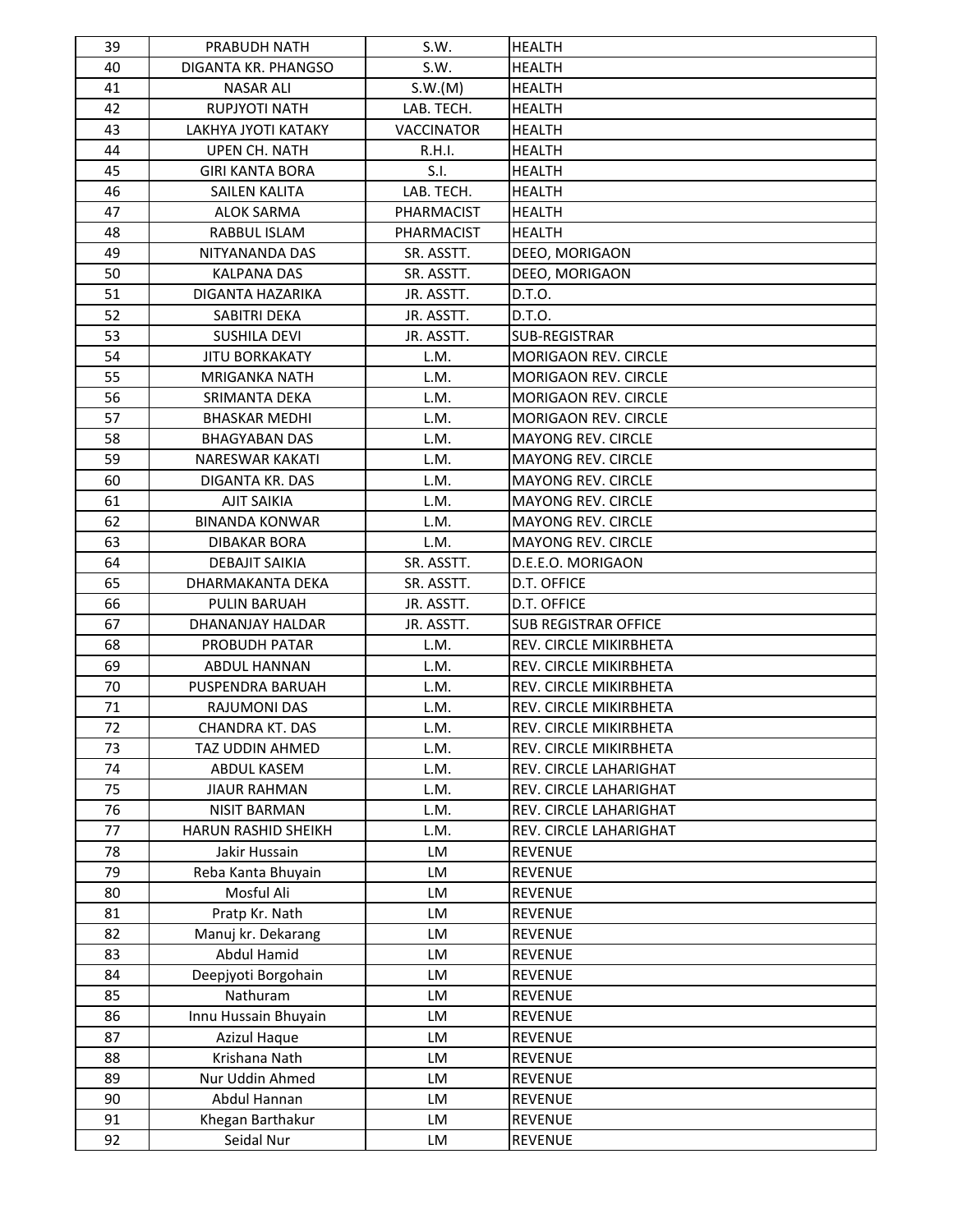| 93  | Raskumauddin ahmed      | <b>LM</b>  | <b>REVENUE</b>    |
|-----|-------------------------|------------|-------------------|
| 94  | Abdul Khiren            | LM         | <b>REVENUE</b>    |
| 95  | Gitandra nath           | <b>LM</b>  | <b>REVENUE</b>    |
| 96  | <b>Gopal Das</b>        | LM         | <b>REVENUE</b>    |
| 97  | Nazrul Ishlam           | LM         | <b>REVENUE</b>    |
| 98  | Bhupen Kalita           | LM         | <b>REVENUE</b>    |
| 99  | Abdul Kasha             | <b>LM</b>  | <b>REVENUE</b>    |
| 100 | Abdul Khandash          | LM         | <b>REVENUE</b>    |
| 101 | Harurar Rashil shidiki  | LM         | <b>REVENUE</b>    |
| 102 | Bhaskar Jyoti Medhi     | LM         | <b>REVENUE</b>    |
| 103 | Nipen Das               | LM         | <b>REVENUE</b>    |
| 104 | Fakaruddin              | <b>LM</b>  | <b>REVENUE</b>    |
| 105 | Dipak Bora              | LM         | <b>REVENUE</b>    |
| 106 | Rkhi Bhuyain            | LM         | <b>REVENUE</b>    |
| 107 | Mridul Mohan Choudhry   | LM         | <b>REVENUE</b>    |
| 108 | <b>Tasaruddin Ahmed</b> | LM         | <b>REVENUE</b>    |
| 109 | Gobind Mahanta          | <b>LM</b>  | <b>REVENUE</b>    |
| 110 | Bhriguban Das           | LM         | <b>REVENUE</b>    |
| 111 | Mriganka Nath           | LM         | <b>REVENUE</b>    |
| 112 | Haren Ch. Gogoi         | Pharmacist | Health            |
| 113 | Giri Kanta Bora         | S.I        | Health            |
| 114 | <b>Abdul Kadir</b>      | Pharmacist | Health            |
| 115 | Md. Rabbul Islam        | Pharmacist | Health            |
| 116 | Rupjyoti Nath           | Lab. Tech  | Health            |
| 117 | Md Najim Uddin          | SI(M)      | Health            |
| 118 | Diganta Kr. Phangso     | S.W(M)     | Health            |
| 119 | Nasar Ali               | S.W(M)     | Health            |
| 120 | Sailen Kr Kalita        | Lab. Tech  | Health            |
| 121 | Pulakesh Talukdar       | D.P.A      | Health            |
| 122 | Khairul Hoque           | N.M.A      | Health            |
| 123 | Upen Ch Nath            | R.H.I      | Health            |
| 124 | Alok Sarma              | Pharmacist | Health            |
| 125 | Sadik Iman              | Jr. Asstt. | DC office         |
| 126 | Dhiren Saikia           | Jr. Asstt. | DC office         |
| 127 | Tusher Shingha Raja     | Jr. Asstt. | DC office         |
| 128 | Suruj Jamal             | <b>MPW</b> | P.H.C.L           |
| 129 | Lakhya Jyoti Kataky     | Vacciner   | Health            |
| 130 | Prabudh Nath            | SW         | Health            |
| 131 | Abhijit Bhattacharya    | Jr. Asstt. | DC office         |
| 132 | Jalal Uddin SK          | Mandal     | <b>Bhura Gaon</b> |
| 133 | Adhan Ch. Das           | L.M        | <b>Bhura Gaon</b> |
| 134 | Rana Dev Nath           | L.M        | Laharighat        |
| 135 | Dhiren Ch. Deka         | L.M        | Laharighat        |
| 136 | Fakkar Uddin            | LM         | <b>Bhura Gaon</b> |
| 137 | Bipin Ch.Borah          | L.M        | Mayong            |
| 138 | Jatindra Kr. Nath       | L.M        | Mayong            |
| 139 | Prasanna Deka           | L.M        | Mayong            |
| 140 | Rajen Ch. Nath          | L.M        | Mayong            |
| 141 | Amalesh Sarkar          | L.M        | <b>Bhura Gaon</b> |
| 142 | Marfat Ali              | L.M        | Laharighat        |
| 143 | Kamal Deka              | LM         | Mikirbheta        |
| 144 | Raju Moni Das           | L.M        | Mikirbheta        |
| 145 | Abdul Hahhan            | L.M        | Mikirbheta        |
| 146 | Krishna Nath            | L.M        | Mikirbheta        |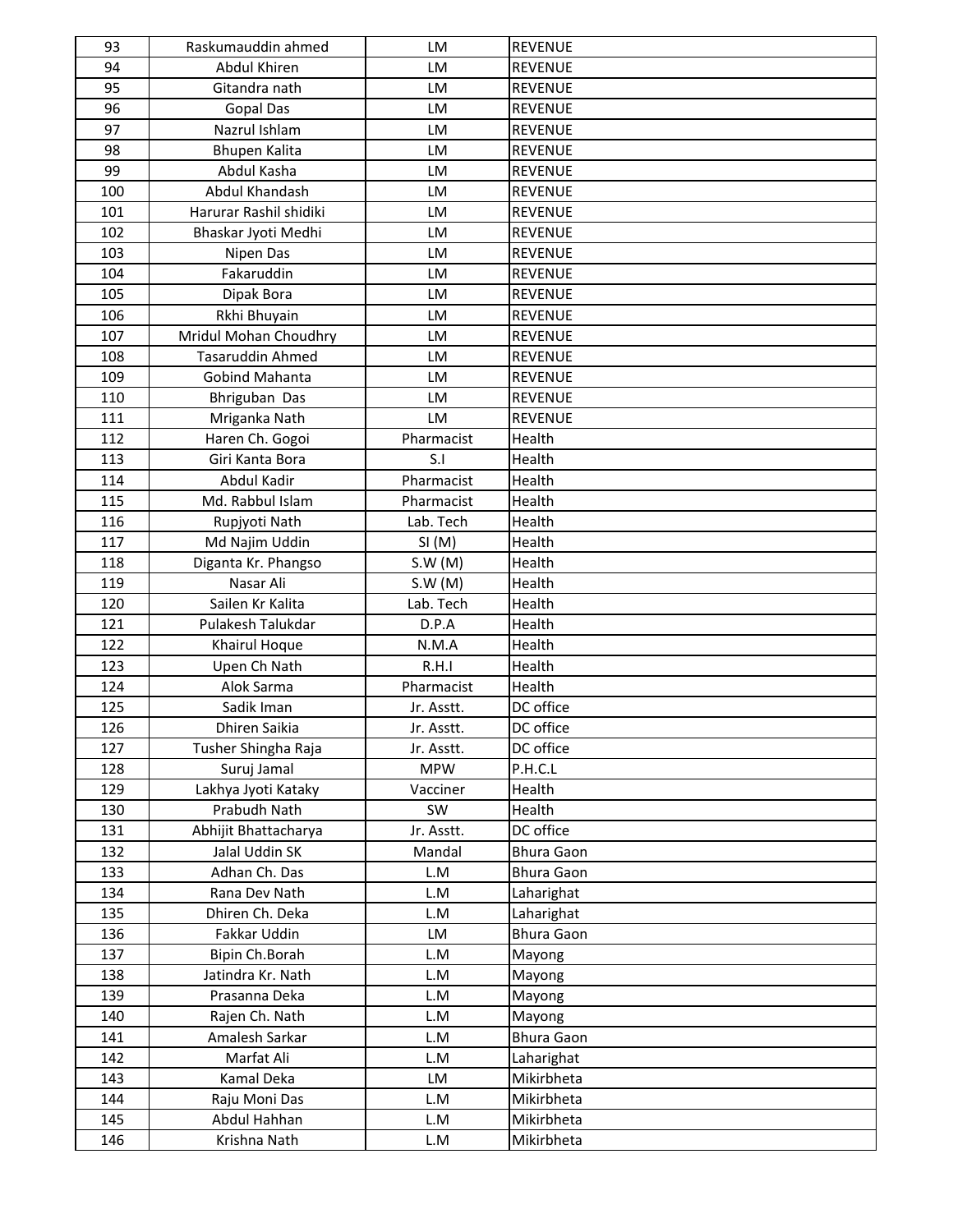| 147 | i Kumar Deka<br>Manui | LM | <b>Laharighat</b> |
|-----|-----------------------|----|-------------------|
| 148 | Krishna Deka          | LM | <b>MORIGAON</b>   |
| 149 | Hareswar Das          | LM | <b>MORIGAON</b>   |

# **Capacity Building Program under Assam eDistrict Project Name of Participants as of 31st March 2020 District Name: NAGAON**

| SL.No                   | <b>Name</b>                          | <b>Designation</b> | <b>Office (Department)</b>         |
|-------------------------|--------------------------------------|--------------------|------------------------------------|
| 1                       | SAGARIKA DEVI                        | <b>ASSISTANT</b>   | PHE DEPARTMEN                      |
| $\overline{2}$          | <b>HEMALATA SAIKIA</b>               | <b>ASSISTANT</b>   | <b>EMP. EXCHANGE</b>               |
| 3                       | DULU MANI MUDOI                      | ASSISTANT          | <b>EMP. EXCHANGE</b>               |
| $\overline{\mathbf{4}}$ | <b>DIPAK GHOSH</b>                   | <b>ASSISTANT</b>   | <b>SUB REGISTER</b>                |
| 5                       | <b>MANOJ KAKATI</b>                  | <b>ASSISTANT</b>   | <b>EMP. EXCHANGE</b>               |
| 6                       | PODUM CH SAIKIA                      | <b>ASSISTANT</b>   | <b>SUB REGISTER</b>                |
| $\overline{7}$          | <b>RANJIT BORA</b>                   | <b>ASSISTANT</b>   | D.T.O, NAGAON                      |
| 8                       | <b>INDRAJIT DEY ROY</b>              | ASSISTANT          | D.T.O, NAGAON                      |
| 9                       | <b>ANU BHARALI</b>                   | <b>ASSISTANT</b>   | SUB REGISTER OFFICE, JAKHALABANDHA |
| 10                      | <b>MALOTI BHAGABATI</b>              | ASSISTANT          | EMP. EXCHANGE, NAGAON              |
| 11                      | PAWAN JYOTI BHUYAN                   | <b>ASSISTANT</b>   | EMP. EXCHANGE, NAGAON              |
| 12                      | LAKSHMAN DEKA                        | ASSISTANT          | EMP. EXCHANGE, HOJAI               |
| 13                      | <b>ARUNIMA BORA</b>                  | ASSISTANT          | DTO, NAGAON                        |
| 14                      | <b>GUNIN BORA</b>                    | <b>ASSISTANT</b>   | DTO, NAGAON                        |
| 15                      | SACHINDRA MOHAN MEDHI                | ASSISTANT          | JOINT DHS, NAGAON                  |
| 16                      | PRABHAT BORA                         | <b>ASSISTANT</b>   | <b>B.P CIVIL HOSPITAL NAGAON</b>   |
| 17                      | <b>MANTU KR BORA</b>                 | <b>ASSISTANT</b>   | <b>BURAGOHAIN THAN PHC</b>         |
| 18                      | <b>GIRIDHAR BANSIK</b>               | <b>ASSISTANT</b>   | <b>BAROPUJIA PHC</b>               |
| 19                      | <b>JANAL AHMED</b>                   | <b>ASSISTANT</b>   | DAGAON PHC                         |
| 20                      | MUNINDRA BARUAH                      | LM                 | SADAR CO, NAGAON                   |
| 21                      | <b>MANOJ KUNWAR</b>                  | LM                 | SADAR CO, NAGAON                   |
| 22                      | <b>UMA HAZARIKA</b>                  | <b>ASSISTANT</b>   | EMP. EXCHANGE, KOLIABOR            |
| 23                      | <b>BEAUTY GOGOI</b>                  | <b>ADO</b>         | AGRICULTURE DEPARTMENT             |
| 24                      | SWEETY BORA HAZARIKA                 | <b>ADO</b>         | AGRICULTURE DEPARTMENT             |
| 25                      | MADHUMITA KALITA                     | <b>ADO</b>         | <b>AGRICULTURE DEPARTMENT</b>      |
| 26                      | <b>RAJDEEP KATHAR</b>                | <b>ADO</b>         | AGRICULTURE DEPARTMENT             |
| 27                      | RUKHESWAR TIMUNG                     | <b>ADO</b>         | <b>AGRICULTURE DEPARTMENT</b>      |
| 28                      | <b>BHADRA KUMAR BORAH</b>            | <b>ADO</b>         | AGRICULTURE DEPARTMENT             |
| 29                      | KUSHA KUMAR HAZARIKA                 | JR. ASSISTANT      | AGRICULTURE DEPARTMENT             |
| 30                      | <b>RANJIT KUMAR GAYAN</b>            | <b>ADO</b>         | AGRICULTURE DEPARTMENT             |
| 31                      | DHARMENDRA NATH                      | <b>ADO</b>         | <b>AGRICULTURE DEPARTMENT</b>      |
| 32                      | <b>MOBINUD DULLAH RAFIK</b><br>AHMED | <b>ADO</b>         | <b>AGRICULTURE DEPARTMENT</b>      |
| 33                      | <b>DIPAK BHARALI</b>                 | <b>ADO</b>         | <b>AGRICULTURE DEPARTMENT</b>      |
| 34                      | LILA KT SAIKIA                       | PEON               | AGRICULTURE DEPARTMENT             |
| 35                      | LALITA BARUAH                        | <b>ADO</b>         | AGRICULTURE DEPARTMENT             |
| 36                      | <b>BINITA BARMAN</b>                 | <b>ADO</b>         | <b>AGRICULTURE DEPARTMENT</b>      |
| 37                      | DIBYAJYOTI DEKA                      | <b>ADO</b>         | AGRICULTURE DEPARTMENT             |
| 38                      | CHURAMANI DHAKAL                     | <b>ADO</b>         | AGRICULTURE DEPARTMENT             |
| 39                      | ANJAN BARUAH                         | <b>ADO</b>         | <b>AGRICULTURE DEPARTMENT</b>      |
| 40                      | <b>NIKHIL NR BARUAH</b>              | <b>ADO</b>         | <b>AGRICULTURE DEPARTMENT</b>      |
| 41                      | R.D.CHAMUA                           | <b>ADO</b>         | AGRICULTURE DEPARTMENT             |
| 42                      | AJIT KR BORAH                        | <b>ADO</b>         | AGRICULTURE DEPARTMENT             |
| 43                      | BHASWATI GOSWAMI                     | <b>VLE</b>         | AGRICULTURE DEPARTMENT             |
| 44                      | <b>BIMAN SINGHA</b>                  | SR. ASST           | DC OFFICE                          |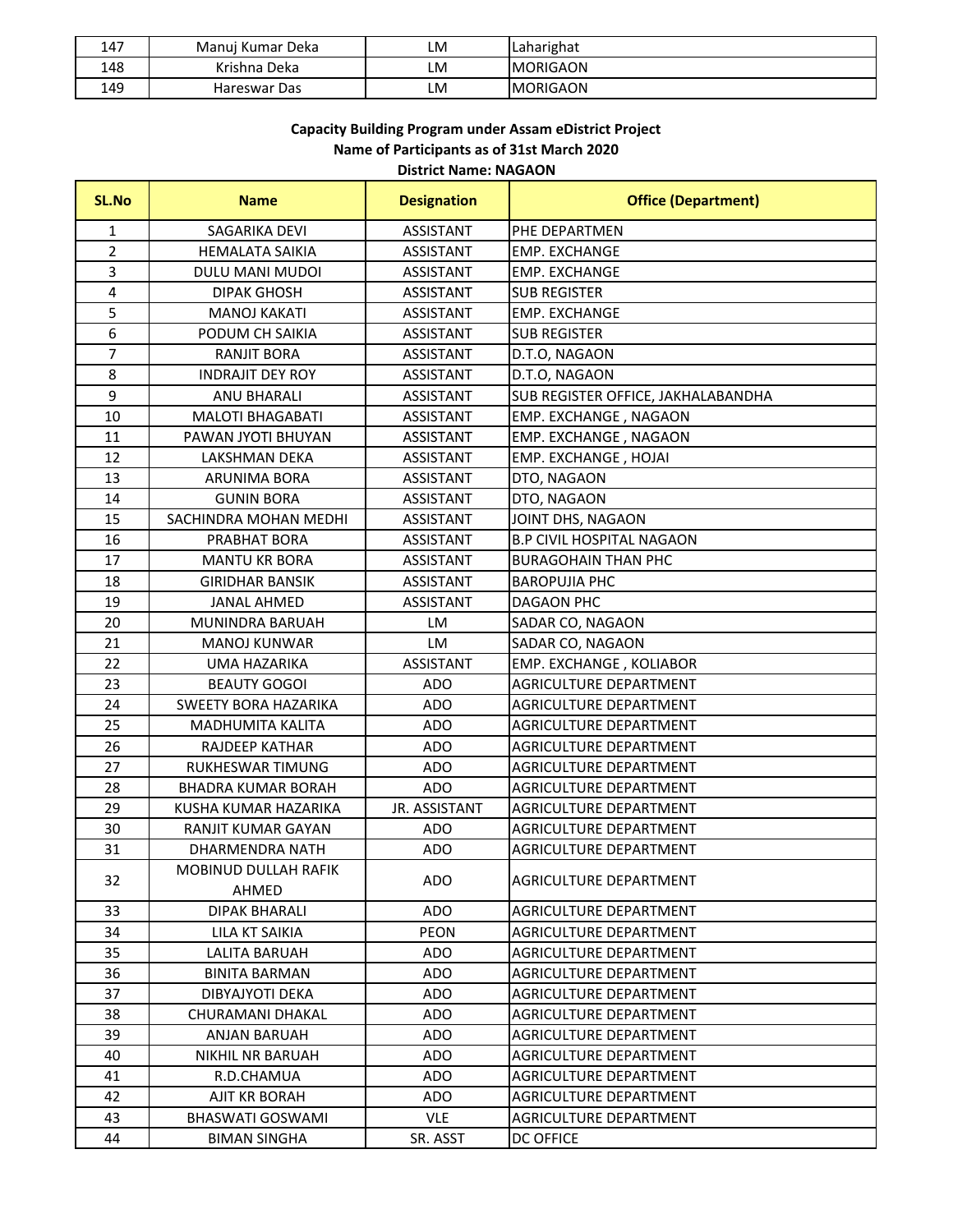| 45       | RATAN CH. DAS                | JR. ASST         | <b>DC OFFICE</b>           |
|----------|------------------------------|------------------|----------------------------|
| 46       | SANJIT KR. DAS               | SR. ASST         | <b>DC OFFICE</b>           |
| 47       | <b>PRANAB ENGTI</b>          | <b>LM</b>        | <b>REVENUE CIRCLE</b>      |
| 48       | <b>DIPAK KHOUND</b>          | JR. ASST         | REVENUE CIRCLE             |
| 49       | <b>GAUTAM CHANKRABORTY</b>   | <b>COMPUTER</b>  | <b>REVENUE CIRCLE</b>      |
|          |                              | <b>OPERATOR</b>  |                            |
| 50       | <b>MANIK SUTRADHAR</b>       | <b>COMPUTER</b>  | <b>REVENUE CIRCLE</b>      |
|          |                              | <b>OPERATOR</b>  |                            |
| 51       | NIJWM BORGOYORY              | <b>LM</b>        | <b>REVENUE CIRCLE</b>      |
| 52       | <b>JHIMLEE RANI PAUL</b>     | JR. ASST         | <b>REVENUE CIRCLE</b>      |
| 53       | <b>FIROZ KHANDAKAR</b>       | STATISTICAL ASST | <b>EMPLOYMENT EXCHANGE</b> |
| 54       | PRAFULLA BORA                | JR. ASST         | <b>EMPLOYMENT EXCHANGE</b> |
| 55       | PURNANDA GOGOI               | J.E              | AGRI. ENGG                 |
| 56       | <b>BUBUL BORA</b>            | <b>LM</b>        | REVENUE CIRCLE             |
| 57       | NIYATI BHATTACHARJEE         | SR. ASST         | <b>DC OFFICE</b>           |
| 58       | RUPA MONI SARMA              | <b>COPYIST</b>   | <b>DC OFFICE</b>           |
| 59       | <b>INDRANI SAHA</b>          | JR. ASST         | SDM&HO                     |
| 60       | MUSTAK MAHAMMAD              | JR. ASST         | <b>DC OFFICE</b>           |
| 61       | <b>GOLAP CH. BORA</b>        | SR. ASST         | <b>DC OFFICE</b>           |
| 62       | MD. ISLAM UDON               | LM               | <b>REVENUE CIRCLE</b>      |
| 63       | MANABENDRA SARMA             | <b>LM</b>        | <b>REVENUE CIRCLE</b>      |
| 64       | Nurul Amin                   | <b>LM</b>        | Rupali Circle Office       |
| 65       | <b>Abdul Mutalib</b>         | <b>LM</b>        | Rupali Circle Office       |
| 66       | Hari Kt. Das                 | <b>LM</b>        | Raha Rev. Circle           |
| 67       | AnilDeka                     | LM               | Raha Rev. Circle           |
| 68       | Gubinda Mohan Chand          | <b>LM</b>        | Sadar Rev Circle           |
| 69       | Madan Hazarika               | <b>LM</b>        | Sadar Rev Circle           |
| 70       | Md. Jamaluddin               | <b>LM</b>        | Sadar Rev Circle           |
| 71       | Khirud Hazarika              | <b>LM</b>        | Sadar Rev Circle           |
| 72       | Deva Kt. Patar               | LM               | Kampue Rev Circle          |
| 73       | Abdus Salma                  | <b>LM</b>        | Rupali Circle Office       |
| 74       | Jajneswar Sarmah             | <b>LM</b>        | Kaliabor Rev. Circle       |
| 75       | Md. Samsul Arif              | LM               | Samaguri Rev. Circle       |
| 76       | Md. Abdul Jabbar             | <b>LM</b>        | Dhing Rev. Circle          |
| 77       | Md. Alim Uddin               | LM               | Dhing Rev. Circle          |
| 78       | Prema Kt. Hazarika           | LM               | Kampur Circle Office       |
| 79       | Purnadhar Bordoloi           | LM               | Kampur Circle Office       |
| 80       | Rajen Deka                   | <b>LM</b>        | Dhing Rev. Circle          |
| 81       | Rupam Hazarika               | LM               | Raha Circle Office         |
| 82       | Kamaleswar Bhuyan            | LM               | Raha CO                    |
| 83<br>84 | Nagen Deka<br>Satananda Dhar | LM<br>LM         | Raha CO<br>Rupahi CO       |
| 85       | Joynal Abdin                 | LM               | Rupahi CO                  |
| 86       | Rintu Bora                   | LM               | Kaliabor CO                |
| 87       | Manoranjan Bezbaruah         | LM               | Dihing CO                  |
| 88       | Kabin Kr. Bora               | LM               | Dihing CO                  |
| 89       | Md. Abdul Awal               | LM               | Dihing CO                  |
| 90       | Siris Sarkar                 | LM               | Rupahi CO                  |
| 91       | Deep Bhuyan                  | LM               | Sadar CO                   |
| 92       | Uttam Hazarika               | LM               | Kampur CO                  |
| 93       | Kamaleswar Bordoloi          | LM               |                            |
| 94       | Moni Kanta Bora              | <b>LM</b>        | Samaguri CO                |
| 95       | <b>Abdul Malek</b>           | LM               | Samaguri CO                |
| 96       | Md. Jalal Uddin              | LM               | Rupahi CO                  |
|          |                              |                  |                            |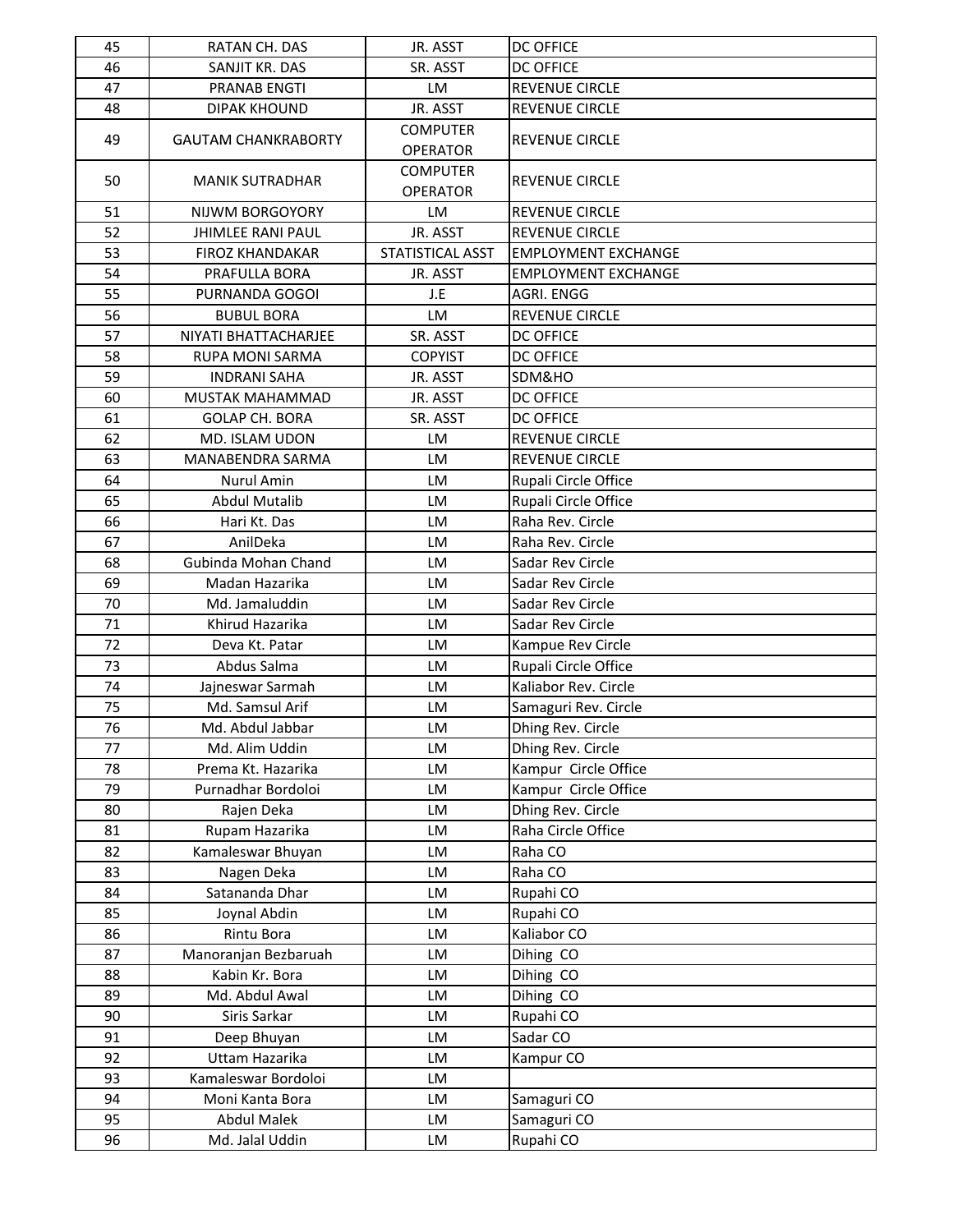| 97         | Keshab Borah                        | LM               | Rupahi CO               |
|------------|-------------------------------------|------------------|-------------------------|
| 98         | Ranjit Saikia                       | LM               | Kampur CO               |
| 99         | Ratul Kalita                        | <b>LM</b>        | Dhing CO                |
| 100        | Mrinal Hazarika                     | LM               | Kaliabor CO             |
| 101        | Akan Patar                          | LM               | Kampur CO               |
| 102        | Sunit Kr. Mazumdar                  | LM               | Kampur CO               |
| 103        | Gajen Laskar                        | LM               | Rupahi CO               |
| 104        | Krishna Kt Gayan                    | <b>LM</b>        | Kaliabor CO             |
| 105        | Jayanta Kr Baruah                   | LM               | Kaliabor CO             |
| 106        | Nava Kr Bhuyan                      | <b>LM</b>        | Dhing CO                |
| 107        | Nripen Das                          | LM               | Dhing CO                |
| 108        | Saif Uddin                          | LM               | Samaguri CO             |
| 109        | Nripen Bora                         | LM               | Raha CO                 |
| 110        | Ratul Boruah                        | LM               | Sadar CO                |
| 111        | Durlav Rajkhowa                     | <b>LM</b>        | Raha CO                 |
| 112        | Ratul Bora                          | LM               | Sadar CO                |
| 113        | Ranjit Mahanta                      | <b>LM</b>        | Sadar CO                |
| 114        | Md. Amdadul Hussain                 | LM               | Rupohi CO               |
| 115        | Zulfikar Ali Almamun                | LM               | Rupohi CO               |
| 116        | Satya Narayan Deka                  | <b>LM</b>        | Rupohi CO               |
| 117        | Basanta Kr Das                      | LM               | Sadar CO                |
| 118        | <b>Badan Das</b>                    | <b>LM</b>        | Kaliabor CO             |
| 119        | Diganta Rabha                       | LM               | Samaguri Co             |
| 120        | Tutumoni Boa                        | LM               | Kaliabor CO             |
| 121        | Nipen Kolita                        | LM               | Sadar CO                |
| 122        | Bishnu Kr Nath                      | LM               | Samaguri Co             |
| 123        | Arup Kalita                         | LM               | Sadar CO                |
| 124        | Prasanta Bora                       | LM               | Kampur CO               |
| 125        | <b>Bikul Hazarika</b>               | LM               | Kampur CO               |
| 126        | Ratul Saikia                        | LM               | Kampur CO               |
| 127        | Sashi Das                           | LM               | Raha CO                 |
| 128        | Manoj Daka                          | LM               | Raha CO                 |
| 129        | Dip Kr Bora                         | LM               | Kaliabor CO             |
| 130        | Krishna Basumatary                  | LM               | Dhing CO                |
| 131        | <b>Hiteswar Basumatary</b>          | LM               | Dhing CO                |
| 132        | Khandakar Faruk Ahmed               | LM               | Dhing CO                |
| 133        | Lalit Bhuyan                        | LM               | Raha CO                 |
| 134        | Dilwara Begum                       | Sr Asstt         | DC Office               |
| 135        | Chandra kt. Bora                    | L.M              | Samaguri CO             |
| 136        | Niranjan saikia                     | L.M              | Raha CO                 |
| 137        | Bhupen Gayan                        | L.M              | Sadar CO                |
| 138        | Hareswar Hazarika                   | L.M              | Sadar CO                |
| 139<br>140 | Momin Muktiar                       | L.M<br>L.M       | Sadar CO<br>Kaliabor CO |
| 141        | Khagen Bassa<br><b>Binod Saikia</b> | L.M              | Raha CO                 |
| 142        | Indreswar Bora                      |                  | Raha CO                 |
| 143        |                                     | L.M<br>L.M       | Kampur Co               |
| 144        | Dipjyoti Hazarika<br>Nitu Patar     | L.M              | Kampur Co               |
| 145        | Junti Bordoloi                      | L.M              | Kampur Co               |
| 146        | Kangkan Jyoti Borah                 | Junior Assistant | SDO Kaliabor            |
| 147        | Anima Bordoloi                      | Sr Asstt         | DC Office               |
| 148        | Jayanta Sarma                       | Sr Asstt         | DC Office               |
| 149        | Swapna Hazarika                     | Sr Asstt         | DC Office               |
| 150        | Priyanka Sarmah                     | Jr. Asstt        | DC Office               |
|            |                                     |                  |                         |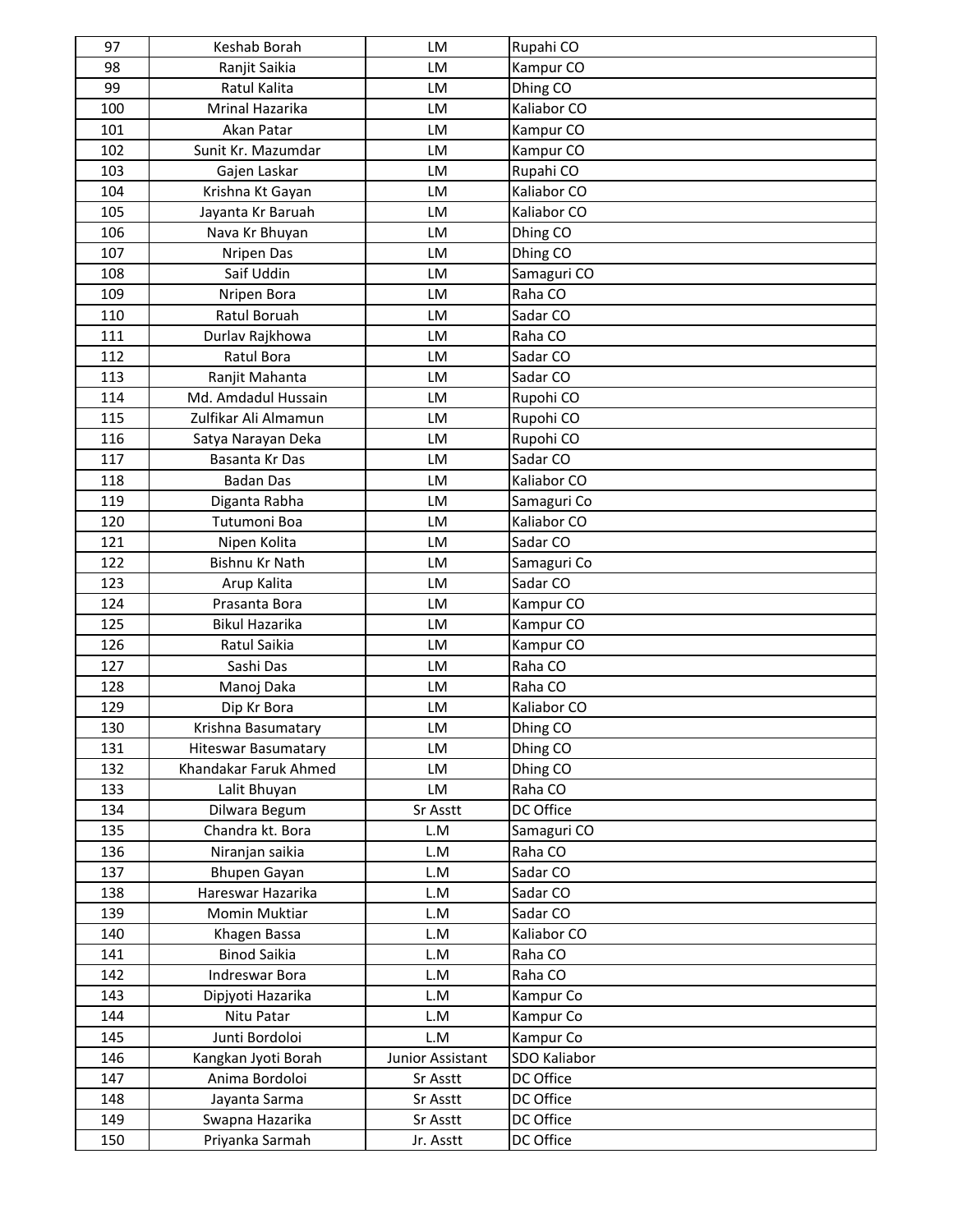| 151        | Pragati Saikia                     | L.M             | Rev. Circle               |
|------------|------------------------------------|-----------------|---------------------------|
| 152        | Jitu Bardaloi                      | Jr. Asstt       | DC Office                 |
| 153        | Ajit Hazarika                      | Jr. Asstt       | SDO                       |
| 154        | manoj Konwor                       | L.M             | Sadar Rev. Circle         |
| 155        | Joy dev Bhuyan                     | L.M             | Sadar Rev. Circle         |
| 156        | Rabi Sankar Bordoloi               | L.M             | Sadar Rev. Circle         |
| 157        | Jeena Das                          | Jr. Asstt       | DC Office                 |
| 158        | Pranab jyoti bora                  | L.M             | Sadar Rev. Circle         |
| 159        | Jugen Hazarika                     | Jr. Asstt       | DC Office                 |
| 160        | Pranjal kr Bordoloi                | LM              | Rupohi CO                 |
| 161        | Chandra Bey                        | LM              | Kampur CO                 |
| 162        | Rajib Kro                          | LM              | Samaguri CO               |
| 163        | <b>Bihu Ram Tisso</b>              | LM              | Samaguri CO               |
| 164        | Prabhat Ch Dewri                   | LM              | Kampur CO                 |
| 165        | Lakshman Chakroborty               | LM              | Dhing CO                  |
| 166        | Abdul Jabbar                       | SK              | Rupohi CO                 |
| 167        | Prbin Kr Roy                       | LM              | Dhing CO                  |
| 168        | Apu Sarma                          | LM              | Kaliabor CO               |
| 169        | Pinaki Debnath                     | LM              | Dhing CO                  |
| 170        | Nuruz Jaman Sarkar                 | LM              | Rupohi CO                 |
| 171        | Jonti Dekaraja                     | LM              | Kampur CO                 |
| 172        | Kamal Sharma                       | LM              | Kaliabor CO               |
| 173        | Jugen Bora                         | LM              | Samaguri CO               |
| 174        | Deben Medhi                        | LM              | Sadar CO                  |
| 175        | Lakhi Kt. Bora                     | LM              | Sadar CO                  |
| 176        | <b>Baharul Islam</b>               | LM              | SADAR CO                  |
| 177        | Munindra Baruah                    | LM              | <b>SADAR CO</b>           |
| 178        | <b>Ruhit Das</b>                   | LM              | SADAR CO                  |
| 179        | Haren Doley                        | LM              | SADAR CO                  |
| 180        | <b>Budheswar Deka</b>              | LM              | SADAR CO                  |
| 181        | Hemanta Borah                      | LM              | SAMAGURI CO               |
| 182        | Longki Timung                      | SK              | SAMAGURI CO               |
| 183        | Dipen Mudoi                        | LM              | SAMAGURI CO               |
| 184        | Pabitra Kr Saikia                  | LM              | <b>KAMPUR CO</b>          |
| 185        | Prasanta Engjai                    | LM              | <b>KAMPUR CO</b>          |
| 186        | Lakshya Jyoti Doloi                | LM              | <b>KAMPUR CO</b>          |
| 187        | Biswajit Bora                      | LM              | <b>DHING CO</b>           |
| 188        | Amdadul Hoque                      | LM              | DHING CO                  |
| 189        | Jyotirmoi Gayan                    | LM              | <b>DHING CO</b>           |
| 190        | <b>Mongal Sing Hansey</b>          | LM              | <b>KALIABOR CO</b>        |
| 191        | Parag Jyoti Saikia                 | LM              | <b>KALIABOR CO</b>        |
| 192        | Moon Kalita                        | LM              | <b>KALIABOR CO</b>        |
| 193        | Dipak Saikia                       | Jr. Asstt       | Employment exchange Nagao |
| 194        | Md. Forid Ullah                    | LM              | Kaliabor CO               |
| 195        | Mridanka Bora                      | LM              | Samaguri CO               |
| 196        | Luit Mahanta                       | LM              | Sadar CO                  |
| 197        | Pranjal Borah                      | LM              | Kaliabor CO               |
| 198        | Ajibur Husaain                     | LM              | Kaliabor CO               |
| 199        | Hemanta Bora                       | LM              | Sadar CO                  |
| 200        | Md. Saiful Islam                   | LM              | Sadar CO                  |
|            |                                    | LM              | Kaliabor CO               |
| 201<br>202 | Pranjal Mahanta<br>Jinamoni Saikia |                 |                           |
| 203        |                                    | Jr. Asstt<br>SK | Employment exchange Nagao |
|            | Niranjan Das                       |                 | Dhing CO                  |
| 204        | Raju Bordoloi                      | LM              | Dhing CO                  |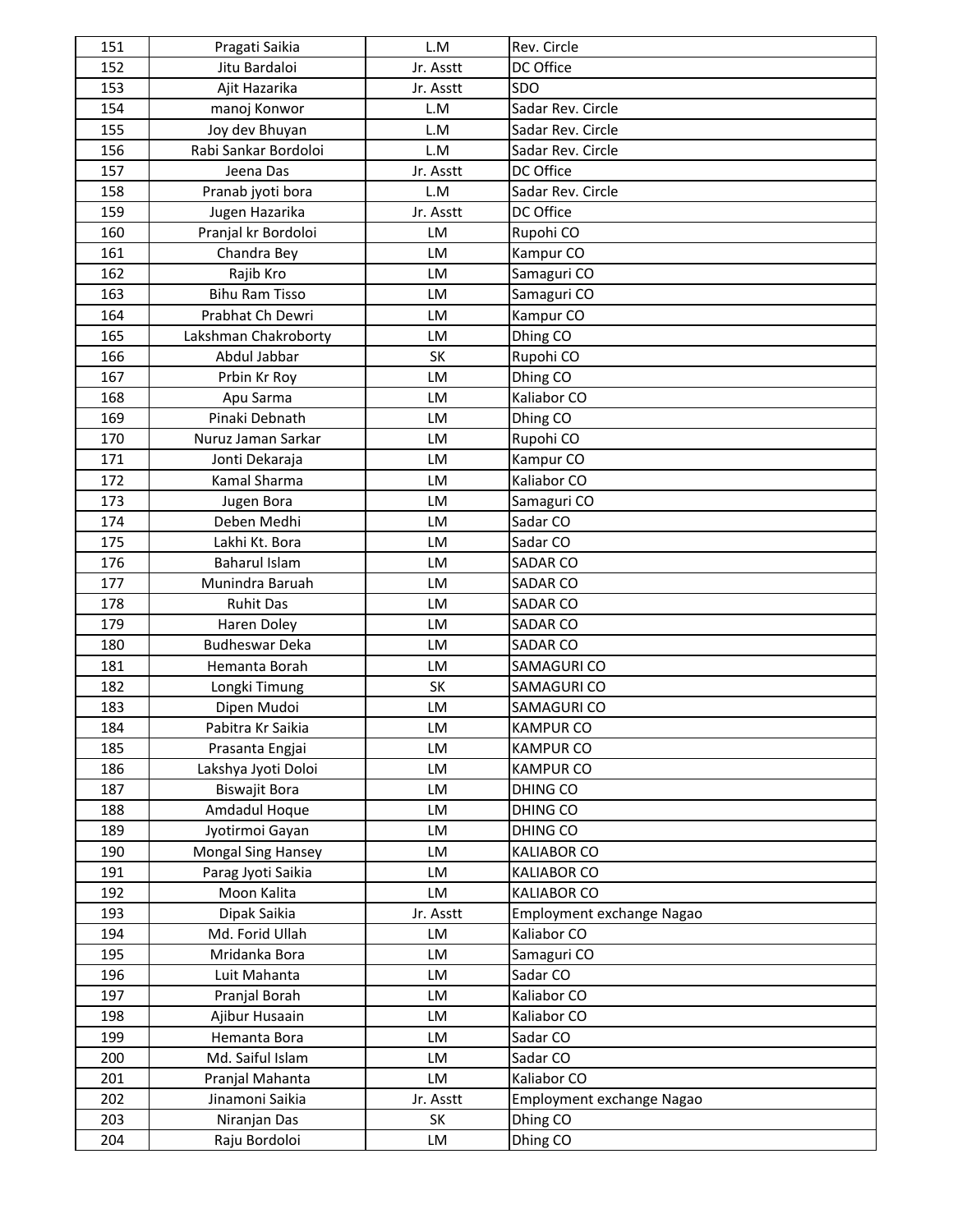| 205 | Md Rafiqul Hoque        | L.M       | DC Office     |
|-----|-------------------------|-----------|---------------|
| 206 | John Kr Roy             | L.M       | DC Office     |
| 207 | Pawan Jyoti Bhuyain     | Jr. Asstt | DC Office     |
| 208 | Manuj Kakoti            | Jr. Asstt | DC Office     |
| 209 | Bornali Bordoloi        | L.M       | DC Office     |
| 210 | Papori Borah            | L.M       | DC Office     |
| 211 | Sidananda Bora          | L.M       | DC Office     |
| 212 | Subhash Ch. Das         | L.M       | DC Office     |
| 213 | Horen Bora              | SK        | DC Office     |
| 214 | Kongkon Jyoti Bora      | Jr. Asstt | SDO           |
| 215 | <b>Iftikhar Hussain</b> | Jr. Asstt | DC Office     |
| 216 | Md. Lokman Hekim        | Jr. Asstt | Revenue       |
| 217 | Sanjoy Sen              | Jr. Asstt | DC Office     |
| 218 | Priyashee Roy           | Jr. Asstt | Revenue       |
| 219 | Nilakshi Bora           | Jr. Asstt | DC Office     |
| 220 | <b>Bilkish Siddika</b>  | Jr. Asstt | DC Office     |
| 221 | Mangal Sing Engti       | Sr.Asstt  | Revenue       |
| 222 | Promod Saikia           | Jr. Asstt | DC Office     |
| 223 | Bipul Ch. Bora          | Sr.Asstt  | SDO           |
| 224 | Ranjit Kr.Mech          | Sr.Asstt  | DC Office     |
| 225 | Dhaneswar Ranghang      | Sr.Asstt  | Revenue       |
| 226 | Krishna Kamal Bora      | Jr. Asstt | Revenue       |
| 227 | Nitul Kr. Das           | Jr.Asst   | D.C Office    |
| 228 | Priti Bharali           | Jr.Asst   | D.C Office    |
| 229 | Renumai Bordoloi        | Sr.Asst   |               |
| 230 | Nizamuddin Ahmed        | Sr.Asst   | Revenue       |
| 231 | MD. Omed Ali Foirazi    | Sr.Asst   | Revenue       |
| 232 | Himanta Kr. Baruah      | Sr.Asst   | Dist Consumer |
| 233 | Jabid Hussain           | Jr.Asst   | D.C Office    |
| 234 | Tapan Rajkhowa          | Sr.Asst   | D.C Office    |
| 235 | Shri. Jogen Bora        | LM        | Samaguri CO   |
| 236 | Shri.Bhupen Gayari      | LM        | Samaguri CO   |
| 237 | Kamaleswar Bordoloi     | LM        | Kampur CO     |
| 238 | Nurul Amin              | LM        | Rupahi CO     |
| 239 | Purnadhar Bordoloi      | LM        | Kampur CO     |
| 240 | <b>Badan Das</b>        | LM        | Kaliabor CO   |
| 241 | Abdul Aual              | LM        | Dhing CO      |
| 242 | Keshab Borah            | LM        | Revenue       |
| 243 | Deba Mohan Borah        | LM        | Revenue       |
| 244 | Kabin Kr.Borah          | LM        | Revenue       |
| 245 | Rajen Deka              | <b>LM</b> | Revenue       |
| 246 | Apu Sarma               | LM        | Revenue       |
| 247 | Raju Das                | LM        | Revenue       |
| 248 | Sirish Sarkar           | LM        | Revenue       |
| 249 | Jayanta Saikia          | LM        | Revenue       |

**Capacity Building Program under Assam eDistrict Project**

**Name of Participants as of 31st March 2020**

# **District Name: NALBARI**

| <b>SL.No</b> | <b>Name</b>           | <b>Designation</b> | <b>Office (Department)</b> |
|--------------|-----------------------|--------------------|----------------------------|
|              | JITENDRA SAHARIA      | SR. ADO            | <b>IAGRICULTURE</b>        |
|              | <b>MUNIN THAKURIA</b> | SR. ADO            | <b>IAGRICULTURE</b>        |
|              | SARAJU DAS            | ADO                | <b>AGRICULTURE</b>         |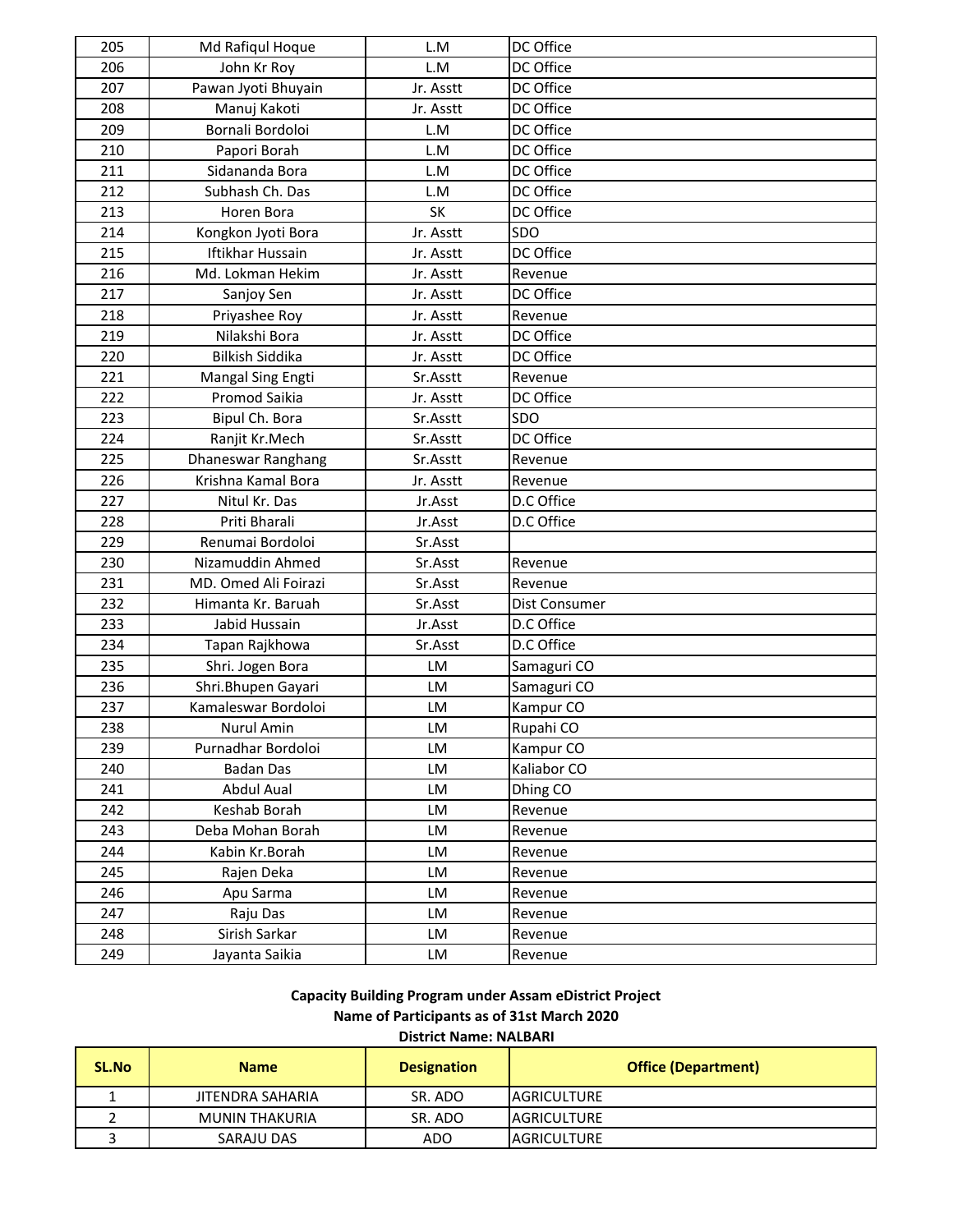| 4              | SUSIL KR. SARMA           | AAI                | <b>AGRICULTURE</b>           |
|----------------|---------------------------|--------------------|------------------------------|
| 5              | UTTAM RABI DAS            | AAI                | <b>AGRICULTURE</b>           |
| 6              | <b>MOBARAK HUSSAIN</b>    | AAI                | <b>AGRICULTURE</b>           |
| $\overline{7}$ | <b>DIPUL KALITA</b>       | F.I                | <b>AGRICULTURE</b>           |
| 8              | AMAL MAZUMDAR             | Al                 | <b>AGRICULTURE</b>           |
| 9              | AJIT KR. DEKA             | Al                 | AGRICULTURE                  |
| 10             | PRANITA DUTTA             | D.E.O              | A.G.V.K                      |
| 11             | <b>CHANDI CHARAN NATH</b> | D.E.O              | S.D.A.O, BARKHETRI           |
| 12             | KIRAN BORA RAJBONGSHI     | S.D.A.O, BARKHETRI | <b>AGRICULTURE</b>           |
| 13             | MUNINDRA SARMA            | AAI                | <b>AGRICULTURE</b>           |
| 14             | DILIP KR. GOSWAMI         | <b>AEA</b>         | <b>AGRICULTURE</b>           |
| 15             | <b>JYOTISH KALITA</b>     | DEO                | <b>AGRICULTURE</b>           |
| 16             | <b>JAGADISH BARMAN</b>    | <b>DEO</b>         | <b>AGRICULTURE</b>           |
| 17             | <b>BADARUL ALI</b>        | SDAO               | <b>AGRICULTURE</b>           |
| 18             | <b>JOGESWAR RAJMEDHI</b>  | SDAO               | DAO, NALBARI                 |
| 19             | <b>U. DEEPAK SINGH</b>    | <b>SDAO</b>        | SDAO, NALBARI                |
| 20             | DAMBARU DHAR PATOWARY     | <b>ADO</b>         | ASST. DIRECTOR AGRIL.        |
| 21             | HEMANTA KR. KALITA        | <b>SDAO</b>        | <b>AGRICULTURE</b>           |
| 22             | PREETI REKHA TALUKDAR     | <b>ADO</b>         | <b>AGRICULTURE</b>           |
| 23             | <b>NABAJYOTI BAYAN</b>    | ADO                | <b>AGRICULTURE</b>           |
| 24             | <b>DIPANKAR SARMA</b>     | J.E                | <b>AGRICULTURE</b>           |
| 25             | K. C. TALUKDAR            | D.A.O              | <b>AGRICULTURE</b>           |
| 26             | <b>HEMANGA DAS</b>        | A.D.O              | <b>AGRICULTURE</b>           |
| 27             | KARUNA KALITA             | A.I                | <b>AGRICULTURE</b>           |
| 28             | <b>MAMANI GARO</b>        | Jr. Asstt          | Bakijai Branch               |
| 29             | PULAK LAHKAR              | Sr. Asstt          | Magistracy Branch            |
| 30             | <b>KUMAR KEMPRAI</b>      | Jr. Asstt          | Barkhteri Rev. Circle        |
| 31             | <b>JITUMANI KALITA</b>    | Jr. Asstt          | Banekuchi Rev. Circle        |
| 32             | <b>BIREN RAJBONGSHI</b>   | Jr. Asstt          | Ghograpar Rev. Circle        |
| 33             | ANOWAR HUSSAIN            | Jr. Asstt          | Pachim Nalbari Rev. Circle   |
| 34             | PRASANNA BAISHYA          | Jr. Asstt          | RKG. Branch                  |
| 35             | <b>NABAJIT DAS</b>        | Jr. Asstt          | <b>TN Branch</b>             |
| 36             | SUJIT DAS                 | L.M                | Barkhetri Circle Office      |
| 37             | <b>DEBKANTA BARUA</b>     | L.M                | CO. Nalbari                  |
| 38             | <b>MANESH MAHANTA</b>     | L.M                | Banakuchi Office             |
| 39             | MRIDUSMITA DAS            | Jr. Asstt          | <b>Planning Branch</b>       |
| 40             | PURABI KUMAR              | Jr. Asstt          | DM. Branch                   |
| 41             | MONO KUMAR DAS            | Jr. Asstt          | <b>Administration Branch</b> |
| 42             | RANJAN SARMA              | Jr. Asstt          | Sub Register                 |
| 43             | <b>HIREN DEKA</b>         | Jr. Asstt          | Tihu Rev. Office             |
| 44             | <b>BIPUL DEKA</b>         | Sr. Asstt          | Sub Register                 |
| 45             | MINAKSHI BHAGABATI        | Sr. Asstt          | Personal Branch              |
| 46             | MRINAL SARMA              | Jr. Asstt          | <b>F&amp;CS Branch</b>       |
| 47             | ABHAY BARMAN              | L.M                | <b>NALBARICO</b>             |
| 48             | <b>KHAGEN KALITA</b>      | L.M                | <b>GHORAPAR CO</b>           |
| 49             | JAINUR ALI AHMED          | S.K                | PACHIM NALBARI CO            |
| 50             | <b>THANESWAR DAS</b>      | S.K                | <b>NALBARICO</b>             |
| 51             | DILIP MAZUMDER            | L.M                | <b>GHOGRAPAR CO</b>          |
| 52             | <b>BHAIRAB DEKA</b>       | L.M                | <b>BANIKUCHI CO</b>          |
| 53             | DHIREN CH MAHANTA         | L.M                | <b>NALBARICO</b>             |
| 54             | RAMONI TALUKDAR           | L.M                | <b>NALBARI CO</b>            |
| 55             | ADHIR KR SHARMA           | L.M                | PACHIM NALBARI CO            |
| 56             | AKAN PATHAK               | L.M                | TIHU CO                      |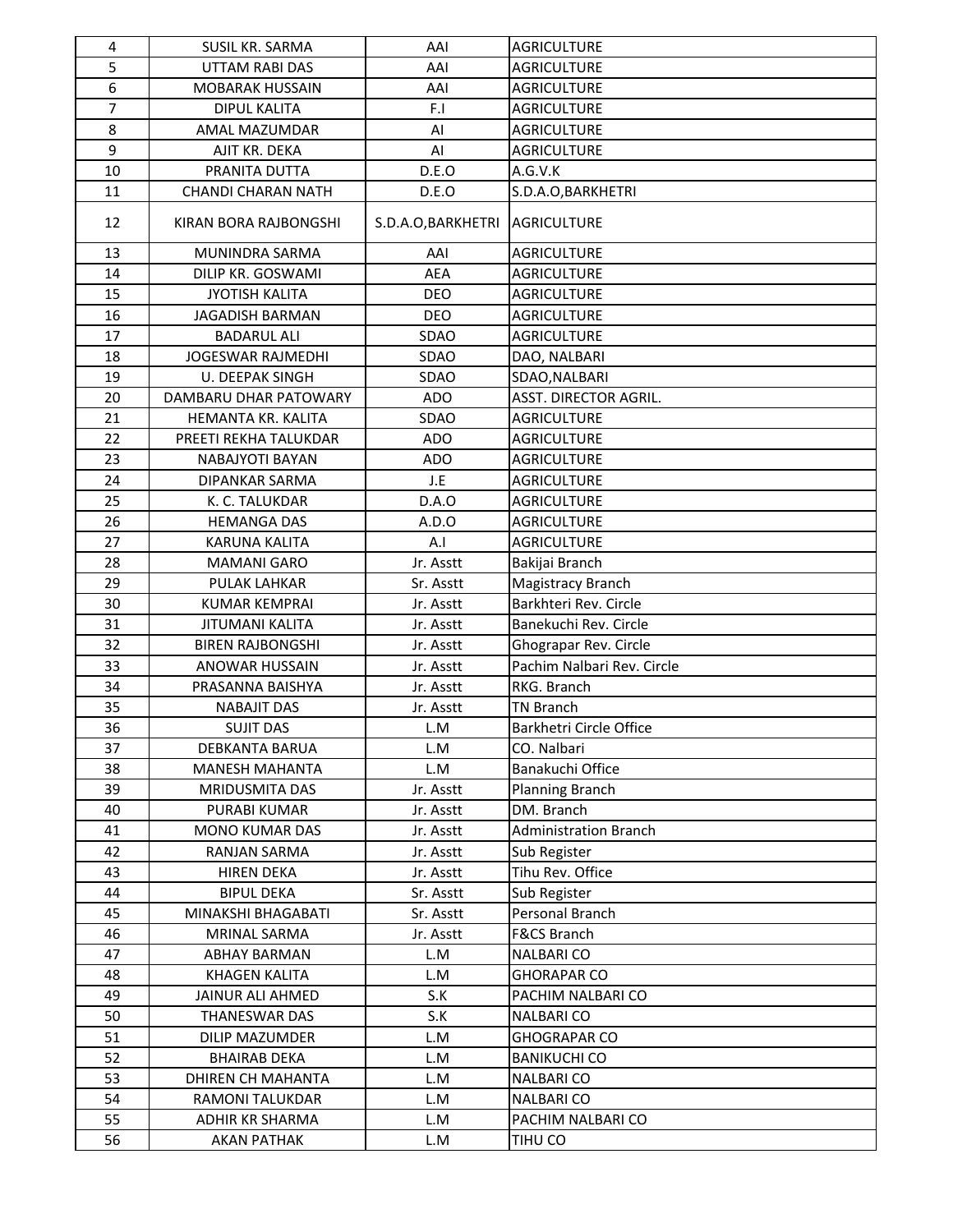| 57  | <b>MD JAKIR HUSSAIN</b>   | L.M            | TIHU CO                                       |
|-----|---------------------------|----------------|-----------------------------------------------|
| 58  | <b>BHABANI SHARMA</b>     | S.K            | TIHU CO                                       |
| 59  | <b>MUREN NATH</b>         | L.M            | PACHIM NALBARI CO                             |
| 60  | <b>BIREN KUMAR BARMAN</b> | S.K            | <b>BANIKUCHI CO</b>                           |
| 61  | <b>BABULAL MANDAL</b>     | L.M            | <b>GHOGRAPAR CO</b>                           |
| 62  | Jogendra Nath Barman      | L.M            | Pachim nalbari rev. Circle                    |
| 63  | Sher Mahammad Ali         | L.M            | Pachim nalbari rev. Circle                    |
| 64  | Dwiju baro                | L.M            | Pachim nalbari rev. Circle                    |
| 65  | Chakreswar Kalita         | L.M            | Nalbari Rev. Circle                           |
| 66  | Pampi Das                 | L.M            | L.m Branch                                    |
| 67  | Jiten Datta               | L.M            | Nalbari Rev. Circle                           |
| 68  | <b>Abdul Chattar</b>      | L.M            | Ghograpar Rev. Circle                         |
| 69  | Tapan Pathak              | L.M            | Ghograpar Rev. Circle                         |
| 70  | Nabajit Medhi             | L.M            | Ghograpar Rev. Circle                         |
| 71  | Munindra barua            | L.M            | Banekuchi Rev. Circle                         |
| 72  | Paresh Ch Das             | L.M            | Banekuchi Rev. Circle                         |
| 73  | Khagendra Nath Das        | L.M            | Banekuchi Rev. Circle                         |
| 74  | Narayan Das               | L.M            | Barbhag Rev. Circle                           |
| 75  | Madhab Deka               | L.M            | Barbhag Rev. Circle                           |
| 76  | <b>Biren Deka</b>         | L.M            | Barbhag Rev. Circle                           |
| 77  | Ranjit Swargiari          | L.M            | Tihu Rev. Circle                              |
| 78  | Dipika Barman             | L.M            | Tihu Rev. Circle                              |
| 79  | Kuladhar Lahkar           | L.M            | Tihu Rev. Circle                              |
| 80  | Gafur Ali                 | L.M            | Barkhetri Rev. Circle                         |
| 81  | Anowar Hussain Sarkar     | L.M            | Barkhetri Rev. Circle                         |
| 82  | Dhanasri Talukdar         | L.M            | Pachim nalbari rev. Circle                    |
| 83  | Gunjan Talukdar           | L.M            | Pachim nalbari rev. Circle                    |
| 84  | Prabhat Das               | L.M            | Nalbari Rev. Circle                           |
| 85  | Ghanashyam Nath           | L.M            | Nalbari Rev. Circle                           |
| 86  | Abani Kakati              | L.M            | Nalbari Rev. Circle                           |
| 87  | Dhrubajit Choudhury       | L.M            | Ghograpar Rev. Circle                         |
| 88  | Mosar Ali                 | L.M            | Ghograpar Rev. Circle                         |
| 89  | Bhabendra nath Talukdar   | L.M            | Ghograpar Rev. Circle                         |
| 90  | Mafijuddin Ahmed          | L.M            | Barbhag Rev. Circle                           |
| 91  | Karimuddin Ahmed          | L.M            | Barbhag Rev. Circle                           |
| 92  | Nagendra Talukdar         | L.M            | Tihu Rev. Circle                              |
| 93  | Pradip Sarma              | L.M            | Tihu Rev. Circle                              |
| 94  | Prabhat Kalita            | L.M            | Tihu Rev. Circle                              |
| 95  | Sanjay Brahma             | L.M            | Barkhetri Rev. Circle                         |
| 96  | Fakaruddin Ahmed          | L.M            | Barkhetri Rev. Circle                         |
| 97  | Anil Deka                 | L.M            | Barkhetri Rev. Circle                         |
| 98  | Rintu Ali Kakati          | Computer       | O/O the Addl.C.M.&.H.O.(FW), Nalbari          |
| 99  | Prabhat Choudhury         | Jr. Asstt.     | O/O the Jt. Director, Health, Nalbari         |
| 100 | <b>Utpal Mazumdar</b>     | Computer       | O/O the Addl.C.M.&.H.O.(FW), Nalbari          |
| 101 | Earuddin Ahmed            | Jr. Asstt.     | O/O the Jt. Director, Health, Nalbari         |
| 102 | Paresh Barman             | Sr. Asstt      | O/O the Jt. Director, Health, Nalbari         |
| 103 | Jyotish Talukdar          | Jr. Asstt.     | O/O the Jt. Director, Health, Nalbari         |
| 104 | Dipanjali Barman          | Jr. Asstt.     | O/O the Jt. Director, Health, Nalbari         |
| 105 | Mainur Haque              | Sr. Asstt      | O/O the DAO, Nalbari                          |
| 106 | Jagadish Barman           | DEO, NeGP-A    | O/O the DAO, Nalbari                          |
| 107 | Kamal Sarma               | FI(S.O., Agri) | O/O the DAO, Nalbari                          |
| 108 | Munindra Sarma            |                | Asstt. Agri. Inspector   O/O the DAO, Nalbari |
| 109 | Jyotish Kalita            | DEO, NeGP-A    | O/O the DAO, Nalbari                          |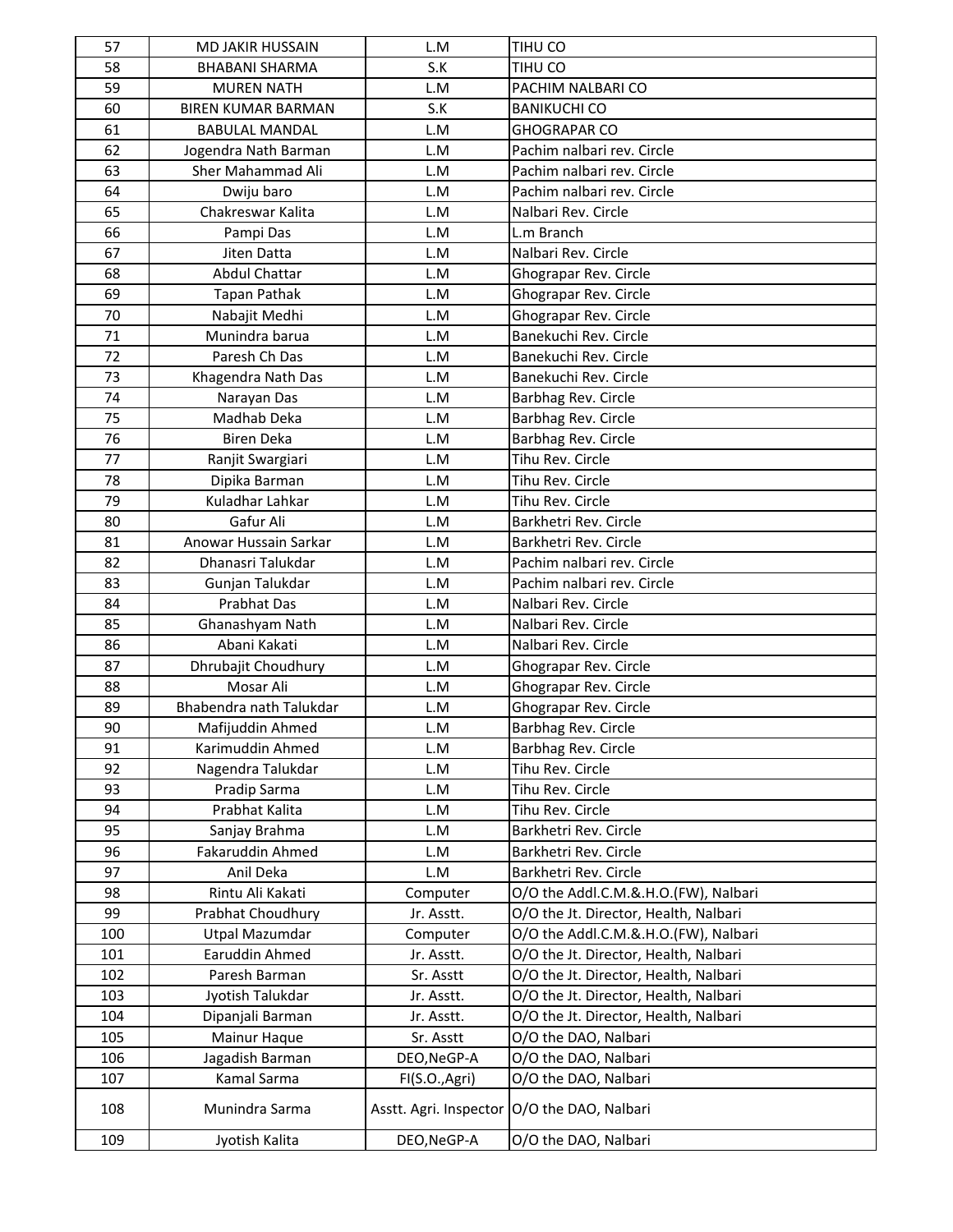| 110 | Dimbeswar kalita     | Sr. Asstt    | O/O the Addl.C.M.&.H.O.(FW), Nalbari  |
|-----|----------------------|--------------|---------------------------------------|
| 111 | Maheswar Das         | Computer     | O/O the Addl.C.M.&.H.O.(FW), Nalbari  |
| 112 | Suren Das            | Computer     | O/O the Addl.C.M.&.H.O.(FW), Nalbari  |
| 113 | Dilip Bujar Baruah   | Sr. Asstt    | O/O the Addl.C.M.&.H.O.(FW), Nalbari  |
| 114 | <b>Balen Deka</b>    | L.M          | Revenue                               |
| 115 | Sanju Baishya        | L.M          | Revenue                               |
| 116 | Bapan Kr Bisws       | L.M          | Revenue                               |
| 117 | Brahmananda Das      | L.M          | Revenue                               |
| 118 | Dibakar Barman       | L.M          | Revenue                               |
| 119 | Satish Mishra        | L.M          | Revenue                               |
| 120 | Akram Hussain        | L.M          | Revenue                               |
| 121 | Atowar Rahman        | L.M          | Barkhetri Rev. Circle                 |
| 122 | Kandarpa Hazarika    | L.M          | Barkhetri Rev. Circle                 |
| 123 | Anila Deka           | L.M          | Barkhetri Rev. Circle                 |
| 124 | jiten sarma          | L.M          | Revenue                               |
| 125 | Nazrul Hussain       | L.M          | Ghograpar Rev. Circle                 |
| 126 | Sanatan Deka         | L.M          | Nalbari Rev. Circle                   |
| 127 | Nagen Das            | L.M          | Nalbari Rev. Circle                   |
| 128 | Surjya Bezbaruah     | L.M          | Nalbari Rev. Circle                   |
| 129 | <b>Biren Das</b>     | L.M          | Ghograpar Rev. Circle                 |
| 130 | Praamesh Bhatta      | L.M          | Nalbari Rev. Circle                   |
| 131 | Atul Das             | L.M          | Nalbari Rev. Circle                   |
| 132 | <b>Tridip Barman</b> | L.M          | Revenue                               |
| 133 | Dipti Kalita         | Jr. Asstt.   | O/O THE JT. Director, Health, Nalbari |
| 134 | Kunjalata Kakati     | Sr. Asstt.   | O/O THE JT. Director, Health, Nalbari |
| 135 | Sahida Begum         | Sr. Asstt.   | O/O THE JT. Director, Health, Nalbari |
| 136 | Maina Devi           | Jr. Asstt.   | O/O THE JT. Director, Health, Nalbari |
| 137 | Nilima Kalita        | Sr. Asstt.   | O/O THE JT. Director, Health, Nalbari |
| 138 | Jogen Barman         | Accountant   | O/O THE JT. Director, Health, Nalbari |
| 139 | Dhiren Saloi         | Jr. Asstt.   | O/O THE JT. Director, Health, Nalbari |
| 140 | Arun Ch. Deka        | Sr. Asstt.   | O/O the Addl.CM&HO(FW), Nalbari       |
| 141 | Dhireswar Haloi      | Jr. Asstt.   | O/O the Addl.CM&HO(FW), Nalbari       |
| 142 | Dhaneswar Malakar    | Sr. Asstt.   | O/O THE JT. Director, Health, Nalbari |
| 143 | Tafjul Hussain       | Sr. Asstt.   | O/O the Addl.CM&HO(FW), Nalbari       |
| 144 | Jainur Ali           | Sr. Asstt.   | O/O the Addl.CM&HO(FW), Nalbari       |
| 145 | Sattar Ali           | Jr. Asstt.   | O/O THE JT. Director, Health, Nalbari |
| 146 | Ayub Khan            | Jr. Asstt.   | O/O THE JT. Director, Health, Nalbari |
| 147 | Chandi Charan Nath   | DEO, NeGP-A  | O/O the SDAO, Barkhetri               |
| 148 | Lutfur Rahman        | LDA          | O/O the DAO, Nalbari                  |
| 149 | Dipul Kalita         | FI(SO, Agri) | O/O the DAO, Nalbari                  |
| 150 | Tarique Rahman       | Sr. Asstt.   | O/O THE JT. Director, Health, Nalbari |
| 151 | Mahesh Kalita        | Jr. Asstt.   | O/O THE JT. Director, Health, Nalbari |
| 152 | Kamal barman         | Jr. Asstt.   | O/O THE JT. Director, Health, Nalbari |
| 153 | <b>Bipin Nath</b>    | Jr. Asstt.   | O/O THE JT. Director, Health, Nalbari |
| 154 | Kailash Lahkar       | Jr. Asstt.   | O/O THE JT. Director, Health, Nalbari |
| 155 | Arbinda Kalita       | Jr. Asstt.   | O/O THE JT. Director, Health, Nalbari |
| 156 | <b>Bhupen Barman</b> | Jr. Asstt.   | O/O THE JT. Director, Health, Nalbari |
| 157 | Akhil Baishya        | Jr. Asstt.   | O/O THE JT. Director, Health, Nalbari |
| 158 | Simanta Barman       | Sr. Asstt.   | Paschim Nalbari Rev. Circle           |
| 159 | <b>Bipul Baishya</b> | LM           | Barkhetri Rev. Circle                 |
| 160 | Damodar Talukdar     | Jr. Asstt.   | O/O THE JT. Director, Health, Nalbari |
| 161 | Necher Ali           | Sr. Asstt.   | O/O THE JT. Director, Health, Nalbari |
| 162 | Mano Kr. Das         | Jr. Asstt.   | Tihu Rev. Circle                      |
| 163 | Thaneswar Das        | S.K          | Barbhag Rev. Circle                   |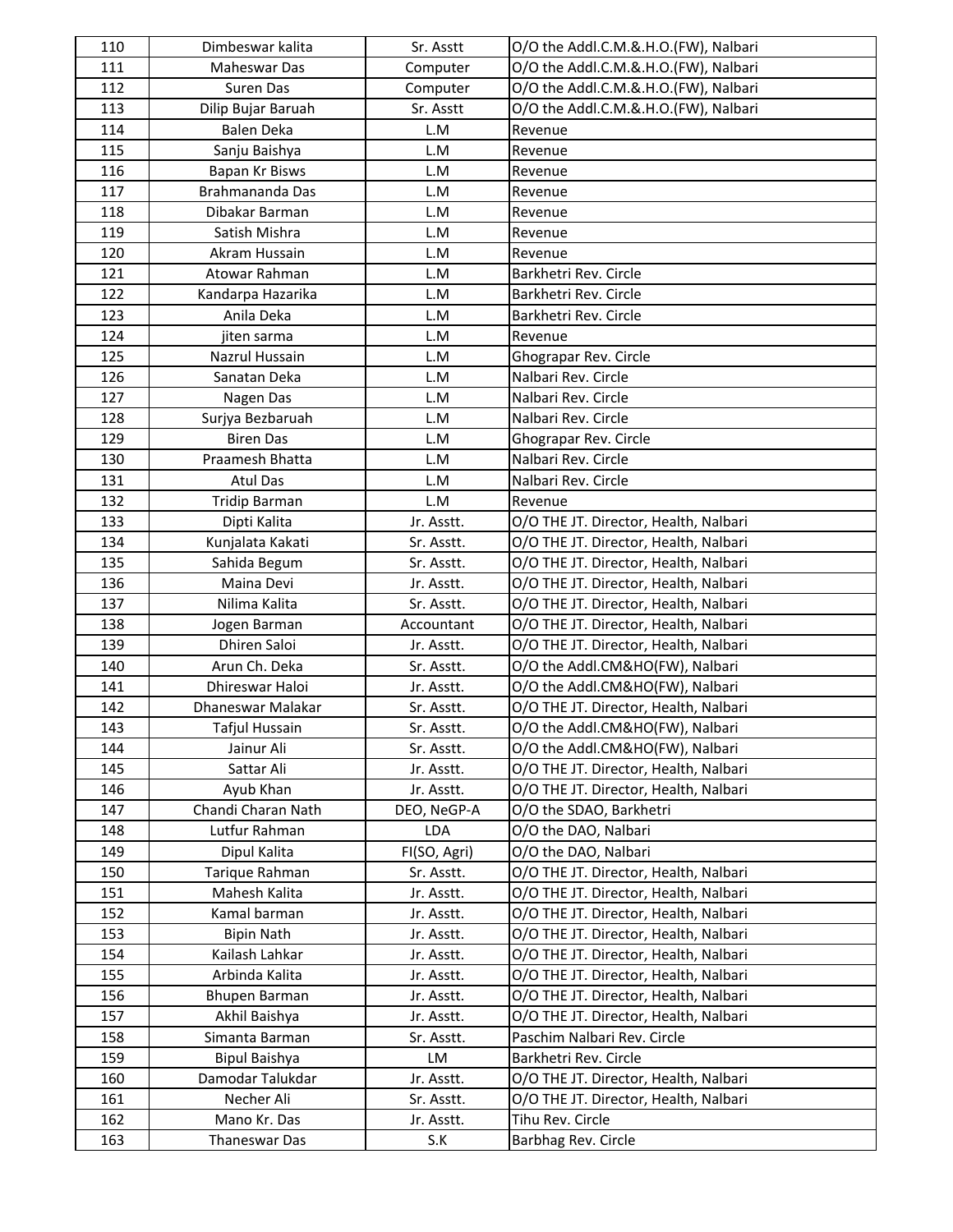| 164        | Bhaben Ch Das           | L.M                    | Barbhag Rev. Circle   |
|------------|-------------------------|------------------------|-----------------------|
| 165        | Abul Hussain            | L.M                    | Barbhag Rev. Circle   |
| 166        | Kandarpa Das            | L.M                    | NalBari Rev. circle   |
| 167        | Rafikul Haque           | LM                     | NalBari Rev. circle   |
| 168        | Anupam Choudhury        | S.A                    | NalBari Rev. circle   |
| 169        | Hirem Deka              | Jr. Asstt              | NalBari Rev. circle   |
| 170        | Pulak lahkar            | Sr. Asstt              | NalBari Rev. circle   |
| 171        | Mridusmita Das          | Jr. Asstt              | NalBari Rev. circle   |
| 172        | Mohmooda Begum          | Jr. Asstt              | DC office, Nalbari    |
| 173        | Monalisa Narzary        | Jr. Asstt              | DC office, Nalbari    |
| 174        | Dipika Baruah           | Sr. Asstt              | DC office, Nalbari    |
| 175        | <b>Mrinal Sarma</b>     | Jr. Asstt              | DC office, Nalbari    |
| 176        | Chandmahammad           | L.M                    | DC office, Nalbari    |
| 177        | Hazarat Ali Ahmed       | L.M                    | Barkhetri Rev. Circle |
| 178        | Khairul Islam           | L.M                    | Barkhetri Rev. Circle |
| 179        | Din mohammad ali        | L.M                    | Barkhetri Rev. Circle |
| 180        | Rofiqul ishlam          | L.M                    | Barkhetri Rev. Circle |
| 181        | Mamani Garo             | Jr. Asstt              | Banekuchi Rev. Circle |
| 182        | Prasanna Baishya        | Jr. Asstt              | D.C Office            |
| 183        | <b>Bhabesh Sarma</b>    | Jr. Asstt              | D.C Office            |
| 184        | <b>Bhubneswar Sarma</b> | Sr. Asstt              | Ghograpar Rev. circle |
| 185        | Purabi Kumari           | Jr. Asstt              | D.C Office            |
| 186        | Homeswar Deka           | Sr. Asstt              | Tihu sub-rev circle   |
| 187        | Gitartha Kr Nath        | Jr. Asstt              | D.C Office            |
| 188        | <b>Bodiour Zaman</b>    | Jr. Asstt              | C.O Nalbari           |
| 189        | Anupam Talukdar         | Jr. Asstt              | D.C Office            |
| 190        | Anowar Hussain          | Jr. Asstt              | D.C Office            |
| 191        | Wahida Rahman           | Sr. Asstt              | D.C Office            |
| 192        | Ramen Barman            | Jr. Asstt              | D.C Office            |
| 193        | Jayanta Soud            | Sr. Asstt              | D.C Office            |
| 194        | Basanta Barman          | Sr. Asstt              | Nalbari rev. circle   |
| 195        | Hirayna Goswami         | A.O                    | D.C Office            |
| 196        | Dhiren Goswami          | Sr. Asstt              | DC office, Nalbari    |
| 197        | <b>Thaneswar Das</b>    | S.K                    | Nalbari rev. circle   |
| 198        | Bhupan Beznaruah        | Sr. Asstt              | DC office, Nalbari    |
| 199        | Gopal Harijan           | Jr. Asstt              | DC office, Nalbari    |
| 200        | Dinesh Mazumdar         | Jr. Asstt              | Barbhag Rev. Circle   |
| 201        | Masiuz Zaman            |                        | Nalbari rev. circle   |
| 202        | Debendra Deka           | Jr. Asstt<br>Jr. Asstt | DC office, Nalbari    |
| 203        | <b>Bhupen Nath</b>      | Jr. Asstt              | DC office, Nalbari    |
| 204        | Anamika Chakrabarty     | Jr. Asstt              | Sub Register Nalbari  |
| 205        | Prakash Sutradhar       | Jr. Asstt              | DC office, Nalbari    |
| 206        | Kumar Kemprai           | Jr. Asstt              | Barkhetri Rev. Circle |
| 207        | Nabajit Das             | Jr. Asstt              | DC office, Nalbari    |
| 208        | PRASANTA KUMAR NATH     | LM                     | <b>REVENUE</b>        |
| 209        | RAJU KUMAR NATH         | LM                     | <b>REVENUE</b>        |
| 210        |                         | LM                     | REVENUE               |
|            | PABAN KR BARMAN         |                        |                       |
| 211        | SANJIB KR NATH          | LM                     | <b>REVENUE</b>        |
| 212        | ABHIMANYU MAHANTA       | LM                     | REVENUE               |
| 213        | DEBASHIS BARMAN         | LM<br>LM               | <b>REVENUE</b>        |
| 214        | ANJANA DIFUSE           |                        | <b>REVENUE</b>        |
| 215<br>216 | RUPAM SHARMA            | LM                     | <b>REVENUE</b>        |
|            | JAYANTA BARUAH          | LM                     | <b>REVENUE</b>        |
| 217        | <b>MAMONI Garo</b>      | Sr.Asst                | REVENUE               |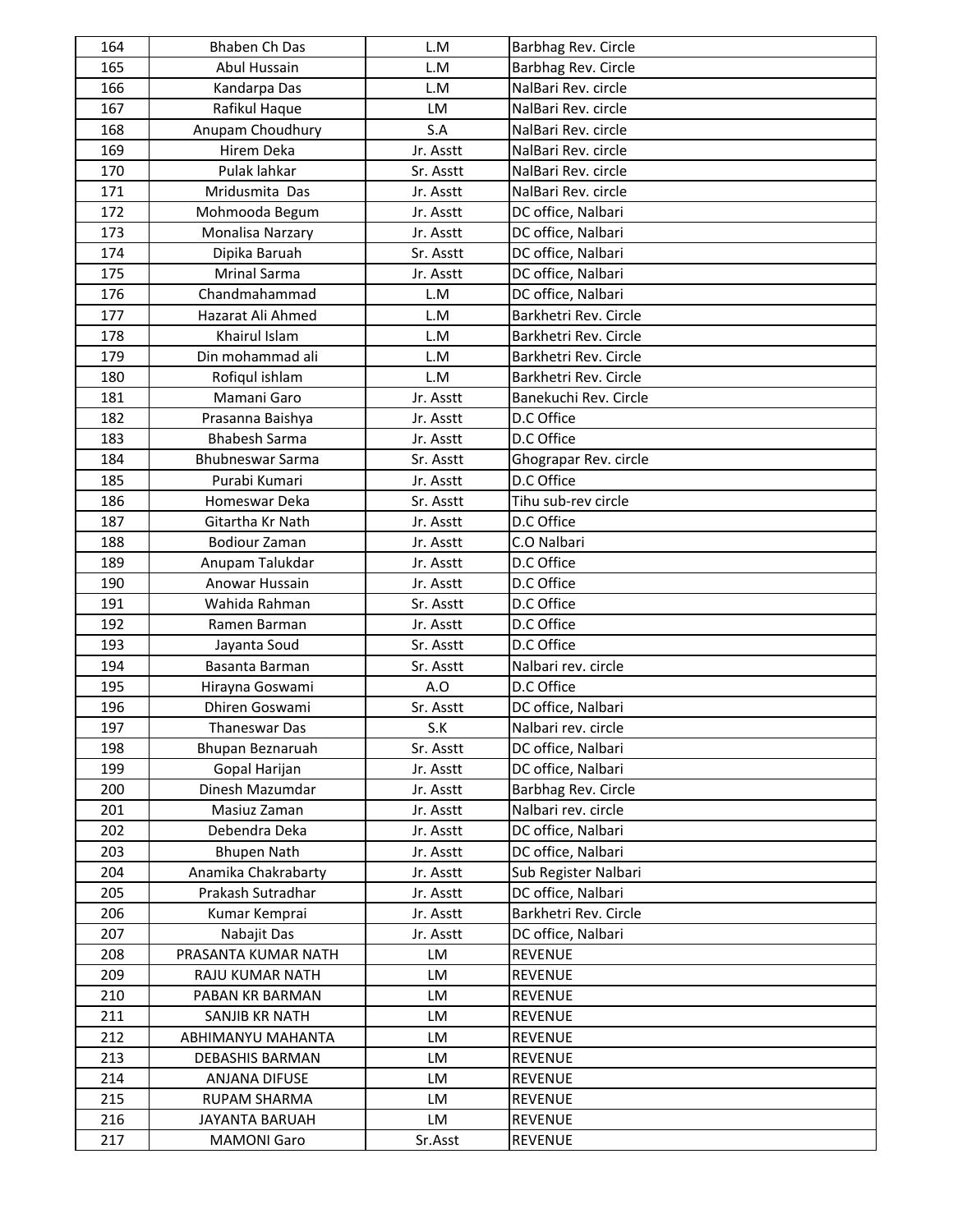| 218 | <b>BIREN RAJBONGSHI</b>  | Jr.Asst   | <b>REVENUE</b> |
|-----|--------------------------|-----------|----------------|
| 219 | <b>SANJAY DAS</b>        | LM        | <b>REVENUE</b> |
| 220 | <b>CHAKRESWAR KALITA</b> | LM        | <b>REVENUE</b> |
| 221 | PANKAJ KR DUTTA          | LM        | <b>REVENUE</b> |
| 222 | TRILOYA BARMAN           | LM        | <b>REVENUE</b> |
| 223 | <b>DIGANTA BORAH</b>     | LM        | <b>REVENUE</b> |
| 224 | DINESH MAJUMDAR          | Jr.Asst   | <b>REVENUE</b> |
| 225 | <b>KUMAR KEMPRAI</b>     | Jr.Asst   | <b>REVENUE</b> |
| 226 | <b>KISHORE BARO</b>      | Jr.Asst   | <b>REVENUE</b> |
| 227 | Mridusmita Das           | Jr. Asst  | Dc. Office     |
| 228 | Smita Barman             | Jr. Asst  | Dc. Office     |
| 229 | Purabi Kumari            | Jr. Asst  | Dc. Office     |
| 230 | Lokesh Naiding           | LM        | Revenue        |
| 231 | Bapan Kr Biswas          | LM        | Revenue        |
| 232 | Sankar Basumatary        | <b>LM</b> | Revenue        |
| 233 | Biren deka               | LM        | Revenue        |
| 234 | Manoj Gidung             | LM        | Revenue        |
| 235 | NayanMoni Deka           | LM        | Revenue        |
| 236 | Shasadhar Rabha          | LM        | Revenue        |
| 237 | Somorjoy Rabha           | LM        | Revenue        |
| 238 | <b>Bidyut Das</b>        | LM        | Revenue        |
| 239 | Mofizuddin Ahmed         | LM        | Revenue        |
| 240 | Mehmooda Begum           | Jr. Asst  | Dc. Office     |
| 241 | <b>Balen Deka</b>        | LM        | PS Nalbari     |
| 242 | Dwiju Boro               | LM        | Revenue        |
| 243 | Sujit Das                | LM        | Revenue        |
| 244 | Himangshu kr.Nath        | LM        | Revenue        |
| 245 | Monalisa Narzary         | Jr. Asst  | Dc. Office     |
| 246 | Sanju Baishya            | LM        | Revenue        |
| 247 | Kuladhar Lahkar          | LM        | Revenue        |
| 248 | Thaneswar Das            | SK        | Revenue        |
| 249 | Prabhat ch kalita        | LM        | Revenue        |
| 250 | Abhay barman             | LM        | Revenue        |
| 251 | Munindra baruah          | LM        | Revenue        |
| 252 | Dhiren Ch Mahanta        | LM        | Revenue        |
| 253 | Bhairab deka             | LM        | Revenue        |
| 254 | Khagendra Nath das       | LM        | Revenue        |
| 255 | Paresh Ch Das            | LM        | Revenue        |
| 256 | Navajit Das              | Sr.Asst   | Revenue        |
| 257 | Bhupen nath              | Jr.Asst   | Revenue        |
| 258 | Masiuz Zaman             | Jr.Asst   | Revenue        |
| 259 | Anupam Talukdar          | Jr.Asst   | Dc Office      |
| 260 | <b>Bodiour Zaman</b>     | Jr.Asst   | Dc Office      |
| 261 | Mrinal Sarma             | Jr.Asst   | Dc Office      |
| 262 | Ranjit Swariary          | LM        | Revenue        |
| 263 | Bhabani Sarma            | <b>SK</b> | Revenue        |
| 264 | Narayan Das              | LM        | Revenue        |
| 265 | Rafikul Haque            | LM        | Revenue        |
| 266 | Abdul Chattar            | SK        | Revenue        |
| 267 | Debajit Deka             | <b>SK</b> | Revenue        |
| 268 | Madhab Ch Deka           | SK        | Revenue        |
| 269 | <b>Bipul Baishya</b>     | LM        | Revenue        |
| 270 | Ramani Talukdar          | LM        | Revenue        |
| 271 | Brajen talukdar          | LM        | Revenue        |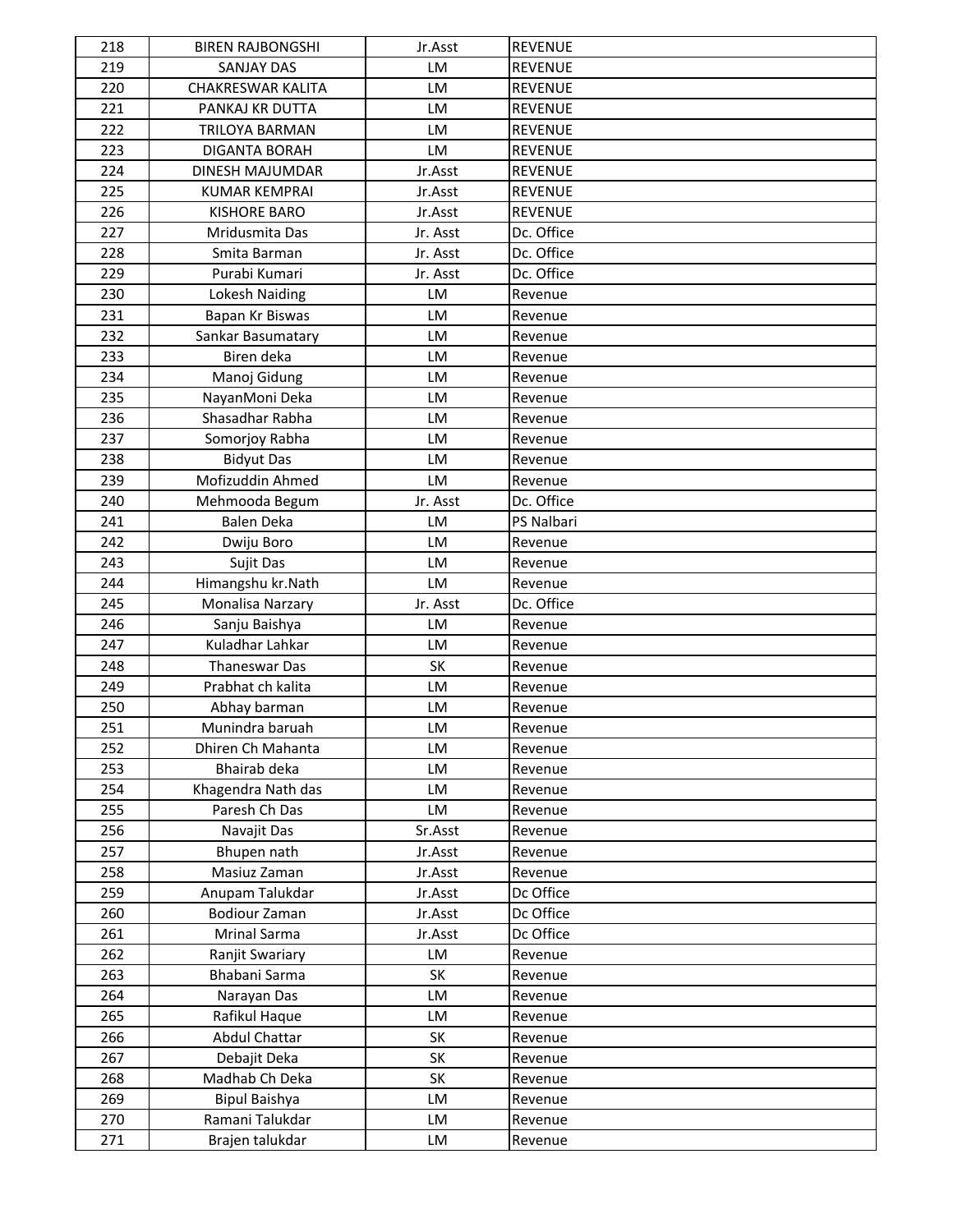| 272 | Kandarpa Hazarika     | LM        | Revenue |
|-----|-----------------------|-----------|---------|
| 273 | Dilip Mazumdar        | LM        | Revenue |
| 274 | Machar Ali            | LM        | Revenue |
| 275 | Gunjan Talukdar       | LM        | Revenue |
| 276 | Pranab kr baro        | LM        | Revenue |
| 277 | Rupam Ch baro         | LM        | Revenue |
| 278 | Chand Mohammad Ali    | <b>SK</b> | Revenue |
| 279 | <b>Babulal Mandal</b> | LM        | Revenue |
| 280 | Shorab Ali            | LM        | Revenue |

#### District Nar **Capacity Building Program under Assam eDistrict Project Name of Participants as of 31st March 2020 District Name: SIVSAGAR**

| DISTRICT Name: SIVSAGAR |                          |                        |                            |
|-------------------------|--------------------------|------------------------|----------------------------|
| <b>SL.No</b>            | <b>Name</b>              | <b>Designation</b>     | <b>Office (Department)</b> |
| $\mathbf{1}$            | ABHISHEK DHADUMIA        | JR.ASST                | <b>ELECTION</b>            |
| $\overline{2}$          | ANJANA BORA GOGOI        | JR.ASST                | <b>REGISTER</b>            |
| 3                       | MRINALINI DEVI SINGHA    | JR.ASST                | <b>ELECTION</b>            |
| $\overline{\mathbf{4}}$ | <b>SURAJIT BORGOHAIN</b> | SR.ASST                | <b>EMPLOYMENT</b>          |
| 5                       | <b>ZAKIR HUSSAIN</b>     | JR.ASST                | <b>EMPLOYMENT</b>          |
| 6                       | <b>JOGESH DAS</b>        | JR.ASST                | <b>REGISTER</b>            |
| $\overline{7}$          | <b>SNEHA LATA DEORI</b>  | JR.ASST                | <b>EMPLOYMENT</b>          |
| 8                       | ARUNI CHANGMAI           | JR.ASST                | <b>EMPLOYMENT</b>          |
| 9                       | <b>LALIT KONWAR</b>      | SR.ASST                | <b>EMPLOYMENT</b>          |
| 10                      | P.P.BORDOLOI             | DA                     | <b>EMPLOYMENT</b>          |
| 11                      | <b>KANU BORKAKOTI</b>    | JR.ASST                | <b>TRANSPORT</b>           |
| 12                      | <b>BABY M. BATHEL</b>    | JR.ASST                | <b>DEPUTY REGISTER</b>     |
| 13                      | RUNU RAJKUMARI DEHINGIA  | JR.ASST                | <b>TRANSPORT</b>           |
| 14                      | PRAFULLA BORAH           | JR.ASST                | <b>EMPLOYMENT</b>          |
| 15                      | <b>ROBIN CH DUARAH</b>   | SR.ASST                | <b>EMPLOYMENT</b>          |
| 16                      | <b>INAMUL HANDIQUE</b>   | JR.ASST                | <b>EMPLOYMENT</b>          |
| 17                      | ANIL HANDIQUE            | JR.ASST                | <b>EMPLOYMENT</b>          |
| 18                      | <b>UPEN GOGOI</b>        | SR.ASST                | <b>EMPLOYMENT</b>          |
| 19                      | PARISHMITA BHATTACHARYJA | <b>COPYIST</b>         | <b>DEPUTY REGISTER</b>     |
| 20                      | <b>SUBARNA BORGOHAIN</b> | JR.ASST                | <b>EMPLOYMENT</b>          |
| 21                      | DIPJYOTI CHUTIA          | JR.ASST                | <b>EMPLOYMENT</b>          |
| 22                      | <b>BORNA RAJ KUMARI</b>  | <b>UDA</b>             | <b>HEALTH</b>              |
| 23                      | <b>SUNITA GOGOI</b>      | JR.ASST                | <b>HEALTH</b>              |
| 24                      | APARUPA BORA             | LDA                    | <b>HEALTH</b>              |
| 25                      | AMRIT CH GOGOI           | <b>HEALTH EDUCATOR</b> | <b>HEALTH</b>              |
| 26                      | HIMAKANTA HAZARIKA       | <b>UDA</b>             | <b>HEALTH</b>              |
| 27                      | ABU S.W AHMED            | S.I                    | <b>HEALTH</b>              |
| 28                      | NABACHANDRA SINGHA       | S.I                    | <b>HEALTH</b>              |
| 29                      | <b>ATUL PHUKAN</b>       | <b>MPW</b>             | <b>HEALTH</b>              |
| 30                      | MD. MOKBUL ALI           | HEALTH ASSISTANT       | HEALTH                     |
| 31                      | <b>DEVAJYOTI GOGOI</b>   | PMOA                   | <b>HEALTH</b>              |
| 32                      | <b>BHABEN BORUAH</b>     | <b>PMOA</b>            | <b>HEALTH</b>              |
| 33                      | RAMA KONWAR              | <b>UDA</b>             | <b>HEALTH</b>              |
| 34                      | <b>KHIROD BORGOHAIN</b>  | <b>VACCINATOR</b>      | <b>HEALTH</b>              |
| 35                      | PRANJAL BORUAH           | S.I                    | <b>HEALTH</b>              |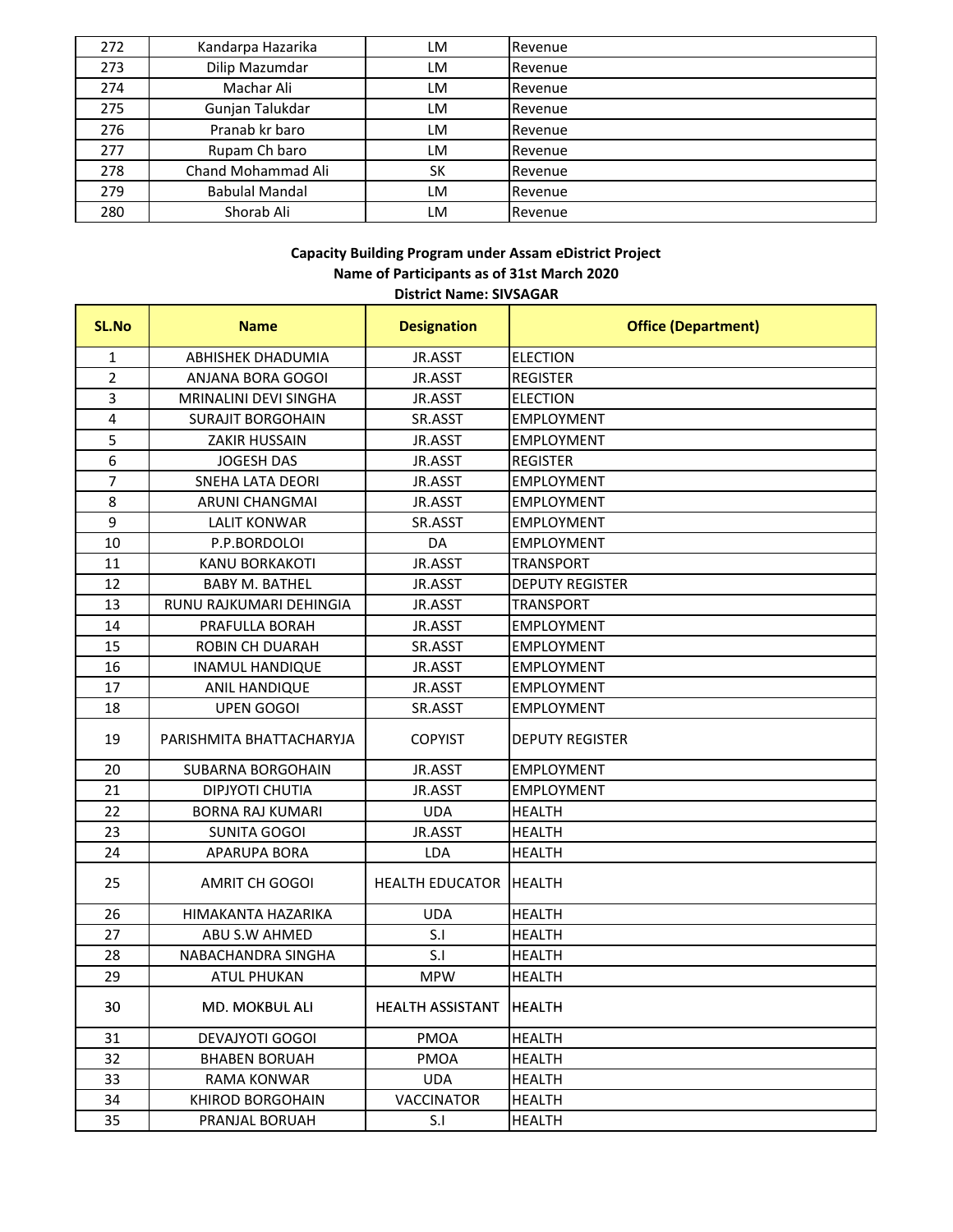| 36 | NIJUT KR DUTTA              | HEALTH EDUCATOR IHEALTH       |                    |
|----|-----------------------------|-------------------------------|--------------------|
| 37 | <b>MAHBUB ALI</b>           | <b>RHI</b>                    | <b>HEALTH</b>      |
| 38 | <b>SMITA BARUAH</b>         | <b>HEALTH EDUCATOR</b>        | <b>IHEALTH</b>     |
| 39 | <b>DEEPA GOGOI</b>          | <b>HEALTH EDUCATOR</b>        | <b>IHEALTH</b>     |
| 40 | <b>MAMONI DUTTA</b>         | <b>UDA</b>                    | <b>HEALTH</b>      |
| 41 | <b>MANASH DUTTA</b>         | JR. ASST                      | <b>EMPLOYMENT</b>  |
| 42 | <b>MOHAMMAD ALI</b>         | <b>HEALTH EDUCATOR HEALTH</b> |                    |
| 43 | SAIFUL HOQUE                | JR. ASST                      | <b>EMPLOYMENT</b>  |
| 44 | <b>RAJEN BORGOHAIN</b>      | <b>LAB TECH</b>               | <b>HEALTH</b>      |
| 45 | ARUN CH BORTHAKUR           | JR. ASST                      | <b>EMPLOYMENT</b>  |
| 46 | DURLAB B.P GOHAIN           | JR. ASST                      | <b>HEALTH</b>      |
| 47 | SUNADHAR DAS                | <b>HEALTH EDUCATOR</b>        | <b>HEALTH</b>      |
| 48 | <b>BROJEN DUTTA</b>         | <b>VACCINATOR</b>             | <b>HEALTH</b>      |
| 49 | <b>BIPUL BAISHYA</b>        | Ss.ADO                        | AGRICULTURE        |
| 50 | AROEINDA DUTTA              | JR.ASST                       | AGRICULTURE        |
| 51 | LAKHESWAR DEHINGIA          | JR.ASST                       | <b>AGRICULTURE</b> |
| 52 | NILAKSHI SAIKIA             | SR.ADO                        | <b>AGRICULTURE</b> |
| 53 | PRONEETA TALUKDAR SAIKIA    | SR.ADO                        | <b>AGRICULTURE</b> |
| 54 | MINAKHI GOGOI               | SR.ADO                        | <b>AGRICULTURE</b> |
| 55 | DEBAJIT DUTTA               | SR.ADO                        | AGRICULTURE        |
| 56 | <b>UDDIPAN RAJKONWAR</b>    | SR.ADO                        | AGRICULTURE        |
| 57 | ANJAN LOING                 | SR.ADO                        | <b>AGRICULTURE</b> |
| 58 | NILANJAN GOGOI              | G.IV                          | AGRICULTURE        |
| 59 | <b>DAISYARA BEGAM</b>       | G.IV                          | <b>AGRICULTURE</b> |
| 60 | SANGHAHITRA SHYAM           | <b>ADO</b>                    | <b>AGRICULTURE</b> |
| 61 | <b>ALPONA DEORI</b>         | <b>ADO</b>                    | <b>AGRICULTURE</b> |
| 62 | PRANJAL HAZARIKA            | <b>ADO</b>                    | <b>AGRICULTURE</b> |
| 63 | <b>UTPAL BARUAH</b>         | <b>ADO</b>                    | AGRICULTURE        |
| 64 | <b>TUTUMONI SAIKIA</b>      | <b>ADO</b>                    | <b>AGRICULTURE</b> |
| 65 | <b>SUBHAS DAS</b>           | <b>ADO</b>                    | AGRICULTURE        |
| 66 | PORAGJYOTI SAIKIA           | ADO                           | <b>AGRICULTURE</b> |
| 67 | KHIRESHWAR SAIKIA           | <b>ADO</b>                    | <b>AGRICULTURE</b> |
| 68 | <b>UDITYA SAIKIA</b>        | ADO                           | <b>AGRICULTURE</b> |
| 69 | <b>JYOTIMOY PHUKON</b>      | ADO                           | AGRICULTURE        |
| 70 | <b>MOHIM SAIKIA</b>         | <b>ADO</b>                    | <b>AGRICULTURE</b> |
| 71 | MAYUR RANJAN NEOG           | ATM                           | <b>AGRICULTURE</b> |
| 72 | <b>GANALAKSHMI NARZARY</b>  | <b>BTM</b>                    | AGRICULTURE        |
| 73 | <b>PRANJAL GOGOI</b>        | ATM                           | <b>AGRICULTURE</b> |
| 74 | <b>DHANAKSHI BURAGOHAIN</b> | <b>BTM</b>                    | <b>AGRICULTURE</b> |
| 75 | DIBYAJYOTI SARMA            | <b>BTM</b>                    | <b>AGRICULTURE</b> |
| 76 | <b>RAJEEV KAKOTY</b>        | <b>NeGP</b>                   | <b>AGRICULTURE</b> |
| 77 | <b>GOLAP SAIKIA</b>         | <b>ADO</b>                    | <b>AGRICULTURE</b> |
| 78 | ANIL DARABDHARA             | ADO                           | <b>AGRICULTURE</b> |
| 79 | NILANJAN SAIKIA             | <b>BTM</b>                    | <b>AGRICULTURE</b> |
| 80 | PRODYUMNA BORAH             | <b>BTM</b>                    | <b>AGRICULTURE</b> |
| 81 | SARANGA DEV GOSWAMI         | <b>BTM</b>                    | <b>AGRICULTURE</b> |
| 82 | SONMAI SAIKIA               | ADO                           | <b>AGRICULTURE</b> |
| 83 | <b>BISWAJIT DAS</b>         | ADO                           | AGRICULTURE        |
| 84 | DEVAJYOTI BARUAH            | <b>BTM</b>                    | <b>AGRICULTURE</b> |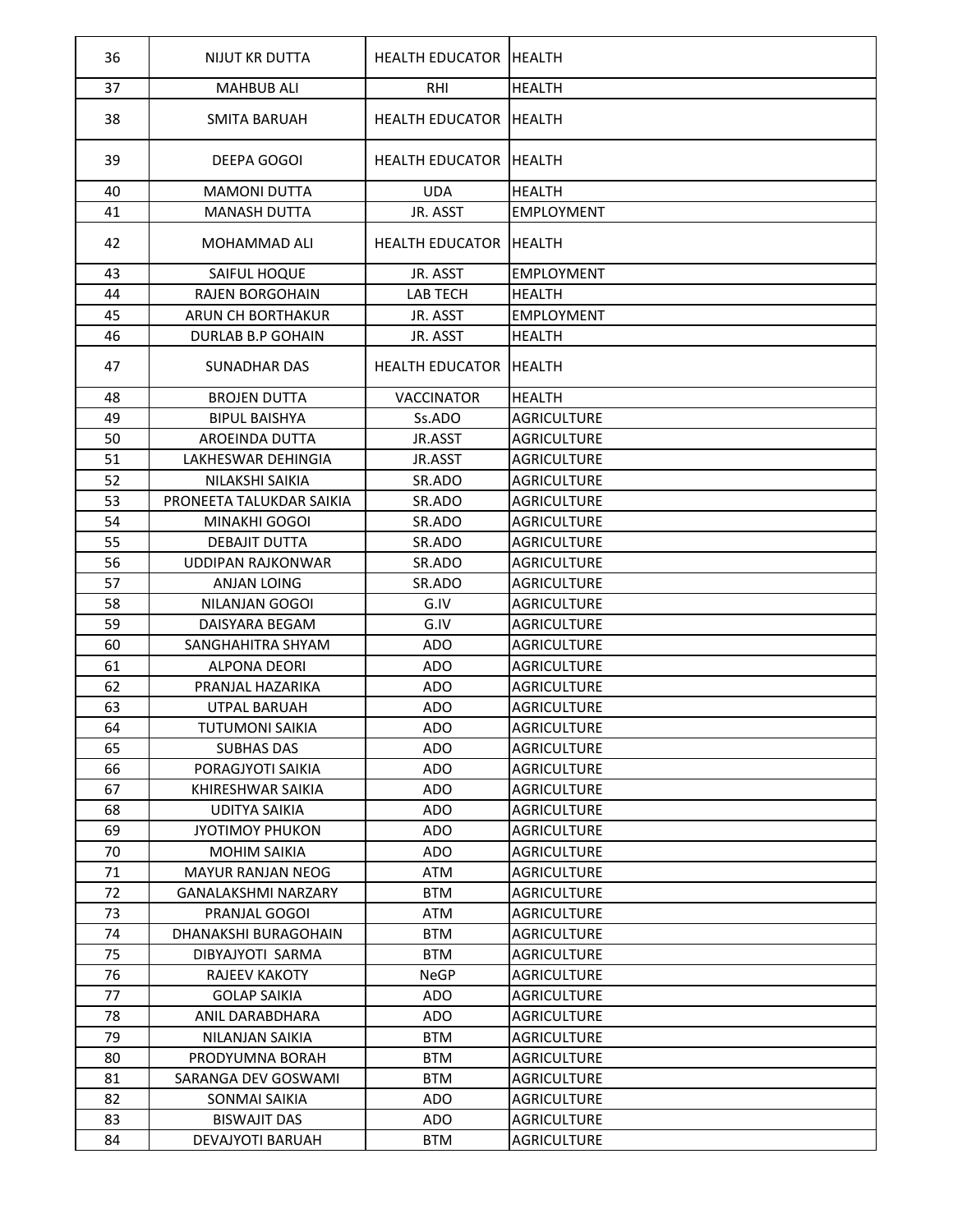| 85  | Megha Baruah           | L.M        | Demow Rev . Circle     |
|-----|------------------------|------------|------------------------|
| 86  | Pranab Patar           | Jr. Asstt. | <b>Election Office</b> |
| 87  | <b>Bhaben Chutia</b>   | L.M        | Nazira Ciecle          |
| 88  | Pradip Phukan          | L.M        | Nazira Ciecle          |
| 89  | Dilip Bhatacharjya     | Jr. Asstt. | D.C Office             |
| 90  | Sangita Rani Chaliha   | Sr. Asstt. | D.C Office             |
| 91  | Kusum Gogoi            | Jr. Asstt. | D.C Office             |
| 92  | Mukesh Mili            | L.M        | Demow Rev . Circle     |
| 93  | <b>Biswajit Das</b>    | L.M        | Nazira Ciecle          |
| 94  | Aisharjya Borah        | L.M        | Nazira Ciecle          |
| 95  | Purnima Gogoi          | L.M        | Demow Rev . Circle     |
| 96  | Labanya Borkakoty      | Sr. Asstt. | Sivsagar Rev Circle    |
| 97  | Gulenar Rahman         | L.M        | Sivsagar Rev Circle    |
| 98  | Phatik Gogoi           | L.M        | Sivsagar Rev Circle    |
| 99  | Pukokeswar gogoi       | L.M        | Sivsagar Rev Circle    |
| 100 | Ananta B orah          | L.M        | Revenue &DM            |
| 101 | Md. Ilramuddin Ahmed   | L.M        | Revenue &DM            |
| 102 | Dipok Dutta            | L.M        | Revenue &DM            |
| 103 | Prashanta Handique     | L.M        | Revenue &DM            |
| 104 | Pankaj Khanikor        | L.M        | Revenue &DM            |
| 105 | Dhankanta Das          | L.M        | Revenue &DM            |
| 106 | Syed Rayyan Momin      | L.M        | Revenue &DM            |
| 107 | <b>Taher Ahmed</b>     | L.M        | Revenue &DM            |
| 108 | <b>Biswajit Das</b>    | L.M        | Revenue &DM            |
| 109 | Mawab Abdul Rafi       | L.M        | Revenue &DM            |
| 110 | Aisharjya Borah        | L.M        | Revenue &DM            |
| 111 | Nalim Gogoi            | L.M        | Revenue                |
| 112 | Makhan Konwar          | L.M        | Revenue                |
| 113 | Prodip Phukan          | L.M        | Revenue                |
| 114 | Prasanta Dutta         | L.M        | Revenue                |
| 115 | Ranjit Boruah          | L.M        | Revenue                |
| 116 | Padmeswar Buragohain   | S.K        | Revenue                |
| 117 | Ramen Borthakur        | L.M        | Revenue                |
| 118 | Raju Kr. Mech          | L.M        | Revenue                |
| 119 | Jatin Chetia           | L.M        | Revenue                |
| 120 | <b>Bhupen Chutia</b>   | L.M        | Revenue                |
| 121 | Sanjeeb Ray            | L.M        | Revenue                |
| 122 | Tarun Buragohain       | Sr. Asstt  | Revenue                |
| 123 | PRANJAL KR DAS         | SR. ASST.  | <b>AGRICULTURE</b>     |
| 124 | DAIZY ARA BEGUM        | JR.ASST    | <b>AGRICULTURE</b>     |
| 125 | SUPRIYA SHYAM          | JR.ASST    | <b>DC OFFICE</b>       |
| 126 | <b>UJJAL DUTTA</b>     | JR.ASST    | <b>DC OFFICE</b>       |
| 127 | <b>RANJIT NATH</b>     | AEA        | <b>AGRICULTURE</b>     |
| 128 | <b>AROBINDA DUTTA</b>  | JR.ASST    | <b>AGRICULTURE</b>     |
| 129 | <b>JOONMONI CHETIA</b> | JR.ASST    | <b>AGRICULTURE</b>     |
| 130 | NILOTPAL MAHANTA       | AEA        | <b>AGRICULTURE</b>     |
| 131 | SILPI SIKHA GOGOI      | AEA        | <b>AGRICULTURE</b>     |
| 132 | <b>IKRAMUL HUSSAIN</b> | AEA        | <b>AGRICULTURE</b>     |
| 133 | AKRAMUL HUSSAIN        | AEA        | <b>AGRICULTURE</b>     |
| 134 | RAJENDRA DUTTA         | AEA        | <b>AGRICULTURE</b>     |
| 135 | LAKHESWAR DEHINGIA     | JR.ASST    | <b>AGRICULTURE</b>     |
| 136 | DHRUBAJYOTI PHUKAN     | AEA        | <b>AGRICULTURE</b>     |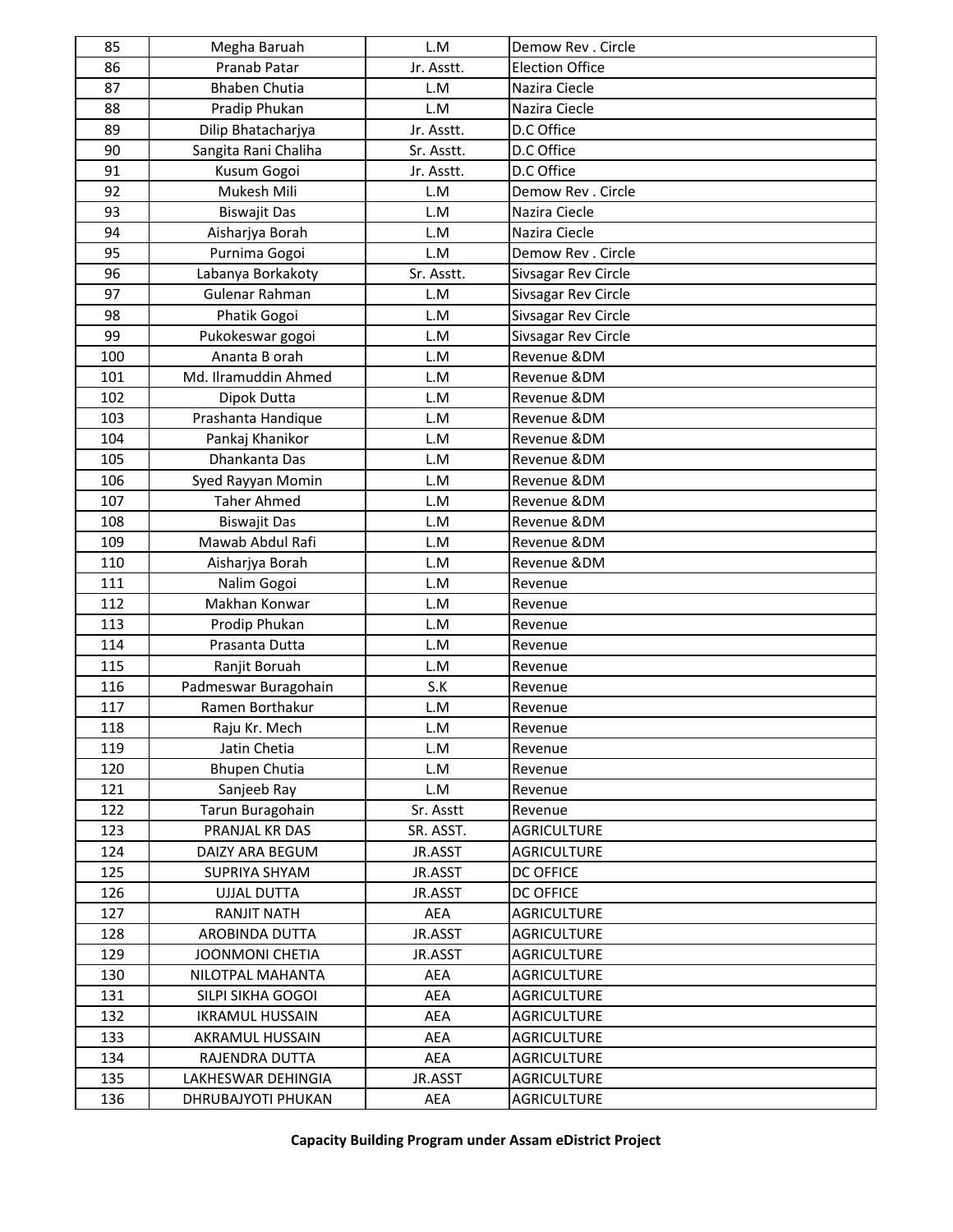### **District Name: SONITPUR Name of Participants as of 31st March 2020**

| SL.No          | <b>Name</b>                | <b>Designation</b>     | <b>Office (Department)</b>     |
|----------------|----------------------------|------------------------|--------------------------------|
| 1              | PRASANTA SARMAH            | ST. ASSTT.             | <b>HEALTH</b>                  |
| $\overline{2}$ | DEEPJYOTI BORUAH           | ST. CLERK              | <b>HEALTH</b>                  |
| 3              | <b>RANJAN BARUAH</b>       | JR. ASSTT.             | <b>HEALTH</b>                  |
| 4              | LIKHAB BEZBARUAH           | JR. ASSTT.             | <b>HEALTH</b>                  |
| 5              | <b>ANJALI DEVI</b>         | ST. ASSTT.             | <b>HEALTH</b>                  |
| 6              | ROSA MAHAHA                | HEAD ASSTT.            | DTO, SONITPUR                  |
| 7              | <b>BIKASH BORAH</b>        | <b>BEE</b>             | <b>HEALTH</b>                  |
| 8              | PHULESWAR KAKATI           | SR. ASSTT.             | <b>TEZPUR MUNICIPAL BOARD</b>  |
| 9              | <b>SUDIPTA SAIKIA</b>      | SR. ASSTT.             | DTO, SONITPUR                  |
| 10             | NIRANJAN BEZBARUAH         | JR. ASSTT.             | DIST. EMPLOYMENT EXCHANGE      |
| 11             | <b>BARNALI SAIKIA</b>      | JR. ASSTT.             | DIST. EMPLOYMENT EXCHANGE      |
| 12             | DIMBESWAR BARUAH           | JR. ASSTT.             | EMPLOYMENT EXCHANGE B/CHARIALI |
| 13             | <b>WILLIAM TOPNO</b>       | SR. ASSTT.             | DC. OFFICE                     |
| 14             | <b>ABDUL KUDDUS</b>        | JR. ASSTT.             | <b>ELECTION OFFICE</b>         |
| 15             | PRAFULLA BORAH             | U.D.A.                 | <b>HEALTH</b>                  |
| 16             | <b>GOBIN BHARALI</b>       | JR. ASSTT.             | <b>ELECTION OFFICE</b>         |
| 17             | KULA DHAR TALUKDAR         | SR. ASSTT.             | <b>ELECTION OFFICE</b>         |
| 18             | <b>BIREN BEY</b>           | SR. ASSTT.             | <b>ELECTION OFFICE BNC</b>     |
| 19             | <b>MONOJ DAHAL</b>         | JR. ASSTT.             | <b>ELECTION OFFICE</b>         |
| 20             | DIGANTA SAIKIA             | <b>HEALTH EDUCATOR</b> | <b>HEALTH</b>                  |
| 21             | ASHOK KR. NEOG             | SR. ASSTT.             | DTO, SONITPUR                  |
| 22             | NAGENDRA PRASAD            | SR. ASSTT.             | DTO, SONITPUR                  |
| 23             | <b>TARUN KOCH</b>          | S.I.                   | N.V.B.D.CP.                    |
| 24             | <b>BHADRESWAR PATANGIA</b> | HEALTH ASSTT.          | VT.D.& H.S.                    |
| 25             | PONA BORAH                 | <b>VACCINATOR</b>      | VT.D.& H.S.                    |
| 26             | <b>ASHIT KR. PAUL</b>      | PHARMACIST             | HEALTH &F.W.                   |
| 27             | <b>KRISHNA PRADHAN</b>     | PHARMACIST             | HEALTH &F.W.                   |
| 28             | <b>SAHAN KURMI</b>         | L.D.A.                 | HEALTH &F.W.                   |
| 29             | ALPANA TALUKDAR            | D.P.A.                 | <b>HEALTH</b>                  |
| 30             | <b>DEBAJIT SAIKIA</b>      | SR. ASSTT.             | DIST. EMP. EX. TEZPUR          |
| 31             | RAKHI DEY BHATTACHARJEE    | STATISCAL. ASSTT.      | DIST. EMP. EX. TEZPUR          |
| 32             | ANIMA GOSWAMI              | JR. ASSTT.             | P.H.C.                         |
| 33             | JAYANTA KR. NATH           | SR. ASSTT.             | <b>ELECTION BOARD</b>          |
| 34             | KULENDRA SAIKIA            | JR. ASSTT.             | <b>ELECTION BOARD</b>          |
| 35             | RENUKA MAHANTA             | JR. ASSTT.             | <b>SUB REGISTER</b>            |
| 36             | NILIMA DAIMARI             | JR. ASSTT.             | SDO(C) BNC                     |
| 37             | PRASANTA DAS               | <b>VACCINATOR</b>      | <b>HEALTH</b>                  |
| 38             | DHIREN BORDOLOI            | JR.ASSTT               | <b>DC OFFICE</b>               |
| 39             | NIRANAJAN KALITA           | JR.ASSTT               | <b>HEALTH</b>                  |
| 40             | PABITRA HAZARIKA           | <b>VACCINATOR</b>      | <b>HEALTH</b>                  |
| 41             | <b>NINA DEVI</b>           | L.H.S.                 | <b>HEALTH</b>                  |
| 42             | DEEPA DEVI                 | SR.ASSTT               | HEALTH                         |
| 43             | <b>MONOHAR BORAH</b>       | <b>MPW</b>             | <b>HEALTH</b>                  |
| 44             | NOBIN CH. DAS              | <b>LDA</b>             | EMPLOMENT, B/CHARIALI          |
| 45             | KARTIK CH. NATH            | PHARMACIST             | <b>HEALTH</b>                  |
| 46             | <b>DILIP THAKURIA</b>      | JR.ASSTT               | HEALTH                         |
| 47             | <b>KARUNAMOY DAS</b>       | JR.ASSTT               | <b>HEALTH</b>                  |
| 48             | ANIMA DAS SARKAR           | SR.ASSTT               | <b>EMPLOMENT</b>               |
| 49             | ABANI BARMAN               | SR.ASSTT               | EMPLOMENT, SONITPUR            |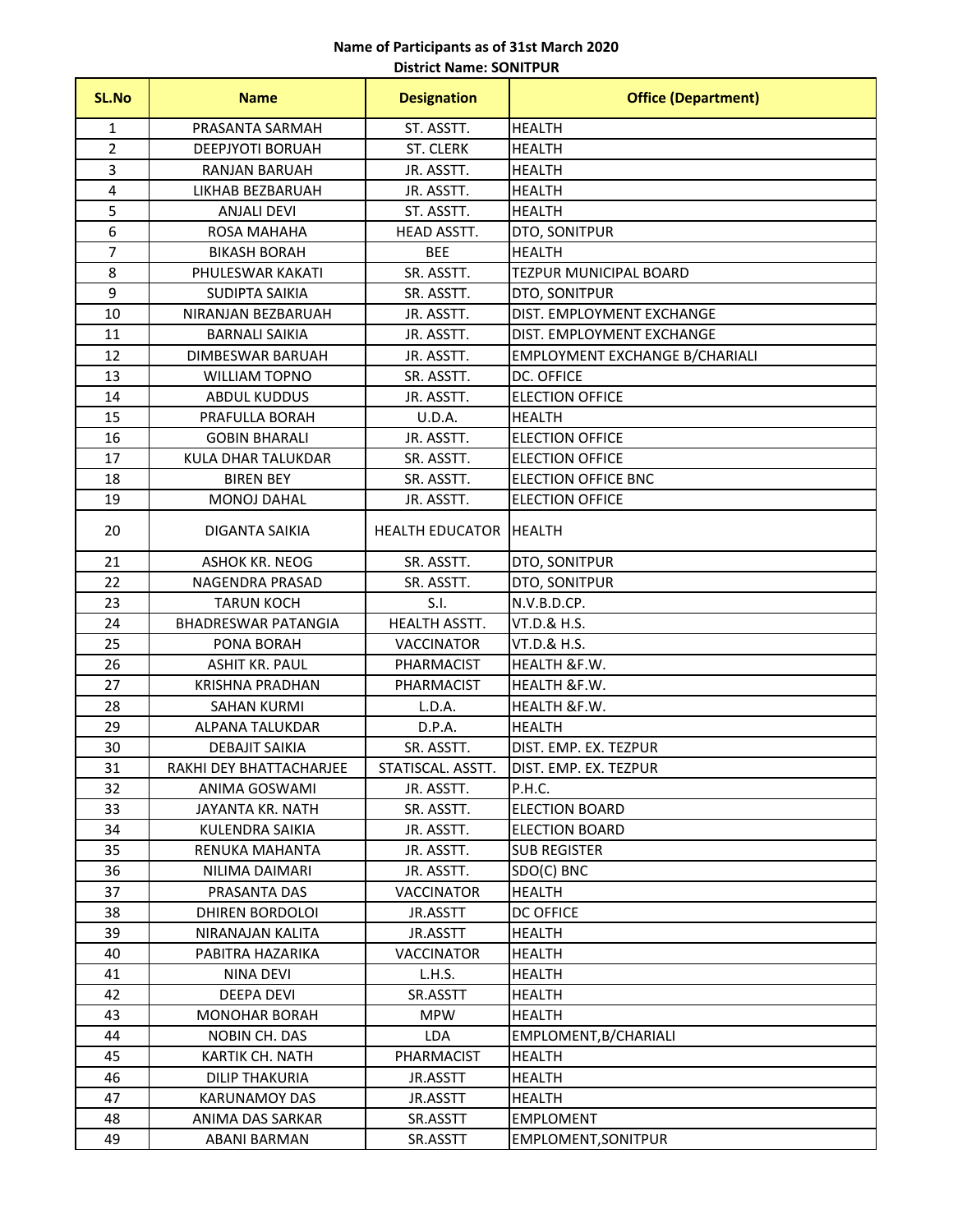| 50  | PUSPOKANTA NATH            | JR.ASSTT                       | <b>HEALTH</b>                    |
|-----|----------------------------|--------------------------------|----------------------------------|
| 51  | <b>KISHOR SUBEDI</b>       | LDA                            | <b>HEALTH</b>                    |
| 52  | PRADIP NATH                | JR.ASSTT                       | <b>HEALTH</b>                    |
| 53  | <b>DINEN PEGU</b>          | JR.ASSTT                       | D.T.O. OFFICE                    |
| 54  | MUKUT CH. KALITA           | JR.ASSTT                       | D.T.O. OFFICE                    |
| 55  | <b>BRAJEN RAJBONSI</b>     | APBM                           | HEALTH(NRHM)                     |
| 56  | NABAJYOTI BAISHYA          | <b>VACCINATOR</b>              | <b>HEALTH</b>                    |
| 57  | RANJIT KUMAR GUPTA         | ASSTT.B.P.M                    | <b>HEALTH NHM</b>                |
| 58  | <b>DIPU KR NATH</b>        | ASSTT.B.P.M                    | <b>HEALTH NHM</b>                |
| 59  | RAJENDRA BARUAH            | ASSTT.B.P.M                    | <b>HEALTH NHM</b>                |
| 60  | RATAN CH. BORDOLOI         | PHARMACIST                     | <b>HEALTH &amp; FAMILY</b>       |
| 61  | <b>JAYANTA BARUAH</b>      | <b>HEALTH ASSTT</b>            | <b>HEALTH</b>                    |
| 62  | MUKUL CH. SARMAH           | <b>HEALTH EDUCATION HEALTH</b> |                                  |
| 63  | <b>CHANDAN HAZARIKA</b>    | PHARMACIST                     | <b>HEALTH</b>                    |
| 64  | JADAB CH. SAIKAI           | JR.ASSTT                       | <b>EMPLOYMENT EXCHANGE</b>       |
| 65  | ANSHRANG DOIMARY           | JR.ASSTT                       | <b>EMPLOYMENT EXCHANGE</b>       |
| 66  | PHANIDHAR DAS              | JR.ASSTT                       | <b>EMPLOYMENT EXCHANGE</b>       |
| 67  | DIPAK BASUMATARY           | <b>HEALTH ASS</b>              | <b>HEALTH(SINGRI SD)</b>         |
| 68  | <b>PRADIP NATH</b>         | <b>HEALTH ASS</b>              | HEALTH(ITAKHOLA MPHC)            |
| 69  | <b>KHOGEN HAZARIKA</b>     | <b>HEALTH ASS</b>              | HEALTH(NAGSANKAR MPHC)           |
| 70  | NITUMONI DOLEY MEDHI       | <b>BEE</b>                     | <b>HEALTH &amp; FAMILY</b>       |
| 71  | PURUSOTTAM RAJAL           | JR.ASSTT                       | <b>JALUKBARI PHE</b>             |
| 72  | <b>JIBENDRA TALUKDAR</b>   | JR.ASSTT                       | <b>HELEM PHE</b>                 |
| 73  | <b>KHAGEN PUJARI</b>       | JR.ASSTT                       | <b>JINJIRA PHE</b>               |
| 74  | NIRANJAN DAS               | JR.ASSTT                       | <b>KAURIPATHAR MPHE</b>          |
| 75  | <b>BIJOY SARMAH</b>        | D.A                            | <b>TEZPUR CIRCLE OFFICE</b>      |
| 76  | UTPAL DAS                  | D.A                            | <b>NADUAR CIRCLE OFFICE</b>      |
| 77  | <b>ARJUN CHATRY</b>        | L.M                            | <b>CHARIDUAR CIRCLE OFFICE</b>   |
| 78  | <b>ANKUR CHOWDHERY</b>     | L.M                            | <b>TEZPUR CIRCLE OFFICE</b>      |
| 79  | <b>GULJAR HUSSAIN</b>      | L.M                            | THELAMARA CIRCLE OFFICE          |
| 80  | <b>DHURBAJYOTI NATH</b>    | L.M                            | <b>BISWANATH CIRCLE OFFICE</b>   |
| 81  | <b>IKRAMUL HUSSAIN</b>     | <b>NMA</b>                     | <b>HEALTH</b>                    |
| 82  | DHARMESWAR SAIKIA          | R.H.I                          | HEALTH                           |
| 83  | PRADIP DAS                 | JR. ASSTT                      | THELAMARA CIRCLE OFFICE          |
| 84  | KISHOR KR. BORAH           | JR. ASSTT                      | <b>SUB REGISTION SOOTEA</b>      |
| 85  | <b>GOGAN BANIA</b>         | SR.ASSTT                       | <b>CHARIDUAR CIRCLE OFFICE</b>   |
| 86  | RINA RAJBONSHI             | SR. ASSTT                      | DHAKIJULI CIRCLE OFFICE          |
| 87  | ROBINDRA KR.NATH           | JR. ASSTT                      | <b>SRO DHAKIJULI</b>             |
| 88  | <b>BABUL BORAH</b>         | JR.ASSTT                       | REV(RANGAPARA)                   |
| 89  | <b>AMAR BHUYAN</b>         | JR.ASSTT                       | <b>SUB-REGISTATION</b>           |
| 90  | KHAGEN HAZARIKA            | L.M.                           | <b>REVENUE</b>                   |
| 91  | <b>LABA BHUYAN</b>         | L.M.                           | <b>REVENUE</b>                   |
| 92  | ADESH BRAHMA               | JR.ASSTT                       | REVENUE NADUAR                   |
| 93  | <b>GAGAN TARO</b>          | JR.ASSTT                       | REVENUE THELAMARA                |
| 94  | <b>DINESH NAYAK</b>        | N.M.A                          | <b>MEDICAL</b>                   |
| 95  | <b>MRIDUL BORAH</b>        | JR.ASSTT                       | <b>REVENUE TEZPUR</b>            |
| 96  | <b>JIMMY KAKATI</b>        | L.M.                           | THELAMARA,CIRCLE OFFICE          |
| 97  | <b>BHUPENDRA KR. NEWAR</b> | JR.ASSTT                       | <b>SUB-REGISTATION DHEKIJULI</b> |
| 98  | SANJIB MUDOI               | L.M.                           | <b>REVENUE TEZPUR</b>            |
| 99  | ROBIN CH.NATH              | L.M.                           | REVENUE CHAIRDUAR                |
| 100 | ABDUL SAHANUR ISLAM        | L.M.                           | <b>REVENUE TEZPUR</b>            |
| 101 | <b>BISHNU KUMAR HEMROM</b> | L.M.                           | REVENUE CHAIRDUAR                |
| 102 | DIPANKAR BARIK             | ADO                            | AGRICULTURE                      |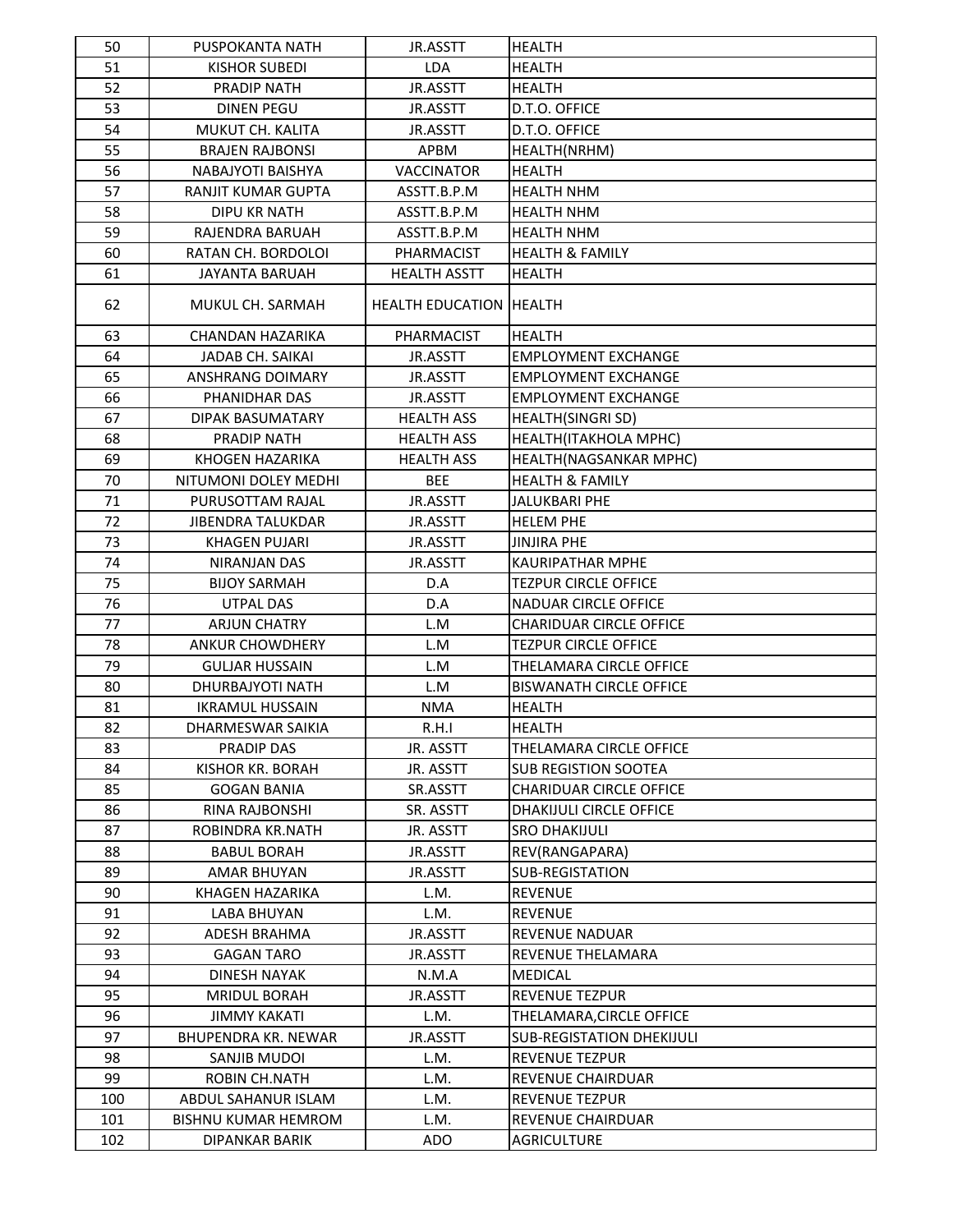| 103 | <b>NABANITA BARUAH</b>  | ADO(Soil)        | <b>AGRICULTURE</b>         |
|-----|-------------------------|------------------|----------------------------|
| 104 | ANJUMANI BHAGAWATI      | ADO(Soil)        | <b>AGRICULTURE</b>         |
| 105 | <b>GIRINDRA BORUAH</b>  | <b>AEA</b>       | <b>AGRICULTURE</b>         |
| 106 | ANIL KR. SARMA          | AMI(Tezpur)      | <b>AGRICULTURE</b>         |
| 107 | <b>LOCHAN BORAH</b>     | Sr.Asstt(DAO)    | <b>AGRICULTURE</b>         |
| 108 | <b>DIMSUN SAIKIA</b>    | AEA              | <b>AGRICULTURE</b>         |
| 109 | <b>JINTU KALITA</b>     | <b>AEA</b>       | <b>AGRICULTURE</b>         |
| 110 | RAJANIMOHAN DAS         | <b>AEA</b>       | <b>AGRICULTURE</b>         |
| 111 | <b>BISWAJIT DEBNATH</b> | <b>AEA</b>       | <b>AGRICULTURE</b>         |
| 112 | <b>BIBEK SAIKIA</b>     | <b>AEA</b>       | <b>AGRICULTURE</b>         |
| 113 | RAJUMONI DUTTA          | ADO(Rakshmari)   | <b>AGRICULTURE</b>         |
| 114 | KESHABANANDA BORAH      | ADO(Missamai)    | <b>AGRICULTURE</b>         |
| 115 | KAMAL KRISHNA DAS       | ADO(Chilabandha) | <b>AGRICULTURE</b>         |
| 116 | JYOTIREKHA DAS          | ADO(Bindukuri    | <b>AGRICULTURE</b>         |
| 117 | PRIYANKA BORA           | ADO(Soil)        | <b>AGRICULTURE</b>         |
| 118 | SIDDHARTHA DUTTA        | ADO(Soil)        | <b>AGRICULTURE</b>         |
| 119 | SHAHJAHAN AHMED         | AGRIL.Inspactor  | <b>AGRICULTURE</b>         |
| 120 | PARIMAL DAS             | AEA              | <b>AGRICULTURE</b>         |
| 121 | <b>BEDANTA B. DAS</b>   | AEA              | <b>AGRICULTURE</b>         |
| 122 | Syed Samsul Ali         | L.M.             | O/O Chariduar Rev. Circle  |
| 123 | Heramba Das             | L.M.             | O/O Chariduar Rev. Circle  |
| 124 | Raju Boro               | L.M.             | O/O Chariduar Rev. Circle  |
| 125 | Paresh Nath             | L.M.             | O/O Chariduar Rev. Circle  |
| 126 | Atowar Rahman           | L.M.             | O/O Chariduar Rev. Circle  |
| 127 | Guljar Hussain          | L.M.             | O/O Thelamara Rev. Circle  |
| 128 | Jamini Baruah           | L.M.             | O/O Thelamara Rev. Circle  |
| 129 | Apurba Sarmah           | L.M.             | O/O Thelamara Rev. Circle  |
| 130 | Cheniram Nath           | L.M.             | O/O Thelamara Rev. Circle  |
| 131 | Haren Nath              | L.M.             | O/O Dhekiajuli Rev. Circle |
| 132 | Muktar Hussain          | L.M.             | O/O Dhekiajuli Rev. Circle |
| 133 | Robin CH. Roy           | L.M.             | O/O Dhekiajuli Rev. Circle |
| 134 | Pranab Nath             | L.M.             | O/O Dhekiajuli Rev. Circle |
| 135 | Abdul Hasib             | L.M.             | O/O Trzpur Rev. Circle     |
| 136 | Sanjib Mudoi            | L.M.             | O/O Trzpur Rev. Circle     |
| 137 | Hridayananda Saraswati  | L.M.             | O/O Trzpur Rev. Circle     |
| 138 | Debasish Roy            | L.M.             | O/O Trzpur Rev. Circle     |
| 139 | Manash Bora             | L.M.             | O/O Naduar Rev. Circle     |
| 140 | Dipankar Hazarika       | L.M.             | O/O Naduar Rev. Circle     |
| 141 | Kuleswar Saikia         | L.M.             | O/O Naduar Rev. Circle     |
| 142 | Sangam Saikia           | L.M.             | O/O Naduar Rev. Circle     |
| 143 | Pabitra Saikia          | L.M.             | O/O Dhekiajuli Rev. Circle |
| 144 | Pramod Daimari          | L.M.             | O/O Thelamara Rev. Circle  |
| 145 | Dibakar Das Gupta       | L.M.             | O/O Thelamara Rev. Circle  |
| 146 | Joyguru Paul            | L.M.             | O/O Na-duar Rev. Circle    |
| 147 | Pradip Baruah           | L.M.             | O/O Chariduar Rev. Circle  |
| 148 | Jyotimoy Sarmah         | L.M.             | O/O Chariduar Rev. Circle  |
| 149 | Braza Sundar Gowala     | L.M.             | O/O Dhekiajuli Rev. Circle |
| 150 | Prasanta Kalita         | L.M.             | O/O Dhekiajuli Rev. Circle |
| 151 | Gyasuddin Ahmed         | L.M.             | O/O Dhekiajuli Rev. Circle |
| 152 | Rinu Rajbanshi          | L.M.             | O/O Dhekiajuli Rev. Circle |
| 153 | Bhupen Mahanta          | L.M.             | O/O Dhekiajuli Rev. Circle |
| 154 | Bishnu kr. Hemrom       | L.M.             | O/O Dhekiajuli Rev. Circle |
| 155 | Kiran Patangia          | L.M.             | O/O Thelamara Rev. Circle  |
| 156 | Anisar Rahman           | L.M.             | Rev. Circle                |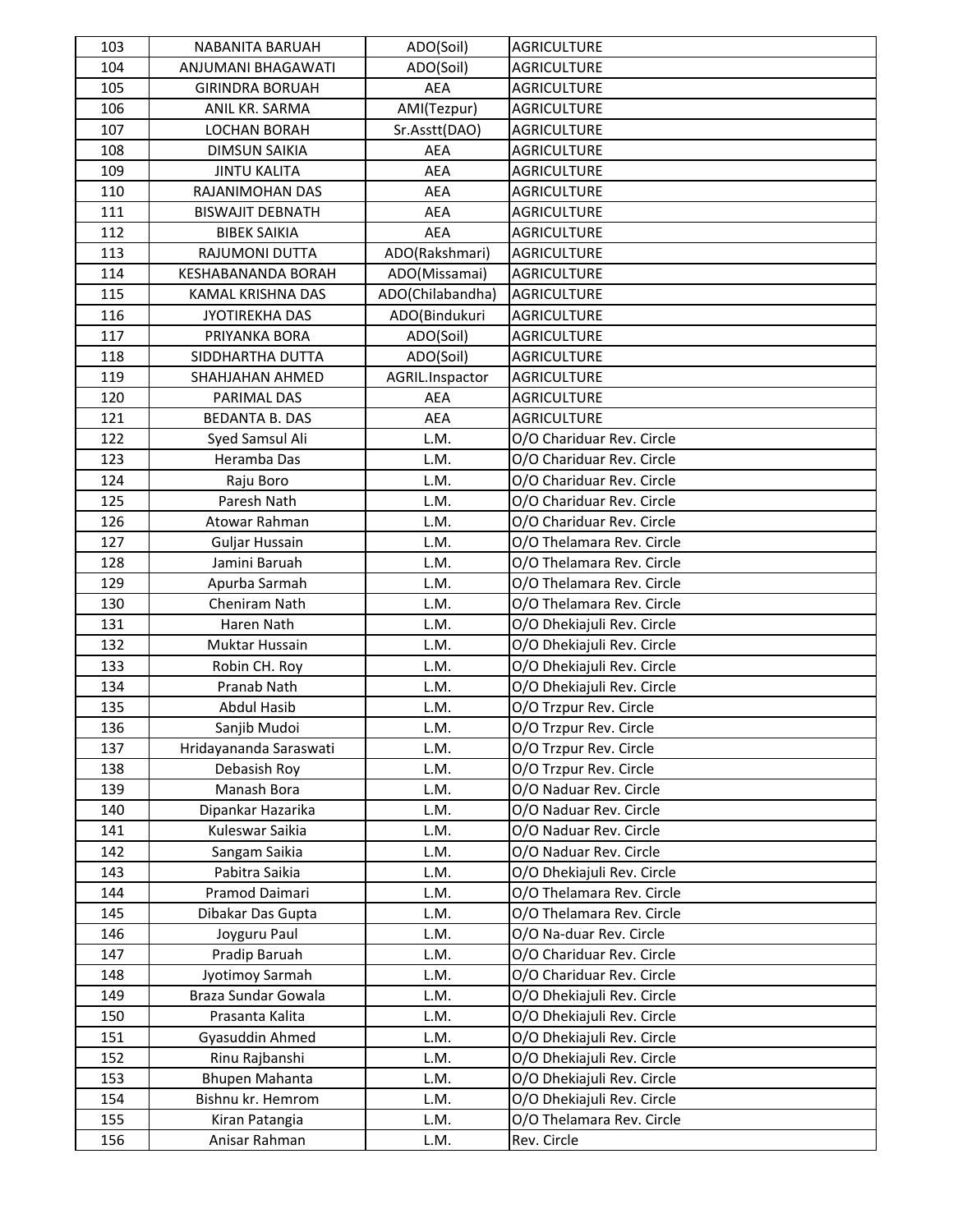| 157        | Biyadhar Adhikari            | L.M.       | Rev. Circle              |
|------------|------------------------------|------------|--------------------------|
| 158        | Amio Kr. Roy                 | L.M.       | Rev. Circle              |
| 159        | <b>Kushal Keot</b>           | L.M.       | S.P.C                    |
| 160        | Chakra dhar deb nath         | L.M.       | Rev. Circle              |
| 161        | Prankrishna Goswami          | L.M.       | Rev. Circle              |
| 162        | Gautam Baruah                | L.M.       | Rev. Circle              |
| 163        | Ran Ch. Bhuyan               | L.M.       | Rev. Circle              |
| 164        | Sitesh Ch. Das               | L.M.       | Rev. Circle              |
| 165        | Nabajyoti Saikia             | L.M.       | Rev. Circle              |
| 166        | Jayanta Kumar Das            | L.M.       | Rev. Circle              |
| 167        | Nripen Adhikary              | L.M.       | Rev. Circle              |
| 168        | Nityandra Biswas             | L.M        | Rev. Circle              |
| 169        | Monoj Narayan Deb            | L.M        | Naduar Rev.              |
| 170        | Dhurbajyoti Boro             | L.M        | Naduar Rev.              |
| 171        | Hara Krishna Das             | L.M        | Naduar Rev.              |
| 172        | Madhurya Nath                | L.M        | Chariduar Rev. Circle    |
| 173        | Abhinash Nath                | L.M        | Chariduar Rev. Circle    |
| 174        | Nirmalya Nath                | L.M        | Chariduar Rev. Circle    |
| 175        | <b>Bhadrasur Kalita</b>      | L.M        | Chariduar Rev. Circle    |
| 176        | Nabajyoti Boro               | L.M        | Thelamara Rev Circle     |
| 177        | Sanjoy Deka                  | L.M        | Dhekiajuli Rev Circle    |
| 178        | Dhananka Saikia              | L.M        | Chariduar Rev. Circle    |
| 179        | Raju maharta                 | L.M        | Rev.circle               |
| 180        | Jiten Kalita                 | L.M        | Tezpur Rev. Circlr       |
| 181        | Benu Dhar Das                | L.M        | Tezpur Rev. Circlr       |
| 182        | Jagatjibon Hazarika          | L.M        | Tezpur Rev. Circlr       |
| 183        | Hem Ch. Borah                | L.M        | Chariduar Rev. Circle    |
| 184        | Jimi Kakati                  | L.M        | Tezpur Rev. Circlr       |
| 185        | A.R.Ahmed                    | L.M        | DKJ rev circle           |
| 186        | Firoj Bohora                 | L.M        | DKJ rev circle           |
| 187        | Manash Mahanta               | Sr. Asstt. | DC Office                |
| 188        | Nilotpal Patangia            | Jr. Asstt. | <b>Election Office</b>   |
| 189        | Farida Begam                 | Jr. Asstt. | DC Office                |
| 190        | Hima Devi                    | Jr. Asstt. | DC Office                |
| 191        | Joonmoni Saikia              | Jr. Asstt. | DC Office                |
| 192        | Reenuka Mahanta              | Jr. Asstt. | DC Office                |
| 193        | Swapan Kr. Dhar              | Jr. Asstt. | DC Office                |
| 194        | Gajendar Ch. Nath            | SK         | Rev. Circle              |
| 195        | Nabajyoti Boro               | LM         | Rev. Circle              |
| 196        | Kalpa Bora                   | SK         | Rev. Circle              |
| 197        | Nirmalya Nath                | LM         | Rev. Circle              |
| 198        | Bandana Bora                 | Jr. Asstt. | DC Office                |
| 199        | Jyatsna Devi                 | Jr. Asstt. | DC Office                |
| 200        | Pranati Aharjee              | Jr. Asstt. | DC Office                |
| 201        | Boloram Kurmi                | LM         | Tez. Rev Circle          |
| 202        | <b>Bhijit Das</b>            | LM         | Tez. Rev Circle          |
| 203        | Jiten Kalita                 | LM         | Tez. Rev Circle          |
|            |                              |            |                          |
| 204<br>205 | Monmohan das<br>Adash Brahma | Sr. Asstt. | Rev. Circle<br>DC Office |
| 206        |                              | Jr. Asstt. | <b>Election Office</b>   |
|            | Ujjal Kr Bora                | Jr. Asstt. |                          |
| 207        | Kaushal Sarmah               | S.K        | Rev. Circle              |
| 208        | Rafikul Alam                 | L.M        | DC Office                |
| 209        | Sankar Khodal                | L.M        | Rev. Circle              |
| 210        | <b>Bijay Roy</b>             | L.M        | DC Office                |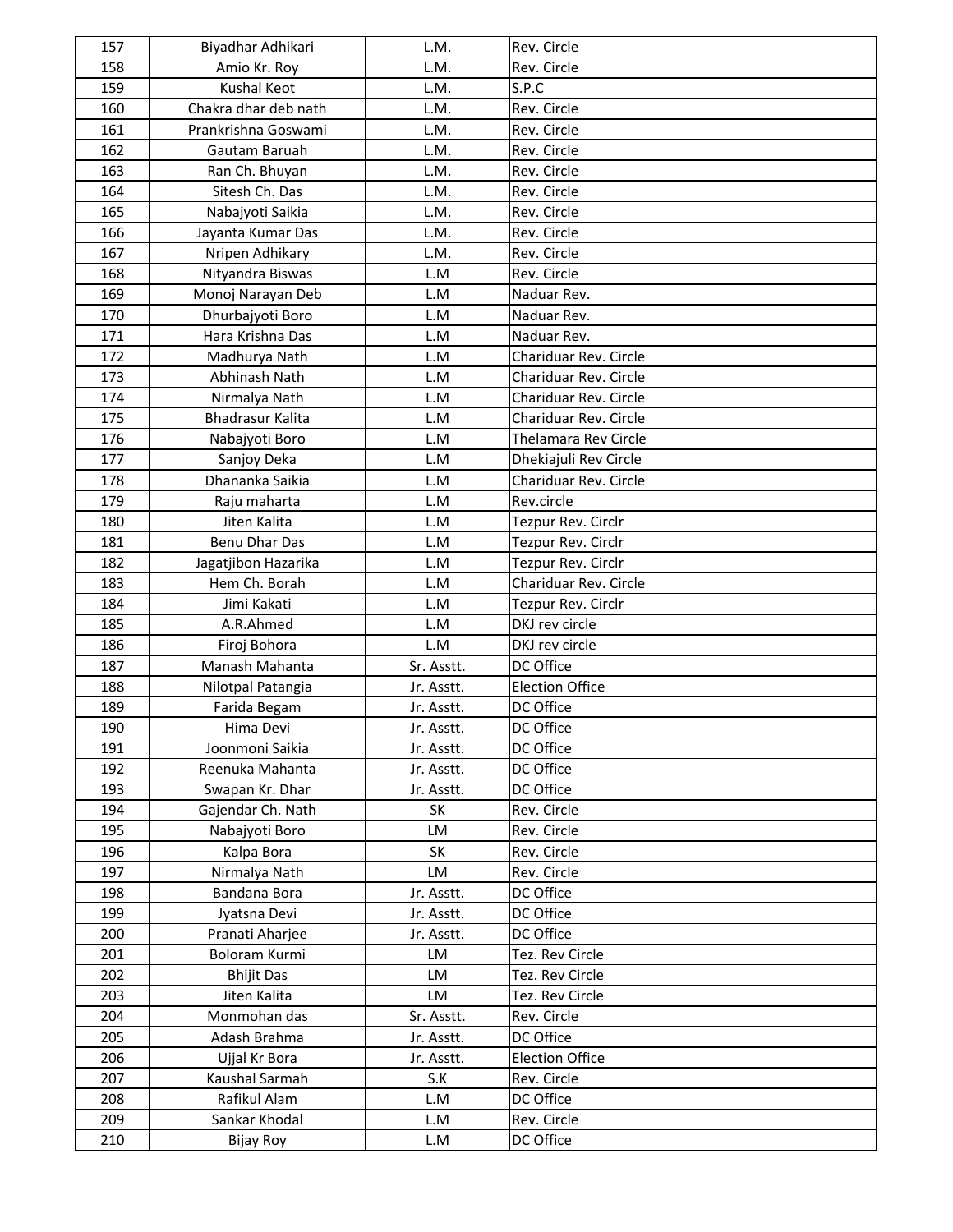| 211        | Pinaki Dakua                               | L.M        | Rev. Circle |
|------------|--------------------------------------------|------------|-------------|
| 212        | Sabina Yesmin                              | Jr. Asstt. | DC Office   |
| 213        | Faruk Hussain                              | Jr. Asstt. | DC Office   |
| 214        | Rujela Khatun                              | Jr. Asstt. | DC Office   |
| 215        | Naziada Begum                              | Jr. Asstt. | DC Office   |
| 216        | <b>Binita Borah</b>                        | Sr. Asstt. | DC Office   |
| 217        | Nurjahan Begum                             | Jr. Asstt. | DC Office   |
| 218        | Rima Konwar                                | Jr. Asstt. | DC Office   |
| 219        | Rumi Bordoloi                              | Jr. Asstt. | DC Office   |
| 220        | Bhadreswar Kalita                          | L.M        | Rev. Circle |
| 221        | Ujjal Nayan Nath                           | L.M        | Rev. Circle |
| 222        | Kishor saikia                              | Jr. Asstt. | Rev. Circle |
| 223        | Nityananda Biswas                          | LM         | Revenue     |
| 224        | Sanjoy Deka                                | LM         | Revenue     |
| 225        | Giyasuddin Ahmed                           | LM         | Revenue     |
| 226        | Pranab Nath                                | LM         | Revenue     |
| 227        | Haren Nath                                 | L.M        | Revenue     |
| 228        | Sri Firoj Bohora                           | LM         | Revenue     |
| 229        | Prasanta Kalita                            | LM         | Revenue     |
| 230        | <b>Kushal Keat</b>                         | LM         | Revenue     |
| 231        | Pabitra Saikia                             | <b>LM</b>  | Revenue     |
| 232        | Amulya Sarmah                              | LM         | Revenue     |
| 233        | Bidyadhar Adhikari                         | LM         | Revenue     |
| 234        | Sankar Khudal                              | <b>LM</b>  | Revenue     |
| 235        | Nabajyoti Saikia                           | LM         | Revenue     |
| 236        | Kushal Ch.Sarmah                           | <b>SK</b>  | Revenue     |
| 237        | Satish Mech                                | LM         | Revenue     |
| 238        | Mukunda Kr Boro                            | LM         | Revenue     |
| 239        | A.R. Ahmed                                 | LM         | Revenue     |
| 240        | Anisur Rehman                              | LM         | Revenue     |
| 241        | Robin Ch. Roy                              | L.M        | Revenue     |
| 242        | Nripen Adhikari                            | L.M        | Revenue     |
| 243        | Amio Ry                                    | L.M        | Revenue     |
| 244        | <b>Guljar Hussain</b>                      | L.M        | Revenue     |
| 245        | Kalpa Bora                                 | S.K.       | Revenue     |
| 246        | Bhadreswar Kalita                          | L.M        | Revenue     |
| 247        | Kiran Patangia                             | L.M        |             |
|            | Promod Daimari                             |            | Revenue     |
| 248<br>249 | Nabajyoti Boro                             | L.M<br>L.M | Revenue     |
| 250        | Apurba Sarmah                              | L.M        | Revenue     |
| 251        | Chakradhar Debnath                         | L.M        | Revenue     |
| 252        | Jamini Baruah                              | L.M        | Revenue     |
|            |                                            |            | Revenue     |
| 253<br>254 | Mono Kr Sutraadhar<br><b>Bishnu Hemrom</b> | L.M<br>L.M | Revenue     |
| 255        | Abinash Nath                               | L.M        | Revenue     |
|            |                                            |            | Revenue     |
| 256        | Raju Boro                                  | L.M        | Revenue     |
| 257        | Samsul Ali Ahmed                           | L.M        | Revenue     |
| 258        | Nirmalya ch. Nath                          | L.M        | Revenue     |
| 259        | Jakaria Ahmed Choudhury                    | L.M        | Revenue     |
| 260        | Arjun Chetry                               | L.M        | Revenue     |
| 261        | Pradip Baruah                              | L.M        | Revenue     |
| 262        | Madhurja Nath                              | L.M        | Revenue     |
| 263        | Heremba Das                                | L.M        | Revenue     |
| 264        | Tosheswar Borah                            | L.M        | Revenue     |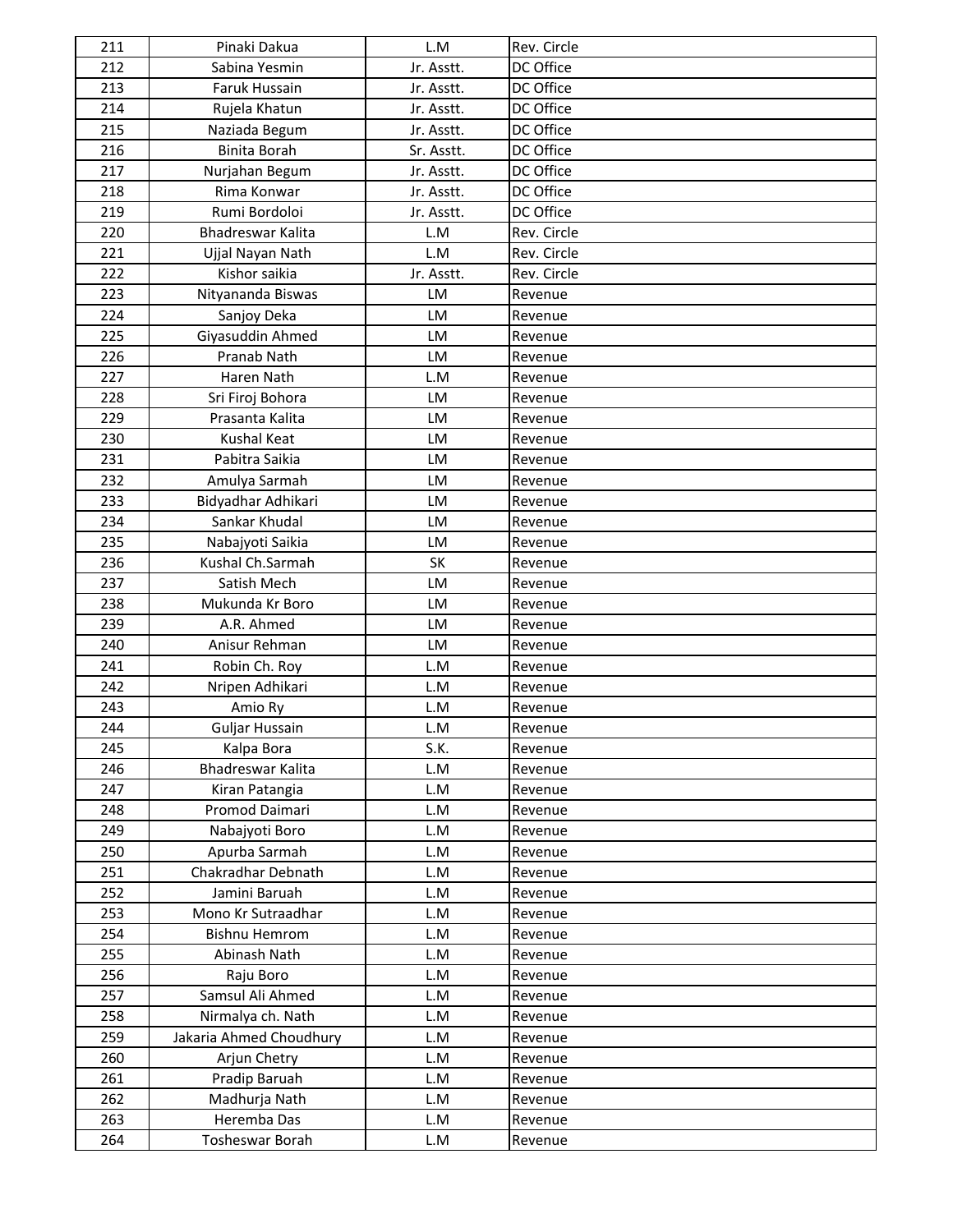| 265 | Hem Ch.Borah          | L.M  | Revenue |
|-----|-----------------------|------|---------|
| 266 | Muktar Hussain        | L.M  | Revenue |
| 267 | Gajendra Ch. Nath     | S.K. | Revenue |
| 268 | Pinaki Dakua          | L.M  | Revenue |
| 269 | Atowar Rahman         | L.M  | Revenue |
| 270 | Paresh Nath           | L.M  | Revenue |
| 271 | Lochan Bora           | L.M  | Revenue |
| 272 | Dhanaka Saikia        | L.M  | Revenue |
| 273 | Gobin Ch. Nath        | L.M  | Revenue |
| 274 | Jyotimoy Sarmah       | L.M  | Revenue |
| 275 | <b>Bhupen Mahanta</b> | LM   | Revenue |

#### **i ildi d i i j Capacity Building Program under Assam eDistrict Project District Name: TINSUKIA Name of Participants as of 31st March 2020**

| <b>SL.No</b>   | <b>Name</b>                 | <b>Designation</b>     | <b>Office (Department)</b> |
|----------------|-----------------------------|------------------------|----------------------------|
| $\mathbf{1}$   | MRS DEEP MALA DAS SAIKIA    | <b>JUNIOR ASSTT</b>    | <b>EMPLOYEMENT</b>         |
| $\overline{2}$ | MRS.DOLLY BORPATRA GOHAIN   | <b>JUNIOR ASSTT</b>    | <b>EMPLOYEMENT</b>         |
| $\overline{3}$ | SRI RANJIT GOGOI            | <b>JUNIOR ASSTT</b>    | D.T.O                      |
| 4              | SRI JATIN SONWAL            | <b>JUNIOR ASSTT</b>    | <b>EMPLOYMENT</b>          |
| 5              | <b>JYOTI PRASAD KONWAR</b>  | <b>OPTH ASST</b>       | <b>HEALTH</b>              |
| 6              | <b>MINTU SONWAL</b>         | <b>HEALTH EDUCATOR</b> | <b>HEALTH</b>              |
| $\overline{7}$ | AJAY NAYAK                  | H.D.P RSBY             | <b>HEALTH</b>              |
| 8              | PROMOD KONWAR               | <b>OPTH ASST</b>       | HEALTH                     |
| 9              | SARBESWAR GOGOI             | <b>OPTH ASST</b>       | <b>HEALTH</b>              |
| 10             | ROBIN BURAGOHAIN            | S.I                    | <b>HEALTH</b>              |
| 11             | <b>BIJESH DEY</b>           | <b>JUNIOR ASSTT</b>    | <b>HEALTH</b>              |
| 12             | <b>DIPU PHUKAN</b>          | <b>JUNIOR ASSTT</b>    | <b>HEALTH</b>              |
| 13             | <b>TANKESWAR BORO</b>       | N M A                  | <b>HEALTH</b>              |
| 14             | <b>ABHIJIT KALITA</b>       | <b>BEE</b>             | <b>HEALTH</b>              |
| 15             | ROMENDRA KR BORA            | <b>HEALTH EDUCATOR</b> | <b>HEALTH</b>              |
| 16             | <b>SANJAY KR DAS</b>        | PHC ABPM               | <b>HEALTH</b>              |
| 17             | PRITHIRAJ DEORI             | U.D.A                  | <b>HEALTH</b>              |
| 18             | <b>NUMAL CHETIA</b>         | L.D.A                  | <b>HEALTH</b>              |
| 19             | <b>NITUL SAIKIA</b>         | <b>JR. ASSTT</b>       | SDO MRGT                   |
| 20             | <b>BHODRESWAR SAIKIA</b>    | DO                     | DO                         |
| 21             | <b>DULU DUTTA</b>           | DO                     | DO                         |
| 22             | <b>KNANIN MORAN</b>         | SR. ASSTT              | DO                         |
| 23             | <b>SUNITI MORANG</b>        | JR. ASSTT              | DC OFFICE TSK              |
| 24             | <b>CHAIWON WEINGKEN</b>     | JR. ASSTT              | SDO(C) SADIYA              |
| 25             | <b>ALAKA MEDHI</b>          | EX/WRITER              | SUB REG. SADIYA            |
| 26             | <b>KANOI GOGOI</b>          | JR. ASSTT              | <b>ELECTION</b>            |
| 27             | <b>GITASHREE BORTHAKER</b>  | SR. ASSTT              | <b>DTO</b>                 |
| 28             | PRASHANTA HAZARIKA          | H/E                    | <b>HPHC</b>                |
| 29             | <b>GUNINDRA NATH KONWAR</b> | JR. ASSTT              | <b>EMP EXNG TSK</b>        |
| 30             | UJJAL BHATTACHARJEE         | <b>JR. ASSTT</b>       | <b>DTO</b>                 |
| 31             | THERESA G. MOMIN            | <b>LDA</b>             | SUB REG, TSK               |
| 32             | BHAGYALAXMI CHANGMAI        | <b>LDA</b>             | <b>HEALTH DEPT</b>         |
| 33             | <b>MINA BORAH</b>           | E/W                    | <b>SUB REGISTRAR</b>       |
| 34             | NILAMJYOTI DUTTA            | <b>LM</b>              | <b>REVENUE</b>             |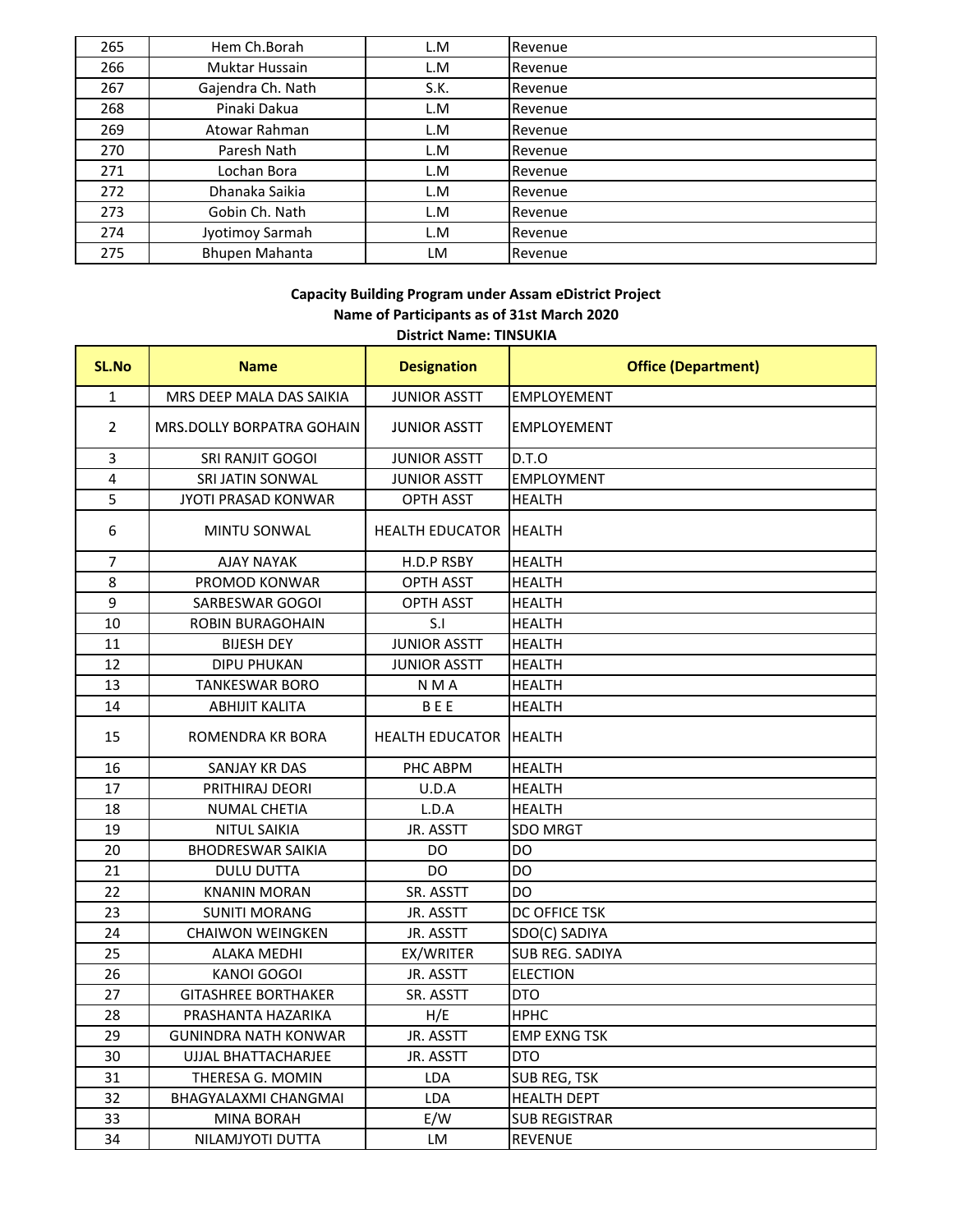| 35 | <b>AKSHAY YADAV</b>       | H/A                                  | <b>HEALTH DEPT</b>        |
|----|---------------------------|--------------------------------------|---------------------------|
| 36 | DHARITRI GOGOI            | <b>OPERATOR</b>                      | <b>REVENUE</b>            |
| 37 | PANKAJ BORAH              | <b>ADO</b>                           | <b>AGRICULTURE</b>        |
| 38 | <b>MOUSUMI SAIKIA</b>     | <b>ADO</b>                           | <b>AGRICULTURE</b>        |
| 39 | <b>JAYSHREE BORAH</b>     | <b>ADO</b>                           | <b>AGRICULTURE</b>        |
| 40 | <b>JYOTIBAN DUTTA</b>     | <b>ADO</b>                           | <b>AGRICULTURE</b>        |
| 41 | RITURAJ SONOWAL           | <b>ADO</b>                           | <b>AGRICULTURE</b>        |
| 42 | <b>BHABANI KR. NATH</b>   | SR. ADO                              | <b>AGRICULTURE</b>        |
| 43 | POMPI BORAH               | <b>DATA ENTRY</b><br><b>OPERATOR</b> | <b>AGRICULTURE</b>        |
| 44 | SUBHRA KANTI BHATTACHARJI | SR. ASST                             | <b>AGRICULTURE</b>        |
| 45 | <b>BINAY KR. DEKA</b>     | <b>ADO</b>                           | <b>AGRICULTURE</b>        |
| 46 | <b>DILIP DEKA</b>         | AI                                   | <b>AGRICULTURE</b>        |
| 47 | KISHOR RANJAN GOHAIN      | TECH ASST.                           | <b>AGRICULTURE</b>        |
| 48 | <b>GOBIN PHUKAN</b>       | Al                                   | <b>AGRICULTURE</b>        |
| 49 | <b>GOPAL CH. LAHON</b>    | SDAO                                 | <b>AGRICULTURE</b>        |
| 50 | ASIF S.A BORA             | SR.ADO                               | <b>AGRICULTURE</b>        |
| 51 | <b>HEMA PHUKAN</b>        | SDAO                                 | <b>AGRICULTURE</b>        |
| 52 | <b>TRIPTI GOGOI</b>       | <b>ADO</b>                           | <b>AGRICULTURE</b>        |
| 53 | Sri Lakhindra Dahutiya    | Lot Mondal                           | Circle Office             |
| 54 | Sri Karuna Kanta Boisnab  | Lot Mondal                           | Circle Office             |
| 55 | Sri Suren Moran           | SK                                   | Circle Office             |
| 56 | Sri Kartik Deori          | Copyist                              | SDO (C) Sadiya            |
| 57 | Sri Sadananda Baruah      | Snr. Asstt.                          | SDO (C) Sadiya            |
| 58 | Sri Narendra Das          | LM                                   | Sadiya Rev. Circle Office |
| 59 | Sri Ranjan Kr. Roy        | LM                                   | Sadiya Rev. Circle Office |
| 60 | Sri Bolendra Charing      | LM                                   | Circle Office             |
| 61 | Sri Ranjit Moran          | LM                                   | Circle Doom Dooma         |
| 62 | Sri Gautam Rabha          | LM                                   | M.R.G Circle Office       |
| 63 | Sri Monidhar Mout         | LM                                   | Revenue C.O Margherita    |
| 64 | Sri Sukladhar Mech        | <b>LM</b>                            | Circle Office             |
| 65 | Sri Baidyanath Sonowal    | LM                                   | Circle Office M.R.G       |
| 66 | Sri Jugananda Gogoi       | SK                                   | Sadiya Rev. Circle Office |
| 67 | Sri Jibon Gohain          | LM                                   | Tinisukia Rev. Circle     |
| 68 | Sri Punananda Saikia      | LM                                   | Doom Dooma C. Office      |
| 69 | Sri Pulakesh Das          | LM                                   | Tinisukia Circle Office   |
| 70 | Sri Jukhswar Moran        | LM                                   | Margharita C.O.           |
| 71 | Sri Hemtalal Das          | LM                                   | Doom Dooma Circle Office  |
| 72 | Sri Rituparna Saikia      | LM                                   | Doom Dooma Circle Office  |
| 73 | Sri Lambudhar Gogoi       | Sr. Asstt.                           | SDO, Sadiya               |
| 74 | Sri Jaganath Das          | LM                                   | CO, Margherita            |
| 75 | Sri Khagen Das            | LM                                   | CO, Margherita            |
| 76 | Sri Ashok Das             | Sr. Asstt.                           | CO, Margherita            |
| 77 | Sri Bimal Barman          |                                      | CO, Margherita            |
| 78 | Sri Hirayanya Bora        | LM                                   | CO, Doomdooma             |
| 79 | Sri Madan Sonowal         | LM                                   | CO, Doomdooma             |
| 80 | Sri Pradip Konwer         | Sr. Asstt.                           | CO, Sadiya                |
| 81 | Sri Nirmal Gohain         | LM                                   | CO, Doomdooma             |
| 82 | Sri Mukut Ch. Das         | LM                                   | CO, Doomdooma             |
| 83 | Sri Rupeswar Das          | SK                                   | CO, Sadiya                |
| 84 | Sri Atul Phukan           | LM                                   | CO, Doomdooma             |
| 85 | Srmt. Alka Medhi          | Extra Writer                         | SDO, Sadiya               |
| 86 | Sri Munkumar Phatowari    | L.M.                                 | CO, Tinisukia             |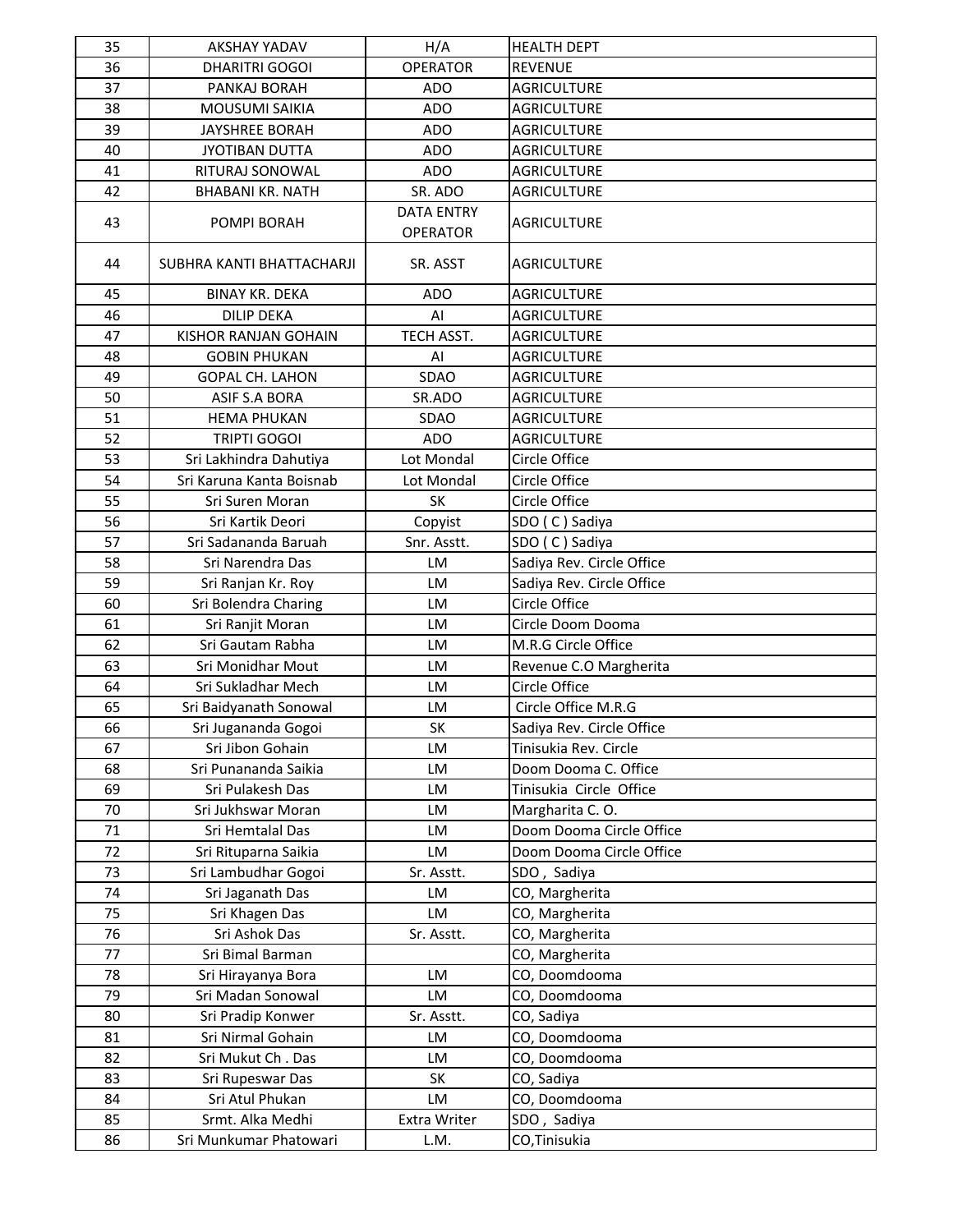| 87  | Sri Sobhenti Moran          | L.M. | CO, Tinisukia |
|-----|-----------------------------|------|---------------|
| 88  | Sri Jatin Ch. Deori         | L.M. | CO, Tinisukia |
| 89  | Sri Lambudhar Hazarika      | L.M. | CO, Tinisukia |
| 90  | Sri Anil Gogoi              | L.M. | CO, Tinisukia |
| 91  | Sri Pranab Baruah           | L.M. | CO, Tinisukia |
| 92  | Ajanta Hzarika              | L.M. | CO, Sadiya    |
| 93  | Nilim Salil Bailung         | LM   | Revenue       |
| 94  | Niramoni Boruah             | LM   | Revenue       |
| 95  | Porishma Bora               | LM   | Revenue       |
| 96  | Hirania Moran               | LM   | Revenue       |
| 97  | Rockteam Chetia Patra       | LM   | Revenue       |
| 98  | Tapash Gogoi                | LM   | Revenue       |
| 99  | Harijit Senapati            | LM   | Revenue       |
| 100 | <b>Tara Prasad Singphow</b> | LM   | Revenue       |
| 101 | Diganta Sonowal             | LM   | Revenue       |
| 102 | Pulak Mech                  | LM   | Revenue       |
| 103 | <b>Tultul Gogoi</b>         | LM   | Revenue       |
| 104 | Divash Sonowal              | LM   | Revenue       |
| 105 | Hiraniya Choudhury          | LM   | Revenue       |
| 106 | Mouchum Chetia              | LM   | Revenue       |
| 107 | Biplab kakoti               | LM   | Revenue       |
| 108 | Montu Bora                  | LM   | Revenue       |
| 109 | Mrinmoy Jyoti Roy           | LM   | Revenue       |
| 110 | <b>Bijoy Das</b>            | LM   | Revenue       |
| 111 | Surajit Boruah              | LM   | Revenue       |
| 112 | Dinesh Ch Roy               | LM   | Revenue       |
| 113 | Sanjib Kumar Bhuyan         | LM   | Revenue       |
| 114 | <b>Ratul Das</b>            | LM   | Revenue       |

# **Capacity Building Program under Assam eDistrict Project Name of Participants as of 31st March 2020**

| <b>SL.No</b>   | <b>Name</b>                 | <b>Designation</b> | <b>Office (Department)</b> |
|----------------|-----------------------------|--------------------|----------------------------|
| 1              | <b>ELMA BASUMATARY</b>      | SR. ASST           | <b>EMPLOYMENT EXCHANGE</b> |
| $\overline{2}$ | PURNA BR. CHETRY            | JR.ASST            | <b>D.C OFFICE</b>          |
| 3              | <b>RITAM DAS</b>            | L.M                | <b>REVENUE</b>             |
| 4              | <b>MARKOPOLO BASUMATARY</b> | L.M                | <b>REVENUE</b>             |
| 5              | ATUL MUCHAHARY              | LDA                | DTO, UDALGURI              |
| 6              | <b>TAREKSHWAR SAHARIA</b>   | L.M                | H.R.C                      |
| 7              | KUMUD CH. NATH              | L.M                | <b>REVENUE</b>             |
| 8              | <b>KAMAL ADHIKARY</b>       | L.M                | <b>REVENUE</b>             |
| 9              | <b>MENAKA BASUMATARY</b>    | L.M                | <b>REVENUE</b>             |
| 10             | ARCHANA MUCHAHARI           | JR.ASST            | <b>EMPLOYMENT EXCHANGE</b> |
| 11             | <b>JYOTI DAIMARI</b>        | SR. ASST           | <b>CRICLE OFFICE</b>       |
| 12             | <b>TIKARAM CHETRY</b>       | JR.ASST            | <b>D.C OFFICE</b>          |
| 13             | <b>HARESWAR BRAHMA</b>      | SR. ASST           | <b>SDO</b>                 |
| 14             | ATUL MUCHAHARI              | JR.ASST            | <b>REVENUE CIRCLE</b>      |
| 15             | <b>NABAJIT DAS</b>          | JR.ASST            | <b>CIRCLE OFFICE</b>       |
| 16             | NICOLSON BORO               | L.M                | <b>REVENUE</b>             |
| 17             | <b>JADAV CHANDRA BORAH</b>  | JR. ASST           | SDO(C), BHERGAON           |
| 18             | <b>MINATI DAIMARI</b>       | JR. ASST           | <b>EMPLOYMENT EXCHANGE</b> |
| 19             | SOLOMAN MOCHAHARY           | SR. ASST           | <b>EMPLOYMENT EXCHANGE</b> |
| 20             | <b>JAYANTA BASUMATARY</b>   | L.M                | <b>REVENUE</b>             |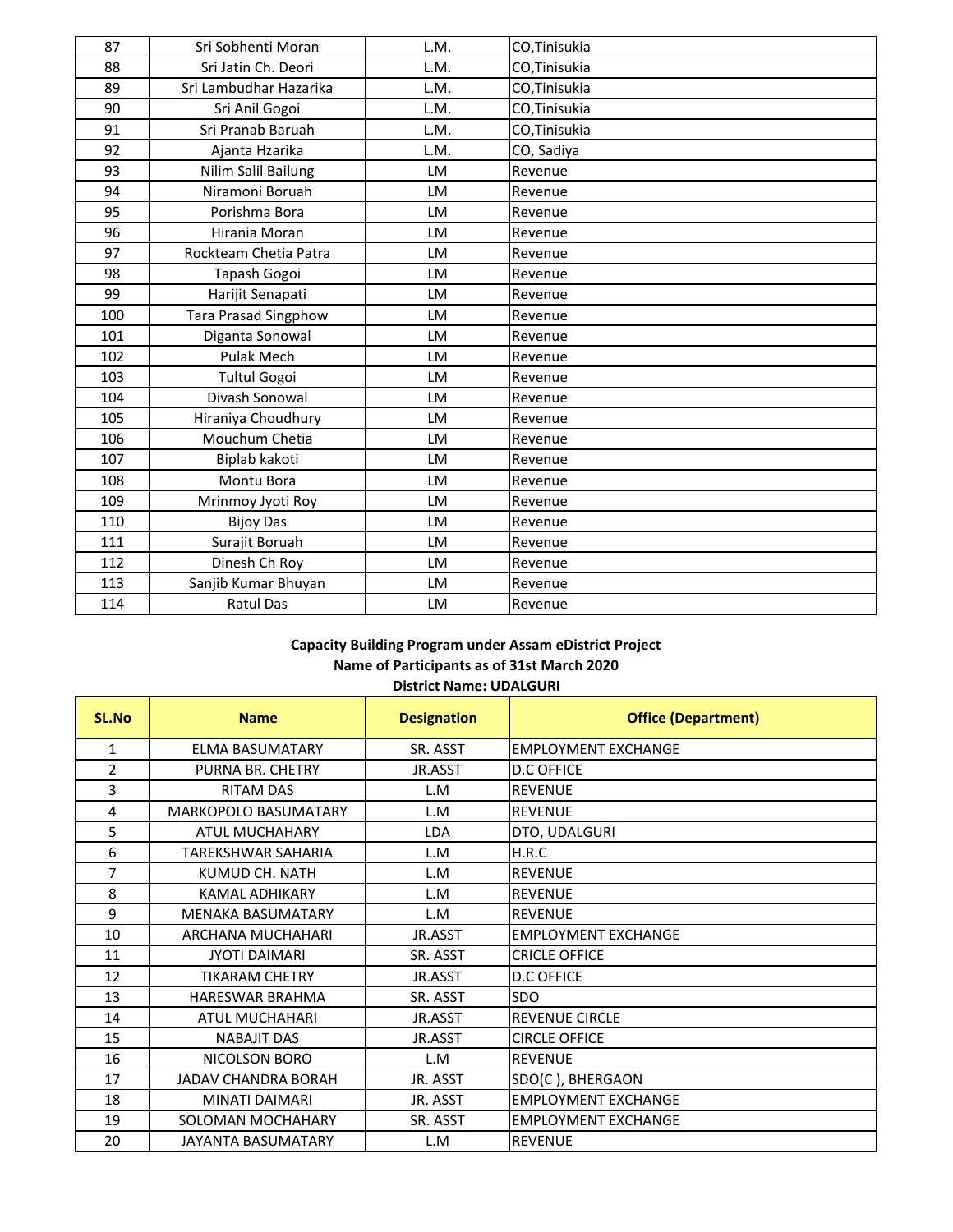| 21 | <b>DIGANTA RAY</b>       | L.M                                  | <b>LAND REVENUE</b>                       |
|----|--------------------------|--------------------------------------|-------------------------------------------|
| 22 | <b>BINOY KR. SINGHA</b>  | L.M                                  | <b>REVENUE</b>                            |
| 23 | KANTI DEVI SARMA         | S.K                                  | <b>REVENUE</b>                            |
| 24 | <b>AMIT BORO</b>         | L.M                                  | HARSINGA REVENUE CIRCLE                   |
| 25 | <b>DINESH BAISHYA</b>    | <b>JAMIR ASST</b>                    | <b>CIRCLE OFFICE</b>                      |
| 26 | RIAZUDDIN AHMED          | L.M                                  | HARSINGA REVENUE CIRCLE                   |
| 27 | SASHA DHAR SARMA         | L.M                                  | REVENUE CIRCLE, KHARABARI                 |
| 28 | KALI CHARAN CHAMUA       | S.K                                  | <b>REVENUE</b>                            |
| 29 | ROSHNI WARISA            | JR. ASST                             | <b>D.C OFFICE</b>                         |
| 30 | <b>INUSH KHAKLARI</b>    | SR. ASST                             | <b>D.C OFFICE</b>                         |
| 31 | <b>ARUP BORA</b>         | SR. ADO                              | <b>AGRICULTURE</b>                        |
| 32 | <b>MATHIAS DAIMARI</b>   | AAI                                  | <b>AGRICULTURE</b>                        |
| 33 | BANESWARI BASUMATARY     | AAI                                  | <b>AGRICULTURE</b>                        |
| 34 | MRIDULA BRAHMA           | JR. ASST                             | <b>AGRICULTURE</b>                        |
| 35 | ARPANA MOCHAHARI         | JR. ASST                             | <b>AGRICULTURE</b>                        |
| 36 | SANJAY RABHA             | <b>BTM</b>                           | <b>AGRICULTURE</b>                        |
| 37 | TARUN KR. SAIKIA         | <b>BTM</b>                           | <b>AGRICULTURE</b>                        |
| 38 | SAMRAT G BASUMATARY      | <b>DEO</b>                           | <b>AGRICULTURE</b>                        |
| 39 | <b>BIJAY KR. BRAHMA</b>  | <b>TECHNICAL</b><br>ASST, NFSA       | <b>AGRICULTURE</b>                        |
| 40 | NABA KR. SARMA           | ACCOUNTANT CUM<br><b>CASHIER</b>     | <b>AGRICULTURE</b>                        |
| 41 | <b>ALAISU BASUMATARY</b> | <b>DISTRICT</b><br><b>MANNAGER</b>   | <b>AGRICULTURE</b>                        |
| 42 | Roshmi Warisa            | Jr.Asst                              | DC office, Udalguri                       |
| 43 | Himajyoti Baishya        | Jr.Asst                              | DC office, Udalguri                       |
| 44 | Minakshi Baruah          | Jr.Asst                              | Mazbat Circle                             |
| 45 | Rituraj Boro             | Jr.Asst                              | SDO, BHERGAON                             |
| 46 | Suren Rabha              | Jr.Asst                              | DC office, Udalguri                       |
| 47 | <b>Udang Basumatary</b>  | LM                                   | Harisinga Rev Circle                      |
| 48 | Chandra Kt. Deka         | <b>LM</b>                            | Khoirabari Rev Circle                     |
| 49 | Sashadhar Sarma          | LM                                   | Khoirabari Rev Circle                     |
| 50 | Trailokya Nath           |                                      | Computer Operator   Kalaigaon Rev. Circle |
| 51 | Daodalu Basumatary       | LM                                   | Harisinga Rev Circle                      |
| 52 | <b>Bilash Narzary</b>    | LM                                   | Harisinga Rev Circle                      |
| 53 | Hemilton Daimari         | LM                                   | Mazbat Rev Circle                         |
| 54 | BhaskarJyoti Baruah      | LM                                   | Kalaigaon Rev. Circle                     |
| 55 | Ratul Kalita             | LM                                   | Mazbat Rev Circle                         |
| 56 | Diganta Ray              | LM                                   | Kalaigaon Rev. Circle                     |
| 57 | Jwngdao Basumatary       | LM                                   | Udalguri Rev. Circle                      |
| 58 | Riju Brahma              | <b>LM</b>                            | Udalguri Rev. Circle                      |
| 59 | Sharmila Basumatary      | LM                                   | CO, Udalguri                              |
| 60 | Gagan lahkar             | Sr. Asst                             | SDO, Bhergaon                             |
| 61 | <b>NAREN RABHA</b>       | REV.CIRCLE, UDALGU<br><b>RI</b>      | LM                                        |
| 62 | <b>CHAMPAK SARMA</b>     | REV.CIRCLE, UDALGU<br><b>RI</b>      | LM                                        |
| 63 | <b>GITANJALI OJHA</b>    | <b>DC OFFICE</b>                     | SR.ASST                                   |
| 64 | RUPATI WARY              | REV.CIRCLE, UDALGU<br>R <sub>l</sub> | <b>LM</b>                                 |
| 65 | RAMAINA DAIMARY          | KHOIRABARI, REV<br><b>CIRCLE</b>     | LM                                        |
| 66 | SARIFUL ISLAM            | Harsinga Rev CO                      | LM                                        |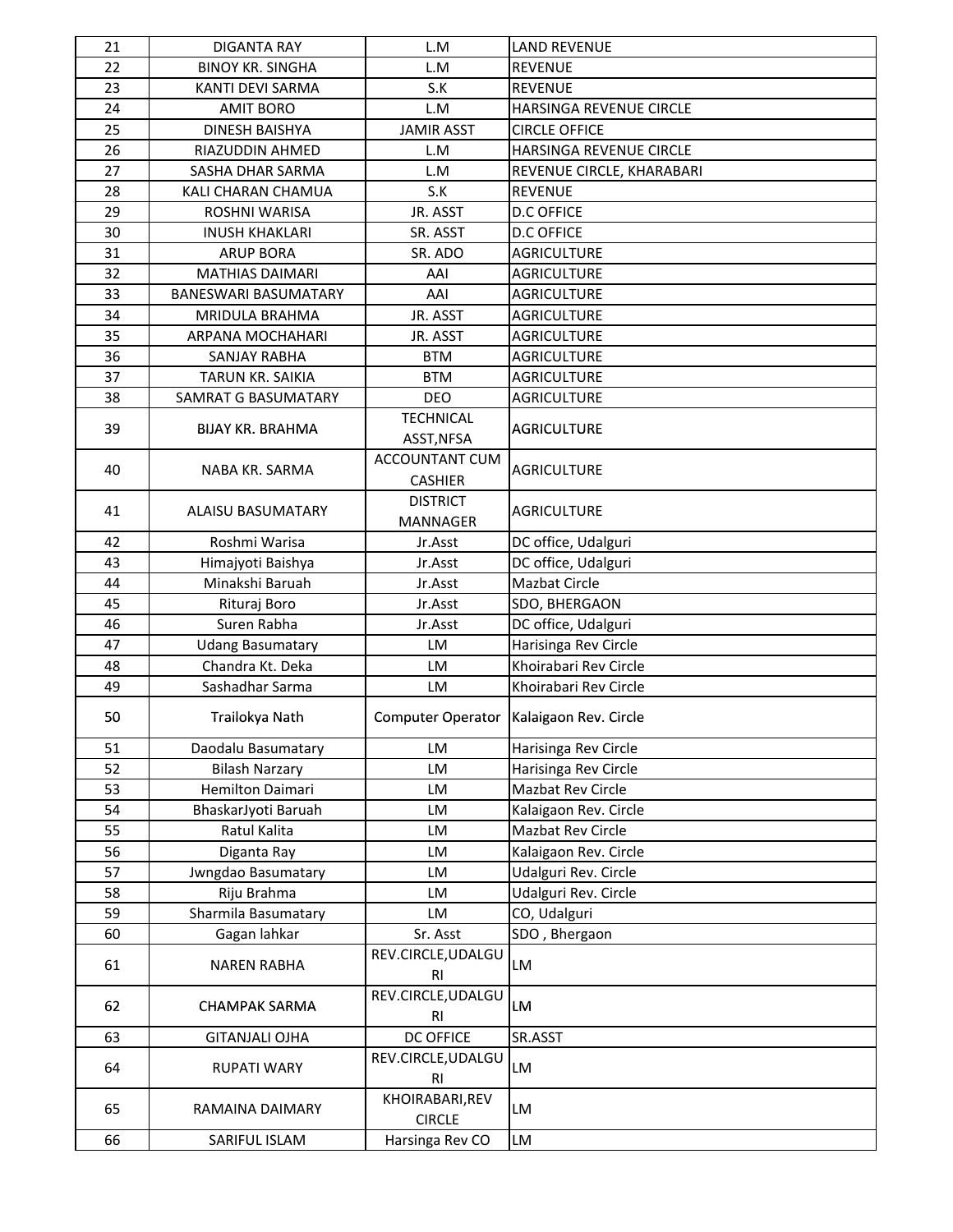| 67  | <b>SAPNA SAHA</b>          | Harsinga Rev CO                  | LM                                |
|-----|----------------------------|----------------------------------|-----------------------------------|
| 68  | <b>LAKHYAJIT RAY</b>       | Kalaigaon Rev.Circle             | <b>ILM</b>                        |
| 69  | <b>DIGAMBAR NATH</b>       | Kalaigaon Rev.Circle             | <b>ILM</b>                        |
| 70  | <b>LALMOHAN NARZARY</b>    | Harsinga Rev CO                  | LM                                |
| 71  | <b>SUBIRAM GOYARY</b>      | Kalaigaon Rev.Circle             | <b>ILM</b>                        |
| 72  | <b>WAHIDUS ZAMAN</b>       | Kalaigaon Rev.Circle             | <b>ILM</b>                        |
| 73  | JOHN MILTON SANGMA         | <b>DC OFFICE</b>                 | JR.ASST                           |
| 74  | PURNA BAHADUR CHETRY       | <b>DC OFFICE</b>                 | JR.ASST                           |
| 75  | KUMUD CH NATH              | <b>DC OFFICE</b>                 | LM                                |
| 76  | ANSUMAN BASUMATARY         | Mazbat Rev Circle                | LM                                |
| 77  | <b>BIJOY SANKAR SARMA</b>  | SDO Civil<br>Office, Bhergaon    | JR.ASST                           |
| 78  | <b>RITAM DAS</b>           | KHOIRABARI, REV<br><b>CIRCLE</b> | LM                                |
| 79  | Bhaskar Jyoti Sarmah       | Pharmasist                       | Dakua, MPHC                       |
| 80  | Aminur Rahman              | Jr.Asst                          | Joint Director, DHS office        |
| 81  | Somaina Brahma Patgiri     | Jr.Asst                          | Panery CHC                        |
| 82  | Dhrubajyoti Deka           | Jr.Asst                          | Joint Director, DHS office        |
| 83  | Kishor Kumar Das           | <b>LDA</b>                       | Pochimpatala, MPHC                |
| 84  | Pankaj Devnath             | Pharmasist                       | <b>Bhergaon MH</b>                |
| 85  | Enamsri Baro               | LDA                              | Tangla CHC                        |
| 86  | Bitupon daimari            | Pharmasist                       | Sastrapara, S/D                   |
| 87  | Mukul Ch Bania             | <b>UDA</b>                       | Joint Director, DHS office        |
| 88  | Pabitra Kr.Das             | <b>LDA</b>                       | Udalguri, PHC                     |
| 89  | Anjana Daimari             |                                  | Udalguri CHC                      |
| 90  | Atul Mochari               | LDA                              | DTO Office                        |
| 91  | Phunu Deka Chettry         | LDA                              | DTO Office                        |
| 92  | <b>Bonti Daimary</b>       | <b>UDA</b>                       | Joint Director, DHS office        |
| 93  | Atul Baishya               | <b>UDA</b>                       | Joint Director, DHS office        |
| 94  | Tankeswar Nath             | LDA                              | Kalaigaon S/D                     |
| 95  | Puspa Kr. Kalita           | LDA                              | Orang BPHC                        |
| 96  | <b>Motilal Basumatary</b>  | <b>UDA</b>                       | Khoraibari, BPHC                  |
| 97  | Elma Basumatary            | Sr.Asst                          | <b>Employment Exchange Office</b> |
| 98  | Lutfur Mollah              | Pharmasist                       | GeruaBazar, MPHC                  |
| 99  | PANKAJ SHILL               | Jr.Asst                          | <b>DTO</b>                        |
| 100 | PARAMESWAR BORO            | Jr.Asst                          | <b>DTO</b>                        |
| 101 | <b>BIJOY SANKAR SARMAH</b> | Jr.Asst                          | SDO                               |
| 102 | <b>BIMAK KR BRAHMA</b>     | LM                               | Rev                               |
| 103 | MINATI DAIMARI             | Jr.Asst                          | Emp.Exhange                       |
| 104 | DIGANTA BRAHMA             | LM                               | Rev                               |
| 105 | RANDING BASUMATARY         | LM                               | Rev                               |
| 106 | <b>TRAILOKYA NATH</b>      | Comp.opt                         | Rev                               |
| 107 | NAISHRAING RAM BASUMATARY  | LM                               | Rev                               |
| 108 | <b>BILASH NARZARY</b>      | LM                               | Rev                               |
| 109 | <b>UDANG BASUMATARY</b>    | LM                               | Rev                               |
| 110 | SARIFUL ISLAM              | LM                               | Rev                               |
| 111 | DINESH BAISHYA             | Jr.Asst                          | Rev                               |
| 112 | <b>HEMILTON DAIMARY</b>    | LM                               | Rev                               |
| 113 | WAHIDUS ZAMAN              | LM                               | Rev                               |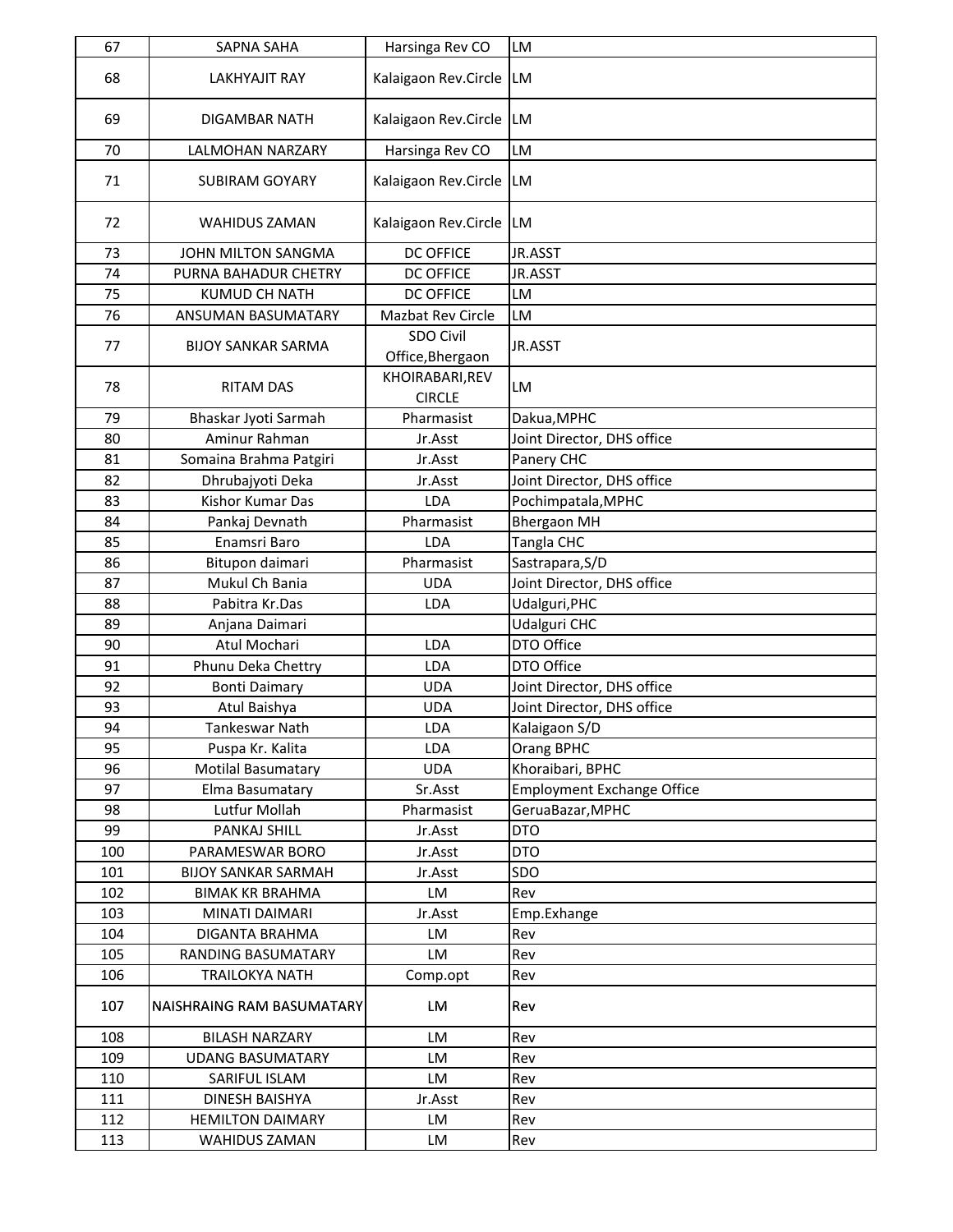| 114 | MINAKSHI BARUAH    | Jr.Asst | <b>Rev</b> |
|-----|--------------------|---------|------------|
| 115 | CHANDRA KANTA DEKA | ιM      | Rev        |
| 116 | SASHADHAR SARMAH   | LM      | Rev        |
| 117 | RITU RAJ BARO      | Jr.Asst | <b>SDC</b> |

#### **C i B ildi P d A Di i P j Capacity Building Program under Assam eDistrict Project District Name: MAJULI Name of Participants as of 31st March 2020**

| <b>SL.No</b>   | <b>Name</b>               | <b>Designation</b>    | <b>Office (Department)</b> |
|----------------|---------------------------|-----------------------|----------------------------|
| 1              | PADMA PD PAYENG           | JR. ASST              | <b>REVENUE</b>             |
| $\overline{2}$ | <b>BAP SAIKIA</b>         | LM                    | <b>REVENUE</b>             |
| 3              | <b>CHANDRA DAS</b>        | LM                    | <b>REVENUE</b>             |
| 4              | <b>GIRIDHAR KALITA</b>    | <b>SK</b>             | <b>REVENUE</b>             |
| 5              | <b>JOGEN MUDOI</b>        | LM                    | <b>REVENUE</b>             |
| 6              | <b>RATNA BORAH</b>        | <b>LM</b>             | <b>REVENUE</b>             |
| $\overline{7}$ | <b>RANJIT NATH</b>        | LM                    | <b>REVENUE</b>             |
| 8              | <b>JITEN KALITA</b>       | <b>LM</b>             | <b>REVENUE</b>             |
| 9              | <b>TULARAM NEOG</b>       | LM                    | <b>REVENUE</b>             |
| 10             | SOMESWAR MEDHI            | <b>LM</b>             | <b>REVENUE</b>             |
| 11             | <b>HARI PRASAD BAIDYA</b> | <b>LM</b>             | <b>REVENUE</b>             |
| 12             | <b>KAPAL BORAH</b>        | LM                    | <b>REVENUE</b>             |
| 13             | <b>ABHILASH DUTTA</b>     | JR. ASST              | <b>DC OFFICE</b>           |
| 14             | <b>TULYADA PEGU</b>       | JR. ASST              | <b>DC OFFICE</b>           |
| 15             | <b>ANANTA DAS</b>         | SR. ASST              | <b>DC OFFICE</b>           |
| 16             | KRISHNA KR. PAYENG        | JR. ASST              | <b>DC OFFICE</b>           |
| 17             | <b>GAUTAM BHUYAN</b>      | JR. ASST              | <b>DC OFFICE</b>           |
| 18             | <b>HOMAN SHYAM</b>        | JR. ASST              | <b>DC OFFICE</b>           |
| 19             | <b>MANDWEEP KEOT</b>      | LM                    | <b>REVENUE</b>             |
| 20             | ASHIM HAZARIKA            | <b>LM</b>             | <b>REVENUE</b>             |
| 21             | <b>HEMA PEGU</b>          | JR. ASST              | <b>REVENUE</b>             |
| 22             | DIPAKJYOTI TAHU           | LM                    | <b>REVENUE</b>             |
| 23             | PRABIN HAZARIKA           | <b>LM</b>             | <b>REVENUE</b>             |
| 24             | <b>DINAMONI TAMULY</b>    | <b>SK</b>             | <b>REVENUE</b>             |
| 25             | MONURANJAN BORA           | LM                    | <b>REVENUE</b>             |
| 26             | <b>RANJAN BHUYAN</b>      | LM                    | <b>REVENUE</b>             |
| 27             | DURGA CH. THAKURIA        | <b>LM</b>             | <b>REVENUE</b>             |
| 28             | SACHIN BAISHYA            | LM                    | <b>REVENUE</b>             |
| 29             | SADANANDA DAS             | SR. ASST              | <b>REVENUE</b>             |
| 30             | RAJU BORAH                | <b>PROCESS SERVER</b> | <b>DC OFFICE</b>           |
| 31             | MANOJ KR. SAIKIA          | LM                    | <b>REVENUE</b>             |
| 32             | DEBASWAR                  | SR. ASST              | <b>SUPPLY</b>              |
| 33             | <b>AKHYAY ACHARYYE</b>    | JR. ASST              | DEVELOPMENT                |
| 34             | <b>CHINTU SAIKIA</b>      | JR. ASST              | CA BRANCH                  |
| 35             | <b>JIKMI DOLEY</b>        | JR. ASST              | <b>ELECTION</b>            |
| 36             | <b>BITUPAN DAS</b>        | LM                    | <b>REVENUE</b>             |
| 37             | DIPANKAR BORA             | LM                    | <b>REVENUE</b>             |
| 38             | Hariprashad Boidya        | LM                    | Rev. circle                |
| 39             | Chandra Das               | LM                    | Rev. circle                |
| 40             | Dipak Jyoti Tahu          | LM                    | Rev. circle                |
| 41             | Dipankar Borah            | LM                    | Rev. circle                |
| 42             | <b>Tularam Neog</b>       | LM                    | Rev. circle                |
| 43             | Monuranjan Borah          | LM                    | Rev. circle                |
| 44             | Pabitra Hazarika          | LM                    | Rev. circle                |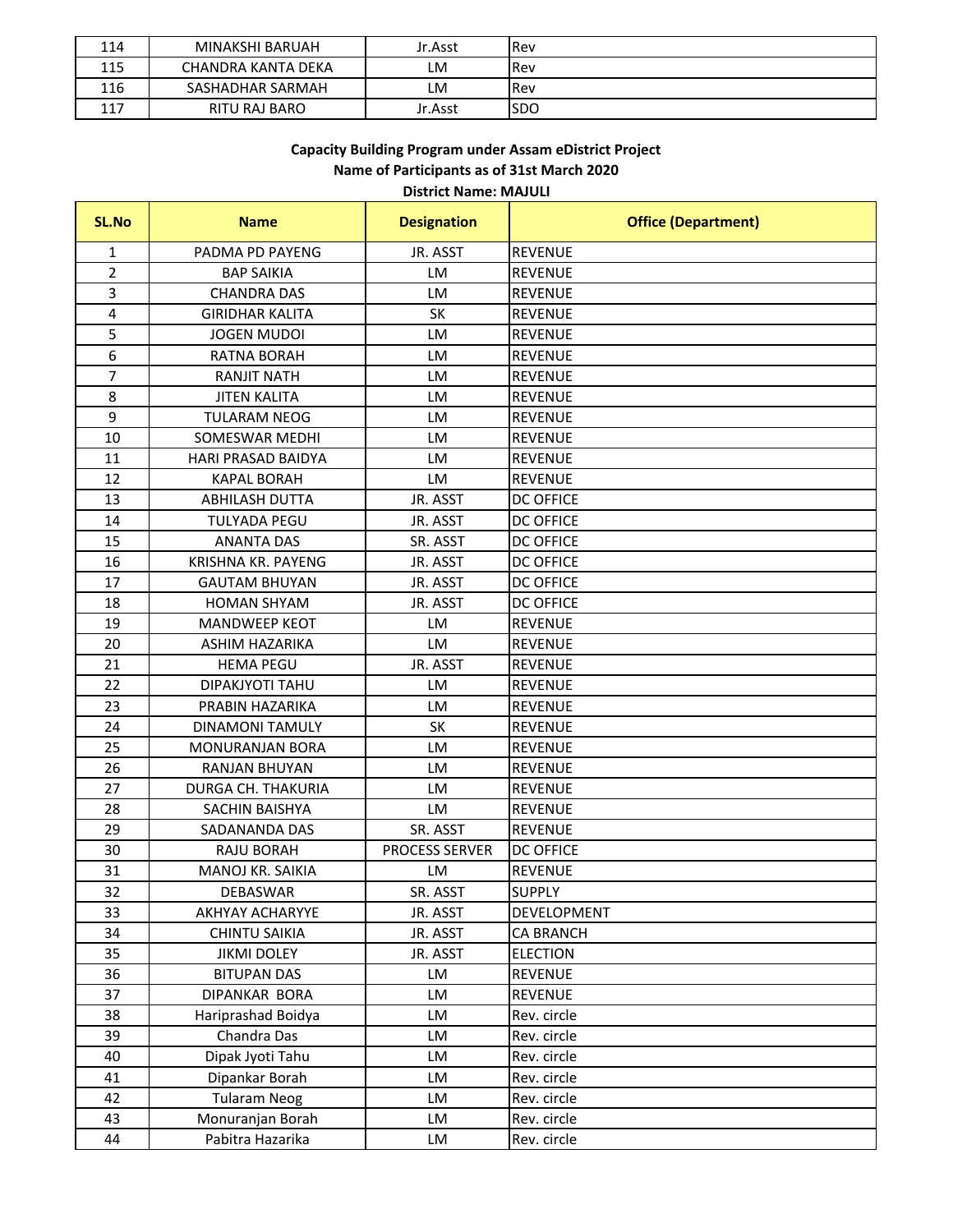| 45 | Chintu Saikia            | Jr. Asstt               | Dc office                   |
|----|--------------------------|-------------------------|-----------------------------|
| 46 | Taluakya Pegu            | HA                      | Dc office                   |
| 47 | Krishna Kt Payeng        | Jr. Asstt               | Dc office                   |
| 48 | Mogen Narah              | <b>Election Officer</b> | Dc office                   |
| 49 | Ananta Das               | LM                      | Dc office                   |
| 50 | <b>Bitupan Das</b>       | LM                      | Dc office                   |
| 51 | Humen Shyam              | Jr. Asstt               | Dc office                   |
| 52 | Abhilash Dutta           | Jr. Asstt               | Dc office                   |
| 53 | Raju Borah               | Jr. Asstt               | Dc office                   |
| 54 | Goutam Bhuyan            | Jr. Asstt               | Dc office                   |
| 55 | Dinamoni Tamuli          | SK                      | Dc office                   |
| 56 | Padma Pd Payeng          | Jr. Asstt               | Dc office                   |
| 57 | Jiten Kalita             | LM                      | Dc office                   |
| 58 | Noren Das                | <b>ADC</b>              | Dc office                   |
| 59 | Chinmoy Nath             | <b>ADC</b>              | Dc office                   |
| 60 | Jenifer Yeshmin Choudhry | <b>AC</b>               | Dc office                   |
| 61 | Ranjan Bhuyan            | LM                      | Dc office                   |
| 62 | Kapil Dev Baruah         | LM                      | Dc office                   |
| 63 | Jogen Mudoi              | LM                      | Dc office                   |
| 64 | Sachin Baishya           | LM                      | Rev. circle                 |
| 65 | Durga Ch. Thakuria       | LM                      | Rev. circle                 |
| 66 | Hema Pegu                | Jr. Asstt               | Rev. circle                 |
| 67 | Jiten Kalita             | LM                      | Rev. circle                 |
| 68 | Monoj Kr. Saikia         | LM                      | Rev. circle                 |
| 69 | <b>Bap Das</b>           | LM                      | Rev. circle                 |
| 70 | Ashim Hazarika           | LM                      | Rev. circle                 |
| 71 | Junali Gogoi             | AC                      | Rev. circle                 |
| 72 | Ajit Kr. Sarmah          | CO                      | Rev. circle                 |
| 73 | Pabitra saikia           | Sr Asstt                | Treasury office             |
| 74 | Ranjan Bhuyan            | LM                      | Revenue                     |
| 75 | Dinamoni Tamuly          | <b>SK</b>               | Revenue                     |
| 76 | Ashim Hazarika           | LM                      | Revenue                     |
| 77 | Prabin Hazarika          | LM                      | Revenue                     |
| 78 | Mandweep Keot            | LM                      | Revenue                     |
| 79 | Dipankar Borah           | LM                      | Revenue                     |
| 80 | Jikmi Doley              | JR.Asst                 | DC office                   |
| 81 | Rajib Saikia             | JR.Asst                 | DC office                   |
| 82 | <b>Babul Dutta</b>       | JR.Asst                 | <b>Employement Exchange</b> |
| 83 | Amrit Hazarika           | Sr.Asst                 | <b>WR Dept</b>              |
| 84 | Raju Borah               | Process Server          | DC office                   |
| 85 | <b>Bitupan Das</b>       | LM                      | C/O                         |
| 86 | Goutam Bhuyan            | Sr.Asst                 | DC office                   |
| 87 | Kapil Dev Baruah         | LM                      | C/O                         |
| 88 | Abhilash Dutta           | JR.Asst                 | DC office                   |
| 89 | Padma Payeng             | JR.Asst                 | CO Majuli                   |
| 90 | Golap Baruah             | JR.Asst                 | DAO Majuli                  |

# **Capacity Building Program under Assam eDistrict Project Name of Participants as of 31st March 2020**

# **District Name: WEST KARBIANGLONG**

| SL.No | <b>Name</b>           | <b>Designation</b> | <b>Office (Department)</b> |
|-------|-----------------------|--------------------|----------------------------|
|       | SRI LONGSING RONGHANG | SА                 | IREVENUE                   |
|       | SRI DORIN TISSOPI     | UDA                | <b>IREVENUE</b>            |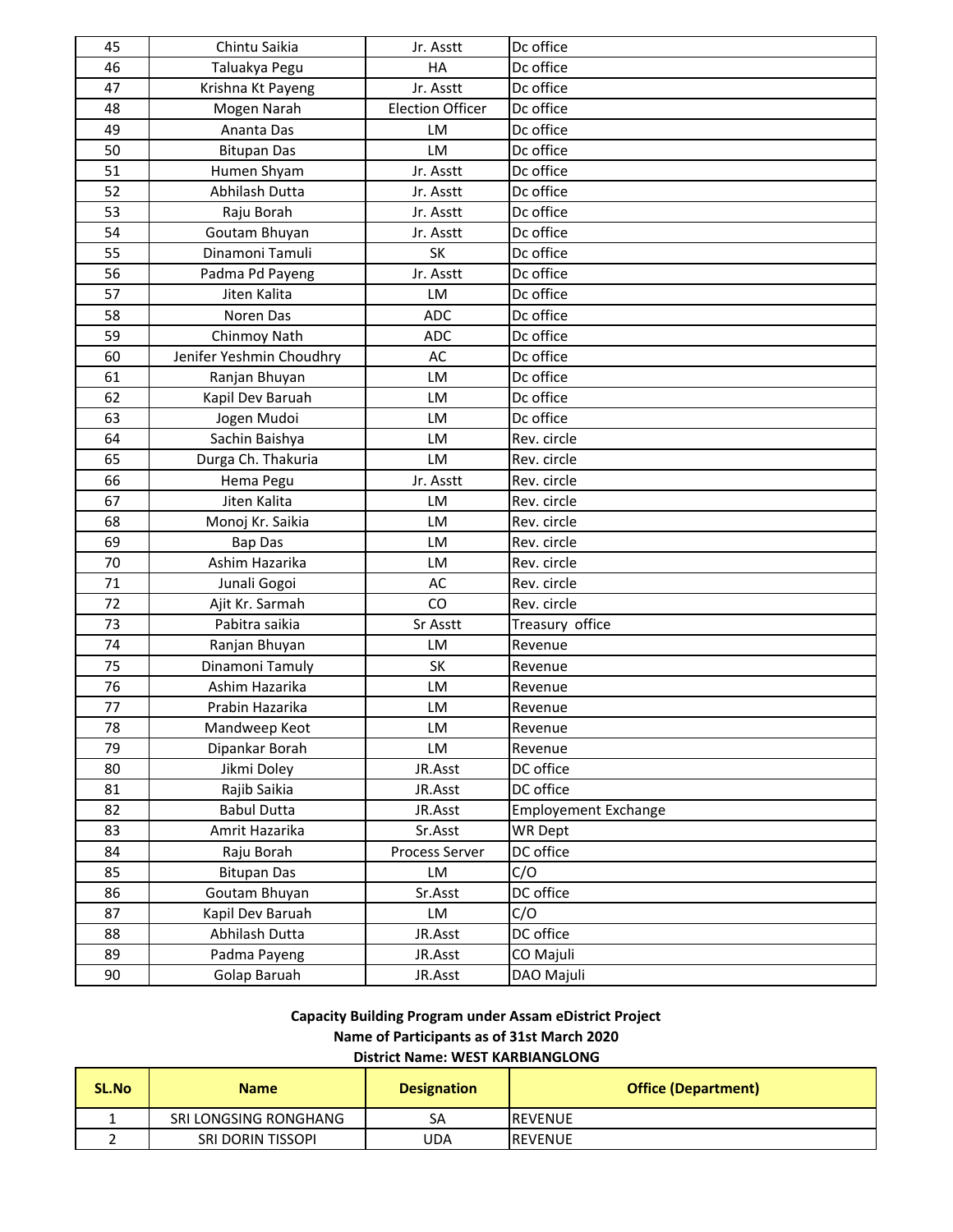| 3  | SRI SONALI TERONPI           | <b>LDA</b>   | <b>REVENUE</b>   |
|----|------------------------------|--------------|------------------|
| 4  | SRI DOLOI ENGHEE             | <b>LDA</b>   | <b>REVENUE</b>   |
| 5  | SRI SMT. PRIYANKA TIMUNGPI   | <b>LDA</b>   | <b>REVENUE</b>   |
| 6  | SRI MONGAL SING RONGHANG     | LM           | <b>REVENUE</b>   |
| 7  | <b>SRI HARSING BEY</b>       | <b>SK</b>    | <b>REVENUE</b>   |
| 8  | SRI HONSING BEY              | <b>LM</b>    | <b>REVENUE</b>   |
| 9  | SRI RANJIT SING ENGTI        | LM           | <b>REVENUE</b>   |
| 10 | SRI RAMSING BEY              | <b>LM</b>    | <b>REVENUE</b>   |
| 11 | SRI SATYA TIMUNG             | LM           | <b>REVENUE</b>   |
| 12 | SRI MOHON SING TERON         | <b>SK</b>    | <b>REVENUE</b>   |
| 13 | SRI PINPO KRO                | LM           | <b>REVENUE</b>   |
| 14 | SRI LUMJONG KRO              | LM           | <b>REVENUE</b>   |
| 15 | SRI BIPIN BEY                | LM           | <b>REVENUE</b>   |
| 16 | SRI KAMAL SING TIMUNG        | LM           | <b>REVENUE</b>   |
| 17 | SRI HEMARI DERA              | LM           | <b>REVENUE</b>   |
| 18 | SRI PROMUD ENGHEE            | MM           | <b>REVENUE</b>   |
| 19 | <b>SRI AMOR SING ENGHI</b>   | <b>MM</b>    | <b>REVENUE</b>   |
| 20 | SRI ANIL RONGHNAG            | <b>LM</b>    | <b>REVENUE</b>   |
| 21 | <b>SRI HUKUR SING TERANG</b> | LM           | <b>REVENUE</b>   |
| 22 | SRI SWAPAN TERANG            | <b>MM</b>    | <b>REVENUE</b>   |
| 23 | SRI RANJIT BEY               | LM           | <b>REVENUE</b>   |
| 24 | SRI DENGRONG TIMUNG          | MM           | <b>REVENUE</b>   |
| 25 | SRI LONGKIRI ENGHEE          | <b>MM</b>    | <b>REVENUE</b>   |
| 26 | <b>RONJIT TIMUNG</b>         | <b>SM</b>    | CO               |
| 27 | <b>MINDAR TERON</b>          | <b>SM</b>    | CO               |
| 28 | PAISONGJA TOKBI              | SM.          | CO               |
| 29 | SEEIM INGTI KATHAR           | <b>SM</b>    | CO               |
| 30 | <b>HUNDOLSING ENGTI</b>      | SM           | CO               |
| 31 | <b>BIKROMSING KRO</b>        | <b>SM</b>    | CO               |
| 32 | <b>RUPSING TISSO</b>         | <b>SM</b>    | CO               |
| 33 | <b>LONGKIRI KATHAR</b>       | <b>SM</b>    | CO               |
| 34 | <b>CHESONGKIRI TERANG</b>    | <b>SM</b>    | CO               |
| 35 | <b>BIJOYSING MASLAI</b>      | SM           | CO               |
| 36 | <b>LONGKAM TERON</b>         | SM           | CO               |
| 37 | DHANESWAR KHAKHLARY          | SM           | CO               |
| 38 | <b>BENTIK HANSE</b>          | SM           | CO               |
| 39 | <b>BUDDHA SING TOKBI</b>     | SM           | CO               |
| 40 | <b>SARIM RONGPHAR</b>        | <b>SM</b>    | CO               |
| 41 | SARKIRI KATHAR               | <b>SM</b>    | CO               |
| 42 | <b>VIRGINIA DERAPI</b>       | SM           | CO               |
| 43 | <b>BORSING BEY</b>           | SM           | CO               |
| 44 | <b>MARTIN ENGTI</b>          | SM           | CO               |
| 45 | <b>CHANDRA TIMUNG</b>        | SM           | CO               |
| 46 | <b>HEMARI RONGPHAR</b>       | <b>SM</b>    | CO               |
| 47 | <b>ROBINSON KATHAR</b>       | SM           | CO               |
| 48 | <b>BIKRAM SING TISSO</b>     | SM           | CO               |
| 49 | <b>JITEN TIMUNG</b>          | SM           | CO               |
| 50 | <b>JIM KRAMSA</b>            | SM           | CO               |
| 51 | PREETI TERANGPI              | JR.ASST      | <b>DC OFFICE</b> |
| 52 | <b>BUDHI RAM DAS</b>         | SR.ASST      | <b>DC OFFICE</b> |
| 53 | PARTHA BASUMATARY            | JR.ASST      | DC OFFICE        |
| 54 | RANU BORDOLOI                | <b>STENO</b> | DC OFFICE        |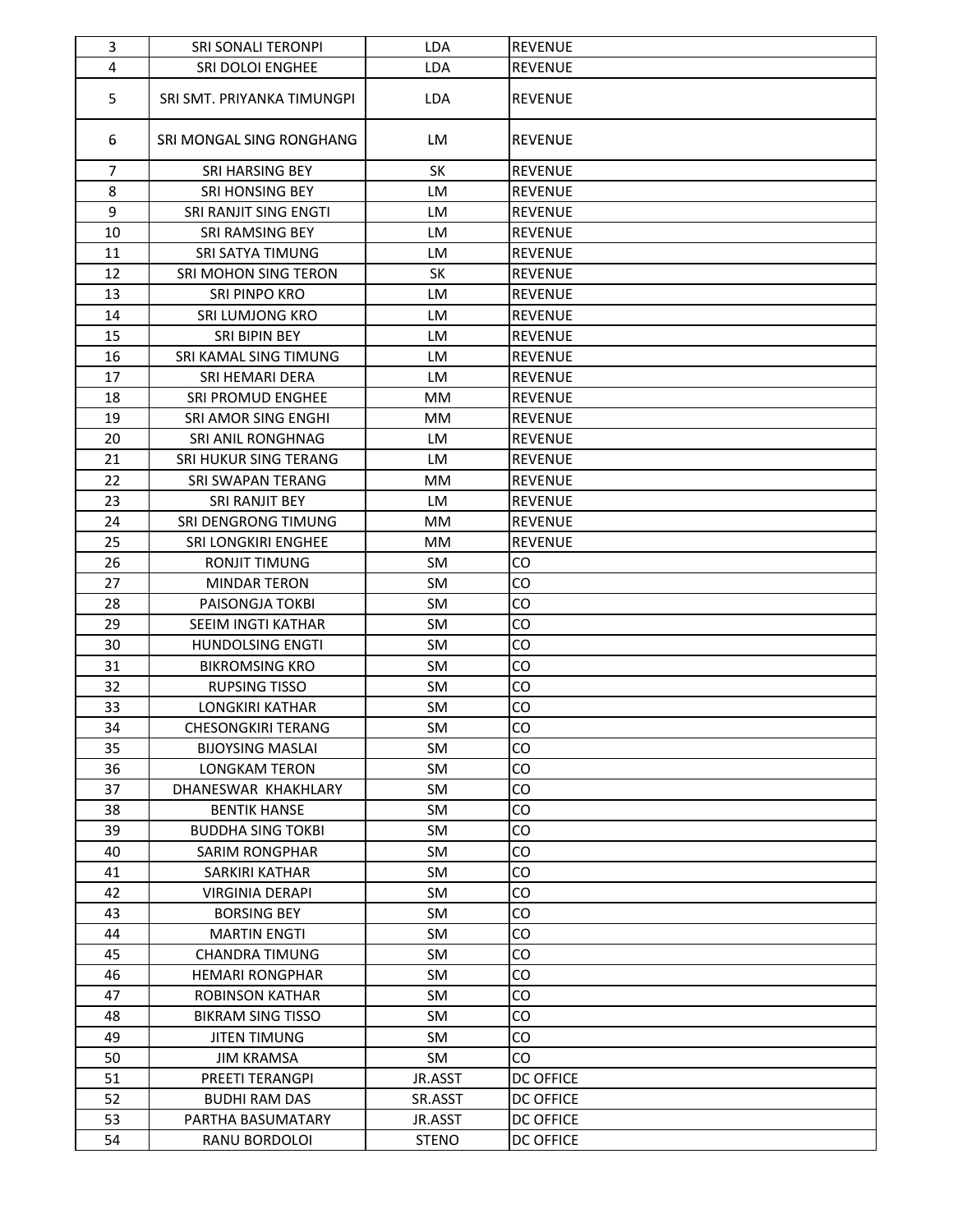| 55 | <b>SATYEN BARUAH</b>    | DPS, NRC         | <b>DC OFFICE</b> |
|----|-------------------------|------------------|------------------|
| 56 | <b>DIPAK BANIK</b>      | JR.ASST          | <b>DC OFFICE</b> |
| 57 | <b>RABIN DAS</b>        | <b>CONSTABLE</b> | SP OFFICE        |
| 58 | <b>ROBINSON RONGHPI</b> | <b>GDA</b>       | <b>HEALTH</b>    |
| 59 | DEBAJYOTI BORDOLOI      | JR.ASST          | <b>DC OFFICE</b> |
| 60 | RITUPARNA DAS           | JR.ASST          | <b>DC OFFICE</b> |
| 61 | <b>MONJU TISSOPI</b>    | SR.ASST          | <b>DC OFFICE</b> |
| 62 | RATNESWAR NARZARY       | JR.ASST          | <b>DC OFFICE</b> |
| 63 | SIDDHARTHA BHATTACHARYA | JR.ASST          | <b>DC OFFICE</b> |
| 64 | <b>DEBEN KALITA</b>     | AM.              | <b>DC OFFICE</b> |
| 65 | <b>ROBINSON TERON</b>   | SR.ASST          | <b>DC OFFICE</b> |
| 66 | C.TERON                 | <b>DOCTOR</b>    | SDH& MO          |

# **District Name: SOUTH SALMARA Capacity Building Program under Assam eDistrict Project Name of Participants as of 31st March 2020**

| <b>SL.No</b>            | <b>Name</b>               | <b>Designation</b> | <b>Office (Department)</b> |
|-------------------------|---------------------------|--------------------|----------------------------|
| $\mathbf{1}$            | JAGADISH CHANDRA ROY      | JR. ASST           | <b>REVENUE</b>             |
| $\overline{2}$          | SHAHANUR RAHMAN           | LM                 | <b>REVENUE</b>             |
| $\overline{3}$          | MOYNUL HAQUE              | JR. ASST           | <b>REVENUE</b>             |
| $\overline{\mathbf{4}}$ | MOZAMMEL HUSSAIN          | SK                 | ASO S/SALMARA              |
| 5                       | SAMSUDDIN SHEIKH          | LM                 | ASO, MANKACHAR             |
| 6                       | DZIZUR ROHMAN MOLLAH      | SK                 | ASO, OFFICE MKC            |
| $\overline{7}$          | <b>BISWANATH TIYAR</b>    | SR. ASST           | <b>DC OFFICE</b>           |
| 8                       | MOZIBUR RAHMAN            | JR. ASST           | <b>DC OFFICE</b>           |
| 9                       | REAJUL AZAHAR             | SR. ASST           | <b>DC OFFICE</b>           |
| 10                      | SHYUMUL MODANE            | SR. ASST           | <b>DC OFFICE</b>           |
| 11                      | <b>EUNUES ALI AHMED</b>   | SR. ASST           | <b>ELECTION BRANCH</b>     |
| 12                      | ABU TALEB MOLLAH          | LM                 | <b>REVENUE</b>             |
| 13                      | <b>ABDUR RAHIM</b>        | LM                 | <b>REVENUE</b>             |
| 14                      | AJAY KR. DAS              | JR. ASST           | CO SOUTH SALMARA           |
| 15                      | KAJIM UDDIN AHMED         | ASK                | CO SOUTH SALMARA           |
| 16                      | DEWAN ABUL HUSSAIN        | LM                 | CO SOUTH SALMARA           |
| 17                      | <b>JOHIRUL ISLAM</b>      | LM                 | ASO                        |
| 18                      | PRONOTI DHAR              | SR. ASST           | CO SOUTH SALMARA           |
| 19                      | AMRIT CH. ROY             | JR. ASST           | <b>ASO</b>                 |
| 20                      | NURUL ISLAM JODDAR        | LM                 | <b>ASO</b>                 |
| 21                      | <b>NURUL HAQUE SARKAR</b> | LM                 | ASO                        |
| 22                      | PROTAP CHAOUDHURY         | MM                 | CO MANKACHAR               |
| 23                      | ABU BOKKAR SIDDIQUI       | JR. ASST           | DCS OFFICE SS MAC, HSM     |
| 24                      | MAZIDUR ISLAM             | JR. ASST           | DCS OFFICE SS MAC, HSM     |
| 25                      | SUKAMALCH. ROY SARKAR     | JR. ASST           | DCS OFFICE SS MAC, HSM     |
| 26                      | <b>MOTIUR RAHMAN</b>      | JR. ASST           | DCS OFFICE SS MAC, HSM     |
| 27                      | <b>BONSHA RAM BISWAS</b>  | JR. ASST           | DCS OFFICE SS MAC, HSM     |
| 28                      | <b>ZENITH SARFARAJ</b>    | JR. ASST           | DCS OFFICE SS MAC, HSM     |
| 29                      | DIPAK KR. SARKAR          | JR. ASST           | ASO, SOUTH SALMARA         |
| 30                      | <b>DIBAKAR SEAL</b>       | SK                 | ASO, SOUTH SALMARA         |
| 31                      | LICHU MIAH                | SA                 | AEE, PWD, MANKACHAR        |
| 32                      | RATAN CHOUDHURY           | JR. ASST           | CO OFFICE, MANKACHAR       |
| 33                      | JESMIN ARA SIDDIQUI       | JR. ASST           | CO OFFICE, MANKACHAR       |
| 34                      | SAMSUL HAQUE              | LM                 | ASO, MANKACHAR             |
| 35                      | ABU NEER RAHMAN           | LM                 | ASO, MANKACHAR             |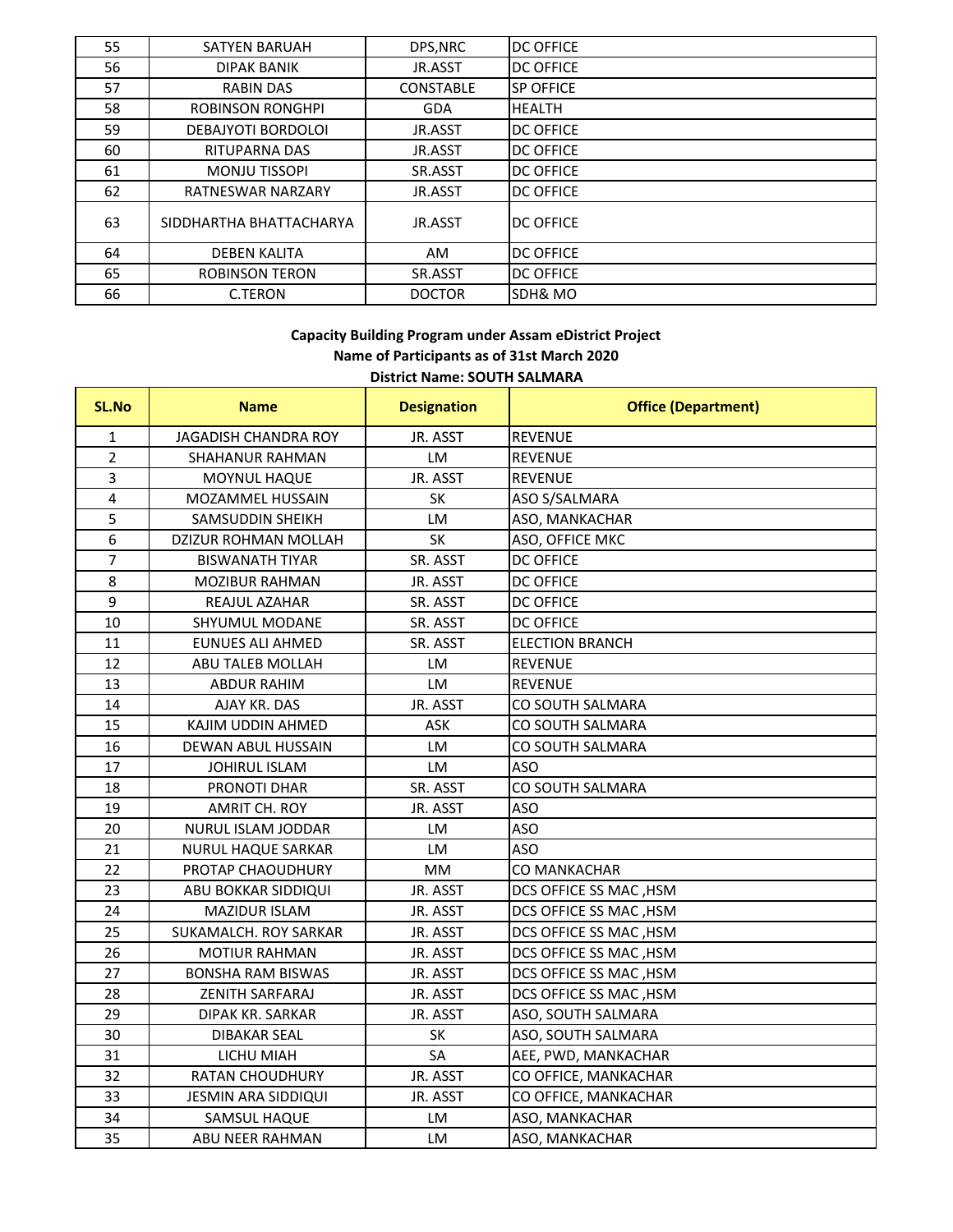| 36 | <b>SURAJIT PAUL</b>         | JR. ASST            | <b>DC OFFICE</b>        |
|----|-----------------------------|---------------------|-------------------------|
| 37 | <b>FOREJUDDIN</b>           | <b>COPYIST</b>      | <b>DC OFFICE</b>        |
| 38 | <b>AMIRUL HAQUE</b>         | JR. ASST            | <b>DC OFFICE</b>        |
| 39 | <b>FUL MIAH</b>             | <b>SA</b>           | <b>DC OFFICE</b>        |
| 40 | <b>DARUG ALI</b>            | <b>FIELD ASST</b>   | <b>DC OFFICE</b>        |
| 41 | NIJAM UDDIN                 | SA                  | <b>DC OFFICE</b>        |
| 42 | <b>MOTLEB HUSSAIN</b>       | <b>LM</b>           | ASO, SOUTH SALMARA      |
| 43 | <b>NIKHIL DAS</b>           | MM                  | CO OFFICE, MANKACHAR    |
| 44 | MOHESWAR MUSHAHARY          | <b>ASI</b>          | A.P.R.O                 |
| 45 | <b>DIPAK DAS</b>            | ASI                 | A.P.R.O                 |
| 46 | <b>FIRDUS ALOM</b>          | OPP(WO/WT)          | A.P.R.O                 |
| 47 | <b>EUSUF ZAKARIA</b>        | HAV. CLK.           | <b>RESERVE BRANCH</b>   |
| 48 | <b>RAJAB ALI</b>            | UB.NK               | <b>DSB</b>              |
| 49 | <b>JAHANGIR ALOM MOLLAH</b> | <b>UBC,221</b>      | <b>RESERVE BRANCH</b>   |
| 50 | <b>NUR ISLAM</b>            | UBC(CONST)          | <b>ASSAM POLICE</b>     |
| 51 | <b>DEBANAN HAJONG</b>       | UBC(CONST)          | <b>ASSAM POLICE</b>     |
| 52 | SAHIZ ALI                   | ABC(CONST)          | <b>ASSAM POLICE</b>     |
| 53 | DR. MD. SAIFUL ISLAM        | SDM&HO              | <b>HEALTH DEPT</b>      |
| 54 | SRIPADA RAM DAS             | SR. ASST            | SDMHO                   |
| 55 | MD. ZAHIRUL ISLAM           | JR. ASST            | <b>HEALTH DEPT</b>      |
| 56 | ROHESH CH. KOCH             | GR. IV              | <b>HEALTH DEPT</b>      |
| 57 | RAFIAL ISLAM                | SR. ASST            | PHE                     |
| 58 | JAHIDUL ISLAM SARKAR        | <b>EXTRA WRITER</b> | <b>SUB REGISTRAR</b>    |
| 59 | <b>OMAR ALI</b>             | <b>ASI</b>          | A.P.R.O                 |
| 60 | ATOWAR ISLAM                | <b>UBC</b>          | <b>RESERVE BRANCH</b>   |
| 61 | KUMAR JYOTISH BARMAN        | JR. ASST            | SUPT. OF POLICE         |
| 62 | NAYAN JYOTI BAISHYA         | JR. ASST            | SUPT. OF POLICE         |
| 63 | Jenith Sarforaz             | Jr. Asstt.          | South Salmara Circle    |
| 64 | Abdul Rohim Miah            | LM                  | <b>Mankachar Circle</b> |
| 65 | Johirul Ishlam              | LM                  | South Salmara           |
| 66 | Kazim Uddin Ahmed           | SK                  | South Salmara           |
| 67 | Samsul Bari Sarkar          | Sr. Asstt.          | South Salmara Circle    |
| 68 | Jasmin Ara Siddique         | Jr. Asstt.          | Mankachar Circle        |
| 69 | Jagadish Chandra Roy        | Jr. Asstt.          | Mankachar Circle        |
| 70 | Azijur Rahman Mullah        | <b>SK</b>           | Mankachar Circle        |
| 71 | Sans Uddin Sk,              | SK                  | Mankachar               |
| 72 | Mazidur Ishlam              | Jr. Asstt.          | DC's Office, SSM        |
| 73 | Afzal Hossain               | HA                  | DC's Office, SSM        |
| 74 | Rajiv Hussain               | Jr. Asstt.          | Mankachar PWD(B)        |
| 75 | Anirban Saha                | Jr. Asstt.          | <b>D.C OFFICE</b>       |
| 76 | SHAZU SK                    | JR.ASST.            | <b>D.C OFFICE</b>       |
| 77 | <b>ANKITA PAUL</b>          | JR.ASST.            | <b>D.C OFFICE</b>       |
| 78 | <b>WAHIDUL ISLAM</b>        | JR.ASST.            | <b>D.C OFFICE</b>       |
| 79 | <b>MOZIBAR ROHMAN</b>       | JR.ASST.            | <b>D.C OFFICE</b>       |
| 80 | MOKIBOR ROHMAN MONDAL       | JR.ASST.            | <b>D.C OFFICE</b>       |
| 81 | <b>ANIRBAN SAHA</b>         | JR.ASST.            | <b>D.C OFFICE</b>       |
| 82 | RUPJYOTI ROY MEDHI          | JR.ASST.            | <b>D.C OFFICE</b>       |
| 83 | Md. Full Miah               | JR.ASST.            | <b>D.C OFFICE</b>       |
| 84 | Jesmin Ara Siddique         | Jr.Asst             | Mankachar Circle        |
| 85 | Samsul Hoque                | LM                  | Mankachar Circle        |
| 86 | Nurul Islam Joddar          | LM                  | Mankachar Circle        |
| 87 | Samsuddin SK                | LM                  | Mankachar Circle        |
| 88 | Zenith Sarfaraz             | Jr.Asst             | South Salmara Circle    |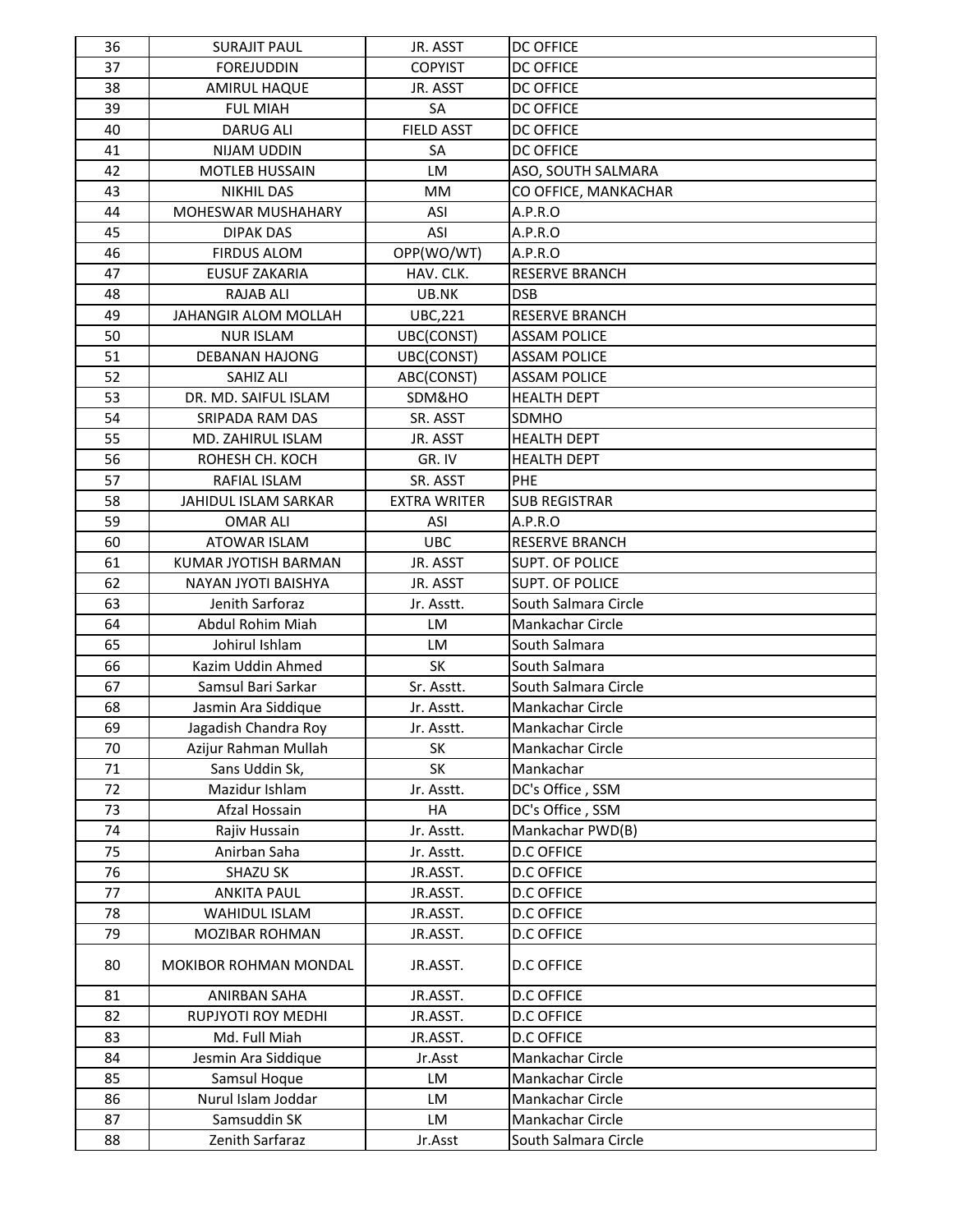| 89  | Biraj Basumatary             | LM      | South Salmara Circle |
|-----|------------------------------|---------|----------------------|
| 90  | Mohidur Islam Choudhury      | Jr.Asst | South Salmara Circle |
| 91  | Nabajeet Hajong              | Jr.Asst | Mankachar Circle     |
| 92  | Samsul Hoque                 | LM      | South Salmara Circle |
| 93  | <b>BIRAJ BASUMATARY</b>      | LM      | <b>REVENUE</b>       |
| 94  | <b>RATAN CHOUDHURY</b>       | JR.ASST | <b>REVENUE</b>       |
| 95  | <b>ZENITH SARFRAJ</b>        | JR.ASST | <b>REVENUE</b>       |
| 96  | <b>MOKIBOR ROHMAN MONDAL</b> | JR.ASST | <b>DC OFFICE</b>     |
| 97  | <b>IBRAHIM ALI</b>           | LM      | <b>DC OFFICE</b>     |
| 98  | ABU BOKKAR SIDDIQUE          | JR.ASST | <b>DC OFFICE</b>     |
| 99  | <b>MOZIDUR ISLAM</b>         | JR.ASST | <b>DC OFFICE</b>     |
| 100 | NABAJEET HAJONG              | JR.ASST | <b>DC OFFICE</b>     |
| 101 | <b>FULL MIAH</b>             | JR.ASST | <b>DC OFFICE</b>     |

# **District Name: DIMA HASAO Capacity Building Program under Assam eDistrict Project Name of Participants as of 31st March 2020**

| SL.No          | <b>Name</b>                  | <b>Designation</b>     | <b>Office (Department)</b> |
|----------------|------------------------------|------------------------|----------------------------|
| $\mathbf{1}$   | PRADIP HAKMAOSA              | F/W                    | <b>AGRICULTURE</b>         |
| $\overline{2}$ | JOYKOMON BODO                | AEA                    | <b>AGRICULTURE</b>         |
| 3              | <b>DONGILAL THAOSEN</b>      | <b>AEA</b>             | <b>AGRICULTURE</b>         |
| $\overline{4}$ | <b>LALTOLIEN HONAR</b>       | AI (FRUIT)             | <b>AGRICULTURE</b>         |
| 5              | ARNOB LANGTHASA              | AEA                    | <b>AGRICULTURE</b>         |
| 6              | K. B. SINGH                  | SR. ADO(SOIL)          | <b>AGRICULTURE</b>         |
| $\overline{7}$ | R. KEMPRAI                   | <b>AEA</b>             | <b>AGRICULTURE</b>         |
| 8              | D. JOHAN                     | AI $(L/R)$             | <b>AGRICULTURE</b>         |
| 9              | T. HANNENG                   | AMS                    | <b>AGRICULTURE</b>         |
| 10             | <b>SUJATA PHONGLOSA</b>      | <b>ADO</b>             | <b>AGRICULTURE</b>         |
| 11             | <b>SWARUPA KEMPRAI</b>       | <b>ADO</b>             | <b>AGRICULTURE</b>         |
| 12             | <b>BISWAJIT LANGTHASA</b>    | ADO, MAIBANG           | <b>AGRICULTURE</b>         |
| 13             | <b>NAYAN MONI MOHAN</b>      | SR. ADO                | <b>AGRICULTURE</b>         |
| 14             | <b>MUKTAR HUSSAIN</b>        | <b>AGRIL. CHEMICAL</b> | <b>AGRICULTURE</b>         |
|                |                              | <b>CLERK</b>           |                            |
| 15             | MARSHANWEL PRYNGE            | AEA                    | <b>AGRICULTURE</b>         |
| 16             | <b>ANAMIKA NAIDING</b>       | <b>AEA</b>             | <b>AGRICULTURE</b>         |
|                |                              | ASSISTANT              |                            |
| 17             | <b>LALLIENSANG HMAR</b>      | <b>AGRICULTURE</b>     | <b>AGRICULTURE</b>         |
|                |                              | <b>INSPECTOR</b>       |                            |
| 18             | SANAT LANGTHASA              | AEA                    | <b>AGRICULTURE</b>         |
| 19             | <b>VANTHOI HRANGKHOL</b>     | <b>AEA</b>             | <b>AGRICULTURE</b>         |
| 20             | <b>LALROHLU RATE</b>         | AEA                    | <b>AGRICULTURE</b>         |
| 21             | <b>LAIBANON NAIIDNG</b>      | <b>AEA</b>             | <b>AGRICULTURE</b>         |
| 22             | <b>NOMESH NUNISA</b>         | AEA                    | <b>AGRICULTURE</b>         |
| 23             | SHYMAL LANGTHASA             | AEA                    | <b>AGRICULTURE</b>         |
| 24             | ANAMIKA NAIDING              | <b>AEA</b>             | <b>AGRICULTURE</b>         |
| 25             | KIMNEITHILM LIENTHANG        | <b>AEA</b>             | <b>AGRICULTURE</b>         |
| 26             | <b>MARY RAMTHARNGAH HMAR</b> | <b>AEA</b>             | <b>AGRICULTURE</b>         |
| 27             | HAMJENDRA LONGMAILS          | <b>FIELDMAN</b>        | <b>AGRICULTURE</b>         |
| 28             | <b>NIRULAL PHONGLO</b>       | <b>AEA</b>             | <b>AGRICULTURE</b>         |
| 29             | <b>JOHN ROBERT NAMPAS</b>    | <b>AEA</b>             | <b>AGRICULTURE</b>         |
| 30             | SOROJIT KEMPRAI              | <b>PATWARI</b>         | <b>REVENUE</b>             |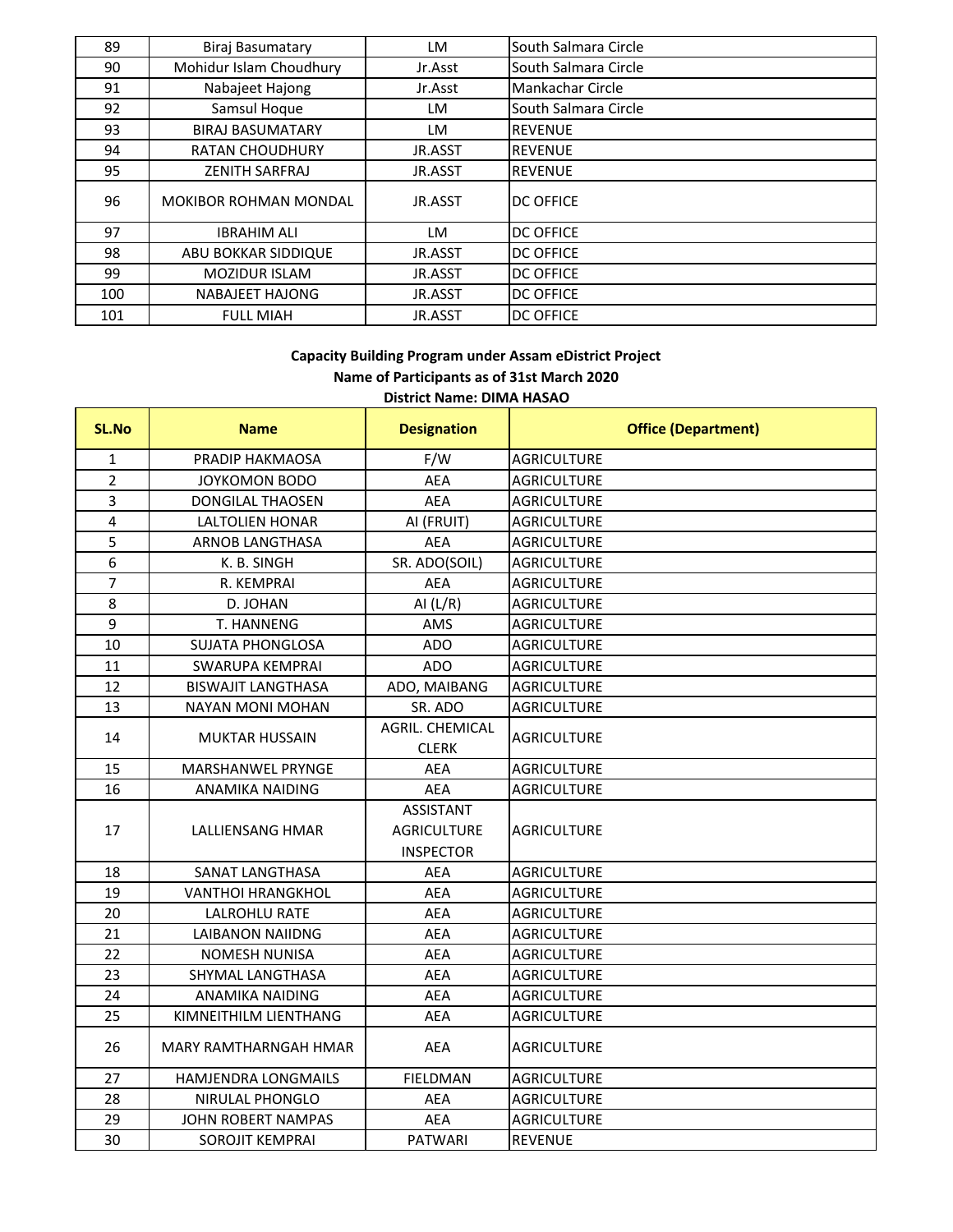| 31 | <b>JERIS JEME</b>          | JR. ASST                     | <b>REVENUE</b>             |
|----|----------------------------|------------------------------|----------------------------|
| 32 | <b>MONJITA NAIDING</b>     | JR. ASST                     | <b>REVENUE</b>             |
| 33 | <b>MELINA KROPI</b>        | JR. ASST                     | <b>REVENUE</b>             |
| 34 | PURNITA BATHARI            | JR. ASST                     | <b>PWD</b>                 |
| 35 | <b>LEANA HAFLONGBAR</b>    | JR. ASST                     | <b>GAD</b>                 |
| 36 | <b>JOYGUN BATHARI</b>      | JR. ASST                     | <b>DC OFFICE</b>           |
| 37 | <b>UDIT HAGJER</b>         | PFC OPERATOR                 | <b>DC OFFICE</b>           |
| 38 | SAMBORLANG LHOUVUM         | JR. ASST                     | <b>DC OFFICE</b>           |
| 39 | PROBHAT WARISA             | JR. ASST                     | <b>DC OFFICE</b>           |
| 40 | <b>BINITA SAIKIA</b>       | JR. ASST                     | <b>DC OFFICE</b>           |
| 41 | PRONESH KEMPRAI            | JR. ASST                     | GAD                        |
| 42 | <b>SURONJOY THAOSEN</b>    | <b>PATWARI</b>               | <b>REVENUE</b>             |
| 43 | NIENGNEILAWM DOUNGEL       | <b>DEO</b>                   | <b>AGRICULTURE</b>         |
| 44 | ANAMIKA NAIDING            | <b>AEA</b>                   | <b>AGRICULTURE</b>         |
| 45 | <b>MARY RAMTHARNGAI</b>    | <b>AEA</b>                   | <b>AGRICULTURE</b>         |
| 46 | <b>NAMTEUNG JEME</b>       | AEA                          | <b>AGRICULTURE</b>         |
| 47 | <b>LAL ROKUNG</b>          | <b>AEA</b>                   | <b>AGRICULTURE</b>         |
| 48 | SANAT LANGTHASA            | <b>AEA</b>                   | <b>AGRICULTURE</b>         |
| 49 | DALROTHLU ZATE             | <b>AEA</b>                   | <b>AGRICULTURE</b>         |
| 50 | JOHN ROBERT NAMPUL         | <b>AEA</b>                   | <b>AGRICULTURE</b>         |
| 51 | ANIRULAL PHONGLO           | <b>AEA</b>                   | <b>AGRICULTURE</b>         |
| 52 | PAROMITA KEMPRAI           | ADO                          | <b>AGRICULTURE</b>         |
| 53 | SAINJALI JOHORI            | <b>ADO</b>                   | <b>AGRICULTURE</b>         |
| 54 | SHYAMAL LANGTHASA          | AEA                          | <b>AGRICULTURE</b>         |
| 55 | ARNAB LANGTHASA            | <b>AEA</b>                   | <b>AGRICULTURE</b>         |
| 56 | KIMNEITHIEM LIENGTHANG     | <b>AEA</b>                   | <b>AGRICULTURE</b>         |
| 57 | L HRANGKHOL                | JR. ASST                     | <b>AGRICULTURE</b>         |
| 58 | NEICHONTHANG RANGKHOL      | SR ASST                      | <b>EMPLOYMENT EXCHANGE</b> |
| 59 | PADKHOULAM DOUNGEL         | <b>INTERPRETOR</b>           | <b>DC OFFICE</b>           |
| 60 | <b>BISHRINGDAO BATHARI</b> | <b>LDA</b>                   | JT. DHS OFFICE             |
| 61 | ELIZABETH FAIHRIEM         | LDA                          | JT. DHS OFFICE             |
| 62 | THANGOLA BATHARI           | <b>LDA</b>                   | JT. DHS OFFICE             |
| 63 | SUSMITA LAUNGTHASA         | LDA                          | JT. DHS OFFICE             |
| 64 | DERINGDI KEMPRAI           | <b>LDA</b>                   | JT. DHS OFFICE             |
| 65 | <b>DILYS L PARATE</b>      | INFORMATION ASST   DC OFFICE |                            |
| 66 | LALRINGNEM FAIHRIEM        | STATISTICAL ASST             | <b>EMPLOYMENT EXCHANGE</b> |
| 67 | LALNUNMANI HMAR            | <b>JR ASST</b>               | <b>EMPLOYMENT EXCHANGE</b> |
| 68 | <b>VANLALNGAI THIEK</b>    | <b>INTERPRETOR</b>           | <b>DC OFFICE</b>           |
| 69 | RAMU THAPA                 | <b>FIELD OFFICER</b>         | <b>DC OFFICE</b>           |
| 70 | <b>CHETANA HASNU</b>       | <b>FIELD OFFICER</b>         | <b>DC OFFICE</b>           |
| 71 | <b>ABHIJIT HASANI</b>      | <b>JR ASST</b>               | <b>DC OFFICE</b>           |
| 72 | SWARUPA KEMPRAI            | A.D.O                        | <b>AGRICULTURE</b>         |
| 73 | ARNOB LANGTHASA            | A.E.A                        | <b>AGRICULTURE</b>         |
| 74 | SBISWAJIT LANGTHASA        | A.D.O                        | <b>AGRICULTURE</b>         |
| 75 | <b>MUKTAR HUSSAIN</b>      | <b>STATISTICS</b>            | <b>AGRICULTURE</b>         |
| 76 | LALTOLIEN MHAR             | AI (FRUIT)                   | <b>AGRICULTURE</b>         |
| 77 | <b>JAYKOMON BODO</b>       | A.E.A                        | <b>AGRICULTURE</b>         |
| 78 |                            |                              |                            |
|    | <b>SUJATA PHONGLO</b>      | A.D.O                        | <b>AGRICULTURE</b>         |
| 79 | <b>DEVEN JOHARI</b>        | A.I. $(L/R)$                 | <b>AGRICULTURE</b>         |
| 80 | MARSHANWEI PRYNGE          | A.E.A                        | <b>AGRICULTURE</b>         |
| 81 | L. MHAR                    | A.A.I (HQ)                   | <b>AGRICULTURE</b>         |
| 82 | K.B. SINGH                 | SR A.D.O (SOIL)              | <b>AGRICULTURE</b>         |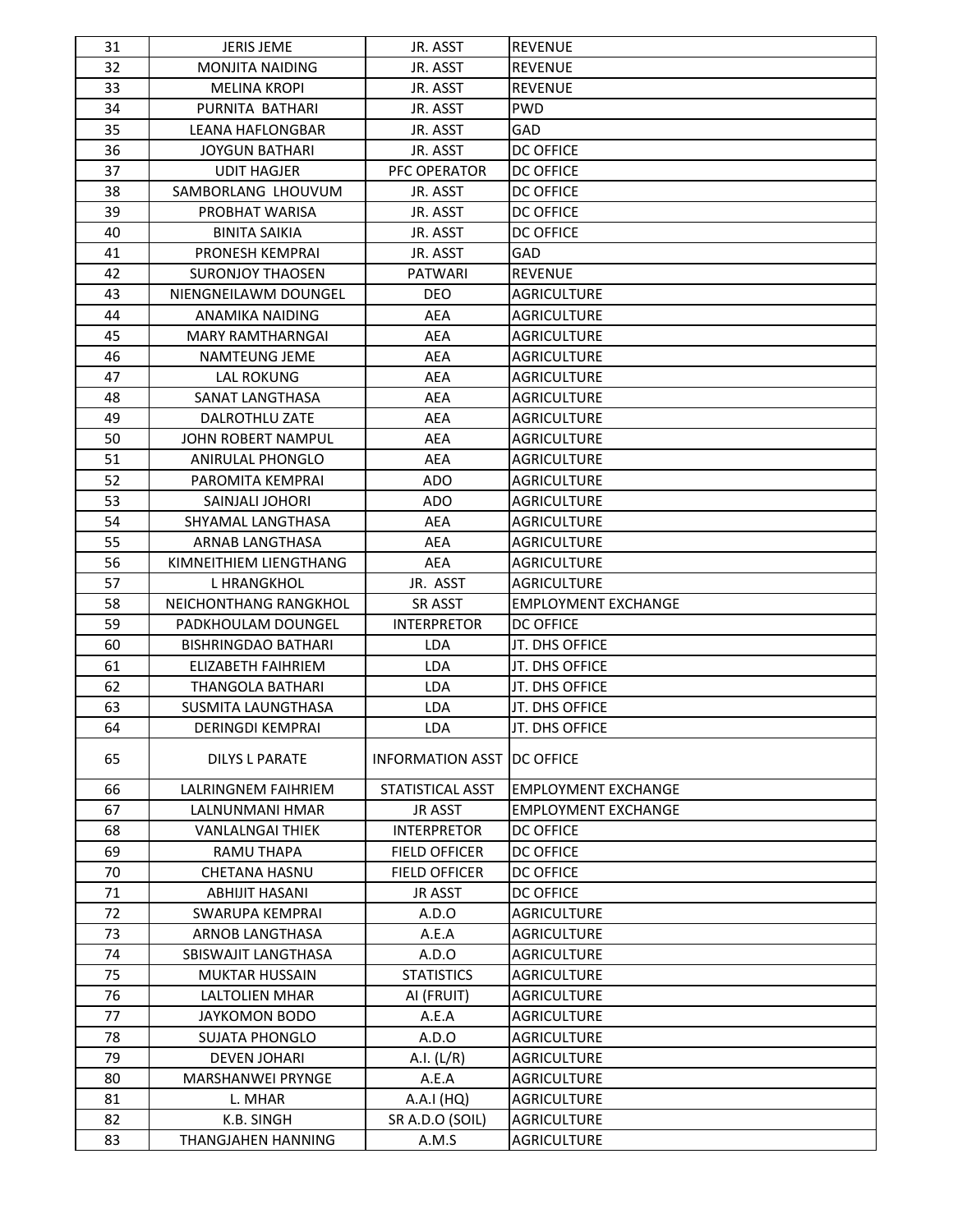| 84  | <b>NAYAN MONI MOHAN</b>  | <b>SR. A.D.O</b> | <b>AGRICULTURE</b>    |
|-----|--------------------------|------------------|-----------------------|
| 85  | Laltolien Hman           | Inspector        | <b>DAO</b>            |
| 86  | Dongilal Thaosen         | <b>AEA</b>       | <b>DAO</b>            |
| 87  | Sujata Phonglosa         | <b>ADO</b>       | <b>DAO</b>            |
| 88  | Joykomon Bodo            | <b>AEA</b>       | <b>DAO</b>            |
| 89  | Muktar Hussain           | Delar            | <b>DAO</b>            |
| 90  | Pradip Thakuria          | AEA              | <b>DAO</b>            |
| 91  | Rangpindra Kujri         | <b>AEA</b>       | <b>DAO</b>            |
| 92  | Marsanwel Pyrnge         | <b>DAO</b>       | <b>DAO</b>            |
| 93  | K.B. Singha              | <b>AEA</b>       | <b>DAO</b>            |
| 94  | R. Ch. Sarma             | <b>ADO</b>       | <b>DAO</b>            |
| 95  | Bishwajit. Langthasa     | <b>ADO</b>       | <b>DAO</b>            |
| 96  | Swarupa Kimprai          | <b>ADO</b>       | <b>DAO</b>            |
| 97  | Thangjahen. Hanging      | AMS              | <b>DAO</b>            |
| 98  | Deven Johari             | AI               | <b>DAO</b>            |
| 99  | Hembota Longmai          | Jr. Asstt        | D.F.O                 |
| 100 | Jyoti Longmai            | Jr. Asstt        | D.F.O                 |
| 101 | Dinesh Naiding           | Jr. Asstt        | D.F.O                 |
| 102 | <b>Roland Biate</b>      | Jr. Asstt        | D.F.O                 |
| 103 | Nishal Jidung            | Jr. Asstt        | D.F.O                 |
| 104 | Khamlin Sengsan          | Jr. Asstt        | D.F.O                 |
| 105 | Krishna Chetri           | Jr. Asstt        | <b>Town Committee</b> |
| 106 | Lalthan Thuma            | Jr. Asstt        | D.F.O                 |
| 107 | Padam Chetri             | Jr. Asstt        | D.F.O                 |
| 108 | Mrinali Hojai            | Jr. Asstt        | D.F.O                 |
| 109 | Monjoy Nunisa            | Jr. Asstt        | D.F.O                 |
| 110 | Amrita Chetri            | Jr. Asstt        | D.F.O                 |
| 111 | Royal Rongmei            | Jr. Asstt        | D.F.O                 |
| 112 | Nandita Leathrsa         | Jr. Asstt        | D.F.O                 |
| 113 | Joseph Jeme              | Jr. Asstt        | D.F.O                 |
| 114 | Vanlalkim Valphi         | L.D.A            | Medical               |
| 115 | Thiemneikim Lienthang    | L.D.A            | Medical               |
| 116 | Parita Barman            | L.D.A            | Medical               |
| 117 | Mira Longmaila           | L.D.A            | Medical               |
| 118 | Lamneilhing Changsan     | L.D.A            | Medical               |
| 119 | Nirmola Porbosa          | L.D.A            | Medical               |
| 120 | Lakshman Giri            | L.D.A            | Edn.                  |
| 121 | Shyamali Choudhury       | L.D.A            | Edn.                  |
| 122 | Dibos Jidung             | L.D.A            | Edn.                  |
| 123 | Joyrash naidng           | L.D.A            | Edn.                  |
| 124 | Bisandraa Hojai          | L.D.A            | <b>DHS</b>            |
| 125 | Haradhan Dey             | L.D.A            | Edn.                  |
| 126 | John L. Puruolak         | L.D.A            | Edn.                  |
| 127 | Khurna Wgamlai           | L.D.A            | Edn.                  |
| 128 | Rissa L. vatre           | L.D.A            | Edn.                  |
| 129 |                          | L.D.A            | Jt D.H.S Haflong      |
| 130 | Kanchan hojai            | L.D.A            |                       |
|     | Sangita Bodo             |                  | Jt D.H.S Haflong      |
| 131 | Parak Barman             | L.D.A            | Jt D.H.S Haflong      |
| 132 | Nabarup Thaosen          | L.D.A            | Jt D.H.S Haflong      |
| 133 | Momi Saikia              | L.D.A            | Jt D.H.S Haflong      |
| 134 | Pobita Kempri            | L.D.A            | Jt D.H.S Haflong      |
| 135 | Chongneikim Singson      | L.D.A            | Jt D.H.S Haflong      |
| 136 | Elizabeth Faihriem       | L.D.A            | Jt D.H.S Haflong      |
| 137 | <b>Rovelthling Thiek</b> | L.D.A            | Jt D.H.S Haflong      |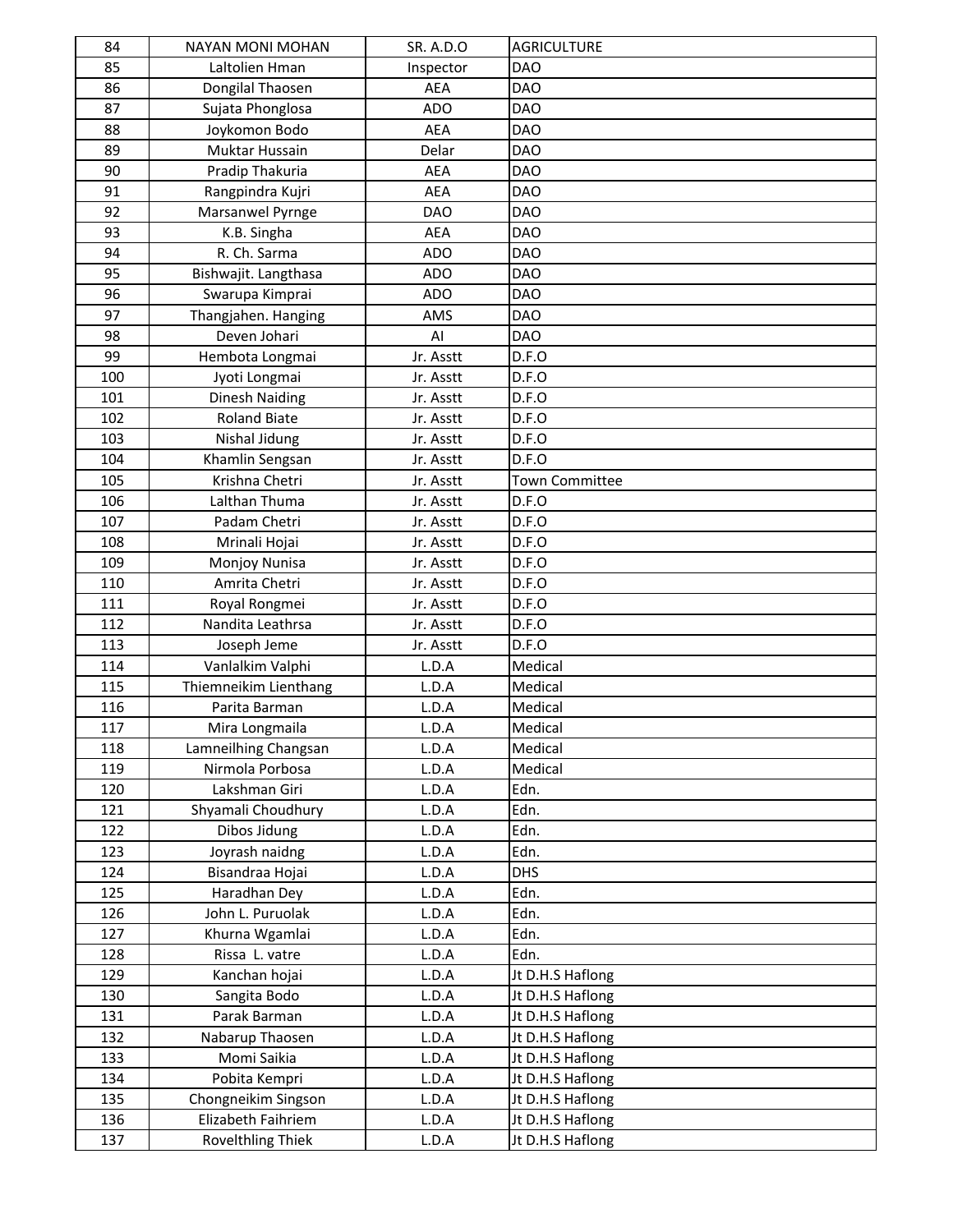| 138        | Romen Karigapsa                          | Patowari                     | Revenue                        |
|------------|------------------------------------------|------------------------------|--------------------------------|
| 139        | <b>Bikash Sengyung</b>                   | Patowari                     | Revenue                        |
| 140        | Suronjoy Thaosen                         | Patowari                     | Revenue                        |
| 141        | Koibolal Hagjer                          | L.D.A                        | Jt D.H.S Haflong               |
| 142        | Anson Hajoi                              | L.D.A                        | Jt D.H.S Haflong               |
| 143        | Surrjit hasnu                            | Patowari                     | Revenue                        |
| 144        | Anup thaosen                             | Patowari                     | Revenue                        |
| 145        | Dumetre shadap                           | Patowari                     | Revenue                        |
| 146        | Thangkholet chanwgsan                    | Patowari                     | Revenue                        |
| 147        | Jerry changsan                           | S.A                          | Revenue                        |
| 148        | Lalrotlung neingaite                     | Jr.Asstt.                    | Revenue                        |
| 149        | Durjoyhagjer                             | Jr.Asstt.                    | Revenue                        |
| 150        | <b>Buljuilal hranghhor</b>               | Jr.Asstt.                    | Revenue                        |
| 151        | Bidyut langthasa                         | J.E                          | Revenue                        |
| 152        | Lokhath Hojai                            | L.D.A                        | Revenue                        |
| 153        | Neijdaush Jhune                          | S.A                          | Revenue                        |
| 154        | Khama darnis                             | S.A                          | Revenue                        |
| 155        | Kenneth nampni                           | A.R.O                        | Revenue                        |
| 156        | Thanglun Hojai                           | A.R.O                        | Revenue                        |
| 157        | Rah enghi                                | A.R.O                        | Revenue                        |
| 158        | Noben Longthi                            | L.D.A                        | Revenue                        |
| 159        | Suradra langthasa                        | L.D.A                        | TI cell, Deprt                 |
| 160        | Niraan Raijung                           | L.D.A                        | TI cell, Deprt                 |
| 161        | Moriyan rupsi                            | L.D.A                        | Finence deprt                  |
| 162        | Pronoy Dnlth                             | L.D.A                        | Transport                      |
| 163        | Ningsuambal Khema                        | L.D.A                        | Transport                      |
| 164        | Pronet Langthasa                         | Patowari                     | Revenue                        |
| 165        | <b>Komesh Naiding</b>                    | S.A                          | Market                         |
| 166        | Lalrennwi Ralsin                         | S.A                          | Market                         |
| 167        | Ruth L. Ihouyum                          | L.D.A                        | Finence deprt                  |
| 168        | Lkingei Fuing                            | L.D.A                        | P.W.D                          |
| 169        | Goyalita Komprai                         | L.D.A                        | Finance deprt                  |
| 170        | Saubia Longmuilai                        | L.D.A                        | G.A.D                          |
| 171        | Albert Nampai                            | L.D.A                        | G.A.D                          |
| 172        | Pritom Thapa                             | L.D.A                        | Transport                      |
| 173        | Khamlien Changsan                        | L.D.A                        | Forest                         |
| 174        | Dibos Hojai                              | S/A                          | Market                         |
| 175        | Ronjit Hojai                             | L.D.A                        | Market                         |
| 176        | Joylal Longmailai                        | L.D.A                        | Forest                         |
| 177        | <b>Rotand Biate</b>                      | L.D.A                        | D.F.O                          |
| 178        | Hembotha Longmailai                      | L.D.A                        | D.F.O                          |
| 179        | Monju Kr. Hasnu                          | Artist                       | Cultural & Publicity           |
| 180        | Sarilal Bodo                             | L.D.A                        | Cultural & Publicity           |
| 181        | Sanjay jidung                            | Jt.Director                  | C.I.H                          |
| 182        | Minoka Thomsen                           | L.D.A                        | Cultural & Publicity           |
| 183<br>184 | Nishal Jidung<br>Kristna Chetri          | L.D.A                        | Forest<br>Cultural & Publicity |
|            | <b>Bimal Pohlien</b>                     | Script writter<br>C.F Worker |                                |
| 185<br>186 | Joshaf                                   | LDA                          | Cultural & Publicity<br>D.F.O  |
| 187        |                                          |                              | Cultural & Publicity           |
| 188        | Pankaj Lngthasa                          | Jt.Director                  | D.C Office                     |
| 189        | <b>Dinesh Naiding</b><br>Rekhamoni Gogoi | Jr. Asstt.<br>Jr. Asstt.     | Legislation                    |
| 190        | Demota Kempran                           | Stenographar                 | D.C Office                     |
| 191        | Lalruotna Khawbung                       | Sr. Asstt.                   | Pry. Edn. Deprt.               |
|            |                                          |                              |                                |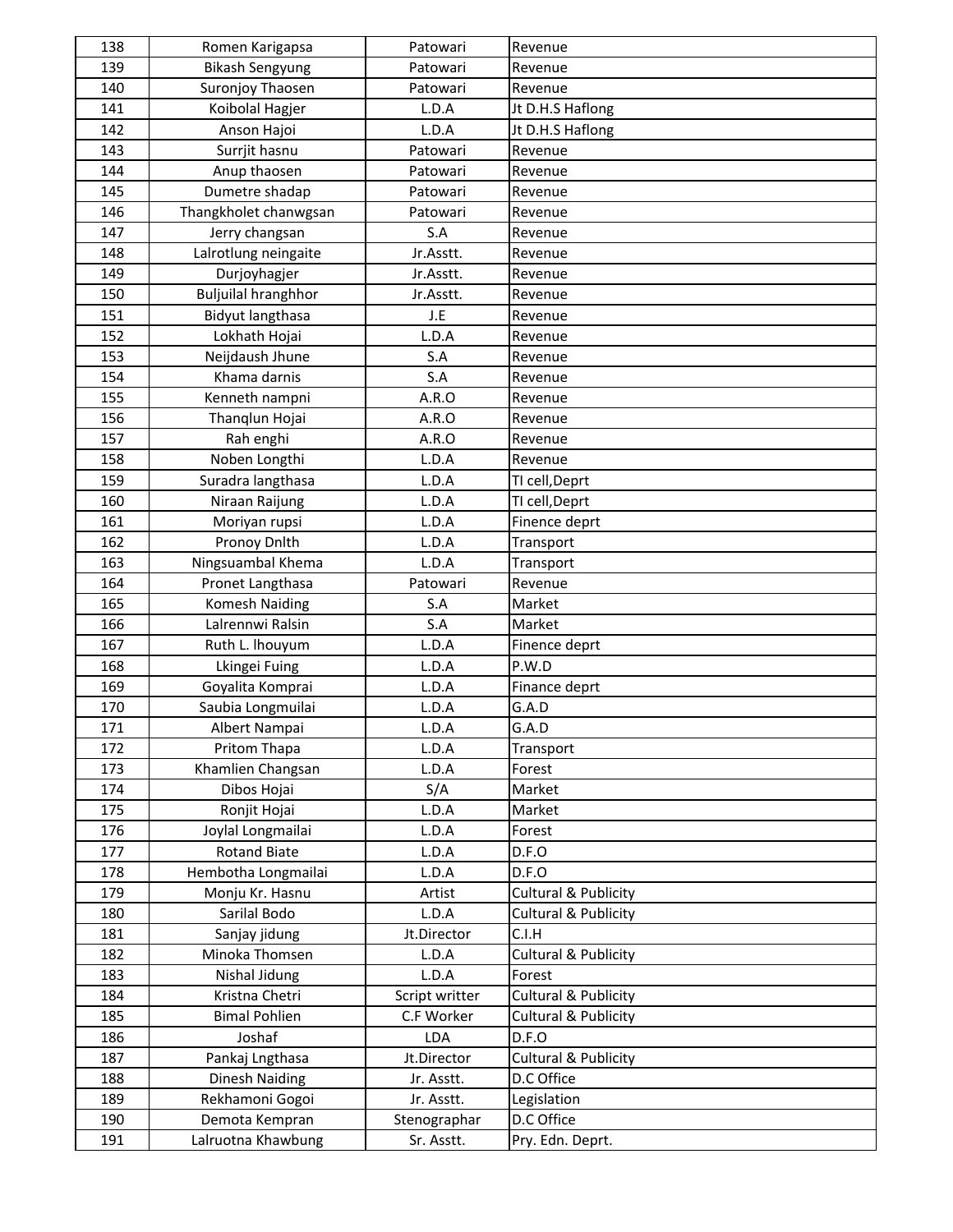| 192 | Rissa L.Varte          | D.D.Asstt.      | Pry. Edn. Deprt.                     |
|-----|------------------------|-----------------|--------------------------------------|
| 193 | Lekshman Giri          | L.D.A           | Pry. Edn. Deprt.                     |
| 194 | Joyrash Naiding        | L.D.A           | Pry. Edn. Deprt.                     |
| 195 | John L. Puruolite      | L.D.A           | Pry. Edn. Deprt.                     |
| 196 | Dibos Lidung           | L.D.A           | Pry. Edn. Deprt.                     |
| 197 | Khuama Ngairl          | L.D.A           | Pry. Edn. Deprt.                     |
| 198 | Lekha Priya Saikia     | Sr. Asstt.      | D.C Office                           |
| 199 | Lallianmairi Haloi     | Sr. Asstt.      | D.C Office                           |
| 200 | Renina rupsi           | Sr. Asstt.      | D.C Office                           |
| 201 | Hareswar Brasung       | L.D.A           | D.C Office                           |
| 202 | Thouhoi Hrangkled      | L.D.A           | Legislation                          |
| 203 | Hembotha Longmailai    | Jr.Asst         | DFO. Office                          |
| 204 | Ningdaobe jene         | <b>SA</b>       | Rural. Dev                           |
| 205 | Joygun Bathari         | Comp.Operator   | DC Office                            |
| 206 | <b>Udit Hagjer</b>     | Comp.Operator   | DC Office                            |
| 207 | Lalrohlu Zate          | <b>AEA</b>      | Agriculture                          |
| 208 | Namteung Jeme          | <b>AEA</b>      | Agriculture                          |
| 209 | Khuma Nagamlai         | LDA             | <b>NCHAC</b>                         |
| 210 | John L Puruolte        | LDA             | DPEO, NCHAC                          |
| 211 | Rorething Thiek        | LDA             | Health                               |
| 212 | Vanlalkim Vaiphei      | <b>LDA</b>      | Health                               |
| 213 | Joygeeta Kemprai       | <b>LDA</b>      | Finance                              |
| 214 | Pronoy Dutta           | LDA             | Transport                            |
| 215 | Probina Longmailai     | LDA             | GAD, NCHAC                           |
| 216 | Khamlien Changsen      | LDA             | DFO. Office                          |
| 217 | James Neibom Khelma    | Jr.Asst         | DC Office                            |
| 218 | Minoka Thaosen         | <b>LDA</b>      |                                      |
| 219 | Chandan Robi Das       | IA              | DC office                            |
| 220 | Hansika Daulagupu      | IA              | DC office                            |
| 221 | Shyamali Sen Choudhury | LDA             | O/o Joint Director of Health Service |
| 222 | Bisendra Hojai         | <b>LDA</b>      | O/o Joint Director of Health Service |
| 223 | Rebecca Lalthangmawi   | Computer Asst.  | DC office                            |
|     |                        | Programer       |                                      |
| 224 | Melina Kropi           | Jr.Asst         | Revenue                              |
| 225 | Kimneithiem Lienthang  | AEA             | <b>DAO</b>                           |
| 226 | Demota Kemprai         | <b>STENO II</b> | Legislative, NCHAC, Halflong         |
| 227 | Mousami Hazarika       | Jr.Asst         | DC office                            |
| 228 | Debash Jidung          | LDA             | DPEO, NCHAC, Halflong                |
| 229 | Loknath Hojai          | LDA             | Rural DEV, NCHAC, Halflong           |
| 230 | Romen Karigpsa         | Patwari         | Rev                                  |
| 231 | Pronet Langthasa       | Patwari         | Rev                                  |
| 232 | Dumetre Shadap         | Patwari         | Rev                                  |
| 233 | Jatan Kemprai          | CO              | DC office                            |
| 234 | Shamborlang Lhouvum    | JR.Asst.        | DC office                            |
| 235 | Laibanon Naiding       | AEA             | <b>DAO</b>                           |
| 236 | Lalrokung Pudaite      | AEA             | <b>DAO</b>                           |
| 237 | Monjoy Nunisa          | JR.Asst.        | <b>Haflong MB</b>                    |
| 238 | Vanthoi Hrangkhol      | <b>AEA</b>      | <b>DAO</b>                           |
| 239 | Prodip Kakmaosa        | AEA             | <b>DAO</b>                           |
| 240 | Rati Jidung            | Comp.Operator   | <b>Haflong Town Committee</b>        |
| 241 | <b>Joylal Naiding</b>  | <b>LDA</b>      | Finance                              |
| 242 | John Robert Nampui     | AEA             | Agriculture                          |
| 243 | RUTH L LHOUVUM         | JR.ASST         | <b>FINANCE</b>                       |
| 244 | <b>GANGA CHETRY</b>    | JR.ASST         | REVENUE                              |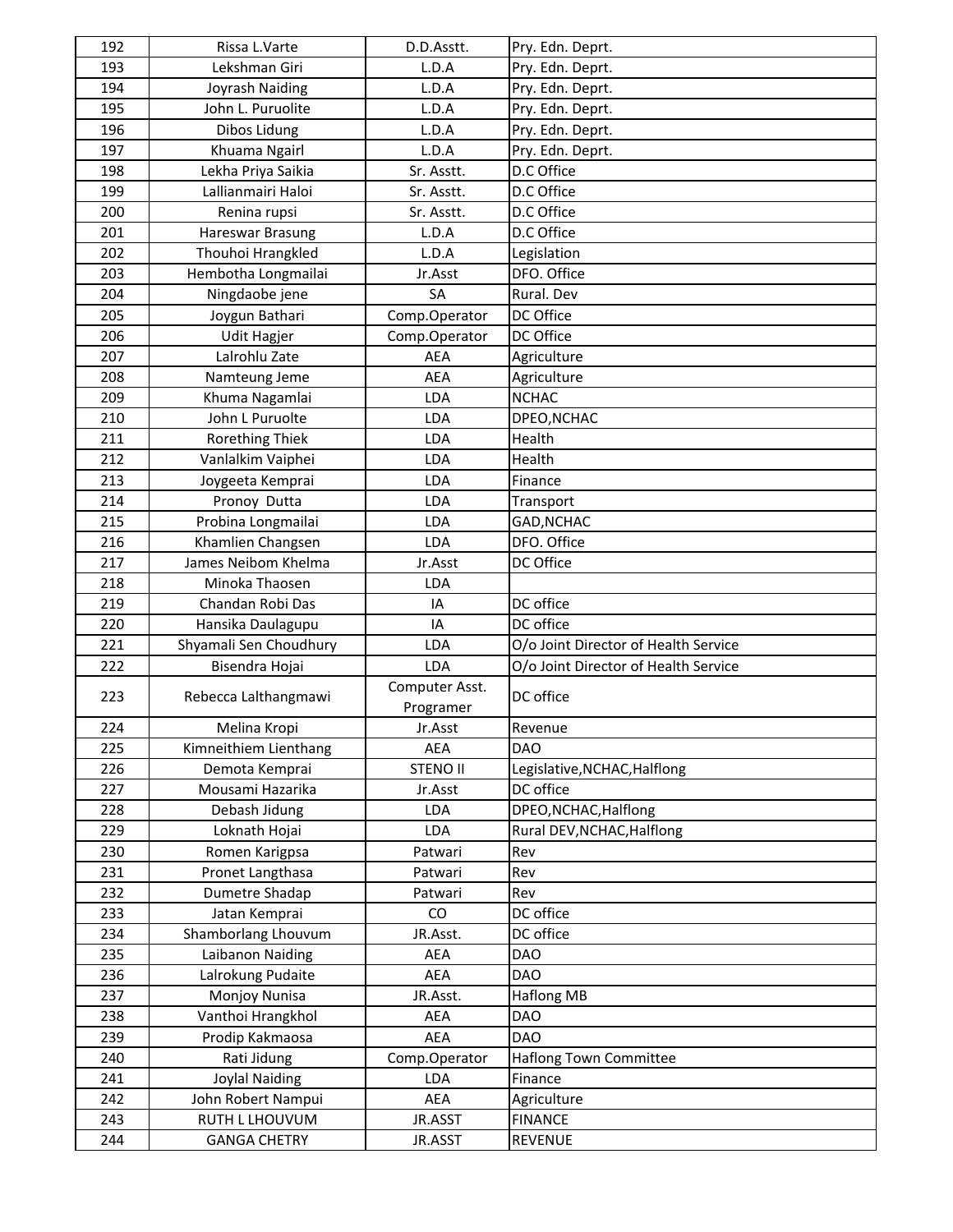| 245 | <b>BIKASH SENGYUNG</b>    | <b>PATWARI</b>     | <b>REVENUE</b>               |
|-----|---------------------------|--------------------|------------------------------|
| 246 | THANGKHOLET CHNAGSAN      | <b>PATWARI</b>     | <b>REVENUE</b>               |
| 247 | <b>THANGJAHEN HUANING</b> | AMS                | <b>AGRICULTURE</b>           |
| 248 | PROBHAT WARISA            | JR.ASST            | <b>DC OFFICE</b>             |
| 249 | LALTOLIEN HMAR            | AGRI               | <b>AGRICULTURE</b>           |
| 250 | <b>SURJIT HANSU</b>       | <b>PATWARI</b>     | <b>REV</b>                   |
| 251 | RAJESH KEMPRAI            | <b>INTERPRETER</b> | <b>DC OFFICE</b>             |
| 252 | NIRULAL PHONGLO           | <b>AEA</b>         | <b>AGRICULTURE</b>           |
| 253 | SANAT LANGTHASH           | <b>AEA</b>         | <b>AGRICULTURE</b>           |
| 254 | <b>AMRITA CHETRI</b>      | <b>LDA</b>         | <b>HMB</b>                   |
| 255 | <b>MRINAL HOJAI</b>       | LDA                | <b>HMB</b>                   |
| 256 | TONUSH JOHORI             | OFFICE ASST.       | <b>DC OFFICE</b>             |
| 257 | <b>HARADHAN DEY</b>       | <b>LDA</b>         | <b>DHS</b>                   |
| 258 | PADAM BH CHETRY           | LDA                | O/o HAIFLONG MUNICIPAL BOARD |
| 259 | LAL THANTHUAMA NAMPUI     | <b>UDA</b>         | O/o HAIFLONG MUNICIPAL BOARD |
| 260 | LAMNEILHING CHANGSAN      | LDA                | <b>HEALTH</b>                |
| 261 | <b>BISENDRA HOJAI</b>     | LDA                | <b>HEALTH</b>                |
| 262 | KOIBOLAL HAGJER           | LDA                | <b>HEALTH</b>                |
| 263 | <b>ALBERT NAMPOI</b>      | <b>LDA</b>         | GAD, NCHAC                   |
| 264 | RADICAL THIAITE           | LDA                | <b>DC OFFICE</b>             |
| 265 | <b>NABEN LANGTHASA</b>    | LDA                | REV.DEPT                     |
| 266 | PRITAM THAPA              | LDA                | <b>TRANSPORT</b>             |
| 267 | <b>SWAPNALI CHOUDHURY</b> | LDA                | <b>HEALTH</b>                |
| 268 | PARITA BARMAN             | LDA                | <b>HEALTH</b>                |
| 269 | <b>ANUP THAOSEN</b>       | <b>PATWARI</b>     | REV.DEPT                     |
| 270 | <b>SURONJOY THAOSEN</b>   | <b>PATWARI</b>     | REV.DEPT                     |
| 271 | <b>TONUSH JOHORI</b>      | OFF.ASST.          | DC OFFICE                    |
| 272 | <b>ROMEN KARIGAPSA</b>    | <b>PATWARI</b>     | REV.DEPT                     |
| 273 | Parag Barman              | <b>SK</b>          | <b>JTDHS</b>                 |
| 274 | Mira Sengyung             | LDA                | <b>JTDHS</b>                 |
| 275 | Chongneikim Changsan      | <b>LDA</b>         | <b>JTDHS</b>                 |
| 276 | Nirmola Porbosa           | <b>LDA</b>         | <b>JTDHS</b>                 |
| 277 | Rissa Varte               | LDA                | <b>DPEO</b>                  |
| 278 | Surajit Kemprai           | <b>PATWARI</b>     | REV                          |
| 279 | Nishal Jidung             | SR ASST.           | <b>DHFD</b>                  |
| 280 | Hareswar Brahma           | SR ASST.           | <b>DC OFFICE</b>             |
| 281 | Serbia Longmalai          | <b>JR ASTT</b>     | GAD, NCHAC                   |
| 282 | Joyrash Naiding           | LDA                | <b>DPEO</b>                  |
| 283 | Ningsuanbul Khelma        | LDA                | <b>TRANSPORT</b>             |
| 284 | Thiemneikim Lienthang     | LDA                | <b>JTDHS</b>                 |
| 285 | Khamlien Changsan         | LDA                | <b>NCHAC</b>                 |
| 286 | Joylal Longmailai         | <b>JR ASTT</b>     | <b>NCHAC</b>                 |
| 287 | SANDHIKA DIBRAGEDE        | LDA                | <b>REVENUE</b>               |
| 288 | LAMNEIVAH LHANGUM         | LDA                | <b>REVENUE</b>               |
| 289 | LALROKIM NAMPUI           | LDA                | GAD, NCHAC                   |
| 290 | RAMAKANTA NATH            | LDA                | GAD, NCHAC                   |
| 291 | JOYGEETA KEMPRAI          | LDA                | <b>FINANCE</b>               |
| 292 | <b>MARILYN RUPSI</b>      | LDA                | <b>FINANCE</b>               |
| 293 | <b>ANSON HOJAI</b>        | LDA                | <b>HEALTH</b>                |
| 294 | LALTHADONGLIANA NAMPUI    | LDA                | <b>NCHAC</b>                 |
| 295 | ROYAL RONGMEI             | ASI(P)             | HALFLONG MUNICIPAL           |
| 296 | RONJIT HOJAI              | LDA                | <b>NCHAC</b>                 |
| 297 | <b>GAURISING RAJIYUNG</b> | <b>UDA</b>         | <b>NCHAC</b>                 |
| 298 | <b>DURJOY HAGJER</b>      | LDA                | <b>NCHAC</b>                 |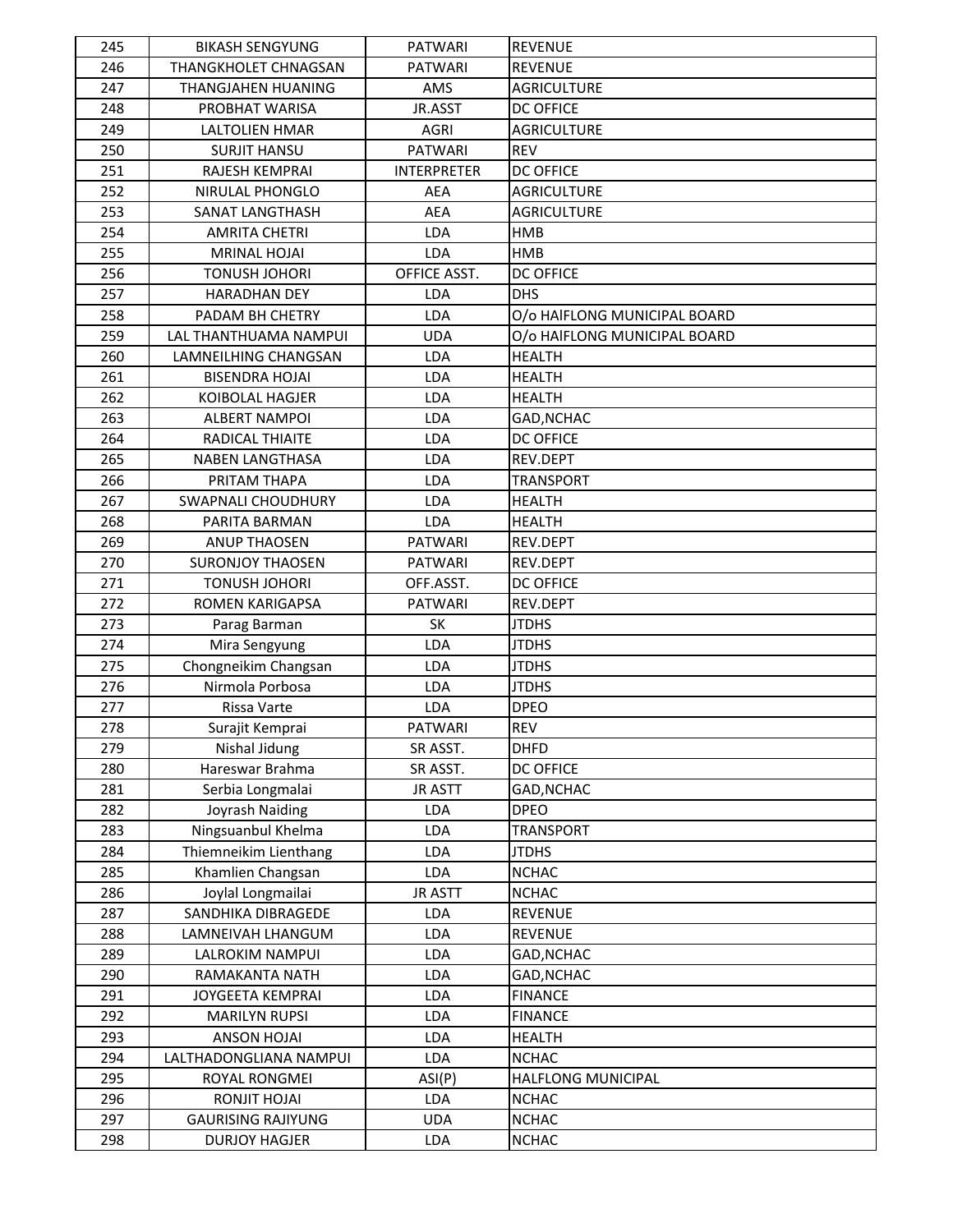| 299 | DAULAGUPU<br>PALMOTA | LDA | <b>FINANCE</b> |
|-----|----------------------|-----|----------------|
| 300 | LANGTHASA            | LDA | LONG MUNICIPAL |
|     | <b>NANDITA</b>       |     | <b>HAL.</b>    |

# **District Name: BISWANATH CHARIALI Capacity Building Program under Assam eDistrict Project Name of Participants as of 31st March 2020**

| <b>SL.No</b>   | <b>Name</b>             | <b>Designation</b>  | <b>Office (Department)</b>   |
|----------------|-------------------------|---------------------|------------------------------|
| 1              | Nomal Chandra Doley     | LM                  | <b>Halem Rev.Circle</b>      |
| $\overline{2}$ | Arun Bora               | <b>LM</b>           | Biswanath Rev. Circle        |
| 3              | Jayanta Kumar Nath      | <b>LM</b>           | <b>Halem Rev.Circle</b>      |
| 4              | Hemanta Gohain          | LM                  | Gohpur Rev. Circle           |
| 5              | Dibyajyorti Saikia      | LM                  | Halem Rev.Circle             |
| 6              | Junmoni Saikia          | LM                  | Gohpur Rev. Circle           |
| 7              | <b>Chandan Pathak</b>   | LM                  | Gohpur Rev. Circle           |
| 8              | Kisor Kumar Hazarika    | <b>LM</b>           | Biswanath Rev. Circle        |
| 9              | Gajen Basumatary        | LM                  | Gohpur Rev. Circle           |
| 10             | Monoj Kumar Nath        | <b>LM</b>           | Biswanath Rev. Circle        |
| 11             | Hirenya Pegu            | LM                  | Gohpur Rev. Circle           |
| 12             | Anil Killing            | <b>LM</b>           | Halem Rev.Circle             |
| 13             | Rabin Chandra Mahanta   | LM                  | Halem Rev.Circle             |
| 14             | Dipendra Boro           | LM                  | <b>Biswanath Rev. Circle</b> |
| 15             | Nilodhar Brahan         | LM                  | Biswanath Rev. Circle        |
| 16             | Khagen Hazarika         | LM                  | Naduar Rev. Circle           |
| 17             | Laba Bhuyain            | LM                  | Naduar Rev. Circle           |
| 18             | Chiranjib Hazarika      | LM                  | Naduar Rev. Circle           |
| 19             | Biranga Basumatari      | <b>LM</b>           | Naduar Rev. Circle           |
| 20             | Tapan Ch Bordoloi       | LM                  | <b>REVENUE</b>               |
| 21             | Nekibur Rahman          | LM                  | <b>REVENUE</b>               |
| 22             | Dharmendra Das          | <b>LM</b>           | <b>REVENUE</b>               |
| 23             | Sushil Roy              | LM                  | <b>REVENUE</b>               |
| 24             | Ajay Teron              | LM                  | <b>REVENUE</b>               |
| 25             | Amitabh Sarkar          | LM                  | <b>REVENUE</b>               |
| 26             | Ramesh Terang           | LM                  | <b>REVENUE</b>               |
| 27             | Chitaranjit Narzary     | LM                  | <b>REVENUE</b>               |
| 28             | Ranjit Rai              | LM                  | <b>REVENUE</b>               |
| 29             | John Terong             | <b>LM</b>           | <b>REVENUE</b>               |
| 30             | Prasanta Saha           | LM                  | <b>REVENUE</b>               |
| 31             | Munindra Das            | LM                  | <b>REVENUE</b>               |
| 32             | Kiran Bora              | <b>LM</b>           | <b>REVENUE</b>               |
| 33             | Mintu Borah             | LM                  | <b>REVENUE</b>               |
| 34             | Kumud Dutta             | LM                  | REVENUE                      |
| 35             | Pulin Saikia            | LM                  | <b>REVENUE</b>               |
| 36             | Lokeswar Borah          | LM                  | REVENUE                      |
| 37             | Dahniram Tiwary         | LM                  | <b>REVENUE</b>               |
| 38             | <b>Nomal Kaling</b>     | LM                  | <b>REVENUE</b>               |
| 39             | Kirti Kamal Bhuyan      | Data Entry Operator | <b>DC Office</b>             |
| 40             | Hemen Uwari             | Jr.Asst             | DC Office                    |
| 41             | Diljahan Begum          | Jr.Asst             | DC Office                    |
| 42             | Dulal Bordoloi          | Jr.Asst             | PHE Office                   |
| 43             | <b>Ubin Daimairy</b>    | Jr.Asst             | DC Office                    |
| 44             | <b>Bhupen Swargiary</b> | Jr.Asst             | PWD(Roads)                   |
| 45             | Nilima Daimary          | Jr.Asst             | DC Office                    |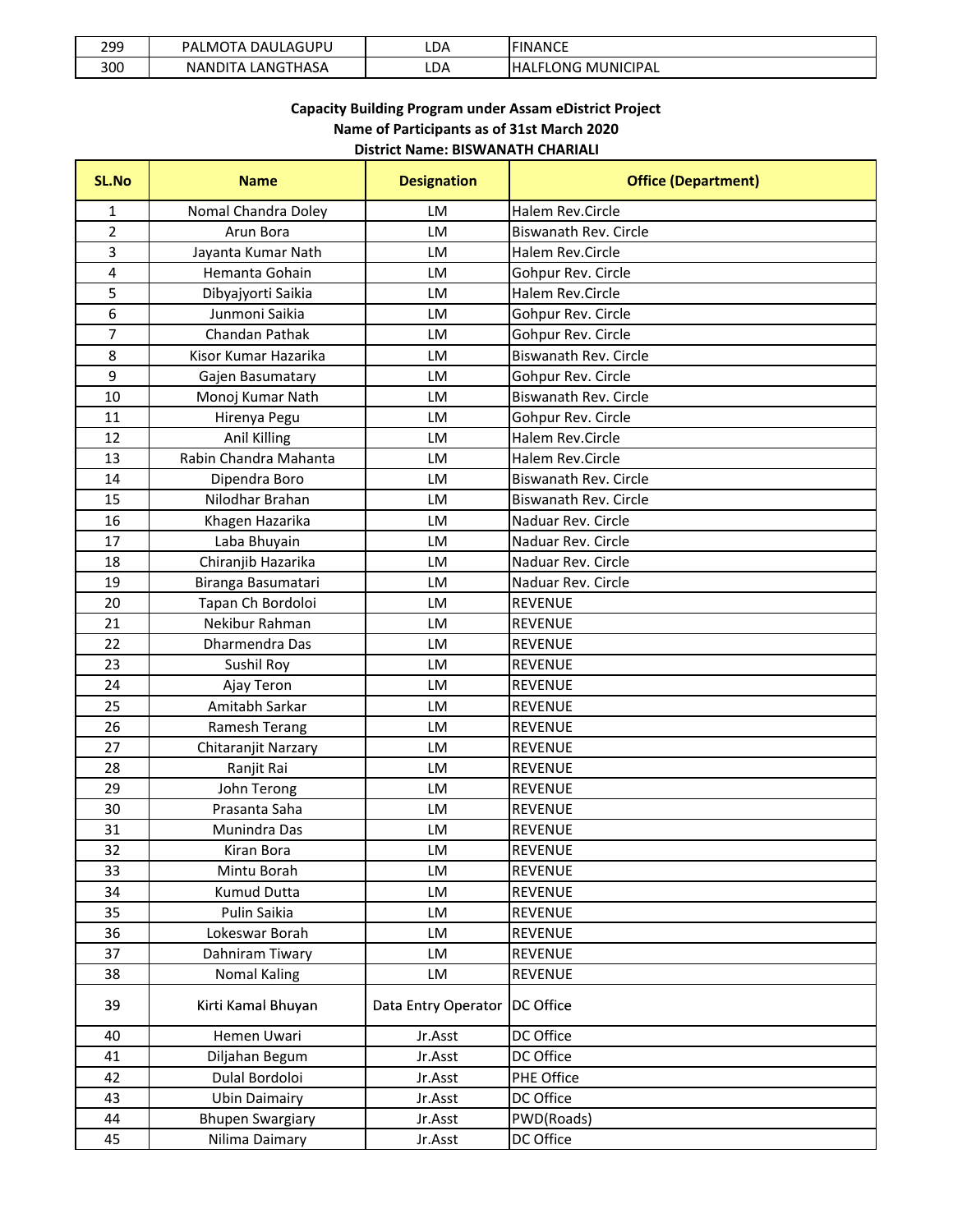| 46 | Pradip Phangcho    | Jr.Asst | DC Office                   |
|----|--------------------|---------|-----------------------------|
| 47 | Mohan Munda        | Jr.Asst | <b>Biswanath Rev Circle</b> |
| 48 | Manoj Kr. Nath     | Jr.Asst | <b>Biswanath Rev Circle</b> |
| 49 | Dharmananda Das    | Jr.Asst | <b>Biswanath Rev Circle</b> |
| 50 | Pankaj saikia      | Jr.Asst | <b>Biswanath Rev Circle</b> |
| 51 | Gagan Taro         | Jr.Asst | <b>Biswanath Rev Circle</b> |
| 52 | Kishor Kr Borah    | Jr.Asst | Halem Rev. Circle           |
| 53 | <b>Babul Teron</b> | Sr.Asst | Halem Rev. Circle           |
| 54 | Lagan Bas          | LM      | <b>Biswanath Rev Circle</b> |
| 55 | Nayani Bharali     | Jr.Asst | DC Office                   |
| 56 | Ananda Patgiri     | Sr.Asst | Gohpur Rev. Circle          |

#### **i ildi d i i j Capacity Building Program under Assam eDistrict Project District Name: HOJAI Name of Participants as of 31st March 2020**

|                         | ואנטוויכ. ווסוווכ          |                    |                            |  |
|-------------------------|----------------------------|--------------------|----------------------------|--|
| SL.No                   | <b>Name</b>                | <b>Designation</b> | <b>Office (Department)</b> |  |
| $\mathbf{1}$            | SMTI. NIYATI BHATTACHARJEE | SR. ASSTT.         | <b>REVENUE</b>             |  |
| $\overline{2}$          | SRI. SANJIT KR.DAS         | SR.ASSTT.          | <b>REVENUE</b>             |  |
| 3                       | SMTI. RUPAMONI SHARMA      | <b>COPYIST</b>     | <b>REVENUE</b>             |  |
| $\overline{\mathbf{4}}$ | SRI RATAN CH. DAS          | JR. ASSTT.         | <b>REVENUE</b>             |  |
| 5                       | <b>SRI RIDIP BORAH</b>     | LM                 | <b>REVENUE</b>             |  |
| 6                       | MD. MOFLIHUN               | LM                 | <b>REVENUE</b>             |  |
| $\overline{7}$          | MOINUL ISLAM               | LM                 | <b>REVENUE</b>             |  |
| 8                       | <b>BISHAL BAIDYA</b>       | LM                 | <b>REVENUE</b>             |  |
| 9                       | PHULESWARI BODO            | LM                 | <b>REVENUE</b>             |  |
| 10                      | SMTI. JIMLY RANI PAUL      | JR. ASSTT.         | <b>REVENUE</b>             |  |
| 11                      | SRI. NARENDRA NATH BORA    | LM                 | <b>REVENUE</b>             |  |
| 12                      | SRI SAMIR CH. DAS          | LM                 | <b>REVENUE</b>             |  |
| 13                      | <b>NABIR UDDIN</b>         | LM                 | <b>REVENUE</b>             |  |
| 14                      | <b>ABDUL MATTIN</b>        | LM                 | <b>REVENUE</b>             |  |
| 15                      | SRI DINESH CH NATH         | LM                 | <b>REVENUE</b>             |  |
| 16                      | SRI DHARMENDRA DAS         | LM                 | <b>REVENUE</b>             |  |
| 17                      | SRI. PRADIP KR. SARKAR     | LM                 | <b>REVENUE</b>             |  |
| 18                      | SRI. JAGNESWAR BHUYAN      | LM                 | <b>REVENUE</b>             |  |
| 19                      | MOHIT CH. DAS              | LM                 | <b>REVENUE</b>             |  |
| 20                      | PREM CH. SINGH             | <b>INCHARGE</b>    | <b>REVENUE</b>             |  |
| 21                      | <b>BINUD KALITA</b>        | <b>SK</b>          | <b>REVENUE</b>             |  |
| 22                      | UTTAM SARMAH               | LM                 | <b>REVENUE</b>             |  |
| 23                      | Sri Gunendu Deb            | Sr. Asstt.         | DC Office, Hojai           |  |
| 24                      | Md. S.H Borbhuyan          | Sr. Asstt.         | DC Office, Hojai           |  |
| 25                      | Sri. Ashutosh Roy          | Sr. Asstt.         | DC Office, Hojai           |  |
| 26                      | Sri Dilip Biswas           | Jr. Asstt.         | DC Office, Hojai           |  |
| 27                      | Rijumoni Kataki            | <b>LM</b>          | Revenue Circle Doboka      |  |
| 28                      | Al Farulk Rafiqul Islam    | <b>LM</b>          | Revenue Circle Doboka      |  |
| 29                      | Nipul Bora                 | LM                 | Revenue Circle Doboka      |  |
| 30                      | Juran Ali Ahmed            | LM                 | Revenue Circle Doboka      |  |
| 31                      | Ratneswar Bora             | <b>LM</b>          | Revenue Circle Doboka      |  |
| 32                      | Sri. Jugal Kr. Bora        | <b>LM</b>          | Revenue Circle Doboka      |  |
| 33                      | Sri. Kanak Ch Nath         | LM                 | Revenue Circle Doboka      |  |
| 34                      | Sri Biren Ch. Saikia       | LM                 | Revenue Circle Doboka      |  |
| 35                      | Mohomod Ali                | LM                 | Revenue Circle Hojai       |  |
| 36                      | Sri Bhabananda Das         | LM.                | Revenue Circle Hojai       |  |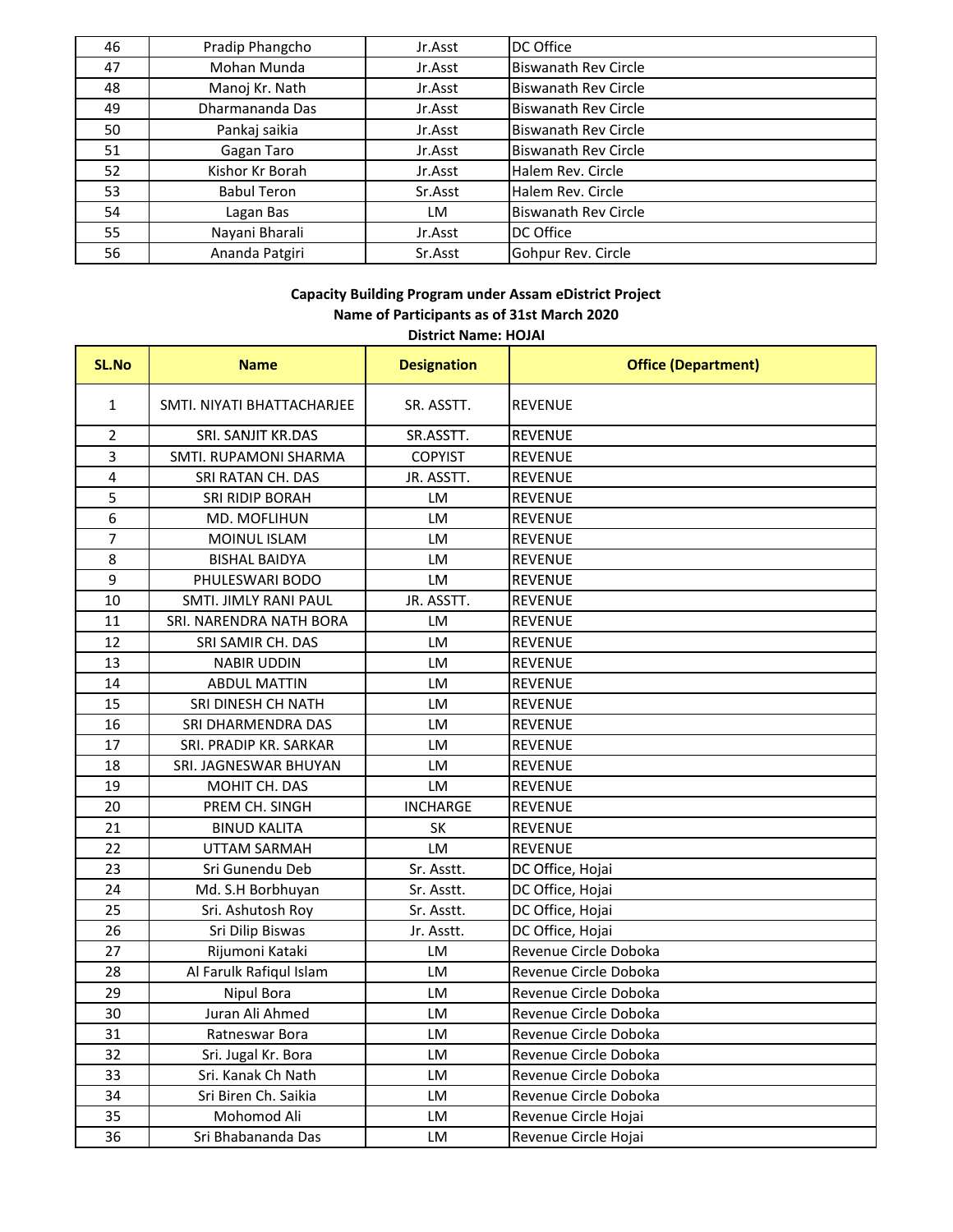| 37       | Gaura Singha                                      | LM               | Revenue Circle Hojai             |
|----------|---------------------------------------------------|------------------|----------------------------------|
| 38       | Md Islam Uddin                                    | LM               | Revenue Circle Hojai             |
| 39       | Sri. Brajen Kr. Saikia                            | LM               | Revenue Circle Hojai             |
| 40       | Abdul Kuddus                                      | LM               | Revenue Circle Hojai             |
| 41       | Sri Debasish Malakar                              | LM               | Revenue Circle Hojai             |
| 42       | Abdul Salam Choudhury                             | Incharge         | Doboka Block                     |
| 43       | Smti. Uma Goswami                                 | Sr. Asstt.       | DC Office, Hojai                 |
| 44       | Kanak Ch. Nath                                    | L.M              | C.O, Hojai                       |
| 45       | Ratneswar Bora                                    | L.M              | C.O, Doboka                      |
| 46       | Nipul Bora                                        | L.M              | C.O, Doboka                      |
| 47       | Biren chandra saikia                              | L.M              | C.O, Hojai                       |
| 48       | Mohammad Ali                                      | L.M              | C.O, Hojai                       |
| 49       | Pabitra saikia                                    | L.M              | C.O, Hojai                       |
| 50       | Dinesh Ch. Nath                                   | L.M              | C.O, Lanka                       |
| 51       | Mohan Ch. Nath                                    | L.M              | C.O, Lanka                       |
| 52       | Mohit Ch. Das                                     | L.M              | C.O, Hojai                       |
| 53       | Mridula Ronghangpi                                | L.M              | C.O, Lanka                       |
| 54       | Mukunda Hazarika                                  | L.M              | C.O, Lanka                       |
| 55       | Uttam sarmah                                      | L.M              | C.O, Lanka                       |
| 56       | Rajani Kanta Das                                  | L.M              | C.O, Lanka                       |
| 57       | Rupamoni Sharma                                   | Cpist            | DD Office                        |
| 58       | Prodip Bora                                       | LM               | C.O, Doboka                      |
| 59       | <b>Ridip Borah</b>                                | LM               | C.O, Doboka                      |
| 60       | Debananda Bora                                    | LM               | C.O, Doboka                      |
| 61       | Garga Mohan Das                                   | C.O              | <b>REVENUE</b>                   |
| 62       | Kaveri Rongpipi                                   | C.O(A)           | <b>REVENUE</b>                   |
| 63       | Samsul Hoque Borbhuyan                            | Sr. Asstt        | <b>REVENUE</b>                   |
| 64       | <b>Binud Kalita</b>                               | S.K              | <b>REVENUE</b>                   |
| 65       | Md. Abul Kalam Azad                               | L.M              | <b>REVENUE</b>                   |
| 66       | Pompi Basumatary                                  | L.M              | <b>REVENUE</b>                   |
| 67       | Md. Nabir Uddin                                   | L.M              | <b>REVENUE</b>                   |
| 68       | Mridula Ronghangpi                                | L.M              | <b>REVENUE</b>                   |
| 69       | <b>Abdul Matin</b>                                | L.M              | REVENUE                          |
| 70       | Pradip Rajbongshi                                 | L.M              | <b>REVENUE</b>                   |
| 71       | Ratneswar Bora                                    | L.M              | <b>REVENUE</b>                   |
| 72       | Mohan Nath                                        | L.M              | <b>REVENUE</b>                   |
| 73       | Md. Alfaruk Rafiqul Islam                         | L.M              | <b>REVENUE</b>                   |
| 74       | Mukunda Hazarika                                  | L.M              | <b>REVENUE</b>                   |
| 75       | Mohit Das                                         | L.M              | <b>REVENUE</b>                   |
| 76       | <b>Bhanu Sharma</b>                               | T.S.P            | <b>REVENUE</b>                   |
| 77       | Dulal Saikia                                      | L.M              | <b>REVENUE</b>                   |
| 78       | <b>Biplab Mazumdar</b>                            | <b>ASWAN</b>     | <b>REVENUE</b>                   |
| 79       | <b>Nipul Bora</b>                                 | L.M              | <b>REVENUE</b>                   |
| 80       | Nishi Kanta Singha                                | L.M              | <b>REVENUE</b>                   |
| 81       | MRIDUSMITA BORAH                                  | C.O              | <b>REVENUE</b>                   |
| 82<br>83 | <b>NABAJYOTI DAS</b>                              | C.O(A)           | <b>REVENUE</b>                   |
|          | PRAFULLA BARDOLOI                                 | Sr. Asstt        | <b>REVENUE</b>                   |
| 84<br>85 | <b>JHIMLEE RANI PAUL</b><br><b>JUGAL KR. BORA</b> | Jr. Asstt<br>S.K | <b>REVENUE</b><br><b>REVENUE</b> |
| 86       | RAJANI KANTA DAS                                  | L.M              | REVENUE                          |
| 87       | DEBANANDA BORA                                    | L.M              | <b>REVENUE</b>                   |
| 88       | RUDRESWAR MAHANTA                                 | L.M              | <b>REVENUE</b>                   |
| 89       | JYOTISH CHANDRA DAS                               | L.M              | <b>REVENUE</b>                   |
| 90       | MANABENDRA SARANIA                                | L.M              | <b>REVENUE</b>                   |
|          |                                                   |                  |                                  |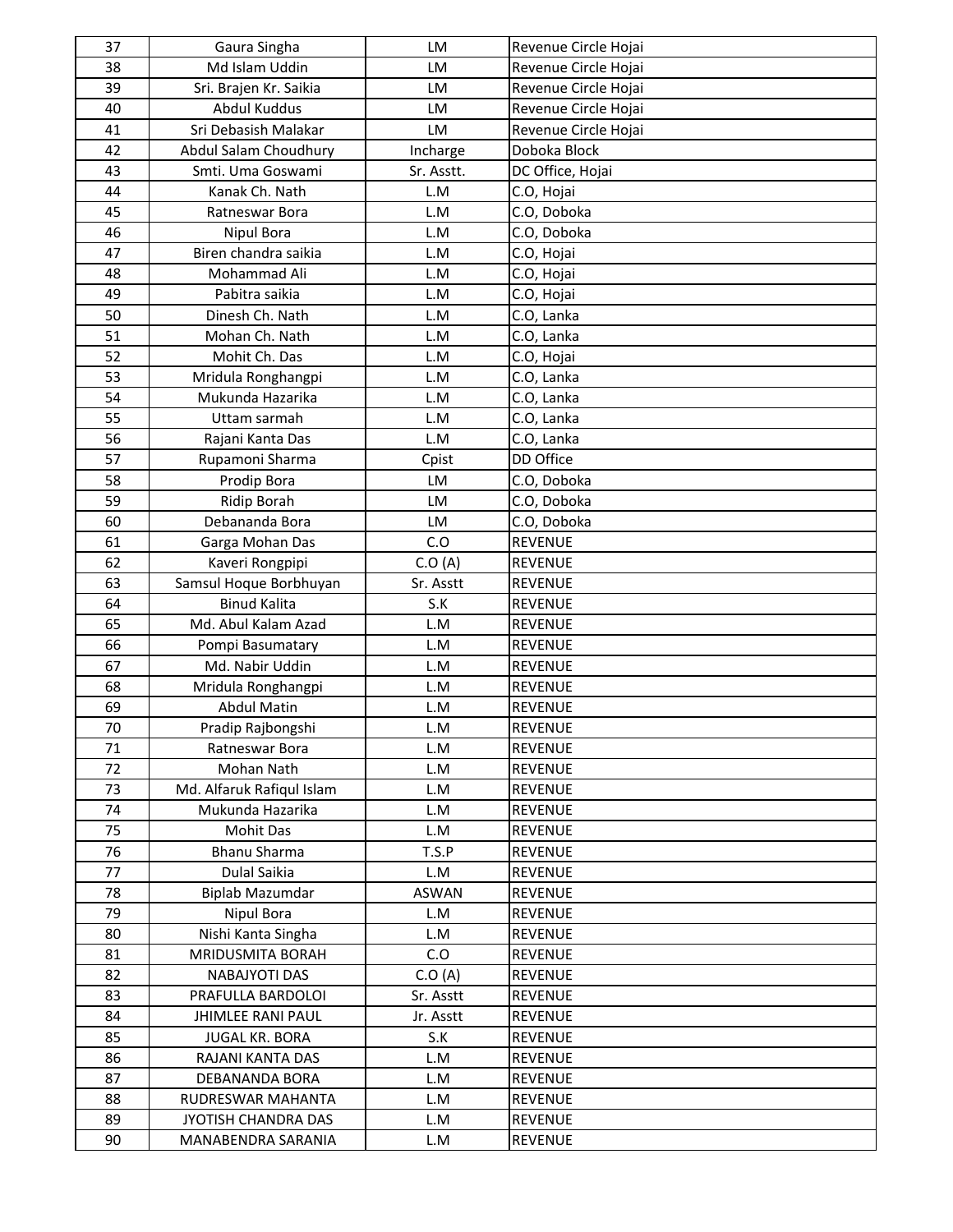| 91  | <b>DINESH NATH</b>    | L.M       | <b>REVENUE</b> |
|-----|-----------------------|-----------|----------------|
| 92  | <b>GOURA SINGHA</b>   | L.M       | <b>REVENUE</b> |
| 93  | <b>BRAJEN SAIKIA</b>  | L.M       | <b>REVENUE</b> |
| 94  | <b>DHARMENDRA DAS</b> | L.M       | <b>REVENUE</b> |
| 95  | PABITRA SAIKIA        | L.M       | <b>REVENUE</b> |
| 96  | <b>PRANAB ENGHI</b>   | L.M       | <b>REVENUE</b> |
| 97  | NIJWM BARGOYARY       | L.M       | <b>REVENUE</b> |
| 98  | UTTAM SHARMA          | L.M       | <b>REVENUE</b> |
| 99  | PAPLU LASKAR          | COMP      | <b>REVENUE</b> |
| 100 | Anusuya Sharma        | CO        | <b>REVENUE</b> |
| 101 | Rajendra Bora         | <b>SK</b> | <b>REVENUE</b> |
| 102 | Sanjit Das            | Sr. Asst  | <b>REVENUE</b> |
| 103 | <b>Bhabananda Das</b> | LM        | <b>REVENUE</b> |
| 104 | Biren Ch. Saikia      | LM        | <b>REVENUE</b> |
| 105 | Riju Moni Kataki      | LM        | <b>REVENUE</b> |
| 106 | Kanak Nath            | LM        | <b>REVENUE</b> |
| 107 | Santanu Choudhury     | LM        | <b>REVENUE</b> |
| 108 | <b>Bishal Baidhya</b> | LM        | <b>REVENUE</b> |
| 109 | Mahamad Ali           | LM        | <b>REVENUE</b> |
| 110 | Jaganeswar Bhuyan     | LM        | <b>REVENUE</b> |
| 111 | Pradip Bora           | LM        | <b>REVENUE</b> |
| 112 | Md. Moinul Islam      | LM        | <b>REVENUE</b> |
| 113 | <b>Ridip Bora</b>     | LM        | <b>REVENUE</b> |
| 114 | Md. Islam Uddin       | LM        | <b>REVENUE</b> |
| 115 | Md. Mofli Hun         | LM        | <b>REVENUE</b> |
| 116 | Pradip Das            | LM        | <b>REVENUE</b> |
| 117 | Sekhar Jyoti Bora     | Jr. Asst. | <b>REVENUE</b> |
| 118 | Debasish Malakar      | LM        | <b>REVENUE</b> |
| 119 | Pradip Sarkar         | LM        | <b>REVENUE</b> |

### **District Name: BAKSA Capacity Building Program under Assam eDistrict Project Name of Participants as of 31st March 2020**

| <b>SL.No</b>   | <b>Name</b>                | <b>Designation</b>                   | <b>Office (Department)</b> |
|----------------|----------------------------|--------------------------------------|----------------------------|
| $\mathbf{1}$   | UJJAL KR. DUTTA            | JR. ASST                             | <b>AGRICULTURE</b>         |
| $\overline{2}$ | <b>MANJUSHA DEVI</b>       | <b>DATA ENTRY</b><br><b>OPERATOR</b> | <b>AGRICULTURE</b>         |
| 3              | MUNINDRA KR. SARMA         | ADO                                  | <b>AGRICULTURE</b>         |
| 4              | <b>SURAJ PRADHAN</b>       | <b>AEA</b>                           | <b>AGRICULTURE</b>         |
| 5              | HIMANGSHU KALITA           | AEA                                  | <b>AGRICULTURE</b>         |
| 6              | <b>BHASKAR UZIR</b>        | JR. ASST                             | <b>AGRICULTURE</b>         |
| 7              | <b>KALPANA BORO</b>        | JR. ASST                             | <b>AGRICULTURE</b>         |
| 8              | <b>DR. BHABESH PATGIRI</b> | AEA                                  | <b>AGRICULTURE</b>         |
| 9              | MANASH JYOTI MISRA         | AEA                                  | <b>AGRICULTURE</b>         |
| 10             | Prafulla Kr. Das           | Jr.Asst                              | CO, Barama                 |
| 11             | Ghanakanta Deka            | LM                                   | CO, Goreswar               |
| 12             | Kumud Dutta                | LM.                                  | CO, Goreswar               |
| 13             | Haramohan Baro             | <b>LM</b>                            | CO, Baksa                  |
| 14             | Shyamlal Owary             | LM                                   | CO, Jalah                  |
| 15             | Dayaram Bargayary          | Jr.Asst                              | CO,Jalah                   |
| 16             | Anup Boro                  | LM.                                  | CO, Barama                 |
| 17             | Bijit Brahma               | LM                                   | CO, Tamulpur               |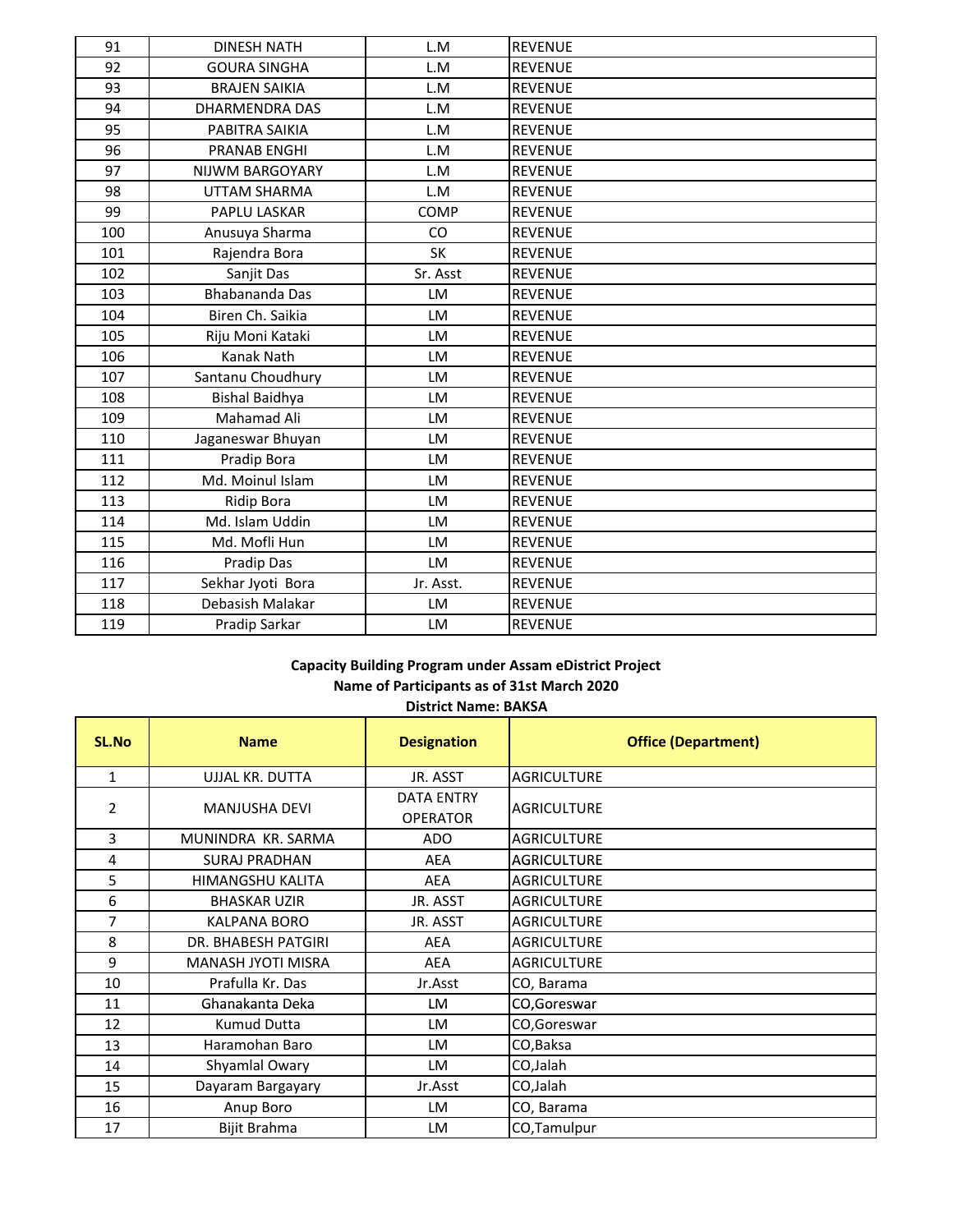| 18 | John Dip Kalita            | <b>LM</b>    | CO, Barama                  |
|----|----------------------------|--------------|-----------------------------|
| 19 | Mahendra Swargiary         | Jr.Asst      | CO, Baksa                   |
| 20 | Dwip Jyoti Ray             | LM           | CO,Tamulpur                 |
| 21 | <b>Bibari Basumatary</b>   | Jr.Asst      | CO,Tamulpur                 |
| 22 | <b>Babul Kalita</b>        | <b>LM</b>    | CO, Baksa                   |
| 23 | Kukil Choudhury            | LM           | CO,Jalah                    |
| 24 | Mrinal kr. Deka            | Stenographer | SDO, Salbari                |
| 25 | Manika Das                 | Sr.Asst      | SDO, Tamulpur               |
| 26 | Sabita Choudhury           | Sr.Asst      | SDO, Tamulpur               |
| 27 | Prithiraj Boro             | <b>LM</b>    | Baska Rev. Circle           |
| 28 | <b>Tarzan Swargiary</b>    | LM           | Baska Rev. Circle           |
| 29 | Jiten Karzee               | <b>LM</b>    | Goreswar rev. Circle        |
| 30 | Omar Ali Sikder            | <b>LM</b>    | Jalah rev Circle            |
| 31 | Nagendra Sutradhar         | LM           | Baganpara Rev.circle        |
| 32 | Amar Chandra Boro          | LM           | Baganpara Rev.circle        |
| 33 | Rabindra Basumatary        | LM           | Barama rev Circle           |
| 34 | Gitika Rani Brahma         | Copiest      | Barama rev Circle           |
| 35 | Mahiruddin Ahmed           | LM           | Goreswar rev. Circle        |
| 36 | Buddha dev Goyary          | LM           | Jalah rev Circle            |
| 37 | PRADIP BASUMATARY          | SR.ASST      | SDO                         |
| 38 | <b>ATUL TIMUNG</b>         | JR.ASST      | SDO                         |
| 39 | <b>BHUBNESWAR MUSAHARY</b> | LM           | TAMULPUR REV CO             |
| 40 | TILAK CH CHOUDHURY         | LM           | <b>GORESWAR REV CIRCLE</b>  |
| 41 | <b>BAPAN ADHIKARY</b>      | <b>LM</b>    | <b>BARAMA REV CIRCLE</b>    |
| 42 | DHRUBA JYOTI DAS           | LM           | <b>BAGANPARA REV CIRCLE</b> |
| 43 | MANABENDRA SARMA           | LM           | <b>BAGANPARA REV CIRCLE</b> |
| 44 | <b>DINESH BARO</b>         | LM           | <b>JALAH REV CIRCLE</b>     |
| 45 | <b>BHUPENDRA DAS</b>       | LM           | <b>JALAH REV CIRCLE</b>     |
| 46 | <b>HIMANSHU PATHAK</b>     | JR.ASST      | <b>DC OFFICE</b>            |
| 47 | <b>ATUL SWARGIARY</b>      | <b>LM</b>    | <b>BASKA REV CIRCLE</b>     |
| 48 | RAJU BARO                  | <b>LM</b>    | <b>BASKA REV CIRCLE</b>     |
| 49 | <b>BIYANJYOTI DEKA</b>     | <b>LM</b>    | <b>TAMULPUR REV CO</b>      |
| 50 | RATUL DEKA                 | LM           | <b>BARAMA REV CIRCLE</b>    |
| 51 | RATUL SARMA                | LM           | <b>GORESWAR REV CIRCLE</b>  |
| 52 | Gautam Talukdar            | JR.ASST      | SDO                         |
| 53 | Phungsa Brahma             | LM           | <b>REVENUE</b>              |
| 54 | Alexander Goyari           | LM           | <b>REVENUE</b>              |
| 55 | Akhim basumatary           | LM           | <b>REVENUE</b>              |
| 56 | Kirti Basumatary           | LM           | <b>REVENUE</b>              |
| 57 | Birkhang Brahma            | LM           | <b>REVENUE</b>              |
| 58 | <b>Bhairab Hajowary</b>    | LM           | <b>REVENUE</b>              |
| 59 | Karuna Brahma              | LM           | <b>REVENUE</b>              |
| 60 | Swrang Basumatary          | <b>LM</b>    | <b>REVENUE</b>              |
| 61 | Madhab Das                 | LM           | <b>REVENUE</b>              |
| 62 | Chandra kanta Talukdar     | LM           | <b>REVENUE</b>              |
| 63 | Samiran Mandal             | Sr.Asst      | SDO                         |
| 64 | Swarup Basak               | Jr.Asst      | <b>ELECTION OFFICE</b>      |
| 65 | Aswini kr Barman           | <b>LM</b>    | <b>REVENUE</b>              |
| 66 | Biren Deka                 | LM           | <b>REVENUE</b>              |
| 67 | Hitesh Baro                | Jr.Asst      | <b>REVENUE</b>              |
| 68 | Jeena Das                  | Stenographer | SDO                         |
| 69 | John Dip Kalita            | LM           | CO                          |
| 70 | Bigrai Brahma              | LM           | CO                          |
| 71 | Jiban Basumatary           | Jr.Asst      | CO                          |